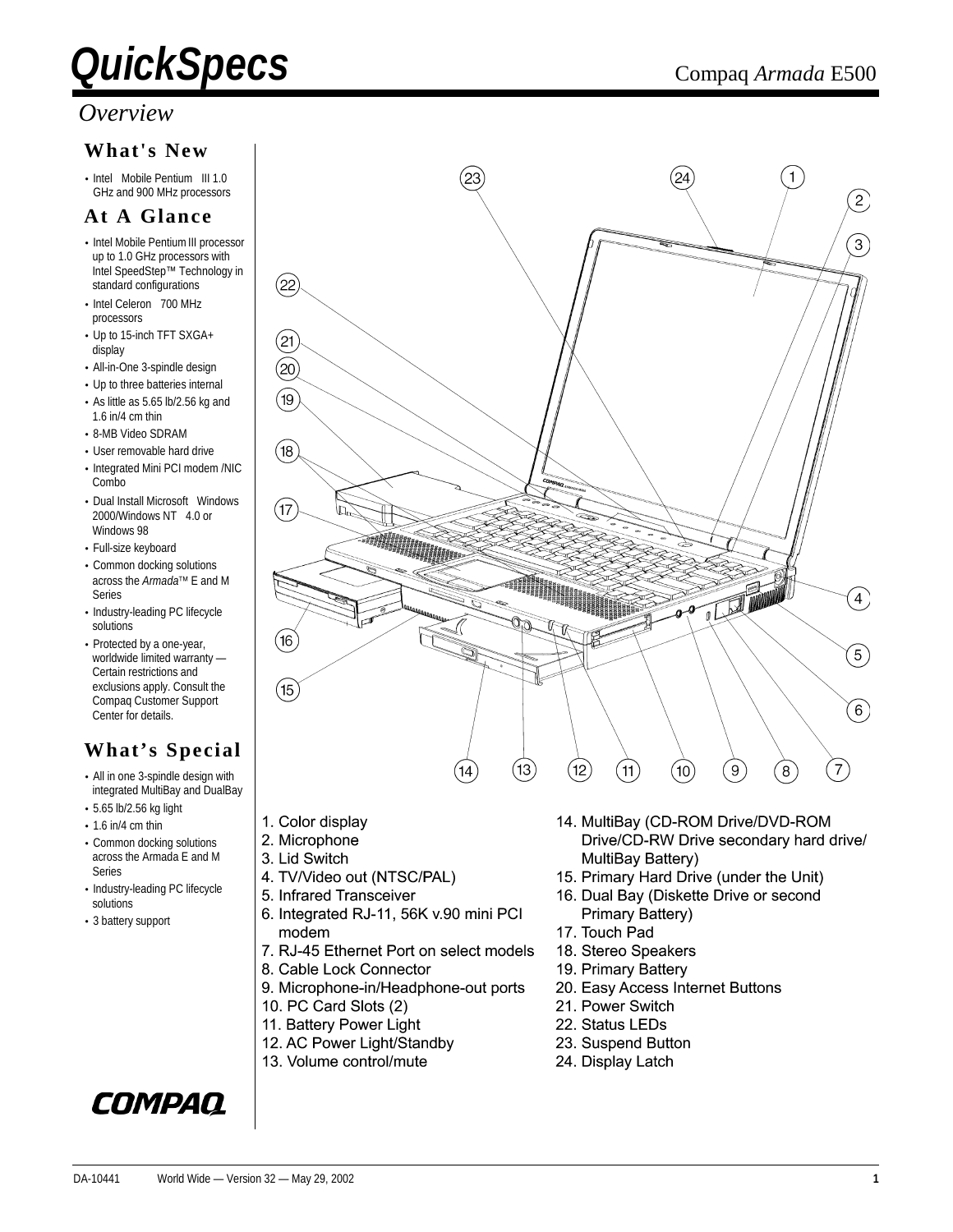| Processor and Panel                    | 15-inch color TFT SXGA+ with 1400 x 1050 resolution (up to 16.8M colors internal)                                                                                                                                                                                                                                                          |  |  |  |  |
|----------------------------------------|--------------------------------------------------------------------------------------------------------------------------------------------------------------------------------------------------------------------------------------------------------------------------------------------------------------------------------------------|--|--|--|--|
| One of the following:                  | 1.0 GHz on Intel Mobile Pentium III processor                                                                                                                                                                                                                                                                                              |  |  |  |  |
|                                        | 850 MHz on Intel Mobile Pentium III processor                                                                                                                                                                                                                                                                                              |  |  |  |  |
|                                        | 14.1-inch color TFT XGA with 1024 x 768 resolution (up to 16.7M colors internal)                                                                                                                                                                                                                                                           |  |  |  |  |
|                                        | 900 MHz on Intel Mobile Pentium III processor                                                                                                                                                                                                                                                                                              |  |  |  |  |
|                                        | 800 MHz on Intel Mobile Pentium III processor                                                                                                                                                                                                                                                                                              |  |  |  |  |
|                                        | 700 MHz on Intel Mobile Pentium III processor                                                                                                                                                                                                                                                                                              |  |  |  |  |
|                                        | 700 MHz on Intel Mobile Celeron processor                                                                                                                                                                                                                                                                                                  |  |  |  |  |
|                                        | 600 MHz on Intel Mobile Celeron processor                                                                                                                                                                                                                                                                                                  |  |  |  |  |
|                                        | 13.3-inch color TFT XGA with 1024 x 768 resolution (up to 16.7M colors internal)                                                                                                                                                                                                                                                           |  |  |  |  |
|                                        | 800 MHz on Intel Mobile Pentium III processor                                                                                                                                                                                                                                                                                              |  |  |  |  |
|                                        | 700 MHz on Intel Mobile Pentium III processor                                                                                                                                                                                                                                                                                              |  |  |  |  |
|                                        | 700 MHz on Intel Mobile Celeron processor                                                                                                                                                                                                                                                                                                  |  |  |  |  |
|                                        | 600 MHz on Intel Mobile Celeron processor                                                                                                                                                                                                                                                                                                  |  |  |  |  |
|                                        | 12.1-inch color TFT/SVGA with 800x600 resolutions (up to 16.7M colors internal)                                                                                                                                                                                                                                                            |  |  |  |  |
|                                        | 700 MHz on Intel Mobile Pentium III processor                                                                                                                                                                                                                                                                                              |  |  |  |  |
|                                        | 600 MHz on Intel Mobile Pentium III processor                                                                                                                                                                                                                                                                                              |  |  |  |  |
|                                        | <b>NOTE:</b> Mobile Pentium III processors, 600MHz and above, feature Intel SpeedStep technology.                                                                                                                                                                                                                                          |  |  |  |  |
|                                        | NOTE: Mobile Pentium III processors feature 256-KB integrated cache and Mobile Celeron Processors feature<br>128KB integrated cache.                                                                                                                                                                                                       |  |  |  |  |
|                                        | NOTE: Configurations vary by region                                                                                                                                                                                                                                                                                                        |  |  |  |  |
| Memory                                 | Standard<br>128-MB or 64-MB 100 MHz SDRAM<br>Maximum<br>512-MB 100 MHz SDRAM                                                                                                                                                                                                                                                               |  |  |  |  |
|                                        | NOTE: Due to the non-industry standard nature of some third-party 256-MB memory modules, we strongly<br>recommend using only Compaq branded 256-MB memory modules to ensure compatibility.                                                                                                                                                 |  |  |  |  |
| <b>Integrated Communications</b>       | User Upgradable - Type II Mini PCI                                                                                                                                                                                                                                                                                                         |  |  |  |  |
|                                        | Compaq Global Mini PCI 56K (V.90) Modem or                                                                                                                                                                                                                                                                                                 |  |  |  |  |
|                                        | Compaq 56K (V.90) Modem plus Intel PRO/100+ NIC<br>NOTE: Select models of the Armada E500 ship standard with a Compaq Global Mini PCI 56K (V.90) Modem Type II                                                                                                                                                                             |  |  |  |  |
|                                        | Mini PCI or with a Compaq 56K (V.90) plus Intel PRO/100+ Type II Mini PCI.                                                                                                                                                                                                                                                                 |  |  |  |  |
|                                        | NOTE: Designed only to allow faster downloads from V.90 compliant sources. Maximum achievable download<br>transmission rates currently do not reach 56 KB/s, and will vary with line conditions.                                                                                                                                           |  |  |  |  |
|                                        | NOTE: Modem availability is subject to country regulatory approval.                                                                                                                                                                                                                                                                        |  |  |  |  |
| Keyboard                               | 102-key compatible keyboard with isolated, inverted-T cursor control keys, and right-control key, special feature<br>hotkeys for instant access to power conservation, QuickLock/QuickBlank (ex: FN+F6), toggle between internal and<br>external, or simultaneous displays, battery gauge, speaker volume control, brightness and contrast |  |  |  |  |
| Easy Access Internet<br><b>Buttons</b> | The Armada E500 comes with four Easy Access Internet Buttons allowing quick access to your most popular<br>Internet sites, files and applications. The buttons come pre-set; however, they are user-customizable and designed<br>to increase productivity by providing one-touch access.                                                   |  |  |  |  |
| <b>Pointing Device</b>                 | Touchpad with integrated pick buttons / "Double Tap" mouse-like buttons                                                                                                                                                                                                                                                                    |  |  |  |  |
| <b>PC Card Slots</b>                   | Two Type II/One Type III PC Card Slot(s) which support both 32-bit Card Bus (Full support in Windows 9.x and<br>Windows 2000) and 16-bit PC Cards; zoomed video support in bottom slot                                                                                                                                                     |  |  |  |  |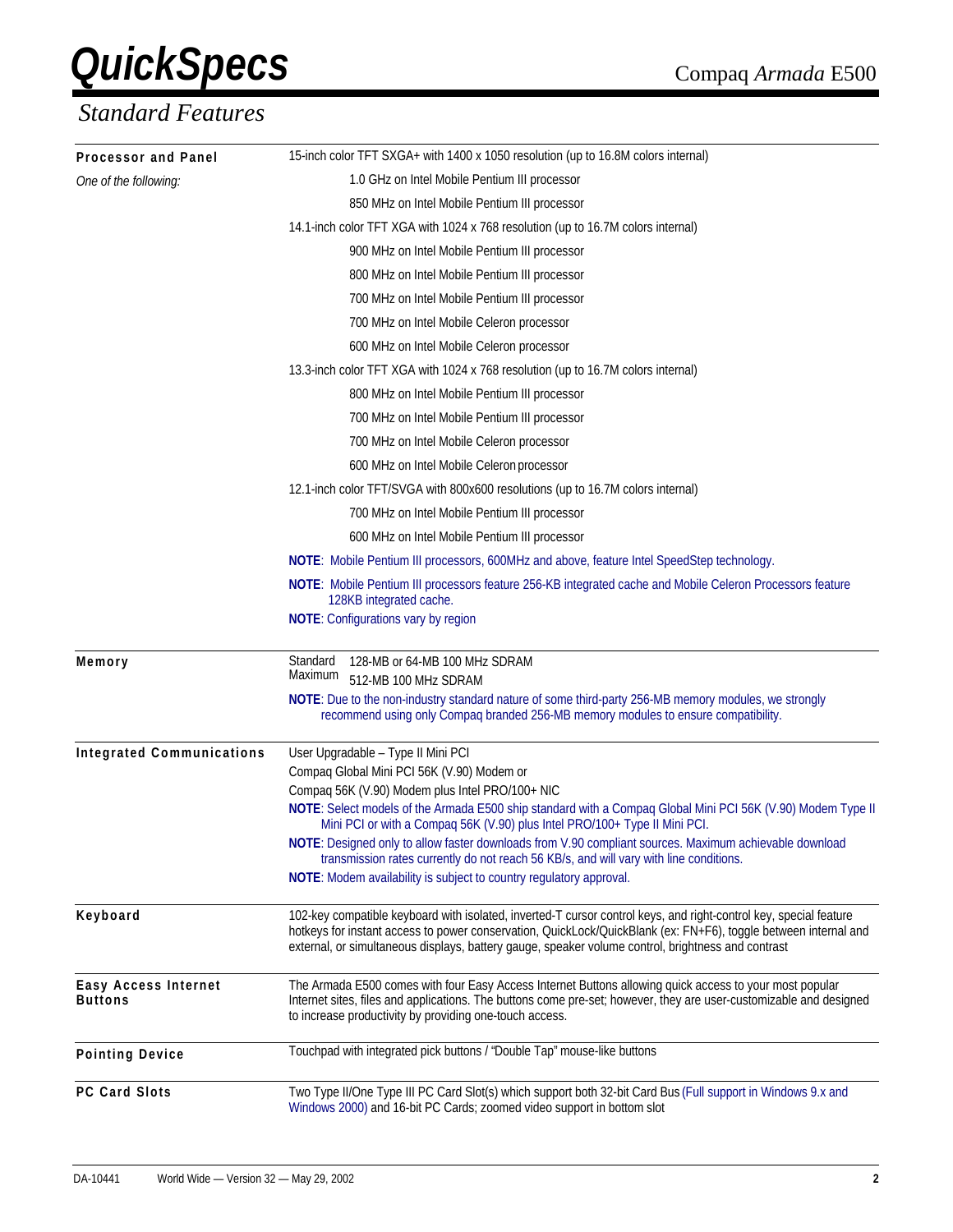| Storage                 | Diskette Drives                                                                                               | 1.44 MB                                                                                                     |  |  |  |  |
|-------------------------|---------------------------------------------------------------------------------------------------------------|-------------------------------------------------------------------------------------------------------------|--|--|--|--|
|                         | <b>Optical Drives</b><br>One of the following:                                                                | <b>CD-RW Drive</b><br>8X DVD-ROM Drive                                                                      |  |  |  |  |
|                         |                                                                                                               | 24X CD-ROM Drive                                                                                            |  |  |  |  |
|                         | <b>Hard Drives</b>                                                                                            |                                                                                                             |  |  |  |  |
|                         | One of the following:                                                                                         | 30-GB SMART                                                                                                 |  |  |  |  |
|                         |                                                                                                               | 20-GB SMART                                                                                                 |  |  |  |  |
|                         |                                                                                                               | 12-GB SMART                                                                                                 |  |  |  |  |
|                         |                                                                                                               | 10-GB SMART                                                                                                 |  |  |  |  |
|                         |                                                                                                               | <b>6-GB SMART</b>                                                                                           |  |  |  |  |
|                         |                                                                                                               | 5-GB SMART                                                                                                  |  |  |  |  |
| Multimedia              | Compaq Premier. Sound <sup>™</sup> for enhanced stereo audio                                                  |                                                                                                             |  |  |  |  |
|                         | Integrated 16-bit Sound Blaster Pro-compatible stereo audio<br>Integrated stereo speakers and microphone      |                                                                                                             |  |  |  |  |
|                         | Software/hardware volume control                                                                              |                                                                                                             |  |  |  |  |
|                         | Headphone-out                                                                                                 |                                                                                                             |  |  |  |  |
|                         | Microphone-in                                                                                                 |                                                                                                             |  |  |  |  |
|                         | Software MPEG1 support                                                                                        |                                                                                                             |  |  |  |  |
|                         | CD-RW Drive (on select models)                                                                                |                                                                                                             |  |  |  |  |
|                         |                                                                                                               | 8X DVD-ROM Drive with DVD movie playback software (on select models)<br>24X CD-ROM Drive (on select models) |  |  |  |  |
|                         | RCA Composite TV-out port                                                                                     |                                                                                                             |  |  |  |  |
|                         | 2X AGP graphics                                                                                               |                                                                                                             |  |  |  |  |
|                         | 8-MB SDRAM                                                                                                    |                                                                                                             |  |  |  |  |
| Interfaces              | PC Card                                                                                                       | Two Type II/One Type III                                                                                    |  |  |  |  |
|                         | <b>Enhanced Parallel EPP/ECP</b>                                                                              | 1                                                                                                           |  |  |  |  |
|                         | Serial Port                                                                                                   | 1                                                                                                           |  |  |  |  |
|                         | TV out connector NTSL/PAL                                                                                     | 1                                                                                                           |  |  |  |  |
|                         | <b>External Monitor</b>                                                                                       | 1                                                                                                           |  |  |  |  |
|                         | External Keyboard/                                                                                            | 1 Supports Y-cable in order to attach both Keyboard and                                                     |  |  |  |  |
|                         | Pointing Device                                                                                               | Mouse simultaneously                                                                                        |  |  |  |  |
|                         | <b>Expansion Base</b>                                                                                         | 1                                                                                                           |  |  |  |  |
|                         | Headphone/Line-out                                                                                            | 1                                                                                                           |  |  |  |  |
|                         | Microphone in                                                                                                 | 1                                                                                                           |  |  |  |  |
|                         | DC Power                                                                                                      | 1                                                                                                           |  |  |  |  |
|                         | RJ-11 (modem)                                                                                                 | 1 (Model dependent)                                                                                         |  |  |  |  |
|                         | <b>RJ-45 (NIC)</b>                                                                                            | 1 (Model dependent)                                                                                         |  |  |  |  |
|                         | <b>Infrared Port</b>                                                                                          | 1 (4 Mb/s support)<br>(IrDA 4 MB compliant. IR performance will vary                                        |  |  |  |  |
|                         |                                                                                                               | depending on performance of IR peripherals and                                                              |  |  |  |  |
|                         |                                                                                                               | application used.)                                                                                          |  |  |  |  |
|                         | <b>USB</b>                                                                                                    | 1                                                                                                           |  |  |  |  |
|                         | <b>LED status indicators</b>                                                                                  | 7                                                                                                           |  |  |  |  |
| Graphics                |                                                                                                               | ATI Mobility PRO, 64-bit video graphics with 8-MB SDRAM for increased color depth and graphics performance  |  |  |  |  |
| <b>Operating System</b> | Dual Install Windows 2000/Windows NT 4.0                                                                      |                                                                                                             |  |  |  |  |
|                         | NOTE: On Dual Install systems, the end user must make a one-time selection at initial start up. End users who |                                                                                                             |  |  |  |  |
|                         | need to change to another Operating System (OS) other than the one originally selected must obtain a new      |                                                                                                             |  |  |  |  |
|                         | license for that OS.                                                                                          |                                                                                                             |  |  |  |  |
|                         | Microsoft Windows 98                                                                                          |                                                                                                             |  |  |  |  |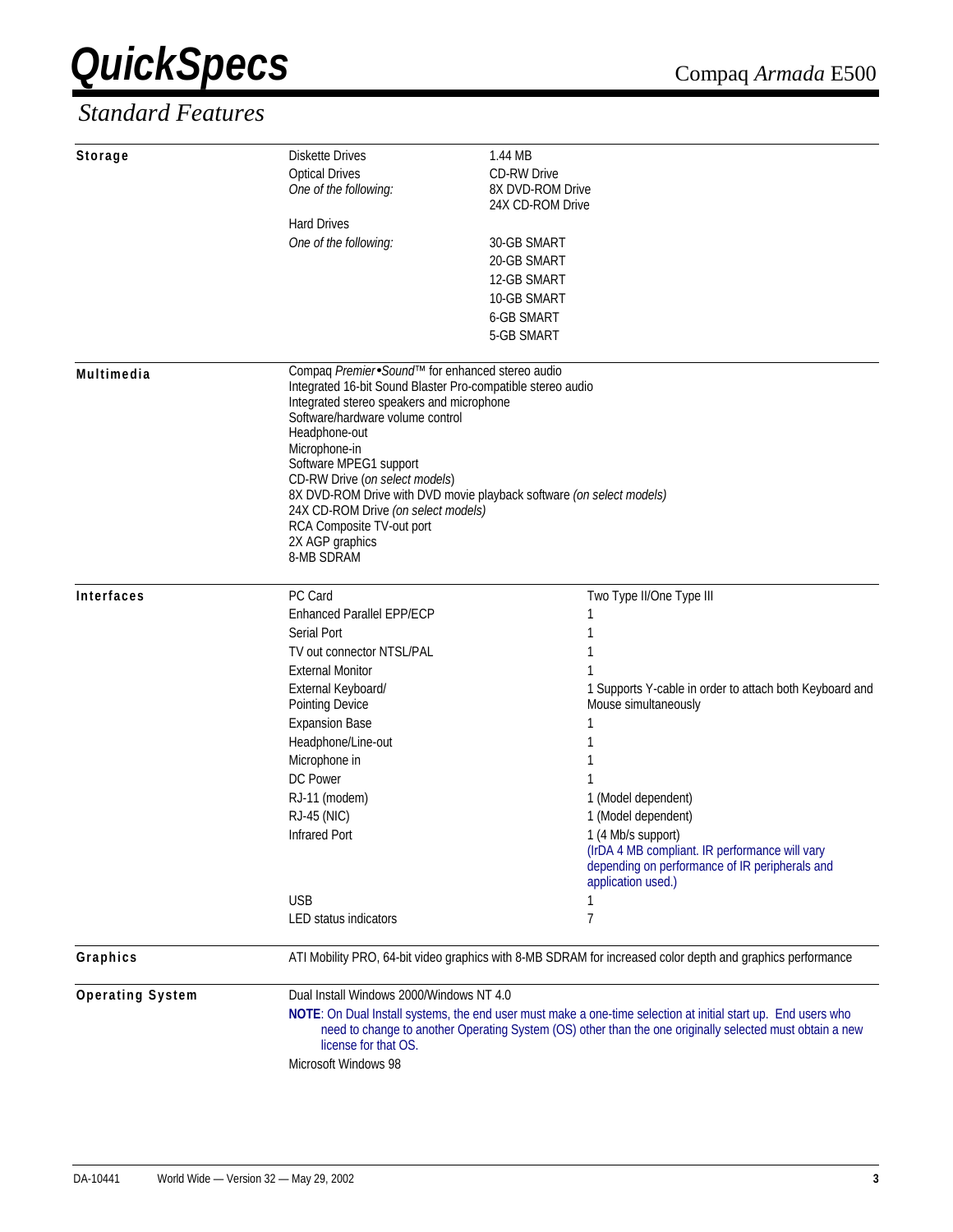| Software                  | Compaq Insight Management Agents<br>Compaq Intelligent Manageability                                                                                                                                                     |
|---------------------------|--------------------------------------------------------------------------------------------------------------------------------------------------------------------------------------------------------------------------|
|                           | Diagnostics for Windows 2000, 9.x or NT                                                                                                                                                                                  |
|                           | <b>DVD Solution</b>                                                                                                                                                                                                      |
|                           | Compaq Power Management                                                                                                                                                                                                  |
|                           | <b>Compaq Security Management</b>                                                                                                                                                                                        |
|                           | Online Safety and Comfort Guide                                                                                                                                                                                          |
|                           | Fax Central for Windows 2000, 98 and NT                                                                                                                                                                                  |
|                           | <b>Acrobat Reader</b>                                                                                                                                                                                                    |
|                           | Reference Guide                                                                                                                                                                                                          |
| <b>System Recovery</b>    | Each unit is shipped with a CD kit for quick recovery (erases hard disk and restores manufacturer installed image)                                                                                                       |
|                           | and software recovery (installs only selected standard software).                                                                                                                                                        |
| Intelligent Manageability | Compaq Intelligent Manageability, a key component of PC Lifecycle Solutions, is the broad set of manageability                                                                                                           |
|                           | features found on all Compaq Deskpro <sup>™</sup> desktops, Armada portables, Professional Workstation, and ProLiant <sup>™</sup>                                                                                        |
|                           | server products. These best-in-class features on PC clients comply with industry standards, such as DMI and Wired                                                                                                        |
|                           | for Management, while pioneering new ground in client manageability. Compaq introduced the industry's first line of                                                                                                      |
|                           | manageable clients in 1995 and has been driving the industry ever since. With Compaq's lifecycle management<br>philosophy, enterprises have all of the pieces for end-to-end management and proven tools for hassle-free |
|                           | management of PCs and significantly lower total cost of ownership.                                                                                                                                                       |
|                           | Intelligent Manageability offers solutions in the areas of Initial Configuration and Deployment, Asset Tracking and                                                                                                      |
|                           | Security, Software Updating and Management, and Fault Notification and Recovery. For more information, visit our                                                                                                         |
|                           | website: http://www.compaq.com/im. NOTE: This Web site is available in English only.                                                                                                                                     |
| Security                  | <b>Configuration Control Hardware</b>                                                                                                                                                                                    |
|                           | Memory Change Alert                                                                                                                                                                                                      |
|                           | Ownership Tag                                                                                                                                                                                                            |
|                           | Setup Password                                                                                                                                                                                                           |
|                           | Power-On Password                                                                                                                                                                                                        |
|                           | <b>DriveLock</b>                                                                                                                                                                                                         |
|                           | QuickLock                                                                                                                                                                                                                |
|                           | QuickBlank                                                                                                                                                                                                               |
|                           | Enabled for PC SmartCard options                                                                                                                                                                                         |
| <b>Power Supply</b>       | External AC adapter; 6-foot power cord included. Total length including External AC adapter is 12 feet (3.66 Meters)                                                                                                     |
| <b>Battery</b>            | The Armada E500 provides over 3 hours of battery life using the standard9-cell battery. Battery Life using an                                                                                                            |
|                           | additional 9-cell battery in the DualBay is over 7 hours. Maximum battery life over 9.5 hours can be achieved using a<br>9-cell in the Primary Battery Bay and DualBay along with a 6-cell in the MultiBay.              |
|                           |                                                                                                                                                                                                                          |
|                           | NOTE: Actual results may vary with product model, configuration, and individual usage. When tested in standard                                                                                                           |
|                           | configuration, using eTesting Labs Inc.'s BatteryMark™ Test version 4.0.1, the battery life of the Armada                                                                                                                |
|                           | E500 will range up to 3.35 hours. Standard configuration at time of announce includes an Intel Pentium 1GHz                                                                                                              |
|                           | processor, 15-inch SXGA+ panel (1050 x 1400 resolution), 128 MB RAM, 30GB HDD, CD-RW, 9-cell                                                                                                                             |
|                           | (1700mAh) battery, and combination NIC/modem. System parameters were set according to eTesting Labs                                                                                                                      |
|                           | Inc. recommendations: panel brightness 50%, hard drive, standby and video idle time 3 minutes, and intel                                                                                                                 |
|                           | SpeedStep battery optimized mode. The same configuration achieved up to 7.3 hours with addition of a 9-cell<br>battery and up to 9.93 hours with further addition of a third battery (6-cell) in the MultiBay.           |
|                           | NOTE: This test was performed without independent verification by eTesting Labs Inc. eTesting Labs Inc. makes no                                                                                                         |
|                           | representations or warranties as to the result of the test. BatteryMark is a trademark of Ziff Davis Publishing                                                                                                          |
|                           | Holdings Inc., and affiliate of eTesting Labs Inc., in the U.S. and other countries.                                                                                                                                     |
|                           |                                                                                                                                                                                                                          |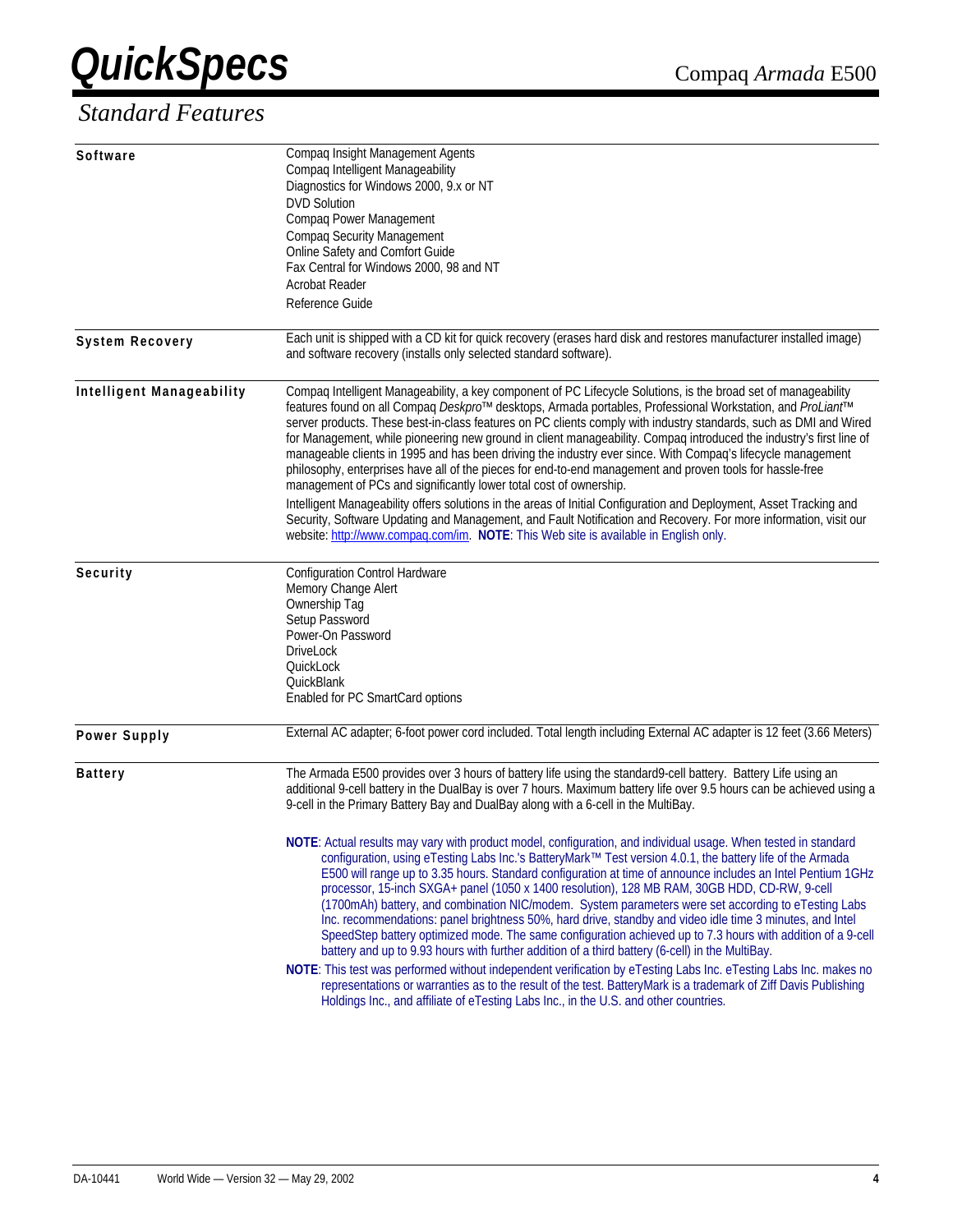

| <b>Power Conservation</b> | Intel SpeedStep Technology allows a Battery Optimized Mode where CPU draws 50 percent of normal power yet<br>affords 70 to 80 percent of maximum PIII processing speed.<br>Hibernation<br>Instant-On via Standby<br>Pop-ups with three presets<br>One custom level of power conservation<br>ACPI compliant                        |
|---------------------------|-----------------------------------------------------------------------------------------------------------------------------------------------------------------------------------------------------------------------------------------------------------------------------------------------------------------------------------|
|                           | NOTE: For Pentium III 900MHz and 1GHz units, Compaq provides battery-optimized mode only while running on<br>battery power.                                                                                                                                                                                                       |
| <b>MultiBay Devices</b>   | MultiBay devices may be swapped with the system powered on (hot) or in suspend mode (warm) under Windows 98<br>SE or Windows 2000 (except MultiBay Zip drive or MultiBay secondary hard drive). MultiBay devices can be<br>swapped with system power off under any supported operating system.                                    |
| <b>DualBay Devices</b>    | Supports swapping with power or in suspend mode under Windows 9.x, Windows 2000 and NT4.0<br>Supports swapping with power or in suspend mode Diskette drive, Primary battery                                                                                                                                                      |
| Service and Support       | Compag Services includes a one-year, worldwide limited warranty, pick-up or carry-in, upgrade to on-site warranty<br>or additional two-year warranty available and toll-free 7 x 24 hardware technical phone support.<br>NOTE: Certain restrictions and exclusions apply. Consult the Compaq Customer Support Center for details. |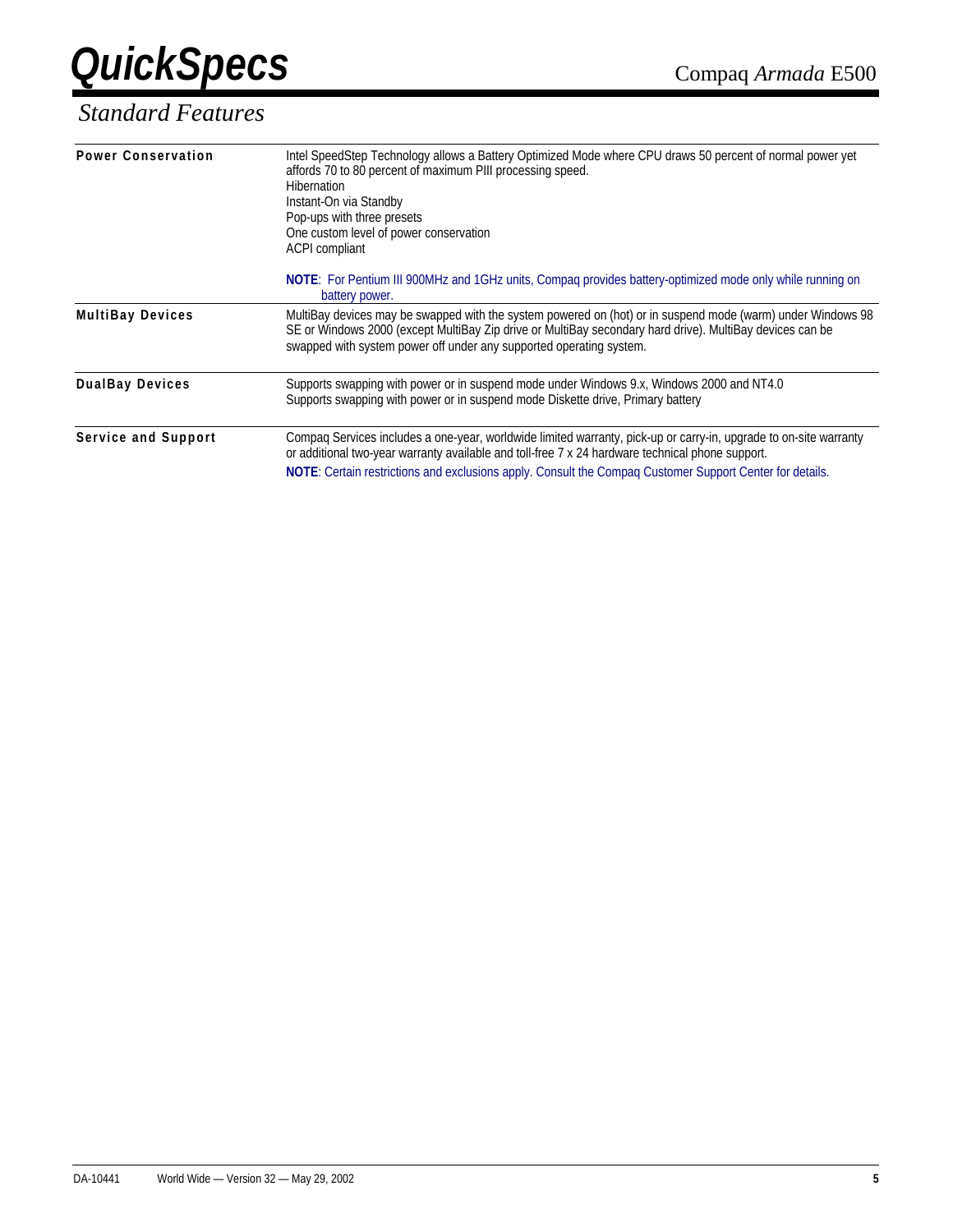



#### *Standard Features*

**Naming Convention** The Etymology of a Model name:

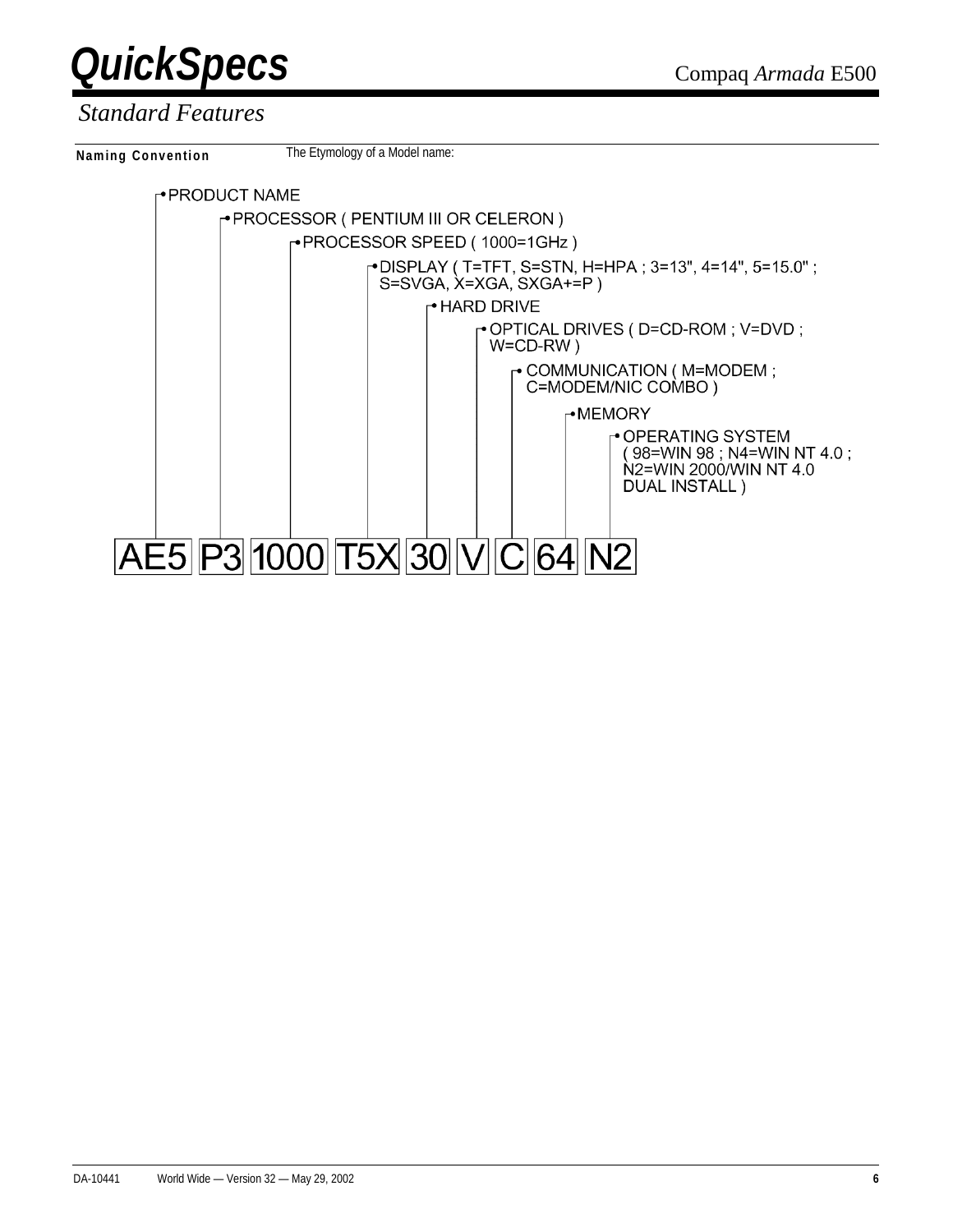| <b>Models</b>        |                        |                                           |  |  |
|----------------------|------------------------|-------------------------------------------|--|--|
| <b>UNITED STATES</b> |                        |                                           |  |  |
| AE5P31000T5P30WC1298 | <b>Display</b>         | 15.0-inch color TFT XGA                   |  |  |
| 470011-577           | Processor              | Intel Pentium 1.0 GHz                     |  |  |
|                      | <b>Cache Memory</b>    | 256-KB integrated                         |  |  |
|                      | <b>Memory</b>          | 128 MB SDRAM<br>Standard                  |  |  |
|                      |                        | 512 MB SDRAM<br>Maximum                   |  |  |
|                      | <b>Pointing Device</b> | Touch-pad                                 |  |  |
|                      | <b>Optical Drive</b>   | <b>CD-RW Drive IDE</b>                    |  |  |
|                      | <b>Hard Drive</b>      | 30-GB SMART                               |  |  |
|                      | <b>Modem</b>           | Mini-PCI V.90 modem / 10/100 TX NIC Combo |  |  |
|                      | Graphics               | 64-bit video graphics with 8-MB SDRAM     |  |  |
|                      | <b>Audio</b>           | Compaq Premier Sound                      |  |  |
|                      | <b>Software</b>        | Windows 98SE                              |  |  |
|                      | <b>Battery</b>         | 9-cell Li-lon                             |  |  |
|                      |                        |                                           |  |  |
| AE5P31000T5P30WC12N2 | <b>Display</b>         | 15.0-inch color TFT XGA                   |  |  |
| 470011-622           | <b>Processor</b>       | Intel Pentium 1.0 GHz                     |  |  |
|                      | <b>Cache Memory</b>    | 256-KB integrated                         |  |  |
|                      | <b>Memory</b>          | 128 MB SDRAM<br>Standard                  |  |  |
|                      |                        | 512 MB SDRAM<br>Maximum                   |  |  |
|                      | <b>Pointing Device</b> | Touch-pad                                 |  |  |
|                      | <b>Optical Drive</b>   | <b>CD-RW Drive IDE</b>                    |  |  |
|                      | <b>Hard Drive</b>      | 30-GB SMART                               |  |  |
|                      | <b>Modem</b>           | Mini-PCI V.90 modem / 10/100 TX NIC Combo |  |  |
|                      | Graphics               | 64-bit video graphics with 8-MB SDRAM     |  |  |
|                      | Audio                  | Compaq Premier Sound                      |  |  |
|                      | <b>Software</b>        | Windows 2000 / Windows NT 4.0             |  |  |
|                      | <b>Battery</b>         | 9-cell Li-lon                             |  |  |
|                      |                        |                                           |  |  |
| AE5P3900T4P20DC1298  | <b>Display</b>         | 14.1-inch color TFT XGA                   |  |  |
| 470011-648           | <b>Processor</b>       | Intel Pentium 900 MHz                     |  |  |
|                      | <b>Cache Memory</b>    | 256-KB integrated<br>128 MB SDRAM         |  |  |
|                      | <b>Memory</b>          | Standard                                  |  |  |
|                      |                        | 512 MB SDRAM<br>Maximum                   |  |  |
|                      | <b>Pointing Device</b> | Touch-pad<br>CD-ROM Drive IDE             |  |  |
|                      | <b>Optical Drive</b>   |                                           |  |  |
|                      | <b>Hard Drive</b>      | 20-GB SMART                               |  |  |
|                      | Modem                  | Mini-PCI V.90 modem / 10/100 TX NIC Combo |  |  |
|                      | Graphics               | 64-bit video graphics with 8-MB SDRAM     |  |  |
|                      | Audio                  | Compaq Premier Sound                      |  |  |
|                      | Software               | Windows 98SE                              |  |  |
|                      | <b>Battery</b>         | 9-cell Li-lon                             |  |  |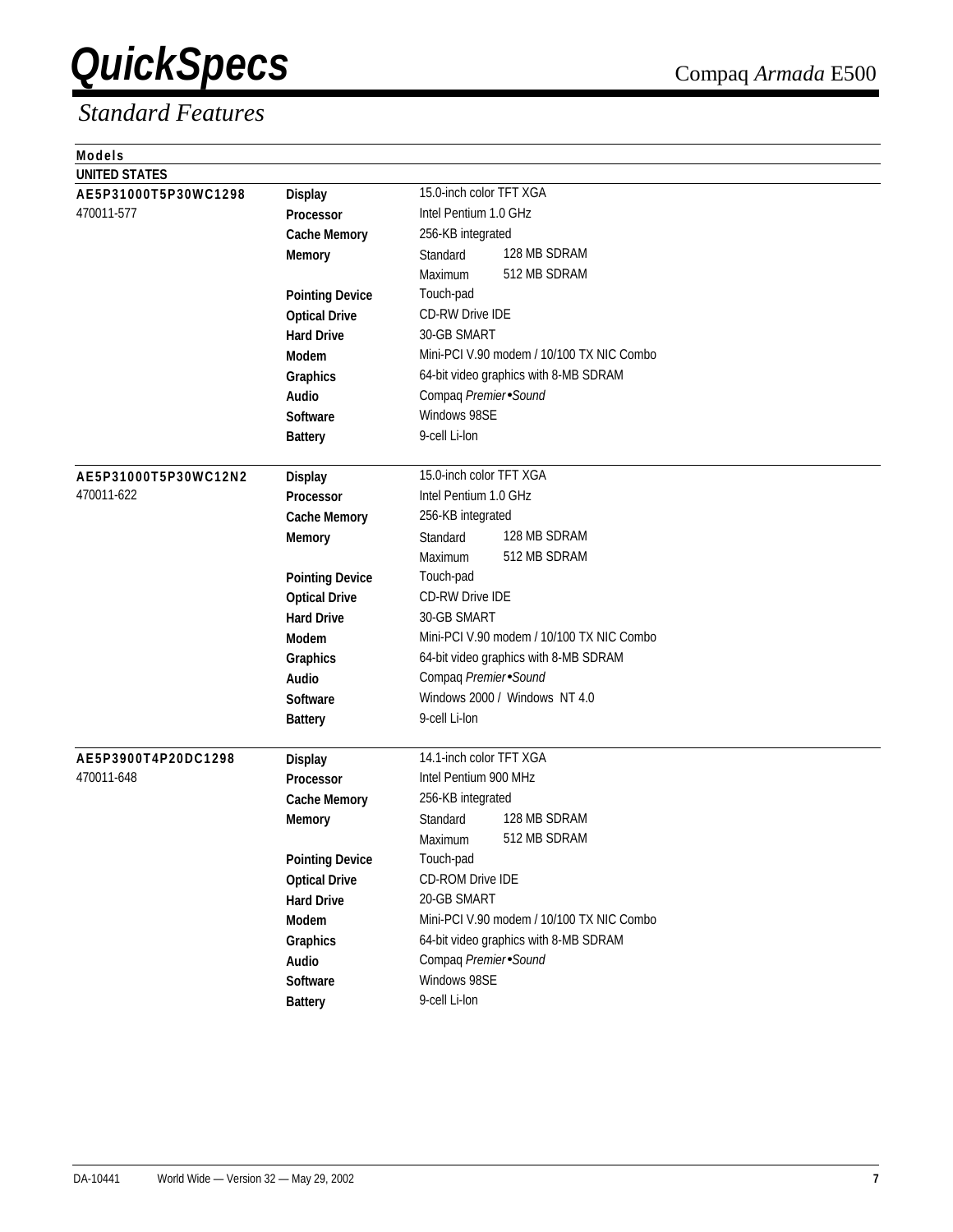| <b>UNITED STATES (continued)</b> |                        |                                           |
|----------------------------------|------------------------|-------------------------------------------|
| AE5P3900T4P20DC12N2              | <b>Display</b>         | 14.1-inch color TFT XGA                   |
| 470011-680                       | <b>Processor</b>       | Intel Pentium 900 MHz                     |
|                                  | <b>Cache Memory</b>    | 256-KB integrated                         |
|                                  | <b>Memory</b>          | 128 MB SDRAM<br>Standard                  |
|                                  |                        | 512 MB SDRAM<br>Maximum                   |
|                                  | <b>Pointing Device</b> | Touch-pad                                 |
|                                  | <b>Optical Drive</b>   | <b>CD-ROM Drive IDE</b>                   |
|                                  | <b>Hard Drive</b>      | 20-GB SMART                               |
|                                  | <b>Modem</b>           | Mini-PCI V.90 modem / 10/100 TX NIC Combo |
|                                  | Graphics               | 64-bit video graphics with 8-MB SDRAM     |
|                                  | Audio                  | Compaq Premier Sound                      |
|                                  | <b>Software</b>        | Windows 2000 / Windows NT 4.0             |
|                                  | <b>Battery</b>         | 9-cell Li-lon                             |
|                                  |                        |                                           |
| AE5P3900T4P20DC1298              | <b>Display</b>         | 14.1-inch color TFT XGA                   |
| 470012-608                       | <b>Processor</b>       | Intel Pentium 900 MHz                     |
| <b>GEM/NAFTA</b>                 | <b>Cache Memory</b>    | 256-KB integrated                         |
|                                  | <b>Memory</b>          | 128 MB SDRAM<br>Standard                  |
|                                  |                        | 512 MB SDRAM<br>Maximum                   |
|                                  | <b>Pointing Device</b> | Touch-pad                                 |
|                                  | <b>Optical Drive</b>   | CD-ROM Drive IDE                          |
|                                  | <b>Hard Drive</b>      | 20-GB SMART                               |
|                                  | Modem                  | Mini-PCI V.90 modem / 10/100 TX NIC Combo |
|                                  | Graphics               | 64-bit video graphics with 8-MB SDRAM     |
|                                  | Audio                  | Compaq Premier Sound                      |
|                                  | <b>Software</b>        | Windows 98SE                              |
|                                  | <b>Battery</b>         | 9-cell Li-lon                             |
| AE5P3900T4P20DC12N2              | <b>Display</b>         | 14.1-inch color TFT XGA                   |
| 470012-611                       | <b>Processor</b>       | Intel Pentium 900 MHz                     |
| <b>GEM/NAFTA</b>                 | <b>Cache Memory</b>    | 256-KB integrated                         |
|                                  | <b>Memory</b>          | 128 MB SDRAM<br>Standard                  |
|                                  |                        | 512 MB SDRAM<br>Maximum                   |
|                                  | <b>Pointing Device</b> | Touch-pad                                 |
|                                  | <b>Optical Drive</b>   | CD-ROM Drive IDE                          |
|                                  | <b>Hard Drive</b>      | 20-GB SMART                               |
|                                  | Modem                  | Mini-PCI V.90 modem / 10/100 TX NIC Combo |
|                                  | Graphics               | 64-bit video graphics with 8-MB SDRAM     |
|                                  | Audio                  | Compaq Premier Sound                      |
|                                  | Software               | Windows 2000 / Windows NT 4.0             |
|                                  | <b>Battery</b>         | 9-cell Li-lon                             |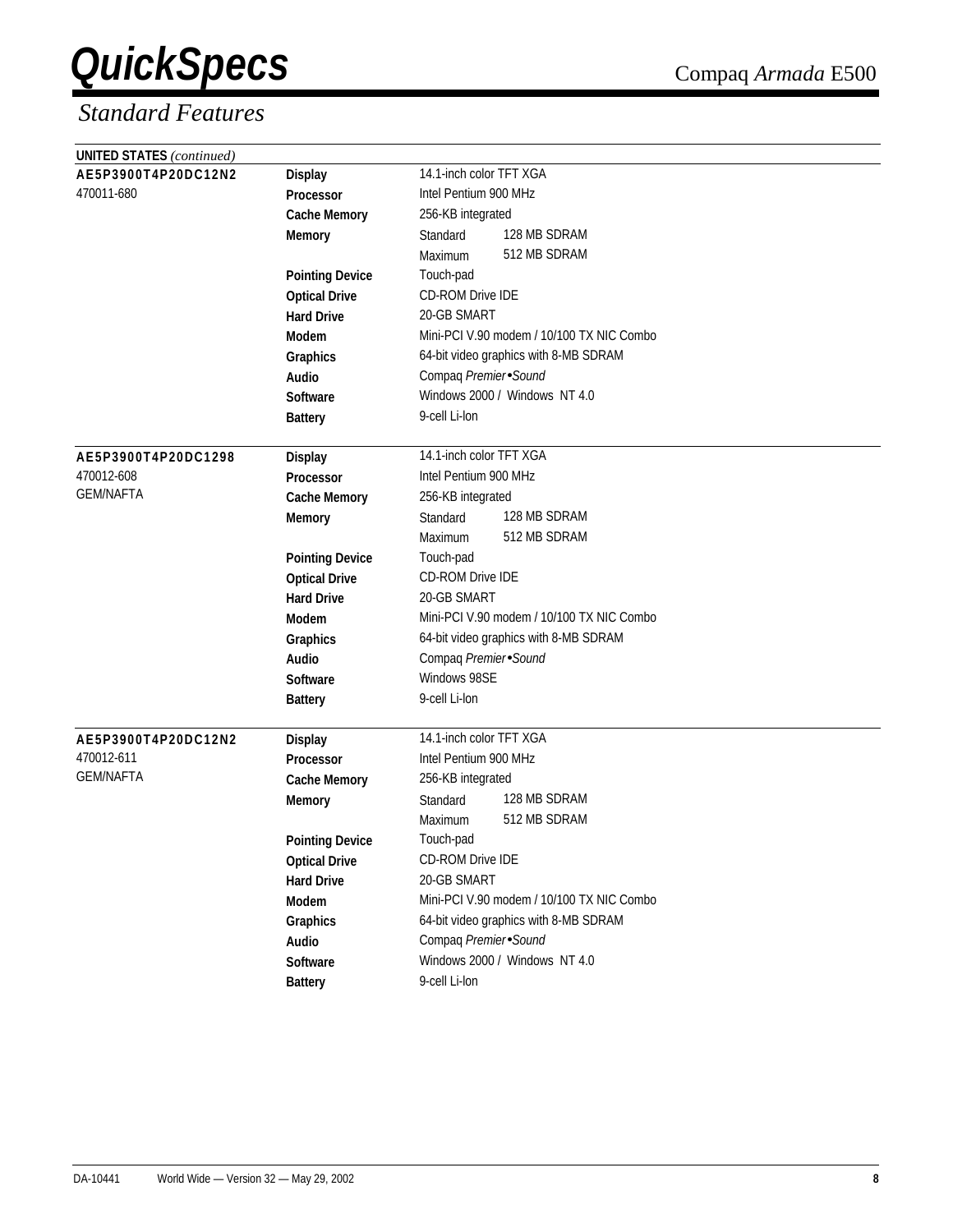| <b>UNITED STATES</b> (continued) |                        |                                       |                                       |  |
|----------------------------------|------------------------|---------------------------------------|---------------------------------------|--|
| AE5C1700T3X10DM6498              | <b>Display</b>         | 13.3-inch color TFT XGA               |                                       |  |
| 470010-829                       | Processor              | Intel Celeron 700 MHz                 |                                       |  |
|                                  | <b>Cache Memory</b>    | 128-KB integrated                     |                                       |  |
|                                  | <b>Memory</b>          | Standard                              | 64 MB SDRAM                           |  |
|                                  |                        | Maximum                               | 512 MB SDRAM                          |  |
|                                  | <b>Pointing Device</b> | Touch-pad                             |                                       |  |
|                                  | <b>Optical Drive</b>   | CD-ROM Drive IDE                      |                                       |  |
|                                  | <b>Hard Drive</b>      | 10-GB SMART                           |                                       |  |
|                                  | Modem                  | Modem                                 |                                       |  |
|                                  | Graphics               | 64-bit video graphics with 8-MB SDRAM |                                       |  |
|                                  | Audio                  | Compaq Premier Sound                  |                                       |  |
|                                  | Software               | Windows 98SE                          |                                       |  |
|                                  | <b>Battery</b>         | 6-cell Li-lon                         |                                       |  |
| AE5C1700T3X10DM64N2              | <b>Display</b>         | 13.3-inch color TFT XGA               |                                       |  |
| 470010-832                       | Processor              | Intel Celeron 700 MHz                 |                                       |  |
|                                  | <b>Cache Memory</b>    | 128-KB integrated                     |                                       |  |
|                                  | <b>Memory</b>          | Standard                              | 64 MB SDRAM                           |  |
|                                  |                        |                                       |                                       |  |
|                                  |                        | Maximum                               | 512 MB SDRAM                          |  |
|                                  | <b>Pointing Device</b> | Touch-pad                             |                                       |  |
|                                  | <b>Optical Drive</b>   | <b>CD-ROM Drive IDE</b>               |                                       |  |
|                                  | <b>Hard Drive</b>      | 10-GB SMART                           |                                       |  |
|                                  | <b>Modem</b>           | Modem                                 |                                       |  |
|                                  | Graphics               |                                       | 64-bit video graphics with 8-MB SDRAM |  |
|                                  | Audio                  | Compaq Premier Sound                  |                                       |  |
|                                  | Software               |                                       | Windows 2000 / Windows NT 4.0         |  |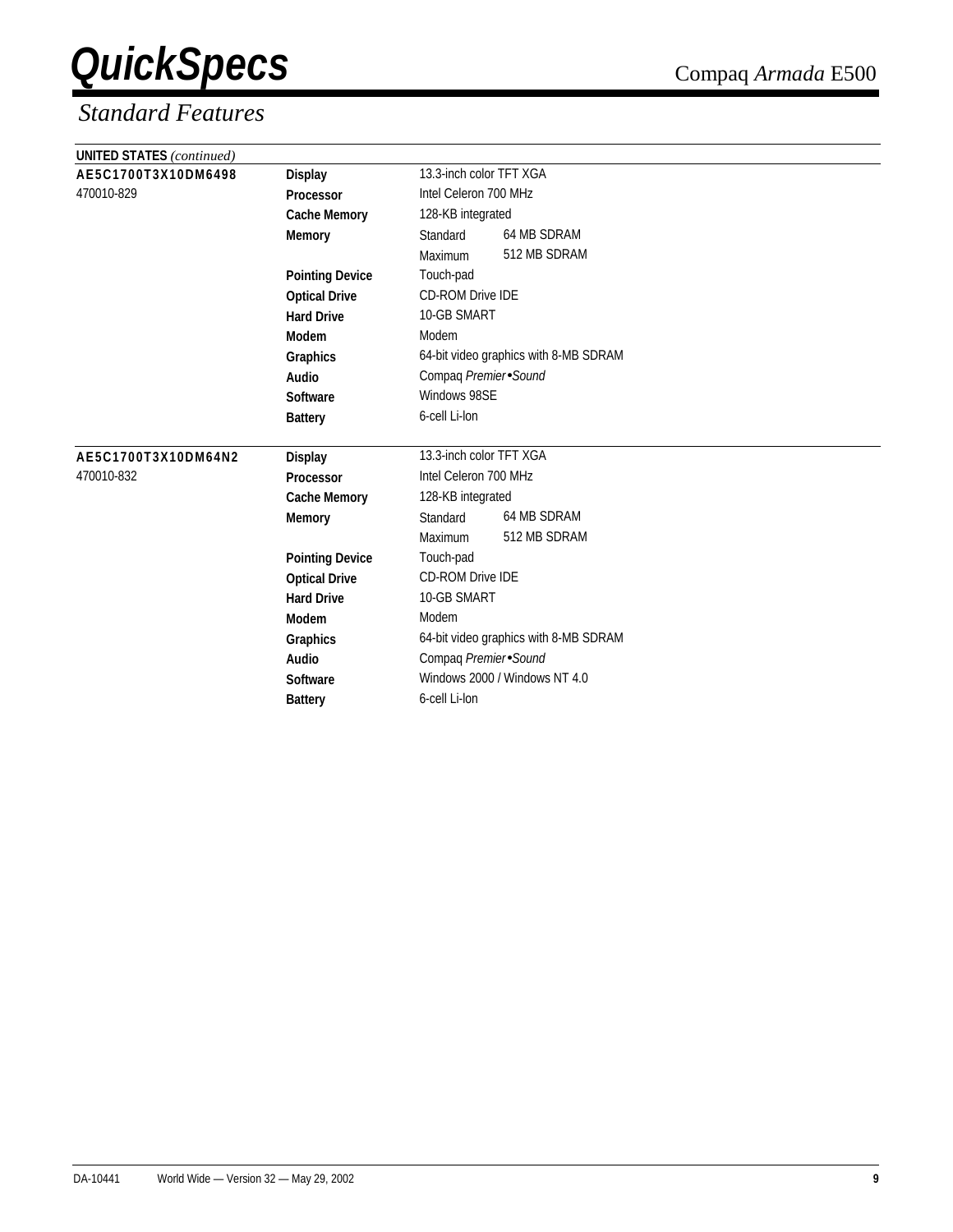| CANADA               |                        |                                           |
|----------------------|------------------------|-------------------------------------------|
| AE5P31000T5P30WC1298 | <b>Display</b>         | 15.0-inch color TFT XGA                   |
| 470011-579           | Processor              | Intel Pentium 1.0 GHz                     |
|                      | <b>Cache Memory</b>    | 256-KB integrated                         |
|                      | <b>Memory</b>          | 128 MB SDRAM<br>Standard                  |
|                      |                        | 512 MB SDRAM<br>Maximum                   |
|                      | <b>Pointing Device</b> | Touch-pad                                 |
|                      | <b>Optical Drive</b>   | <b>CD-RW Drive IDE</b>                    |
|                      | <b>Hard Drive</b>      | 30-GB SMART                               |
|                      | <b>Modem</b>           | Mini-PCI V.90 modem / 10/100 TX NIC Combo |
|                      | Graphics               | 64-bit video graphics with 8-MB SDRAM     |
|                      | Audio                  | Compaq Premier Sound                      |
|                      | <b>Software</b>        | Windows 98SE                              |
|                      | <b>Battery</b>         | 9-cell Li-lon                             |
|                      |                        |                                           |
| AE5P31000T5P30WC12N2 | <b>Display</b>         | 15.0-inch color TFT XGA                   |
| 470011-623           | <b>Processor</b>       | Intel Pentium 1.0 GHz                     |
|                      | <b>Cache Memory</b>    | 256-KB integrated                         |
|                      | <b>Memory</b>          | 128 MB SDRAM<br>Standard                  |
|                      |                        | 512 MB SDRAM<br>Maximum                   |
|                      | <b>Pointing Device</b> | Touch-pad                                 |
|                      | <b>Optical Drive</b>   | <b>CD-RW Drive IDE</b>                    |
|                      | <b>Hard Drive</b>      | 30-GB SMART                               |
|                      | <b>Modem</b>           | Mini-PCI V.90 modem / 10/100 TX NIC Combo |
|                      | Graphics               | 64-bit video graphics with 8-MB SDRAM     |
|                      | Audio                  | Compaq Premier Sound                      |
|                      | <b>Software</b>        | Windows 2000 / Windows NT 4.0             |
|                      | <b>Battery</b>         | 9-cell Li-lon                             |
|                      |                        |                                           |
| AE5P3900T4P20DC1298  | <b>Display</b>         | 14.1-inch color TFT XGA                   |
| 470011-649           | <b>Processor</b>       | Intel Pentium 900 MHz                     |
|                      | <b>Cache Memory</b>    | 256-KB integrated                         |
|                      | <b>Memory</b>          | 128 MB SDRAM<br>Standard                  |
|                      |                        | 512 MB SDRAM<br>Maximum                   |
|                      | <b>Pointing Device</b> | Touch-pad                                 |
|                      | <b>Optical Drive</b>   | CD-ROM Drive IDE                          |
|                      | <b>Hard Drive</b>      | 20-GB SMART                               |
|                      | Modem                  | Mini-PCI V.90 modem / 10/100 TX NIC Combo |
|                      | Graphics               | 64-bit video graphics with 8-MB SDRAM     |
|                      | Audio                  | Compaq Premier Sound                      |
|                      | Software               | Windows 98SE                              |
|                      | <b>Battery</b>         | 9-cell Li-lon                             |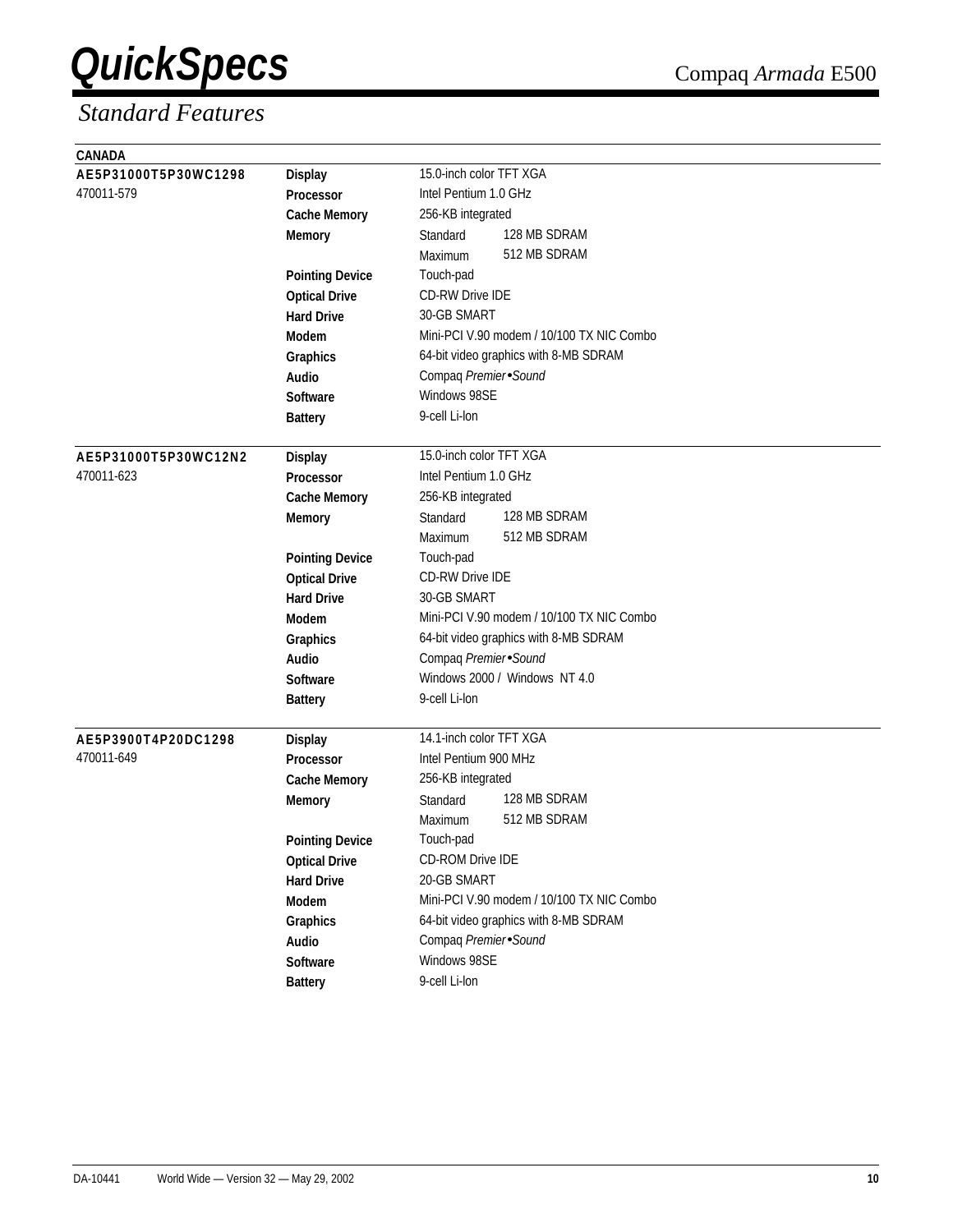| <b>CANADA</b> (continued) |                        |                                           |
|---------------------------|------------------------|-------------------------------------------|
| AE5P3900T4P20DC12N2       | <b>Display</b>         | 14.1-inch color TFT XGA                   |
| 470011-681                | Processor              | Intel Pentium 900 MHz                     |
|                           | <b>Cache Memory</b>    | 256-KB integrated                         |
|                           | <b>Memory</b>          | 128 MB SDRAM<br>Standard                  |
|                           |                        | 512 MB SDRAM<br>Maximum                   |
|                           | <b>Pointing Device</b> | Touch-pad                                 |
|                           | <b>Optical Drive</b>   | <b>CD-ROM Drive IDE</b>                   |
|                           | <b>Hard Drive</b>      | 20-GB SMART                               |
|                           | Modem                  | Mini-PCI V.90 modem/10/100 TX NIC Combo   |
|                           | Graphics               | 64-bit video graphics with 8-MB SDRAM     |
|                           | Audio                  | Compaq Premier Sound                      |
|                           | <b>Software</b>        | Windows 2000 Windows NT 4.0               |
|                           | <b>Battery</b>         | 9-cell Li-lon                             |
| AE5P3900T4P20DC1298       | <b>Display</b>         | 14.1-inch color TFT XGA                   |
| 470012-610                | Processor              | Intel Pentium 900 MHz                     |
| <b>GEM/NAFTA</b>          | <b>Cache Memory</b>    | 256-KB integrated                         |
|                           | <b>Memory</b>          | 128 MB SDRAM<br>Standard                  |
|                           |                        | 512 MB SDRAM<br>Maximum                   |
|                           | <b>Pointing Device</b> | Touch-pad                                 |
|                           | <b>Optical Drive</b>   | <b>CD-ROM Drive IDE</b>                   |
|                           | <b>Hard Drive</b>      | 20-GB SMART                               |
|                           | <b>Modem</b>           | Mini-PCI V.90 modem / 10/100 TX NIC Combo |
|                           | Graphics               | 64-bit video graphics with 8-MB SDRAM     |
|                           | Audio                  | Compaq Premier Sound                      |
|                           | Software               | Windows 98SE                              |
|                           | <b>Battery</b>         | 9-cell Li-lon                             |
|                           |                        |                                           |
| AE5P3900T4P20DC12N2       | <b>Display</b>         | 14.1-inch color TFT XGA                   |
| 470012-613                | <b>Processor</b>       | Intel Pentium 900 MHz                     |
| <b>GEM/NAFTA</b>          | <b>Cache Memory</b>    | 256-KB integrated                         |
|                           | <b>Memory</b>          | 128 MB SDRAM<br>Standard                  |
|                           |                        | 512 MB SDRAM<br>Maximum                   |
|                           | <b>Pointing Device</b> | Touch-pad                                 |
|                           | <b>Optical Drive</b>   | CD-ROM Drive IDE                          |
|                           | <b>Hard Drive</b>      | 20-GB SMART                               |
|                           | Modem                  | Mini-PCI V.90 modem / 10/100 TX NIC Combo |
|                           | Graphics               | 64-bit video graphics with 8-MB SDRAM     |
|                           | Audio                  | Compaq Premier Sound                      |
|                           | Software               | Windows 2000 / Windows NT 4.0             |
|                           | <b>Battery</b>         | 9-cell Li-lon                             |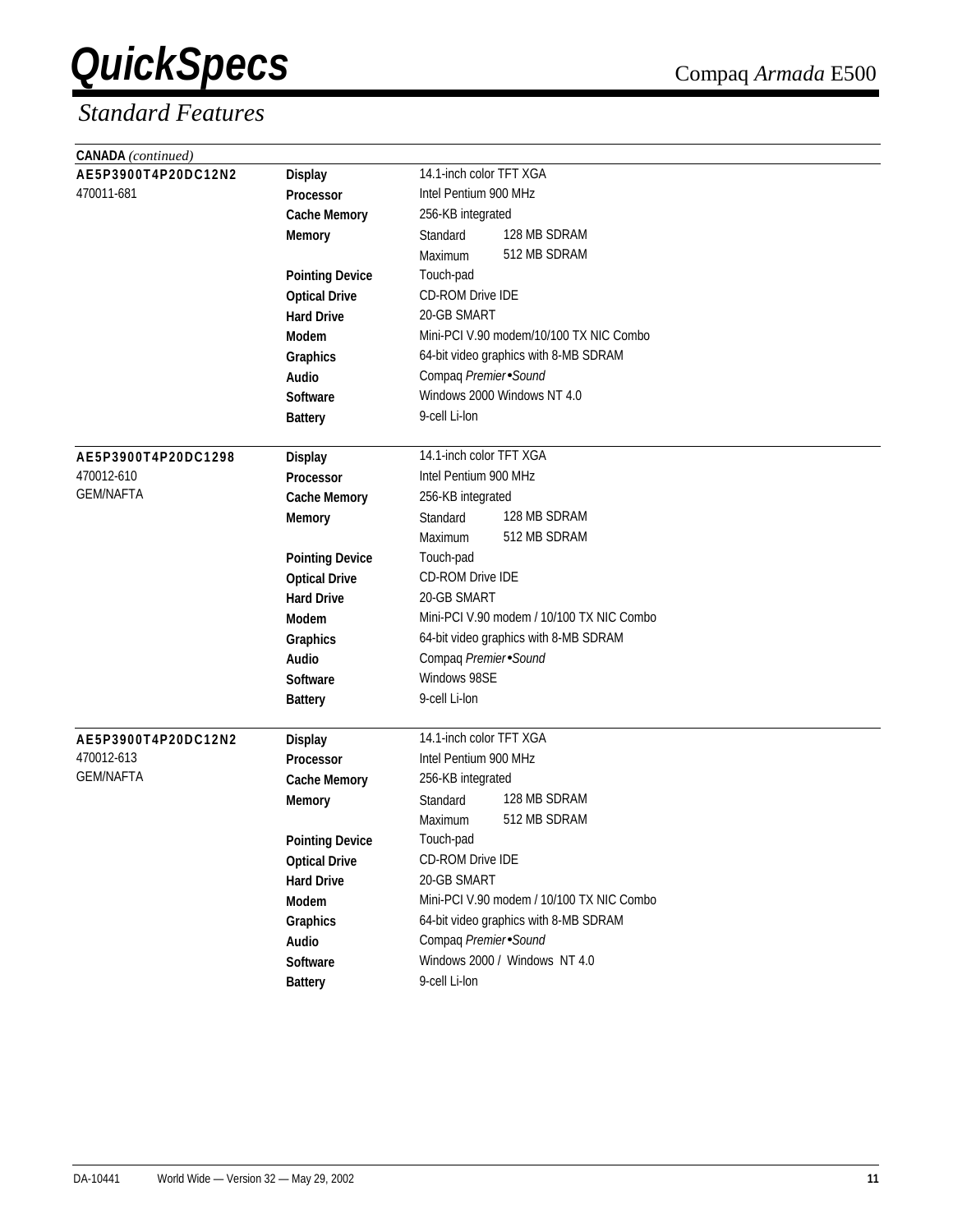| <b>CANADA</b> (continued) |                        |                                       |  |
|---------------------------|------------------------|---------------------------------------|--|
| AE5C1700T3X10DM6498       | <b>Display</b>         | 13.3-inch color TFT XGA               |  |
| 470010-935                | Processor              | Intel Celeron 700 MHz                 |  |
|                           | <b>Cache Memory</b>    | 128-KB integrated                     |  |
|                           | <b>Memory</b>          | 64 MB SDRAM<br>Standard               |  |
|                           |                        | 512 MB SDRAM<br><b>Maximum</b>        |  |
|                           | <b>Pointing Device</b> | Touch-pad                             |  |
|                           | <b>Optical Drive</b>   | <b>CD-ROM Drive IDE</b>               |  |
|                           | <b>Hard Drive</b>      | 10-GB SMART                           |  |
|                           | Modem                  | Modem                                 |  |
|                           | Graphics               | 64-bit video graphics with 8-MB SDRAM |  |
|                           | <b>Audio</b>           | Compaq Premier Sound                  |  |
|                           | Software               | Windows 98SE                          |  |
|                           | <b>Battery</b>         | 6-cell Li-lon                         |  |
| AE5C1700T3X10DM64N2       | <b>Display</b>         | 13.3-inch color TFT XGA               |  |
| 470010-836                | Processor              | Intel Celeron 700 MHz                 |  |
|                           | <b>Cache Memory</b>    | 128-KB integrated                     |  |
|                           | <b>Memory</b>          | 64 MB SDRAM<br>Standard               |  |
|                           |                        | 512 MB SDRAM<br>Maximum               |  |
|                           | <b>Pointing Device</b> | Touch-pad                             |  |
|                           | <b>Optical Drive</b>   | <b>CD-ROM Drive IDE</b>               |  |
|                           | <b>Hard Drive</b>      | 10-GB SMART                           |  |
|                           | Modem                  | Modem                                 |  |
|                           | Graphics               | 64-bit video graphics with 8-MB SDRAM |  |
|                           | <b>Audio</b>           | Compaq Premier Sound                  |  |
|                           | Software               | Windows 2000 / Windows NT 4.0         |  |
|                           | <b>Battery</b>         | 6-cell Li-lon                         |  |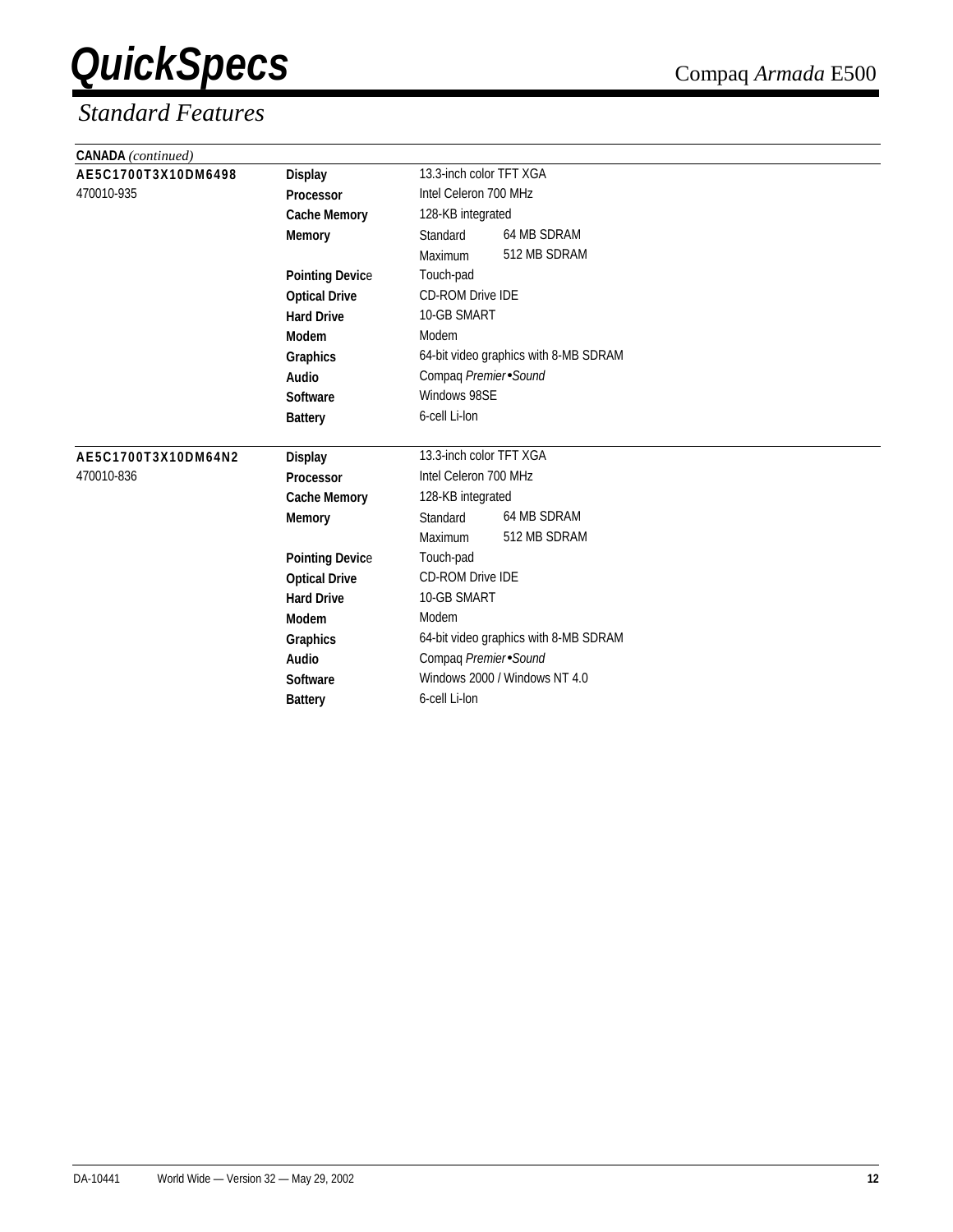| 15.0-inch color TFT XGA<br>AE5P31000T5P30WC1298<br><b>Display</b><br>470011-646<br>Intel Pentium 1.0 GHz<br>Processor<br>256-KB integrated<br><b>Cache Memory</b><br>128 MB SDRAM<br>Standard<br><b>Memory</b><br>512 MB SDRAM<br>Maximum<br>Touch-pad<br><b>Pointing Device</b><br><b>CD-RW Drive IDE</b><br><b>Optical Drive</b><br>30-GB SMART<br><b>Hard Drive</b><br>No modem<br>Modem<br>64-bit video graphics with 8-MB SDRAM<br>Graphics<br>Compaq Premier Sound<br>Audio<br>Windows 98SE<br><b>Software</b><br>9-cell Li-lon<br><b>Battery</b><br>15.0-inch color TFT XGA<br>AE5P31000T5P30W12N2<br><b>Display</b><br>Intel Pentium 1.0 GHz<br>470011-647<br><b>Processor</b><br>256-KB integrated<br><b>Cache Memory</b><br>128 MB SDRAM<br>Standard<br><b>Memory</b><br>512 MB SDRAM<br>Maximum<br>Touch-pad<br><b>Pointing Device</b><br>CD-RW Drive IDE<br><b>Optical Drive</b><br>30-GB SMART<br><b>Hard Drive</b><br>No modem<br>Modem<br>64-bit video graphics with 8-MB SDRAM<br>Graphics<br>Compaq Premier Sound<br>Audio<br>Windows 2000 / Windows NT 4.0<br>Software<br>9-cell Li-lon<br><b>Battery</b><br>14.1-inch color TFT XGA<br>AE5P3900T4P20D1298<br><b>Display</b><br>470011-711<br>Intel Pentium 900 MHz<br><b>Processor</b><br>256-KB integrated<br><b>Cache Memory</b><br>128 MB SDRAM<br>Standard<br><b>Memory</b><br>512 MB SDRAM<br>Maximum<br>Touch-pad<br><b>Pointing Device</b><br>CD-ROM Drive IDE<br><b>Optical Drive</b><br>20-GB SMART<br><b>Hard Drive</b><br>No Modem<br>Modem<br>64-bit video graphics with 8-MB SDRAM<br>Graphics<br>Compaq Premier Sound<br>Audio<br>Windows 98SE<br>Software | <b>EUROPE</b> |                |               |
|---------------------------------------------------------------------------------------------------------------------------------------------------------------------------------------------------------------------------------------------------------------------------------------------------------------------------------------------------------------------------------------------------------------------------------------------------------------------------------------------------------------------------------------------------------------------------------------------------------------------------------------------------------------------------------------------------------------------------------------------------------------------------------------------------------------------------------------------------------------------------------------------------------------------------------------------------------------------------------------------------------------------------------------------------------------------------------------------------------------------------------------------------------------------------------------------------------------------------------------------------------------------------------------------------------------------------------------------------------------------------------------------------------------------------------------------------------------------------------------------------------------------------------------------------------------------------------------------------------------------------------------------|---------------|----------------|---------------|
|                                                                                                                                                                                                                                                                                                                                                                                                                                                                                                                                                                                                                                                                                                                                                                                                                                                                                                                                                                                                                                                                                                                                                                                                                                                                                                                                                                                                                                                                                                                                                                                                                                             |               |                |               |
|                                                                                                                                                                                                                                                                                                                                                                                                                                                                                                                                                                                                                                                                                                                                                                                                                                                                                                                                                                                                                                                                                                                                                                                                                                                                                                                                                                                                                                                                                                                                                                                                                                             |               |                |               |
|                                                                                                                                                                                                                                                                                                                                                                                                                                                                                                                                                                                                                                                                                                                                                                                                                                                                                                                                                                                                                                                                                                                                                                                                                                                                                                                                                                                                                                                                                                                                                                                                                                             |               |                |               |
|                                                                                                                                                                                                                                                                                                                                                                                                                                                                                                                                                                                                                                                                                                                                                                                                                                                                                                                                                                                                                                                                                                                                                                                                                                                                                                                                                                                                                                                                                                                                                                                                                                             |               |                |               |
|                                                                                                                                                                                                                                                                                                                                                                                                                                                                                                                                                                                                                                                                                                                                                                                                                                                                                                                                                                                                                                                                                                                                                                                                                                                                                                                                                                                                                                                                                                                                                                                                                                             |               |                |               |
|                                                                                                                                                                                                                                                                                                                                                                                                                                                                                                                                                                                                                                                                                                                                                                                                                                                                                                                                                                                                                                                                                                                                                                                                                                                                                                                                                                                                                                                                                                                                                                                                                                             |               |                |               |
|                                                                                                                                                                                                                                                                                                                                                                                                                                                                                                                                                                                                                                                                                                                                                                                                                                                                                                                                                                                                                                                                                                                                                                                                                                                                                                                                                                                                                                                                                                                                                                                                                                             |               |                |               |
|                                                                                                                                                                                                                                                                                                                                                                                                                                                                                                                                                                                                                                                                                                                                                                                                                                                                                                                                                                                                                                                                                                                                                                                                                                                                                                                                                                                                                                                                                                                                                                                                                                             |               |                |               |
|                                                                                                                                                                                                                                                                                                                                                                                                                                                                                                                                                                                                                                                                                                                                                                                                                                                                                                                                                                                                                                                                                                                                                                                                                                                                                                                                                                                                                                                                                                                                                                                                                                             |               |                |               |
|                                                                                                                                                                                                                                                                                                                                                                                                                                                                                                                                                                                                                                                                                                                                                                                                                                                                                                                                                                                                                                                                                                                                                                                                                                                                                                                                                                                                                                                                                                                                                                                                                                             |               |                |               |
|                                                                                                                                                                                                                                                                                                                                                                                                                                                                                                                                                                                                                                                                                                                                                                                                                                                                                                                                                                                                                                                                                                                                                                                                                                                                                                                                                                                                                                                                                                                                                                                                                                             |               |                |               |
|                                                                                                                                                                                                                                                                                                                                                                                                                                                                                                                                                                                                                                                                                                                                                                                                                                                                                                                                                                                                                                                                                                                                                                                                                                                                                                                                                                                                                                                                                                                                                                                                                                             |               |                |               |
|                                                                                                                                                                                                                                                                                                                                                                                                                                                                                                                                                                                                                                                                                                                                                                                                                                                                                                                                                                                                                                                                                                                                                                                                                                                                                                                                                                                                                                                                                                                                                                                                                                             |               |                |               |
|                                                                                                                                                                                                                                                                                                                                                                                                                                                                                                                                                                                                                                                                                                                                                                                                                                                                                                                                                                                                                                                                                                                                                                                                                                                                                                                                                                                                                                                                                                                                                                                                                                             |               |                |               |
|                                                                                                                                                                                                                                                                                                                                                                                                                                                                                                                                                                                                                                                                                                                                                                                                                                                                                                                                                                                                                                                                                                                                                                                                                                                                                                                                                                                                                                                                                                                                                                                                                                             |               |                |               |
|                                                                                                                                                                                                                                                                                                                                                                                                                                                                                                                                                                                                                                                                                                                                                                                                                                                                                                                                                                                                                                                                                                                                                                                                                                                                                                                                                                                                                                                                                                                                                                                                                                             |               |                |               |
|                                                                                                                                                                                                                                                                                                                                                                                                                                                                                                                                                                                                                                                                                                                                                                                                                                                                                                                                                                                                                                                                                                                                                                                                                                                                                                                                                                                                                                                                                                                                                                                                                                             |               |                |               |
|                                                                                                                                                                                                                                                                                                                                                                                                                                                                                                                                                                                                                                                                                                                                                                                                                                                                                                                                                                                                                                                                                                                                                                                                                                                                                                                                                                                                                                                                                                                                                                                                                                             |               |                |               |
|                                                                                                                                                                                                                                                                                                                                                                                                                                                                                                                                                                                                                                                                                                                                                                                                                                                                                                                                                                                                                                                                                                                                                                                                                                                                                                                                                                                                                                                                                                                                                                                                                                             |               |                |               |
|                                                                                                                                                                                                                                                                                                                                                                                                                                                                                                                                                                                                                                                                                                                                                                                                                                                                                                                                                                                                                                                                                                                                                                                                                                                                                                                                                                                                                                                                                                                                                                                                                                             |               |                |               |
|                                                                                                                                                                                                                                                                                                                                                                                                                                                                                                                                                                                                                                                                                                                                                                                                                                                                                                                                                                                                                                                                                                                                                                                                                                                                                                                                                                                                                                                                                                                                                                                                                                             |               |                |               |
|                                                                                                                                                                                                                                                                                                                                                                                                                                                                                                                                                                                                                                                                                                                                                                                                                                                                                                                                                                                                                                                                                                                                                                                                                                                                                                                                                                                                                                                                                                                                                                                                                                             |               |                |               |
|                                                                                                                                                                                                                                                                                                                                                                                                                                                                                                                                                                                                                                                                                                                                                                                                                                                                                                                                                                                                                                                                                                                                                                                                                                                                                                                                                                                                                                                                                                                                                                                                                                             |               |                |               |
|                                                                                                                                                                                                                                                                                                                                                                                                                                                                                                                                                                                                                                                                                                                                                                                                                                                                                                                                                                                                                                                                                                                                                                                                                                                                                                                                                                                                                                                                                                                                                                                                                                             |               |                |               |
|                                                                                                                                                                                                                                                                                                                                                                                                                                                                                                                                                                                                                                                                                                                                                                                                                                                                                                                                                                                                                                                                                                                                                                                                                                                                                                                                                                                                                                                                                                                                                                                                                                             |               |                |               |
|                                                                                                                                                                                                                                                                                                                                                                                                                                                                                                                                                                                                                                                                                                                                                                                                                                                                                                                                                                                                                                                                                                                                                                                                                                                                                                                                                                                                                                                                                                                                                                                                                                             |               |                |               |
|                                                                                                                                                                                                                                                                                                                                                                                                                                                                                                                                                                                                                                                                                                                                                                                                                                                                                                                                                                                                                                                                                                                                                                                                                                                                                                                                                                                                                                                                                                                                                                                                                                             |               |                |               |
|                                                                                                                                                                                                                                                                                                                                                                                                                                                                                                                                                                                                                                                                                                                                                                                                                                                                                                                                                                                                                                                                                                                                                                                                                                                                                                                                                                                                                                                                                                                                                                                                                                             |               |                |               |
|                                                                                                                                                                                                                                                                                                                                                                                                                                                                                                                                                                                                                                                                                                                                                                                                                                                                                                                                                                                                                                                                                                                                                                                                                                                                                                                                                                                                                                                                                                                                                                                                                                             |               |                |               |
|                                                                                                                                                                                                                                                                                                                                                                                                                                                                                                                                                                                                                                                                                                                                                                                                                                                                                                                                                                                                                                                                                                                                                                                                                                                                                                                                                                                                                                                                                                                                                                                                                                             |               |                |               |
|                                                                                                                                                                                                                                                                                                                                                                                                                                                                                                                                                                                                                                                                                                                                                                                                                                                                                                                                                                                                                                                                                                                                                                                                                                                                                                                                                                                                                                                                                                                                                                                                                                             |               |                |               |
|                                                                                                                                                                                                                                                                                                                                                                                                                                                                                                                                                                                                                                                                                                                                                                                                                                                                                                                                                                                                                                                                                                                                                                                                                                                                                                                                                                                                                                                                                                                                                                                                                                             |               |                |               |
|                                                                                                                                                                                                                                                                                                                                                                                                                                                                                                                                                                                                                                                                                                                                                                                                                                                                                                                                                                                                                                                                                                                                                                                                                                                                                                                                                                                                                                                                                                                                                                                                                                             |               |                |               |
|                                                                                                                                                                                                                                                                                                                                                                                                                                                                                                                                                                                                                                                                                                                                                                                                                                                                                                                                                                                                                                                                                                                                                                                                                                                                                                                                                                                                                                                                                                                                                                                                                                             |               |                |               |
|                                                                                                                                                                                                                                                                                                                                                                                                                                                                                                                                                                                                                                                                                                                                                                                                                                                                                                                                                                                                                                                                                                                                                                                                                                                                                                                                                                                                                                                                                                                                                                                                                                             |               |                |               |
|                                                                                                                                                                                                                                                                                                                                                                                                                                                                                                                                                                                                                                                                                                                                                                                                                                                                                                                                                                                                                                                                                                                                                                                                                                                                                                                                                                                                                                                                                                                                                                                                                                             |               |                |               |
|                                                                                                                                                                                                                                                                                                                                                                                                                                                                                                                                                                                                                                                                                                                                                                                                                                                                                                                                                                                                                                                                                                                                                                                                                                                                                                                                                                                                                                                                                                                                                                                                                                             |               |                |               |
|                                                                                                                                                                                                                                                                                                                                                                                                                                                                                                                                                                                                                                                                                                                                                                                                                                                                                                                                                                                                                                                                                                                                                                                                                                                                                                                                                                                                                                                                                                                                                                                                                                             |               |                |               |
|                                                                                                                                                                                                                                                                                                                                                                                                                                                                                                                                                                                                                                                                                                                                                                                                                                                                                                                                                                                                                                                                                                                                                                                                                                                                                                                                                                                                                                                                                                                                                                                                                                             |               |                |               |
|                                                                                                                                                                                                                                                                                                                                                                                                                                                                                                                                                                                                                                                                                                                                                                                                                                                                                                                                                                                                                                                                                                                                                                                                                                                                                                                                                                                                                                                                                                                                                                                                                                             |               | <b>Battery</b> | 9-cell Li-lon |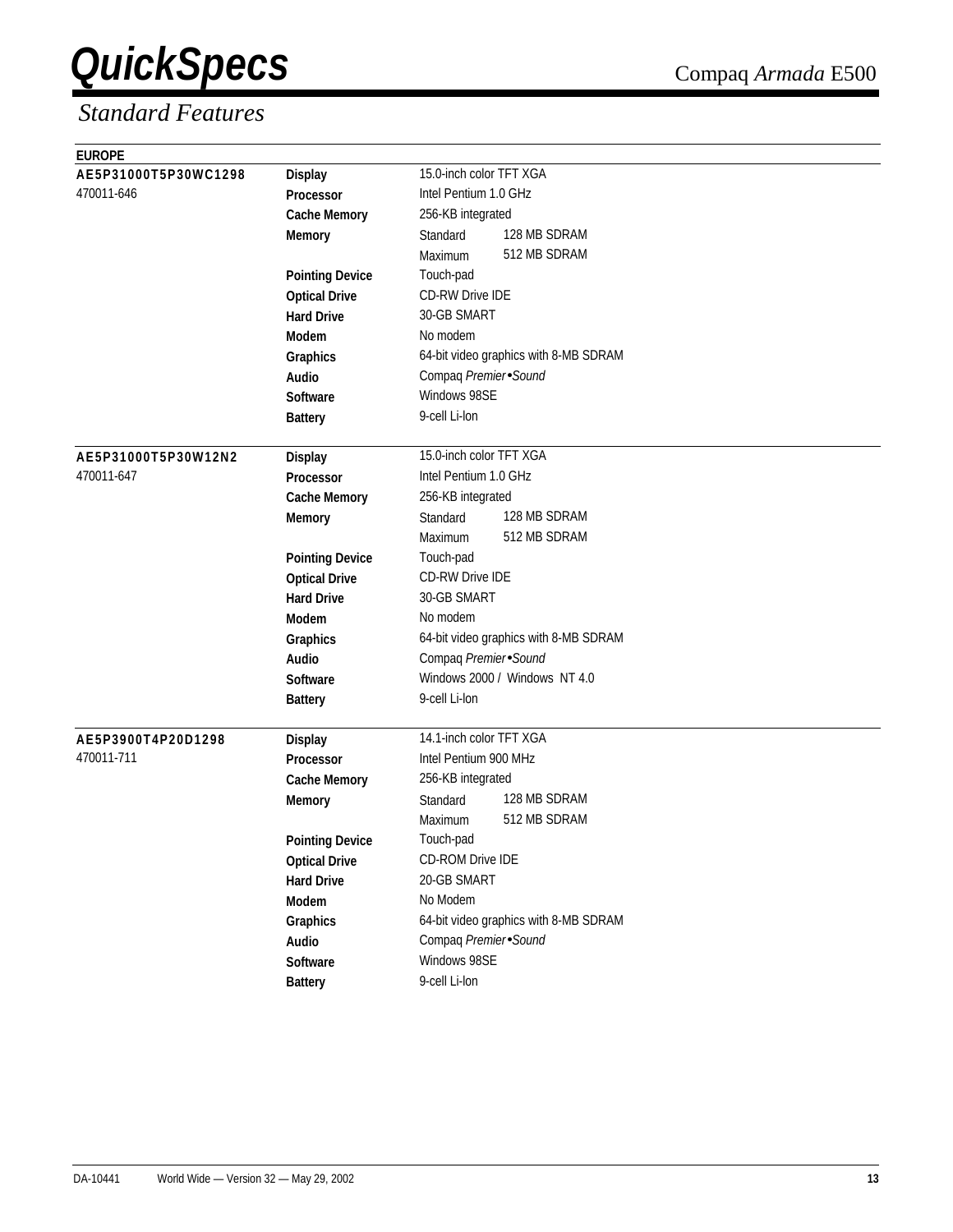| <b>EUROPE</b> (continued) |                        |                                       |
|---------------------------|------------------------|---------------------------------------|
| AE5P3900T4P20D12N2        | <b>Display</b>         | 14.1-inch color TFT XGA               |
| 470011-712                | Processor              | Intel Pentium 900 MHz                 |
|                           | <b>Cache Memory</b>    | 256-KB integrated                     |
|                           | <b>Memory</b>          | 128 MB SDRAM<br>Standard              |
|                           |                        | 512 MB SDRAM<br>Maximum               |
|                           | <b>Pointing Device</b> | Touch-pad                             |
|                           | <b>Optical Drive</b>   | <b>CD-ROM Drive IDE</b>               |
|                           | <b>Hard Drive</b>      | 20-GB SMART                           |
|                           | Modem                  | No Modem                              |
|                           | Graphics               | 64-bit video graphics with 8-MB SDRAM |
|                           | Audio                  | Compaq Premier Sound                  |
|                           | <b>Software</b>        | Windows 2000 / Windows NT 4.0         |
|                           | <b>Battery</b>         | 9-cell Li-lon                         |
| AE5P3800T3X10D6498        | <b>Display</b>         | 13.3-inch color TFT XGA               |
| 470011-065                | <b>Processor</b>       | Intel Pentium III 800 MHz             |
|                           | <b>Cache Memory</b>    | 256-KB integrated                     |
|                           | <b>Memory</b>          | 64 MB<br>Standard                     |
|                           |                        | 512 MB<br>Maximum                     |
|                           | <b>Pointing Device</b> | Touch-pad                             |
|                           | <b>Optical Drive</b>   | CD-ROM Drive IDE                      |
|                           | <b>Hard Drive</b>      | 10-GB SMART                           |
|                           | Modem                  | no modem                              |
|                           | Graphics               | 64-bit video graphics with 8-MB SDRAM |
|                           | Audio                  | Compaq Premier Sound                  |
|                           | Software               | Windows 98SE                          |
|                           | <b>Battery</b>         | 9-cell Li-lon                         |
| AE5P3800T3X10D64N2        | <b>Display</b>         | 13.3-inch color TFT XGA               |
| 470011-066                | Processor              | Intel Pentium III 800 MHz             |
|                           | <b>Cache Memory</b>    | 256-KB integrated                     |
|                           | <b>Memory</b>          | 64 MB<br>Standard                     |
|                           |                        | 512 MB<br>Maximum                     |
|                           | <b>Pointing Device</b> | Touch-pad                             |
|                           | <b>Optical Drive</b>   | CD-ROM Drive IDE                      |
|                           | <b>Hard Drive</b>      | 10-GB SMART                           |
|                           | Modem                  | no modem                              |
|                           | Graphics               | 64-bit video graphics with 8-MB SDRAM |
|                           | Audio                  | Compaq Premier Sound                  |
|                           | Software               | Windows 2000 / Windows NT 4.0         |
|                           | <b>Battery</b>         | 9-cell Li-lon                         |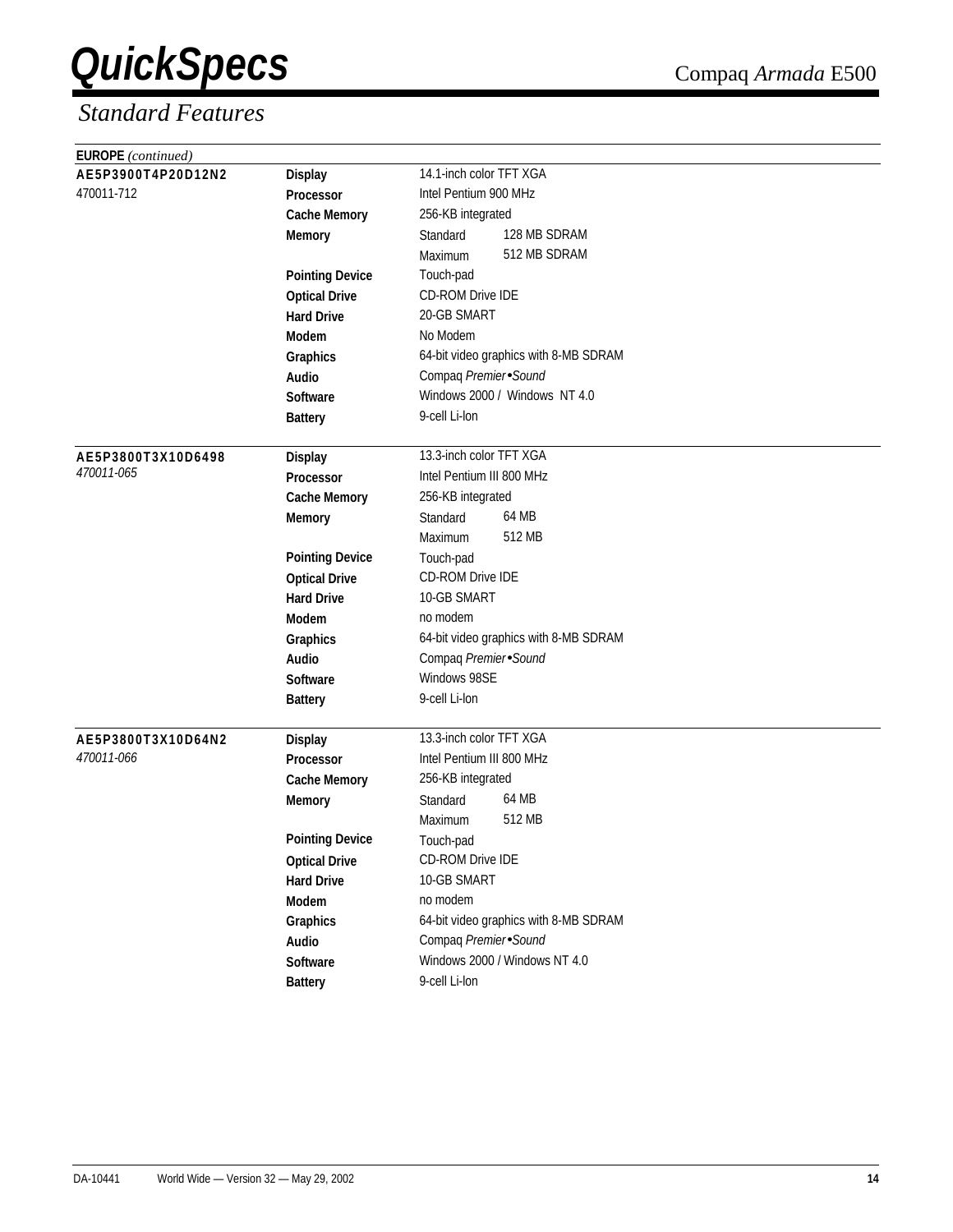| <b>EUROPE</b> (continued)            |                        |                                       |  |
|--------------------------------------|------------------------|---------------------------------------|--|
| AE5C1700T4X10D6498<br><b>Display</b> |                        | 14.1-inch color TFT XGA               |  |
| 470010-809                           | Processor              | Intel Celeron 700 MHz                 |  |
|                                      | <b>Cache Memory</b>    | 128-KB integrated                     |  |
|                                      | <b>Memory</b>          | 64 MB<br>Standard                     |  |
|                                      |                        | 512 MB<br>Maximum                     |  |
|                                      | <b>Pointing Device</b> | Touch-pad                             |  |
|                                      | <b>Optical Drive</b>   | CD-ROM Drive IDE                      |  |
|                                      | <b>Hard Drive</b>      | 10-GB SMART                           |  |
|                                      | <b>Modem</b>           | no modem                              |  |
|                                      | Graphics               | 64-bit video graphics with 8-MB SDRAM |  |
|                                      | Audio                  | Compaq Premier Sound                  |  |
|                                      | <b>Software</b>        | Windows 98SE                          |  |
|                                      | <b>Battery</b>         | 9-cell Li-lon                         |  |
| AE5C1700T4X10D64N2                   | <b>Display</b>         | 14.1-inch color TFT XGA               |  |
| 470010-821                           | Processor              | Intel Celeron 700 MHz                 |  |
|                                      | <b>Cache Memory</b>    | 128-KB integrated                     |  |
|                                      | <b>Memory</b>          | 64 MB<br>Standard                     |  |
|                                      |                        | 512 MB<br>Maximum                     |  |
|                                      | <b>Pointing Device</b> | Touch-pad                             |  |
|                                      | <b>Optical Drive</b>   | <b>CD-ROM Drive IDE</b>               |  |
|                                      | <b>Hard Drive</b>      | 10-GB SMART                           |  |
|                                      | <b>Modem</b>           | no modem                              |  |
|                                      | Graphics               | 64-bit video graphics with 8-MB SDRAM |  |
|                                      | Audio                  | Compaq Premier Sound                  |  |
|                                      | Software               | Windows 2000 / Windows NT 4.0         |  |
|                                      | <b>Battery</b>         | 9-cell Li-lon                         |  |
| AE5C1700T3X10D6498                   | <b>Display</b>         | 13.3-inch color TFT XGA               |  |
| <i>470010-838</i>                    | <b>Processor</b>       | Intel Celeron 700 MHz                 |  |
|                                      | <b>Cache Memory</b>    | 128-KB integrated                     |  |
|                                      | <b>Memory</b>          | 64 MB<br>Standard                     |  |
|                                      |                        | 512 MB<br>Maximum                     |  |
|                                      | <b>Pointing Device</b> | Touch-pad                             |  |
|                                      | <b>Optical Drive</b>   | CD-ROM Drive IDE                      |  |
|                                      | <b>Hard Drive</b>      | 10-GB SMART                           |  |
|                                      | Modem                  | no modem                              |  |
|                                      | Graphics               | 64-bit video graphics with 8-MB SDRAM |  |
|                                      | Audio                  | Compaq Premier Sound                  |  |
|                                      | Software               | Windows 98SE                          |  |
|                                      | <b>Battery</b>         | 6-cell Li-lon                         |  |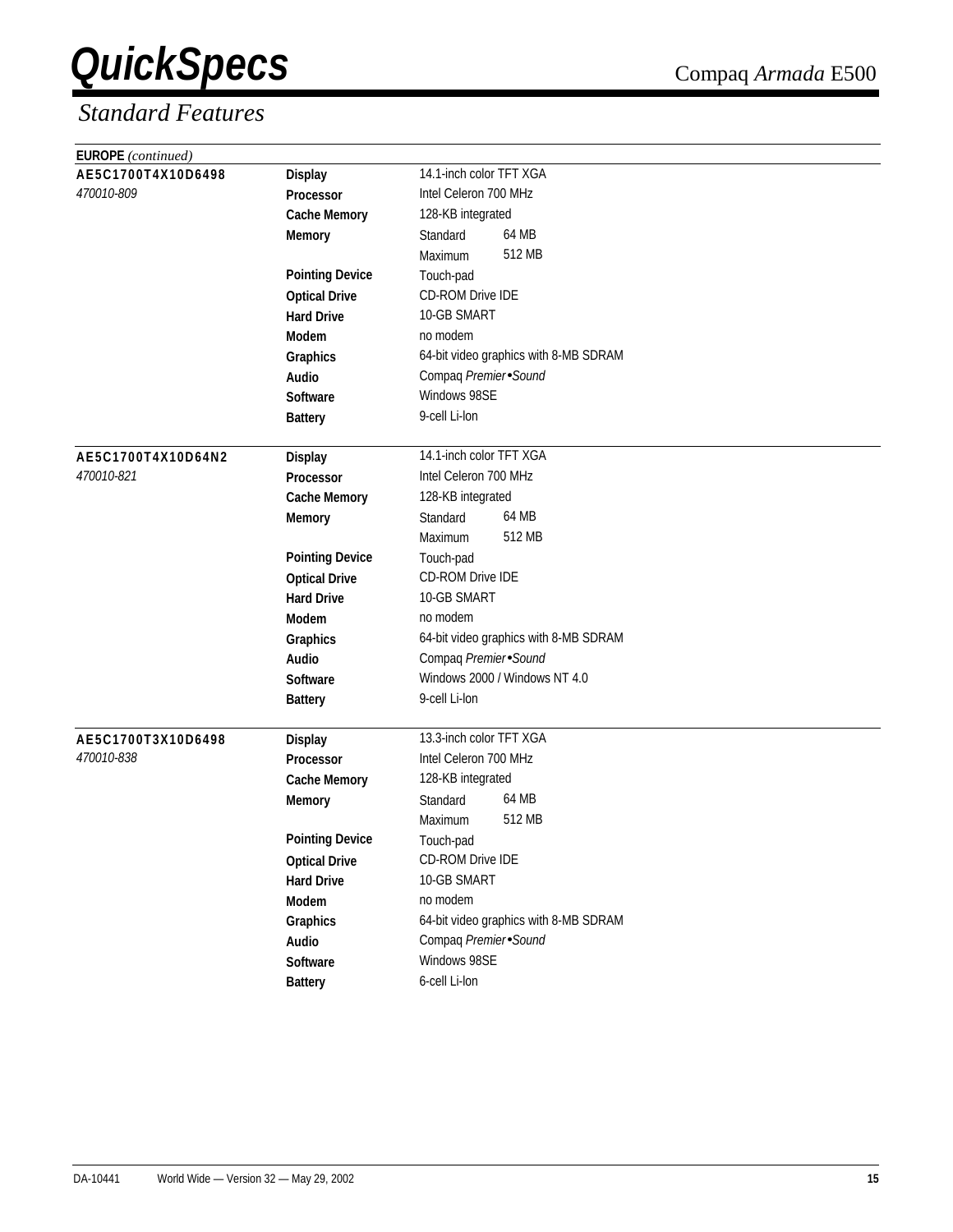| <b>EUROPE</b> (continued) |                        |                                       |  |  |  |
|---------------------------|------------------------|---------------------------------------|--|--|--|
| AE5C1700T3X10D64N2        | <b>Display</b>         | 13.3-inch color TFT XGA               |  |  |  |
| <i>470010-839</i>         | Processor              | Intel Celeron 700 MHz                 |  |  |  |
|                           | <b>Cache Memory</b>    | 128-KB integrated                     |  |  |  |
|                           | Memory                 | 64 MB<br>Standard                     |  |  |  |
|                           |                        | 512 MB<br><b>Maximum</b>              |  |  |  |
|                           | <b>Pointing Device</b> | Touch-pad                             |  |  |  |
|                           | <b>Optical Drive</b>   | <b>CD-ROM Drive IDE</b>               |  |  |  |
|                           | <b>Hard Drive</b>      | 10-GB SMART                           |  |  |  |
|                           | Modem                  | no modem                              |  |  |  |
|                           | Graphics               | 64-bit video graphics with 8-MB SDRAM |  |  |  |
|                           | Audio                  | Compaq Premier Sound                  |  |  |  |
|                           | <b>Software</b>        | Windows 2000 / Windows NT 4.0         |  |  |  |
|                           | <b>Battery</b>         | 6-cell Li-lon                         |  |  |  |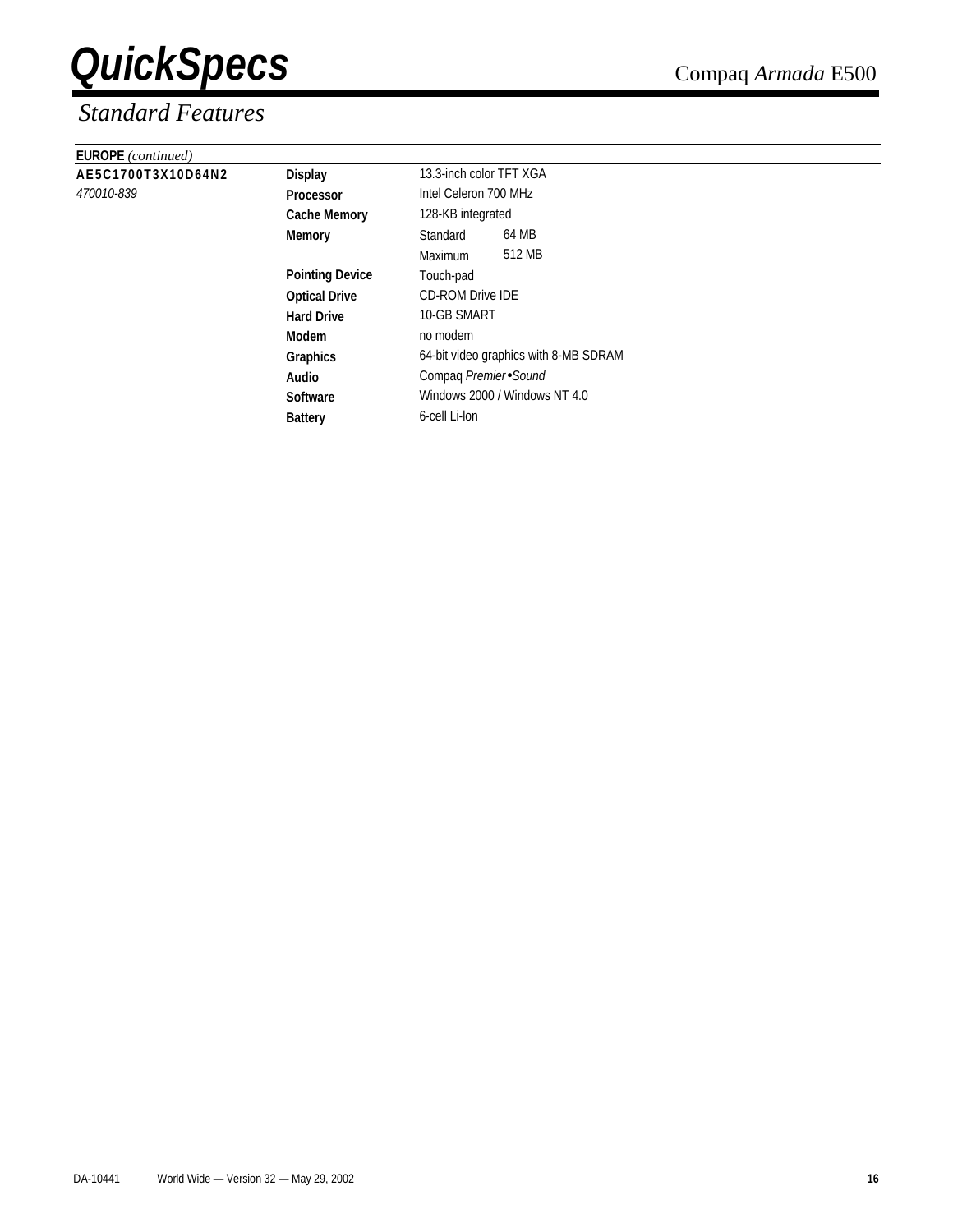| UNITED KINGDOM       |                        |                                           |
|----------------------|------------------------|-------------------------------------------|
| AE5P31000T5P30WC1298 | <b>Display</b>         | 15.0-inch color TFT XGA                   |
| 470011-582           | Processor              | Intel Pentium 1.0 GHz                     |
|                      | <b>Cache Memory</b>    | 256-KB integrated                         |
|                      | <b>Memory</b>          | 128 MB SDRAM<br>Standard                  |
|                      |                        | 512 MB SDRAM<br>Maximum                   |
|                      | <b>Pointing Device</b> | Touch-pad                                 |
|                      | <b>Optical Drive</b>   | <b>CD-RW Drive IDE</b>                    |
|                      | <b>Hard Drive</b>      | 30-GB SMART                               |
|                      | <b>Modem</b>           | Mini-PCI V.90 modem / 10/100 TX NIC Combo |
|                      | Graphics               | 64-bit video graphics with 8-MB SDRAM     |
|                      | Audio                  | Compaq Premier Sound                      |
|                      | <b>Software</b>        | Windows 98SE                              |
|                      | <b>Battery</b>         | 9-cell Li-lon                             |
|                      |                        |                                           |
| AE5P31000T5P30WC12N2 | <b>Display</b>         | 15.0-inch color TFT XGA                   |
| 470011-624           | Processor              | Intel Pentium 1.0 GHz                     |
|                      | <b>Cache Memory</b>    | 256-KB integrated                         |
|                      | <b>Memory</b>          | 128 MB SDRAM<br>Standard                  |
|                      |                        | 512 MB SDRAM<br>Maximum                   |
|                      | <b>Pointing Device</b> | Touch-pad                                 |
|                      | <b>Optical Drive</b>   | <b>CD-RW Drive IDE</b>                    |
|                      | <b>Hard Drive</b>      | 30-GB SMART                               |
|                      | <b>Modem</b>           | Mini-PCI V.90 modem / 10/100 TX NIC Combo |
|                      | Graphics               | 64-bit video graphics with 8-MB SDRAM     |
|                      | Audio                  | Compaq Premier Sound                      |
|                      | <b>Software</b>        | Windows 2000 / Windows NT 4.0             |
|                      | <b>Battery</b>         | 9-cell Li-lon                             |
|                      |                        |                                           |
| AE5P3900T4P20DC1298  | <b>Display</b>         | 14.1-inch color TFT XGA                   |
| 470011-650           | <b>Processor</b>       | Intel Pentium 900 MHz                     |
|                      | <b>Cache Memory</b>    | 256-KB integrated                         |
|                      | <b>Memory</b>          | 128 MB SDRAM<br>Standard                  |
|                      |                        | 512 MB SDRAM<br>Maximum                   |
|                      | <b>Pointing Device</b> | Touch-pad                                 |
|                      | <b>Optical Drive</b>   | CD-ROM Drive IDE                          |
|                      | <b>Hard Drive</b>      | 20-GB SMART                               |
|                      | Modem                  | Mini-PCI V.90 modem / 10/100 TX NIC Combo |
|                      | Graphics               | 64-bit video graphics with 8-MB SDRAM     |
|                      | Audio                  | Compaq Premier Sound                      |
|                      | Software               | Windows 98SE                              |
|                      | <b>Battery</b>         | 9-cell Li-lon                             |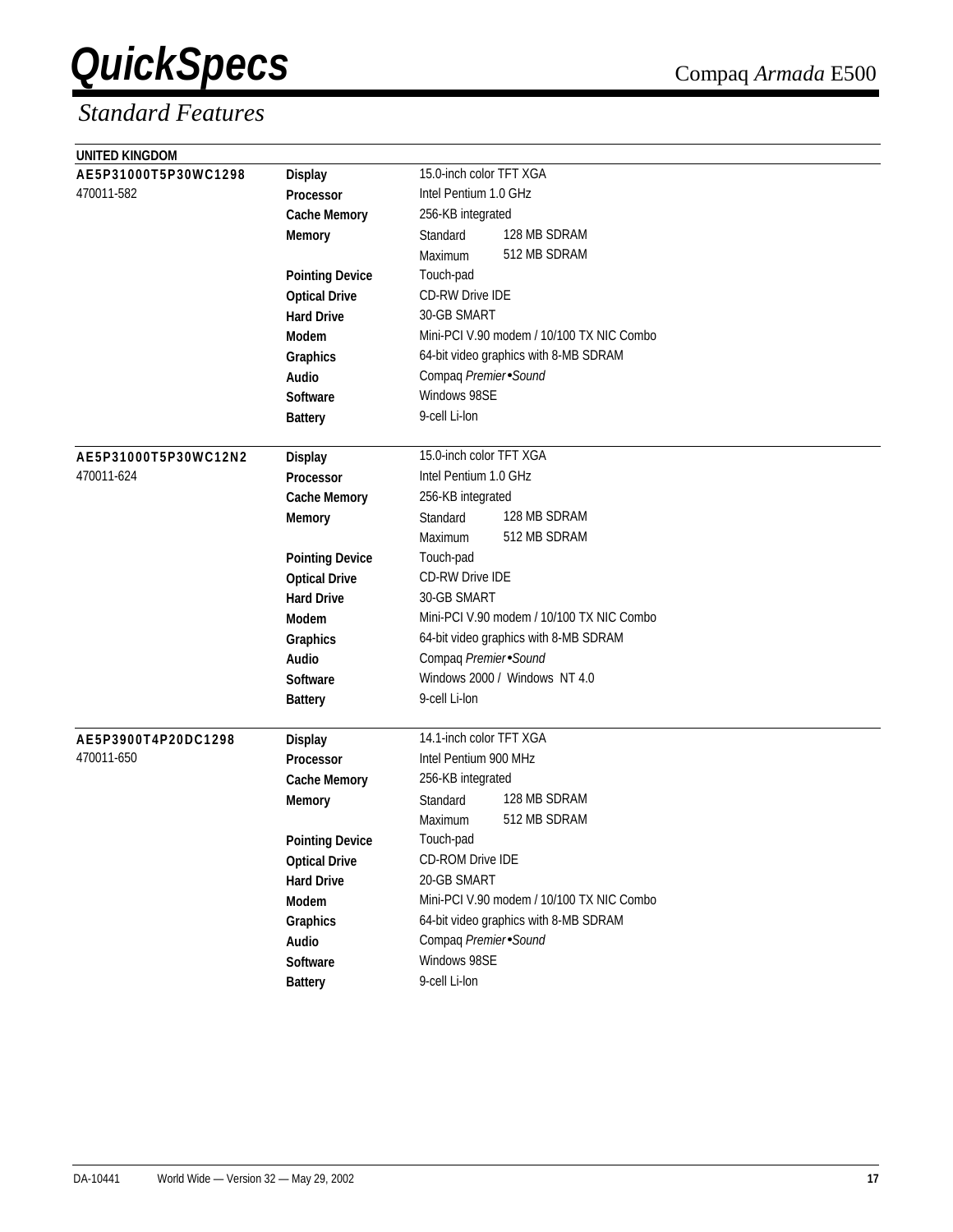| <b>UNITED KINGDOM</b> (continued) |                        |                                           |
|-----------------------------------|------------------------|-------------------------------------------|
| AE5P3900T4P20DC12N2               | <b>Display</b>         | 14.1-inch color TFT XGA                   |
| 470011-682                        | <b>Processor</b>       | Intel Pentium 900 MHz                     |
|                                   | <b>Cache Memory</b>    | 256-KB integrated                         |
|                                   | <b>Memory</b>          | 128 MB SDRAM<br>Standard                  |
|                                   |                        | 512 MB SDRAM<br>Maximum                   |
|                                   | <b>Pointing Device</b> | Touch-pad                                 |
|                                   | <b>Optical Drive</b>   | CD-ROM Drive IDE                          |
|                                   | <b>Hard Drive</b>      | 20-GB SMART                               |
|                                   | <b>Modem</b>           | Mini-PCI V.90 modem / 10/100 TX NIC Combo |
|                                   | Graphics               | 64-bit video graphics with 8-MB SDRAM     |
|                                   | Audio                  | Compaq Premier Sound                      |
|                                   | <b>Software</b>        | Windows 2000/Windows NT 4.0               |
|                                   | <b>Battery</b>         | 9-cell Li-lon                             |
| AE5P3800T3X10DC6498               | <b>Display</b>         | 13.3-inch color TFT XGA                   |
| 470010-747                        | Processor              | Intel Pentium III 800 MHz                 |
|                                   | <b>Cache Memory</b>    | 256-KB integrated                         |
|                                   | <b>Memory</b>          | 64 MB<br>Standard                         |
|                                   |                        | 512 MB<br>Maximum                         |
|                                   | <b>Pointing Device</b> | Touch-pad                                 |
|                                   | <b>Optical Drive</b>   | CD-ROM Drive IDE                          |
|                                   | <b>Hard Drive</b>      | 10-GB SMART                               |
|                                   | Modem                  | Mini-PCI V.90 modem / 10/100 TX NIC Combo |
|                                   | Graphics               | 64-bit video graphics with 8-MB SDRAM     |
|                                   | Audio                  | Compaq Premier Sound                      |
|                                   | Software               | Windows 98SE                              |
|                                   | <b>Battery</b>         | 9-cell Li-lon                             |
| AE5P3800T3X10DC64N2               | <b>Display</b>         | 13.3-inch color TFT XGA                   |
| 470010-823                        | <b>Processor</b>       | Intel Pentium III 800 MHz                 |
|                                   | <b>Cache Memory</b>    | 256-KB integrated                         |
|                                   | <b>Memory</b>          | 64 MB<br>Standard                         |
|                                   |                        | 512 MB<br>Maximum                         |
|                                   | <b>Pointing Device</b> | Touch-pad                                 |
|                                   | <b>Optical Drive</b>   | CD-ROM Drive IDE                          |
|                                   | <b>Hard Drive</b>      | 10-GB SMART                               |
|                                   | Modem                  | Mini-PCI V.90 modem / 10/100 TX NIC Combo |
|                                   | Graphics               | 64-bit video graphics with 8-MB SDRAM     |
|                                   | Audio                  | Compaq Premier Sound                      |
|                                   | Software               | Windows 2000 / Windows NT 4.0             |
|                                   | <b>Battery</b>         | 9-cell Li-lon                             |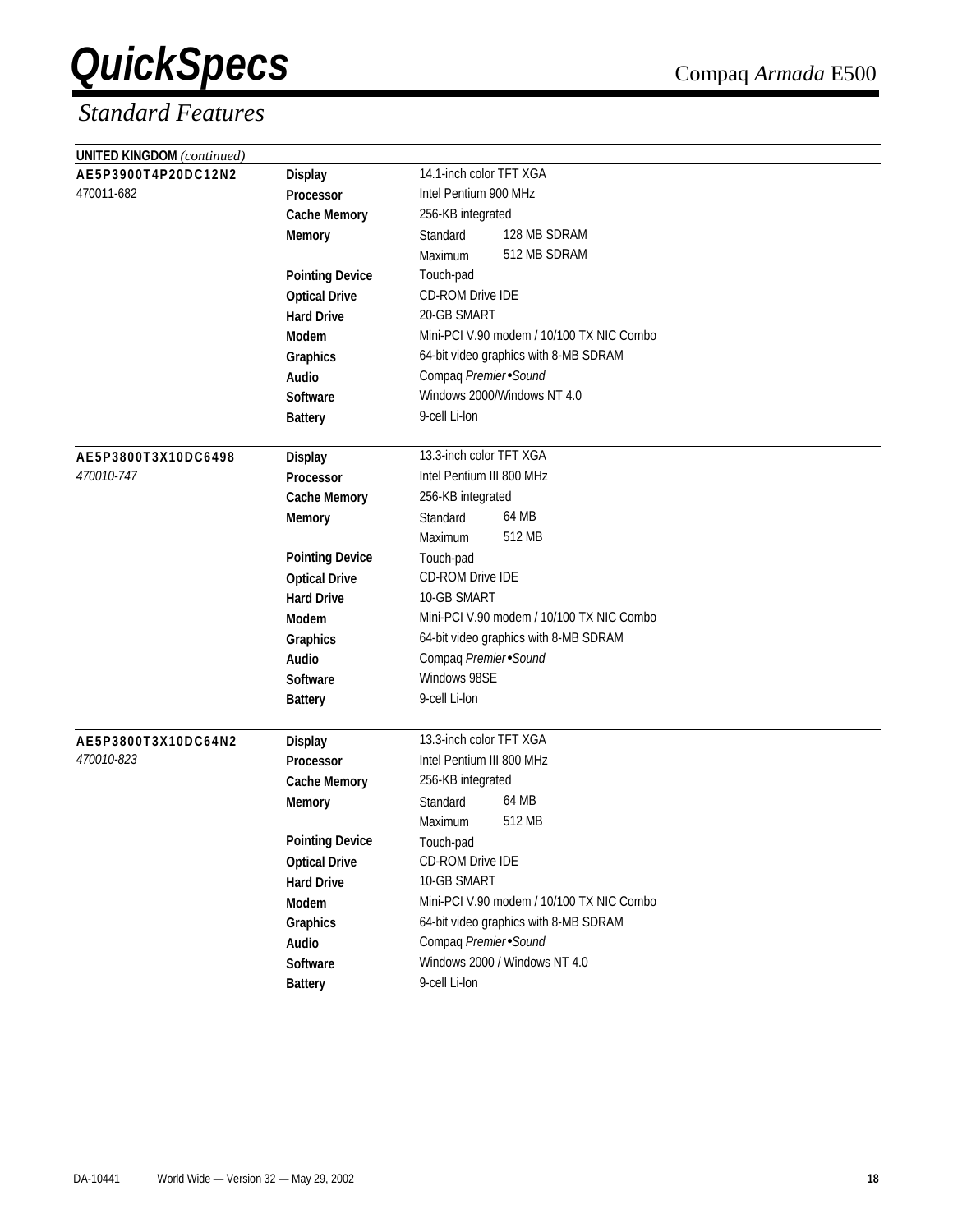| <b>UNITED KINGDOM</b> (continued) |                        |                                           |
|-----------------------------------|------------------------|-------------------------------------------|
| AE5C1700T4X10DC6498               | <b>Display</b>         | 14.1-inch color TFT XGA                   |
| 470010-837                        | <b>Processor</b>       | Intel Celeron 700 MHz                     |
|                                   | <b>Cache Memory</b>    | 128-KB integrated                         |
|                                   | <b>Memory</b>          | 64 MB<br>Standard                         |
|                                   |                        | 512 MB<br>Maximum                         |
|                                   | <b>Pointing Device</b> | Touch-pad                                 |
|                                   | <b>Optical Drive</b>   | CD-ROM Drive IDE                          |
|                                   | <b>Hard Drive</b>      | 10-GB SMART                               |
|                                   | Modem                  | Mini-PCI V.90 modem / 10/100 TX NIC Combo |
|                                   | Graphics               | 64-bit video graphics with 8-MB SDRAM     |
|                                   | Audio                  | Compaq Premier Sound                      |
|                                   | <b>Software</b>        | Windows 98SE                              |
|                                   | <b>Battery</b>         | 9-cell Li-lon                             |
|                                   |                        |                                           |
| AE5C1700T4X10DC64N2               | <b>Display</b>         | 14.1-inch color TFT XGA                   |
| 470010-914                        | Processor              | Intel Celeron 700 MHz                     |
|                                   | <b>Cache Memory</b>    | 128-KB integrated                         |
|                                   | <b>Memory</b>          | 64 MB<br>Standard                         |
|                                   |                        | 512 MB<br>Maximum                         |
|                                   | <b>Pointing Device</b> | Touch-pad                                 |
|                                   | <b>Optical Drive</b>   | CD-ROM Drive IDE                          |
|                                   | <b>Hard Drive</b>      | 10-GB SMART                               |
|                                   | Modem                  | Mini-PCI V.90 modem / 10/100 TX NIC Combo |
|                                   | Graphics               | 64-bit video graphics with 8-MB SDRAM     |
|                                   | Audio                  | Compaq Premier Sound                      |
|                                   | Software               | Windows 2000 / Windows NT 4.0             |
|                                   | <b>Battery</b>         | 9-cell Li-lon                             |
| AE5C1700T3X10DC6498               | <b>Display</b>         | 13.3-inch color TFT XGA                   |
| 470010-841                        | <b>Processor</b>       | Intel Celeron 700 MHz                     |
|                                   | <b>Cache Memory</b>    | 128-KB integrated                         |
|                                   | <b>Memory</b>          | 64 MB<br>Standard                         |
|                                   |                        | 512 MB<br>Maximum                         |
|                                   | <b>Pointing Device</b> | Touch-pad                                 |
|                                   | <b>Optical Drive</b>   | CD-ROM Drive IDE                          |
|                                   | <b>Hard Drive</b>      | 10-GB SMART                               |
|                                   | Modem                  | Mini-PCI V.90 modem / 10/100 TX NIC Combo |
|                                   | Graphics               | 64-bit video graphics with 8-MB SDRAM     |
|                                   | Audio                  | Compaq Premier Sound                      |
|                                   | Software               | Windows 98SE                              |
|                                   | <b>Battery</b>         | 6-cell Li-lon                             |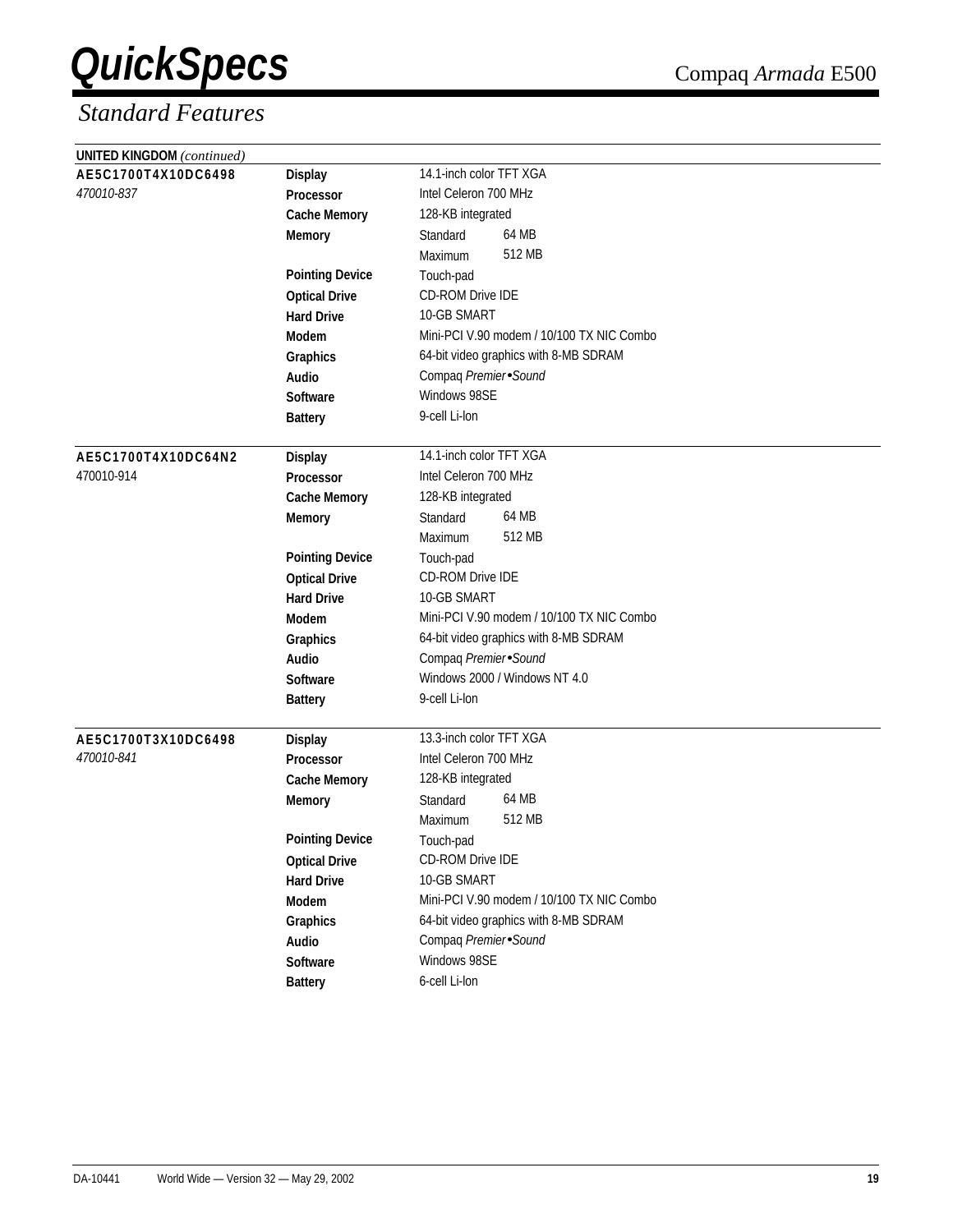| <b>UNITED KINGDOM</b> (continued) |                        |                                           |        |  |
|-----------------------------------|------------------------|-------------------------------------------|--------|--|
| AE5C1700T3X10DC64N2               | <b>Display</b>         | 13.3-inch color TFT XGA                   |        |  |
| 470010-842                        | <b>Processor</b>       | Intel Celeron 700 MHz                     |        |  |
|                                   | <b>Cache Memory</b>    | 128-KB integrated                         |        |  |
|                                   | <b>Memory</b>          | Standard                                  | 64 MB  |  |
|                                   |                        | Maximum                                   | 512 MB |  |
|                                   | <b>Pointing Device</b> | Touch-pad                                 |        |  |
|                                   | <b>Optical Drive</b>   | <b>CD-ROM Drive IDE</b>                   |        |  |
|                                   | <b>Hard Drive</b>      | 10-GB SMART                               |        |  |
|                                   | Modem                  | Mini-PCI V.90 modem / 10/100 TX NIC Combo |        |  |
|                                   | <b>Graphics</b>        | 64-bit video graphics with 8-MB SDRAM     |        |  |
|                                   | Audio                  | Compag Premier Sound                      |        |  |
|                                   | <b>Software</b>        | Windows 2000 / Windows NT 4.0             |        |  |
|                                   | <b>Battery</b>         | 6-cell Li-lon                             |        |  |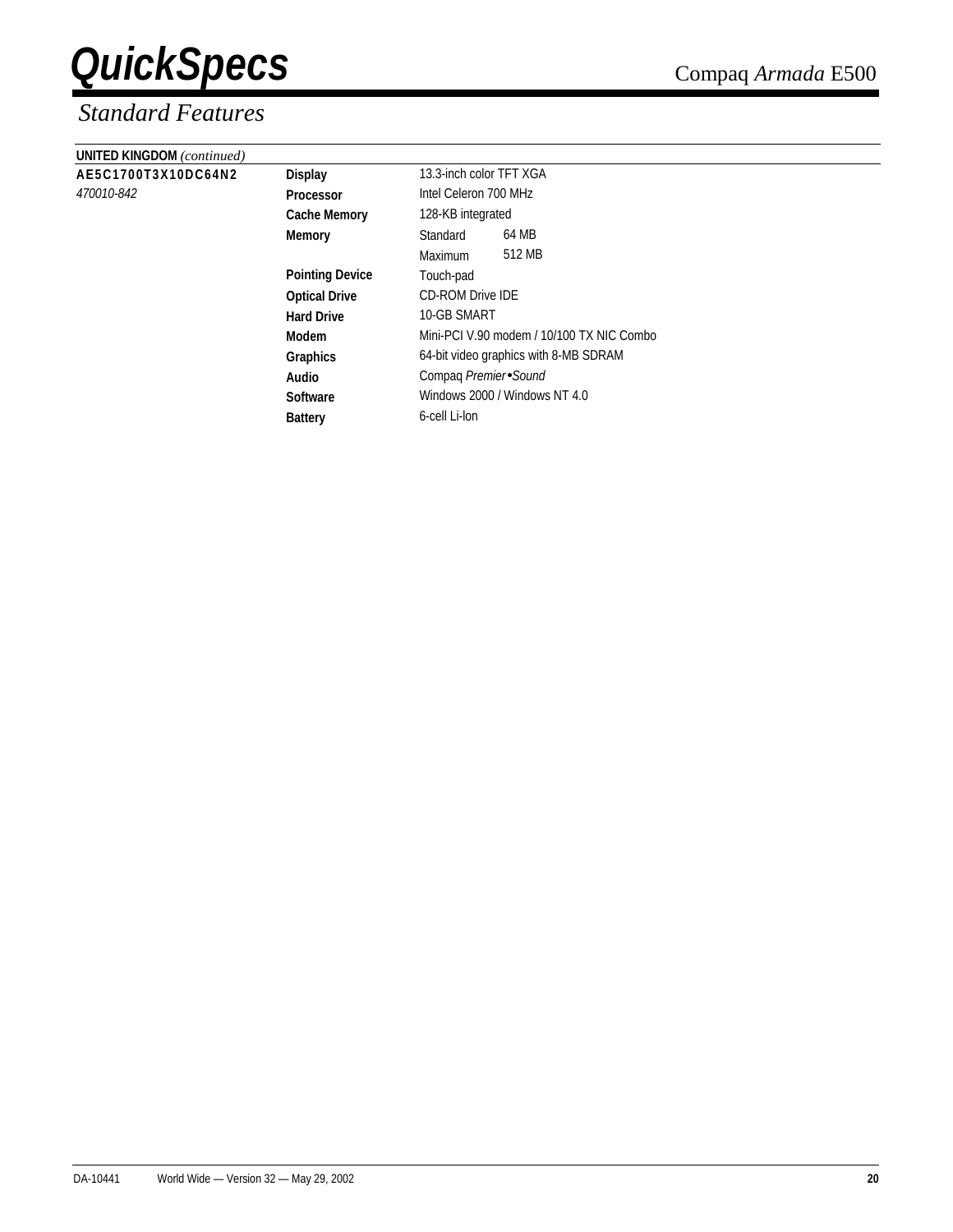| <b>GERMANY</b>       |                        |                                           |
|----------------------|------------------------|-------------------------------------------|
| AE5P31000T5P30WC1298 | <b>Display</b>         | 15.0-inch color TFT XGA                   |
| 470011-583           | Processor              | Intel Pentium 1.0 GHz                     |
|                      | <b>Cache Memory</b>    | 256-KB integrated                         |
|                      | <b>Memory</b>          | 128 MB SDRAM<br>Standard                  |
|                      |                        | 512 MB SDRAM<br>Maximum                   |
|                      | <b>Pointing Device</b> | Touch-pad                                 |
|                      | <b>Optical Drive</b>   | <b>CD-RW Drive IDE</b>                    |
|                      | <b>Hard Drive</b>      | 30-GB SMART                               |
|                      | <b>Modem</b>           | Mini-PCI V.90 modem / 10/100 TX NIC Combo |
|                      | Graphics               | 64-bit video graphics with 8-MB SDRAM     |
|                      | Audio                  | Compaq Premier Sound                      |
|                      | <b>Software</b>        | Windows 98SE                              |
|                      | <b>Battery</b>         | 9-cell Li-lon                             |
|                      |                        |                                           |
| AE5P31000T5P30WC12N2 | <b>Display</b>         | 15.0-inch color TFT XGA                   |
| 470011-625           | Processor              | Intel Pentium 1.0 GHz                     |
|                      | <b>Cache Memory</b>    | 256-KB integrated                         |
|                      | <b>Memory</b>          | 128 MB SDRAM<br>Standard                  |
|                      |                        | 512 MB SDRAM<br>Maximum                   |
|                      | <b>Pointing Device</b> | Touch-pad                                 |
|                      | <b>Optical Drive</b>   | <b>CD-RW Drive IDE</b>                    |
|                      | <b>Hard Drive</b>      | 30-GB SMART                               |
|                      | <b>Modem</b>           | Mini-PCI V.90 modem / 10/100 TX NIC Combo |
|                      | Graphics               | 64-bit video graphics with 8-MB SDRAM     |
|                      | <b>Audio</b>           | Compaq Premier Sound                      |
|                      | <b>Software</b>        | Windows 2000 / Windows NT 4.0             |
|                      | <b>Battery</b>         | 9-cell Li-lon                             |
|                      |                        |                                           |
| AE5P3900T4P20DC1298  | <b>Display</b>         | 14.1-inch color TFT XGA                   |
| 470011-651           | <b>Processor</b>       | Intel Pentium 900 MHz                     |
|                      | <b>Cache Memory</b>    | 256-KB integrated                         |
|                      | <b>Memory</b>          | 128 MB SDRAM<br>Standard                  |
|                      |                        | 512 MB SDRAM<br>Maximum                   |
|                      | <b>Pointing Device</b> | Touch-pad                                 |
|                      | <b>Optical Drive</b>   | CD-ROM Drive IDE                          |
|                      | <b>Hard Drive</b>      | 20-GB SMART                               |
|                      | Modem                  | Mini-PCI V.90 modem / 10/100 TX NIC Combo |
|                      | <b>Graphics</b>        | 64-bit video graphics with 8-MB SDRAM     |
|                      | Audio                  | Compaq Premier Sound                      |
|                      | Software               | Windows 98SE                              |
|                      | <b>Battery</b>         | 9-cell Li-lon                             |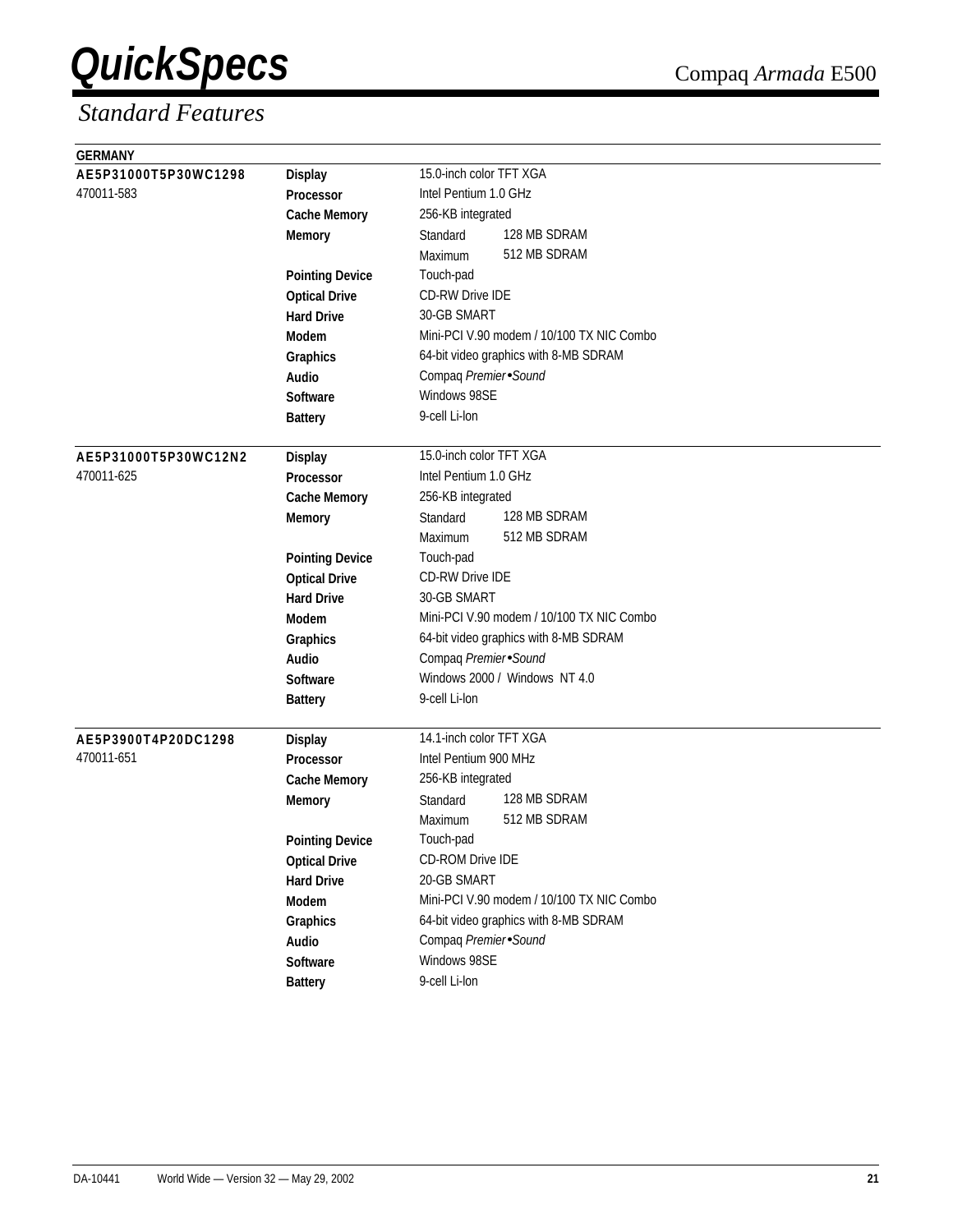| <b>GERMANY</b> (continued) |                        |                                           |
|----------------------------|------------------------|-------------------------------------------|
| AE5P3900T4P20DC12N2        | <b>Display</b>         | 14.1-inch color TFT XGA                   |
| 470011-683                 | Processor              | Intel Pentium 900 MHz                     |
|                            | <b>Cache Memory</b>    | 256-KB integrated                         |
|                            | <b>Memory</b>          | 128 MB SDRAM<br>Standard                  |
|                            |                        | 512 MB SDRAM<br>Maximum                   |
|                            | <b>Pointing Device</b> | Touch-pad                                 |
|                            | <b>Optical Drive</b>   | CD-ROM Drive IDE                          |
|                            | <b>Hard Drive</b>      | 20-GB SMART                               |
|                            | <b>Modem</b>           | Mini-PCI V.90 modem / 10/100 TX NIC Combo |
|                            | Graphics               | 64-bit video graphics with 8-MB SDRAM     |
|                            | Audio                  | Compaq Premier Sound                      |
|                            | <b>Software</b>        | Windows 2000 / Windows NT 4.0             |
|                            | <b>Battery</b>         | 9-cell Li-lon                             |
|                            |                        |                                           |
| AE5P3800T3X10DC6498        | <b>Display</b>         | 13.3-inch color TFT XGA                   |
| 470010-748                 | Processor              | Intel Pentium III 800 MHz                 |
|                            | <b>Cache Memory</b>    | 256-KB integrated                         |
|                            | <b>Memory</b>          | 64 MB<br>Standard                         |
|                            |                        | 512 MB<br>Maximum                         |
|                            | <b>Pointing Device</b> | Touch-pad                                 |
|                            | <b>Optical Drive</b>   | CD-ROM Drive IDE                          |
|                            | <b>Hard Drive</b>      | 10-GB SMART                               |
|                            | <b>Modem</b>           | Mini-PCI V.90 modem / 10/100 TX NIC Combo |
|                            | Graphics               | 64-bit video graphics with 8-MB SDRAM     |
|                            | <b>Audio</b>           | Compaq Premier Sound                      |
|                            | <b>Software</b>        | Windows 98SE                              |
|                            | <b>Battery</b>         | 9-cell Li-lon                             |
|                            |                        |                                           |
| AE5P3800T3X10DC64N2        | <b>Display</b>         | 13.3-inch color TFT XGA                   |
| 470010-825                 | <b>Processor</b>       | Intel Pentium III 800 MHz                 |
|                            | <b>Cache Memory</b>    | 256-KB integrated                         |
|                            | <b>Memory</b>          | 64 MB<br>Standard                         |
|                            |                        | 512 MB<br>Maximum                         |
|                            | <b>Pointing Device</b> | Touch-pad                                 |
|                            | <b>Optical Drive</b>   | CD-ROM Drive IDE                          |
|                            | <b>Hard Drive</b>      | 10-GB SMART                               |
|                            | Modem                  | Mini-PCI V.90 modem / 10/100 TX NIC Combo |
|                            | Graphics               | 64-bit video graphics with 8-MB SDRAM     |
|                            | Audio                  | Compaq Premier Sound                      |
|                            | Software               | Windows 2000 / Windows NT 4.0             |
|                            | <b>Battery</b>         | 9-cell Li-lon                             |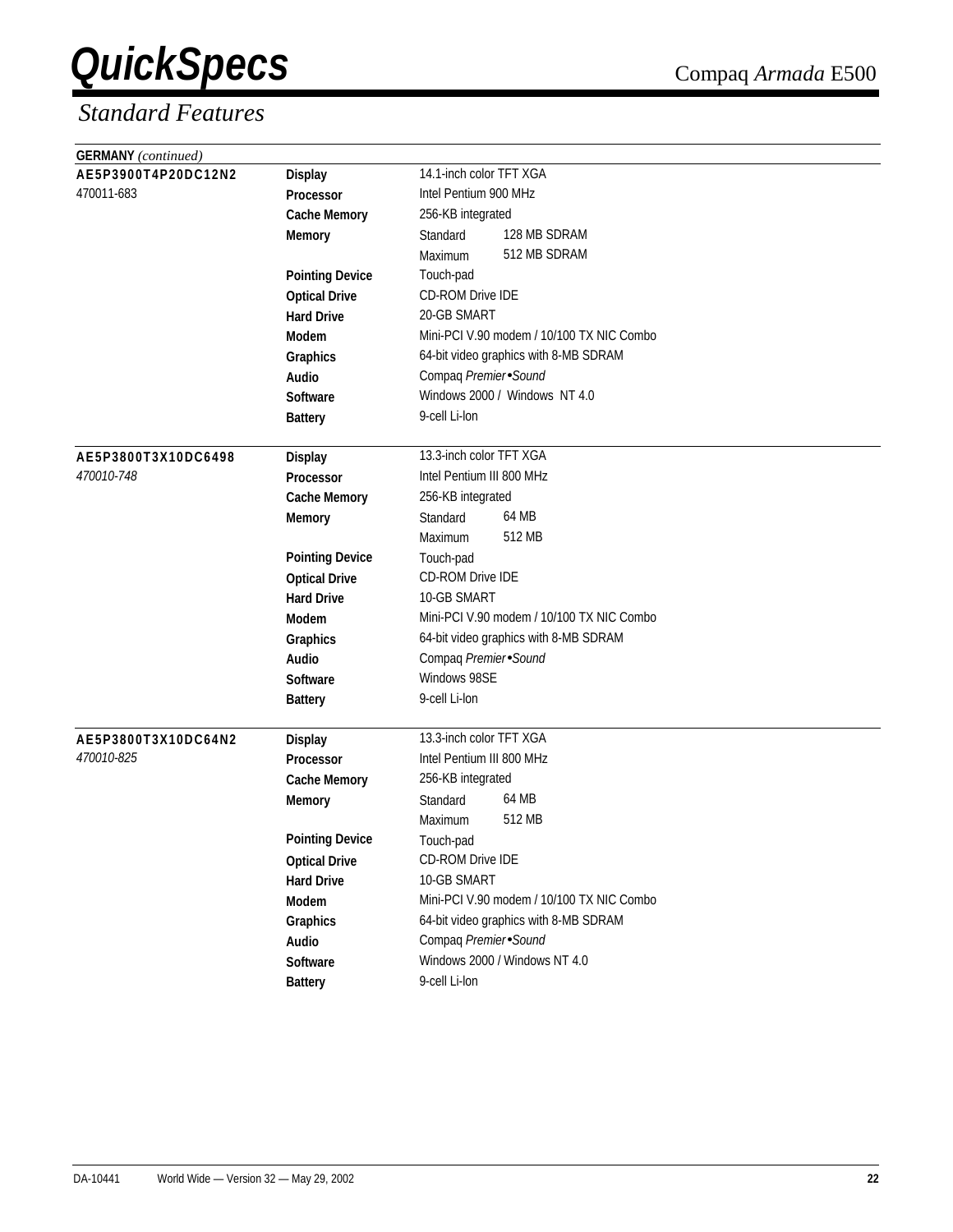| <b>GERMANY</b> (continued) |                        |                                           |
|----------------------------|------------------------|-------------------------------------------|
| AE5C1700T4X10DC6498        | <b>Display</b>         | 14.1-inch color TFT XGA                   |
| 470010-849                 | Processor              | Intel Celeron 700 MHz                     |
|                            | <b>Cache Memory</b>    | 128-KB integrated                         |
|                            | <b>Memory</b>          | 64 MB<br>Standard                         |
|                            |                        | 512 MB<br>Maximum                         |
|                            | <b>Pointing Device</b> | Touch-pad                                 |
|                            | <b>Optical Drive</b>   | CD-ROM Drive IDE                          |
|                            | <b>Hard Drive</b>      | 10-GB SMART                               |
|                            | Modem                  | Mini-PCI V.90 modem / 10/100 TX NIC Combo |
|                            | Graphics               | 64-bit video graphics with 8-MB SDRAM     |
|                            | Audio                  | Compaq Premier Sound                      |
|                            | <b>Software</b>        | Windows 98SE                              |
|                            | <b>Battery</b>         | 9-cell Li-lon                             |
|                            |                        |                                           |
| AE5C1700T4X10DC64N2        | <b>Display</b>         | 14.1-inch color TFT XGA                   |
| 470010-918                 | Processor              | Intel Celeron 700 MHz                     |
|                            | <b>Cache Memory</b>    | 128-KB integrated                         |
|                            | <b>Memory</b>          | 64 MB<br>Standard                         |
|                            |                        | 512 MB<br>Maximum                         |
|                            | <b>Pointing Device</b> | Touch-pad                                 |
|                            | <b>Optical Drive</b>   | <b>CD-ROM Drive IDE</b>                   |
|                            | <b>Hard Drive</b>      | 10-GB SMART                               |
|                            | <b>Modem</b>           | Mini-PCI V.90 modem / 10/100 TX NIC Combo |
|                            | Graphics               | 64-bit video graphics with 8-MB SDRAM     |
|                            | <b>Audio</b>           | Compaq Premier Sound                      |
|                            | <b>Software</b>        | Windows 2000 / Windows NT 4.0             |
|                            | <b>Battery</b>         | 9-cell Li-lon                             |
|                            |                        |                                           |
| AE5C1700T3X10DC6498        | <b>Display</b>         | 13.3-inch color TFT XGA                   |
| 470010-843                 | <b>Processor</b>       | Intel Celeron 700 MHz                     |
|                            | <b>Cache Memory</b>    | 128-KB integrated                         |
|                            | <b>Memory</b>          | 64 MB<br>Standard                         |
|                            |                        | 512 MB<br>Maximum                         |
|                            | <b>Pointing Device</b> | Touch-pad                                 |
|                            | <b>Optical Drive</b>   | CD-ROM Drive IDE                          |
|                            | <b>Hard Drive</b>      | 10-GB SMART                               |
|                            | Modem                  | Mini-PCI V.90 modem / 10/100 TX NIC Combo |
|                            | Graphics               | 64-bit video graphics with 8-MB SDRAM     |
|                            | Audio                  | Compaq Premier Sound                      |
|                            | Software               | Windows 98SE                              |
|                            | <b>Battery</b>         | 6-cell Li-lon                             |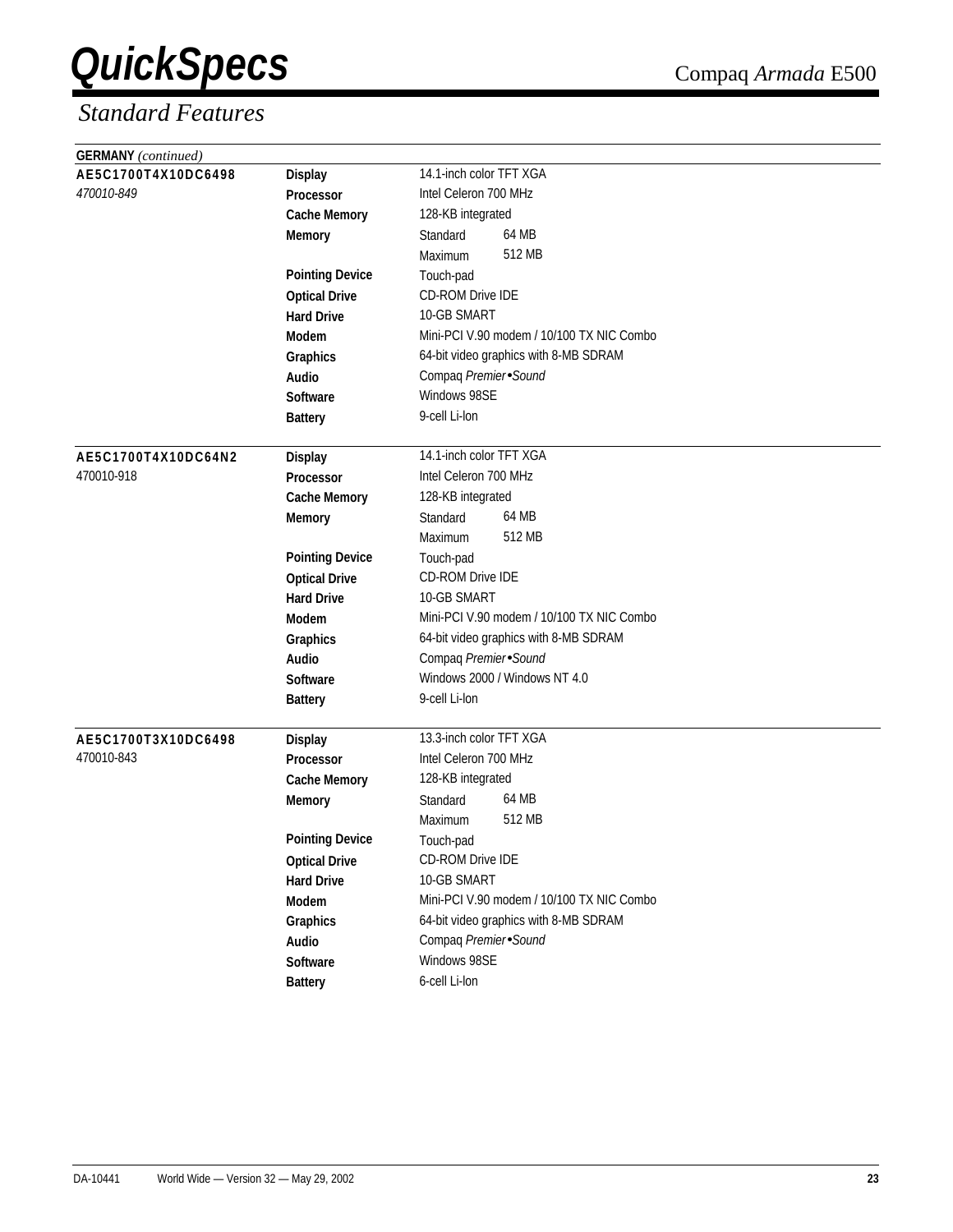| <b>GERMANY</b> (continued) |                        |                                           |        |  |
|----------------------------|------------------------|-------------------------------------------|--------|--|
| AE5C1700T3X10DC64N2        | <b>Display</b>         | 13.3-inch color TFT XGA                   |        |  |
| 470010-844                 | <b>Processor</b>       | Intel Celeron 700 MHz                     |        |  |
|                            | <b>Cache Memory</b>    | 128-KB integrated                         |        |  |
|                            | <b>Memory</b>          | Standard                                  | 64 MB  |  |
|                            |                        | Maximum                                   | 512 MB |  |
|                            | <b>Pointing Device</b> | Touch-pad                                 |        |  |
|                            | <b>Optical Drive</b>   | <b>CD-ROM Drive IDE</b>                   |        |  |
|                            | <b>Hard Drive</b>      | 10-GB SMART                               |        |  |
|                            | Modem                  | Mini-PCI V.90 modem / 10/100 TX NIC Combo |        |  |
|                            | Graphics               | 64-bit video graphics with 8-MB SDRAM     |        |  |
|                            | Audio                  | Compaq Premier Sound                      |        |  |
|                            | <b>Software</b>        | Windows 2000 / Windows NT 4.0             |        |  |
|                            | <b>Battery</b>         | 6-cell Li-lon                             |        |  |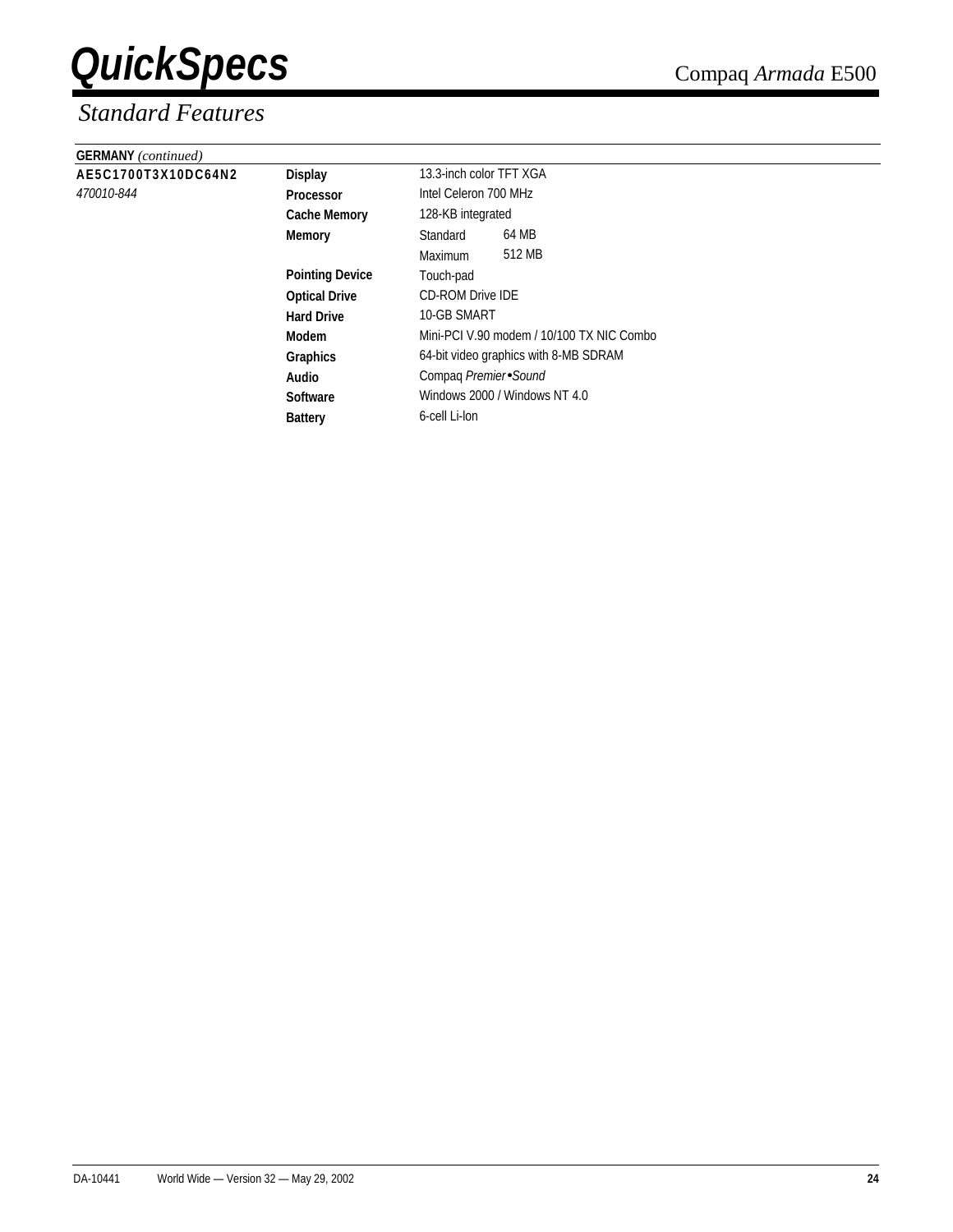| <b>FRANCE</b>        |                        |                                           |
|----------------------|------------------------|-------------------------------------------|
| AE5P31000T5P30WC1298 | <b>Display</b>         | 15.0-inch color TFT XGA                   |
| 470011-584           | Processor              | Intel Pentium 1.0 GHz                     |
|                      | <b>Cache Memory</b>    | 256-KB integrated                         |
|                      | <b>Memory</b>          | 128 MB SDRAM<br>Standard                  |
|                      |                        | 512 MB SDRAM<br>Maximum                   |
|                      | <b>Pointing Device</b> | Touch-pad                                 |
|                      | <b>Optical Drive</b>   | <b>CD-RW Drive IDE</b>                    |
|                      | <b>Hard Drive</b>      | 30-GB SMART                               |
|                      | <b>Modem</b>           | Mini-PCI V.90 modem / 10/100 TX NIC Combo |
|                      | Graphics               | 64-bit video graphics with 8-MB SDRAM     |
|                      | Audio                  | Compaq Premier Sound                      |
|                      | Software               | Windows 98SE                              |
|                      | <b>Battery</b>         | 9-cell Li-lon                             |
|                      |                        |                                           |
| AE5P31000T5P30WC12N2 | <b>Display</b>         | 15.0-inch color TFT XGA                   |
| 470011-626           | <b>Processor</b>       | Intel Pentium 1.0 GHz                     |
|                      | <b>Cache Memory</b>    | 256-KB integrated                         |
|                      | <b>Memory</b>          | 128 MB SDRAM<br>Standard                  |
|                      |                        | 512 MB SDRAM<br>Maximum                   |
|                      | <b>Pointing Device</b> | Touch-pad                                 |
|                      | <b>Optical Drive</b>   | <b>CD-RW Drive IDE</b>                    |
|                      | <b>Hard Drive</b>      | 30-GB SMART                               |
|                      | <b>Modem</b>           | Mini-PCI V.90 modem / 10/100 TX NIC Combo |
|                      | Graphics               | 64-bit video graphics with 8-MB SDRAM     |
|                      | Audio                  | Compaq Premier Sound                      |
|                      | Software               | Windows 2000 / Windows NT 4.0             |
|                      | <b>Battery</b>         | 9-cell Li-lon                             |
| AE5P3900T4P20DC1298  | <b>Display</b>         | 14.1-inch color TFT XGA                   |
| 470011-652           | <b>Processor</b>       | Intel Pentium 900 MHz                     |
|                      | <b>Cache Memory</b>    | 256-KB integrated                         |
|                      | <b>Memory</b>          | 128 MB SDRAM<br>Standard                  |
|                      |                        | 512 MB SDRAM<br>Maximum                   |
|                      | <b>Pointing Device</b> | Touch-pad                                 |
|                      | <b>Optical Drive</b>   | CD-ROM Drive IDE                          |
|                      | <b>Hard Drive</b>      | 20-GB SMART                               |
|                      | Modem                  | Mini-PCI V.90 modem / 10/100 TX NIC Combo |
|                      | Graphics               | 64-bit video graphics with 8-MB SDRAM     |
|                      | Audio                  | Compaq Premier Sound                      |
|                      | Software               | Windows 98SE                              |
|                      | <b>Battery</b>         | 9-cell Li-lon                             |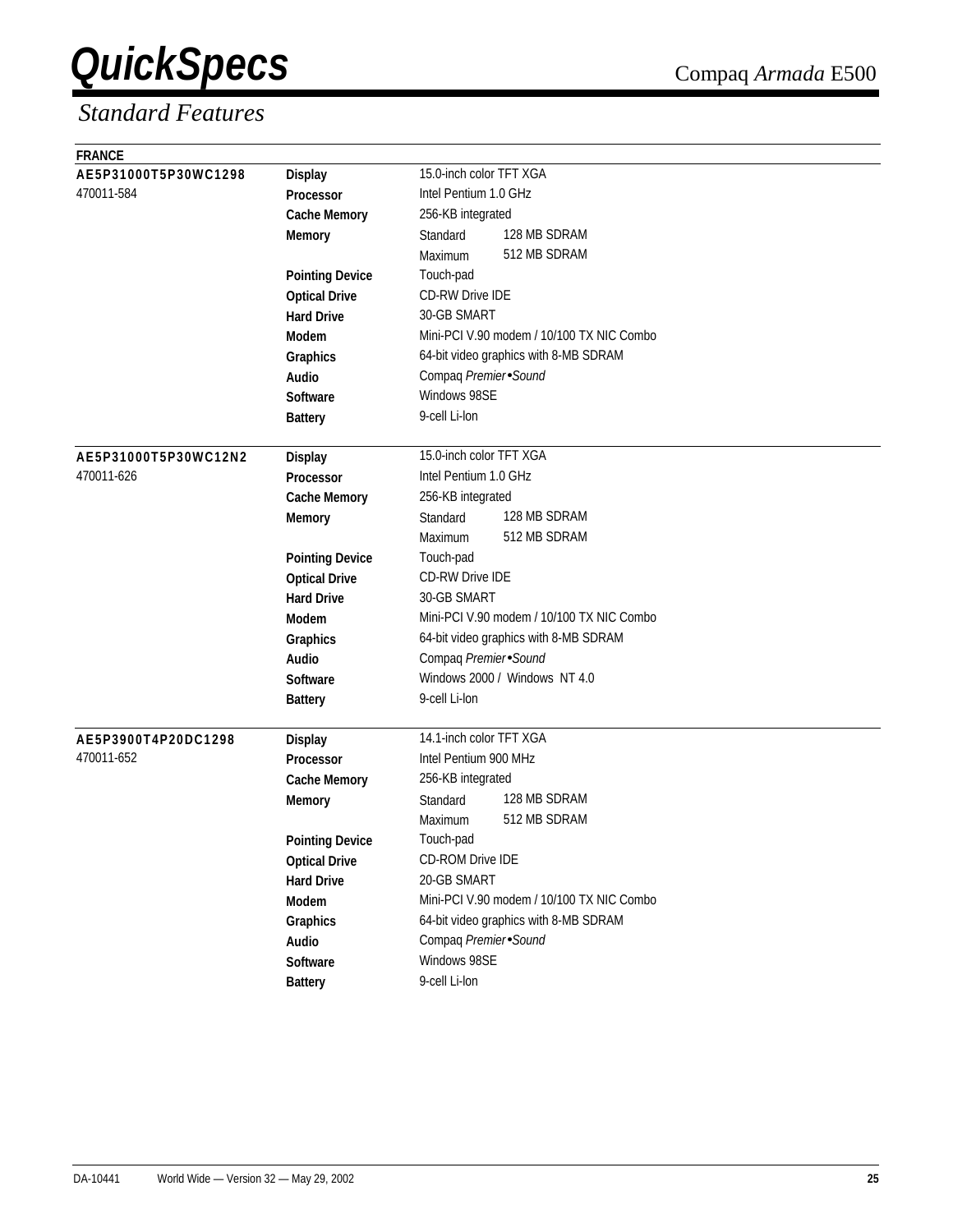| <b>FRANCE</b> (continued) |                        |                                           |  |  |
|---------------------------|------------------------|-------------------------------------------|--|--|
| AE5P3900T4P20DC12N2       | <b>Display</b>         | 14.1-inch color TFT XGA                   |  |  |
| 470011-684                | Processor              | Intel Pentium 900 MHz                     |  |  |
|                           | <b>Cache Memory</b>    | 256-KB integrated                         |  |  |
|                           | <b>Memory</b>          | 128 MB SDRAM<br>Standard                  |  |  |
|                           |                        | 512 MB SDRAM<br>Maximum                   |  |  |
|                           | <b>Pointing Device</b> | Touch-pad                                 |  |  |
|                           | <b>Optical Drive</b>   | <b>CD-ROM Drive IDE</b>                   |  |  |
|                           | <b>Hard Drive</b>      | 20-GB SMART                               |  |  |
|                           | <b>Modem</b>           | Mini-PCI V.90 modem / 10/100 TX NIC Combo |  |  |
|                           | Graphics               | 64-bit video graphics with 8-MB SDRAM     |  |  |
|                           | Audio                  | Compaq Premier Sound                      |  |  |
|                           | <b>Software</b>        | Windows 2000 / Windows NT 4.0             |  |  |
|                           | <b>Battery</b>         | 9-cell Li-lon                             |  |  |
|                           |                        |                                           |  |  |
| AE5P3800T3X10DC6498       | <b>Display</b>         | 13.3-inch color TFT XGA                   |  |  |
| 470010-749                | Processor              | Intel Pentium III 800 MHz                 |  |  |
|                           | <b>Cache Memory</b>    | 256-KB integrated                         |  |  |
|                           | <b>Memory</b>          | 64 MB<br>Standard                         |  |  |
|                           |                        | 512 MB<br>Maximum                         |  |  |
|                           | <b>Pointing Device</b> | Touch-pad                                 |  |  |
|                           | <b>Optical Drive</b>   | CD-ROM Drive IDE                          |  |  |
|                           | <b>Hard Drive</b>      | 10-GB SMART                               |  |  |
|                           | <b>Modem</b>           | Mini-PCI V.90 modem / 10/100 TX NIC Combo |  |  |
|                           | Graphics               | 64-bit video graphics with 8-MB SDRAM     |  |  |
|                           | Audio                  | Compaq Premier Sound                      |  |  |
|                           | <b>Software</b>        | Windows 98SE                              |  |  |
|                           | <b>Battery</b>         | 9-cell Li-lon                             |  |  |
|                           |                        |                                           |  |  |
| AE5P3800T3X10DC64N2       | <b>Display</b>         | 13.3-inch color TFT XGA                   |  |  |
| 470010-827                | <b>Processor</b>       | Intel Pentium III 800 MHz                 |  |  |
|                           | <b>Cache Memory</b>    | 256-KB integrated                         |  |  |
|                           | <b>Memory</b>          | 64 MB<br>Standard                         |  |  |
|                           |                        | 512 MB<br>Maximum                         |  |  |
|                           | <b>Pointing Device</b> | Touch-pad                                 |  |  |
|                           | <b>Optical Drive</b>   | CD-ROM Drive IDE                          |  |  |
|                           | <b>Hard Drive</b>      | 10-GB SMART                               |  |  |
|                           | Modem                  | Mini-PCI V.90 modem / 10/100 TX NIC Combo |  |  |
|                           | Graphics               | 64-bit video graphics with 8-MB SDRAM     |  |  |
|                           | Audio                  | Compaq Premier Sound                      |  |  |
|                           | Software               | Windows 2000 / Windows NT 4.0             |  |  |
|                           | <b>Battery</b>         | 9-cell Li-lon                             |  |  |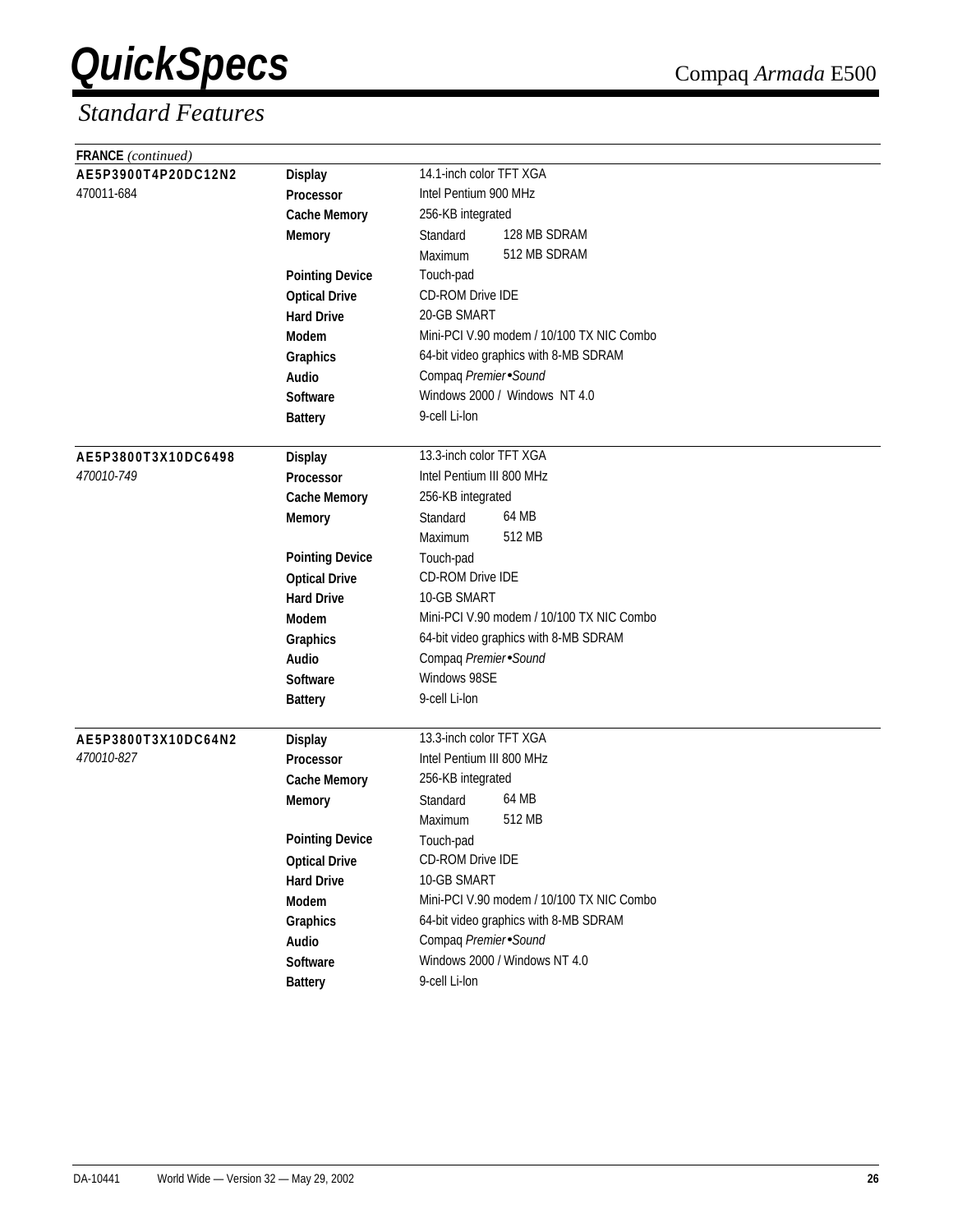| <b>FRANCE</b> (continued) |                                    |                                           |  |  |  |  |
|---------------------------|------------------------------------|-------------------------------------------|--|--|--|--|
| AE5C1700T4X10DC6498       | <b>Display</b>                     | 14.1-inch color TFT XGA                   |  |  |  |  |
| 470010-854                | Processor                          | Intel Celeron 700 MHz                     |  |  |  |  |
|                           | <b>Cache Memory</b>                | 128-KB integrated                         |  |  |  |  |
|                           | <b>Memory</b>                      | 64 MB<br>Standard                         |  |  |  |  |
|                           |                                    | 512 MB<br>Maximum                         |  |  |  |  |
|                           | <b>Pointing Device</b>             | Touch-pad                                 |  |  |  |  |
|                           | <b>Optical Drive</b>               | CD-ROM Drive IDE                          |  |  |  |  |
|                           | <b>Hard Drive</b>                  | 10-GB SMART                               |  |  |  |  |
|                           | Modem                              | Mini-PCI V.90 modem / 10/100 TX NIC Combo |  |  |  |  |
|                           | Graphics                           | 64-bit video graphics with 8-MB SDRAM     |  |  |  |  |
|                           | Audio                              | Compaq Premier Sound                      |  |  |  |  |
|                           | <b>Software</b>                    | Windows 98SE                              |  |  |  |  |
|                           | <b>Battery</b>                     | 9-cell Li-lon                             |  |  |  |  |
|                           |                                    |                                           |  |  |  |  |
| AE5C1700T4X10DC64N2       | <b>Display</b>                     | 14.1-inch color TFT XGA                   |  |  |  |  |
| 470010-919                | Processor                          | Intel Celeron 700 MHz                     |  |  |  |  |
|                           | <b>Cache Memory</b>                | 128-KB integrated                         |  |  |  |  |
|                           | <b>Memory</b>                      | 64 MB<br>Standard                         |  |  |  |  |
|                           |                                    | 512 MB<br>Maximum                         |  |  |  |  |
|                           | <b>Pointing Device</b>             | Touch-pad                                 |  |  |  |  |
|                           | <b>Optical Drive</b>               | <b>CD-ROM Drive IDE</b>                   |  |  |  |  |
|                           | <b>Hard Drive</b>                  | 10-GB SMART                               |  |  |  |  |
|                           | <b>Modem</b>                       | Mini-PCI V.90 modem / 10/100 TX NIC Combo |  |  |  |  |
|                           | Graphics                           | 64-bit video graphics with 8-MB SDRAM     |  |  |  |  |
|                           | <b>Audio</b>                       | Compaq Premier Sound                      |  |  |  |  |
|                           | <b>Software</b>                    | Windows 2000 / Windows NT 4.0             |  |  |  |  |
|                           | <b>Battery</b>                     | 9-cell Li-lon                             |  |  |  |  |
| AE5C1700T3X10DC6498       |                                    | 13.3-inch color TFT XGA                   |  |  |  |  |
| 470010-845                | <b>Display</b><br><b>Processor</b> | Intel Celeron 700 MHz                     |  |  |  |  |
|                           | <b>Cache Memory</b>                | 128-KB integrated                         |  |  |  |  |
|                           | <b>Memory</b>                      | 64 MB<br>Standard                         |  |  |  |  |
|                           |                                    | 512 MB<br>Maximum                         |  |  |  |  |
|                           | <b>Pointing Device</b>             | Touch-pad                                 |  |  |  |  |
|                           | <b>Optical Drive</b>               | CD-ROM Drive IDE                          |  |  |  |  |
|                           | <b>Hard Drive</b>                  | 10-GB SMART                               |  |  |  |  |
|                           | Modem                              | Mini-PCI V.90 modem / 10/100 TX NIC Combo |  |  |  |  |
|                           | Graphics                           | 64-bit video graphics with 8-MB SDRAM     |  |  |  |  |
|                           | Audio                              | Compaq Premier Sound                      |  |  |  |  |
|                           | Software                           | Windows 98SE                              |  |  |  |  |
|                           | <b>Battery</b>                     | 6-cell Li-lon                             |  |  |  |  |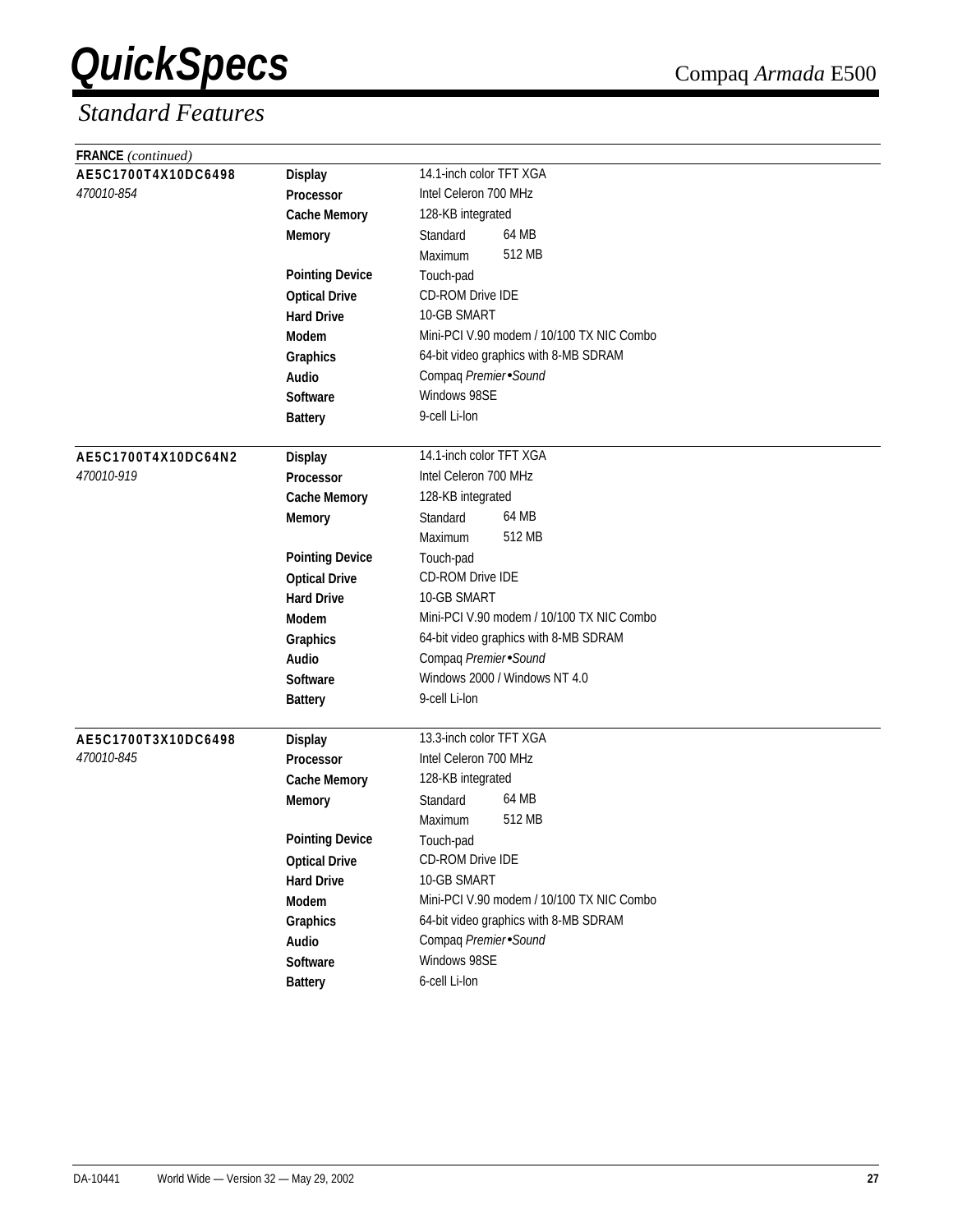| <b>FRANCE</b> (continued) |                        |                                           |  |  |
|---------------------------|------------------------|-------------------------------------------|--|--|
| AE5C1700T3X10DC64N2       | <b>Display</b>         | 13.3-inch color TFT XGA                   |  |  |
| 470010-846                | <b>Processor</b>       | Intel Celeron 700 MHz                     |  |  |
|                           | <b>Cache Memory</b>    | 128-KB integrated                         |  |  |
|                           | <b>Memory</b>          | 64 MB<br>Standard                         |  |  |
|                           |                        | 512 MB<br>Maximum                         |  |  |
|                           | <b>Pointing Device</b> | Touch-pad                                 |  |  |
|                           | <b>Optical Drive</b>   | <b>CD-ROM Drive IDE</b>                   |  |  |
|                           | <b>Hard Drive</b>      | 10-GB SMART                               |  |  |
|                           | Modem                  | Mini-PCI V.90 modem / 10/100 TX NIC Combo |  |  |
|                           | <b>Graphics</b>        | 64-bit video graphics with 8-MB SDRAM     |  |  |
|                           | Audio                  | Compaq Premier Sound                      |  |  |
|                           | <b>Software</b>        | Windows 2000 / Windows NT 4.0             |  |  |
|                           | <b>Battery</b>         | 6-cell Li-lon                             |  |  |
|                           |                        |                                           |  |  |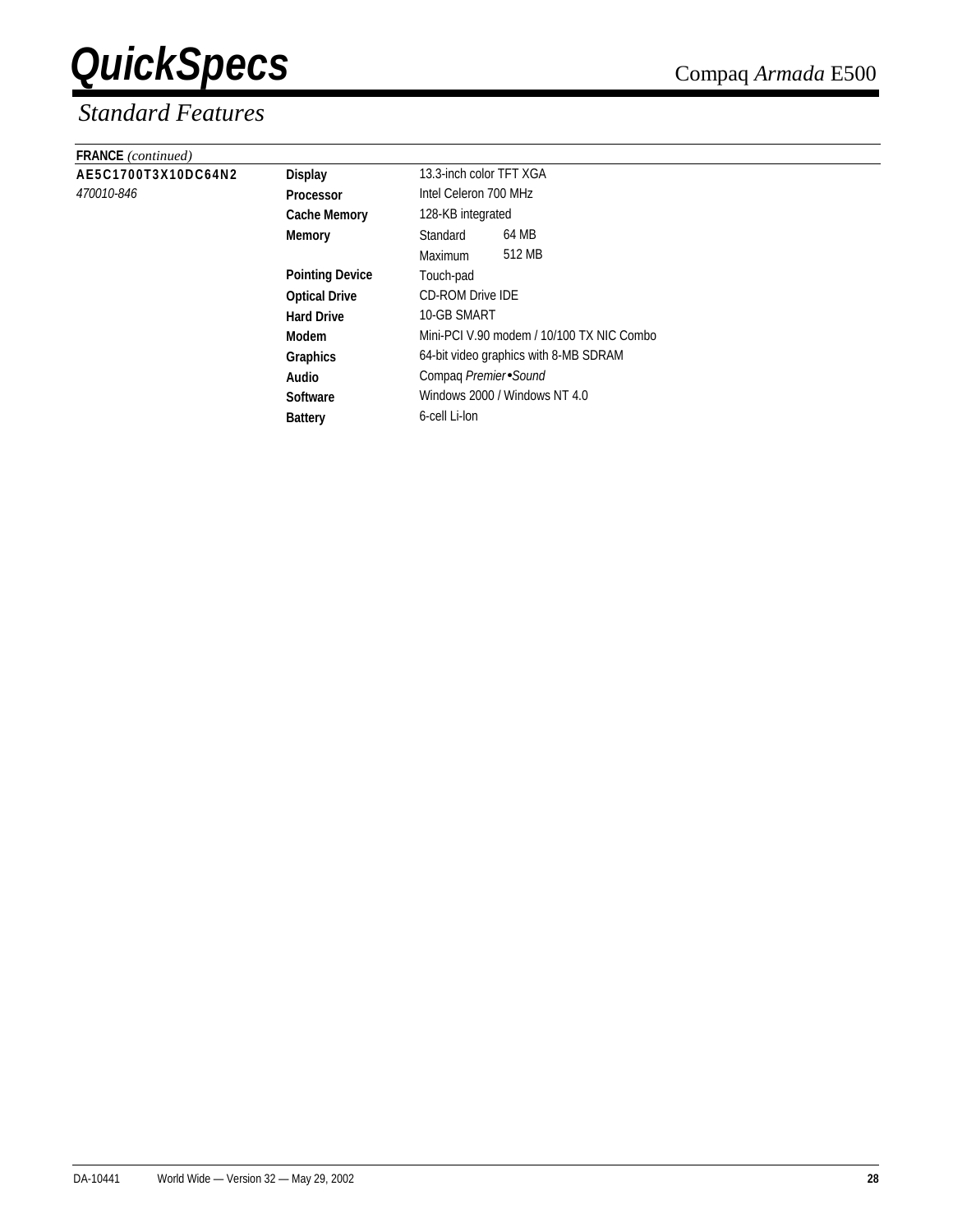| <b>ITALY</b>         |                        |                                           |  |  |  |
|----------------------|------------------------|-------------------------------------------|--|--|--|
| AE5P31000T5P30WC1298 | <b>Display</b>         | 15.0-inch color TFT XGA                   |  |  |  |
| 470011-585           | Processor              | Intel Pentium 1.0 GHz                     |  |  |  |
|                      | <b>Cache Memory</b>    | 256-KB integrated                         |  |  |  |
|                      | <b>Memory</b>          | 128 MB SDRAM<br>Standard                  |  |  |  |
|                      |                        | 512 MB SDRAM<br>Maximum                   |  |  |  |
|                      | <b>Pointing Device</b> | Touch-pad                                 |  |  |  |
|                      | <b>Optical Drive</b>   | <b>CD-RW Drive IDE</b>                    |  |  |  |
|                      | <b>Hard Drive</b>      | 30-GB SMART                               |  |  |  |
|                      | <b>Modem</b>           | Mini-PCI V.90 modem / 10/100 TX NIC Combo |  |  |  |
|                      | <b>Graphics</b>        | 64-bit video graphics with 8-MB SDRAM     |  |  |  |
|                      | Audio                  | Compaq Premier Sound                      |  |  |  |
|                      | <b>Software</b>        | Windows 98SE                              |  |  |  |
|                      | <b>Battery</b>         | 9-cell Li-lon                             |  |  |  |
|                      |                        |                                           |  |  |  |
| AE5P31000T5P30WC12N2 | <b>Display</b>         | 15.0-inch color TFT XGA                   |  |  |  |
| 470011-627           | <b>Processor</b>       | Intel Pentium 1.0 GHz                     |  |  |  |
|                      | <b>Cache Memory</b>    | 256-KB integrated                         |  |  |  |
|                      | <b>Memory</b>          | 128 MB SDRAM<br>Standard                  |  |  |  |
|                      |                        | 512 MB SDRAM<br>Maximum                   |  |  |  |
|                      | <b>Pointing Device</b> | Touch-pad                                 |  |  |  |
|                      | <b>Optical Drive</b>   | <b>CD-RW Drive IDE</b>                    |  |  |  |
|                      | <b>Hard Drive</b>      | 30-GB SMART                               |  |  |  |
|                      | Modem                  | Mini-PCI V.90 modem / 10/100 TX NIC Combo |  |  |  |
|                      | Graphics               | 64-bit video graphics with 8-MB SDRAM     |  |  |  |
|                      | Audio                  | Compaq Premier Sound                      |  |  |  |
|                      | <b>Software</b>        | Windows 2000 / Windows NT 4.0             |  |  |  |
|                      | <b>Battery</b>         | 9-cell Li-lon                             |  |  |  |
|                      |                        |                                           |  |  |  |
| AE5P3900T4P20DC1298  | <b>Display</b>         | 14.1-inch color TFT XGA                   |  |  |  |
| 470011-654           | Processor              | Intel Pentium 900 MHz                     |  |  |  |
|                      | <b>Cache Memory</b>    | 256-KB integrated                         |  |  |  |
|                      | <b>Memory</b>          | 128 MB SDRAM<br>Standard                  |  |  |  |
|                      |                        | 512 MB SDRAM<br>Maximum                   |  |  |  |
|                      | <b>Pointing Device</b> | Touch-pad                                 |  |  |  |
|                      | <b>Optical Drive</b>   | <b>CD-ROM Drive IDE</b>                   |  |  |  |
|                      | <b>Hard Drive</b>      | 20-GB SMART                               |  |  |  |
|                      | Modem                  | Mini-PCI V.90 modem / 10/100 TX NIC Combo |  |  |  |
|                      | Graphics               | 64-bit video graphics with 8-MB SDRAM     |  |  |  |
|                      | Audio                  | Compaq Premier Sound                      |  |  |  |
|                      | Software               | Windows 98SE                              |  |  |  |
|                      | <b>Battery</b>         | 9-cell Li-lon                             |  |  |  |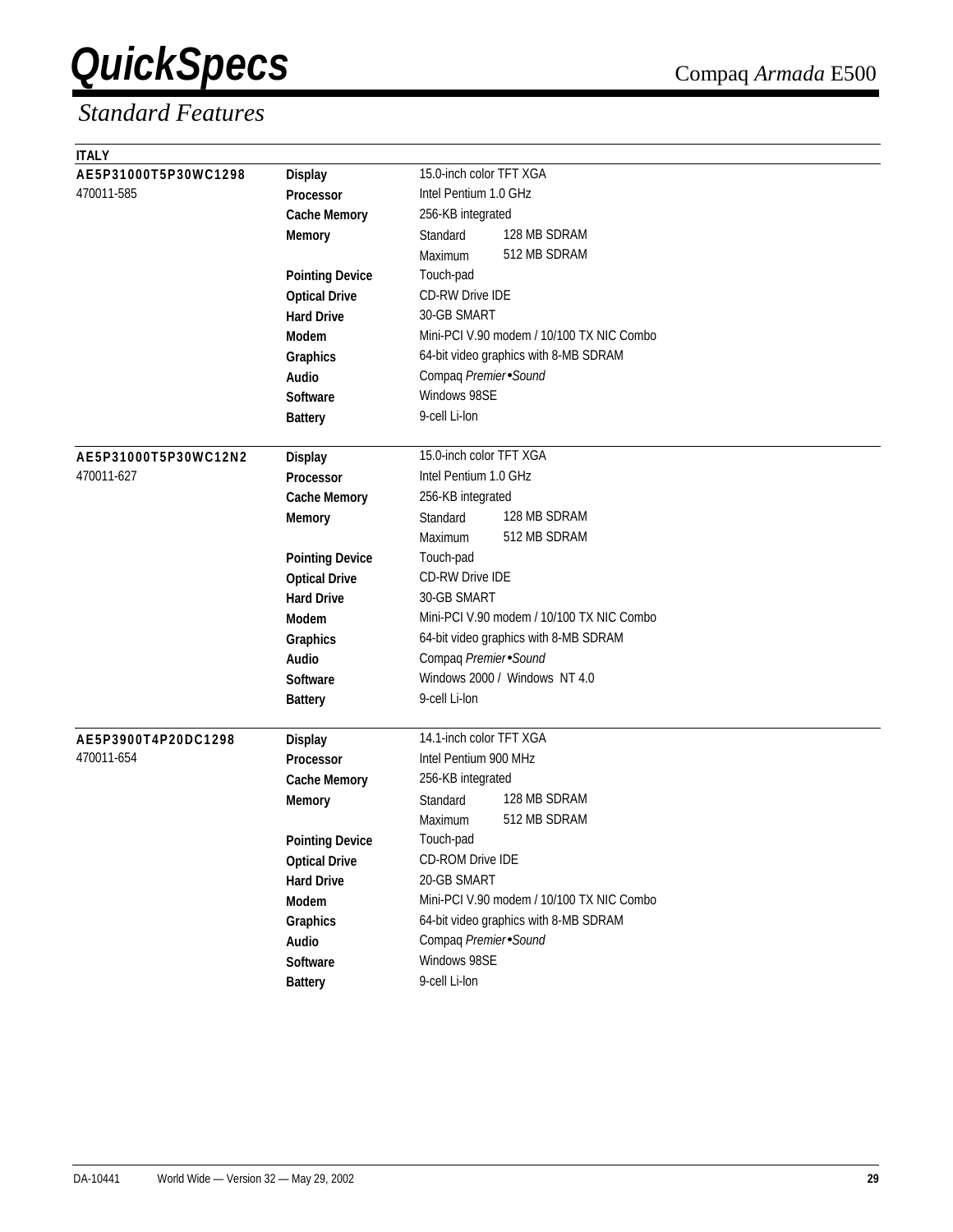| <b>ITALY</b> (continued) |                        |                                           |  |  |  |  |
|--------------------------|------------------------|-------------------------------------------|--|--|--|--|
| AE5P3900T4P20DC12N2      | <b>Display</b>         | 14.1-inch color TFT XGA                   |  |  |  |  |
| 470011-749               | Processor              | Intel Pentium 900 MHz                     |  |  |  |  |
|                          | <b>Cache Memory</b>    | 256-KB integrated                         |  |  |  |  |
|                          | <b>Memory</b>          | 128 MB SDRAM<br>Standard                  |  |  |  |  |
|                          |                        | 512 MB SDRAM<br>Maximum                   |  |  |  |  |
|                          | <b>Pointing Device</b> | Touch-pad                                 |  |  |  |  |
|                          | <b>Optical Drive</b>   | <b>CD-ROM Drive IDE</b>                   |  |  |  |  |
|                          | <b>Hard Drive</b>      | 20-GB SMART                               |  |  |  |  |
|                          | <b>Modem</b>           | Mini-PCI V.90 modem / 10/100 TX NIC Combo |  |  |  |  |
|                          | Graphics               | 64-bit video graphics with 8-MB SDRAM     |  |  |  |  |
|                          | Audio                  | Compaq Premier Sound                      |  |  |  |  |
|                          | <b>Software</b>        | Windows 2000 / Windows NT 4.0             |  |  |  |  |
|                          | <b>Battery</b>         | 9-cell Li-lon                             |  |  |  |  |
|                          |                        |                                           |  |  |  |  |
| AE5P3800T3X10DC6498      | <b>Display</b>         | 13.3-inch color TFT XGA                   |  |  |  |  |
| 470010-751               | Processor              | Intel Pentium III 800 MHz                 |  |  |  |  |
|                          | <b>Cache Memory</b>    | 256-KB integrated                         |  |  |  |  |
|                          | <b>Memory</b>          | 64 MB<br>Standard                         |  |  |  |  |
|                          |                        | 512 MB<br>Maximum                         |  |  |  |  |
|                          | <b>Pointing Device</b> | Touch-pad                                 |  |  |  |  |
|                          | <b>Optical Drive</b>   | CD-ROM Drive IDE                          |  |  |  |  |
|                          | <b>Hard Drive</b>      | 10-GB SMART                               |  |  |  |  |
|                          | <b>Modem</b>           | Mini-PCI V.90 modem / 10/100 TX NIC Combo |  |  |  |  |
|                          | Graphics               | 64-bit video graphics with 8-MB SDRAM     |  |  |  |  |
|                          | Audio                  | Compaq Premier Sound                      |  |  |  |  |
|                          | <b>Software</b>        | Windows 98SE                              |  |  |  |  |
|                          | <b>Battery</b>         | 9-cell Li-lon                             |  |  |  |  |
|                          |                        |                                           |  |  |  |  |
| AE5P3800T3X10DC64N2      | <b>Display</b>         | 13.3-inch color TFT XGA                   |  |  |  |  |
| 470010-830               | <b>Processor</b>       | Intel Pentium III 800 MHz                 |  |  |  |  |
|                          | <b>Cache Memory</b>    | 256-KB integrated                         |  |  |  |  |
|                          | <b>Memory</b>          | 64 MB<br>Standard                         |  |  |  |  |
|                          |                        | 512 MB<br>Maximum                         |  |  |  |  |
|                          | <b>Pointing Device</b> | Touch-pad                                 |  |  |  |  |
|                          | <b>Optical Drive</b>   | CD-ROM Drive IDE                          |  |  |  |  |
|                          | <b>Hard Drive</b>      | 10-GB SMART                               |  |  |  |  |
|                          | Modem                  | Mini-PCI V.90 modem / 10/100 TX NIC Combo |  |  |  |  |
|                          | Graphics               | 64-bit video graphics with 8-MB SDRAM     |  |  |  |  |
|                          | Audio                  | Compaq Premier Sound                      |  |  |  |  |
|                          | Software               | Windows 2000 / Windows NT 4.0             |  |  |  |  |
|                          | <b>Battery</b>         | 9-cell Li-lon                             |  |  |  |  |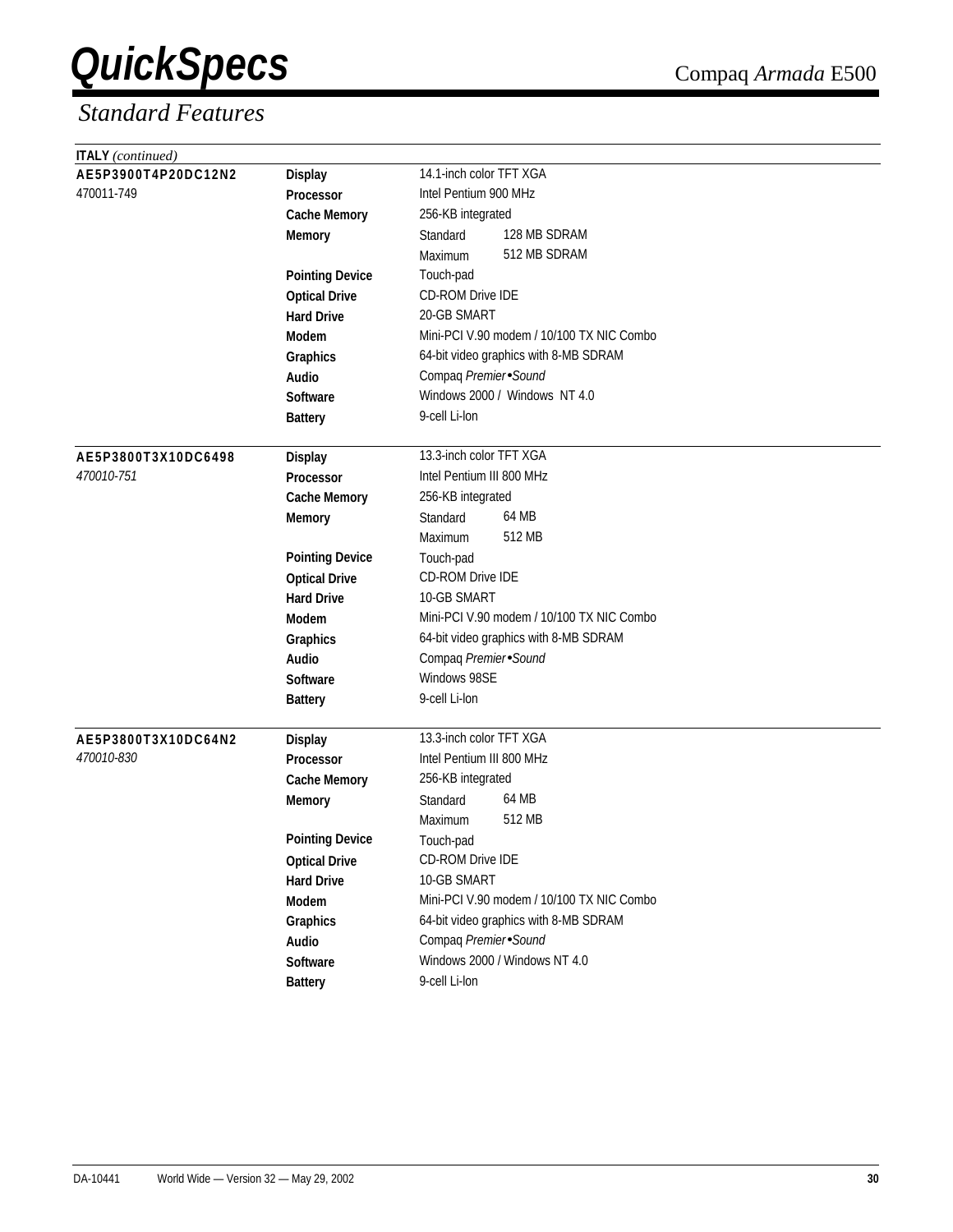| <b>ITALY</b> (continued) |                        |                                           |  |  |  |  |
|--------------------------|------------------------|-------------------------------------------|--|--|--|--|
| AE5C1700T4X10DC6498      | <b>Display</b>         | 14.1-inch color TFT XGA                   |  |  |  |  |
| 470010-858               | Processor              | Intel Celeron 700 MHz                     |  |  |  |  |
|                          | <b>Cache Memory</b>    | 128-KB integrated                         |  |  |  |  |
|                          | <b>Memory</b>          | 64 MB<br>Standard                         |  |  |  |  |
|                          |                        | 512 MB<br>Maximum                         |  |  |  |  |
|                          | <b>Pointing Device</b> | Touch-pad                                 |  |  |  |  |
|                          | <b>Optical Drive</b>   | CD-ROM Drive IDE                          |  |  |  |  |
|                          | <b>Hard Drive</b>      | 10-GB SMART                               |  |  |  |  |
|                          | Modem                  | Mini-PCI V.90 modem / 10/100 TX NIC Combo |  |  |  |  |
|                          | Graphics               | 64-bit video graphics with 8-MB SDRAM     |  |  |  |  |
|                          | Audio                  | Compaq Premier Sound                      |  |  |  |  |
|                          | <b>Software</b>        | Windows 98SE                              |  |  |  |  |
|                          | <b>Battery</b>         | 9-cell Li-lon                             |  |  |  |  |
|                          |                        |                                           |  |  |  |  |
| AE5C1700T4X10DC64N2      | <b>Display</b>         | 14.1-inch color TFT XGA                   |  |  |  |  |
| 470010-920               | Processor              | Intel Celeron 700 MHz                     |  |  |  |  |
|                          | <b>Cache Memory</b>    | 128-KB integrated                         |  |  |  |  |
|                          | <b>Memory</b>          | 64 MB<br>Standard                         |  |  |  |  |
|                          |                        | 512 MB<br>Maximum                         |  |  |  |  |
|                          | <b>Pointing Device</b> | Touch-pad                                 |  |  |  |  |
|                          | <b>Optical Drive</b>   | <b>CD-ROM Drive IDE</b>                   |  |  |  |  |
|                          | <b>Hard Drive</b>      | 10-GB SMART                               |  |  |  |  |
|                          | <b>Modem</b>           | Mini-PCI V.90 modem / 10/100 TX NIC Combo |  |  |  |  |
|                          | Graphics               | 64-bit video graphics with 8-MB SDRAM     |  |  |  |  |
|                          | <b>Audio</b>           | Compaq Premier Sound                      |  |  |  |  |
|                          | <b>Software</b>        | Windows 2000 / Windows NT 4.0             |  |  |  |  |
|                          | <b>Battery</b>         | 9-cell Li-lon                             |  |  |  |  |
|                          |                        |                                           |  |  |  |  |
| AE5C1700T3X10DC6498      | <b>Display</b>         | 13.3-inch color TFT XGA                   |  |  |  |  |
| 470010-847               | <b>Processor</b>       | Intel Celeron 700 MHz                     |  |  |  |  |
|                          | <b>Cache Memory</b>    | 128-KB integrated                         |  |  |  |  |
|                          | <b>Memory</b>          | 64 MB<br>Standard                         |  |  |  |  |
|                          |                        | 512 MB<br>Maximum                         |  |  |  |  |
|                          | <b>Pointing Device</b> | Touch-pad                                 |  |  |  |  |
|                          | <b>Optical Drive</b>   | CD-ROM Drive IDE                          |  |  |  |  |
|                          | <b>Hard Drive</b>      | 10-GB SMART                               |  |  |  |  |
|                          | Modem                  | Mini-PCI V.90 modem / 10/100 TX NIC Combo |  |  |  |  |
|                          | Graphics               | 64-bit video graphics with 8-MB SDRAM     |  |  |  |  |
|                          | Audio                  | Compaq Premier Sound                      |  |  |  |  |
|                          | Software               | Windows 98SE                              |  |  |  |  |
|                          | <b>Battery</b>         | 6-cell Li-lon                             |  |  |  |  |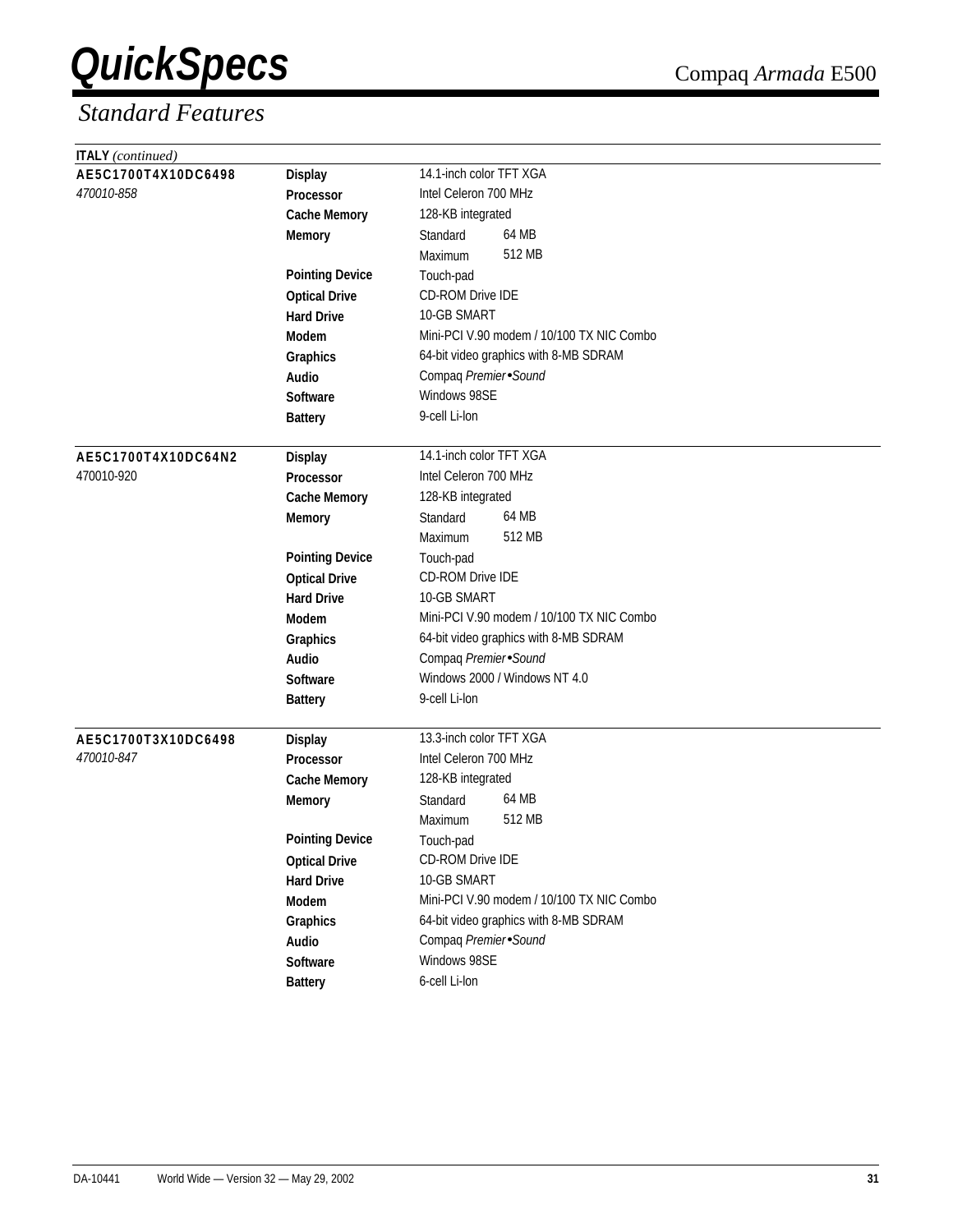| <b>ITALY</b> (continued) |                        |                                           |        |  |
|--------------------------|------------------------|-------------------------------------------|--------|--|
| AE5C1700T3X10DC64N2      | <b>Display</b>         | 13.3-inch color TFT XGA                   |        |  |
| 470010-848               | <b>Processor</b>       | Intel Celeron 700 MHz                     |        |  |
|                          | <b>Cache Memory</b>    | 128-KB integrated                         |        |  |
|                          | Memory                 | Standard                                  | 64 MB  |  |
|                          |                        | Maximum                                   | 512 MB |  |
|                          | <b>Pointing Device</b> | Touch-pad                                 |        |  |
|                          | <b>Optical Drive</b>   | <b>CD-ROM Drive IDE</b>                   |        |  |
|                          | <b>Hard Drive</b>      | 10-GB SMART                               |        |  |
|                          | Modem                  | Mini-PCI V.90 modem / 10/100 TX NIC Combo |        |  |
|                          | Graphics               | 64-bit video graphics with 8-MB SDRAM     |        |  |
|                          | Audio                  | Compaq Premier Sound                      |        |  |
|                          | <b>Software</b>        | Windows 2000 / Windows NT 4.0             |        |  |
|                          | <b>Battery</b>         | 6-cell Li-lon                             |        |  |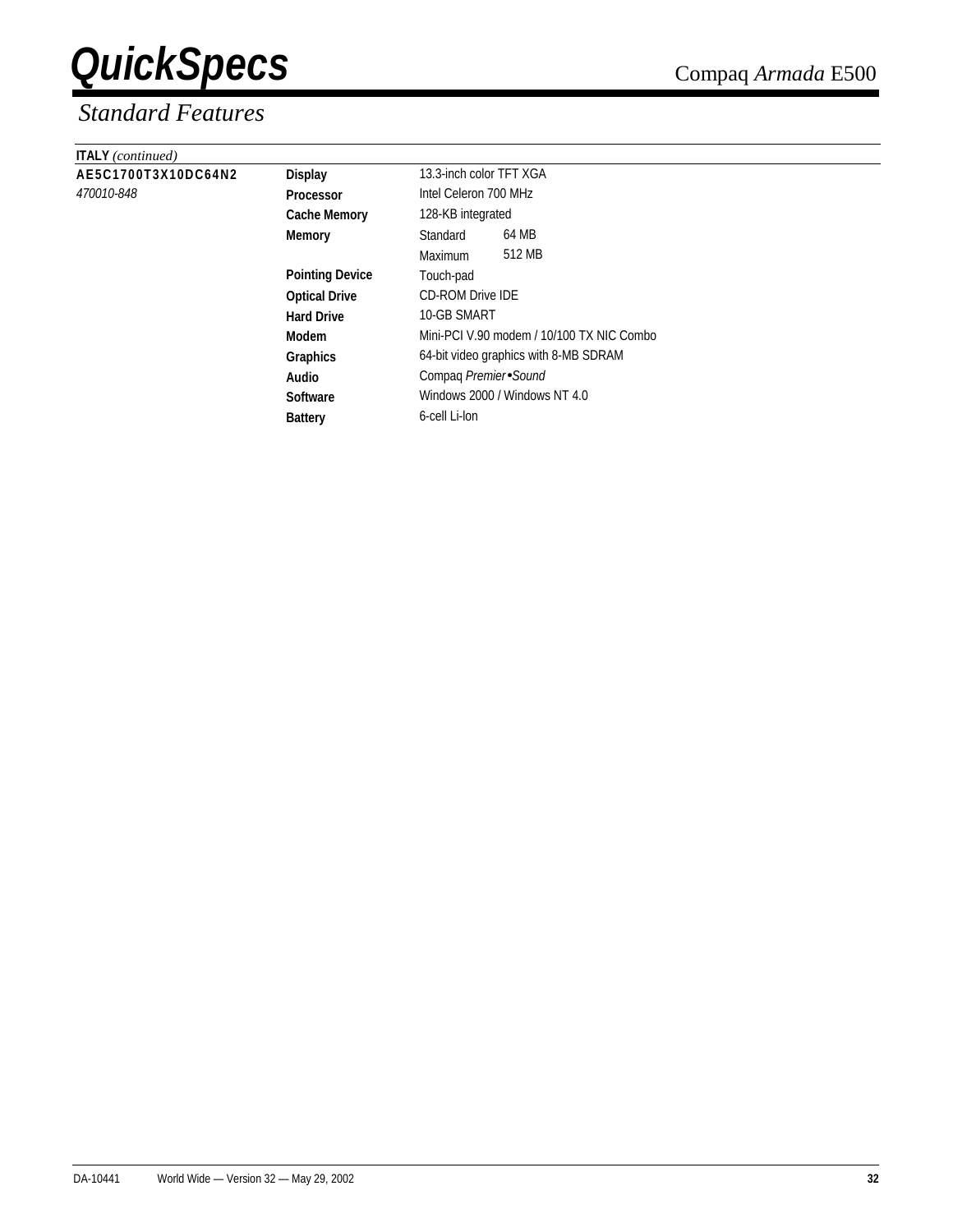| <b>SPAIN</b>         |                        |                                                       |  |  |  |  |
|----------------------|------------------------|-------------------------------------------------------|--|--|--|--|
| AE5P31000T5P30WC1298 | <b>Display</b>         | 15.0-inch color TFT XGA                               |  |  |  |  |
| 470011-587           | Processor              | Intel Pentium 1.0 GHz                                 |  |  |  |  |
|                      | <b>Cache Memory</b>    | 256-KB integrated                                     |  |  |  |  |
|                      | <b>Memory</b>          | 128 MB SDRAM<br>Standard                              |  |  |  |  |
|                      |                        | 512 MB SDRAM<br>Maximum                               |  |  |  |  |
|                      | <b>Pointing Device</b> | Touch-pad                                             |  |  |  |  |
|                      | <b>Optical Drive</b>   | <b>CD-RW Drive IDE</b>                                |  |  |  |  |
|                      | <b>Hard Drive</b>      | 30-GB SMART                                           |  |  |  |  |
|                      | <b>Modem</b>           | Mini-PCI V.90 modem / 10/100 TX NIC Combo             |  |  |  |  |
|                      | Graphics               | 64-bit video graphics with 8-MB SDRAM                 |  |  |  |  |
|                      | Audio                  | Compaq Premier Sound                                  |  |  |  |  |
|                      | Software               | Windows 98SE                                          |  |  |  |  |
|                      | <b>Battery</b>         | 9-cell Li-lon                                         |  |  |  |  |
|                      |                        |                                                       |  |  |  |  |
| AE5P31000T5P30WC12N2 | <b>Display</b>         | 15.0-inch color TFT XGA                               |  |  |  |  |
| 470011-628           | <b>Processor</b>       | Intel Pentium 1.0 GHz                                 |  |  |  |  |
|                      | <b>Cache Memory</b>    | 256-KB integrated                                     |  |  |  |  |
|                      | <b>Memory</b>          | 128 MB SDRAM<br>Standard                              |  |  |  |  |
|                      |                        | 512 MB SDRAM<br>Maximum                               |  |  |  |  |
|                      | <b>Pointing Device</b> | Touch-pad                                             |  |  |  |  |
|                      | <b>Optical Drive</b>   | <b>CD-RW Drive IDE</b>                                |  |  |  |  |
|                      | <b>Hard Drive</b>      | 30-GB SMART                                           |  |  |  |  |
|                      | Modem                  | Mini-PCI V.90 modem / 10/100 TX NIC Combo             |  |  |  |  |
|                      | Graphics               | 64-bit video graphics with 8-MB SDRAM                 |  |  |  |  |
|                      | Audio                  | Compaq Premier Sound<br>Windows 2000 / Windows NT 4.0 |  |  |  |  |
|                      | <b>Software</b>        | 9-cell Li-lon                                         |  |  |  |  |
|                      | <b>Battery</b>         |                                                       |  |  |  |  |
| AE5P3900T4P20DC1298  | <b>Display</b>         | 14.1-inch color TFT XGA                               |  |  |  |  |
| 470011-656           | <b>Processor</b>       | Intel Pentium 900 MHz                                 |  |  |  |  |
|                      | <b>Cache Memory</b>    | 256-KB integrated                                     |  |  |  |  |
|                      | <b>Memory</b>          | 128 MB SDRAM<br>Standard                              |  |  |  |  |
|                      |                        | 512 MB SDRAM<br>Maximum                               |  |  |  |  |
|                      | <b>Pointing Device</b> | Touch-pad                                             |  |  |  |  |
|                      | <b>Optical Drive</b>   | CD-ROM Drive IDE                                      |  |  |  |  |
|                      | <b>Hard Drive</b>      | 20-GB SMART                                           |  |  |  |  |
|                      | Modem                  | Mini-PCI V.90 modem / 10/100 TX NIC Combo             |  |  |  |  |
|                      | Graphics               | 64-bit video graphics with 8-MB SDRAM                 |  |  |  |  |
|                      | Audio                  | Compaq Premier Sound                                  |  |  |  |  |
|                      | Software               | Windows 98SE                                          |  |  |  |  |
|                      | <b>Battery</b>         | 9-cell Li-lon                                         |  |  |  |  |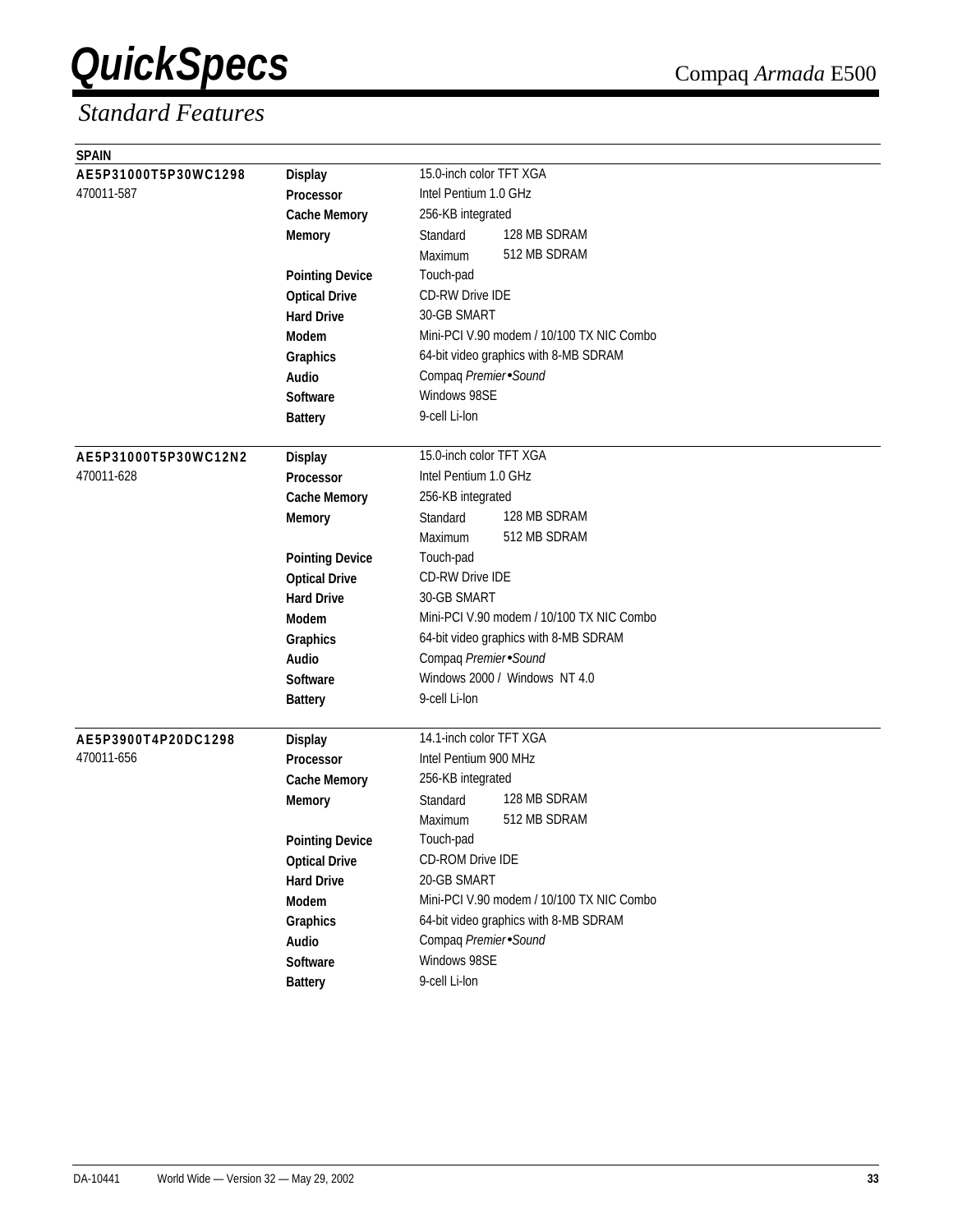| <b>SPAIN</b> (continued)          |                                    |                                           |  |  |  |
|-----------------------------------|------------------------------------|-------------------------------------------|--|--|--|
| AE5P3900T4P20DC12N2               | <b>Display</b>                     | 14.1-inch color TFT XGA                   |  |  |  |
| 470011-685                        | Processor                          | Intel Pentium 900 MHz                     |  |  |  |
|                                   | <b>Cache Memory</b>                | 256-KB integrated                         |  |  |  |
|                                   | <b>Memory</b>                      | 128 MB SDRAM<br>Standard                  |  |  |  |
|                                   |                                    | 512 MB SDRAM<br>Maximum                   |  |  |  |
|                                   | <b>Pointing Device</b>             | Touch-pad                                 |  |  |  |
|                                   | <b>Optical Drive</b>               | <b>CD-ROM Drive IDE</b>                   |  |  |  |
|                                   | <b>Hard Drive</b>                  | 20-GB SMART                               |  |  |  |
|                                   | <b>Modem</b>                       | Mini-PCI V.90 modem / 10/100 TX NIC Combo |  |  |  |
|                                   | Graphics                           | 64-bit video graphics with 8-MB SDRAM     |  |  |  |
|                                   | Audio                              | Compaq Premier Sound                      |  |  |  |
|                                   | <b>Software</b>                    | Windows 2000 / Windows NT 4.0             |  |  |  |
|                                   | <b>Battery</b>                     | 9-cell Li-lon                             |  |  |  |
|                                   |                                    |                                           |  |  |  |
| AE5P3800T3X10DC6498               | <b>Display</b>                     | 13.3-inch color TFT XGA                   |  |  |  |
| 470010-753                        | <b>Processor</b>                   | Intel Pentium III 800 MHz                 |  |  |  |
|                                   | <b>Cache Memory</b>                | 256-KB integrated                         |  |  |  |
|                                   | <b>Memory</b>                      | 64 MB<br>Standard                         |  |  |  |
|                                   |                                    | 512 MB<br>Maximum                         |  |  |  |
|                                   | <b>Pointing Device</b>             | Touch-pad                                 |  |  |  |
|                                   | <b>Optical Drive</b>               | CD-ROM Drive IDE                          |  |  |  |
|                                   | <b>Hard Drive</b>                  | 10-GB SMART                               |  |  |  |
|                                   | Modem                              | Mini-PCI V.90 modem / 10/100 TX NIC Combo |  |  |  |
|                                   | Graphics                           | 64-bit video graphics with 8-MB SDRAM     |  |  |  |
|                                   | Audio                              | Compaq Premier Sound                      |  |  |  |
|                                   | <b>Software</b>                    | Windows 98SE                              |  |  |  |
|                                   | <b>Battery</b>                     | 9-cell Li-lon                             |  |  |  |
|                                   |                                    | 13.3-inch color TFT XGA                   |  |  |  |
| AE5P3800T3X10DC64N2<br>470010-831 | <b>Display</b><br><b>Processor</b> | Intel Pentium III 800 MHz                 |  |  |  |
|                                   | <b>Cache Memory</b>                | 256-KB integrated                         |  |  |  |
|                                   |                                    | 64 MB<br>Standard                         |  |  |  |
|                                   | <b>Memory</b>                      | 512 MB<br>Maximum                         |  |  |  |
|                                   | <b>Pointing Device</b>             | Touch-pad                                 |  |  |  |
|                                   | <b>Optical Drive</b>               | CD-ROM Drive IDE                          |  |  |  |
|                                   |                                    | 10-GB SMART                               |  |  |  |
|                                   | <b>Hard Drive</b><br>Modem         | Mini-PCI V.90 modem / 10/100 TX NIC Combo |  |  |  |
|                                   |                                    | 64-bit video graphics with 8-MB SDRAM     |  |  |  |
|                                   | Graphics                           | Compaq Premier Sound                      |  |  |  |
|                                   | Audio<br>Software                  | Windows 2000 / Windows NT 4.0             |  |  |  |
|                                   |                                    | 9-cell Li-lon                             |  |  |  |
|                                   | <b>Battery</b>                     |                                           |  |  |  |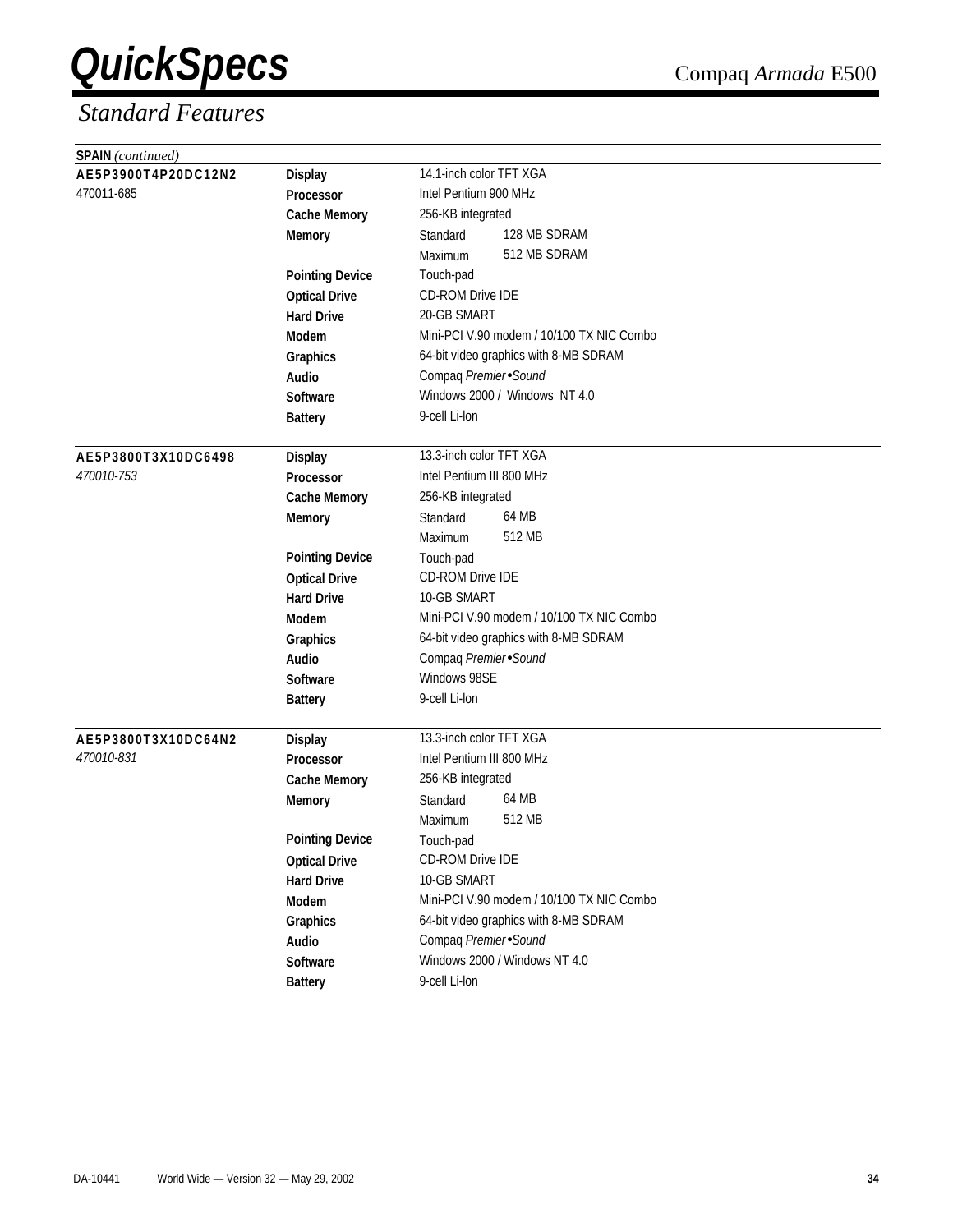| <b>SPAIN</b> (continued) |                        |                                           |  |  |  |  |
|--------------------------|------------------------|-------------------------------------------|--|--|--|--|
| AE5C1700T4X10DC6498      | <b>Display</b>         | 14.1-inch color TFT XGA                   |  |  |  |  |
| 470010-868               | Processor              | Intel Celeron 700 MHz                     |  |  |  |  |
|                          | <b>Cache Memory</b>    | 128-KB integrated                         |  |  |  |  |
|                          | <b>Memory</b>          | 64 MB<br>Standard                         |  |  |  |  |
|                          |                        | 512 MB<br>Maximum                         |  |  |  |  |
|                          | <b>Pointing Device</b> | Touch-pad                                 |  |  |  |  |
|                          | <b>Optical Drive</b>   | CD-ROM Drive IDE                          |  |  |  |  |
|                          | <b>Hard Drive</b>      | 10-GB SMART                               |  |  |  |  |
|                          | <b>Modem</b>           | Mini-PCI V.90 modem / 10/100 TX NIC Combo |  |  |  |  |
|                          | Graphics               | 64-bit video graphics with 8-MB SDRAM     |  |  |  |  |
|                          | Audio                  | Compaq Premier Sound                      |  |  |  |  |
|                          | <b>Software</b>        | Windows 98SE                              |  |  |  |  |
|                          | <b>Battery</b>         | 9-cell Li-lon                             |  |  |  |  |
|                          |                        |                                           |  |  |  |  |
| AE5C1700T4X10DC64N2      | <b>Display</b>         | 14.1-inch color TFT XGA                   |  |  |  |  |
| 470010-921               | Processor              | Intel Celeron 700 MHz                     |  |  |  |  |
|                          | <b>Cache Memory</b>    | 128-KB integrated                         |  |  |  |  |
|                          | <b>Memory</b>          | 64 MB<br>Standard                         |  |  |  |  |
|                          |                        | 512 MB<br>Maximum                         |  |  |  |  |
|                          | <b>Pointing Device</b> | Touch-pad                                 |  |  |  |  |
|                          | <b>Optical Drive</b>   | CD-ROM Drive IDE                          |  |  |  |  |
|                          | <b>Hard Drive</b>      | 10-GB SMART                               |  |  |  |  |
|                          | <b>Modem</b>           | Mini-PCI V.90 modem / 10/100 TX NIC Combo |  |  |  |  |
|                          | Graphics               | 64-bit video graphics with 8-MB SDRAM     |  |  |  |  |
|                          | Audio                  | Compaq Premier Sound                      |  |  |  |  |
|                          | <b>Software</b>        | Windows 2000 / Windows NT 4.0             |  |  |  |  |
|                          | <b>Battery</b>         | 9-cell Li-lon                             |  |  |  |  |
|                          |                        |                                           |  |  |  |  |
| AE5C1700T3X10DC6498      | <b>Display</b>         | 13.3-inch color TFT XGA                   |  |  |  |  |
| <i>470010-850</i>        | <b>Processor</b>       | Intel Celeron 700 MHz                     |  |  |  |  |
|                          | <b>Cache Memory</b>    | 128-KB integrated                         |  |  |  |  |
|                          | <b>Memory</b>          | 64 MB<br>Standard                         |  |  |  |  |
|                          |                        | 512 MB<br>Maximum                         |  |  |  |  |
|                          | <b>Pointing Device</b> | Touch-pad                                 |  |  |  |  |
|                          | <b>Optical Drive</b>   | CD-ROM Drive IDE                          |  |  |  |  |
|                          | <b>Hard Drive</b>      | 10-GB SMART                               |  |  |  |  |
|                          | Modem                  | Mini-PCI V.90 modem / 10/100 TX NIC Combo |  |  |  |  |
|                          | Graphics               | 64-bit video graphics with 8-MB SDRAM     |  |  |  |  |
|                          | Audio                  | Compaq Premier Sound                      |  |  |  |  |
|                          | Software               | Windows 98SE                              |  |  |  |  |
|                          | <b>Battery</b>         | 6-cell Li-lon                             |  |  |  |  |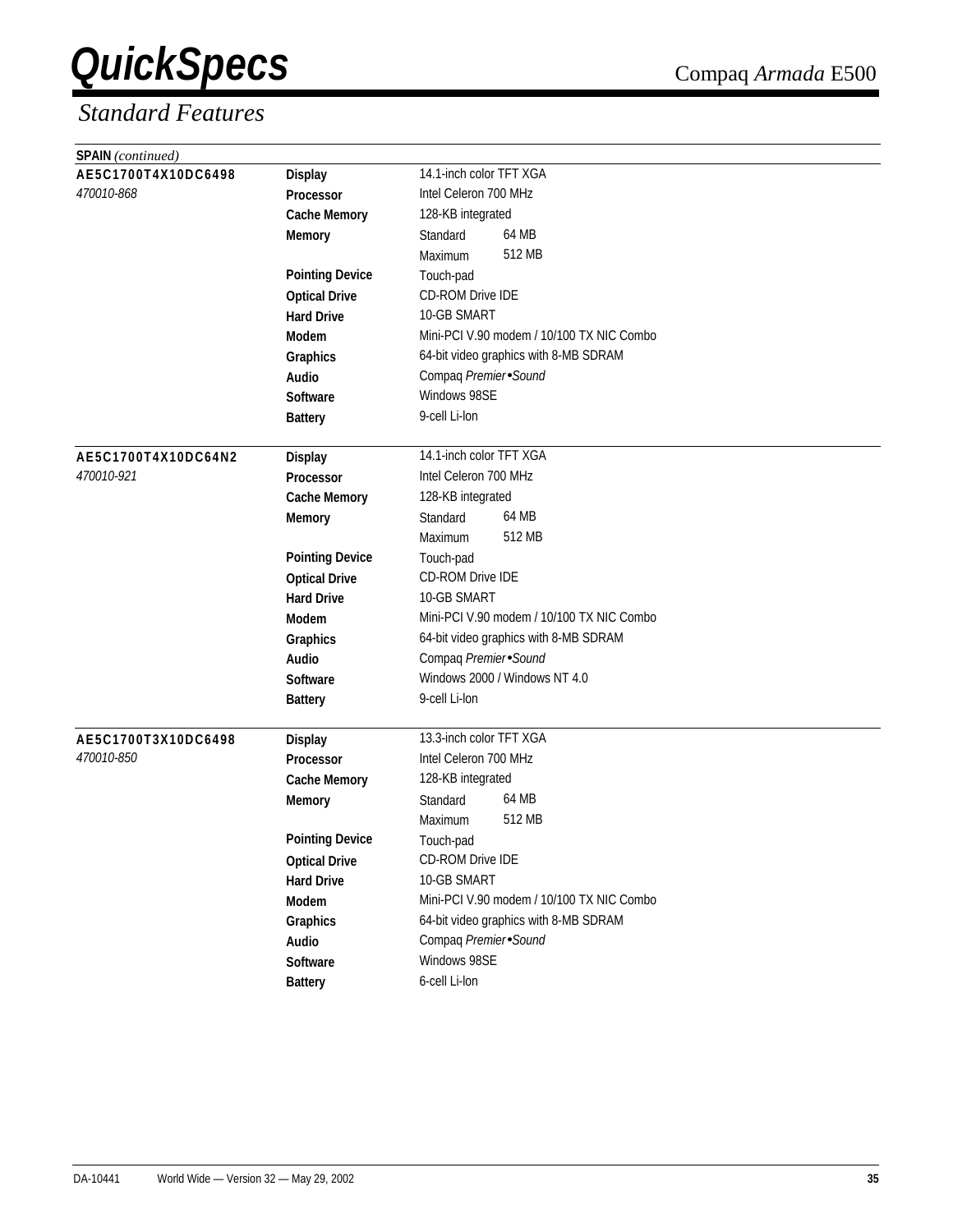| <b>SPAIN</b> (continued) |                        |                                           |        |  |
|--------------------------|------------------------|-------------------------------------------|--------|--|
| AE5C1700T3X10DC64N2      | <b>Display</b>         | 13.3-inch color TFT XGA                   |        |  |
| 470010-851               | <b>Processor</b>       | Intel Celeron 700 MHz                     |        |  |
|                          | <b>Cache Memory</b>    | 128-KB integrated                         |        |  |
|                          | <b>Memory</b>          | Standard                                  | 64 MB  |  |
|                          |                        | Maximum                                   | 512 MB |  |
|                          | <b>Pointing Device</b> | Touch-pad                                 |        |  |
|                          | <b>Optical Drive</b>   | <b>CD-ROM Drive IDE</b>                   |        |  |
|                          | <b>Hard Drive</b>      | 10-GB SMART                               |        |  |
|                          | Modem                  | Mini-PCI V.90 modem / 10/100 TX NIC Combo |        |  |
|                          | <b>Graphics</b>        | 64-bit video graphics with 8-MB SDRAM     |        |  |
|                          | Audio                  | Compaq Premier Sound                      |        |  |
|                          | <b>Software</b>        | Windows 2000 / Windows NT 4.0             |        |  |
|                          | <b>Battery</b>         | 6-cell Li-lon                             |        |  |
|                          |                        |                                           |        |  |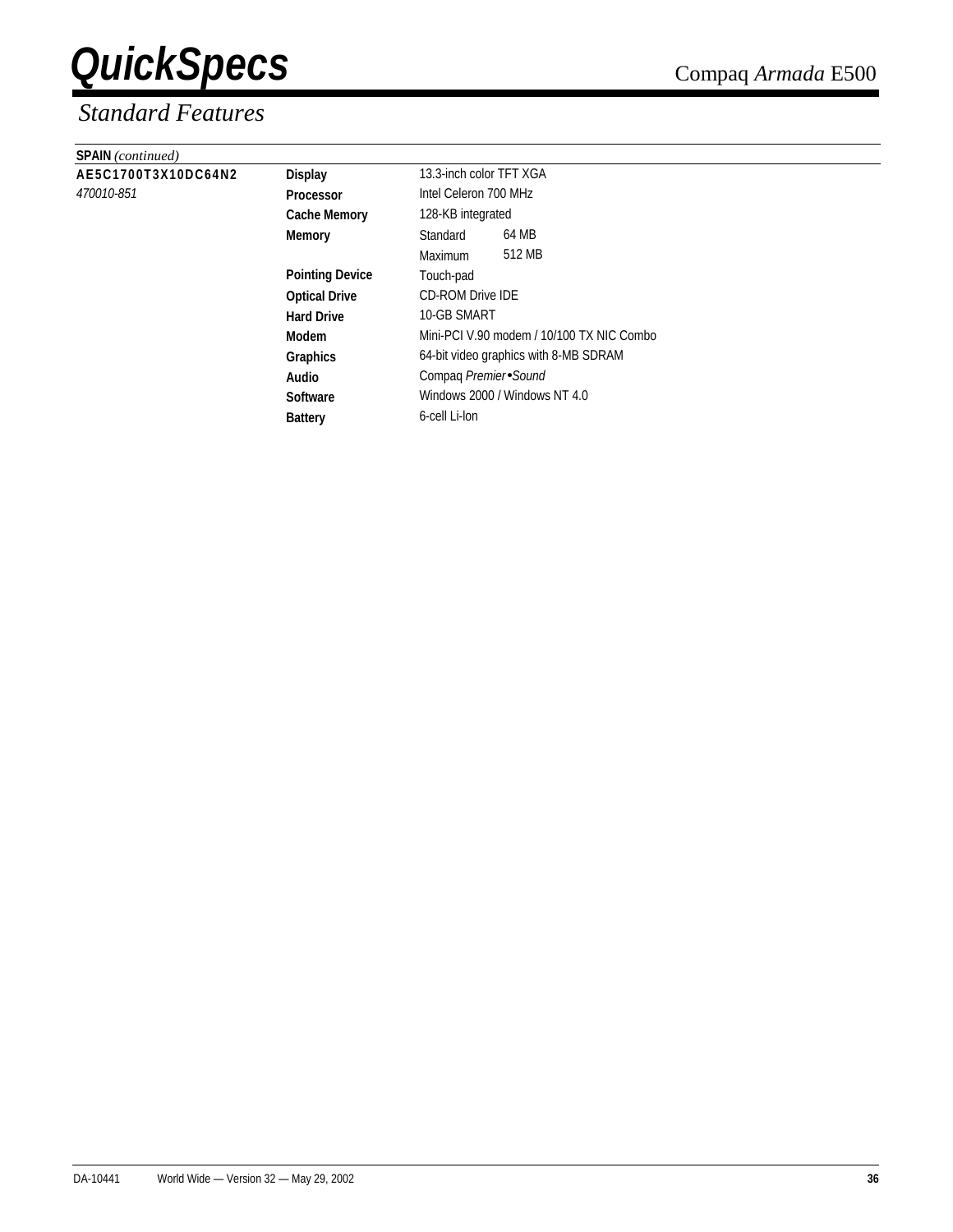| <b>DENMARK</b>       |                        |                                           |
|----------------------|------------------------|-------------------------------------------|
| AE5P31000T5P30WC1298 | <b>Display</b>         | 15.0-inch color TFT XGA                   |
| 470011-589           | Processor              | Intel Pentium 1.0 GHz                     |
|                      | <b>Cache Memory</b>    | 256-KB integrated                         |
|                      | <b>Memory</b>          | 128 MB SDRAM<br>Standard                  |
|                      |                        | 512 MB SDRAM<br>Maximum                   |
|                      | <b>Pointing Device</b> | Touch-pad                                 |
|                      | <b>Optical Drive</b>   | <b>CD-RW Drive IDE</b>                    |
|                      | <b>Hard Drive</b>      | 30-GB SMART                               |
|                      | <b>Modem</b>           | Mini-PCI V.90 modem / 10/100 TX NIC Combo |
|                      | Graphics               | 64-bit video graphics with 8-MB SDRAM     |
|                      | Audio                  | Compaq Premier Sound                      |
|                      | <b>Software</b>        | Windows 98SE                              |
|                      | <b>Battery</b>         | 9-cell Li-lon                             |
|                      |                        |                                           |
| AE5P31000T5P30WC12N2 | <b>Display</b>         | 15.0-inch color TFT XGA                   |
| 470011-629           | Processor              | Intel Pentium 1.0 GHz                     |
|                      | <b>Cache Memory</b>    | 256-KB integrated                         |
|                      | <b>Memory</b>          | 128 MB SDRAM<br>Standard                  |
|                      |                        | 512 MB SDRAM<br>Maximum                   |
|                      | <b>Pointing Device</b> | Touch-pad                                 |
|                      | <b>Optical Drive</b>   | <b>CD-RW Drive IDE</b>                    |
|                      | <b>Hard Drive</b>      | 30-GB SMART                               |
|                      | <b>Modem</b>           | Mini-PCI V.90 modem / 10/100 TX NIC Combo |
|                      | Graphics               | 64-bit video graphics with 8-MB SDRAM     |
|                      | Audio                  | Compaq Premier Sound                      |
|                      | <b>Software</b>        | Windows 2000 / Windows NT 4.0             |
|                      | <b>Battery</b>         | 9-cell Li-lon                             |
|                      |                        |                                           |
| AE5P3900T4P20DC1298  | <b>Display</b>         | 14.1-inch color TFT XGA                   |
| 470011-658           | <b>Processor</b>       | Intel Pentium 900 MHz                     |
|                      | <b>Cache Memory</b>    | 256-KB integrated                         |
|                      | <b>Memory</b>          | 128 MB SDRAM<br>Standard                  |
|                      |                        | 512 MB SDRAM<br>Maximum                   |
|                      | <b>Pointing Device</b> | Touch-pad                                 |
|                      | <b>Optical Drive</b>   | CD-ROM Drive IDE                          |
|                      | <b>Hard Drive</b>      | 20-GB SMART                               |
|                      | Modem                  | Mini-PCI V.90 modem / 10/100 TX NIC Combo |
|                      | <b>Graphics</b>        | 64-bit video graphics with 8-MB SDRAM     |
|                      | Audio                  | Compaq Premier Sound                      |
|                      | Software               | Windows 98SE                              |
|                      | <b>Battery</b>         | 9-cell Li-lon                             |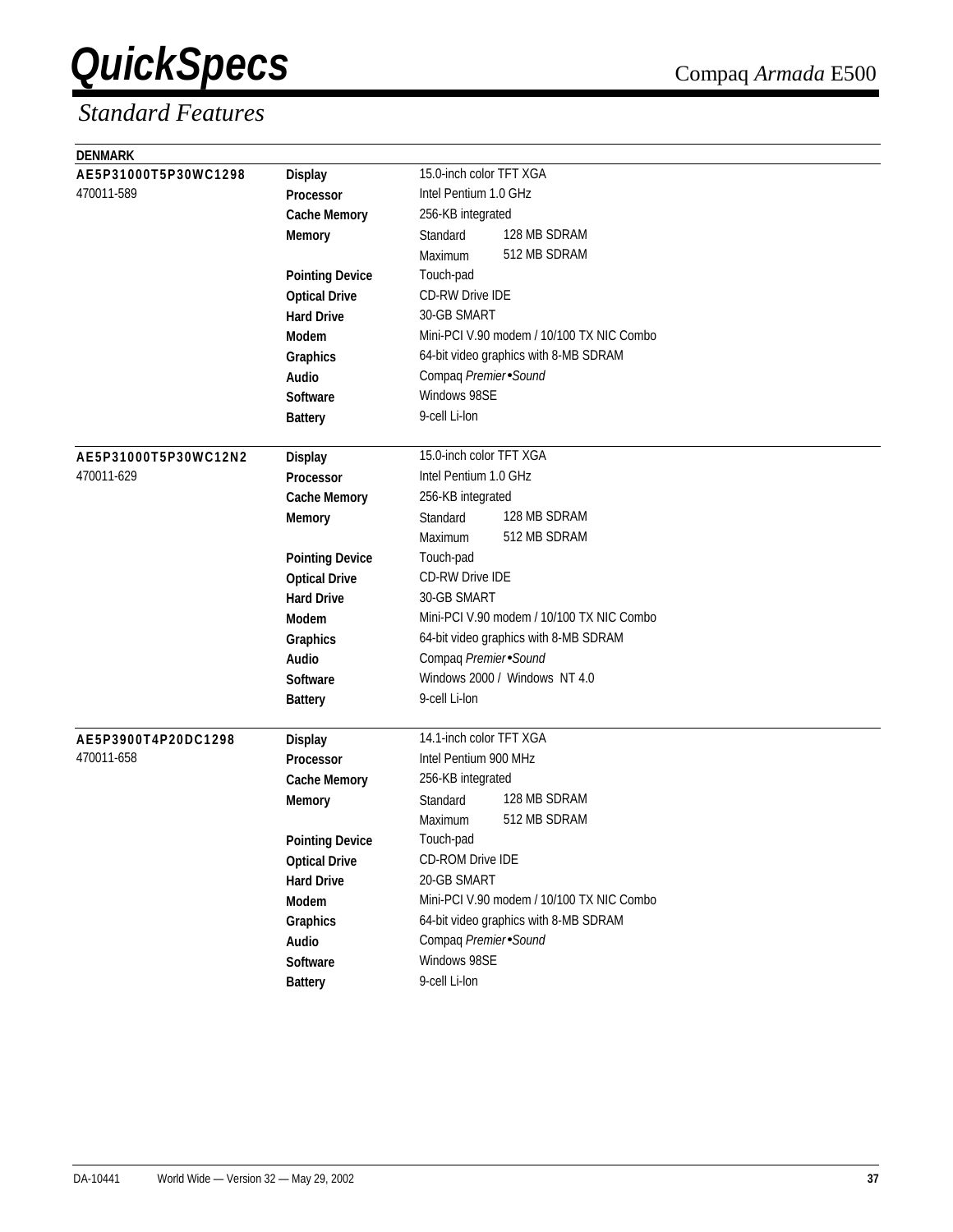| DENMARK (continued) |                        |                                           |  |  |  |
|---------------------|------------------------|-------------------------------------------|--|--|--|
| AE5P3900T4P20DC12N2 | <b>Display</b>         | 14.1-inch color TFT XGA                   |  |  |  |
| 470011-686          | Processor              | Intel Pentium 900 MHz                     |  |  |  |
|                     | <b>Cache Memory</b>    | 256-KB integrated                         |  |  |  |
|                     | <b>Memory</b>          | 128 MB SDRAM<br>Standard                  |  |  |  |
|                     |                        | 512 MB SDRAM<br>Maximum                   |  |  |  |
|                     | <b>Pointing Device</b> | Touch-pad                                 |  |  |  |
|                     | <b>Optical Drive</b>   | <b>CD-ROM Drive IDE</b>                   |  |  |  |
|                     | <b>Hard Drive</b>      | 20-GB SMART                               |  |  |  |
|                     | <b>Modem</b>           | Mini-PCI V.90 modem / 10/100 TX NIC Combo |  |  |  |
|                     | Graphics               | 64-bit video graphics with 8-MB SDRAM     |  |  |  |
|                     | Audio                  | Compaq Premier Sound                      |  |  |  |
|                     | <b>Software</b>        | Windows 2000 / Windows NT 4.0             |  |  |  |
|                     | <b>Battery</b>         | 9-cell Li-lon                             |  |  |  |
|                     |                        |                                           |  |  |  |
| AE5P3800T3X10DC6498 | <b>Display</b>         | 13.3-inch color TFT XGA                   |  |  |  |
| 470010-755          | Processor              | Intel Pentium III 800 MHz                 |  |  |  |
|                     | <b>Cache Memory</b>    | 256-KB integrated                         |  |  |  |
|                     | <b>Memory</b>          | 64 MB<br>Standard                         |  |  |  |
|                     |                        | 512 MB<br>Maximum                         |  |  |  |
|                     | <b>Pointing Device</b> | Touch-pad                                 |  |  |  |
|                     | <b>Optical Drive</b>   | CD-ROM Drive IDE                          |  |  |  |
|                     | <b>Hard Drive</b>      | 10-GB SMART                               |  |  |  |
|                     | <b>Modem</b>           | Mini-PCI V.90 modem / 10/100 TX NIC Combo |  |  |  |
|                     | Graphics               | 64-bit video graphics with 8-MB SDRAM     |  |  |  |
|                     | Audio                  | Compaq Premier Sound                      |  |  |  |
|                     | <b>Software</b>        | Windows 98SE                              |  |  |  |
|                     | <b>Battery</b>         | 9-cell Li-lon                             |  |  |  |
|                     |                        |                                           |  |  |  |
| AE5P3800T3X10DC64N2 | <b>Display</b>         | 13.3-inch color TFT XGA                   |  |  |  |
| 470010-833          | <b>Processor</b>       | Intel Pentium III 800 MHz                 |  |  |  |
|                     | <b>Cache Memory</b>    | 256-KB integrated                         |  |  |  |
|                     | <b>Memory</b>          | 64 MB<br>Standard                         |  |  |  |
|                     |                        | 512 MB<br>Maximum                         |  |  |  |
|                     | <b>Pointing Device</b> | Touch-pad                                 |  |  |  |
|                     | <b>Optical Drive</b>   | CD-ROM Drive IDE                          |  |  |  |
|                     | <b>Hard Drive</b>      | 10-GB SMART                               |  |  |  |
|                     | Modem                  | Mini-PCI V.90 modem / 10/100 TX NIC Combo |  |  |  |
|                     | Graphics               | 64-bit video graphics with 8-MB SDRAM     |  |  |  |
|                     | Audio                  | Compaq Premier Sound                      |  |  |  |
|                     | Software               | Windows 2000 / Windows NT 4.0             |  |  |  |
|                     | <b>Battery</b>         | 9-cell Li-lon                             |  |  |  |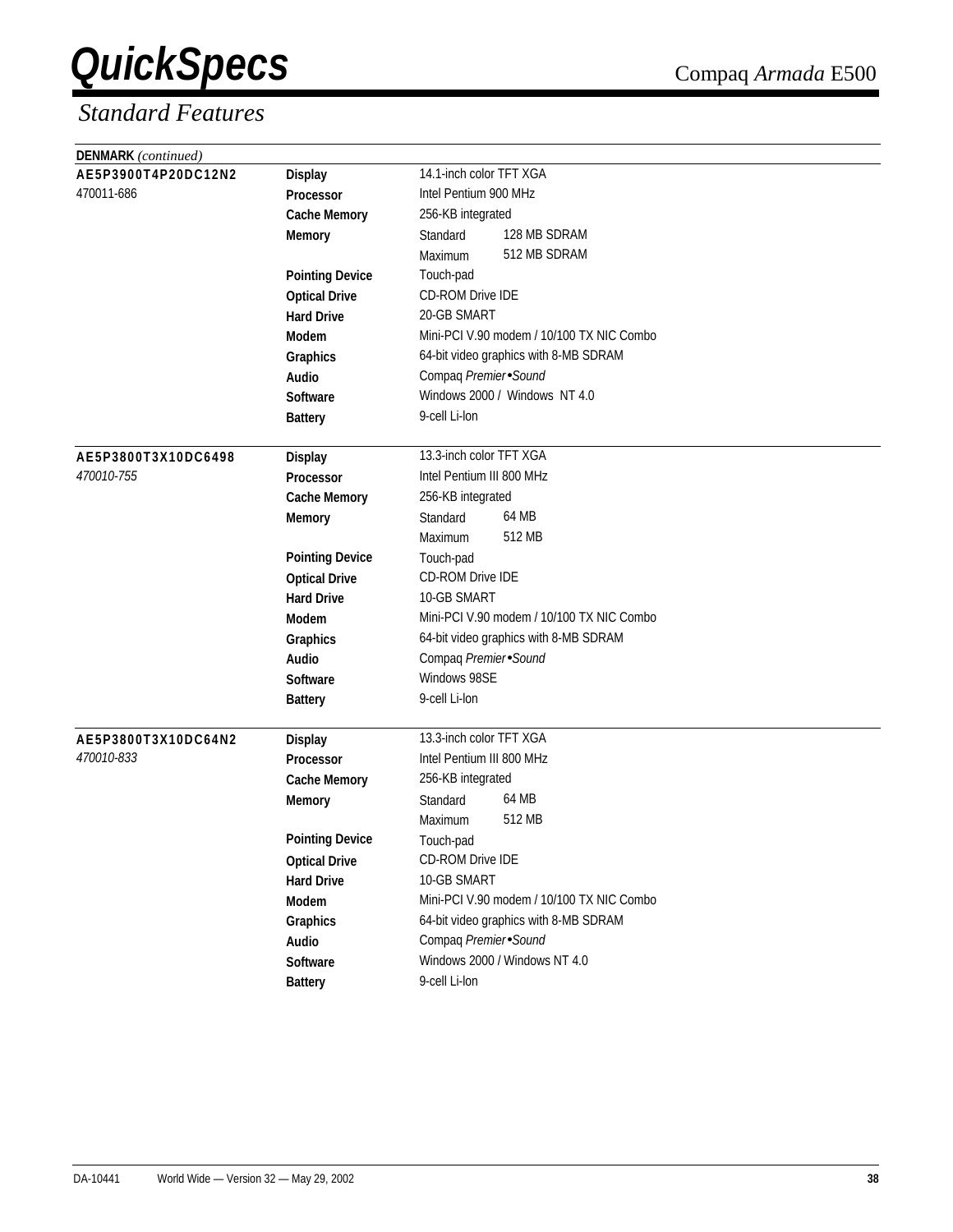| DENMARK (continued) |                        |                                           |
|---------------------|------------------------|-------------------------------------------|
| AE5C1700T4X10DC6498 | <b>Display</b>         | 14.1-inch color TFT XGA                   |
| 470010-871          | Processor              | Intel Celeron 700 MHz                     |
|                     | <b>Cache Memory</b>    | 128-KB integrated                         |
|                     | <b>Memory</b>          | 64 MB<br>Standard                         |
|                     |                        | 512 MB<br>Maximum                         |
|                     | <b>Pointing Device</b> | Touch-pad                                 |
|                     | <b>Optical Drive</b>   | CD-ROM Drive IDE                          |
|                     | <b>Hard Drive</b>      | 10-GB SMART                               |
|                     | Modem                  | Mini-PCI V.90 modem / 10/100 TX NIC Combo |
|                     | Graphics               | 64-bit video graphics with 8-MB SDRAM     |
|                     | Audio                  | Compaq Premier Sound                      |
|                     | <b>Software</b>        | Windows 98SE                              |
|                     | <b>Battery</b>         | 9-cell Li-lon                             |
|                     |                        |                                           |
| AE5C1700T4X10DC64N2 | <b>Display</b>         | 14.1-inch color TFT XGA                   |
| 470010-922          | Processor              | Intel Celeron 700 MHz                     |
|                     | <b>Cache Memory</b>    | 128-KB integrated                         |
|                     | <b>Memory</b>          | 64 MB<br>Standard                         |
|                     |                        | 512 MB<br>Maximum                         |
|                     | <b>Pointing Device</b> | Touch-pad                                 |
|                     | <b>Optical Drive</b>   | <b>CD-ROM Drive IDE</b>                   |
|                     | <b>Hard Drive</b>      | 10-GB SMART                               |
|                     | <b>Modem</b>           | Mini-PCI V.90 modem / 10/100 TX NIC Combo |
|                     | Graphics               | 64-bit video graphics with 8-MB SDRAM     |
|                     | <b>Audio</b>           | Compaq Premier Sound                      |
|                     | <b>Software</b>        | Windows 2000 / Windows NT 4.0             |
|                     | <b>Battery</b>         | 9-cell Li-lon                             |
|                     |                        |                                           |
| AE5C1700T3X10DC6498 | <b>Display</b>         | 13.3-inch color TFT XGA                   |
| 470010-852          | <b>Processor</b>       | Intel Celeron 700 MHz                     |
|                     | <b>Cache Memory</b>    | 128-KB integrated                         |
|                     | <b>Memory</b>          | 64 MB<br>Standard                         |
|                     |                        | 512 MB<br>Maximum                         |
|                     | <b>Pointing Device</b> | Touch-pad                                 |
|                     | <b>Optical Drive</b>   | CD-ROM Drive IDE                          |
|                     | <b>Hard Drive</b>      | 10-GB SMART                               |
|                     | Modem                  | Mini-PCI V.90 modem / 10/100 TX NIC Combo |
|                     | Graphics               | 64-bit video graphics with 8-MB SDRAM     |
|                     | Audio                  | Compaq Premier Sound                      |
|                     | Software               | Windows 98SE                              |
|                     | <b>Battery</b>         | 6-cell Li-lon                             |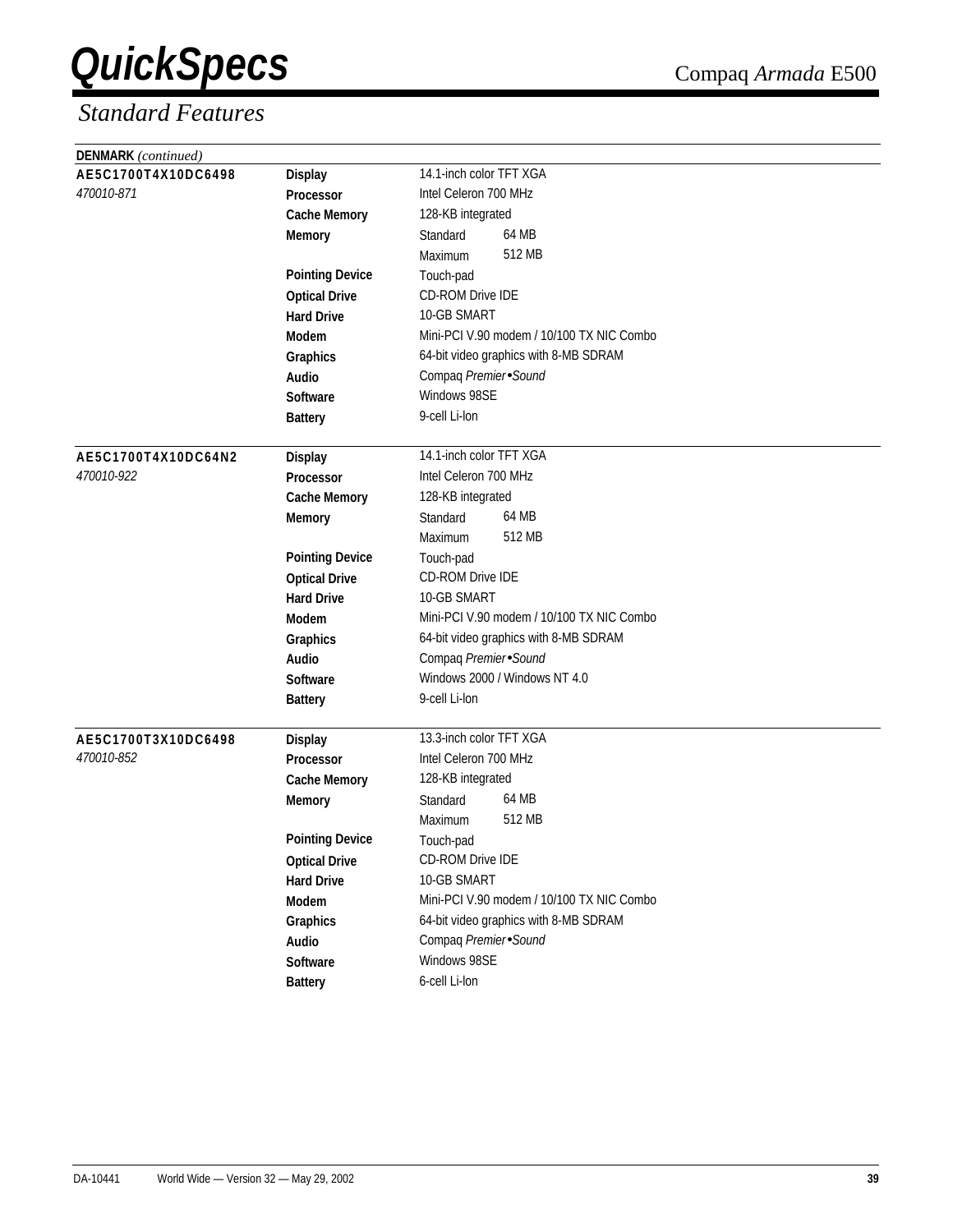| <b>DENMARK</b> (continued) |                        |                                           |        |  |
|----------------------------|------------------------|-------------------------------------------|--------|--|
| AE5C1700T3X10DC64N2        | <b>Display</b>         | 13.3-inch color TFT XGA                   |        |  |
| 470010-853                 | <b>Processor</b>       | Intel Celeron 700 MHz                     |        |  |
|                            | <b>Cache Memory</b>    | 128-KB integrated                         |        |  |
|                            | Memory                 | Standard                                  | 64 MB  |  |
|                            |                        | Maximum                                   | 512 MB |  |
|                            | <b>Pointing Device</b> | Touch-pad                                 |        |  |
|                            | <b>Optical Drive</b>   | <b>CD-ROM Drive IDE</b>                   |        |  |
|                            | <b>Hard Drive</b>      | 10-GB SMART                               |        |  |
|                            | Modem                  | Mini-PCI V.90 modem / 10/100 TX NIC Combo |        |  |
|                            | Graphics               | 64-bit video graphics with 8-MB SDRAM     |        |  |
|                            | Audio                  | Compaq Premier Sound                      |        |  |
|                            | <b>Software</b>        | Windows 2000 / Windows NT 4.0             |        |  |
|                            | <b>Battery</b>         | 6-cell Li-lon                             |        |  |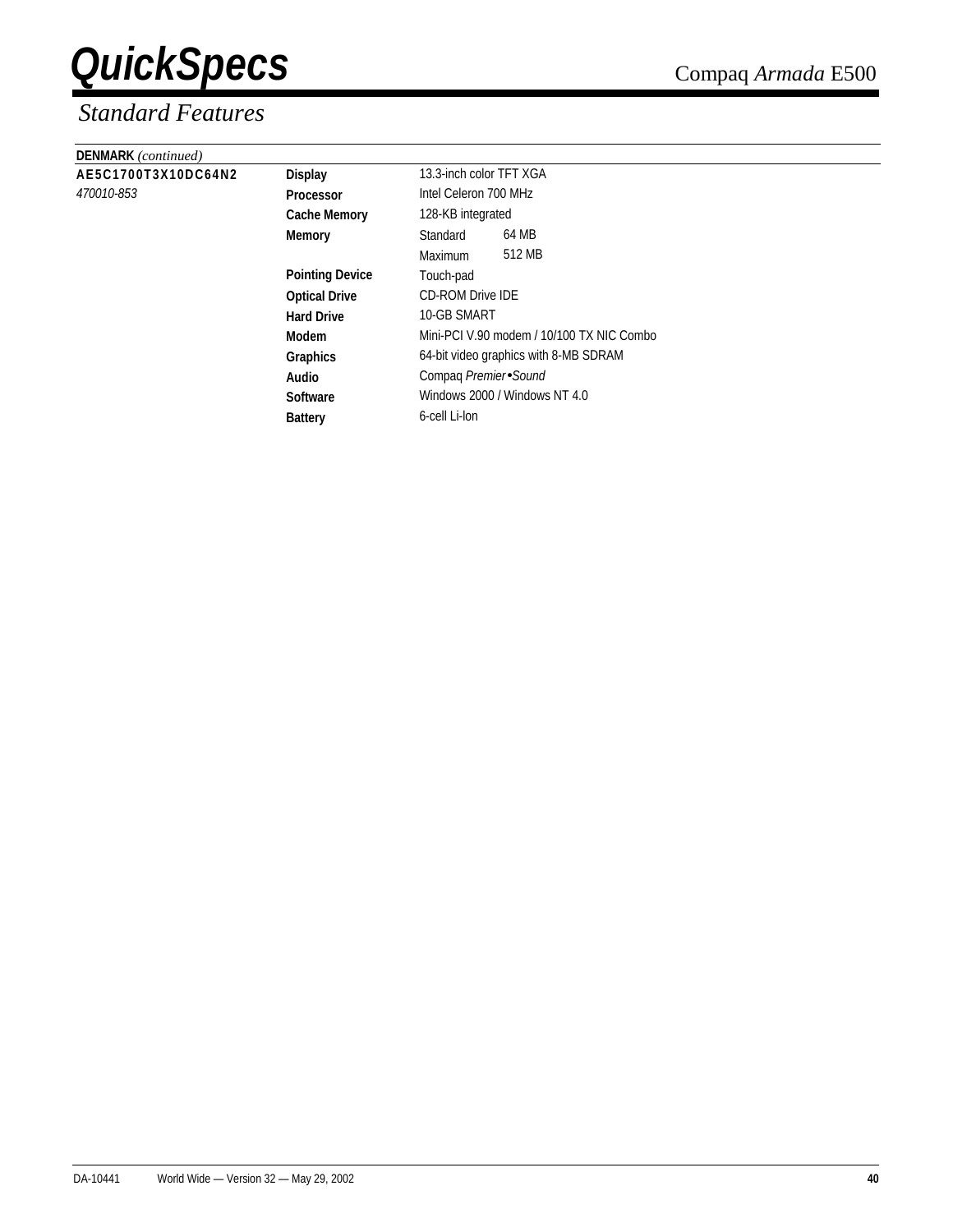| <b>NORWAY</b>        |                        |                                           |
|----------------------|------------------------|-------------------------------------------|
| AE5P31000T5P30WC1298 | <b>Display</b>         | 15.0-inch color TFT XGA                   |
| 470011-608           | Processor              | Intel Pentium 1.0 GHz                     |
|                      | <b>Cache Memory</b>    | 256-KB integrated                         |
|                      | <b>Memory</b>          | 128 MB SDRAM<br>Standard                  |
|                      |                        | 512 MB SDRAM<br>Maximum                   |
|                      | <b>Pointing Device</b> | Touch-pad                                 |
|                      | <b>Optical Drive</b>   | <b>CD-RW Drive IDE</b>                    |
|                      | <b>Hard Drive</b>      | 30-GB SMART                               |
|                      | <b>Modem</b>           | Mini-PCI V.90 modem / 10/100 TX NIC Combo |
|                      | Graphics               | 64-bit video graphics with 8-MB SDRAM     |
|                      | Audio                  | Compaq Premier Sound                      |
|                      | Software               | Windows 98SE                              |
|                      | <b>Battery</b>         | 9-cell Li-lon                             |
|                      |                        |                                           |
| AE5P31000T5P30WC12N2 | <b>Display</b>         | 15.0-inch color TFT XGA                   |
| 470011-630           | <b>Processor</b>       | Intel Pentium 1.0 GHz                     |
|                      | <b>Cache Memory</b>    | 256-KB integrated                         |
|                      | Memory                 | 128 MB SDRAM<br>Standard                  |
|                      |                        | 512 MB SDRAM<br>Maximum                   |
|                      | <b>Pointing Device</b> | Touch-pad                                 |
|                      | <b>Optical Drive</b>   | <b>CD-RW Drive IDE</b>                    |
|                      | <b>Hard Drive</b>      | 30-GB SMART                               |
|                      | Modem                  | Mini-PCI V.90 modem / 10/100 TX NIC Combo |
|                      | Graphics               | 64-bit video graphics with 8-MB SDRAM     |
|                      | <b>Audio</b>           | Compaq Premier Sound                      |
|                      | Software               | Windows 2000 / Windows NT 4.0             |
|                      | <b>Battery</b>         | 9-cell Li-lon                             |
|                      |                        |                                           |
| AE5P3900T4P20DC1298  | <b>Display</b>         | 14.1-inch color TFT XGA                   |
| 470011-659           | Processor              | Intel Pentium 900 MHz                     |
|                      | <b>Cache Memory</b>    | 256-KB integrated                         |
|                      | <b>Memory</b>          | 128 MB SDRAM<br>Standard                  |
|                      |                        | 512 MB SDRAM<br>Maximum                   |
|                      | <b>Pointing Device</b> | Touch-pad                                 |
|                      | <b>Optical Drive</b>   | CD-ROM Drive IDE                          |
|                      | <b>Hard Drive</b>      | 20-GB SMART                               |
|                      | Modem                  | Mini-PCI V.90 modem / 10/100 TX NIC Combo |
|                      | Graphics               | 64-bit video graphics with 8-MB SDRAM     |
|                      | Audio                  | Compaq Premier Sound                      |
|                      | Software               | Windows 98SE                              |
|                      | <b>Battery</b>         | 9-cell Li-lon                             |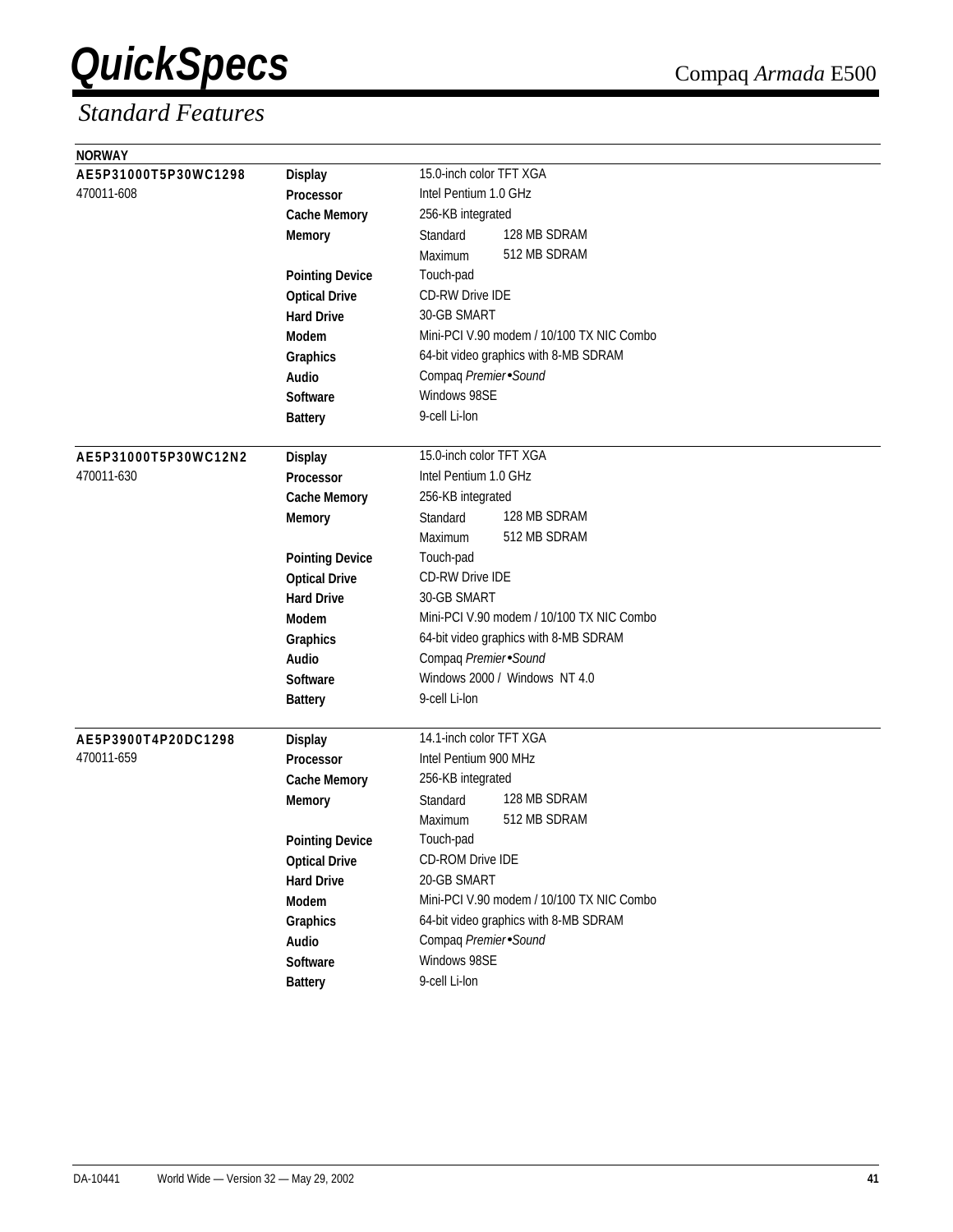| <b>NORWAY</b> (continued) |                        |                                           |
|---------------------------|------------------------|-------------------------------------------|
| AE5P3900T4P20DC12N2       | <b>Display</b>         | 14.1-inch color TFT XGA                   |
| 470011-687                | Processor              | Intel Pentium 900 MHz                     |
|                           | <b>Cache Memory</b>    | 256-KB integrated                         |
|                           | <b>Memory</b>          | 128 MB SDRAM<br>Standard                  |
|                           |                        | 512 MB SDRAM<br>Maximum                   |
|                           | <b>Pointing Device</b> | Touch-pad                                 |
|                           | <b>Optical Drive</b>   | <b>CD-ROM Drive IDE</b>                   |
|                           | <b>Hard Drive</b>      | 20-GB SMART                               |
|                           | <b>Modem</b>           | Mini-PCI V.90 modem / 10/100 TX NIC Combo |
|                           | Graphics               | 64-bit video graphics with 8-MB SDRAM     |
|                           | Audio                  | Compaq Premier Sound                      |
|                           | <b>Software</b>        | Windows 2000 / Windows NT 4.0             |
|                           | <b>Battery</b>         | 9-cell Li-lon                             |
|                           |                        |                                           |
| AE5P3800T3X10DC6498       | <b>Display</b>         | 13.3-inch color TFT XGA                   |
| 470010-759                | <b>Processor</b>       | Intel Pentium III 800 MHz                 |
|                           | <b>Cache Memory</b>    | 256-KB integrated                         |
|                           | <b>Memory</b>          | 64 MB<br>Standard                         |
|                           |                        | 512 MB<br>Maximum                         |
|                           | <b>Pointing Device</b> | Touch-pad                                 |
|                           | <b>Optical Drive</b>   | CD-ROM Drive IDE                          |
|                           | <b>Hard Drive</b>      | 10-GB SMART                               |
|                           | Modem                  | Mini-PCI V.90 modem / 10/100 TX NIC Combo |
|                           | Graphics               | 64-bit video graphics with 8-MB SDRAM     |
|                           | Audio                  | Compaq Premier Sound                      |
|                           | <b>Software</b>        | Windows 98SE                              |
|                           | <b>Battery</b>         | 9-cell Li-lon                             |
| AE5P3800T3X10DC64N2       | <b>Display</b>         | 13.3-inch color TFT XGA                   |
| 470010-834                | <b>Processor</b>       | Intel Pentium III 800 MHz                 |
|                           | <b>Cache Memory</b>    | 256-KB integrated                         |
|                           | <b>Memory</b>          | 64 MB<br>Standard                         |
|                           |                        | 512 MB<br>Maximum                         |
|                           | <b>Pointing Device</b> | Touch-pad                                 |
|                           | <b>Optical Drive</b>   | CD-ROM Drive IDE                          |
|                           | <b>Hard Drive</b>      | 10-GB SMART                               |
|                           | Modem                  | Mini-PCI V.90 modem / 10/100 TX NIC Combo |
|                           | Graphics               | 64-bit video graphics with 8-MB SDRAM     |
|                           | Audio                  | Compaq Premier Sound                      |
|                           | Software               | Windows 2000 / Windows NT 4.0             |
|                           | <b>Battery</b>         | 9-cell Li-lon                             |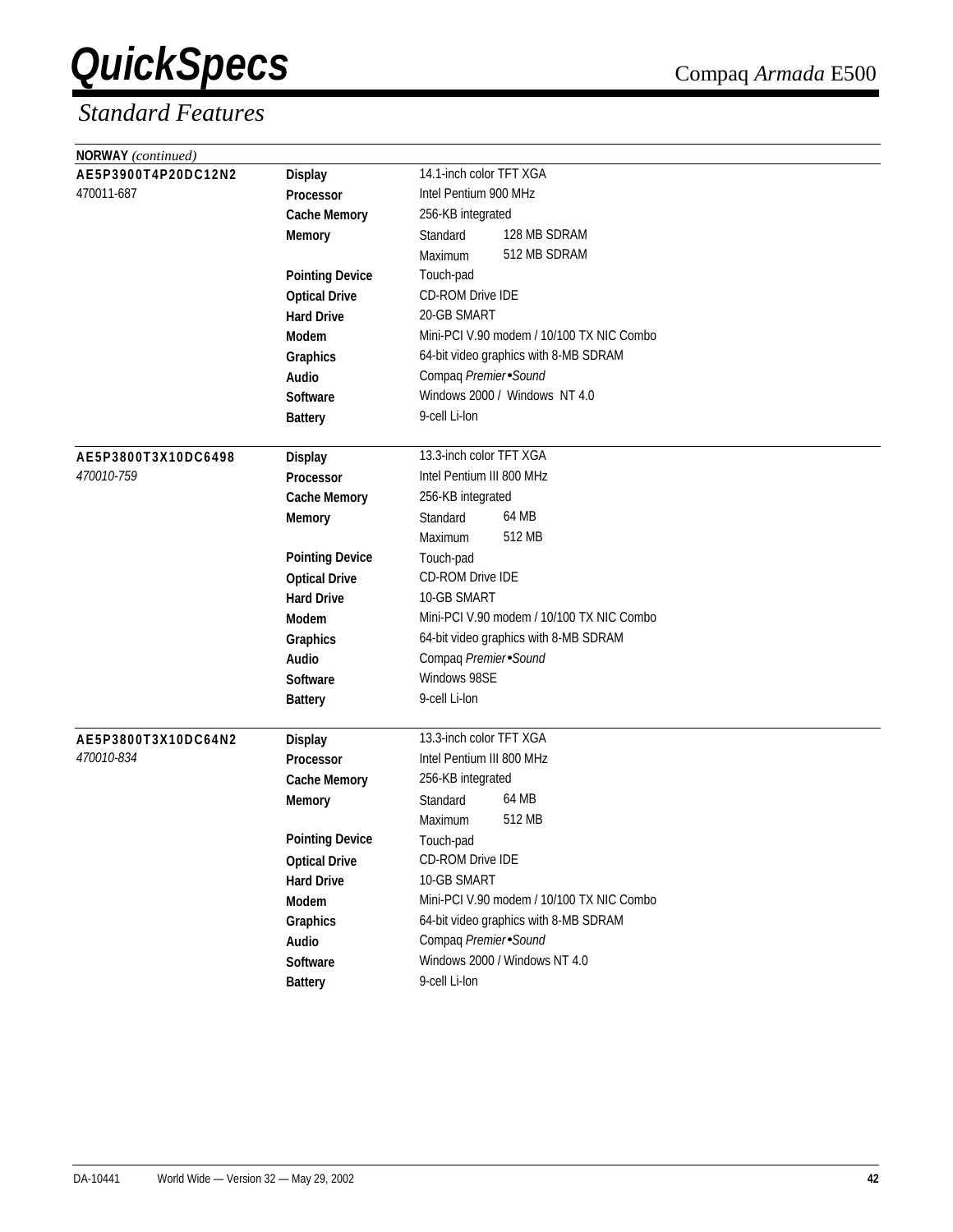| <b>NORWAY</b> (continued) |                        |                                           |  |  |  |
|---------------------------|------------------------|-------------------------------------------|--|--|--|
| AE5C1700T4X10DC6498       | <b>Display</b>         | 14.1-inch color TFT XGA                   |  |  |  |
| 470010-873                | Processor              | Intel Celeron 700 MHz                     |  |  |  |
|                           | <b>Cache Memory</b>    | 128-KB integrated                         |  |  |  |
|                           | <b>Memory</b>          | 64 MB<br>Standard                         |  |  |  |
|                           |                        | 512 MB<br>Maximum                         |  |  |  |
|                           | <b>Pointing Device</b> | Touch-pad                                 |  |  |  |
|                           | <b>Optical Drive</b>   | CD-ROM Drive IDE                          |  |  |  |
|                           | <b>Hard Drive</b>      | 10-GB SMART                               |  |  |  |
|                           | Modem                  | Mini-PCI V.90 modem / 10/100 TX NIC Combo |  |  |  |
|                           | Graphics               | 64-bit video graphics with 8-MB SDRAM     |  |  |  |
|                           | Audio                  | Compaq Premier Sound                      |  |  |  |
|                           | <b>Software</b>        | Windows 98SE                              |  |  |  |
|                           | <b>Battery</b>         | 9-cell Li-lon                             |  |  |  |
|                           |                        |                                           |  |  |  |
| AE5C1700T4X10DC64N2       | <b>Display</b>         | 14.1-inch color TFT XGA                   |  |  |  |
| 470010-923                | Processor              | Intel Celeron 700 MHz                     |  |  |  |
|                           | <b>Cache Memory</b>    | 128-KB integrated                         |  |  |  |
|                           | <b>Memory</b>          | 64 MB<br>Standard                         |  |  |  |
|                           |                        | 512 MB<br>Maximum                         |  |  |  |
|                           | <b>Pointing Device</b> | Touch-pad                                 |  |  |  |
|                           | <b>Optical Drive</b>   | <b>CD-ROM Drive IDE</b>                   |  |  |  |
|                           | <b>Hard Drive</b>      | 10-GB SMART                               |  |  |  |
|                           | <b>Modem</b>           | Mini-PCI V.90 modem / 10/100 TX NIC Combo |  |  |  |
|                           | Graphics               | 64-bit video graphics with 8-MB SDRAM     |  |  |  |
|                           | <b>Audio</b>           | Compaq Premier Sound                      |  |  |  |
|                           | <b>Software</b>        | Windows 2000 / Windows NT 4.0             |  |  |  |
|                           | <b>Battery</b>         | 9-cell Li-lon                             |  |  |  |
|                           |                        |                                           |  |  |  |
| AE5C1700T3X10DC6498       | <b>Display</b>         | 13.3-inch color TFT XGA                   |  |  |  |
| 470010-855                | <b>Processor</b>       | Intel Celeron 700 MHz                     |  |  |  |
|                           | <b>Cache Memory</b>    | 128-KB integrated                         |  |  |  |
|                           | <b>Memory</b>          | 64 MB<br>Standard                         |  |  |  |
|                           |                        | 512 MB<br>Maximum                         |  |  |  |
|                           | <b>Pointing Device</b> | Touch-pad                                 |  |  |  |
|                           | <b>Optical Drive</b>   | CD-ROM Drive IDE                          |  |  |  |
|                           | <b>Hard Drive</b>      | 10-GB SMART                               |  |  |  |
|                           | Modem                  | Mini-PCI V.90 modem / 10/100 TX NIC Combo |  |  |  |
|                           | Graphics               | 64-bit video graphics with 8-MB SDRAM     |  |  |  |
|                           | Audio                  | Compaq Premier Sound                      |  |  |  |
|                           | Software               | Windows 98SE                              |  |  |  |
|                           | <b>Battery</b>         | 6-cell Li-lon                             |  |  |  |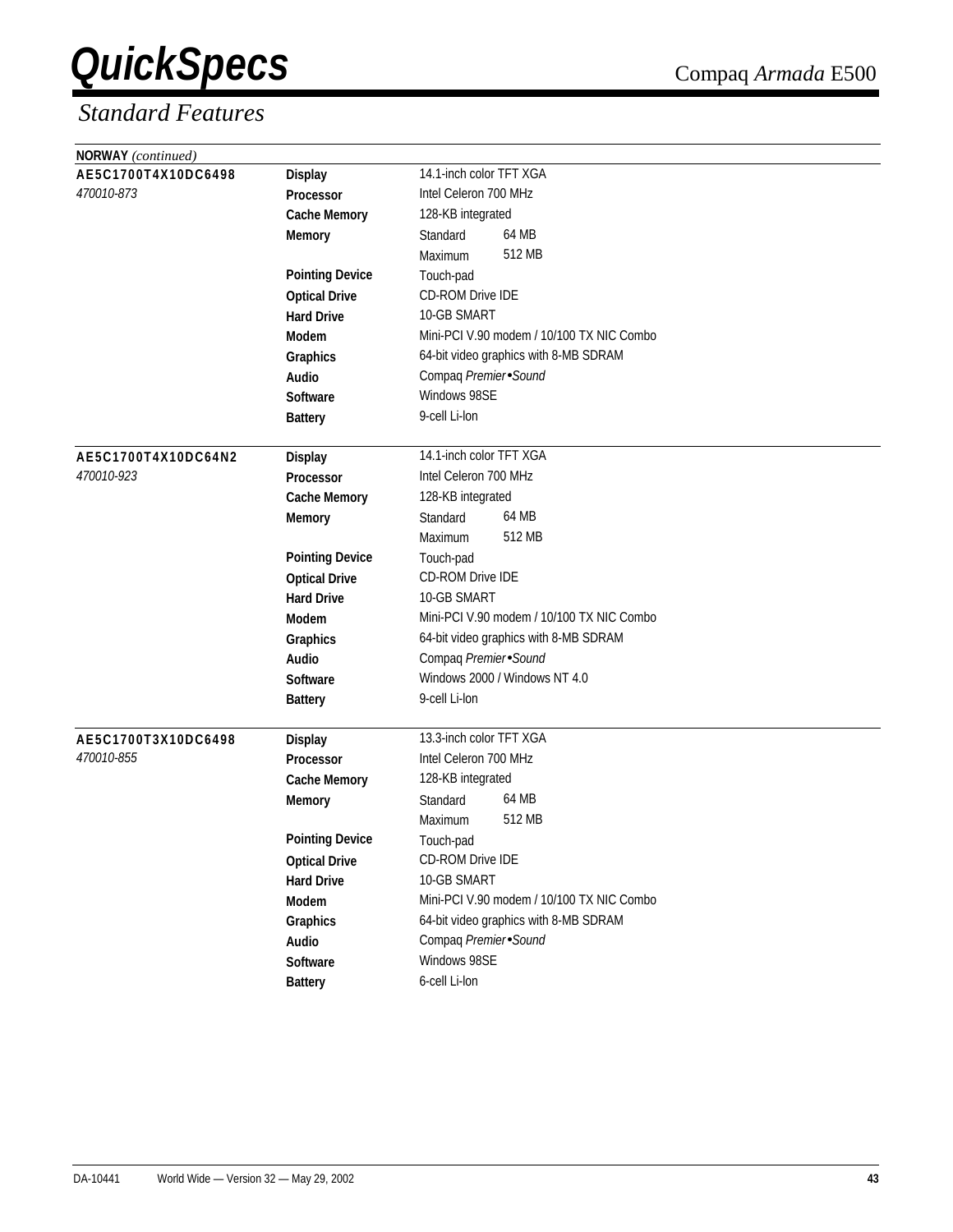| <b>NORWAY</b> (continued) |                        |                                           |                       |  |  |
|---------------------------|------------------------|-------------------------------------------|-----------------------|--|--|
| AE5C1700T3X10DC64N2       | <b>Display</b>         | 13.3-inch color TFT XGA                   |                       |  |  |
| 470010-857                | <b>Processor</b>       |                                           | Intel Celeron 700 MHz |  |  |
|                           | <b>Cache Memory</b>    | 128-KB integrated                         |                       |  |  |
|                           | <b>Memory</b>          | Standard                                  | 64 MB                 |  |  |
|                           |                        | Maximum                                   | 512 MB                |  |  |
|                           | <b>Pointing Device</b> | Touch-pad                                 |                       |  |  |
|                           | <b>Optical Drive</b>   | <b>CD-ROM Drive IDE</b>                   |                       |  |  |
|                           | <b>Hard Drive</b>      | 10-GB SMART                               |                       |  |  |
|                           | Modem                  | Mini-PCI V.90 modem / 10/100 TX NIC Combo |                       |  |  |
|                           | <b>Graphics</b>        | 64-bit video graphics with 8-MB SDRAM     |                       |  |  |
|                           | Audio                  | Compaq Premier Sound                      |                       |  |  |
|                           | <b>Software</b>        | Windows 2000 / Windows NT 4.0             |                       |  |  |
|                           | <b>Battery</b>         | 6-cell Li-lon                             |                       |  |  |
|                           |                        |                                           |                       |  |  |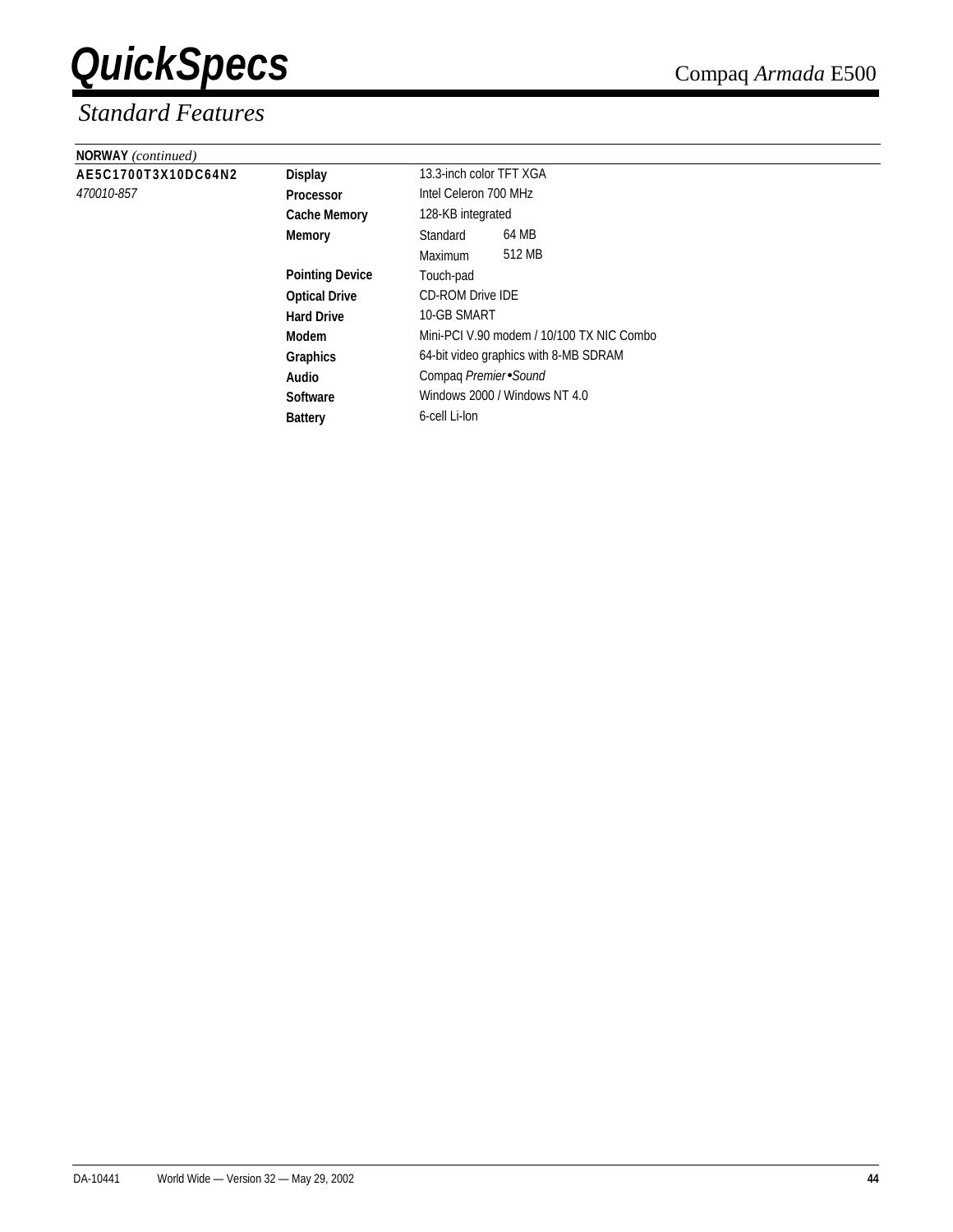| <b>SWEDEN/FINLAND</b> |                        |                                           |  |  |  |  |
|-----------------------|------------------------|-------------------------------------------|--|--|--|--|
| AE5P31000T5P30WC1298  | <b>Display</b>         | 15.0-inch color TFT XGA                   |  |  |  |  |
| 470011-609            | Processor              | Intel Pentium 1.0 GHz                     |  |  |  |  |
|                       | <b>Cache Memory</b>    | 256-KB integrated                         |  |  |  |  |
|                       | <b>Memory</b>          | 128 MB SDRAM<br>Standard                  |  |  |  |  |
|                       |                        | 512 MB SDRAM<br>Maximum                   |  |  |  |  |
|                       | <b>Pointing Device</b> | Touch-pad                                 |  |  |  |  |
|                       | <b>Optical Drive</b>   | <b>CD-RW Drive IDE</b>                    |  |  |  |  |
|                       | <b>Hard Drive</b>      | 30-GB SMART                               |  |  |  |  |
|                       | <b>Modem</b>           | Mini-PCI V.90 modem / 10/100 TX NIC Combo |  |  |  |  |
|                       | Graphics               | 64-bit video graphics with 8-MB SDRAM     |  |  |  |  |
|                       | Audio                  | Compaq Premier Sound                      |  |  |  |  |
|                       | <b>Software</b>        | Windows 98SE                              |  |  |  |  |
|                       | <b>Battery</b>         | 9-cell Li-lon                             |  |  |  |  |
|                       |                        |                                           |  |  |  |  |
| AE5P31000T5P30WC12N2  | <b>Display</b>         | 15.0-inch color TFT XGA                   |  |  |  |  |
| 470011-631            | Processor              | Intel Pentium 1.0 GHz                     |  |  |  |  |
|                       | <b>Cache Memory</b>    | 256-KB integrated                         |  |  |  |  |
|                       | <b>Memory</b>          | 128 MB SDRAM<br>Standard                  |  |  |  |  |
|                       |                        | 512 MB SDRAM<br>Maximum                   |  |  |  |  |
|                       | <b>Pointing Device</b> | Touch-pad                                 |  |  |  |  |
|                       | <b>Optical Drive</b>   | <b>CD-RW Drive IDE</b>                    |  |  |  |  |
|                       | <b>Hard Drive</b>      | 30-GB SMART                               |  |  |  |  |
|                       | <b>Modem</b>           | Mini-PCI V.90 modem / 10/100 TX NIC Combo |  |  |  |  |
|                       | Graphics               | 64-bit video graphics with 8-MB SDRAM     |  |  |  |  |
|                       | Audio                  | Compaq Premier Sound                      |  |  |  |  |
|                       | <b>Software</b>        | Windows 2000 / Windows NT 4.0             |  |  |  |  |
|                       | <b>Battery</b>         | 9-cell Li-lon                             |  |  |  |  |
|                       |                        |                                           |  |  |  |  |
| AE5P3900T4P20DC1298   | <b>Display</b>         | 14.1-inch color TFT XGA                   |  |  |  |  |
| 470011-660            | Processor              | Intel Pentium 900 MHz                     |  |  |  |  |
|                       | <b>Cache Memory</b>    | 256-KB integrated                         |  |  |  |  |
|                       | <b>Memory</b>          | 128 MB SDRAM<br>Standard                  |  |  |  |  |
|                       |                        | 512 MB SDRAM<br>Maximum                   |  |  |  |  |
|                       | <b>Pointing Device</b> | Touch-pad                                 |  |  |  |  |
|                       | <b>Optical Drive</b>   | CD-ROM Drive IDE                          |  |  |  |  |
|                       | <b>Hard Drive</b>      | 20-GB SMART                               |  |  |  |  |
|                       | Modem                  | Mini-PCI V.90 modem / 10/100 TX NIC Combo |  |  |  |  |
|                       | Graphics               | 64-bit video graphics with 8-MB SDRAM     |  |  |  |  |
|                       | Audio                  | Compaq Premier Sound                      |  |  |  |  |
|                       | Software               | Windows 98SE                              |  |  |  |  |
|                       | <b>Battery</b>         | 9-cell Li-lon                             |  |  |  |  |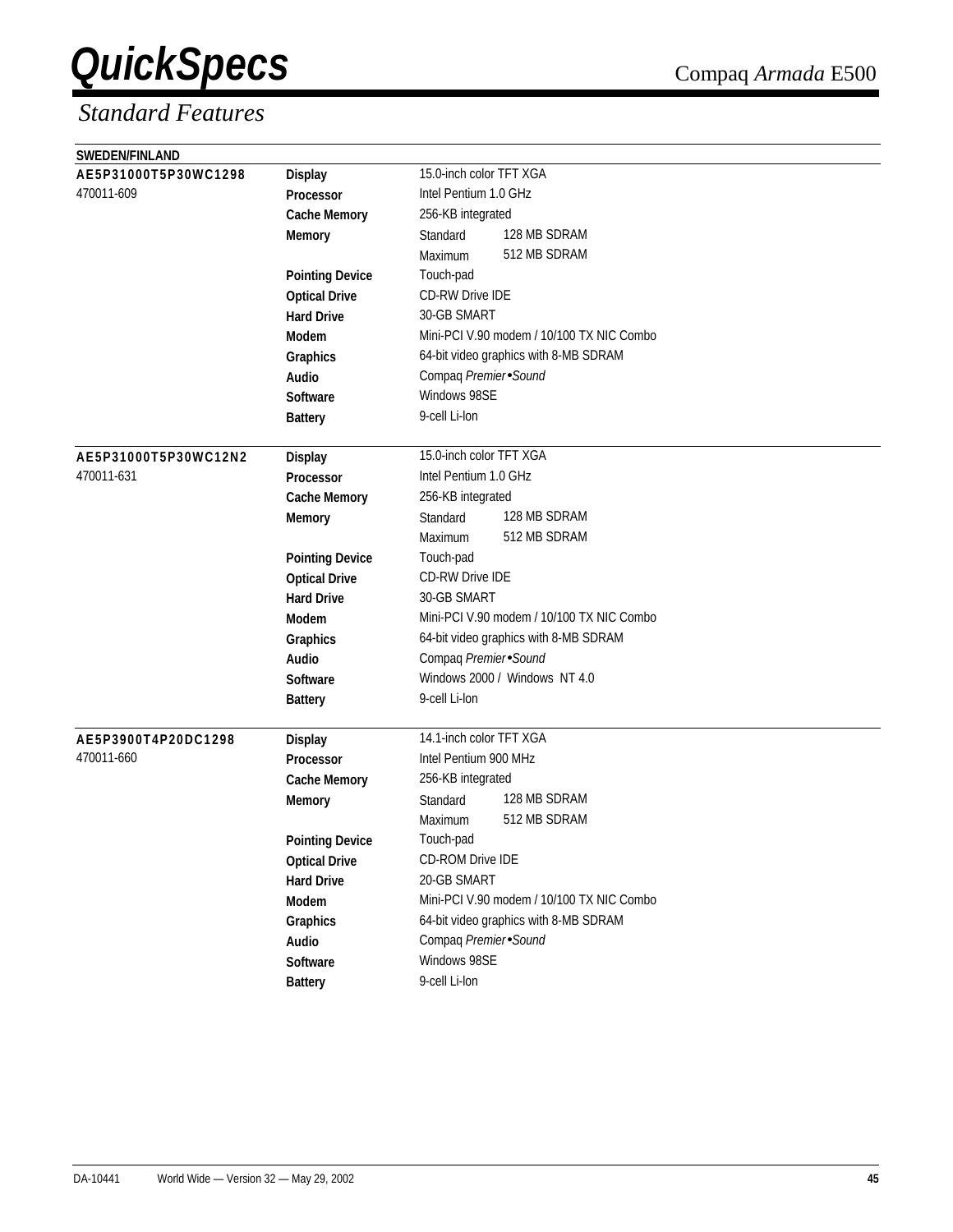| SWEDEN/FINLAND (continued) |                        |                                           |
|----------------------------|------------------------|-------------------------------------------|
| AE5P3900T4P20DC12N2        | <b>Display</b>         | 14.1-inch color TFT XGA                   |
| 470011-688                 | Processor              | Intel Pentium 900 MHz                     |
|                            | <b>Cache Memory</b>    | 256-KB integrated                         |
|                            | <b>Memory</b>          | 128 MB SDRAM<br>Standard                  |
|                            |                        | 512 MB SDRAM<br>Maximum                   |
|                            | <b>Pointing Device</b> | Touch-pad                                 |
|                            | <b>Optical Drive</b>   | <b>CD-ROM Drive IDE</b>                   |
|                            | <b>Hard Drive</b>      | 20-GB SMART                               |
|                            | Modem                  | Mini-PCI V.90 modem / 10/100 TX NIC Combo |
|                            | Graphics               | 64-bit video graphics with 8-MB SDRAM     |
|                            | Audio                  | Compaq Premier Sound                      |
|                            | <b>Software</b>        | Windows 2000 / Windows NT 4.0             |
|                            | <b>Battery</b>         | 9-cell Li-lon                             |
|                            |                        |                                           |
| AE5P3800T3X10DC6498        | <b>Display</b>         | 13.3-inch color TFT XGA                   |
| 470010-760                 | Processor              | Intel Pentium III 800 MHz                 |
|                            | <b>Cache Memory</b>    | 256-KB integrated                         |
|                            | <b>Memory</b>          | 64 MB<br>Standard                         |
|                            |                        | 512 MB<br>Maximum                         |
|                            | <b>Pointing Device</b> | Touch-pad                                 |
|                            | <b>Optical Drive</b>   | <b>CD-ROM Drive IDE</b>                   |
|                            | <b>Hard Drive</b>      | 10-GB SMART                               |
|                            | <b>Modem</b>           | Mini-PCI V.90 modem / 10/100 TX NIC Combo |
|                            | Graphics               | 64-bit video graphics with 8-MB SDRAM     |
|                            | <b>Audio</b>           | Compaq Premier Sound                      |
|                            | <b>Software</b>        | Windows 98SE                              |
|                            | <b>Battery</b>         | 9-cell Li-lon                             |
|                            |                        |                                           |
| AE5P3800T3X10DC64N2        | <b>Display</b>         | 13.3-inch color TFT XGA                   |
| 470010-835                 | <b>Processor</b>       | Intel Pentium III 800 MHz                 |
|                            | <b>Cache Memory</b>    | 256-KB integrated                         |
|                            | <b>Memory</b>          | 64 MB<br>Standard                         |
|                            |                        | 512 MB<br>Maximum                         |
|                            | <b>Pointing Device</b> | Touch-pad                                 |
|                            | <b>Optical Drive</b>   | CD-ROM Drive IDE                          |
|                            | <b>Hard Drive</b>      | 10-GB SMART                               |
|                            | Modem                  | Mini-PCI V.90 modem / 10/100 TX NIC Combo |
|                            | Graphics               | 64-bit video graphics with 8-MB SDRAM     |
|                            | Audio                  | Compaq Premier Sound                      |
|                            | Software               | Windows 2000 / Windows NT 4.0             |
|                            | <b>Battery</b>         | 9-cell Li-lon                             |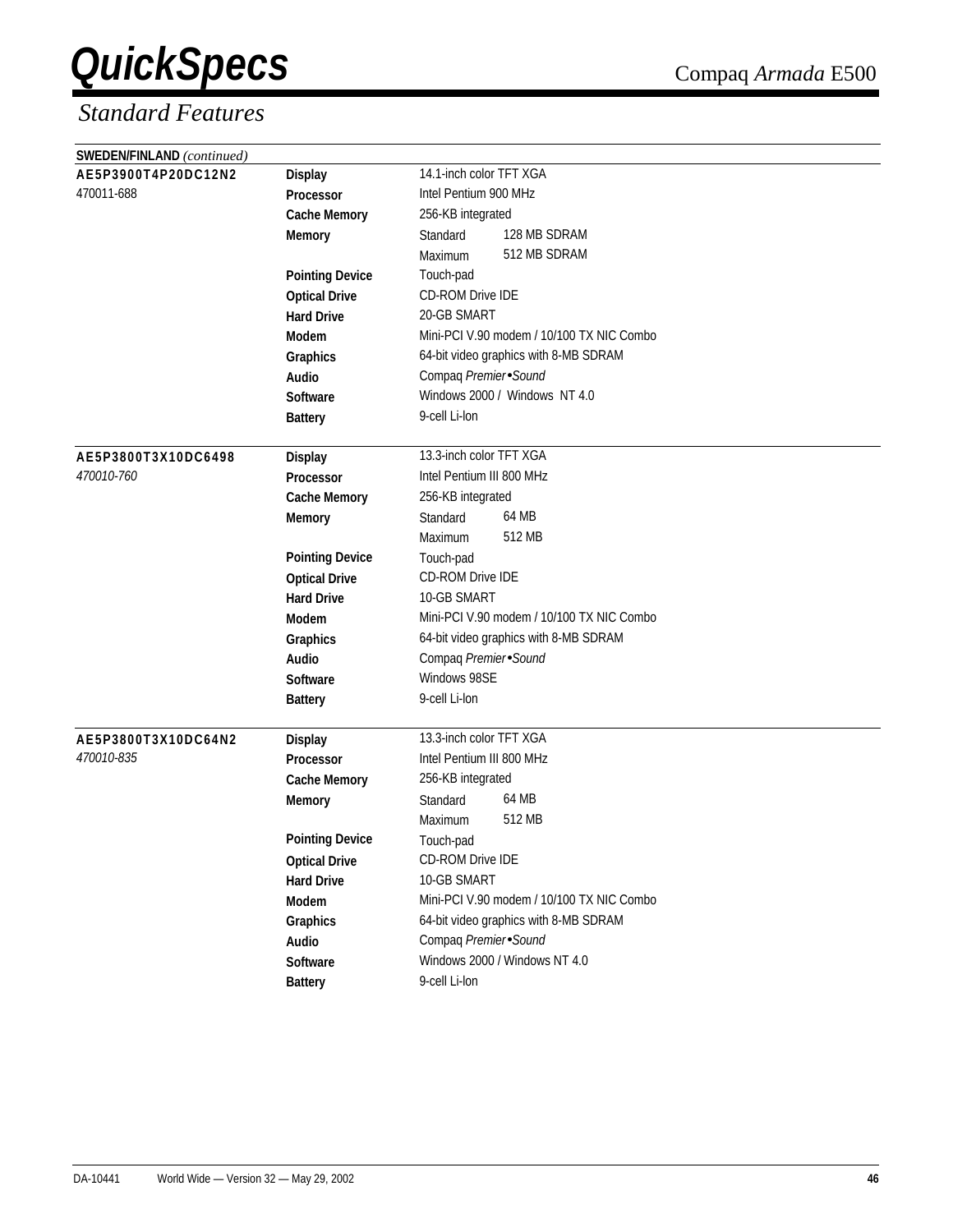| SWEDEN/FINLAND (continued) |                        |                                           |  |  |  |
|----------------------------|------------------------|-------------------------------------------|--|--|--|
| AE5C1700T4X10DC6498        | <b>Display</b>         | 14.1-inch color TFT XGA                   |  |  |  |
| 470010-874                 | <b>Processor</b>       | Intel Celeron 700 MHz                     |  |  |  |
|                            | <b>Cache Memory</b>    | 128-KB integrated                         |  |  |  |
|                            | <b>Memory</b>          | 64 MB<br>Standard                         |  |  |  |
|                            |                        | 512 MB<br>Maximum                         |  |  |  |
|                            | <b>Pointing Device</b> | Touch-pad                                 |  |  |  |
|                            | <b>Optical Drive</b>   | CD-ROM Drive IDE                          |  |  |  |
|                            | <b>Hard Drive</b>      | 10-GB SMART                               |  |  |  |
|                            | <b>Modem</b>           | Mini-PCI V.90 modem / 10/100 TX NIC Combo |  |  |  |
|                            | Graphics               | 64-bit video graphics with 8-MB SDRAM     |  |  |  |
|                            | Audio                  | Compaq Premier Sound                      |  |  |  |
|                            | <b>Software</b>        | Windows 98SE                              |  |  |  |
|                            | <b>Battery</b>         | 9-cell Li-lon                             |  |  |  |
|                            |                        |                                           |  |  |  |
| AE5C1700T4X10DC64N2        | <b>Display</b>         | 14.1-inch color TFT XGA                   |  |  |  |
| 470010-924                 | Processor              | Intel Celeron 700 MHz                     |  |  |  |
|                            | <b>Cache Memory</b>    | 128-KB integrated                         |  |  |  |
|                            | <b>Memory</b>          | 64 MB<br>Standard                         |  |  |  |
|                            |                        | 512 MB<br>Maximum                         |  |  |  |
|                            | <b>Pointing Device</b> | Touch-pad                                 |  |  |  |
|                            | <b>Optical Drive</b>   | CD-ROM Drive IDE                          |  |  |  |
|                            | <b>Hard Drive</b>      | 10-GB SMART                               |  |  |  |
|                            | <b>Modem</b>           | Mini-PCI V.90 modem / 10/100 TX NIC Combo |  |  |  |
|                            | Graphics               | 64-bit video graphics with 8-MB SDRAM     |  |  |  |
|                            | Audio                  | Compaq Premier Sound                      |  |  |  |
|                            | Software               | Windows 2000 / Windows NT 4.0             |  |  |  |
|                            | <b>Battery</b>         | 9-cell Li-lon                             |  |  |  |
|                            |                        |                                           |  |  |  |
| AE5C1700T3X10DC6498        | <b>Display</b>         | 13.3-inch color TFT XGA                   |  |  |  |
| 470010-860                 | <b>Processor</b>       | Intel Celeron 700 MHz                     |  |  |  |
|                            | <b>Cache Memory</b>    | 128-KB integrated                         |  |  |  |
|                            | <b>Memory</b>          | 64 MB<br>Standard                         |  |  |  |
|                            |                        | 512 MB<br>Maximum                         |  |  |  |
|                            | <b>Pointing Device</b> | Touch-pad                                 |  |  |  |
|                            | <b>Optical Drive</b>   | CD-ROM Drive IDE                          |  |  |  |
|                            | <b>Hard Drive</b>      | 10-GB SMART                               |  |  |  |
|                            | Modem                  | Mini-PCI V.90 modem / 10/100 TX NIC Combo |  |  |  |
|                            | Graphics               | 64-bit video graphics with 8-MB SDRAM     |  |  |  |
|                            | Audio                  | Compaq Premier Sound                      |  |  |  |
|                            | Software               | Windows 98SE                              |  |  |  |
|                            | <b>Battery</b>         | 6-cell Li-lon                             |  |  |  |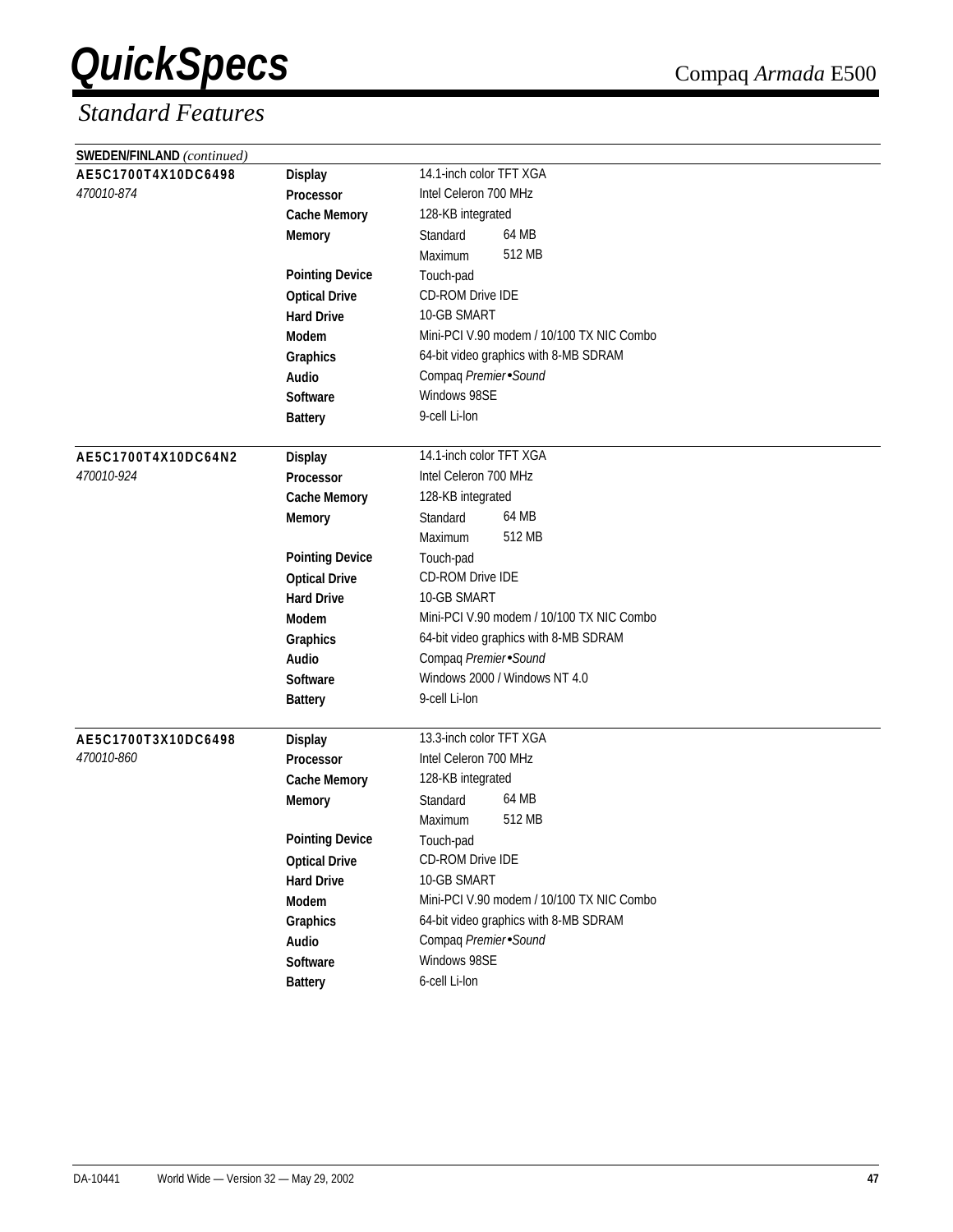| SWEDEN/FINLAND (continued) |                        |                                           |                       |  |  |
|----------------------------|------------------------|-------------------------------------------|-----------------------|--|--|
| AE5C1700T3X10DC64N2        | <b>Display</b>         | 13.3-inch color TFT XGA                   |                       |  |  |
| 470010-861                 | <b>Processor</b>       |                                           | Intel Celeron 700 MHz |  |  |
|                            | <b>Cache Memory</b>    | 128-KB integrated                         |                       |  |  |
|                            | Memory                 | Standard                                  | 64 MB                 |  |  |
|                            |                        | Maximum                                   | 512 MB                |  |  |
|                            | <b>Pointing Device</b> | Touch-pad                                 |                       |  |  |
|                            | <b>Optical Drive</b>   | <b>CD-ROM Drive IDE</b>                   |                       |  |  |
|                            | <b>Hard Drive</b>      | 10-GB SMART                               |                       |  |  |
|                            | Modem                  | Mini-PCI V.90 modem / 10/100 TX NIC Combo |                       |  |  |
|                            | <b>Graphics</b>        | 64-bit video graphics with 8-MB SDRAM     |                       |  |  |
|                            | Audio                  | Compag Premier Sound                      |                       |  |  |
|                            | <b>Software</b>        | Windows 2000 / Windows NT 4.0             |                       |  |  |
|                            | <b>Battery</b>         | 6-cell Li-lon                             |                       |  |  |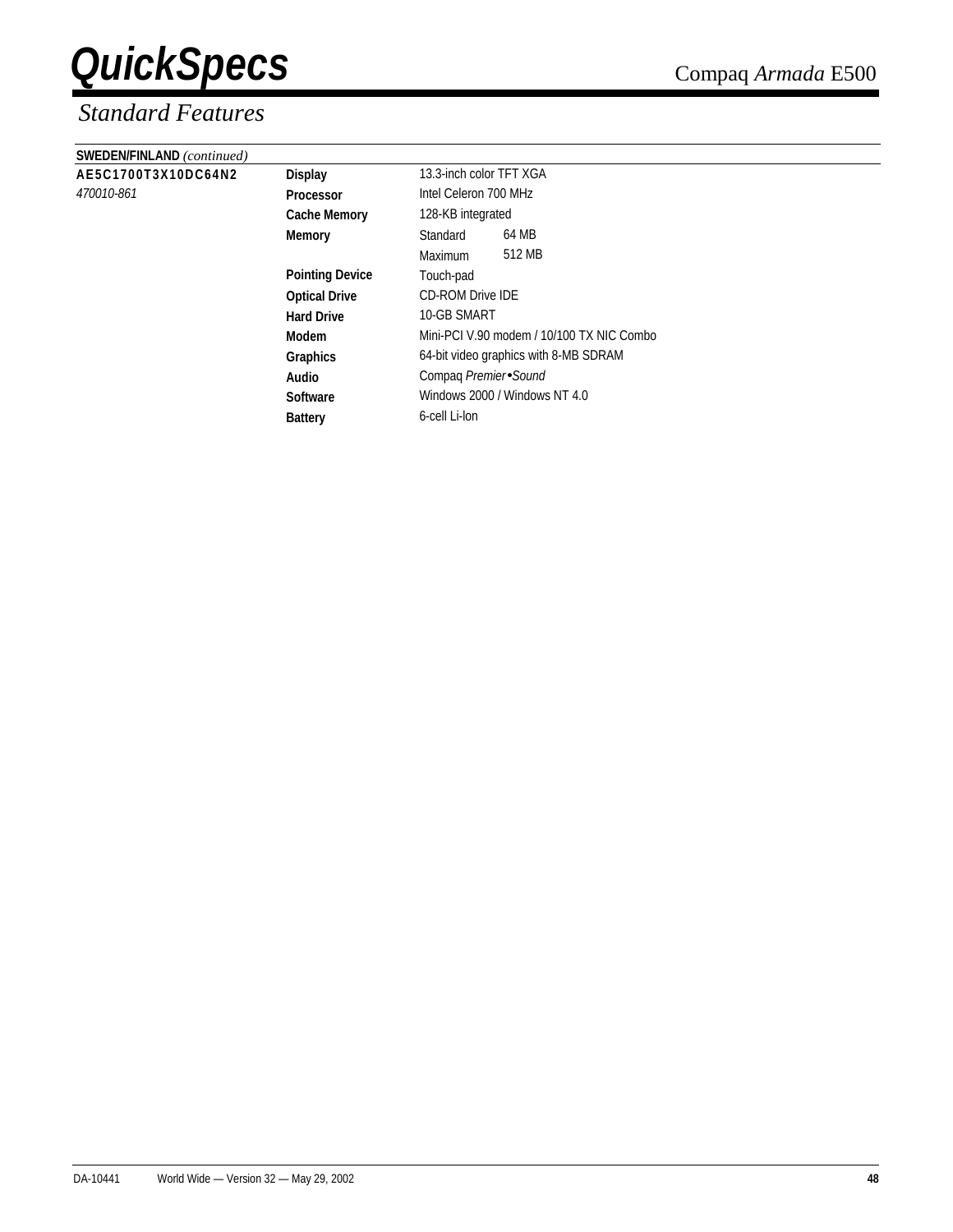| <b>PORTUGAL</b>      |                        |                                           |
|----------------------|------------------------|-------------------------------------------|
| AE5P31000T5P30WC1298 | <b>Display</b>         | 15.0-inch color TFT XGA                   |
| 470011-610           | <b>Processor</b>       | Intel Pentium 1.0 GHz                     |
|                      | <b>Cache Memory</b>    | 256-KB integrated                         |
|                      | <b>Memory</b>          | 128 MB SDRAM<br>Standard                  |
|                      |                        | 512 MB SDRAM<br>Maximum                   |
|                      | <b>Pointing Device</b> | Touch-pad                                 |
|                      | <b>Optical Drive</b>   | CD-RW Drive IDE                           |
|                      | <b>Hard Drive</b>      | 30-GB SMART                               |
|                      | <b>Modem</b>           | Mini-PCI V.90 modem / 10/100 TX NIC Combo |
|                      | Graphics               | 64-bit video graphics with 8-MB SDRAM     |
|                      | Audio                  | Compaq Premier Sound                      |
|                      | <b>Software</b>        | Windows 98SE                              |
|                      | <b>Battery</b>         | 9-cell Li-lon                             |
|                      |                        |                                           |
| AE5P31000T5P30WC12N2 | <b>Display</b>         | 15.0-inch color TFT XGA                   |
| 470011-632           | <b>Processor</b>       | Intel Pentium 1.0 GHz                     |
|                      | <b>Cache Memory</b>    | 256-KB integrated                         |
|                      | <b>Memory</b>          | 128 MB SDRAM<br>Standard                  |
|                      |                        | 512 MB SDRAM<br>Maximum                   |
|                      | <b>Pointing Device</b> | Touch-pad                                 |
|                      | <b>Optical Drive</b>   | <b>CD-RW Drive IDE</b>                    |
|                      | <b>Hard Drive</b>      | 30-GB SMART                               |
|                      | Modem                  | Mini-PCI V.90 modem / 10/100 TX NIC Combo |
|                      | Graphics               | 64-bit video graphics with 8-MB SDRAM     |
|                      | Audio                  | Compaq Premier Sound                      |
|                      | Software               | Windows 2000 / Windows NT 4.0             |
|                      | <b>Battery</b>         | 9-cell Li-lon                             |
|                      |                        |                                           |
| AE5P3900T4P20DC1298  | <b>Display</b>         | 14.1-inch color TFT XGA                   |
| 470011-661           | Processor              | Intel Pentium 900 MHz                     |
|                      | <b>Cache Memory</b>    | 256-KB integrated                         |
|                      | <b>Memory</b>          | 128 MB SDRAM<br>Standard                  |
|                      |                        | 512 MB SDRAM<br>Maximum                   |
|                      | <b>Pointing Device</b> | Touch-pad                                 |
|                      | <b>Optical Drive</b>   | CD-ROM Drive IDE                          |
|                      | <b>Hard Drive</b>      | 20-GB SMART                               |
|                      | Modem                  | Mini-PCI V.90 modem / 10/100 TX NIC Combo |
|                      | Graphics               | 64-bit video graphics with 8-MB SDRAM     |
|                      | Audio                  | Compaq Premier Sound                      |
|                      | Software               | Windows 98SE                              |
|                      | <b>Battery</b>         | 9-cell Li-lon                             |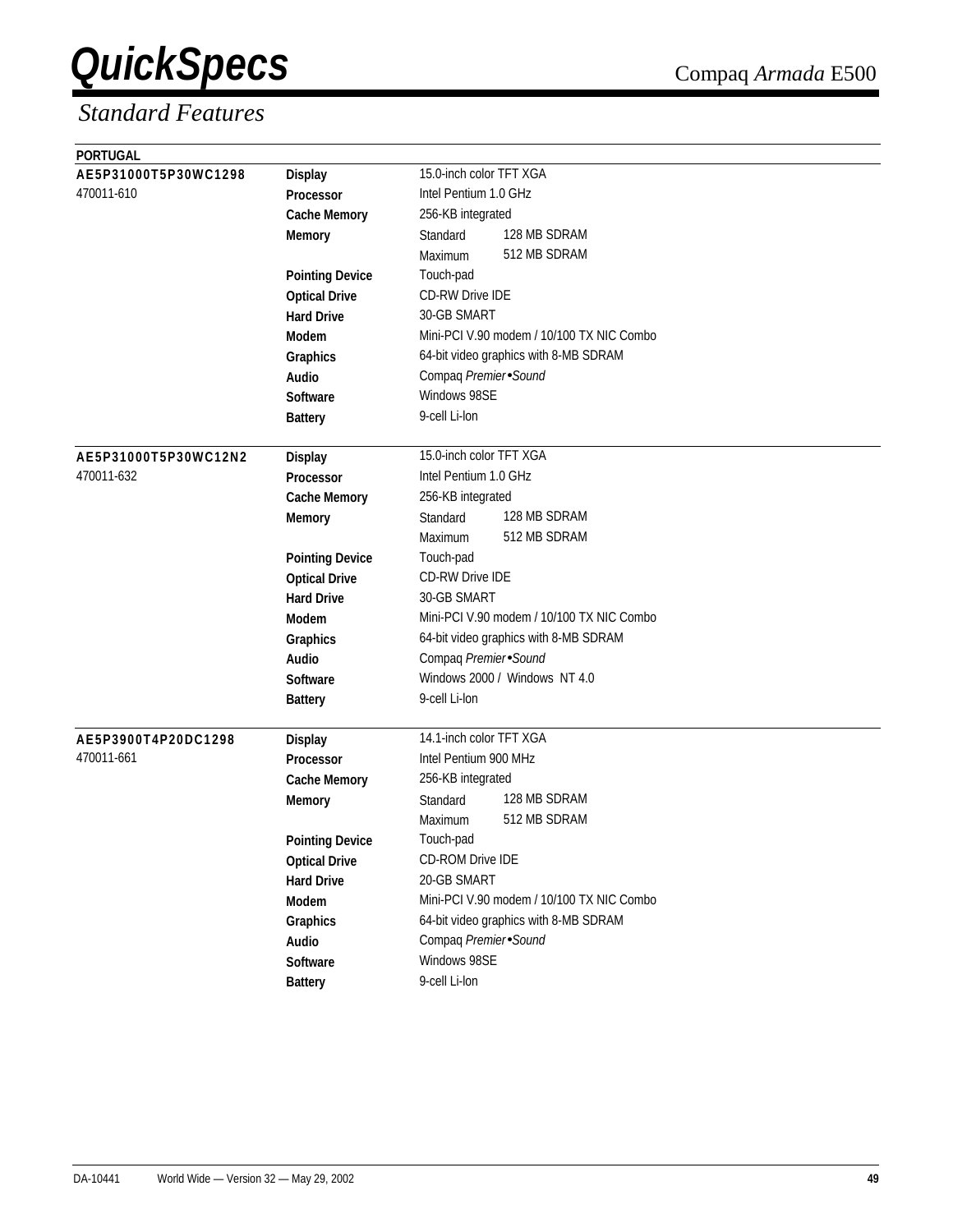| PORTUGAL (continued) |                        |                                           |
|----------------------|------------------------|-------------------------------------------|
| AE5P3900T4P20DC12N2  | <b>Display</b>         | 14.1-inch color TFT XGA                   |
| 470011-689           | Processor              | Intel Pentium 900 MHz                     |
|                      | <b>Cache Memory</b>    | 256-KB integrated                         |
|                      | <b>Memory</b>          | 128 MB SDRAM<br>Standard                  |
|                      |                        | 512 MB SDRAM<br>Maximum                   |
|                      | <b>Pointing Device</b> | Touch-pad                                 |
|                      | <b>Optical Drive</b>   | <b>CD-ROM Drive IDE</b>                   |
|                      | <b>Hard Drive</b>      | 20-GB SMART                               |
|                      | Modem                  | Mini-PCI V.90 modem / 10/100 TX NIC Combo |
|                      | Graphics               | 64-bit video graphics with 8-MB SDRAM     |
|                      | Audio                  | Compaq Premier Sound                      |
|                      | <b>Software</b>        | Windows 2000 / Windows NT 4.0             |
|                      | <b>Battery</b>         | 9-cell Li-lon                             |
|                      |                        |                                           |
| AE5P3800T3X10DC6498  | <b>Display</b>         | 13.3-inch color TFT XGA                   |
| 470010-779           | <b>Processor</b>       | Intel Pentium III 800 MHz                 |
|                      | <b>Cache Memory</b>    | 256-KB integrated                         |
|                      | <b>Memory</b>          | 64 MB<br>Standard                         |
|                      |                        | 512 MB<br>Maximum                         |
|                      | <b>Pointing Device</b> | Touch-pad                                 |
|                      | <b>Optical Drive</b>   | CD-ROM Drive IDE                          |
|                      | <b>Hard Drive</b>      | 10-GB SMART                               |
|                      | Modem                  | Mini-PCI V.90 modem / 10/100 TX NIC Combo |
|                      | Graphics               | 64-bit video graphics with 8-MB SDRAM     |
|                      | Audio                  | Compaq Premier Sound                      |
|                      | <b>Software</b>        | Windows 98SE                              |
|                      | <b>Battery</b>         | 9-cell Li-lon                             |
| AE5P3800T3X10DC64N2  | <b>Display</b>         | 13.3-inch color TFT XGA                   |
| 470010-840           | Processor              | Intel Pentium III 800 MHz                 |
|                      | <b>Cache Memory</b>    | 256-KB integrated                         |
|                      | <b>Memory</b>          | 64 MB<br>Standard                         |
|                      |                        | 512 MB<br>Maximum                         |
|                      | <b>Pointing Device</b> | Touch-pad                                 |
|                      | <b>Optical Drive</b>   | CD-ROM Drive IDE                          |
|                      | <b>Hard Drive</b>      | 10-GB SMART                               |
|                      | Modem                  | Mini-PCI V.90 modem / 10/100 TX NIC Combo |
|                      | Graphics               | 64-bit video graphics with 8-MB SDRAM     |
|                      | Audio                  | Compaq Premier Sound                      |
|                      | Software               | Windows 2000 / Windows NT 4.0             |
|                      | <b>Battery</b>         | 9-cell Li-lon                             |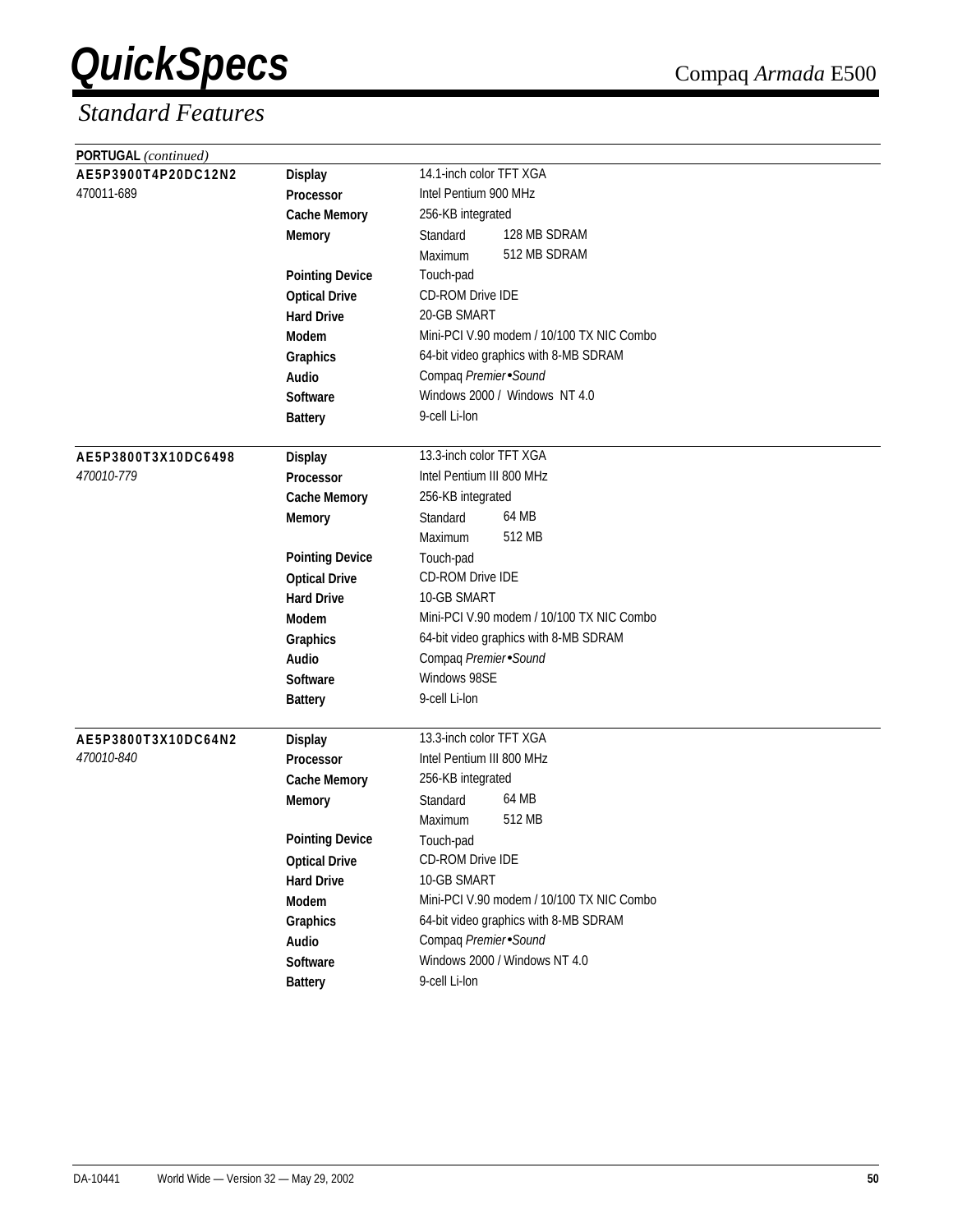| PORTUGAL (continued)              |                        |                                                  |
|-----------------------------------|------------------------|--------------------------------------------------|
| AE5C1700T4X10DC6498               | <b>Display</b>         | 14.1-inch color TFT XGA                          |
| 470010-875                        | Processor              | Intel Celeron 700 MHz                            |
|                                   | <b>Cache Memory</b>    | 128-KB integrated                                |
|                                   | <b>Memory</b>          | 64 MB<br>Standard                                |
|                                   |                        | 512 MB<br>Maximum                                |
|                                   | <b>Pointing Device</b> | Touch-pad                                        |
|                                   | <b>Optical Drive</b>   | <b>CD-ROM Drive IDE</b>                          |
|                                   | <b>Hard Drive</b>      | 10-GB SMART                                      |
|                                   | Modem                  | Mini-PCI V.90 modem / 10/100 TX NIC Combo        |
|                                   | Graphics               | 64-bit video graphics with 8-MB SDRAM            |
|                                   | Audio                  | Compaq Premier Sound                             |
|                                   | <b>Software</b>        | Windows 98SE                                     |
|                                   | <b>Battery</b>         | 9-cell Li-lon                                    |
|                                   |                        |                                                  |
| AE5C1700T4X10DC64N2               | <b>Display</b>         | 14.1-inch color TFT XGA                          |
| 470010-925                        | <b>Processor</b>       | Intel Celeron 700 MHz                            |
|                                   | <b>Cache Memory</b>    | 128-KB integrated                                |
|                                   | <b>Memory</b>          | 64 MB<br>Standard                                |
|                                   |                        | 512 MB<br>Maximum                                |
|                                   | <b>Pointing Device</b> | Touch-pad                                        |
|                                   | <b>Optical Drive</b>   | CD-ROM Drive IDE                                 |
|                                   | <b>Hard Drive</b>      | 10-GB SMART                                      |
|                                   | Modem                  | Mini-PCI V.90 modem / 10/100 TX NIC Combo        |
|                                   | Graphics               | 64-bit video graphics with 8-MB SDRAM            |
|                                   | Audio                  | Compaq Premier Sound                             |
|                                   | <b>Software</b>        | Windows 2000 / Windows NT 4.0                    |
|                                   | <b>Battery</b>         | 9-cell Li-lon                                    |
|                                   |                        |                                                  |
| AE5C1700T3X10DC6498<br>470010-862 | <b>Display</b>         | 13.3-inch color TFT XGA<br>Intel Celeron 700 MHz |
|                                   | <b>Processor</b>       |                                                  |
|                                   | <b>Cache Memory</b>    | 128-KB integrated<br>64 MB                       |
|                                   | <b>Memory</b>          | Standard                                         |
|                                   |                        | 512 MB<br>Maximum                                |
|                                   | <b>Pointing Device</b> | Touch-pad                                        |
|                                   | <b>Optical Drive</b>   | CD-ROM Drive IDE<br>10-GB SMART                  |
|                                   | <b>Hard Drive</b>      |                                                  |
|                                   | Modem                  | Mini-PCI V.90 modem / 10/100 TX NIC Combo        |
|                                   | Graphics               | 64-bit video graphics with 8-MB SDRAM            |
|                                   | Audio                  | Compaq Premier Sound                             |
|                                   | Software               | Windows 98SE                                     |
|                                   | <b>Battery</b>         | 6-cell Li-lon                                    |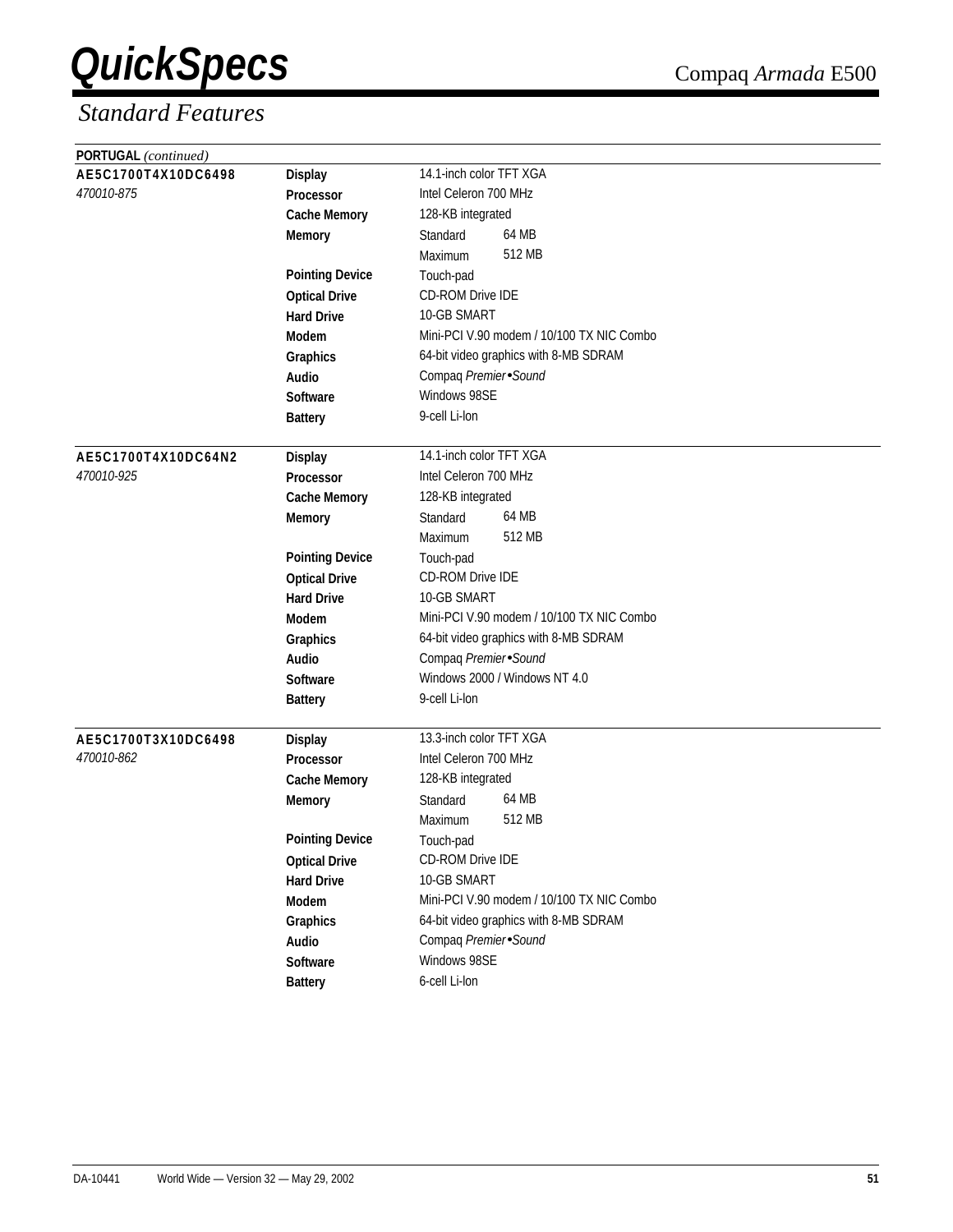| PORTUGAL (continued) |                        |                                           |  |  |
|----------------------|------------------------|-------------------------------------------|--|--|
| AE5C1700T3X10DC64N2  | Display                | 13.3-inch color TFT XGA                   |  |  |
| 470010-863           | <b>Processor</b>       | Intel Celeron 700 MHz                     |  |  |
|                      | <b>Cache Memory</b>    | 128-KB integrated                         |  |  |
|                      | Memory                 | 64 MB<br>Standard                         |  |  |
|                      |                        | 512 MB<br><b>Maximum</b>                  |  |  |
|                      | <b>Pointing Device</b> | Touch-pad                                 |  |  |
|                      | <b>Optical Drive</b>   | <b>CD-ROM Drive IDE</b>                   |  |  |
|                      | <b>Hard Drive</b>      | 10-GB SMART                               |  |  |
|                      | Modem                  | Mini-PCI V.90 modem / 10/100 TX NIC Combo |  |  |
|                      | Graphics               | 64-bit video graphics with 8-MB SDRAM     |  |  |
|                      | Audio                  | Compaq Premier Sound                      |  |  |
|                      | <b>Software</b>        | Windows 2000 / Windows NT 4.0             |  |  |
|                      | <b>Battery</b>         | 6-cell Li-lon                             |  |  |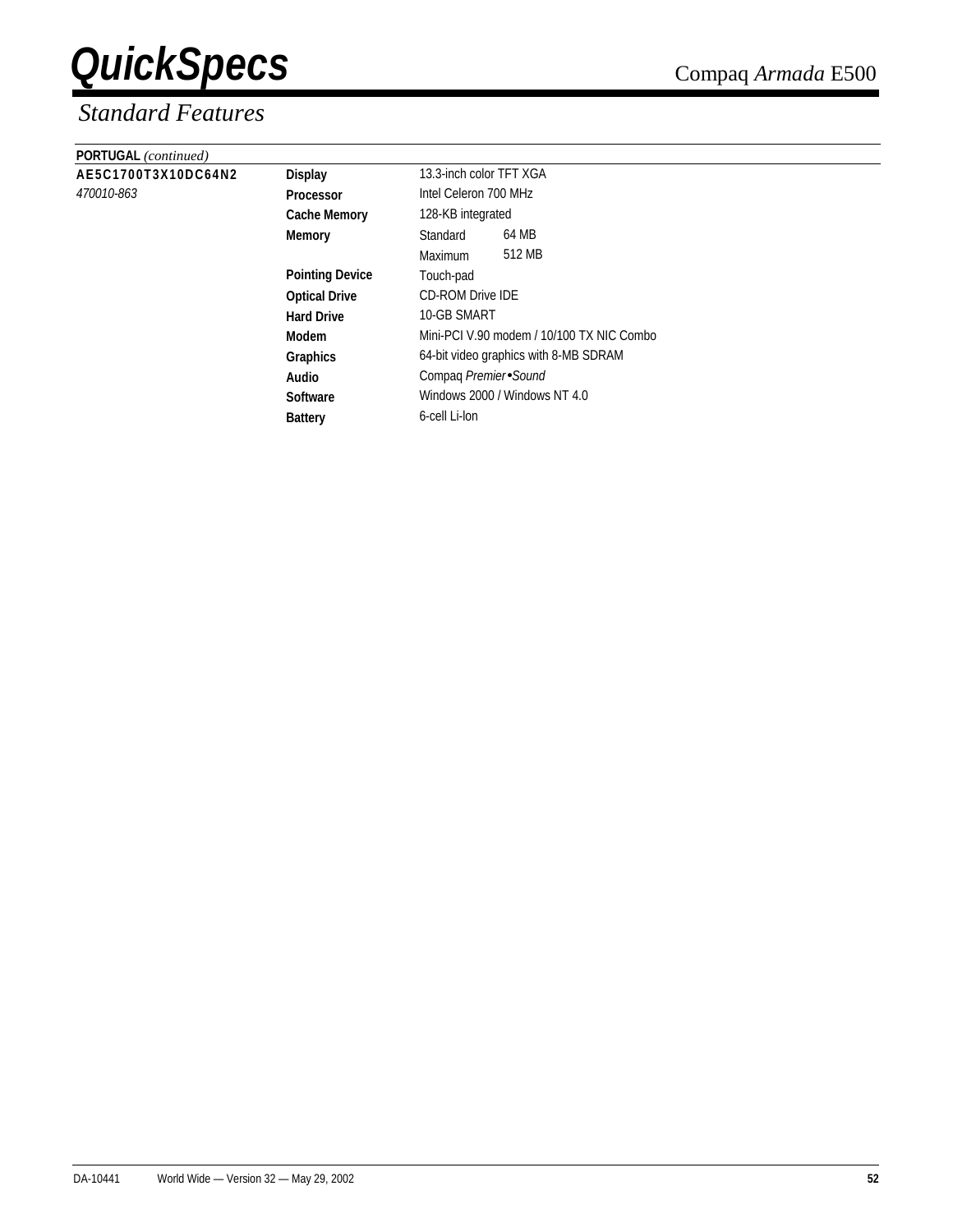| <b>BELGIUM - FR/NL</b> |                        |                                           |
|------------------------|------------------------|-------------------------------------------|
| AE5P31000T5P30WC1298   | <b>Display</b>         | 15.0-inch color TFT XGA                   |
| 470011-611             | Processor              | Intel Pentium 1.0 GHz                     |
|                        | <b>Cache Memory</b>    | 256-KB integrated                         |
|                        | <b>Memory</b>          | 128 MB SDRAM<br>Standard                  |
|                        |                        | 512 MB SDRAM<br>Maximum                   |
|                        | <b>Pointing Device</b> | Touch-pad                                 |
|                        | <b>Optical Drive</b>   | <b>CD-RW Drive IDE</b>                    |
|                        | <b>Hard Drive</b>      | 30-GB SMART                               |
|                        | <b>Modem</b>           | Mini-PCI V.90 modem / 10/100 TX NIC Combo |
|                        | Graphics               | 64-bit video graphics with 8-MB SDRAM     |
|                        | Audio                  | Compaq Premier Sound                      |
|                        | <b>Software</b>        | Windows 98SE                              |
|                        | <b>Battery</b>         | 9-cell Li-lon                             |
|                        |                        |                                           |
| AE5P31000T5P30WC12N2   | <b>Display</b>         | 15.0-inch color TFT XGA                   |
| 470011-633             | Processor              | Intel Pentium 1.0 GHz                     |
|                        | <b>Cache Memory</b>    | 256-KB integrated                         |
|                        | <b>Memory</b>          | 128 MB SDRAM<br>Standard                  |
|                        |                        | 512 MB SDRAM<br>Maximum                   |
|                        | <b>Pointing Device</b> | Touch-pad                                 |
|                        | <b>Optical Drive</b>   | <b>CD-RW Drive IDE</b>                    |
|                        | <b>Hard Drive</b>      | 30-GB SMART                               |
|                        | <b>Modem</b>           | Mini-PCI V.90 modem / 10/100 TX NIC Combo |
|                        | Graphics               | 64-bit video graphics with 8-MB SDRAM     |
|                        | Audio                  | Compaq Premier Sound                      |
|                        | <b>Software</b>        | Windows 2000 / Windows NT 4.0             |
|                        | <b>Battery</b>         | 9-cell Li-lon                             |
|                        |                        |                                           |
| AE5P3900T4P20DC1298    | <b>Display</b>         | 14.1-inch color TFT XGA                   |
| 470011-662             | <b>Processor</b>       | Intel Pentium 900 MHz                     |
|                        | <b>Cache Memory</b>    | 256-KB integrated                         |
|                        | <b>Memory</b>          | 128 MB SDRAM<br>Standard                  |
|                        |                        | 512 MB SDRAM<br>Maximum                   |
|                        | <b>Pointing Device</b> | Touch-pad                                 |
|                        | <b>Optical Drive</b>   | CD-ROM Drive IDE                          |
|                        | <b>Hard Drive</b>      | 20-GB SMART                               |
|                        | Modem                  | Mini-PCI V.90 modem / 10/100 TX NIC Combo |
|                        | Graphics               | 64-bit video graphics with 8-MB SDRAM     |
|                        | Audio                  | Compaq Premier Sound                      |
|                        | Software               | Windows 98SE                              |
|                        | <b>Battery</b>         | 9-cell Li-lon                             |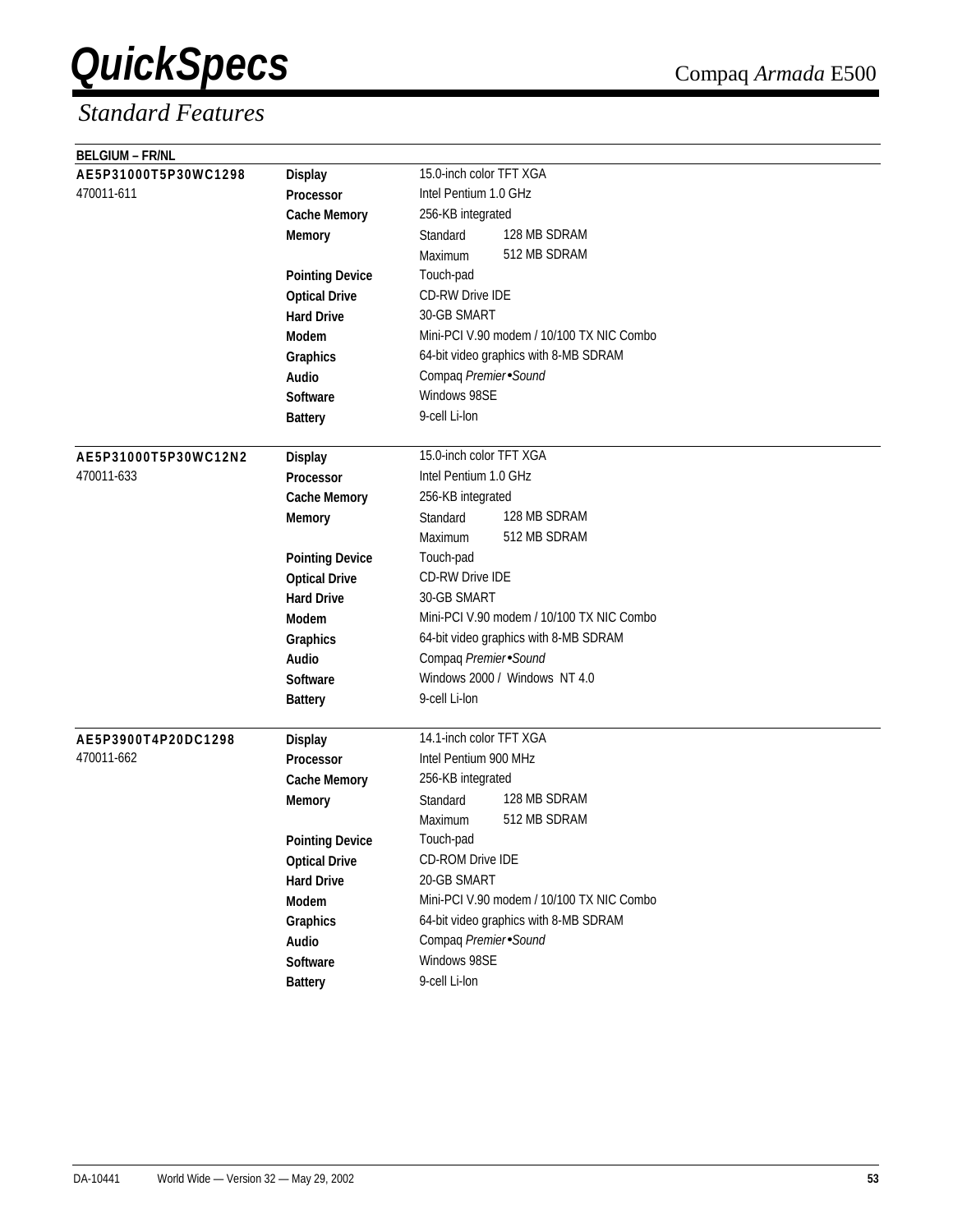| <b>BELGIUM - FR/NL</b> (continued) |                        |                                           |
|------------------------------------|------------------------|-------------------------------------------|
| AE5P3900T4P20DC12N2                | <b>Display</b>         | 14.1-inch color TFT XGA                   |
| 470011-690                         | Processor              | Intel Pentium 900 MHz                     |
|                                    | <b>Cache Memory</b>    | 256-KB integrated                         |
|                                    | <b>Memory</b>          | 128 MB SDRAM<br>Standard                  |
|                                    |                        | 512 MB SDRAM<br>Maximum                   |
|                                    | <b>Pointing Device</b> | Touch-pad                                 |
|                                    | <b>Optical Drive</b>   | <b>CD-ROM Drive IDE</b>                   |
|                                    | <b>Hard Drive</b>      | 20-GB SMART                               |
|                                    | Modem                  | Mini-PCI V.90 modem / 10/100 TX NIC Combo |
|                                    | Graphics               | 64-bit video graphics with 8-MB SDRAM     |
|                                    | Audio                  | Compaq Premier Sound                      |
|                                    | <b>Software</b>        | Windows 2000 / Windows NT 4.0             |
|                                    | <b>Battery</b>         | 9-cell Li-lon                             |
|                                    |                        |                                           |
| AE5P3800T3X10DC6498                | <b>Display</b>         | 13.3-inch color TFT XGA                   |
| 470010-787                         | Processor              | Intel Pentium III 800 MHz                 |
|                                    | <b>Cache Memory</b>    | 256-KB integrated                         |
|                                    | <b>Memory</b>          | 64 MB<br>Standard                         |
|                                    |                        | 512 MB<br>Maximum                         |
|                                    | <b>Pointing Device</b> | Touch-pad                                 |
|                                    | <b>Optical Drive</b>   | <b>CD-ROM Drive IDE</b>                   |
|                                    | <b>Hard Drive</b>      | 10-GB SMART                               |
|                                    | Modem                  | Mini-PCI V.90 modem / 10/100 TX NIC Combo |
|                                    | Graphics               | 64-bit video graphics with 8-MB SDRAM     |
|                                    | <b>Audio</b>           | Compaq Premier Sound                      |
|                                    | <b>Software</b>        | Windows 98SE                              |
|                                    | <b>Battery</b>         | 9-cell Li-lon                             |
|                                    |                        |                                           |
| AE5P3800T3X10DC64N2                | <b>Display</b>         | 13.3-inch color TFT XGA                   |
| <i>470010-856</i>                  | <b>Processor</b>       | Intel Pentium III 800 MHz                 |
|                                    | <b>Cache Memory</b>    | 256-KB integrated                         |
|                                    | <b>Memory</b>          | 64 MB<br>Standard                         |
|                                    |                        | 512 MB<br>Maximum                         |
|                                    | <b>Pointing Device</b> | Touch-pad                                 |
|                                    | <b>Optical Drive</b>   | CD-ROM Drive IDE                          |
|                                    | <b>Hard Drive</b>      | 10-GB SMART                               |
|                                    | Modem                  | Mini-PCI V.90 modem / 10/100 TX NIC Combo |
|                                    | Graphics               | 64-bit video graphics with 8-MB SDRAM     |
|                                    | Audio                  | Compaq Premier Sound                      |
|                                    | Software               | Windows 2000 / Windows NT 4.0             |
|                                    | <b>Battery</b>         | 9-cell Li-lon                             |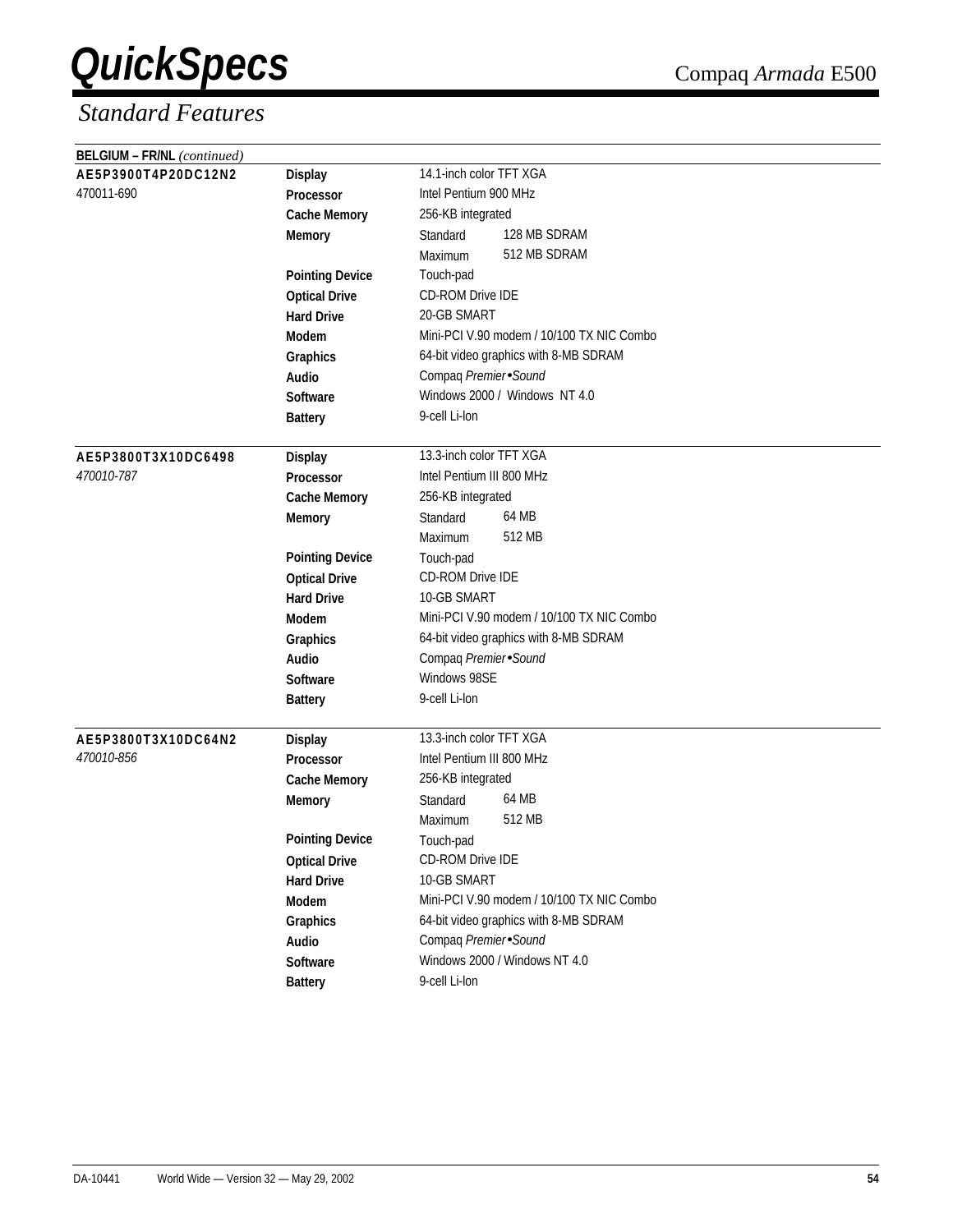| <b>BELGIUM - FR/NL</b> (continued)    |                                           |                                           |  |  |
|---------------------------------------|-------------------------------------------|-------------------------------------------|--|--|
| AE5C1700T4X10DC6498<br><b>Display</b> |                                           | 14.1-inch color TFT XGA                   |  |  |
| 470010-876                            | Processor                                 | Intel Celeron 700 MHz                     |  |  |
|                                       | <b>Cache Memory</b>                       | 128-KB integrated                         |  |  |
|                                       | <b>Memory</b>                             | 64 MB<br>Standard                         |  |  |
|                                       |                                           | 512 MB<br>Maximum                         |  |  |
|                                       | <b>Pointing Device</b>                    | Touch-pad                                 |  |  |
|                                       | <b>Optical Drive</b>                      | CD-ROM Drive IDE                          |  |  |
|                                       | <b>Hard Drive</b>                         | 10-GB SMART                               |  |  |
|                                       | Modem                                     | Mini-PCI V.90 modem / 10/100 TX NIC Combo |  |  |
|                                       | Graphics                                  | 64-bit video graphics with 8-MB SDRAM     |  |  |
|                                       | Audio                                     | Compaq Premier Sound                      |  |  |
|                                       | <b>Software</b>                           | Windows 98SE                              |  |  |
|                                       | <b>Battery</b>                            | 9-cell Li-lon                             |  |  |
|                                       |                                           |                                           |  |  |
|                                       |                                           |                                           |  |  |
| AE5C1700T4X10DC64N2<br>470010-926     | <b>Display</b>                            | 14.1-inch color TFT XGA                   |  |  |
|                                       | <b>Processor</b>                          | Intel Celeron 700 MHz                     |  |  |
|                                       | <b>Cache Memory</b>                       | 128-KB integrated<br>64 MB<br>Standard    |  |  |
|                                       | <b>Memory</b>                             | 512 MB                                    |  |  |
|                                       |                                           | Maximum                                   |  |  |
|                                       | <b>Pointing Device</b>                    | Touch-pad<br>CD-ROM Drive IDE             |  |  |
|                                       | <b>Optical Drive</b><br><b>Hard Drive</b> | 10-GB SMART                               |  |  |
|                                       | <b>Modem</b>                              | Mini-PCI V.90 modem / 10/100 TX NIC Combo |  |  |
|                                       |                                           | 64-bit video graphics with 8-MB SDRAM     |  |  |
|                                       | Graphics<br>Audio                         | Compaq Premier Sound                      |  |  |
|                                       | <b>Software</b>                           | Windows 2000 / Windows NT 4.0             |  |  |
|                                       | <b>Battery</b>                            | 9-cell Li-lon                             |  |  |
|                                       |                                           |                                           |  |  |
| AE5C1700T3X10DC6498                   | <b>Display</b>                            | 13.3-inch color TFT XGA                   |  |  |
| 470010-916                            | <b>Processor</b>                          | Intel Celeron 700 MHz                     |  |  |
|                                       | <b>Cache Memory</b>                       | 128-KB integrated                         |  |  |
|                                       | <b>Memory</b>                             | 64 MB<br>Standard                         |  |  |
|                                       |                                           | 512 MB<br>Maximum                         |  |  |
|                                       | <b>Pointing Device</b>                    | Touch-pad                                 |  |  |
|                                       | <b>Optical Drive</b>                      | CD-ROM Drive IDE                          |  |  |
|                                       | <b>Hard Drive</b>                         | 10-GB SMART                               |  |  |
|                                       | Modem                                     | Mini-PCI V.90 modem / 10/100 TX NIC Combo |  |  |
|                                       | Graphics                                  | 64-bit video graphics with 8-MB SDRAM     |  |  |
|                                       | Audio                                     | Compaq Premier Sound                      |  |  |
|                                       | Software                                  | Windows 98SE                              |  |  |
|                                       | <b>Battery</b>                            | 6-cell Li-lon                             |  |  |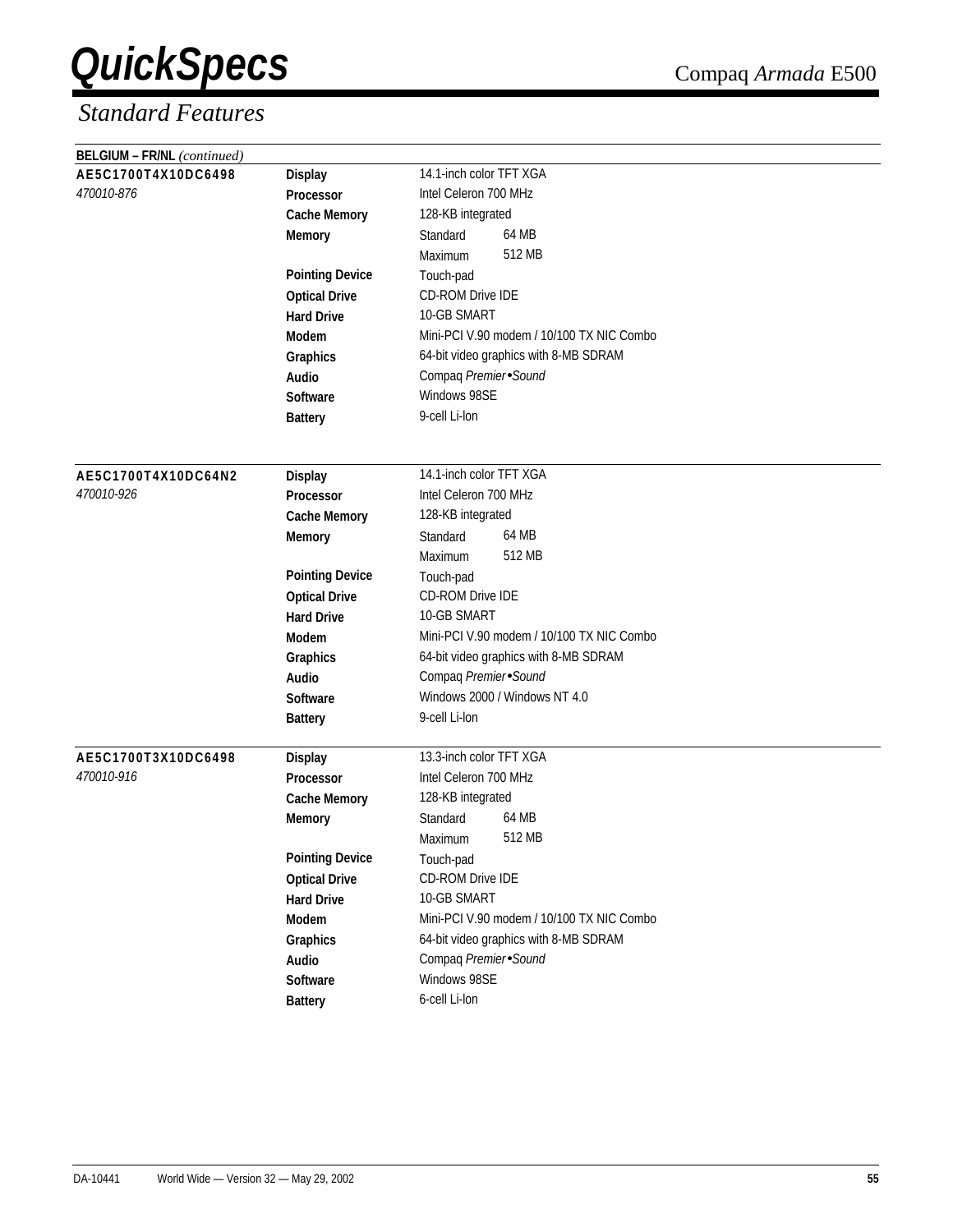| <b>BELGIUM - FR/NL</b> (continued) |                        |                                           |        |  |
|------------------------------------|------------------------|-------------------------------------------|--------|--|
| AE5C1700T3X10DC64N2                | <b>Display</b>         | 13.3-inch color TFT XGA                   |        |  |
| 470010-917                         | <b>Processor</b>       | Intel Celeron 700 MHz                     |        |  |
|                                    | <b>Cache Memory</b>    | 128-KB integrated                         |        |  |
|                                    | Memory                 | Standard                                  | 64 MB  |  |
|                                    |                        | Maximum                                   | 512 MB |  |
|                                    | <b>Pointing Device</b> | Touch-pad                                 |        |  |
|                                    | <b>Optical Drive</b>   | <b>CD-ROM Drive IDE</b>                   |        |  |
|                                    | <b>Hard Drive</b>      | 10-GB SMART                               |        |  |
|                                    | Modem                  | Mini-PCI V.90 modem / 10/100 TX NIC Combo |        |  |
|                                    | Graphics               | 64-bit video graphics with 8-MB SDRAM     |        |  |
|                                    | Audio                  | Compaq Premier Sound                      |        |  |
|                                    | <b>Software</b>        | Windows 2000 / Windows NT 4.0             |        |  |
|                                    | <b>Battery</b>         | 6-cell Li-lon                             |        |  |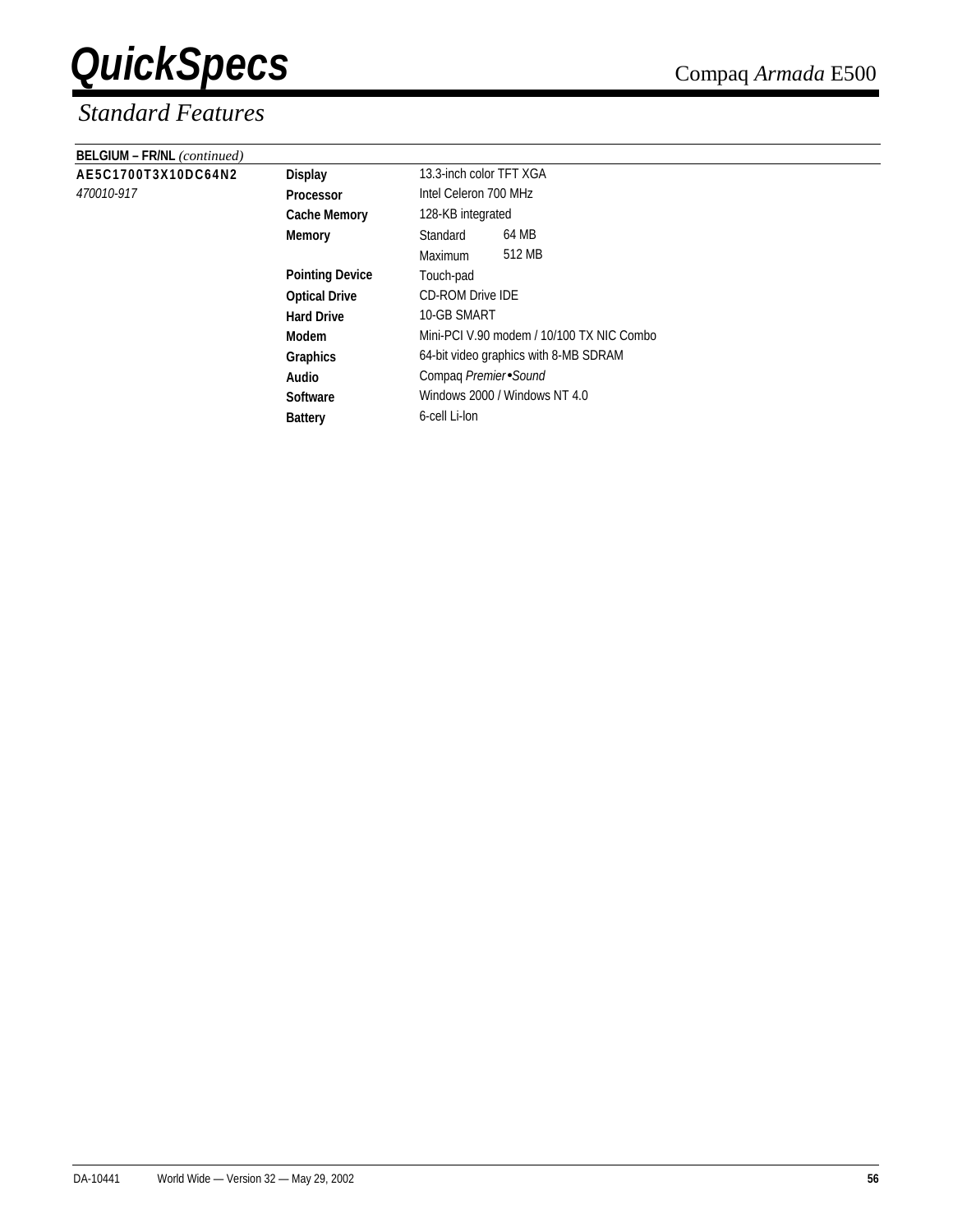| SWISS 1-FR/GR/US     |                        |                                           |  |  |
|----------------------|------------------------|-------------------------------------------|--|--|
| AE5P31000T5P30WC12N2 | <b>Display</b>         | 15.0-inch color TFT XGA                   |  |  |
| 470011-634           | Processor              | Intel Pentium 1.0 GHz                     |  |  |
|                      | <b>Cache Memory</b>    | 256-KB integrated                         |  |  |
|                      | <b>Memory</b>          | 128 MB SDRAM<br>Standard                  |  |  |
|                      |                        | 512 MB SDRAM<br>Maximum                   |  |  |
|                      | <b>Pointing Device</b> | Touch-pad                                 |  |  |
|                      | <b>Optical Drive</b>   | <b>CD-RW Drive IDE</b>                    |  |  |
|                      | <b>Hard Drive</b>      | 30-GB SMART                               |  |  |
|                      | Modem                  | Mini-PCI V.90 modem / 10/100 TX NIC Combo |  |  |
|                      | Graphics               | 64-bit video graphics with 8-MB SDRAM     |  |  |
|                      | Audio                  | Compaq Premier Sound                      |  |  |
|                      | <b>Software</b>        | Windows 2000 / Windows NT 4.0             |  |  |
|                      | <b>Battery</b>         | 9-cell Li-lon                             |  |  |
|                      |                        |                                           |  |  |
| AE5P3900T4P20DC12N2  | <b>Display</b>         | 14.1-inch color TFT XGA                   |  |  |
| 470011-691           | Processor              | Intel Pentium 900 MHz                     |  |  |
|                      | <b>Cache Memory</b>    | 256-KB integrated                         |  |  |
|                      | <b>Memory</b>          | 128 MB SDRAM<br>Standard                  |  |  |
|                      |                        | 512 MB SDRAM<br>Maximum                   |  |  |
|                      | <b>Pointing Device</b> | Touch-pad                                 |  |  |
|                      | <b>Optical Drive</b>   | <b>CD-ROM Drive IDE</b>                   |  |  |
|                      | <b>Hard Drive</b>      | 20-GB SMART                               |  |  |
|                      | <b>Modem</b>           | Mini-PCI V.90 modem / 10/100 TX NIC Combo |  |  |
|                      | Graphics               | 64-bit video graphics with 8-MB SDRAM     |  |  |
|                      | Audio                  | Compaq Premier Sound                      |  |  |
|                      | <b>Software</b>        | Windows 2000 / Windows NT 4.0             |  |  |
|                      | <b>Battery</b>         | 9-cell Li-lon                             |  |  |
|                      |                        |                                           |  |  |
| AE5P3800T3X10DC64N2  | <b>Display</b>         | 13.3-inch color TFT XGA                   |  |  |
| 470010-859           | <b>Processor</b>       | Intel Pentium III 800 MHz                 |  |  |
|                      | <b>Cache Memory</b>    | 256-KB integrated                         |  |  |
|                      | <b>Memory</b>          | 64 MB<br>Standard                         |  |  |
|                      |                        | 512 MB<br>Maximum                         |  |  |
|                      | <b>Pointing Device</b> | Touch-pad                                 |  |  |
|                      | <b>Optical Drive</b>   | CD-ROM Drive IDE                          |  |  |
|                      | <b>Hard Drive</b>      | 10-GB SMART                               |  |  |
|                      | Modem                  | Mini-PCI V.90 modem / 10/100 TX NIC Combo |  |  |
|                      | Graphics               | 64-bit video graphics with 8-MB SDRAM     |  |  |
|                      | Audio                  | Compaq Premier Sound                      |  |  |
|                      | Software               | Windows 2000 / Windows NT 4.0             |  |  |
|                      | <b>Battery</b>         | 9-cell Li-lon                             |  |  |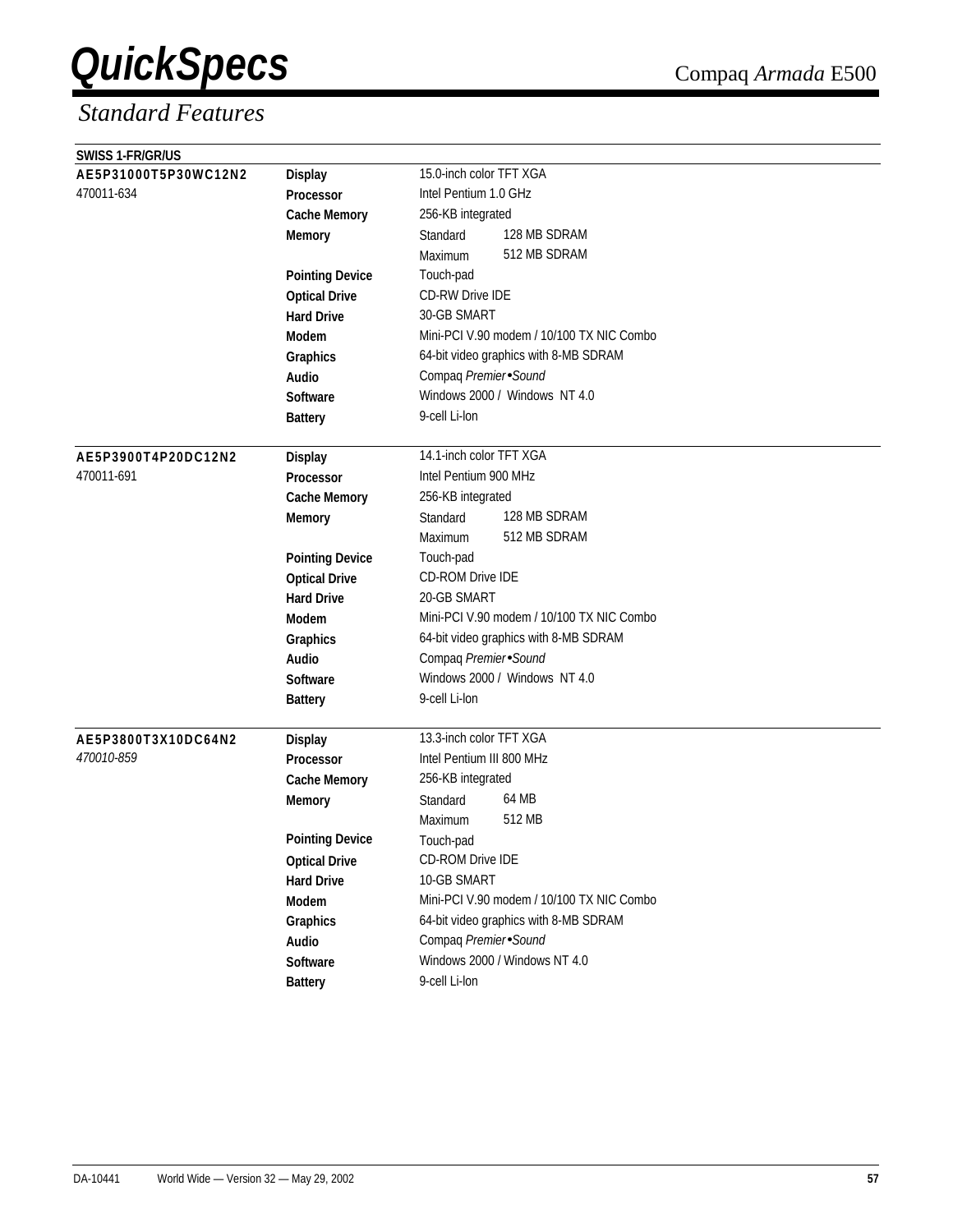| SWISS 1-FR/GR/US (continued) |                        |                                           |  |  |
|------------------------------|------------------------|-------------------------------------------|--|--|
| AE5C1700T4X10DC64N2          | <b>Display</b>         | 14.1-inch color TFT XGA                   |  |  |
| 470010-927                   | Processor              | Intel Celeron 700 MHz                     |  |  |
|                              | <b>Cache Memory</b>    | 128-KB integrated                         |  |  |
|                              | <b>Memory</b>          | 64 MB<br>Standard                         |  |  |
|                              |                        | 512 MB<br>Maximum                         |  |  |
|                              | <b>Pointing Device</b> | Touch-pad                                 |  |  |
|                              | <b>Optical Drive</b>   | <b>CD-ROM Drive IDE</b>                   |  |  |
|                              | <b>Hard Drive</b>      | 10-GB SMART                               |  |  |
|                              | Modem                  | Mini-PCI V.90 modem / 10/100 TX NIC Combo |  |  |
|                              | Graphics               | 64-bit video graphics with 8-MB SDRAM     |  |  |
|                              | Audio                  | Compaq Premier Sound                      |  |  |
|                              | Software               | Windows 2000 / Windows NT 4.0             |  |  |
|                              | <b>Battery</b>         | 9-cell Li-lon                             |  |  |
|                              |                        |                                           |  |  |
| AE5C1700T3X10DC64N2          | <b>Display</b>         | 13.3-inch color TFT XGA                   |  |  |
| 470010-867                   | Processor              | Intel Celeron 700 MHz                     |  |  |
|                              | <b>Cache Memory</b>    | 128-KB integrated                         |  |  |
|                              | <b>Memory</b>          | 64 MB<br>Standard                         |  |  |
|                              |                        | 512 MB<br>Maximum                         |  |  |
|                              | <b>Pointing Device</b> | Touch-pad                                 |  |  |
|                              | <b>Optical Drive</b>   | <b>CD-ROM Drive IDE</b>                   |  |  |
|                              | <b>Hard Drive</b>      | 10-GB SMART                               |  |  |
|                              | Modem                  | Mini-PCI V.90 modem / 10/100 TX NIC Combo |  |  |
|                              | <b>Graphics</b>        | 64-bit video graphics with 8-MB SDRAM     |  |  |
|                              | Audio                  | Compaq Premier Sound                      |  |  |
|                              | Software               | Windows 2000 / Windows NT 4.0             |  |  |
|                              | <b>Battery</b>         | 6-cell Li-lon                             |  |  |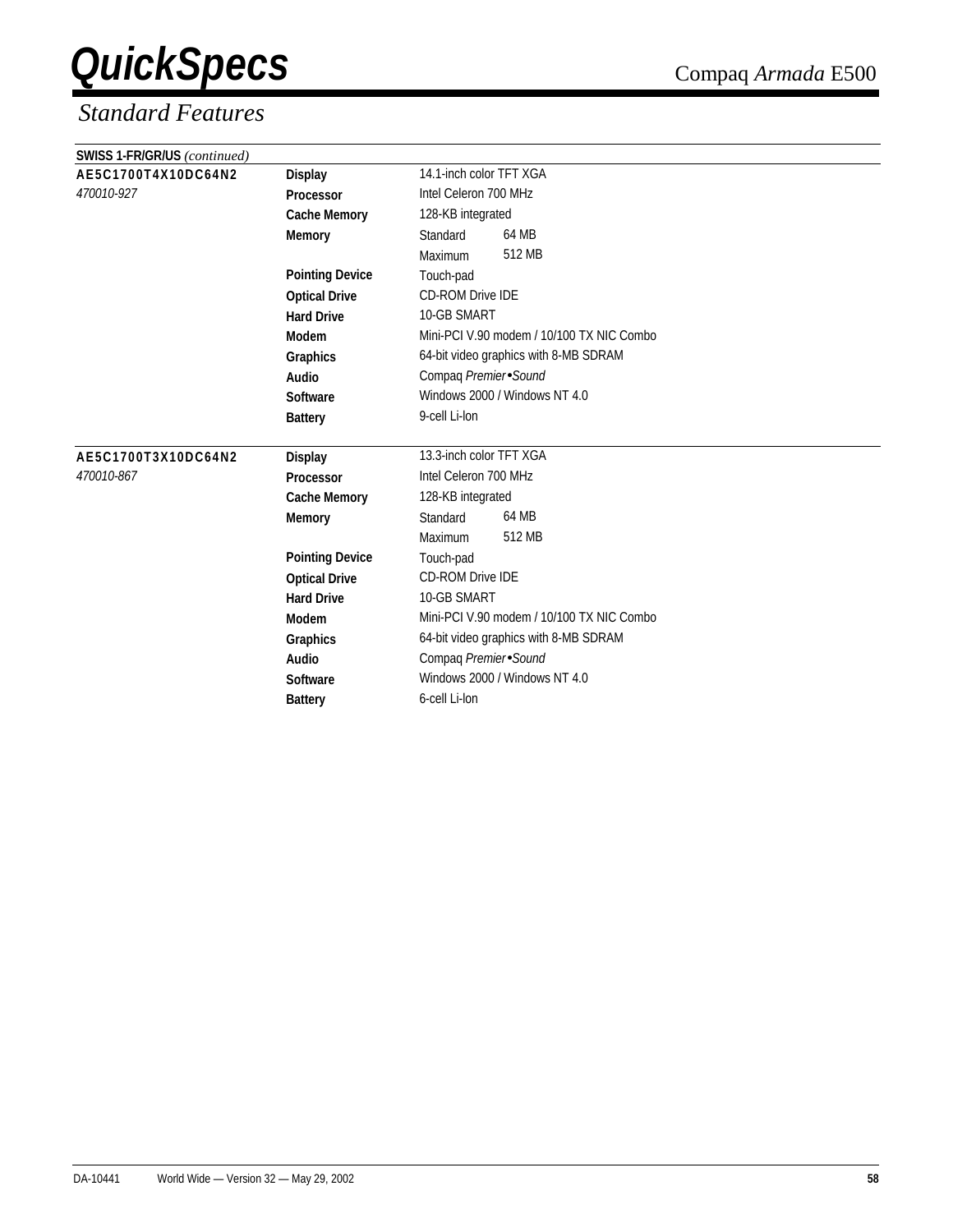| SWISS 2-FR/GR/IT     |                        |                                           |  |
|----------------------|------------------------|-------------------------------------------|--|
| AE5P31000T5P30WC12N2 | <b>Display</b>         | 15.0-inch color TFT XGA                   |  |
| 470011-635           | <b>Processor</b>       | Intel Pentium 1.0 GHz                     |  |
|                      | <b>Cache Memory</b>    | 256-KB integrated                         |  |
|                      | <b>Memory</b>          | 128 MB SDRAM<br>Standard                  |  |
|                      |                        | 512 MB SDRAM<br>Maximum                   |  |
|                      | <b>Pointing Device</b> | Touch-pad                                 |  |
|                      | <b>Optical Drive</b>   | <b>CD-RW Drive IDE</b>                    |  |
|                      | <b>Hard Drive</b>      | 30-GB SMART                               |  |
|                      | Modem                  | Mini-PCI V.90 modem / 10/100 TX NIC Combo |  |
|                      | Graphics               | 64-bit video graphics with 8-MB SDRAM     |  |
|                      | Audio                  | Compaq Premier Sound                      |  |
|                      | Software               | Windows 2000 / Windows NT 4.0             |  |
|                      | <b>Battery</b>         | 9-cell Li-lon                             |  |
|                      |                        |                                           |  |
| AE5P3900T4P20DC12N2  | <b>Display</b>         | 14.1-inch color TFT XGA                   |  |
| 470011-692           | Processor              | Intel Pentium 900 MHz                     |  |
|                      | <b>Cache Memory</b>    | 256-KB integrated                         |  |
|                      | Memory                 | 128 MB SDRAM<br>Standard                  |  |
|                      |                        | 512 MB SDRAM<br>Maximum                   |  |
|                      | <b>Pointing Device</b> | Touch-pad                                 |  |
|                      | <b>Optical Drive</b>   | CD-ROM Drive IDE                          |  |
|                      | <b>Hard Drive</b>      | 20-GB SMART                               |  |
|                      | Modem                  | Mini-PCI V.90 modem / 10/100 TX NIC Combo |  |
|                      | Graphics               | 64-bit video graphics with 8-MB SDRAM     |  |
|                      | Audio                  | Compaq Premier Sound                      |  |
|                      | <b>Software</b>        | Windows 2000 / Windows NT 4.0             |  |
|                      | <b>Battery</b>         | 9-cell Li-lon                             |  |
|                      |                        |                                           |  |
| AE5P3800T3X10DC64N2  | <b>Display</b>         | 13.3-inch color TFT XGA                   |  |
| 470011-056           | <b>Processor</b>       | Intel Pentium III 800 MHz                 |  |
|                      | <b>Cache Memory</b>    | 256-KB integrated                         |  |
|                      | <b>Memory</b>          | 64 MB<br>Standard                         |  |
|                      |                        | 512 MB<br>Maximum                         |  |
|                      | <b>Pointing Device</b> | Touch-pad                                 |  |
|                      | <b>Optical Drive</b>   | CD-ROM Drive IDE                          |  |
|                      | <b>Hard Drive</b>      | 10-GB SMART                               |  |
|                      | Modem                  | Mini-PCI V.90 modem / 10/100 TX NIC Combo |  |
|                      | Graphics               | 64-bit video graphics with 8-MB SDRAM     |  |
|                      | Audio                  | Compaq Premier Sound                      |  |
|                      | Software               | Windows 2000 / Windows NT 4.0             |  |
|                      | <b>Battery</b>         | 9-cell Li-lon                             |  |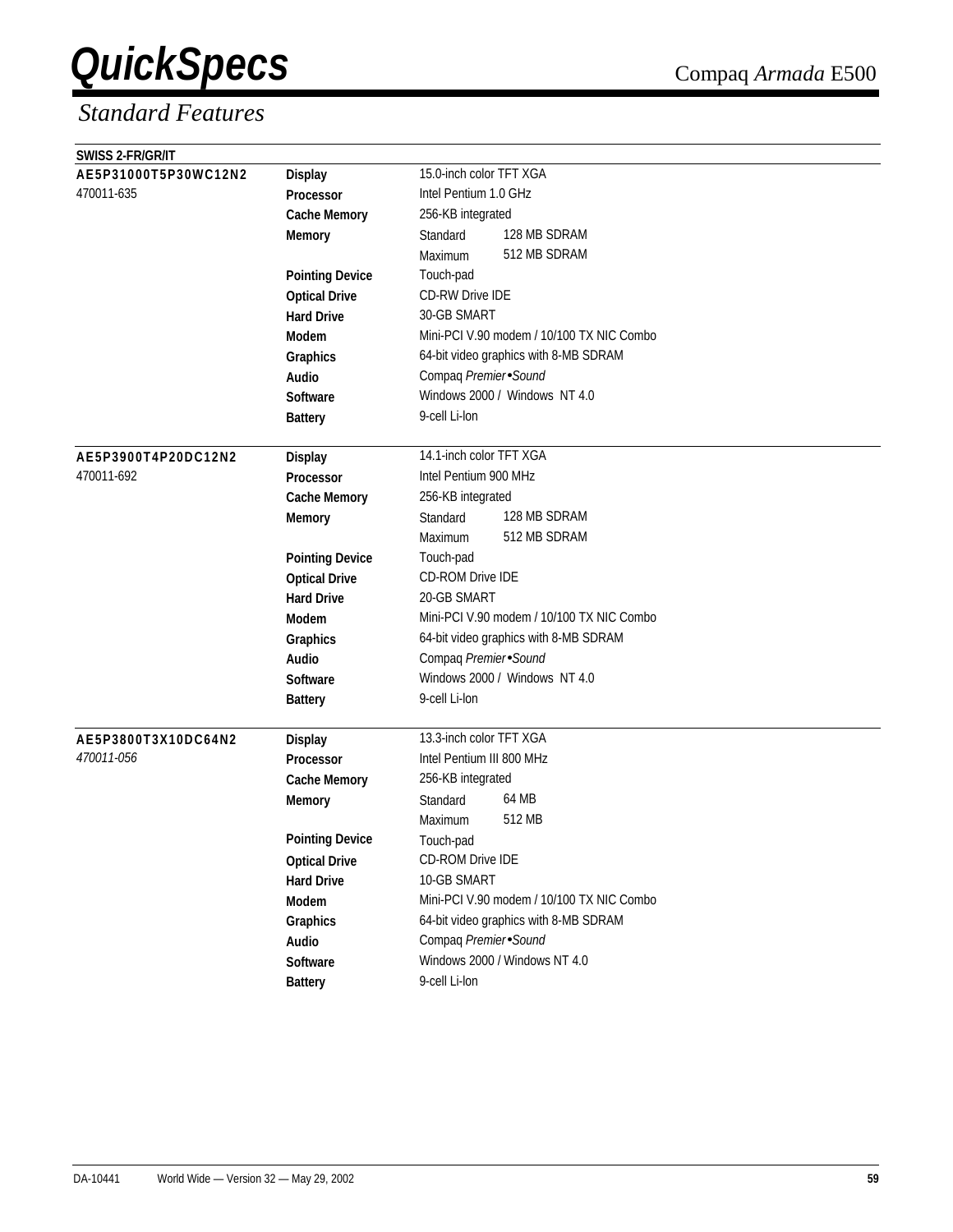| SWISS 2-FR/GR/IT (continued) |                        |                                           |  |  |
|------------------------------|------------------------|-------------------------------------------|--|--|
| AE5C1700T4X10DC64N2          | <b>Display</b>         | 14.1-inch color TFT XGA                   |  |  |
| 470011-059<br>Processor      |                        | Intel Celeron 700 MHz                     |  |  |
|                              | <b>Cache Memory</b>    | 128-KB integrated                         |  |  |
|                              | <b>Memory</b>          | 64 MB<br>Standard                         |  |  |
|                              |                        | 512 MB<br>Maximum                         |  |  |
|                              | <b>Pointing Device</b> | Touch-pad                                 |  |  |
|                              | <b>Optical Drive</b>   | <b>CD-ROM Drive IDE</b>                   |  |  |
|                              | <b>Hard Drive</b>      | 10-GB SMART                               |  |  |
|                              | Modem                  | Mini-PCI V.90 modem / 10/100 TX NIC Combo |  |  |
|                              | Graphics               | 64-bit video graphics with 8-MB SDRAM     |  |  |
|                              | Audio                  | Compaq Premier Sound                      |  |  |
|                              | Software               | Windows 2000 / Windows NT 4.0             |  |  |
|                              | <b>Battery</b>         | 9-cell Li-lon                             |  |  |
| AE5C1700T3X10DC64N2          | <b>Display</b>         | 13.3-inch color TFT XGA                   |  |  |
| 470011-060                   | Processor              | Intel Celeron 700 MHz                     |  |  |
|                              | <b>Cache Memory</b>    | 128-KB integrated                         |  |  |
|                              | <b>Memory</b>          | 64 MB<br>Standard                         |  |  |
|                              |                        | 512 MB<br>Maximum                         |  |  |
|                              | <b>Pointing Device</b> | Touch-pad                                 |  |  |
|                              | <b>Optical Drive</b>   | <b>CD-ROM Drive IDE</b>                   |  |  |
|                              | <b>Hard Drive</b>      | 10-GB SMART                               |  |  |
|                              | Modem                  | Mini-PCI V.90 modem / 10/100 TX NIC Combo |  |  |
|                              | Graphics               | 64-bit video graphics with 8-MB SDRAM     |  |  |
|                              | Audio                  | Compaq Premier Sound                      |  |  |
|                              | Software               | Windows 2000 / Windows NT 4.0             |  |  |
|                              | <b>Battery</b>         | 6-cell Li-lon                             |  |  |
|                              |                        |                                           |  |  |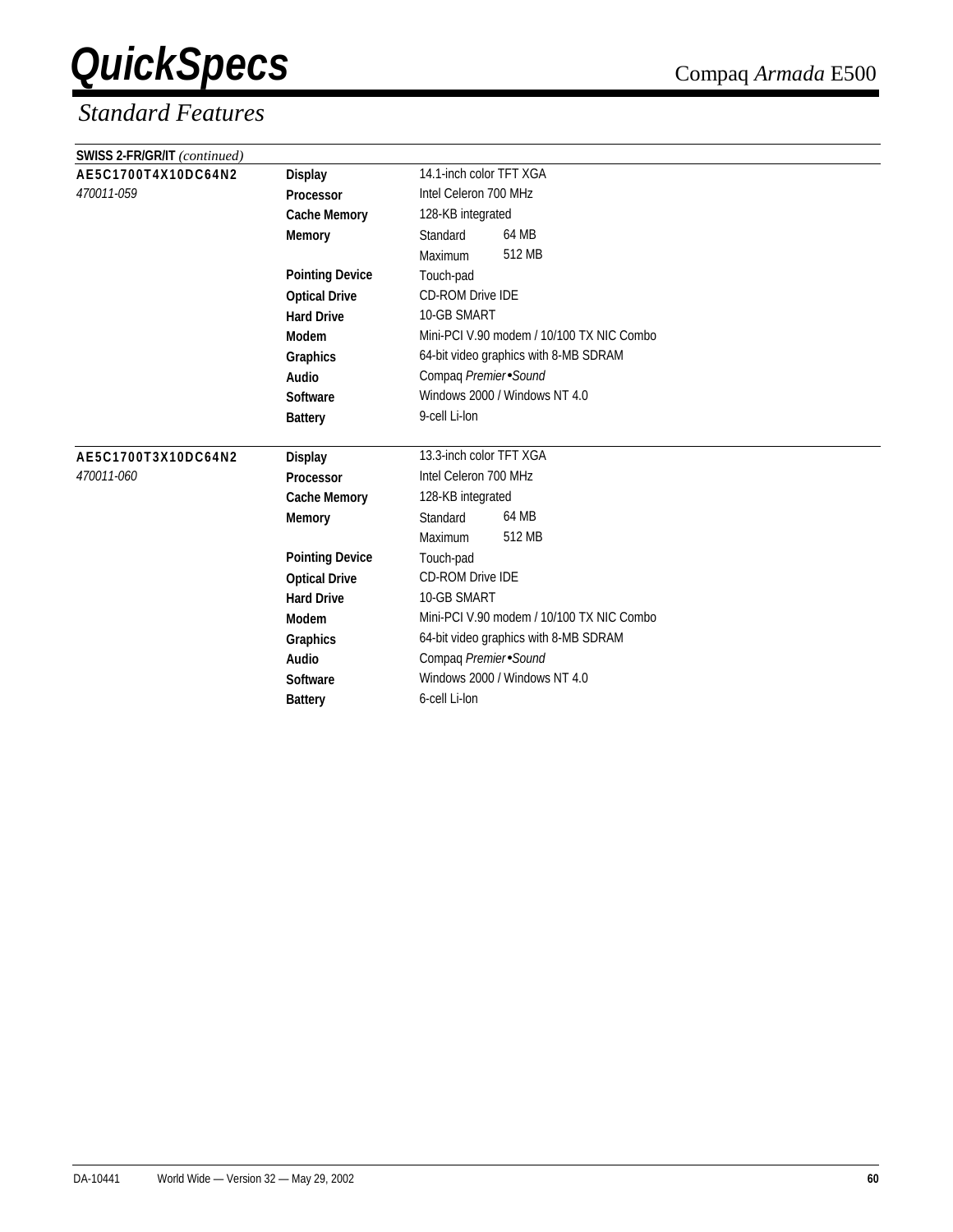| SWISS - FR/GR/GB/IT  |                        |                                           |  |  |
|----------------------|------------------------|-------------------------------------------|--|--|
| AE5P31000T5P30WC1298 | <b>Display</b>         | 15.0-inch color TFT XGA                   |  |  |
| 470011-747           | Processor              | Intel Pentium 1.0 GHz                     |  |  |
|                      | <b>Cache Memory</b>    | 256-KB integrated                         |  |  |
|                      | <b>Memory</b>          | 128 MB SDRAM<br>Standard                  |  |  |
|                      |                        | 512 MB SDRAM<br>Maximum                   |  |  |
|                      | <b>Pointing Device</b> | Touch-pad                                 |  |  |
|                      | <b>Optical Drive</b>   | CD-RW Drive IDE                           |  |  |
|                      | <b>Hard Drive</b>      | 30-GB SMART                               |  |  |
|                      | Modem                  | Mini-PCI V.90 modem / 10/100 TX NIC Combo |  |  |
|                      | Graphics               | 64-bit video graphics with 8-MB SDRAM     |  |  |
|                      | Audio                  | Compaq Premier Sound                      |  |  |
|                      | Software               | Windows 98SE                              |  |  |
|                      | <b>Battery</b>         | 9-cell Li-lon                             |  |  |
|                      |                        |                                           |  |  |
| AE5P3900T4P20DC1298  | <b>Display</b>         | 14.1-inch color TFT XGA                   |  |  |
| 470011-748           | Processor              | Intel Pentium 900 MHz                     |  |  |
|                      | <b>Cache Memory</b>    | 256-KB integrated                         |  |  |
|                      | Memory                 | 128 MB SDRAM<br>Standard                  |  |  |
|                      |                        | 512 MB SDRAM<br>Maximum                   |  |  |
|                      | <b>Pointing Device</b> | Touch-pad                                 |  |  |
|                      | <b>Optical Drive</b>   | CD-ROM Drive IDE                          |  |  |
|                      | <b>Hard Drive</b>      | 20-GB SMART                               |  |  |
|                      | Modem                  | Mini-PCI V.90 modem / 10/100 TX NIC Combo |  |  |
|                      | Graphics               | 64-bit video graphics with 8-MB SDRAM     |  |  |
|                      | Audio                  | Compaq Premier Sound                      |  |  |
|                      | <b>Software</b>        | Windows 98SE                              |  |  |
|                      | <b>Battery</b>         | 9-cell Li-lon                             |  |  |
|                      |                        |                                           |  |  |
| AE5P3800T3X10DC6498  | <b>Display</b>         | 13.3-inch color TFT XGA                   |  |  |
| 470011-171           | Processor              | Intel Pentium III 800 MHz                 |  |  |
|                      | <b>Cache Memory</b>    | 256-KB integrated                         |  |  |
|                      | <b>Memory</b>          | 64 MB<br>Standard                         |  |  |
|                      |                        | 512 MB<br>Maximum                         |  |  |
|                      | <b>Pointing Device</b> | Touch-pad                                 |  |  |
|                      | <b>Optical Drive</b>   | CD-ROM Drive IDE                          |  |  |
|                      | <b>Hard Drive</b>      | 10-GB SMART                               |  |  |
|                      | Modem                  | Mini-PCI V.90 modem / 10/100 TX NIC Combo |  |  |
|                      | Graphics               | 64-bit video graphics with 8-MB SDRAM     |  |  |
|                      | Audio                  | Compaq Premier Sound                      |  |  |
|                      | Software               | Windows 98SE                              |  |  |
|                      | <b>Battery</b>         | 9-cell Li-lon                             |  |  |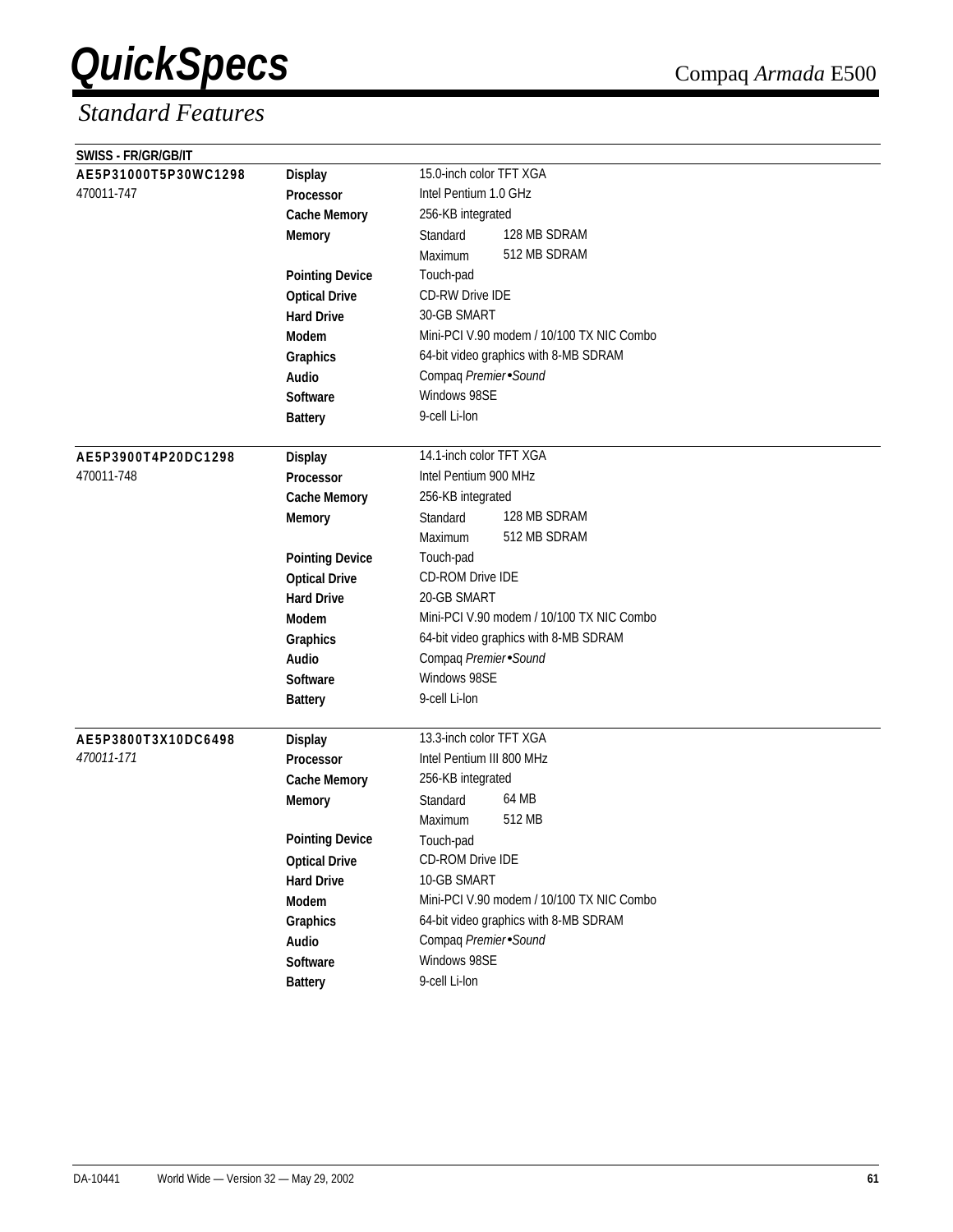| SWISS - FR/GR/GB/IT (continued) |                        |                                           |  |  |
|---------------------------------|------------------------|-------------------------------------------|--|--|
| AE5C1700T4X10DC6498             | <b>Display</b>         | 14.1-inch color TFT XGA                   |  |  |
| 470011-172                      | Processor              | Intel Celeron 700 MHz                     |  |  |
|                                 | <b>Cache Memory</b>    | 128-KB integrated                         |  |  |
|                                 | <b>Memory</b>          | 64 MB<br>Standard                         |  |  |
|                                 |                        | 512 MB<br>Maximum                         |  |  |
|                                 | <b>Pointing Device</b> | Touch-pad                                 |  |  |
|                                 | <b>Optical Drive</b>   | <b>CD-ROM Drive IDE</b>                   |  |  |
|                                 | <b>Hard Drive</b>      | 10-GB SMART                               |  |  |
|                                 | Modem                  | Mini-PCI V.90 modem / 10/100 TX NIC Combo |  |  |
|                                 | Graphics               | 64-bit video graphics with 8-MB SDRAM     |  |  |
|                                 | Audio                  | Compaq Premier Sound                      |  |  |
|                                 | Software               | Windows 98SE                              |  |  |
|                                 | <b>Battery</b>         | 9-cell Li-lon                             |  |  |
|                                 |                        |                                           |  |  |
| AE5C1700T3X10DC6498             | <b>Display</b>         | 13.3-inch color TFT XGA                   |  |  |
| 470011-173                      | Processor              | Intel Celeron 700 MHz                     |  |  |
|                                 | <b>Cache Memory</b>    | 128-KB integrated                         |  |  |
|                                 | <b>Memory</b>          | 64 MB<br>Standard                         |  |  |
|                                 |                        | 512 MB<br>Maximum                         |  |  |
|                                 | <b>Pointing Device</b> | Touch-pad                                 |  |  |
|                                 | <b>Optical Drive</b>   | CD-ROM Drive IDE                          |  |  |
|                                 | <b>Hard Drive</b>      | 10-GB SMART                               |  |  |
|                                 | Modem                  | Mini-PCI V.90 modem / 10/100 TX NIC Combo |  |  |
|                                 | Graphics               | 64-bit video graphics with 8-MB SDRAM     |  |  |
|                                 | Audio                  | Compaq Premier Sound                      |  |  |
|                                 | Software               | Windows 98SE                              |  |  |
|                                 | <b>Battery</b>         | 6-cell Li-lon                             |  |  |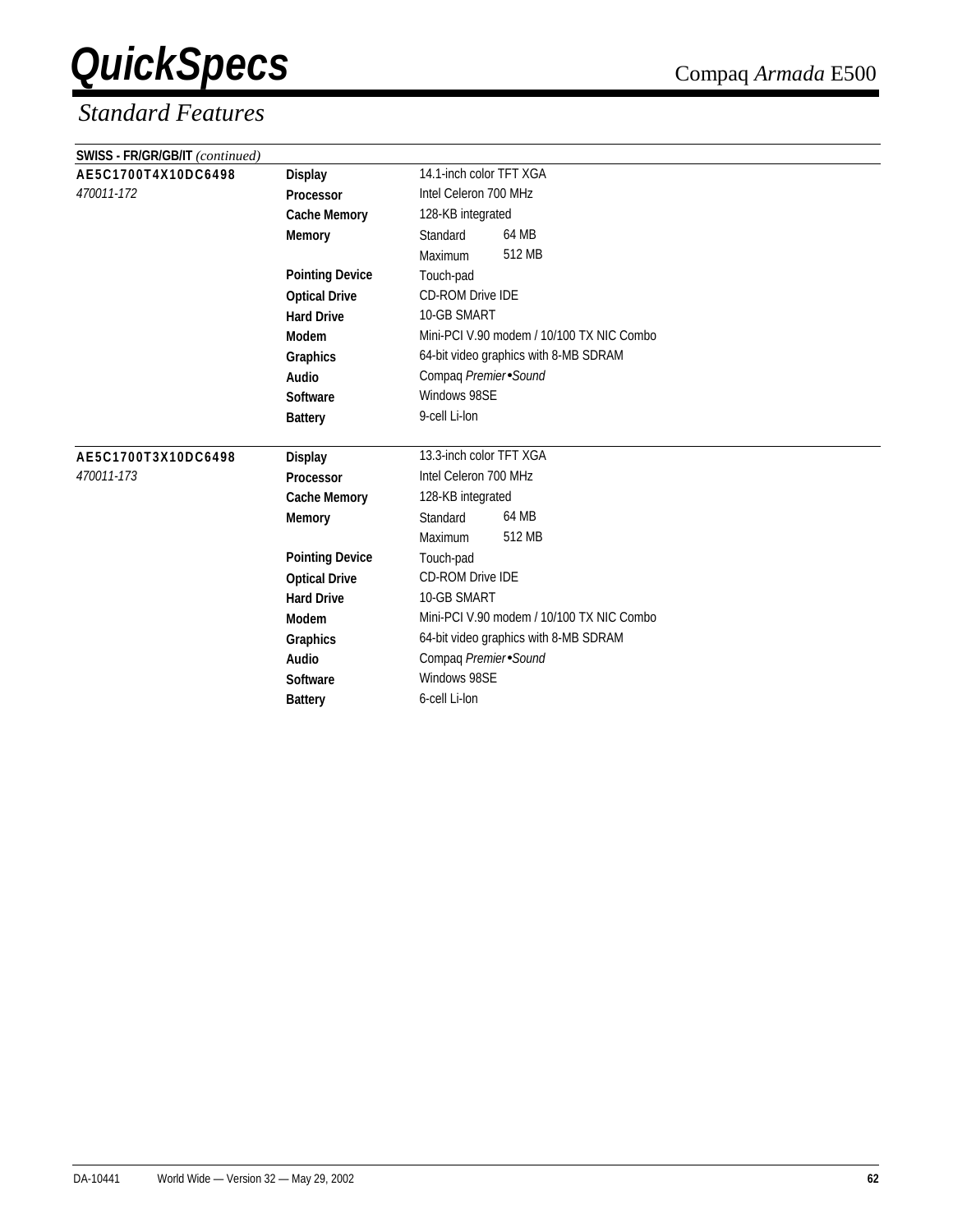| <b>NETHERLANDS</b>   |                        |                                           |
|----------------------|------------------------|-------------------------------------------|
| AE5P31000T5P30WC1298 | <b>Display</b>         | 15.0-inch color TFT XGA                   |
| 470011-612           | Processor              | Intel Pentium 1.0 GHz                     |
|                      | <b>Cache Memory</b>    | 256-KB integrated                         |
|                      | <b>Memory</b>          | 128 MB SDRAM<br>Standard                  |
|                      |                        | 512 MB SDRAM<br>Maximum                   |
|                      | <b>Pointing Device</b> | Touch-pad                                 |
|                      | <b>Optical Drive</b>   | <b>CD-RW Drive IDE</b>                    |
|                      | <b>Hard Drive</b>      | 30-GB SMART                               |
|                      | <b>Modem</b>           | Mini-PCI V.90 modem / 10/100 TX NIC Combo |
|                      | Graphics               | 64-bit video graphics with 8-MB SDRAM     |
|                      | Audio                  | Compaq Premier Sound                      |
|                      | <b>Software</b>        | Windows 98SE                              |
|                      | <b>Battery</b>         | 9-cell Li-lon                             |
|                      |                        |                                           |
| AE5P31000T5P30WC12N2 | <b>Display</b>         | 15.0-inch color TFT XGA                   |
| 470011-636           | Processor              | Intel Pentium 1.0 GHz                     |
|                      | <b>Cache Memory</b>    | 256-KB integrated                         |
|                      | <b>Memory</b>          | 128 MB SDRAM<br>Standard                  |
|                      |                        | 512 MB SDRAM<br>Maximum                   |
|                      | <b>Pointing Device</b> | Touch-pad                                 |
|                      | <b>Optical Drive</b>   | <b>CD-RW Drive IDE</b>                    |
|                      | <b>Hard Drive</b>      | 30-GB SMART                               |
|                      | <b>Modem</b>           | Mini-PCI V.90 modem / 10/100 TX NIC Combo |
|                      | Graphics               | 64-bit video graphics with 8-MB SDRAM     |
|                      | Audio                  | Compaq Premier Sound                      |
|                      | <b>Software</b>        | Windows 2000 / Windows NT 4.0             |
|                      | <b>Battery</b>         | 9-cell Li-lon                             |
|                      |                        |                                           |
| AE5P3900T4P20DC1298  | <b>Display</b>         | 14.1-inch color TFT XGA                   |
| 470011-663           | <b>Processor</b>       | Intel Pentium 900 MHz                     |
|                      | <b>Cache Memory</b>    | 256-KB integrated                         |
|                      | <b>Memory</b>          | 128 MB SDRAM<br>Standard                  |
|                      |                        | 512 MB SDRAM<br>Maximum                   |
|                      | <b>Pointing Device</b> | Touch-pad                                 |
|                      | <b>Optical Drive</b>   | CD-ROM Drive IDE                          |
|                      | <b>Hard Drive</b>      | 20-GB SMART                               |
|                      | Modem                  | Mini-PCI V.90 modem / 10/100 TX NIC Combo |
|                      | Graphics               | 64-bit video graphics with 8-MB SDRAM     |
|                      | Audio                  | Compaq Premier Sound                      |
|                      | Software               | Windows 98SE                              |
|                      | <b>Battery</b>         | 9-cell Li-lon                             |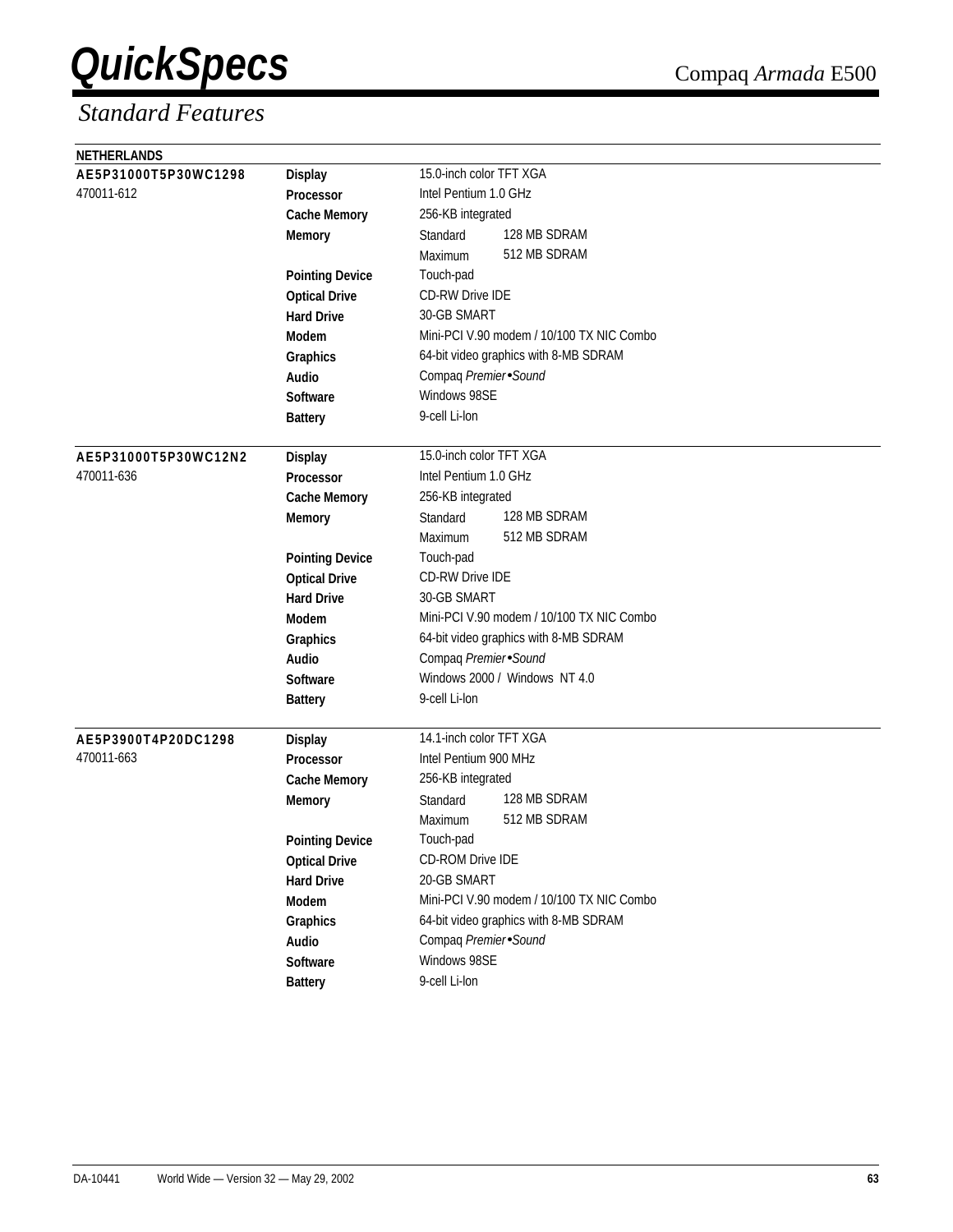| NETHERLANDS (continued) |                        |                                           |  |  |
|-------------------------|------------------------|-------------------------------------------|--|--|
| AE5P3900T4P20DC12N2     | <b>Display</b>         | 14.1-inch color TFT XGA                   |  |  |
| 470011-694              | Processor              | Intel Pentium 900 MHz                     |  |  |
|                         | <b>Cache Memory</b>    | 256-KB integrated                         |  |  |
|                         | <b>Memory</b>          | 128 MB SDRAM<br>Standard                  |  |  |
|                         |                        | 512 MB SDRAM<br>Maximum                   |  |  |
|                         | <b>Pointing Device</b> | Touch-pad                                 |  |  |
|                         | <b>Optical Drive</b>   | CD-ROM Drive IDE                          |  |  |
|                         | <b>Hard Drive</b>      | 20-GB SMART                               |  |  |
|                         | Modem                  | Mini-PCI V.90 modem / 10/100 TX NIC Combo |  |  |
|                         | Graphics               | 64-bit video graphics with 8-MB SDRAM     |  |  |
|                         | Audio                  | Compaq Premier Sound                      |  |  |
|                         | <b>Software</b>        | Windows 2000 / Windows NT 4.0             |  |  |
|                         | <b>Battery</b>         | 9-cell Li-lon                             |  |  |
| AE5P3800T3X10DC6498     | <b>Display</b>         | 13.3-inch color TFT XGA                   |  |  |
| 470010-800              | <b>Processor</b>       | Intel Pentium III 800 MHz                 |  |  |
|                         | <b>Cache Memory</b>    | 256-KB integrated                         |  |  |
|                         | <b>Memory</b>          | 64 MB<br>Standard                         |  |  |
|                         |                        | 512 MB<br>Maximum                         |  |  |
|                         | <b>Pointing Device</b> | Touch-pad                                 |  |  |
|                         | <b>Optical Drive</b>   | CD-ROM Drive IDE                          |  |  |
|                         | <b>Hard Drive</b>      | 10-GB SMART                               |  |  |
|                         | Modem                  | Mini-PCI V.90 modem / 10/100 TX NIC Combo |  |  |
|                         | Graphics               | 64-bit video graphics with 8-MB SDRAM     |  |  |
|                         | Audio                  | Compaq Premier Sound                      |  |  |
|                         | Software               | Windows 98SE                              |  |  |
|                         | <b>Battery</b>         | 9-cell Li-lon                             |  |  |
| AE5P3800T3X10DC64N2     | <b>Display</b>         | 13.3-inch color TFT XGA                   |  |  |
| 470010-864              | <b>Processor</b>       | Intel Pentium III 800 MHz                 |  |  |
|                         | <b>Cache Memory</b>    | 256-KB integrated                         |  |  |
|                         | <b>Memory</b>          | 64 MB<br>Standard                         |  |  |
|                         |                        | 512 MB<br>Maximum                         |  |  |
|                         | <b>Pointing Device</b> | Touch-pad                                 |  |  |
|                         | <b>Optical Drive</b>   | CD-ROM Drive IDE                          |  |  |
|                         | <b>Hard Drive</b>      | 10-GB SMART                               |  |  |
|                         | Modem                  | Mini-PCI V.90 modem / 10/100 TX NIC Combo |  |  |
|                         | Graphics               | 64-bit video graphics with 8-MB SDRAM     |  |  |
|                         | Audio                  | Compaq Premier Sound                      |  |  |
|                         | Software               | Windows 2000 / Windows NT 4.0             |  |  |
|                         | <b>Battery</b>         | 9-cell Li-lon                             |  |  |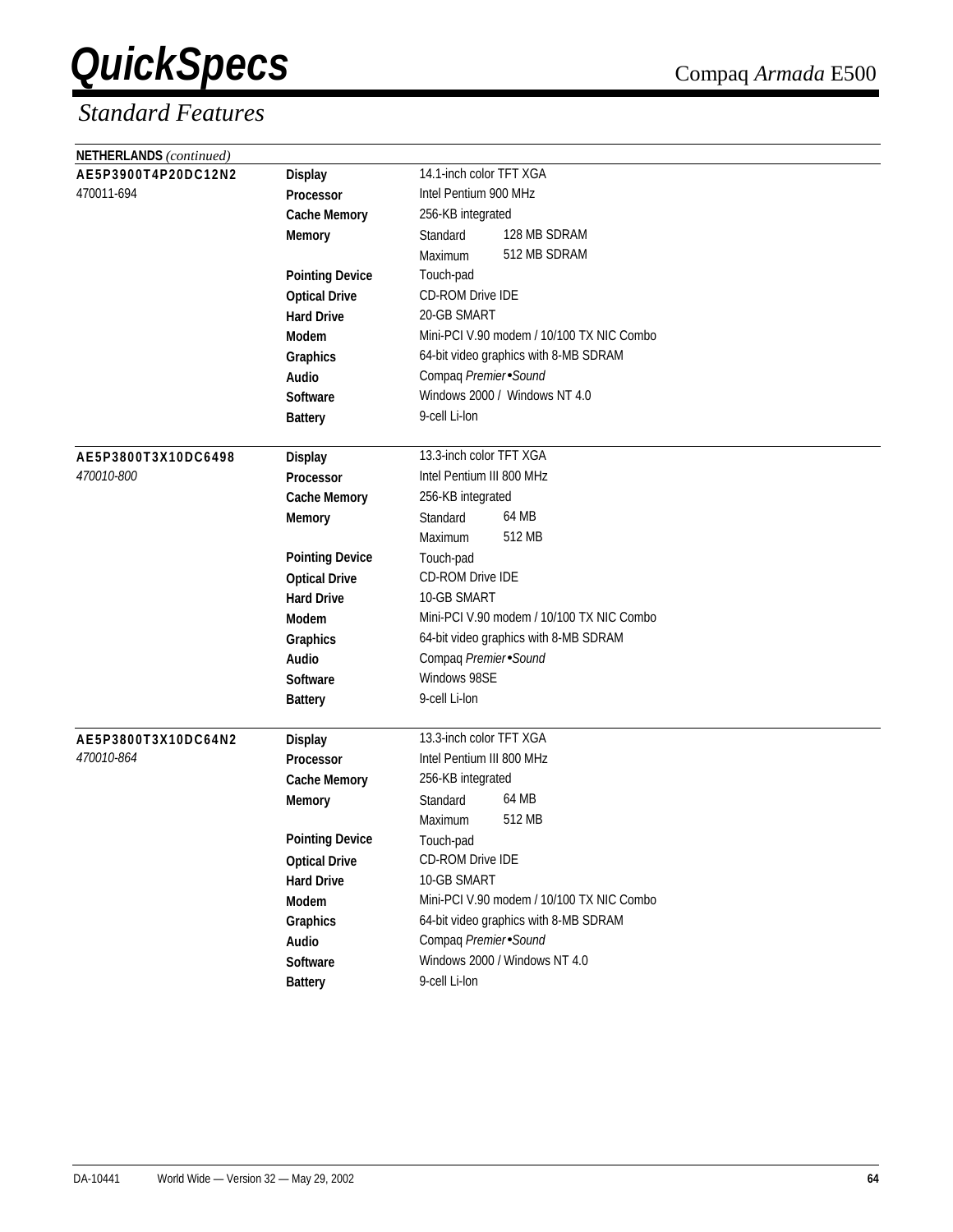| NETHERLANDS (continued) |                        |                                           |  |
|-------------------------|------------------------|-------------------------------------------|--|
| AE5C1700T4X10DC6498     | <b>Display</b>         | 14.1-inch color TFT XGA                   |  |
| 470010-889              | Processor              | Intel Celeron 700 MHz                     |  |
|                         | <b>Cache Memory</b>    | 128-KB integrated                         |  |
|                         | <b>Memory</b>          | 64 MB<br>Standard                         |  |
|                         |                        | 512 MB<br>Maximum                         |  |
|                         | <b>Pointing Device</b> | Touch-pad                                 |  |
|                         | <b>Optical Drive</b>   | <b>CD-ROM Drive IDE</b>                   |  |
|                         | <b>Hard Drive</b>      | 10-GB SMART                               |  |
|                         | Modem                  | Mini-PCI V.90 modem / 10/100 TX NIC Combo |  |
|                         | Graphics               | 64-bit video graphics with 8-MB SDRAM     |  |
|                         | Audio                  | Compaq Premier Sound                      |  |
|                         | <b>Software</b>        | Windows 98SE                              |  |
|                         | <b>Battery</b>         | 9-cell Li-lon                             |  |
|                         |                        |                                           |  |
| AE5C1700T4X10DC64N2     | <b>Display</b>         | 14.1-inch color TFT XGA                   |  |
| 470010-928              | <b>Processor</b>       | Intel Celeron 700 MHz                     |  |
|                         | <b>Cache Memory</b>    | 128-KB integrated                         |  |
|                         | <b>Memory</b>          | 64 MB<br>Standard                         |  |
|                         |                        | 512 MB<br>Maximum                         |  |
|                         | <b>Pointing Device</b> | Touch-pad                                 |  |
|                         | <b>Optical Drive</b>   | CD-ROM Drive IDE                          |  |
|                         | <b>Hard Drive</b>      | 10-GB SMART                               |  |
|                         | Modem                  | Mini-PCI V.90 modem / 10/100 TX NIC Combo |  |
|                         | Graphics               | 64-bit video graphics with 8-MB SDRAM     |  |
|                         | Audio                  | Compaq Premier Sound                      |  |
|                         | <b>Software</b>        | Windows 2000 / Windows NT 4.0             |  |
|                         | <b>Battery</b>         | 9-cell Li-lon                             |  |
| AE5C1700T3X10DC6498     | <b>Display</b>         | 13.3-inch color TFT XGA                   |  |
| 470010-877              | <b>Processor</b>       | Intel Celeron 700 MHz                     |  |
|                         | <b>Cache Memory</b>    | 128-KB integrated                         |  |
|                         | <b>Memory</b>          | 64 MB<br>Standard                         |  |
|                         |                        | 512 MB<br>Maximum                         |  |
|                         | <b>Pointing Device</b> | Touch-pad                                 |  |
|                         | <b>Optical Drive</b>   | CD-ROM Drive IDE                          |  |
|                         | <b>Hard Drive</b>      | 10-GB SMART                               |  |
|                         | Modem                  | Mini-PCI V.90 modem / 10/100 TX NIC Combo |  |
|                         | Graphics               | 64-bit video graphics with 8-MB SDRAM     |  |
|                         | Audio                  | Compaq Premier Sound                      |  |
|                         | Software               | Windows 98SE                              |  |
|                         | <b>Battery</b>         | 6-cell Li-lon                             |  |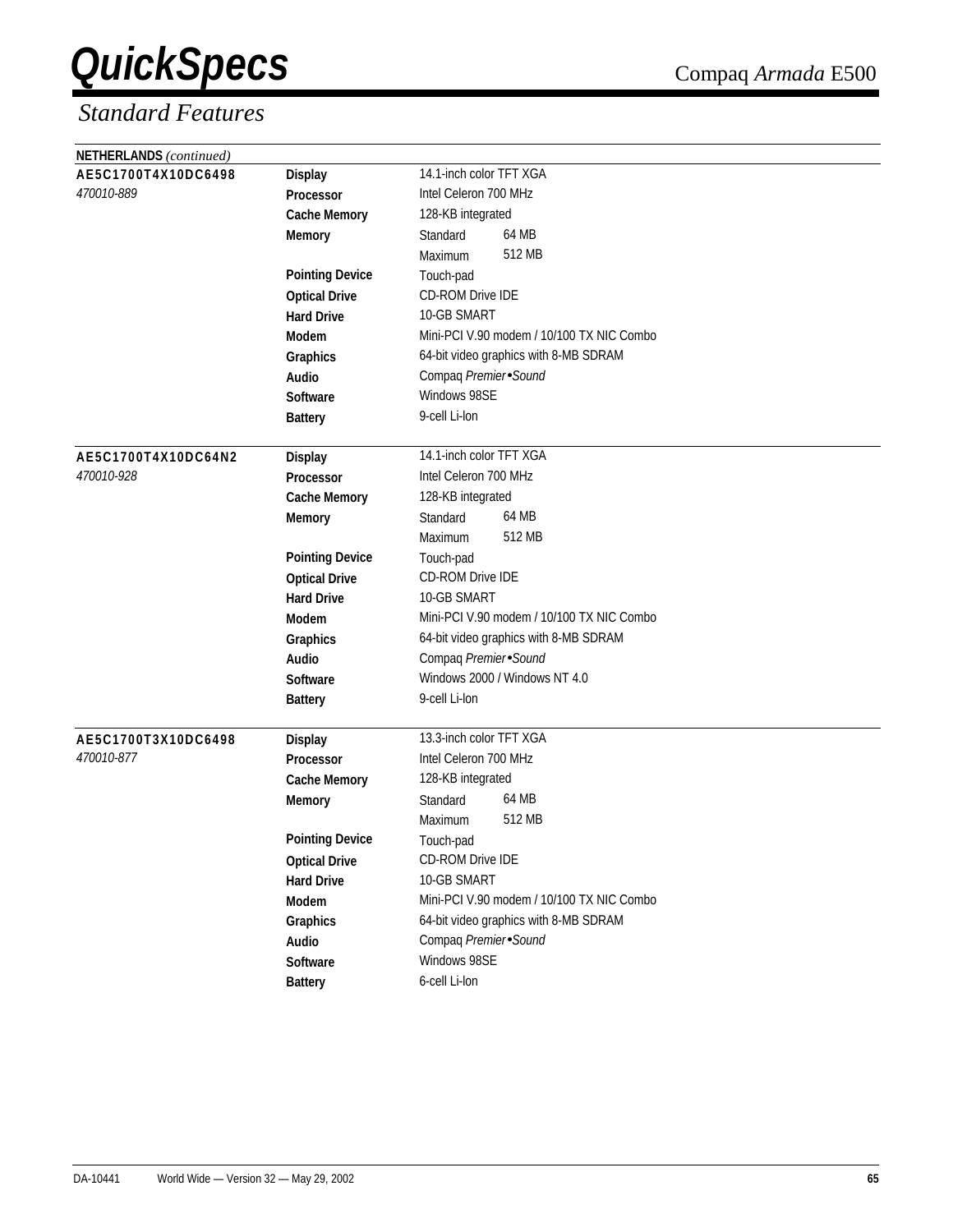| <b>NETHERLANDS</b> (continued) |                        |                                           |                       |  |  |
|--------------------------------|------------------------|-------------------------------------------|-----------------------|--|--|
| AE5C1700T3X10DC64N2            | <b>Display</b>         | 13.3-inch color TFT XGA                   |                       |  |  |
| 470010-878                     | <b>Processor</b>       |                                           | Intel Celeron 700 MHz |  |  |
|                                | <b>Cache Memory</b>    | 128-KB integrated                         |                       |  |  |
|                                | <b>Memory</b>          | Standard                                  | 64 MB                 |  |  |
|                                |                        | Maximum                                   | 512 MB                |  |  |
|                                | <b>Pointing Device</b> | Touch-pad                                 |                       |  |  |
|                                | <b>Optical Drive</b>   | <b>CD-ROM Drive IDE</b>                   |                       |  |  |
|                                | <b>Hard Drive</b>      | 10-GB SMART                               |                       |  |  |
|                                | Modem                  | Mini-PCI V.90 modem / 10/100 TX NIC Combo |                       |  |  |
|                                | <b>Graphics</b>        | 64-bit video graphics with 8-MB SDRAM     |                       |  |  |
|                                | Audio                  | Compag Premier Sound                      |                       |  |  |
|                                | <b>Software</b>        | Windows 2000 / Windows NT 4.0             |                       |  |  |
|                                | <b>Battery</b>         | 6-cell Li-lon                             |                       |  |  |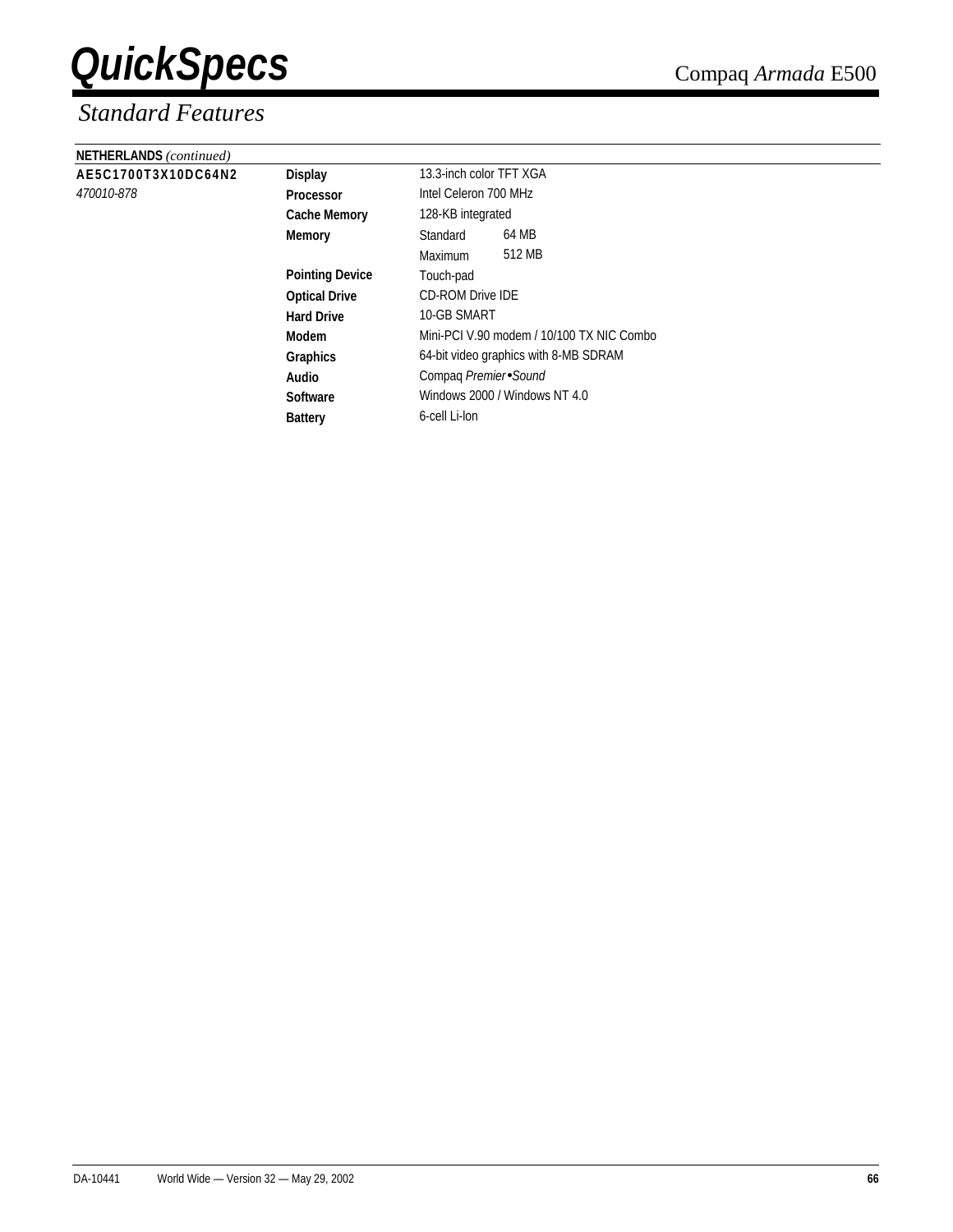| <b>HUNGRY</b>        |                        |                                           |
|----------------------|------------------------|-------------------------------------------|
| AE5P31000T5P30WC1298 | <b>Display</b>         | 15.0-inch color TFT XGA                   |
| 470011-613           | Processor              | Intel Pentium 1.0 GHz                     |
|                      | <b>Cache Memory</b>    | 256-KB integrated                         |
|                      | <b>Memory</b>          | 128 MB SDRAM<br>Standard                  |
|                      |                        | 512 MB SDRAM<br>Maximum                   |
|                      | <b>Pointing Device</b> | Touch-pad                                 |
|                      | <b>Optical Drive</b>   | CD-RW Drive IDE                           |
|                      | <b>Hard Drive</b>      | 30-GB SMART                               |
|                      | Modem                  | Mini-PCI V.90 modem / 10/100 TX NIC Combo |
|                      | Graphics               | 64-bit video graphics with 8-MB SDRAM     |
|                      | Audio                  | Compaq Premier Sound                      |
|                      | Software               | Windows 98SE                              |
|                      | <b>Battery</b>         | 9-cell Li-lon                             |
|                      |                        |                                           |
| AE5P31000T5P30WC12N2 | <b>Display</b>         | 15.0-inch color TFT XGA                   |
| 470011-637           | <b>Processor</b>       | Intel Pentium 1.0 GHz                     |
|                      | <b>Cache Memory</b>    | 256-KB integrated                         |
|                      | <b>Memory</b>          | 128 MB SDRAM<br>Standard                  |
|                      |                        | 512 MB SDRAM<br>Maximum                   |
|                      | <b>Pointing Device</b> | Touch-pad                                 |
|                      | <b>Optical Drive</b>   | <b>CD-RW Drive IDE</b>                    |
|                      | <b>Hard Drive</b>      | 30-GB SMART                               |
|                      | Modem                  | Mini-PCI V.90 modem / 10/100 TX NIC Combo |
|                      | Graphics               | 64-bit video graphics with 8-MB SDRAM     |
|                      | Audio                  | Compaq Premier Sound                      |
|                      | <b>Software</b>        | Windows 2000 / Windows NT 4.0             |
|                      | <b>Battery</b>         | 9-cell Li-lon                             |
|                      |                        |                                           |
| AE5P3900T4P20DC1298  | <b>Display</b>         | 14.1-inch color TFT XGA                   |
| 470011-664           | Processor              | Intel Pentium 900 MHz                     |
|                      | <b>Cache Memory</b>    | 256-KB integrated                         |
|                      | <b>Memory</b>          | 128 MB SDRAM<br>Standard                  |
|                      |                        | 512 MB SDRAM<br>Maximum                   |
|                      | <b>Pointing Device</b> | Touch-pad                                 |
|                      | <b>Optical Drive</b>   | CD-ROM Drive IDE                          |
|                      | <b>Hard Drive</b>      | 20-GB SMART                               |
|                      | Modem                  | Mini-PCI V.90 modem / 10/100 TX NIC Combo |
|                      | Graphics               | 64-bit video graphics with 8-MB SDRAM     |
|                      | Audio                  | Compaq Premier Sound                      |
|                      | Software               | Windows 98SE                              |
|                      | <b>Battery</b>         | 9-cell Li-lon                             |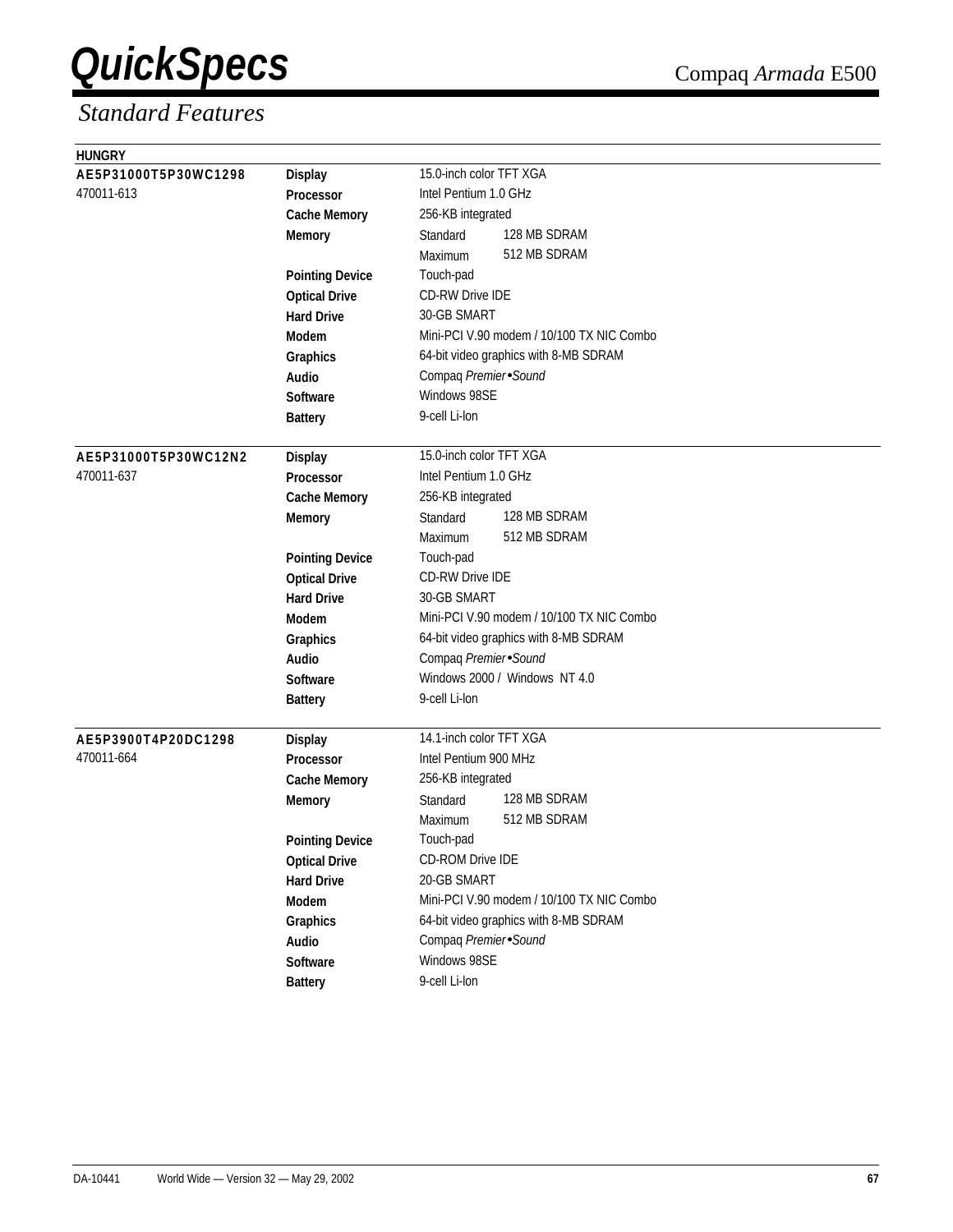| HUNGARY (continued) |                        |                                           |
|---------------------|------------------------|-------------------------------------------|
| AE5P3900T4P20DC12N2 | <b>Display</b>         | 14.1-inch color TFT XGA                   |
| 470011-695          | Processor              | Intel Pentium 900 MHz                     |
|                     | <b>Cache Memory</b>    | 256-KB integrated                         |
|                     | <b>Memory</b>          | 128 MB SDRAM<br>Standard                  |
|                     |                        | 512 MB SDRAM<br>Maximum                   |
|                     | <b>Pointing Device</b> | Touch-pad                                 |
|                     | <b>Optical Drive</b>   | <b>CD-ROM Drive IDE</b>                   |
|                     | <b>Hard Drive</b>      | 20-GB SMART                               |
|                     | Modem                  | Mini-PCI V.90 modem / 10/100 TX NIC Combo |
|                     | Graphics               | 64-bit video graphics with 8-MB SDRAM     |
|                     | Audio                  | Compaq Premier Sound                      |
|                     | <b>Software</b>        | Windows 2000 / Windows NT 4.0             |
|                     | <b>Battery</b>         | 9-cell Li-lon                             |
|                     |                        |                                           |
| AE5P3800T3X10DC6498 | <b>Display</b>         | 13.3-inch color TFT XGA                   |
| 470010-803          | <b>Processor</b>       | Intel Pentium III 800 MHz                 |
|                     | <b>Cache Memory</b>    | 256-KB integrated                         |
|                     | <b>Memory</b>          | 64 MB<br>Standard                         |
|                     |                        | 512 MB<br>Maximum                         |
|                     | <b>Pointing Device</b> | Touch-pad                                 |
|                     | <b>Optical Drive</b>   | CD-ROM Drive IDE                          |
|                     | <b>Hard Drive</b>      | 10-GB SMART                               |
|                     | Modem                  | Mini-PCI V.90 modem / 10/100 TX NIC Combo |
|                     | Graphics               | 64-bit video graphics with 8-MB SDRAM     |
|                     | Audio                  | Compaq Premier Sound                      |
|                     | <b>Software</b>        | Windows 98SE                              |
|                     | <b>Battery</b>         | 9-cell Li-lon                             |
| AE5P3800T3X10DC64N2 | <b>Display</b>         | 13.3-inch color TFT XGA                   |
| 470010-865          | <b>Processor</b>       | Intel Pentium III 800 MHz                 |
|                     | <b>Cache Memory</b>    | 256-KB integrated                         |
|                     | <b>Memory</b>          | 64 MB<br>Standard                         |
|                     |                        | 512 MB<br>Maximum                         |
|                     | <b>Pointing Device</b> | Touch-pad                                 |
|                     | <b>Optical Drive</b>   | CD-ROM Drive IDE                          |
|                     | <b>Hard Drive</b>      | 10-GB SMART                               |
|                     | Modem                  | Mini-PCI V.90 modem / 10/100 TX NIC Combo |
|                     | Graphics               | 64-bit video graphics with 8-MB SDRAM     |
|                     | Audio                  | Compaq Premier Sound                      |
|                     | Software               | Windows 2000 / Windows NT 4.0             |
|                     | <b>Battery</b>         | 9-cell Li-lon                             |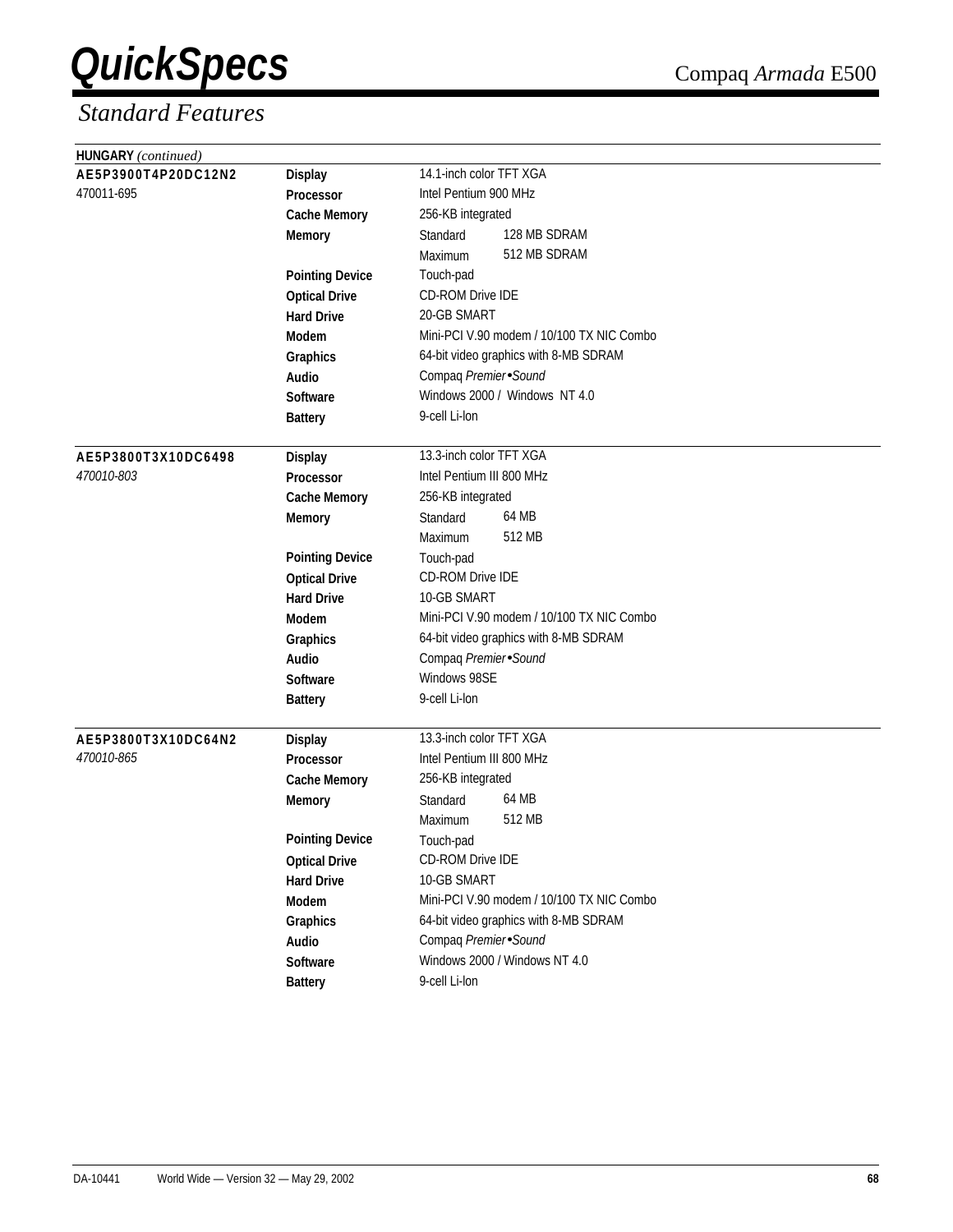| HUNGARY (continued)                   |                                    |                                           |
|---------------------------------------|------------------------------------|-------------------------------------------|
| AE5C1700T4X10DC6498<br><b>Display</b> |                                    | 14.1-inch color TFT XGA                   |
| 470010-893                            | Processor                          | Intel Celeron 700 MHz                     |
|                                       | <b>Cache Memory</b>                | 128-KB integrated                         |
|                                       | <b>Memory</b>                      | 64 MB<br>Standard                         |
|                                       |                                    | 512 MB<br>Maximum                         |
|                                       | <b>Pointing Device</b>             | Touch-pad                                 |
|                                       | <b>Optical Drive</b>               | <b>CD-ROM Drive IDE</b>                   |
|                                       | <b>Hard Drive</b>                  | 10-GB SMART                               |
|                                       | Modem                              | Mini-PCI V.90 modem / 10/100 TX NIC Combo |
|                                       | Graphics                           | 64-bit video graphics with 8-MB SDRAM     |
|                                       | Audio                              | Compaq Premier Sound                      |
|                                       | <b>Software</b>                    | Windows 98SE                              |
|                                       | <b>Battery</b>                     | 9-cell Li-lon                             |
|                                       |                                    |                                           |
| AE5C1700T4X10DC64N2                   | <b>Display</b>                     | 14.1-inch color TFT XGA                   |
| 470010-929                            | <b>Processor</b>                   | Intel Celeron 700 MHz                     |
|                                       | <b>Cache Memory</b>                | 128-KB integrated                         |
|                                       | <b>Memory</b>                      | 64 MB<br>Standard                         |
|                                       |                                    | 512 MB<br>Maximum                         |
|                                       | <b>Pointing Device</b>             | Touch-pad                                 |
|                                       | <b>Optical Drive</b>               | CD-ROM Drive IDE                          |
|                                       | <b>Hard Drive</b>                  | 10-GB SMART                               |
|                                       | Modem                              | Mini-PCI V.90 modem / 10/100 TX NIC Combo |
|                                       | Graphics                           | 64-bit video graphics with 8-MB SDRAM     |
|                                       | Audio                              | Compaq Premier Sound                      |
|                                       | <b>Software</b>                    | Windows 2000 / Windows NT 4.0             |
|                                       | <b>Battery</b>                     | 9-cell Li-lon                             |
| AE5C1700T3X10DC6498                   |                                    | 13.3-inch color TFT XGA                   |
| 470010-879                            | <b>Display</b><br><b>Processor</b> | Intel Celeron 700 MHz                     |
|                                       | <b>Cache Memory</b>                | 128-KB integrated                         |
|                                       | <b>Memory</b>                      | 64 MB<br>Standard                         |
|                                       |                                    | 512 MB<br>Maximum                         |
|                                       | <b>Pointing Device</b>             | Touch-pad                                 |
|                                       | <b>Optical Drive</b>               | CD-ROM Drive IDE                          |
|                                       | <b>Hard Drive</b>                  | 10-GB SMART                               |
|                                       | Modem                              | Mini-PCI V.90 modem / 10/100 TX NIC Combo |
|                                       | Graphics                           | 64-bit video graphics with 8-MB SDRAM     |
|                                       | Audio                              | Compaq Premier Sound                      |
|                                       | Software                           | Windows 98SE                              |
|                                       | <b>Battery</b>                     | 6-cell Li-lon                             |
|                                       |                                    |                                           |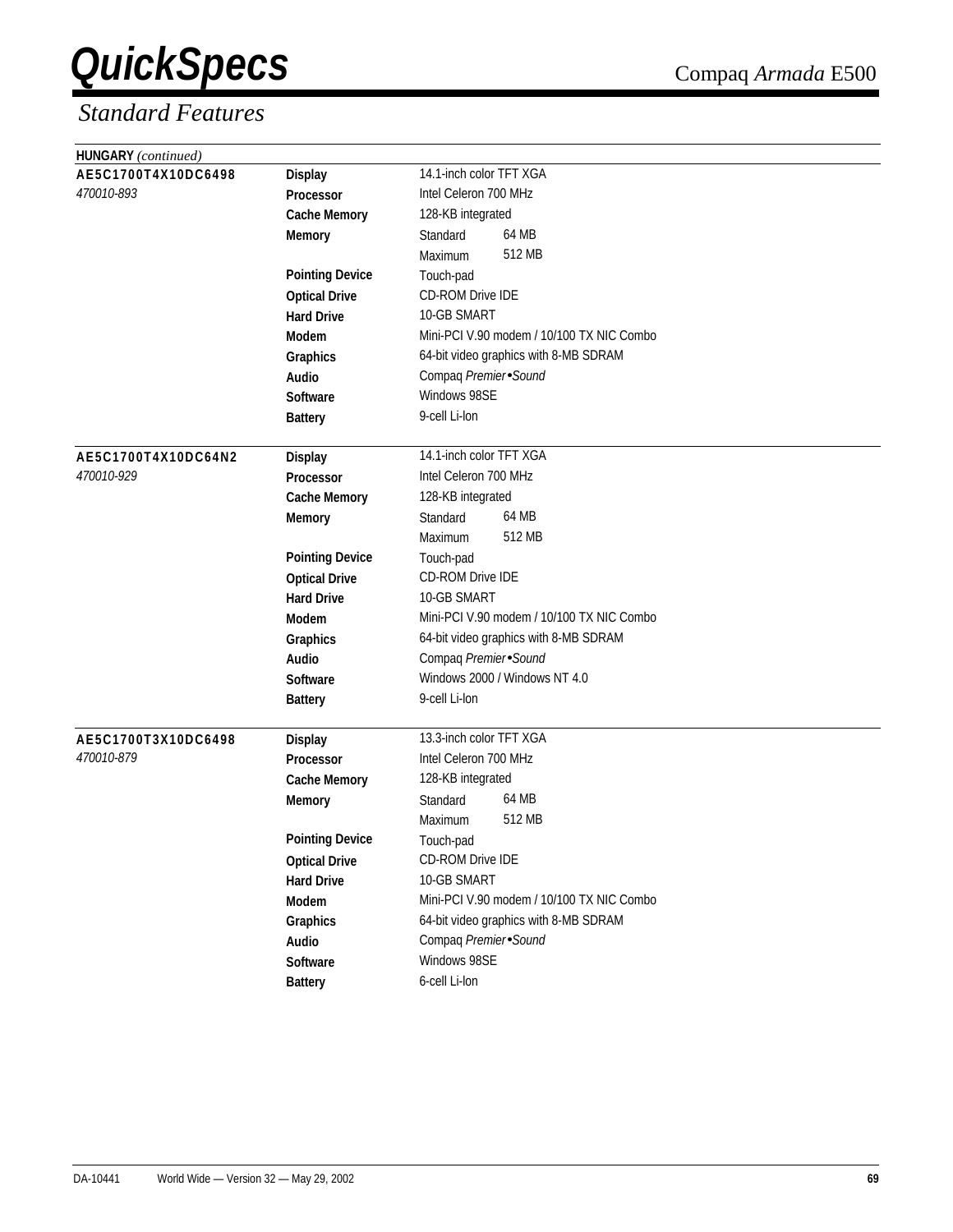| <b>HUNGARY</b> (continued) |                        |                                           |                       |  |  |
|----------------------------|------------------------|-------------------------------------------|-----------------------|--|--|
| AE5C1700T3X10DC64N2        | <b>Display</b>         | 13.3-inch color TFT XGA                   |                       |  |  |
| 470010-880                 | <b>Processor</b>       |                                           | Intel Celeron 700 MHz |  |  |
|                            | <b>Cache Memory</b>    | 128-KB integrated                         |                       |  |  |
|                            | Memory                 | Standard                                  | 64 MB                 |  |  |
|                            |                        | Maximum                                   | 512 MB                |  |  |
|                            | <b>Pointing Device</b> | Touch-pad                                 |                       |  |  |
|                            | <b>Optical Drive</b>   | <b>CD-ROM Drive IDE</b>                   |                       |  |  |
|                            | <b>Hard Drive</b>      | 10-GB SMART                               |                       |  |  |
|                            | Modem                  | Mini-PCI V.90 modem / 10/100 TX NIC Combo |                       |  |  |
|                            | <b>Graphics</b>        | 64-bit video graphics with 8-MB SDRAM     |                       |  |  |
|                            | Audio                  | Compaq Premier Sound                      |                       |  |  |
|                            | <b>Software</b>        | Windows 2000 / Windows NT 4.0             |                       |  |  |
|                            | <b>Battery</b>         | 6-cell Li-lon                             |                       |  |  |
|                            |                        |                                           |                       |  |  |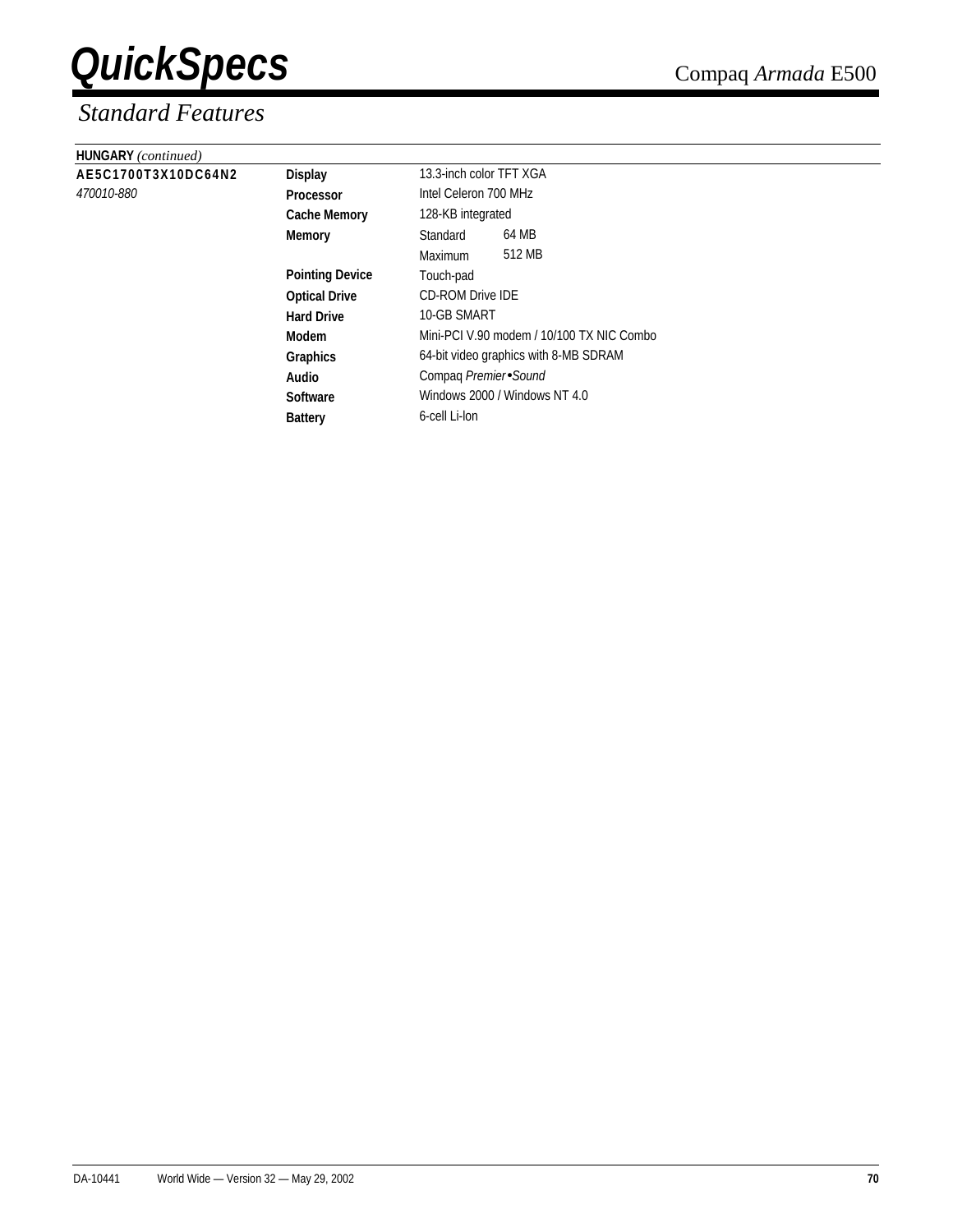| <b>TURKEY</b>        |                        |                                           |
|----------------------|------------------------|-------------------------------------------|
| AE5P31000T5P30WC1298 | <b>Display</b>         | 15.0-inch color TFT XGA                   |
| 470011-614           | Processor              | Intel Pentium 1.0 GHz                     |
|                      | <b>Cache Memory</b>    | 256-KB integrated                         |
|                      | <b>Memory</b>          | 128 MB SDRAM<br>Standard                  |
|                      |                        | 512 MB SDRAM<br>Maximum                   |
|                      | <b>Pointing Device</b> | Touch-pad                                 |
|                      | <b>Optical Drive</b>   | <b>CD-RW Drive IDE</b>                    |
|                      | <b>Hard Drive</b>      | 30-GB SMART                               |
|                      | <b>Modem</b>           | Mini-PCI V.90 modem / 10/100 TX NIC Combo |
|                      | Graphics               | 64-bit video graphics with 8-MB SDRAM     |
|                      | Audio                  | Compaq Premier Sound                      |
|                      | <b>Software</b>        | Windows 98SE                              |
|                      | <b>Battery</b>         | 9-cell Li-lon                             |
|                      |                        |                                           |
| AE5P31000T5P30WC12N2 | <b>Display</b>         | 15.0-inch color TFT XGA                   |
| 470011-638           | <b>Processor</b>       | Intel Pentium 1.0 GHz                     |
|                      | <b>Cache Memory</b>    | 256-KB integrated                         |
|                      | <b>Memory</b>          | 128 MB SDRAM<br>Standard                  |
|                      |                        | 512 MB SDRAM<br>Maximum                   |
|                      | <b>Pointing Device</b> | Touch-pad                                 |
|                      | <b>Optical Drive</b>   | <b>CD-RW Drive IDE</b>                    |
|                      | <b>Hard Drive</b>      | 30-GB SMART                               |
|                      | <b>Modem</b>           | Mini-PCI V.90 modem / 10/100 TX NIC Combo |
|                      | Graphics               | 64-bit video graphics with 8-MB SDRAM     |
|                      | Audio                  | Compaq Premier Sound                      |
|                      | <b>Software</b>        | Windows 2000 / Windows NT 4.0             |
|                      | <b>Battery</b>         | 9-cell Li-lon                             |
|                      |                        |                                           |
| AE5P3900T4P20DC1298  | <b>Display</b>         | 14.1-inch color TFT XGA                   |
| 470011-665           | Processor              | Intel Pentium 900 MHz                     |
|                      | <b>Cache Memory</b>    | 256-KB integrated                         |
|                      | <b>Memory</b>          | 128 MB SDRAM<br>Standard                  |
|                      |                        | 512 MB SDRAM<br>Maximum                   |
|                      | <b>Pointing Device</b> | Touch-pad                                 |
|                      | <b>Optical Drive</b>   | CD-ROM Drive IDE                          |
|                      | <b>Hard Drive</b>      | 20-GB SMART                               |
|                      | Modem                  | Mini-PCI V.90 modem / 10/100 TX NIC Combo |
|                      | Graphics               | 64-bit video graphics with 8-MB SDRAM     |
|                      | Audio                  | Compaq Premier Sound                      |
|                      | Software               | Windows 98SE                              |
|                      | <b>Battery</b>         | 9-cell Li-lon                             |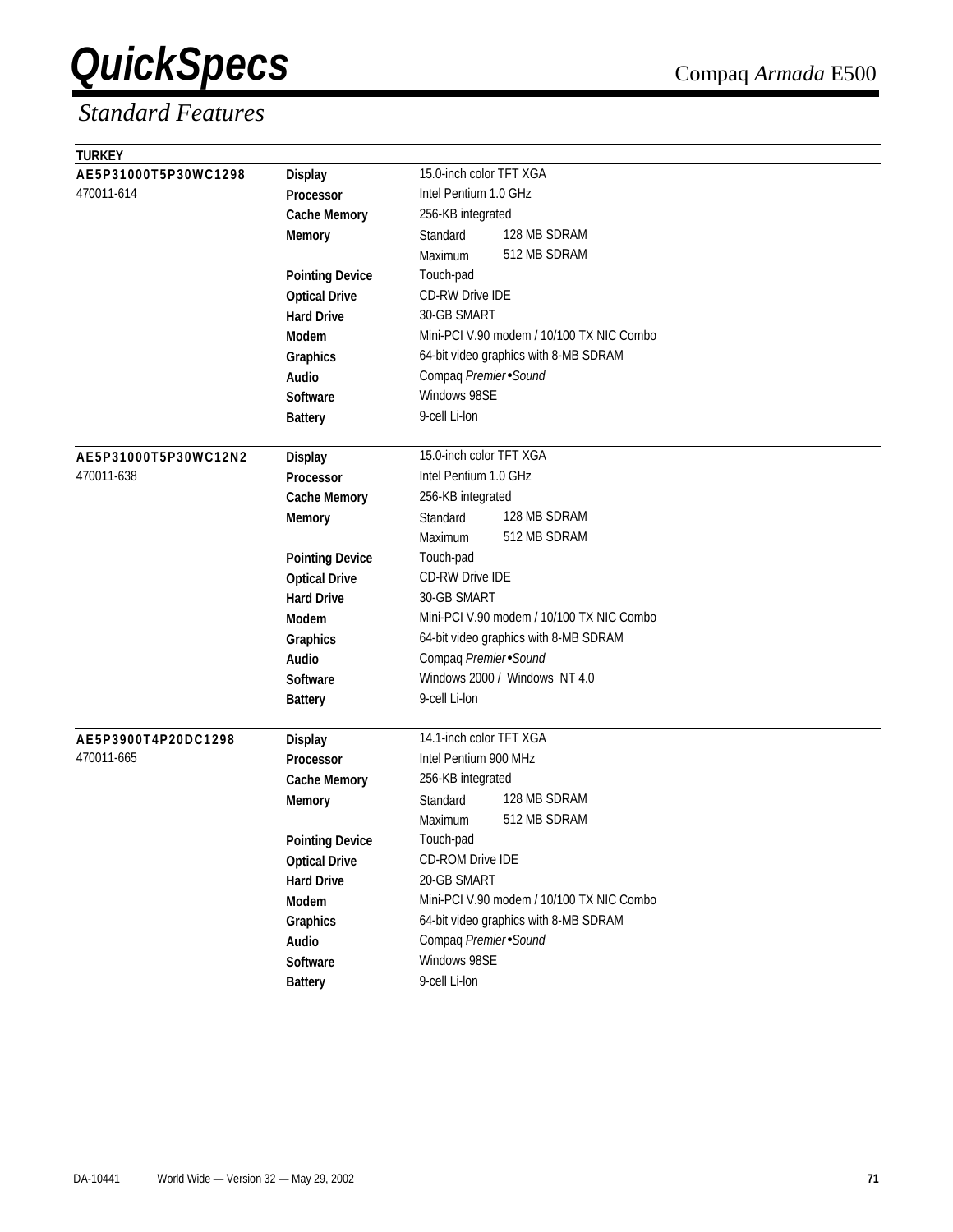| <b>TURKEY</b> (continued) |                        |                                           |  |  |
|---------------------------|------------------------|-------------------------------------------|--|--|
| AE5P3900T4P20DC12N2       | <b>Display</b>         | 14.1-inch color TFT XGA                   |  |  |
| 470011-696                | <b>Processor</b>       | Intel Pentium 900 MHz                     |  |  |
|                           | <b>Cache Memory</b>    | 256-KB integrated                         |  |  |
|                           | <b>Memory</b>          | 128 MB SDRAM<br>Standard                  |  |  |
|                           |                        | 512 MB SDRAM<br>Maximum                   |  |  |
|                           | <b>Pointing Device</b> | Touch-pad                                 |  |  |
|                           | <b>Optical Drive</b>   | CD-ROM Drive IDE                          |  |  |
|                           | <b>Hard Drive</b>      | 20-GB SMART                               |  |  |
|                           | Modem                  | Mini-PCI V.90 modem / 10/100 TX NIC Combo |  |  |
|                           | Graphics               | 64-bit video graphics with 8-MB SDRAM     |  |  |
|                           | Audio                  | Compaq Premier Sound                      |  |  |
|                           | <b>Software</b>        | Windows 2000 / Windows NT 4.0             |  |  |
|                           | <b>Battery</b>         | 9-cell Li-lon                             |  |  |
|                           |                        |                                           |  |  |
| AE5P3800T3X10DC6498       | <b>Display</b>         | 13.3-inch color TFT XGA                   |  |  |
| 470010-808                | Processor              | Intel Pentium III 800 MHz                 |  |  |
|                           | <b>Cache Memory</b>    | 256-KB integrated                         |  |  |
|                           | <b>Memory</b>          | 64 MB<br>Standard                         |  |  |
|                           |                        | 512 MB<br>Maximum                         |  |  |
|                           | <b>Pointing Device</b> | Touch-pad                                 |  |  |
|                           | <b>Optical Drive</b>   | CD-ROM Drive IDE                          |  |  |
|                           | <b>Hard Drive</b>      | 10-GB SMART                               |  |  |
|                           | Modem                  | Mini-PCI V.90 modem / 10/100 TX NIC Combo |  |  |
|                           | Graphics               | 64-bit video graphics with 8-MB SDRAM     |  |  |
|                           | Audio                  | Compaq Premier Sound                      |  |  |
|                           | <b>Software</b>        | Windows 98SE                              |  |  |
|                           | <b>Battery</b>         | 9-cell Li-lon                             |  |  |
|                           |                        |                                           |  |  |
| AE5P3800T3X10DC64N2       | <b>Display</b>         | 13.3-inch color TFT XGA                   |  |  |
| 470010-866                | <b>Processor</b>       | Intel Pentium III 800 MHz                 |  |  |
|                           | <b>Cache Memory</b>    | 256-KB integrated                         |  |  |
|                           | <b>Memory</b>          | 64 MB<br>Standard                         |  |  |
|                           |                        | 512 MB<br>Maximum                         |  |  |
|                           | <b>Pointing Device</b> | Touch-pad                                 |  |  |
|                           | <b>Optical Drive</b>   | CD-ROM Drive IDE                          |  |  |
|                           | <b>Hard Drive</b>      | 10-GB SMART                               |  |  |
|                           | Modem                  | Mini-PCI V.90 modem / 10/100 TX NIC Combo |  |  |
|                           | Graphics               | 64-bit video graphics with 8-MB SDRAM     |  |  |
|                           | Audio                  | Compaq Premier Sound                      |  |  |
|                           | Software               | Windows 2000 / Windows NT 4.0             |  |  |
|                           | <b>Battery</b>         | 9-cell Li-lon                             |  |  |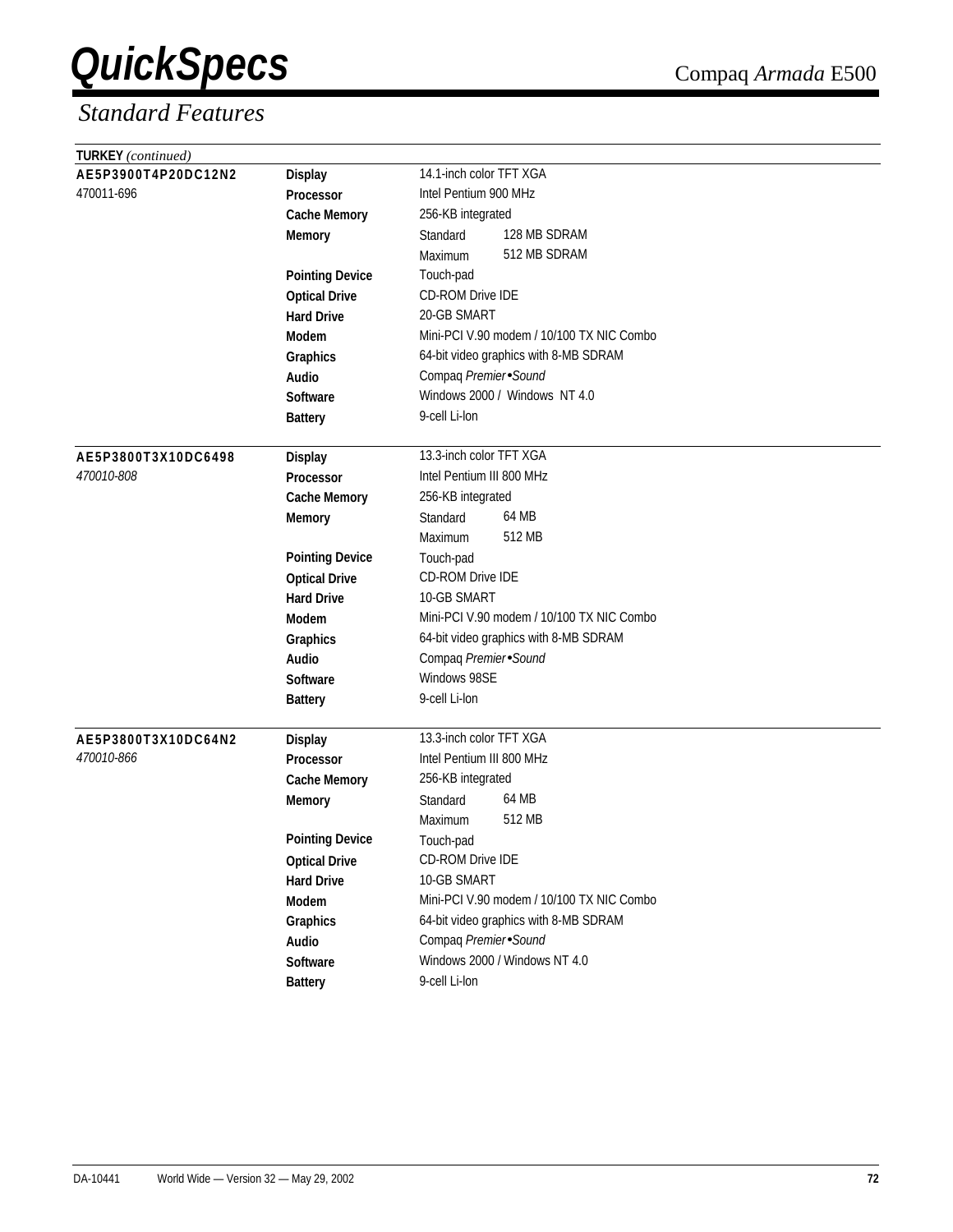| TURKEY (continued)                |                        |                                                  |
|-----------------------------------|------------------------|--------------------------------------------------|
| AE5C1700T4X10DC6498               | <b>Display</b>         | 14.1-inch color TFT XGA                          |
| 470010-897                        | Processor              | Intel Celeron 700 MHz                            |
|                                   | <b>Cache Memory</b>    | 128-KB integrated                                |
|                                   | <b>Memory</b>          | 64 MB<br>Standard                                |
|                                   |                        | 512 MB<br>Maximum                                |
|                                   | <b>Pointing Device</b> | Touch-pad                                        |
|                                   | <b>Optical Drive</b>   | <b>CD-ROM Drive IDE</b>                          |
|                                   | <b>Hard Drive</b>      | 10-GB SMART                                      |
|                                   | <b>Modem</b>           | Mini-PCI V.90 modem / 10/100 TX NIC Combo        |
|                                   | Graphics               | 64-bit video graphics with 8-MB SDRAM            |
|                                   | Audio                  | Compaq Premier Sound                             |
|                                   | <b>Software</b>        | Windows 98SE                                     |
|                                   | <b>Battery</b>         | 9-cell Li-lon                                    |
|                                   |                        |                                                  |
| AE5C1700T4X10DC64N2               | <b>Display</b>         | 14.1-inch color TFT XGA                          |
| 470010-930                        | <b>Processor</b>       | Intel Celeron 700 MHz                            |
|                                   | <b>Cache Memory</b>    | 128-KB integrated                                |
|                                   | <b>Memory</b>          | 64 MB<br>Standard                                |
|                                   |                        | 512 MB<br>Maximum                                |
|                                   | <b>Pointing Device</b> | Touch-pad                                        |
|                                   | <b>Optical Drive</b>   | CD-ROM Drive IDE                                 |
|                                   | <b>Hard Drive</b>      | 10-GB SMART                                      |
|                                   | Modem                  | Mini-PCI V.90 modem / 10/100 TX NIC Combo        |
|                                   | Graphics               | 64-bit video graphics with 8-MB SDRAM            |
|                                   | Audio                  | Compaq Premier Sound                             |
|                                   | <b>Software</b>        | Windows 2000 / Windows NT 4.0                    |
|                                   | <b>Battery</b>         | 9-cell Li-lon                                    |
|                                   |                        |                                                  |
| AE5C1700T3X10DC6498<br>470010-881 | <b>Display</b>         | 13.3-inch color TFT XGA<br>Intel Celeron 700 MHz |
|                                   | <b>Processor</b>       | 128-KB integrated                                |
|                                   | <b>Cache Memory</b>    | 64 MB                                            |
|                                   | <b>Memory</b>          | Standard<br>512 MB                               |
|                                   |                        | Maximum                                          |
|                                   | <b>Pointing Device</b> | Touch-pad                                        |
|                                   | <b>Optical Drive</b>   | CD-ROM Drive IDE<br>10-GB SMART                  |
|                                   | <b>Hard Drive</b>      | Mini-PCI V.90 modem / 10/100 TX NIC Combo        |
|                                   | Modem                  |                                                  |
|                                   | Graphics               | 64-bit video graphics with 8-MB SDRAM            |
|                                   | Audio                  | Compaq Premier Sound                             |
|                                   | Software               | Windows 98SE                                     |
|                                   | <b>Battery</b>         | 6-cell Li-lon                                    |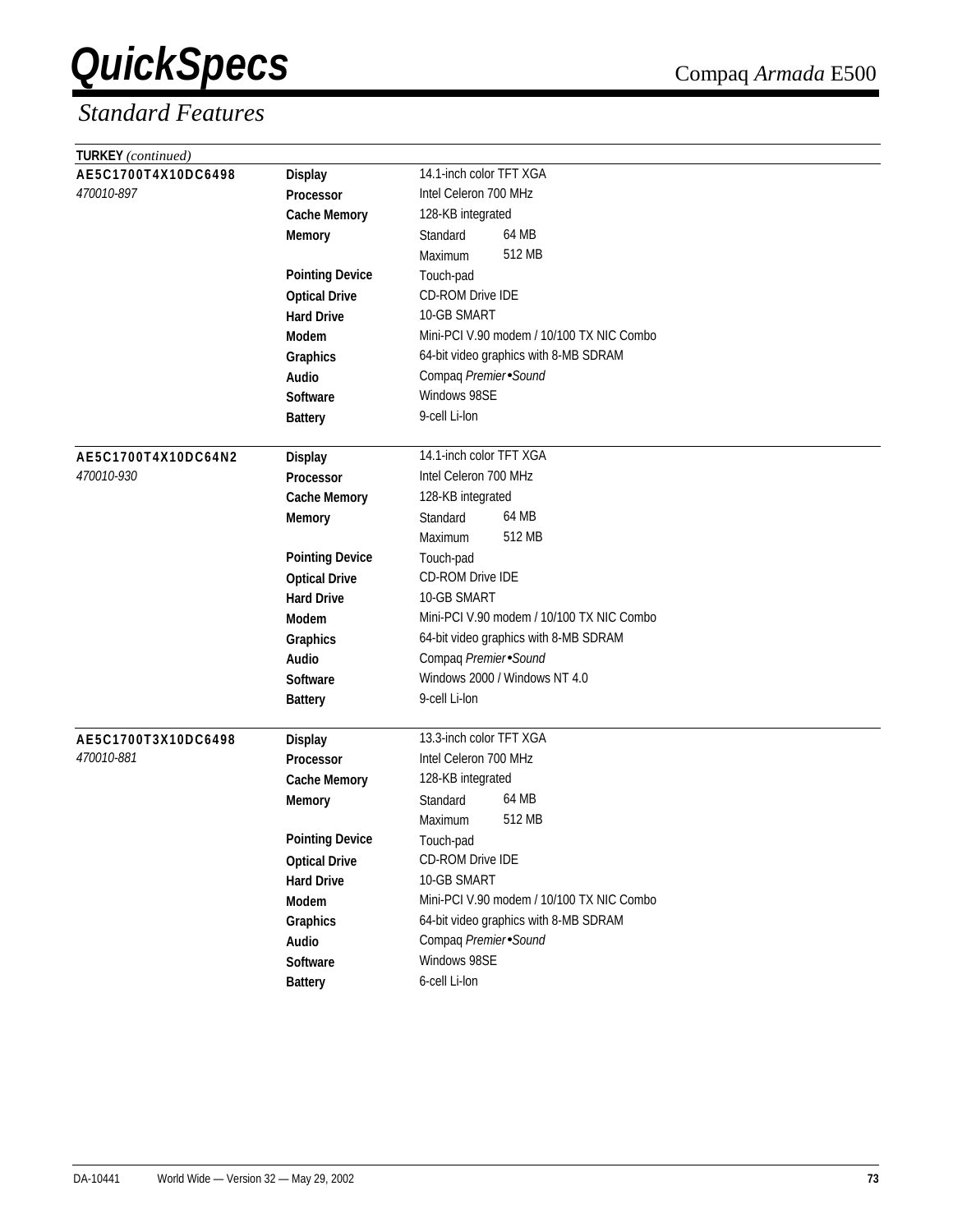| <b>TURKEY</b> (continued) |                        |                                           |                       |  |  |
|---------------------------|------------------------|-------------------------------------------|-----------------------|--|--|
| AE5C1700T3X10DC64N2       | <b>Display</b>         | 13.3-inch color TFT XGA                   |                       |  |  |
| 470010-882                | <b>Processor</b>       |                                           | Intel Celeron 700 MHz |  |  |
|                           | <b>Cache Memory</b>    | 128-KB integrated                         |                       |  |  |
|                           | Memory                 | Standard                                  | 64 MB                 |  |  |
|                           |                        | <b>Maximum</b>                            | 512 MB                |  |  |
|                           | <b>Pointing Device</b> | Touch-pad                                 |                       |  |  |
|                           | <b>Optical Drive</b>   | <b>CD-ROM Drive IDE</b>                   |                       |  |  |
|                           | <b>Hard Drive</b>      | 10-GB SMART                               |                       |  |  |
|                           | Modem                  | Mini-PCI V.90 modem / 10/100 TX NIC Combo |                       |  |  |
|                           | Graphics               | 64-bit video graphics with 8-MB SDRAM     |                       |  |  |
|                           | Audio                  | Compaq Premier Sound                      |                       |  |  |
|                           | <b>Software</b>        | Windows 2000 / Windows NT 4.0             |                       |  |  |
|                           | <b>Battery</b>         | 6-cell Li-lon                             |                       |  |  |
|                           |                        |                                           |                       |  |  |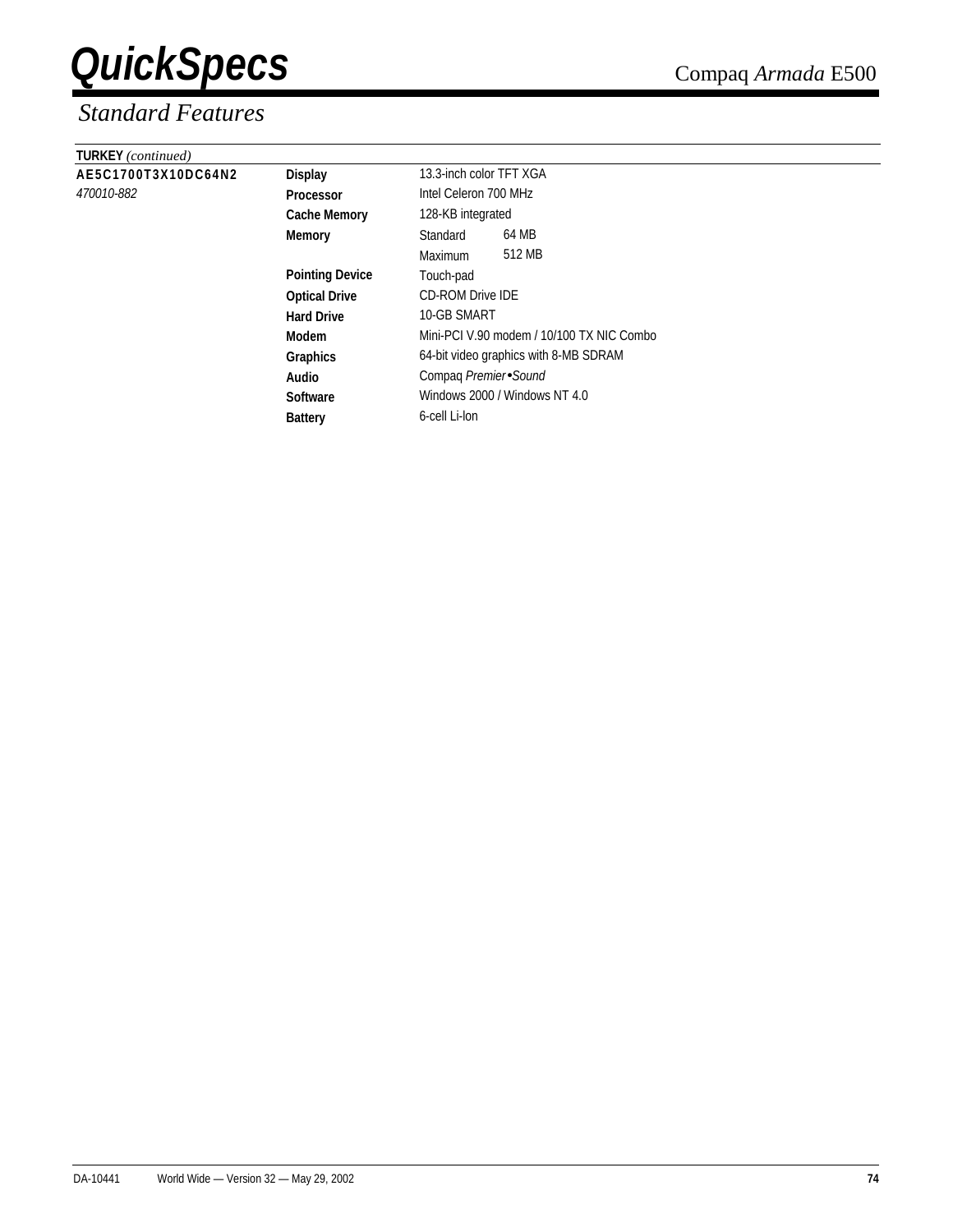| <b>CZECH REPUBLIC</b> |                        |                                           |
|-----------------------|------------------------|-------------------------------------------|
| AE5P31000T5P30WC1298  | <b>Display</b>         | 15.0-inch color TFT XGA                   |
| 470011-615            | <b>Processor</b>       | Intel Pentium 1.0 GHz                     |
|                       | <b>Cache Memory</b>    | 256-KB integrated                         |
|                       | <b>Memory</b>          | 128 MB SDRAM<br>Standard                  |
|                       |                        | 512 MB SDRAM<br>Maximum                   |
|                       | <b>Pointing Device</b> | Touch-pad                                 |
|                       | <b>Optical Drive</b>   | <b>CD-RW Drive IDE</b>                    |
|                       | <b>Hard Drive</b>      | 30-GB SMART                               |
|                       | <b>Modem</b>           | Mini-PCI V.90 modem / 10/100 TX NIC Combo |
|                       | Graphics               | 64-bit video graphics with 8-MB SDRAM     |
|                       | Audio                  | Compaq Premier Sound                      |
|                       | <b>Software</b>        | Windows 98SE                              |
|                       | <b>Battery</b>         | 9-cell Li-lon                             |
|                       |                        |                                           |
| AE5P31000T5P30WC12N2  | <b>Display</b>         | 15.0-inch color TFT XGA                   |
| 470011-639            | <b>Processor</b>       | Intel Pentium 1.0 GHz                     |
|                       | <b>Cache Memory</b>    | 256-KB integrated                         |
|                       | <b>Memory</b>          | 128 MB SDRAM<br>Standard                  |
|                       |                        | 512 MB SDRAM<br>Maximum                   |
|                       | <b>Pointing Device</b> | Touch-pad                                 |
|                       | <b>Optical Drive</b>   | <b>CD-RW Drive IDE</b>                    |
|                       | <b>Hard Drive</b>      | 30-GB SMART                               |
|                       | <b>Modem</b>           | Mini-PCI V.90 modem / 10/100 TX NIC Combo |
|                       | Graphics               | 64-bit video graphics with 8-MB SDRAM     |
|                       | Audio                  | Compaq Premier Sound                      |
|                       | <b>Software</b>        | Windows 2000 / Windows NT 4.0             |
|                       | <b>Battery</b>         | 9-cell Li-lon                             |
|                       |                        |                                           |
| AE5P3900T4P20DC1298   | <b>Display</b>         | 14.1-inch color TFT XGA                   |
| 470011-666            | <b>Processor</b>       | Intel Pentium 900 MHz                     |
|                       | <b>Cache Memory</b>    | 256-KB integrated                         |
|                       | <b>Memory</b>          | 128 MB SDRAM<br>Standard                  |
|                       |                        | 512 MB SDRAM<br>Maximum                   |
|                       | <b>Pointing Device</b> | Touch-pad                                 |
|                       | <b>Optical Drive</b>   | CD-ROM Drive IDE                          |
|                       | <b>Hard Drive</b>      | 20-GB SMART                               |
|                       | Modem                  | Mini-PCI V.90 modem / 10/100 TX NIC Combo |
|                       | Graphics               | 64-bit video graphics with 8-MB SDRAM     |
|                       | Audio                  | Compaq Premier Sound                      |
|                       | Software               | Windows 98SE                              |
|                       | <b>Battery</b>         | 9-cell Li-lon                             |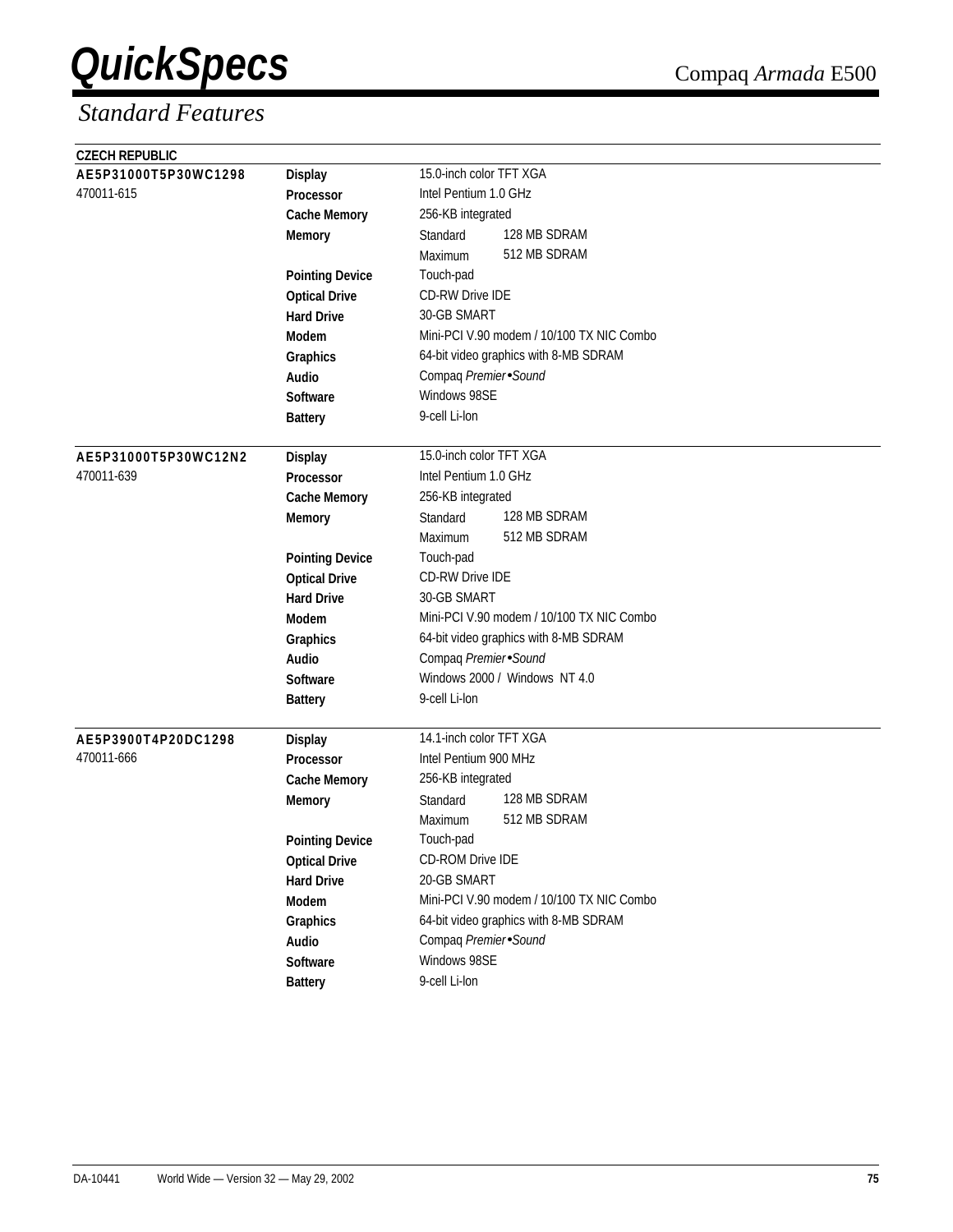| <b>CZECH REPUBLIC</b> (continued) |                            |                                           |
|-----------------------------------|----------------------------|-------------------------------------------|
| AE5P3900T4P20DC12N2               | <b>Display</b>             | 14.1-inch color TFT XGA                   |
| 470011-697                        | Processor                  | Intel Pentium 900 MHz                     |
|                                   | <b>Cache Memory</b>        | 256-KB integrated                         |
|                                   | <b>Memory</b>              | 128 MB SDRAM<br>Standard                  |
|                                   |                            | 512 MB SDRAM<br>Maximum                   |
|                                   | <b>Pointing Device</b>     | Touch-pad                                 |
|                                   | <b>Optical Drive</b>       | <b>CD-ROM Drive IDE</b>                   |
|                                   | <b>Hard Drive</b>          | 20-GB SMART                               |
|                                   | Modem                      | Mini-PCI V.90 modem / 10/100 TX NIC Combo |
|                                   | Graphics                   | 64-bit video graphics with 8-MB SDRAM     |
|                                   | Audio                      | Compaq Premier Sound                      |
|                                   | <b>Software</b>            | Windows 2000 / Windows NT 4.0             |
|                                   | <b>Battery</b>             | 9-cell Li-lon                             |
|                                   |                            |                                           |
| AE5P3800T3X10DC6498               | <b>Display</b>             | 13.3-inch color TFT XGA                   |
| 470010-810                        | Processor                  | Intel Pentium III 800 MHz                 |
|                                   | <b>Cache Memory</b>        | 256-KB integrated                         |
|                                   | <b>Memory</b>              | 64 MB<br>Standard                         |
|                                   |                            | 512 MB<br>Maximum                         |
|                                   | <b>Pointing Device</b>     | Touch-pad                                 |
|                                   | <b>Optical Drive</b>       | CD-ROM Drive IDE                          |
|                                   | <b>Hard Drive</b>          | 10-GB SMART                               |
|                                   | <b>Modem</b>               | Mini-PCI V.90 modem / 10/100 TX NIC Combo |
|                                   | Graphics                   | 64-bit video graphics with 8-MB SDRAM     |
|                                   | <b>Audio</b>               | Compaq Premier Sound                      |
|                                   | <b>Software</b>            | Windows 98SE                              |
|                                   | <b>Battery</b>             | 9-cell Li-lon                             |
|                                   |                            | 13.3-inch color TFT XGA                   |
| AE5P3800T3X10DC64N2<br>470010-869 | <b>Display</b>             | Intel Pentium III 800 MHz                 |
|                                   | <b>Processor</b>           | 256-KB integrated                         |
|                                   | <b>Cache Memory</b>        | 64 MB<br>Standard                         |
|                                   | <b>Memory</b>              | 512 MB<br>Maximum                         |
|                                   | <b>Pointing Device</b>     |                                           |
|                                   |                            | Touch-pad<br>CD-ROM Drive IDE             |
|                                   | <b>Optical Drive</b>       | 10-GB SMART                               |
|                                   | <b>Hard Drive</b><br>Modem | Mini-PCI V.90 modem / 10/100 TX NIC Combo |
|                                   |                            | 64-bit video graphics with 8-MB SDRAM     |
|                                   | Graphics                   | Compaq Premier Sound                      |
|                                   | Audio<br>Software          | Windows 2000 / Windows NT 4.0             |
|                                   |                            | 9-cell Li-lon                             |
|                                   | <b>Battery</b>             |                                           |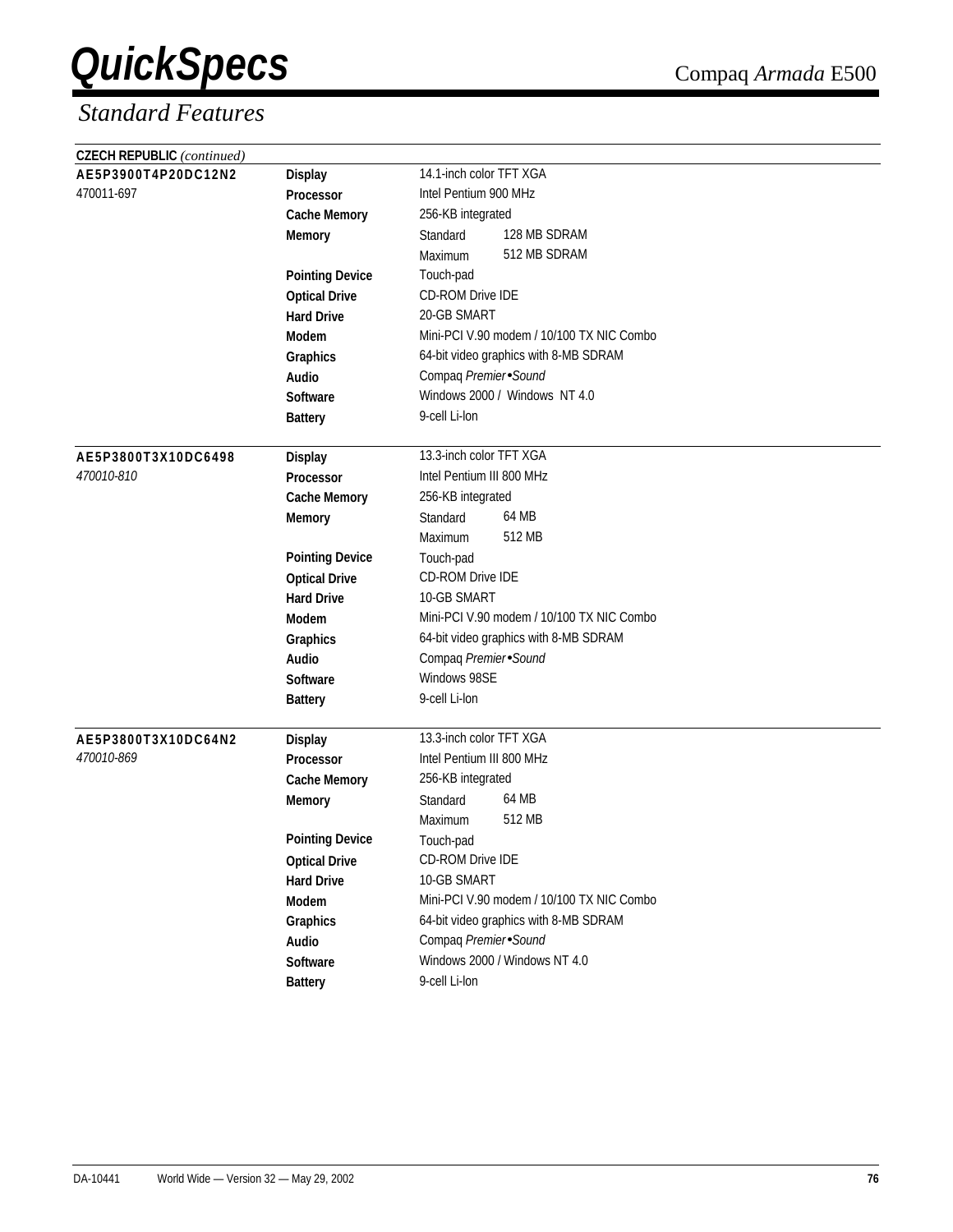| <b>CZECH REPUBLIC</b> (continued) |                        |                                           |
|-----------------------------------|------------------------|-------------------------------------------|
| AE5C1700T4X10DC6498               | <b>Display</b>         | 14.1-inch color TFT XGA                   |
| 470010-901                        | <b>Processor</b>       | Intel Celeron 700 MHz                     |
|                                   | <b>Cache Memory</b>    | 128-KB integrated                         |
|                                   | <b>Memory</b>          | 64 MB<br>Standard                         |
|                                   |                        | 512 MB<br>Maximum                         |
|                                   | <b>Pointing Device</b> | Touch-pad                                 |
|                                   | <b>Optical Drive</b>   | CD-ROM Drive IDE                          |
|                                   | <b>Hard Drive</b>      | 10-GB SMART                               |
|                                   | <b>Modem</b>           | Mini-PCI V.90 modem / 10/100 TX NIC Combo |
|                                   | Graphics               | 64-bit video graphics with 8-MB SDRAM     |
|                                   | Audio                  | Compaq Premier Sound                      |
|                                   | <b>Software</b>        | Windows 98SE                              |
|                                   | <b>Battery</b>         | 9-cell Li-lon                             |
|                                   |                        |                                           |
| AE5C1700T4X10DC64N2               | <b>Display</b>         | 14.1-inch color TFT XGA                   |
| 470010-931                        | Processor              | Intel Celeron 700 MHz                     |
|                                   | <b>Cache Memory</b>    | 128-KB integrated                         |
|                                   | <b>Memory</b>          | 64 MB<br>Standard                         |
|                                   |                        | 512 MB<br>Maximum                         |
|                                   | <b>Pointing Device</b> | Touch-pad                                 |
|                                   | <b>Optical Drive</b>   | CD-ROM Drive IDE                          |
|                                   | <b>Hard Drive</b>      | 10-GB SMART                               |
|                                   | <b>Modem</b>           | Mini-PCI V.90 modem / 10/100 TX NIC Combo |
|                                   | Graphics               | 64-bit video graphics with 8-MB SDRAM     |
|                                   | Audio                  | Compaq Premier Sound                      |
|                                   | Software               | Windows 2000 / Windows NT 4.0             |
|                                   | <b>Battery</b>         | 9-cell Li-lon                             |
|                                   |                        |                                           |
| AE5C1700T3X10DC6498               | <b>Display</b>         | 13.3-inch color TFT XGA                   |
| 470010-885                        | <b>Processor</b>       | Intel Celeron 700 MHz                     |
|                                   | <b>Cache Memory</b>    | 128-KB integrated                         |
|                                   | <b>Memory</b>          | 64 MB<br>Standard                         |
|                                   |                        | 512 MB<br>Maximum                         |
|                                   | <b>Pointing Device</b> | Touch-pad                                 |
|                                   | <b>Optical Drive</b>   | CD-ROM Drive IDE                          |
|                                   | <b>Hard Drive</b>      | 10-GB SMART                               |
|                                   | Modem                  | Mini-PCI V.90 modem / 10/100 TX NIC Combo |
|                                   | Graphics               | 64-bit video graphics with 8-MB SDRAM     |
|                                   | Audio                  | Compaq Premier Sound                      |
|                                   | Software               | Windows 98SE                              |
|                                   | <b>Battery</b>         | 6-cell Li-lon                             |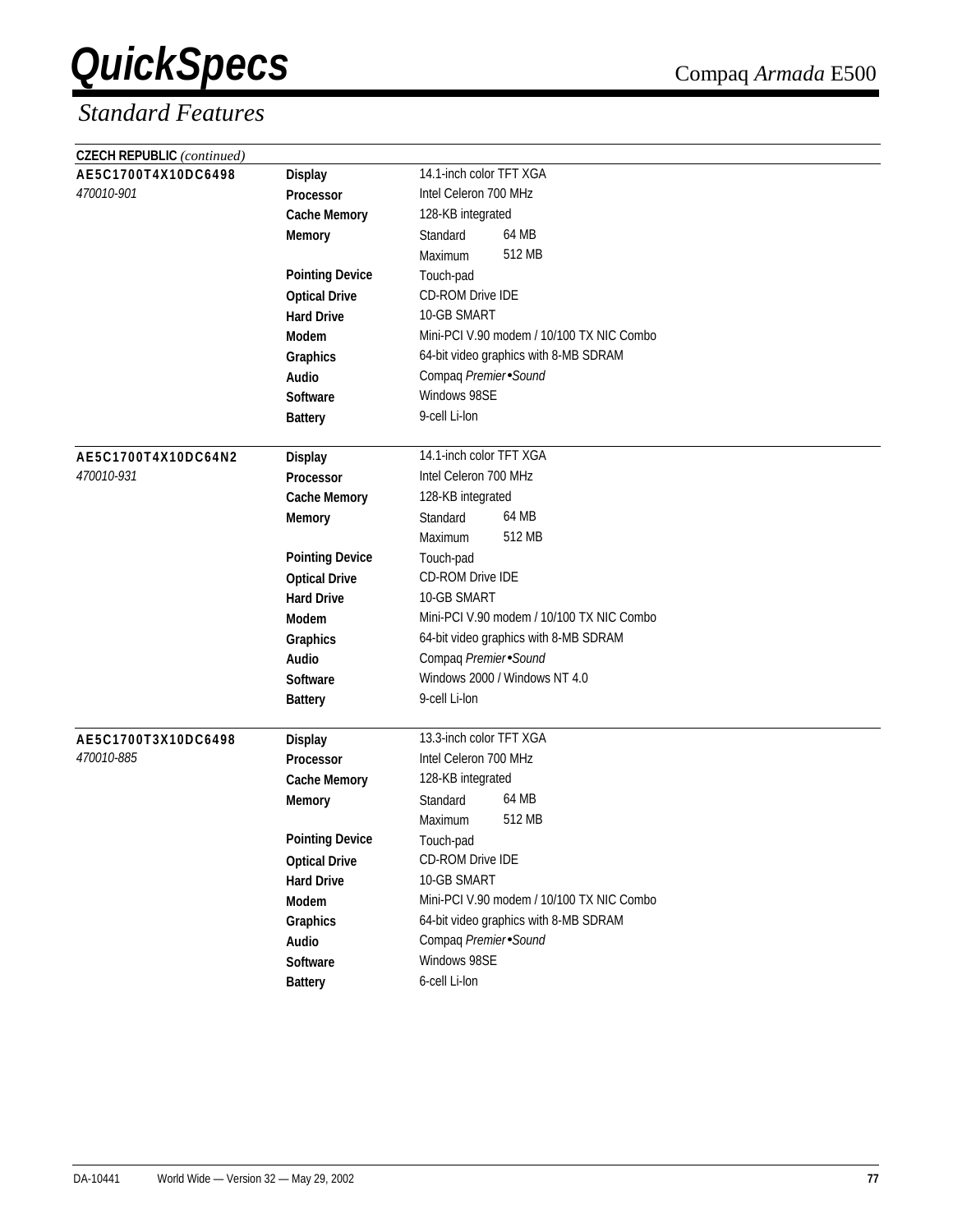| <b>CZECH REPUBLIC</b> (continued) |                        |                                           |                       |  |  |
|-----------------------------------|------------------------|-------------------------------------------|-----------------------|--|--|
| AE5C1700T3X10DC64N2               | <b>Display</b>         | 13.3-inch color TFT XGA                   |                       |  |  |
| 470010-886                        | <b>Processor</b>       |                                           | Intel Celeron 700 MHz |  |  |
|                                   | <b>Cache Memory</b>    | 128-KB integrated                         |                       |  |  |
|                                   | <b>Memory</b>          | Standard                                  | 64 MB                 |  |  |
|                                   |                        | <b>Maximum</b>                            | 512 MB                |  |  |
|                                   | <b>Pointing Device</b> | Touch-pad                                 |                       |  |  |
|                                   | <b>Optical Drive</b>   | <b>CD-ROM Drive IDE</b>                   |                       |  |  |
|                                   | <b>Hard Drive</b>      | 10-GB SMART                               |                       |  |  |
|                                   | Modem                  | Mini-PCI V.90 modem / 10/100 TX NIC Combo |                       |  |  |
|                                   | <b>Graphics</b>        | 64-bit video graphics with 8-MB SDRAM     |                       |  |  |
|                                   | Audio                  | Compag Premier Sound                      |                       |  |  |
|                                   | <b>Software</b>        | Windows 2000 / Windows NT 4.0             |                       |  |  |
|                                   | <b>Battery</b>         | 6-cell Li-lon                             |                       |  |  |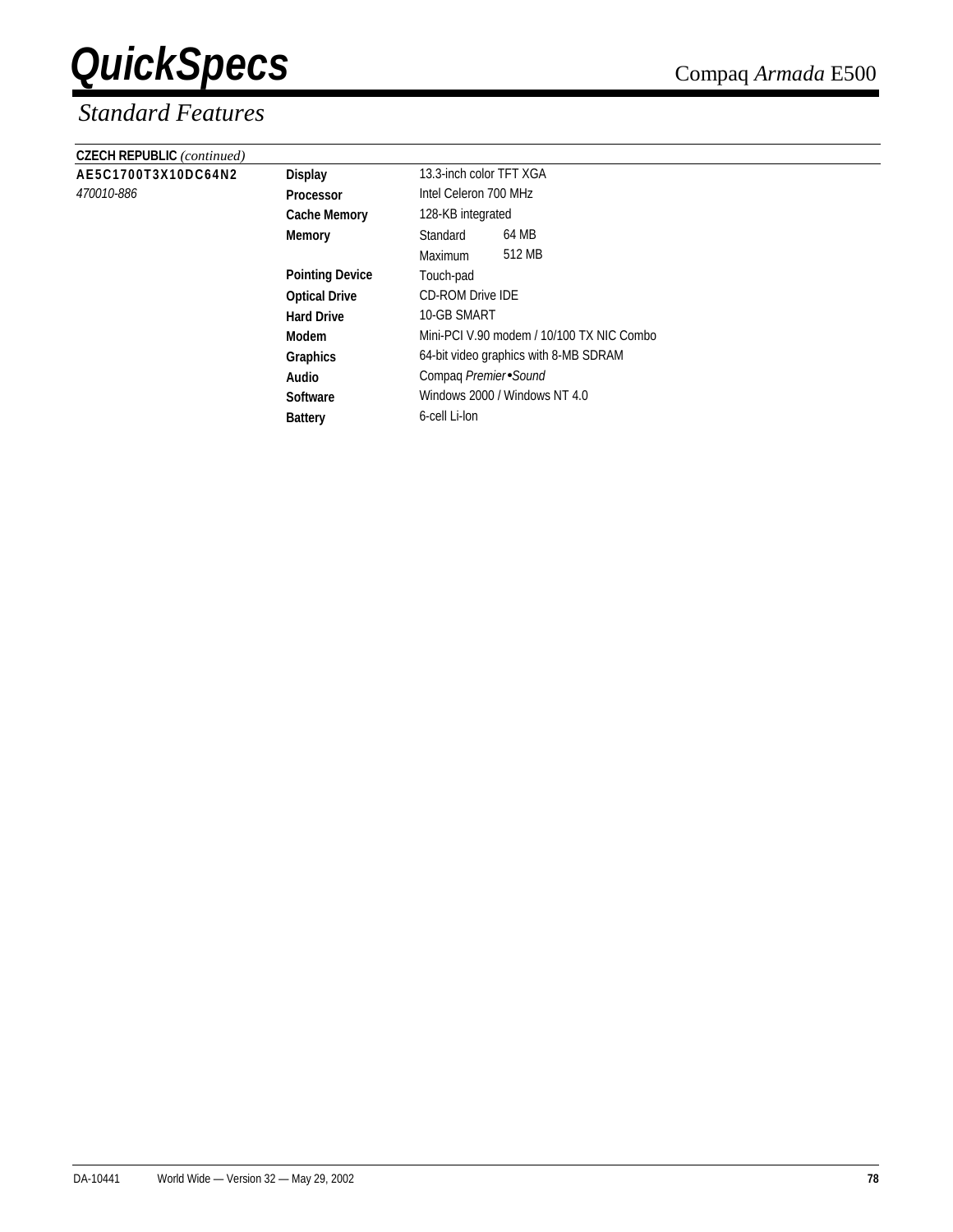| POLAND/GREEK/ISRAEL                |                                                |                                           |
|------------------------------------|------------------------------------------------|-------------------------------------------|
| AE5P31000T5P30WC1298               | <b>Display</b>                                 | 15.0-inch color TFT XGA                   |
| 470011-616                         | Processor                                      | Intel Pentium 1.0 GHz                     |
|                                    | <b>Cache Memory</b>                            | 256-KB integrated                         |
|                                    | <b>Memory</b>                                  | 128 MB SDRAM<br>Standard                  |
|                                    |                                                | 512 MB SDRAM<br>Maximum                   |
|                                    | <b>Pointing Device</b>                         | Touch-pad                                 |
|                                    | <b>Optical Drive</b>                           | <b>CD-RW Drive IDE</b>                    |
|                                    | <b>Hard Drive</b>                              | 30-GB SMART                               |
|                                    | <b>Modem</b>                                   | Mini-PCI V.90 modem / 10/100 TX NIC Combo |
|                                    | Graphics                                       | 64-bit video graphics with 8-MB SDRAM     |
|                                    | Audio                                          | Compaq Premier Sound                      |
|                                    | <b>Software</b>                                | Windows 98SE                              |
|                                    | <b>Battery</b>                                 | 9-cell Li-lon                             |
|                                    |                                                | 15.0-inch color TFT XGA                   |
| AE5P31000T5P30WC12N2<br>470011-640 | <b>Display</b>                                 | Intel Pentium 1.0 GHz                     |
|                                    | <b>Processor</b><br><b>Cache Memory</b>        | 256-KB integrated                         |
|                                    |                                                | 128 MB SDRAM<br>Standard                  |
|                                    | <b>Memory</b>                                  | 512 MB SDRAM<br>Maximum                   |
|                                    |                                                | Touch-pad                                 |
|                                    | <b>Pointing Device</b><br><b>Optical Drive</b> | <b>CD-RW Drive IDE</b>                    |
|                                    | <b>Hard Drive</b>                              | 30-GB SMART                               |
|                                    | Modem                                          | Mini-PCI V.90 modem / 10/100 TX NIC Combo |
|                                    |                                                | 64-bit video graphics with 8-MB SDRAM     |
|                                    | Graphics<br>Audio                              | Compaq Premier Sound                      |
|                                    | <b>Software</b>                                | Windows 2000 / Windows NT 4.0             |
|                                    |                                                | 9-cell Li-lon                             |
|                                    | <b>Battery</b>                                 |                                           |
| AE5P3900T4P20DC1298                | <b>Display</b>                                 | 14.1-inch color TFT XGA                   |
| 470011-667                         | <b>Processor</b>                               | Intel Pentium 900 MHz                     |
|                                    | <b>Cache Memory</b>                            | 256-KB integrated                         |
|                                    | <b>Memory</b>                                  | 128 MB SDRAM<br>Standard                  |
|                                    |                                                | 512 MB SDRAM<br>Maximum                   |
|                                    | <b>Pointing Device</b>                         | Touch-pad                                 |
|                                    | <b>Optical Drive</b>                           | <b>CD-ROM Drive IDE</b>                   |
|                                    | <b>Hard Drive</b>                              | 20-GB SMART                               |
|                                    | Modem                                          | Mini-PCI V.90 modem / 10/100 TX NIC Combo |
|                                    | Graphics                                       | 64-bit video graphics with 8-MB SDRAM     |
|                                    | Audio                                          | Compaq Premier Sound                      |
|                                    | Software                                       | Windows 98SE                              |
|                                    | <b>Battery</b>                                 | 9-cell Li-lon                             |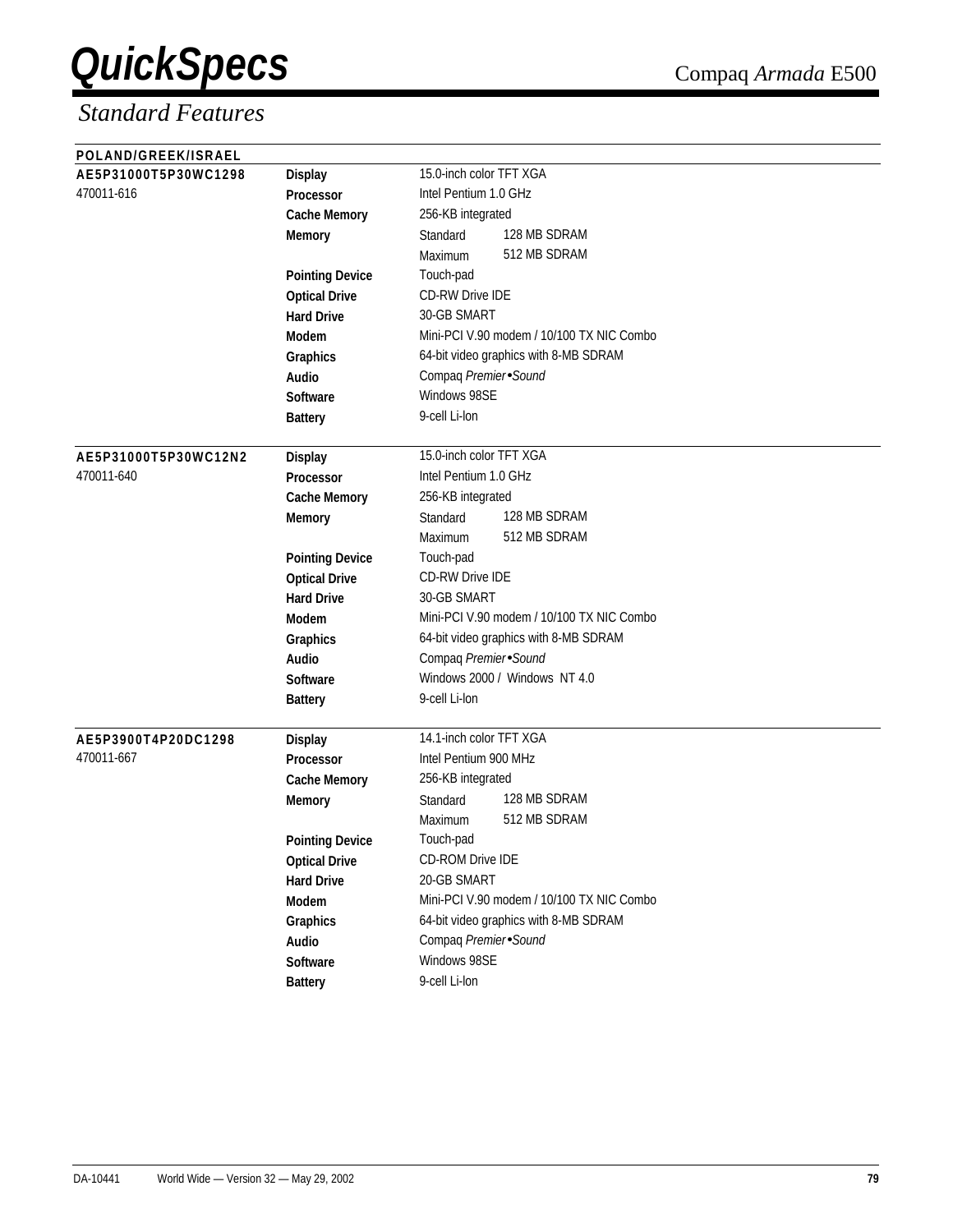| POLAND/GREEK/ISRAEL (continued) |                        |                                           |  |  |
|---------------------------------|------------------------|-------------------------------------------|--|--|
| AE5P3900T4P20DC12N2             | <b>Display</b>         | 14.1-inch color TFT XGA                   |  |  |
| 470011-698                      | <b>Processor</b>       | Intel Pentium 900 MHz                     |  |  |
|                                 | <b>Cache Memory</b>    | 256-KB integrated                         |  |  |
|                                 | <b>Memory</b>          | 128 MB SDRAM<br>Standard                  |  |  |
|                                 |                        | 512 MB SDRAM<br>Maximum                   |  |  |
|                                 | <b>Pointing Device</b> | Touch-pad                                 |  |  |
|                                 | <b>Optical Drive</b>   | CD-ROM Drive IDE                          |  |  |
|                                 | <b>Hard Drive</b>      | 20-GB SMART                               |  |  |
|                                 | <b>Modem</b>           | Mini-PCI V.90 modem / 10/100 TX NIC Combo |  |  |
|                                 | Graphics               | 64-bit video graphics with 8-MB SDRAM     |  |  |
|                                 | Audio                  | Compaq Premier Sound                      |  |  |
|                                 | <b>Software</b>        | Windows 2000 / Windows NT 4.0             |  |  |
|                                 | <b>Battery</b>         | 9-cell Li-lon                             |  |  |
|                                 |                        |                                           |  |  |
| AE5P3800T3X10DC6498             | <b>Display</b>         | 13.3-inch color TFT XGA                   |  |  |
| 470010-811                      | Processor              | Intel Pentium III 800 MHz                 |  |  |
|                                 | <b>Cache Memory</b>    | 256-KB integrated                         |  |  |
|                                 | <b>Memory</b>          | 64 MB<br>Standard                         |  |  |
|                                 |                        | 512 MB<br>Maximum                         |  |  |
|                                 | <b>Pointing Device</b> | Touch-pad                                 |  |  |
|                                 | <b>Optical Drive</b>   | CD-ROM Drive IDE                          |  |  |
|                                 | <b>Hard Drive</b>      | 10-GB SMART                               |  |  |
|                                 | <b>Modem</b>           | Mini-PCI V.90 modem / 10/100 TX NIC Combo |  |  |
|                                 | Graphics               | 64-bit video graphics with 8-MB SDRAM     |  |  |
|                                 | Audio                  | Compaq Premier Sound                      |  |  |
|                                 | <b>Software</b>        | Windows 98SE                              |  |  |
|                                 | <b>Battery</b>         | 9-cell Li-lon                             |  |  |
|                                 |                        |                                           |  |  |
| AE5P3800T3X10DC64N2             | <b>Display</b>         | 13.3-inch color TFT XGA                   |  |  |
| 470010-870                      | <b>Processor</b>       | Intel Pentium III 800 MHz                 |  |  |
|                                 | <b>Cache Memory</b>    | 256-KB integrated                         |  |  |
|                                 | <b>Memory</b>          | 64 MB<br>Standard                         |  |  |
|                                 |                        | 512 MB<br>Maximum                         |  |  |
|                                 | <b>Pointing Device</b> | Touch-pad                                 |  |  |
|                                 | <b>Optical Drive</b>   | <b>CD-ROM Drive IDE</b>                   |  |  |
|                                 | <b>Hard Drive</b>      | 10-GB SMART                               |  |  |
|                                 | Modem                  | Mini-PCI V.90 modem / 10/100 TX NIC Combo |  |  |
|                                 | Graphics               | 64-bit video graphics with 8-MB SDRAM     |  |  |
|                                 | Audio                  | Compaq Premier Sound                      |  |  |
|                                 | Software               | Windows 2000 / Windows NT 4.0             |  |  |
|                                 | <b>Battery</b>         | 9-cell Li-lon                             |  |  |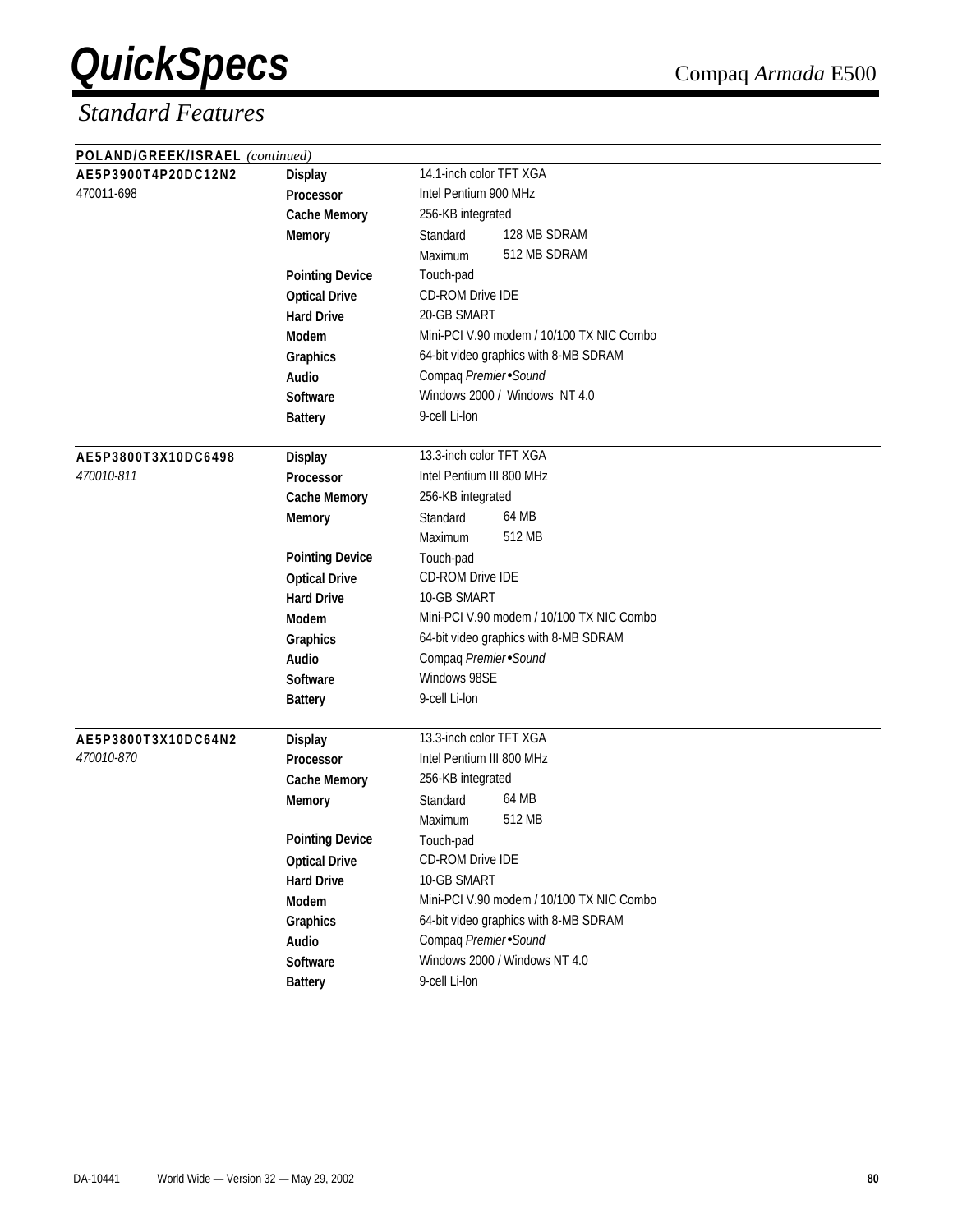| POLAND/GREEK/ISRAEL (continued) |                        |                                           |  |  |
|---------------------------------|------------------------|-------------------------------------------|--|--|
| AE5C1700T4X10DC6498             | <b>Display</b>         | 14.1-inch color TFT XGA                   |  |  |
| 470010-905                      | <b>Processor</b>       | Intel Celeron 700 MHz                     |  |  |
|                                 | <b>Cache Memory</b>    | 128-KB integrated                         |  |  |
|                                 | <b>Memory</b>          | 64 MB<br>Standard                         |  |  |
|                                 |                        | 512 MB<br>Maximum                         |  |  |
|                                 | <b>Pointing Device</b> | Touch-pad                                 |  |  |
|                                 | <b>Optical Drive</b>   | CD-ROM Drive IDE                          |  |  |
|                                 | <b>Hard Drive</b>      | 10-GB SMART                               |  |  |
|                                 | Modem                  | Mini-PCI V.90 modem / 10/100 TX NIC Combo |  |  |
|                                 | Graphics               | 64-bit video graphics with 8-MB SDRAM     |  |  |
|                                 | Audio                  | Compaq Premier Sound                      |  |  |
|                                 | <b>Software</b>        | Windows 98SE                              |  |  |
|                                 | <b>Battery</b>         | 9-cell Li-lon                             |  |  |
| AE5C1700T4X10DC64N2             | <b>Display</b>         | 14.1-inch color TFT XGA                   |  |  |
| 470010-932                      | <b>Processor</b>       | Intel Celeron 700 MHz                     |  |  |
|                                 | <b>Cache Memory</b>    | 128-KB integrated                         |  |  |
|                                 | <b>Memory</b>          | 64 MB<br>Standard                         |  |  |
|                                 |                        | 512 MB<br>Maximum                         |  |  |
|                                 | <b>Pointing Device</b> | Touch-pad                                 |  |  |
|                                 | <b>Optical Drive</b>   | <b>CD-ROM Drive IDE</b>                   |  |  |
|                                 | <b>Hard Drive</b>      | 10-GB SMART                               |  |  |
|                                 | <b>Modem</b>           | Mini-PCI V.90 modem / 10/100 TX NIC Combo |  |  |
|                                 | Graphics               | 64-bit video graphics with 8-MB SDRAM     |  |  |
|                                 | Audio                  | Compaq Premier Sound                      |  |  |
|                                 | <b>Software</b>        | Windows 2000 / Windows NT 4.0             |  |  |
|                                 | <b>Battery</b>         | 9-cell Li-lon                             |  |  |
|                                 |                        |                                           |  |  |
| AE5C1700T3X10DC6498             | <b>Display</b>         | 13.3-inch color TFT XGA                   |  |  |
| 470010-890                      | <b>Processor</b>       | Intel Celeron 700 MHz                     |  |  |
|                                 | <b>Cache Memory</b>    | 128-KB integrated                         |  |  |
|                                 | <b>Memory</b>          | 64 MB<br>Standard                         |  |  |
|                                 |                        | 512 MB<br><b>Maximum</b>                  |  |  |
|                                 | <b>Pointing Device</b> | Touch-pad                                 |  |  |
|                                 | <b>Optical Drive</b>   | CD-ROM Drive IDE                          |  |  |
|                                 | <b>Hard Drive</b>      | 10-GB SMART                               |  |  |
|                                 | Modem                  | Mini-PCI V.90 modem / 10/100 TX NIC Combo |  |  |
|                                 | Graphics               | 64-bit video graphics with 8-MB SDRAM     |  |  |
|                                 | Audio                  | Compaq Premier Sound                      |  |  |
|                                 | Software               | Windows 98SE                              |  |  |
|                                 | <b>Battery</b>         | 6-cell Li-lon                             |  |  |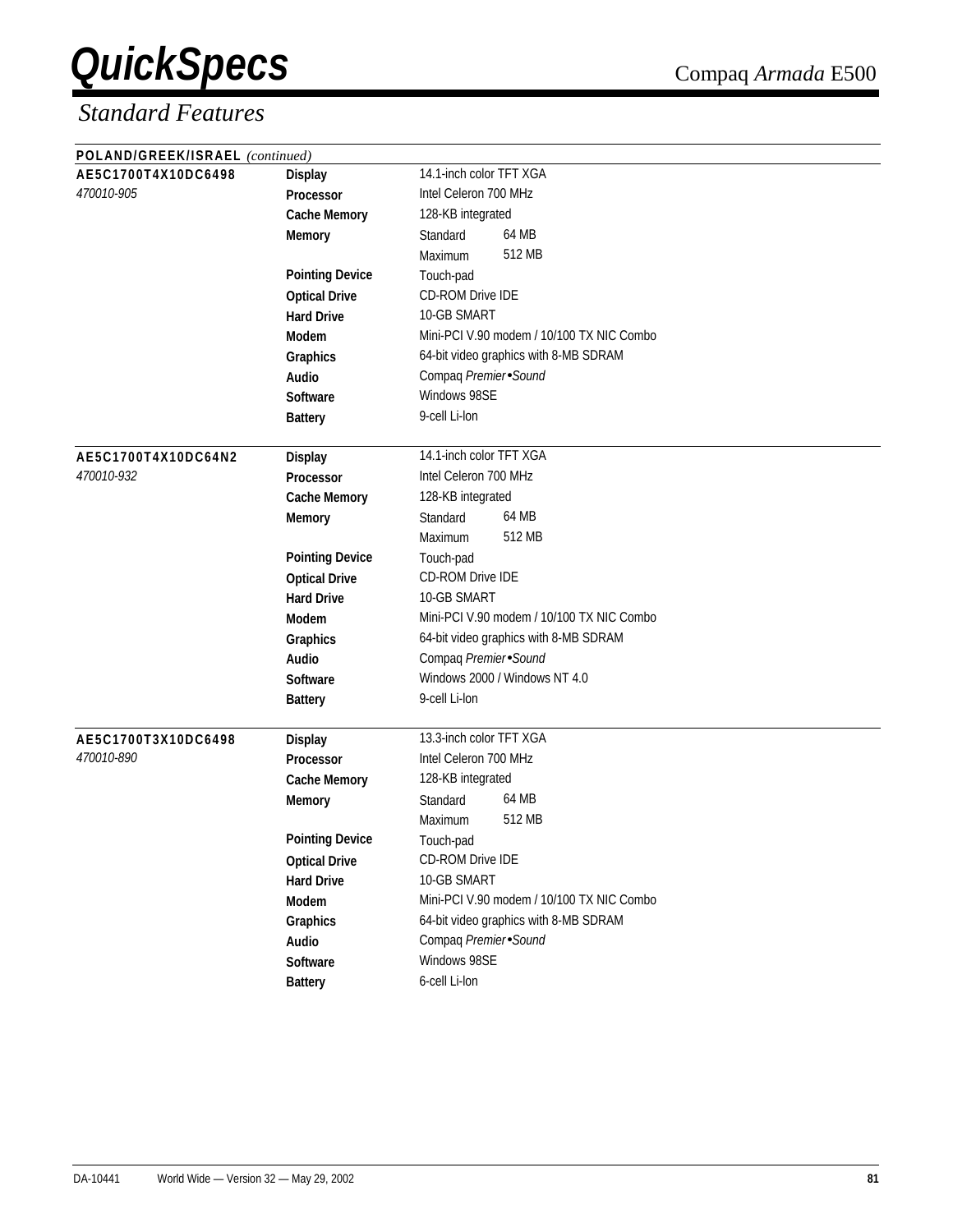### *Standard Features*

#### **POLAND/GREEK/ISRAEL** *(continued)*

| POLAND/GREEK/ISRAEL (continued) |                        |                                           |
|---------------------------------|------------------------|-------------------------------------------|
| AE5C1700T3X10DC64N2             | <b>Display</b>         | 13.3-inch color TFT XGA                   |
| <i>470010-892</i>               | <b>Processor</b>       | Intel Celeron 700 MHz                     |
|                                 | <b>Cache Memory</b>    | 128-KB integrated                         |
|                                 | <b>Memory</b>          | 64 MB<br>Standard                         |
|                                 |                        | 512 MB<br>Maximum                         |
|                                 | <b>Pointing Device</b> | Touch-pad                                 |
|                                 | <b>Optical Drive</b>   | <b>CD-ROM Drive IDE</b>                   |
|                                 | <b>Hard Drive</b>      | 10-GB SMART                               |
|                                 | <b>Modem</b>           | Mini-PCI V.90 modem / 10/100 TX NIC Combo |
|                                 | <b>Graphics</b>        | 64-bit video graphics with 8-MB SDRAM     |
|                                 | Audio                  | Compaq Premier Sound                      |
|                                 | <b>Software</b>        | Windows 2000 / Windows NT 4.0             |
|                                 | <b>Battery</b>         | 6-cell Li-lon                             |
|                                 |                        |                                           |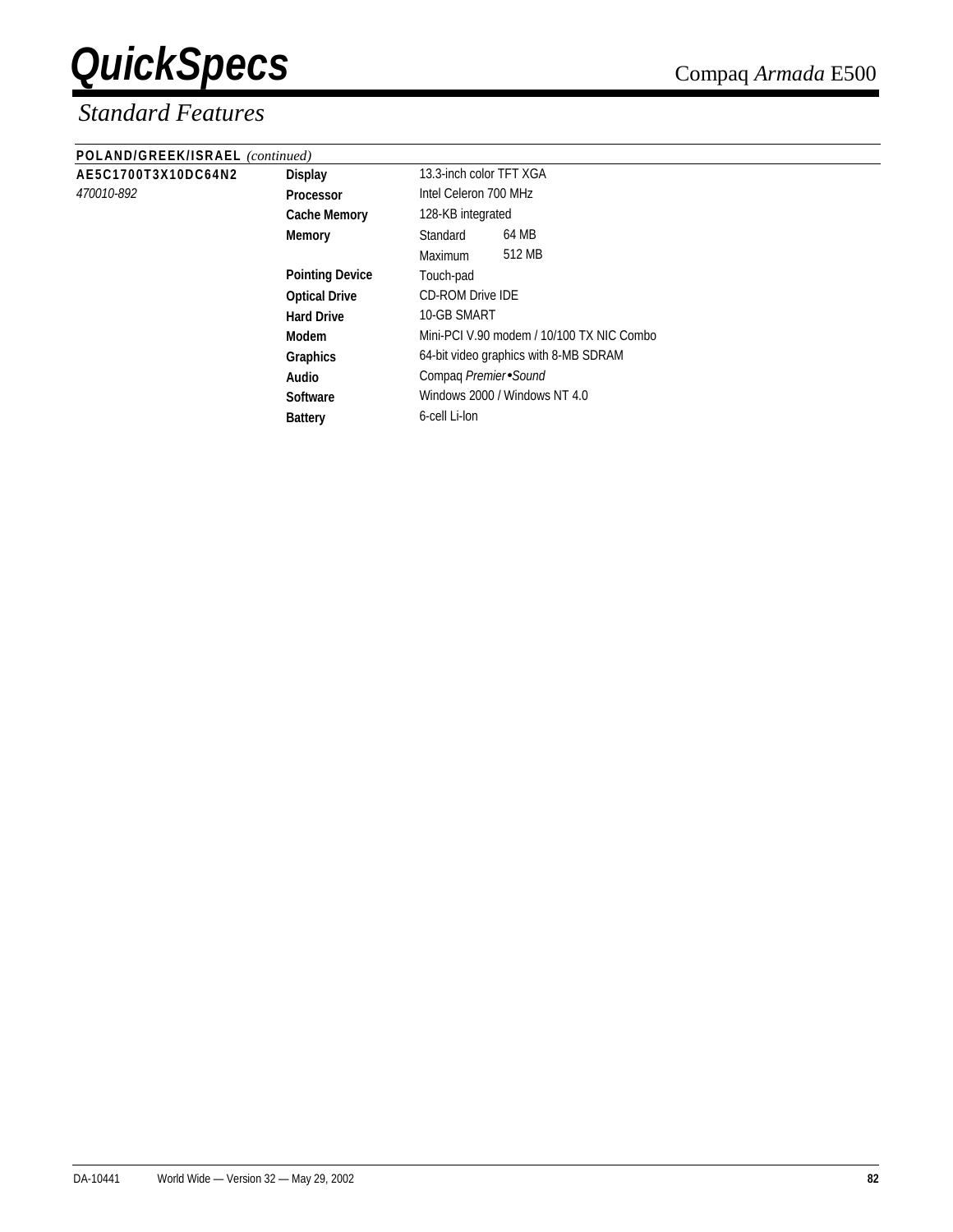| RUSSIAN/SLOVAK/SLEVNIAN |                        |                                           |
|-------------------------|------------------------|-------------------------------------------|
| AE5P3800T3X10DC6498     | <b>Display</b>         | 13.3-inch color TFT XGA                   |
| 470010-813              | <b>Processor</b>       | Intel Pentium III 800 MHz                 |
|                         | <b>Cache Memory</b>    | 256-KB integrated                         |
|                         | <b>Memory</b>          | 64 MB<br>Standard                         |
|                         |                        | 512 MB<br>Maximum                         |
|                         | <b>Pointing Device</b> | Touch-pad                                 |
|                         | <b>Optical Drive</b>   | CD-ROM Drive IDE                          |
|                         | <b>Hard Drive</b>      | 10-GB SMART                               |
|                         | <b>Modem</b>           | Mini-PCI V.90 modem / 10/100 TX NIC Combo |
|                         | Graphics               | 64-bit video graphics with 8-MB SDRAM     |
|                         | Audio                  | Compaq Premier Sound                      |
|                         | <b>Software</b>        | Windows 98SE                              |
|                         | <b>Battery</b>         | 9-cell Li-lon                             |
|                         |                        |                                           |
| AE5P3800T3X10DC64N2     | <b>Display</b>         | 13.3-inch color TFT XGA                   |
| 470010-872              | Processor              | Intel Pentium III 800 MHz                 |
|                         | <b>Cache Memory</b>    | 256-KB integrated                         |
|                         | <b>Memory</b>          | 64 MB<br>Standard                         |
|                         |                        | 512 MB<br>Maximum                         |
|                         | <b>Pointing Device</b> | Touch-pad                                 |
|                         | <b>Optical Drive</b>   | <b>CD-ROM Drive IDE</b>                   |
|                         | <b>Hard Drive</b>      | 10-GB SMART                               |
|                         | <b>Modem</b>           | Mini-PCI V.90 modem / 10/100 TX NIC Combo |
|                         | Graphics               | 64-bit video graphics with 8-MB SDRAM     |
|                         | Audio                  | Compaq Premier Sound                      |
|                         | <b>Software</b>        | Windows 2000 / Windows NT 4.0             |
|                         | <b>Battery</b>         | 9-cell Li-lon                             |
|                         |                        |                                           |
| AE5C1700T4X10DC6498     | <b>Display</b>         | 14.1-inch color TFT XGA                   |
| 470010-908              | <b>Processor</b>       | Intel Celeron 700 MHz                     |
|                         | <b>Cache Memory</b>    | 128-KB integrated                         |
|                         | <b>Memory</b>          | 64 MB<br>Standard                         |
|                         |                        | 512 MB<br>Maximum                         |
|                         | <b>Pointing Device</b> | Touch-pad                                 |
|                         | <b>Optical Drive</b>   | CD-ROM Drive IDE                          |
|                         | <b>Hard Drive</b>      | 10-GB SMART                               |
|                         | Modem                  | Mini-PCI V.90 modem / 10/100 TX NIC Combo |
|                         | Graphics               | 64-bit video graphics with 8-MB SDRAM     |
|                         | Audio                  | Compaq Premier Sound                      |
|                         | Software               | Windows 98SE                              |
|                         | <b>Battery</b>         | 9-cell Li-lon                             |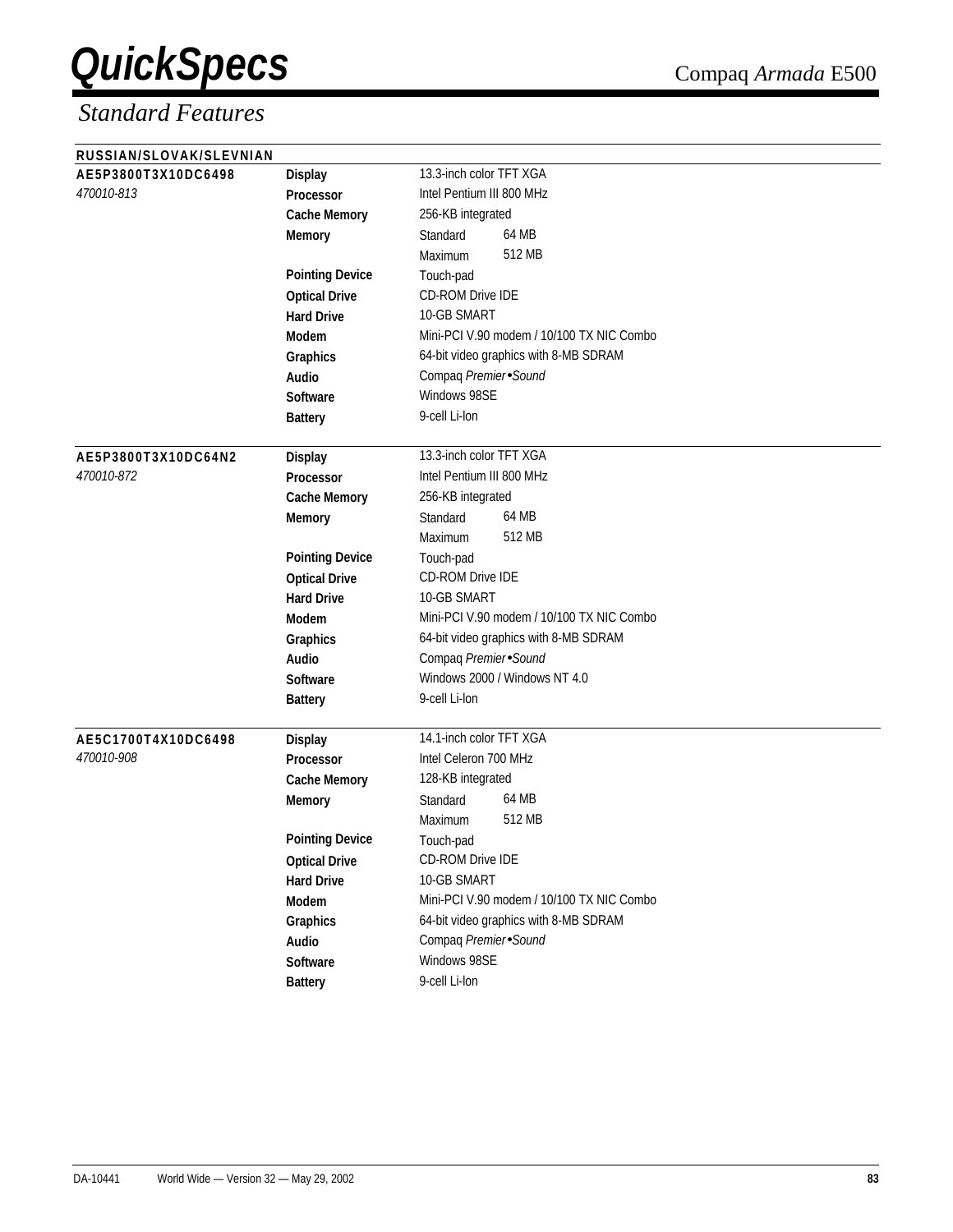| RUSSIAN/SLOVAK/SLEVNIAN (continued) |                        |                                                  |  |  |
|-------------------------------------|------------------------|--------------------------------------------------|--|--|
| AE5P31000T5P30WC1298                | <b>Display</b>         | 15.0-inch color TFT XGA<br>Intel Pentium 1.0 GHz |  |  |
| 470011-617                          | <b>Processor</b>       |                                                  |  |  |
|                                     | <b>Cache Memory</b>    | 256-KB integrated                                |  |  |
|                                     | <b>Memory</b>          | 128 MB SDRAM<br>Standard                         |  |  |
|                                     |                        | 512 MB SDRAM<br>Maximum                          |  |  |
|                                     | <b>Pointing Device</b> | Touch-pad                                        |  |  |
|                                     | <b>Optical Drive</b>   | <b>CD-RW Drive IDE</b>                           |  |  |
|                                     | <b>Hard Drive</b>      | 30-GB SMART                                      |  |  |
|                                     | <b>Modem</b>           | Mini-PCI V.90 modem / 10/100 TX NIC Combo        |  |  |
|                                     | Graphics               | 64-bit video graphics with 8-MB SDRAM            |  |  |
|                                     | Audio                  | Compaq Premier Sound                             |  |  |
|                                     | <b>Software</b>        | Windows 98SE                                     |  |  |
|                                     | <b>Battery</b>         | 9-cell Li-lon                                    |  |  |
|                                     |                        |                                                  |  |  |
| AE5P31000T5P30WC12N2                | <b>Display</b>         | 15.0-inch color TFT XGA                          |  |  |
| 470011-641                          | Processor              | Intel Pentium 1.0 GHz                            |  |  |
|                                     | <b>Cache Memory</b>    | 256-KB integrated                                |  |  |
|                                     | <b>Memory</b>          | 128 MB SDRAM<br>Standard                         |  |  |
|                                     |                        | 512 MB SDRAM<br>Maximum                          |  |  |
|                                     | <b>Pointing Device</b> | Touch-pad                                        |  |  |
|                                     | <b>Optical Drive</b>   | CD-RW Drive IDE                                  |  |  |
|                                     | <b>Hard Drive</b>      | 30-GB SMART                                      |  |  |
|                                     | <b>Modem</b>           | Mini-PCI V.90 modem / 10/100 TX NIC Combo        |  |  |
|                                     | Graphics               | 64-bit video graphics with 8-MB SDRAM            |  |  |
|                                     | <b>Audio</b>           | Compaq Premier Sound                             |  |  |
|                                     | Software               | Windows 2000 / Windows NT 4.0                    |  |  |
|                                     | <b>Battery</b>         | 9-cell Li-lon                                    |  |  |
|                                     |                        |                                                  |  |  |
| AE5P3900T4P20DC1298                 | <b>Display</b>         | 14.1-inch color TFT XGA                          |  |  |
| 470011-668                          | Processor              | Intel Pentium 900 MHz                            |  |  |
|                                     | <b>Cache Memory</b>    | 256-KB integrated                                |  |  |
|                                     | <b>Memory</b>          | 128 MB SDRAM<br>Standard                         |  |  |
|                                     |                        | 512 MB SDRAM<br>Maximum                          |  |  |
|                                     | <b>Pointing Device</b> | Touch-pad                                        |  |  |
|                                     | <b>Optical Drive</b>   | CD-ROM Drive IDE                                 |  |  |
|                                     | <b>Hard Drive</b>      | 20-GB SMART                                      |  |  |
|                                     | Modem                  | Mini-PCI V.90 modem / 10/100 TX NIC Combo        |  |  |
|                                     | Graphics               | 64-bit video graphics with 8-MB SDRAM            |  |  |
|                                     | Audio                  | Compaq Premier Sound                             |  |  |
|                                     | <b>Software</b>        | Windows 98SE                                     |  |  |
|                                     |                        | 9-cell Li-lon                                    |  |  |
|                                     | <b>Battery</b>         |                                                  |  |  |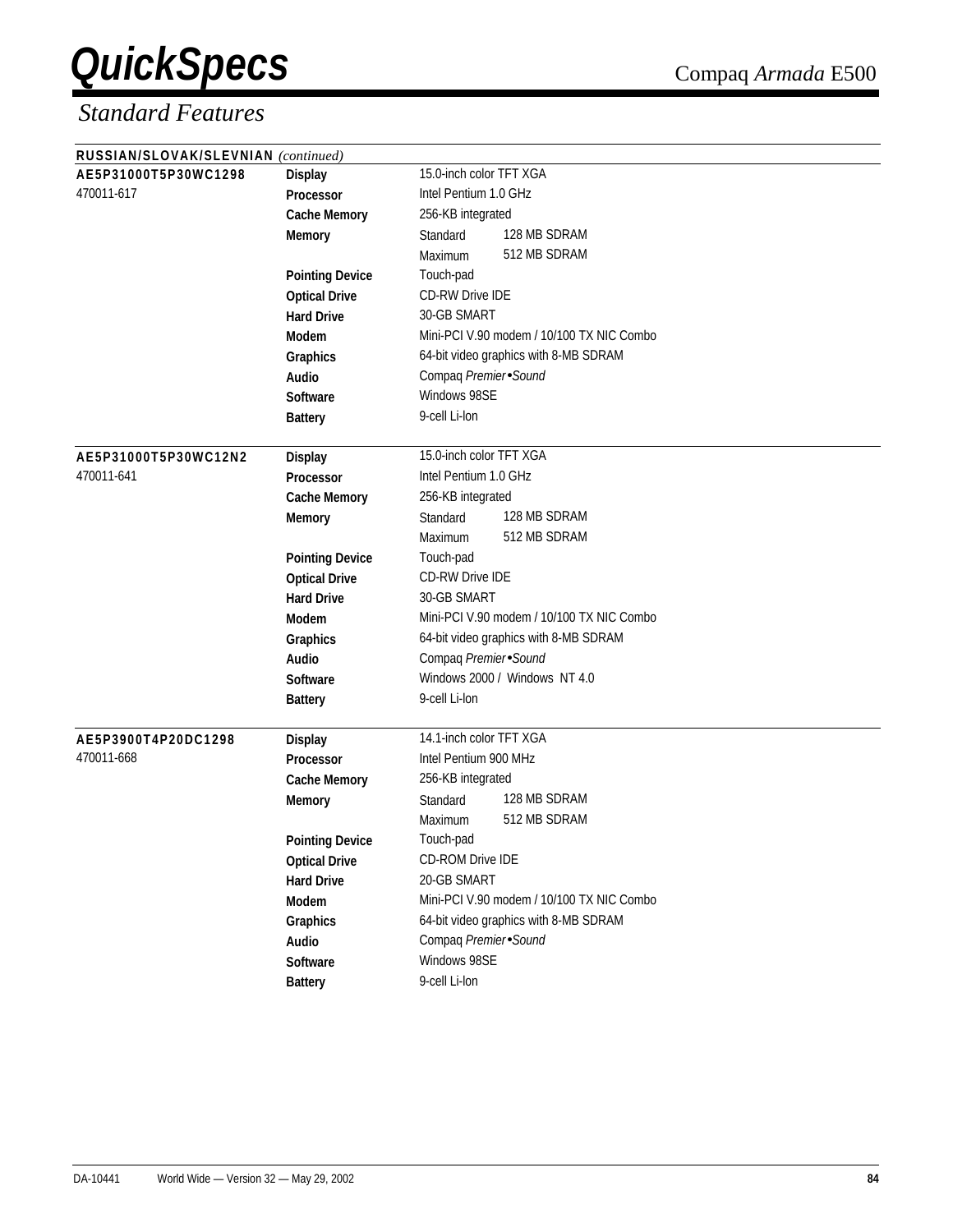| RUSSIAN/SLOVAK/SLEVNIAN (continued) |                        |                                           |
|-------------------------------------|------------------------|-------------------------------------------|
| AE5P3900T4P20DC12N2                 | <b>Display</b>         | 14.1-inch color TFT XGA                   |
| 470011-699                          | <b>Processor</b>       | Intel Pentium 900 MHz                     |
|                                     | <b>Cache Memory</b>    | 256-KB integrated                         |
|                                     | <b>Memory</b>          | 128 MB SDRAM<br>Standard                  |
|                                     |                        | 512 MB SDRAM<br>Maximum                   |
|                                     | <b>Pointing Device</b> | Touch-pad                                 |
|                                     | <b>Optical Drive</b>   | CD-ROM Drive IDE                          |
|                                     | <b>Hard Drive</b>      | 20-GB SMART                               |
|                                     | Modem                  | Mini-PCI V.90 modem / 10/100 TX NIC Combo |
|                                     | Graphics               | 64-bit video graphics with 8-MB SDRAM     |
|                                     | Audio                  | Compaq Premier Sound                      |
|                                     | Software               | Windows 2000 / Windows NT 4.0             |
|                                     | <b>Battery</b>         | 9-cell Li-lon                             |
| AE5C1700T4X10DC64N2                 | <b>Display</b>         | 14.1-inch color TFT XGA                   |
| 470010-933                          | <b>Processor</b>       | Intel Celeron 700 MHz                     |
|                                     | <b>Cache Memory</b>    | 128-KB integrated                         |
|                                     | <b>Memory</b>          | 64 MB<br>Standard                         |
|                                     |                        | 512 MB<br>Maximum                         |
|                                     | <b>Pointing Device</b> | Touch-pad                                 |
|                                     | <b>Optical Drive</b>   | CD-ROM Drive IDE                          |
|                                     | <b>Hard Drive</b>      | 10-GB SMART                               |
|                                     | Modem                  | Mini-PCI V.90 modem / 10/100 TX NIC Combo |
|                                     | Graphics               | 64-bit video graphics with 8-MB SDRAM     |
|                                     | Audio                  | Compaq Premier Sound                      |
|                                     | Software               | Windows 2000 / Windows NT 4.0             |
|                                     | <b>Battery</b>         | 9-cell Li-lon                             |
| AE5C1700T3X10DC6498                 | <b>Display</b>         | 13.3-inch color TFT XGA                   |
| 470010-894                          | Processor              | Intel Celeron 700 MHz                     |
|                                     | <b>Cache Memory</b>    | 128-KB integrated                         |
|                                     | <b>Memory</b>          | 64 MB<br>Standard                         |
|                                     |                        | 512 MB<br>Maximum                         |
|                                     | <b>Pointing Device</b> | Touch-pad                                 |
|                                     | <b>Optical Drive</b>   | CD-ROM Drive IDE                          |
|                                     | <b>Hard Drive</b>      | 10-GB SMART                               |
|                                     | Modem                  | Mini-PCI V.90 modem / 10/100 TX NIC Combo |
|                                     | Graphics               | 64-bit video graphics with 8-MB SDRAM     |
|                                     | Audio                  | Compaq Premier Sound                      |
|                                     | Software               | Windows 98SE                              |
|                                     | <b>Battery</b>         | 6-cell Li-lon                             |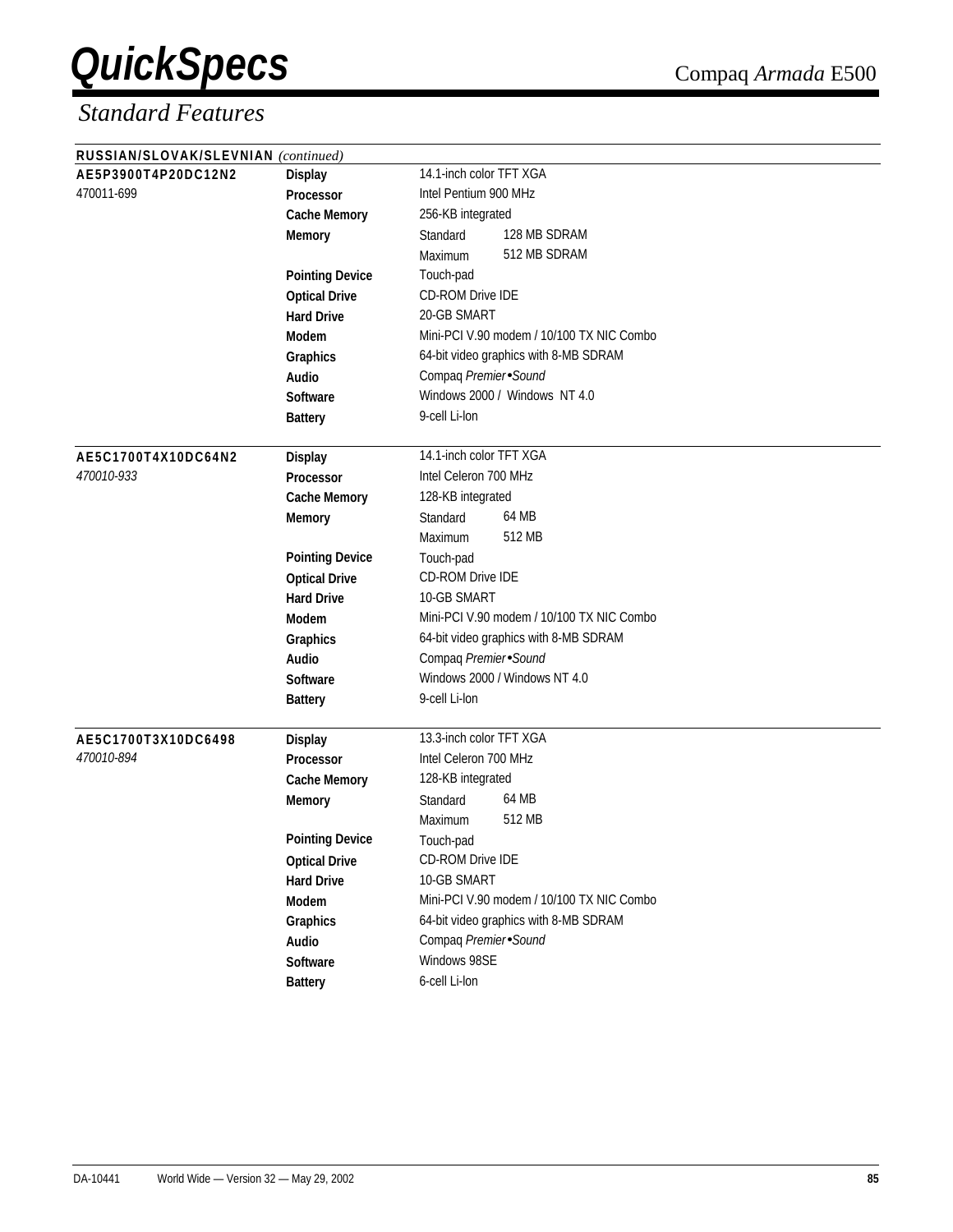#### *Standard Features*

**AE5C1700T3X10DC64N2 Display** 13.3-inch color TFT XGA

*470010-895* **Processor** Intel Celeron 700 MHz

| RUSSIAN/SLOVAK/SLEVNIAN (continued) |
|-------------------------------------|
|-------------------------------------|

| 331AN/3LUVAN/3LEVNIAN ( <i>continued</i> ) |                        |                         |                                           |
|--------------------------------------------|------------------------|-------------------------|-------------------------------------------|
| 5C1700T3X10DC64N2                          | <b>Display</b>         | 13.3-inch color TFT XGA |                                           |
| 010-895                                    | Processor              | Intel Celeron 700 MHz   |                                           |
|                                            | <b>Cache Memory</b>    | 128-KB integrated       |                                           |
|                                            | <b>Memory</b>          | Standard                | 64 MB                                     |
|                                            |                        | <b>Maximum</b>          | 512 MB                                    |
|                                            | <b>Pointing Device</b> | Touch-pad               |                                           |
|                                            | <b>Optical Drive</b>   | <b>CD-ROM Drive IDE</b> |                                           |
|                                            | <b>Hard Drive</b>      | 10-GB SMART             |                                           |
|                                            | Modem                  |                         | Mini-PCI V.90 modem / 10/100 TX NIC Combo |
|                                            | <b>Graphics</b>        |                         | 64-bit video graphics with 8-MB SDRAM     |
|                                            | Audio                  | Compag Premier Sound    |                                           |
|                                            | <b>Software</b>        |                         | Windows 2000 / Windows NT 4.0             |
|                                            | <b>Battery</b>         | 6-cell Li-lon           |                                           |
|                                            |                        |                         |                                           |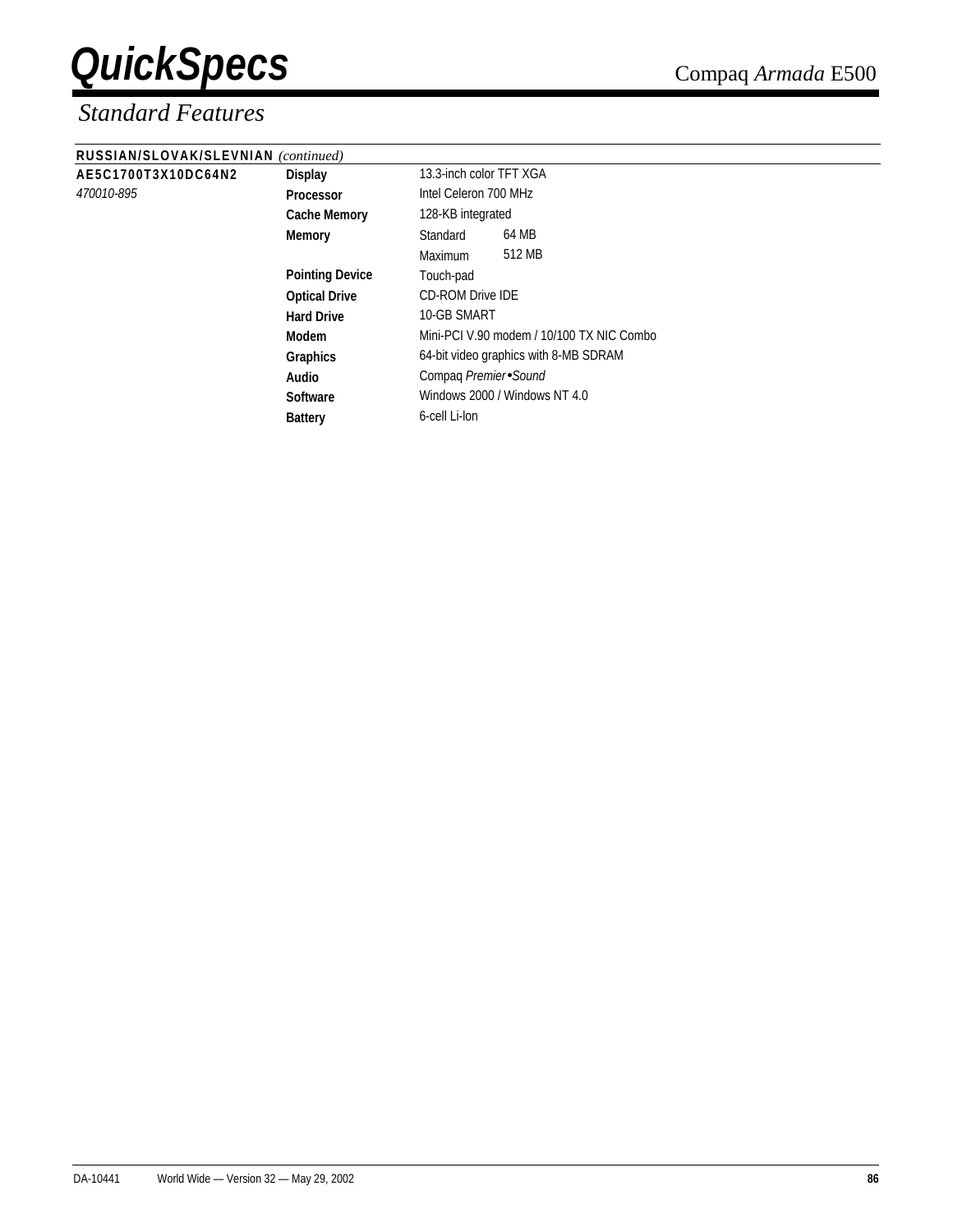| <b>MIDDLE EAST</b>   |                        |                                           |
|----------------------|------------------------|-------------------------------------------|
| AE5P31000T5P30WC1298 | <b>Display</b>         | 15.0-inch color TFT XGA                   |
| 470011-618           | <b>Processor</b>       | Intel Pentium 1.0 GHz                     |
|                      | <b>Cache Memory</b>    | 256-KB integrated                         |
|                      | <b>Memory</b>          | 128 MB SDRAM<br>Standard                  |
|                      |                        | 512 MB SDRAM<br>Maximum                   |
|                      | <b>Pointing Device</b> | Touch-pad                                 |
|                      | <b>Optical Drive</b>   | <b>CD-RW Drive IDE</b>                    |
|                      | <b>Hard Drive</b>      | 30-GB SMART                               |
|                      | <b>Modem</b>           | Mini-PCI V.90 modem / 10/100 TX NIC Combo |
|                      | Graphics               | 64-bit video graphics with 8-MB SDRAM     |
|                      | Audio                  | Compaq Premier Sound                      |
|                      | Software               | Windows 98SE                              |
|                      | <b>Battery</b>         | 9-cell Li-lon                             |
|                      |                        |                                           |
| AE5P31000T5P30WC12N2 | <b>Display</b>         | 15.0-inch color TFT XGA                   |
| 470011-642           | Processor              | Intel Pentium 1.0 GHz                     |
|                      | <b>Cache Memory</b>    | 256-KB integrated                         |
|                      | <b>Memory</b>          | 128 MB SDRAM<br>Standard                  |
|                      |                        | 512 MB SDRAM<br>Maximum                   |
|                      | <b>Pointing Device</b> | Touch-pad                                 |
|                      | <b>Optical Drive</b>   | <b>CD-RW Drive IDE</b>                    |
|                      | <b>Hard Drive</b>      | 30-GB SMART                               |
|                      | <b>Modem</b>           | Mini-PCI V.90 modem / 10/100 TX NIC Combo |
|                      | Graphics               | 64-bit video graphics with 8-MB SDRAM     |
|                      | Audio                  | Compaq Premier Sound                      |
|                      | <b>Software</b>        | Windows 2000 / Windows NT 4.0             |
|                      | <b>Battery</b>         | 9-cell Li-lon                             |
|                      |                        |                                           |
| AE5P3900T4P20DC1298  | <b>Display</b>         | 14.1-inch color TFT XGA                   |
| 470011-670           | <b>Processor</b>       | Intel Pentium 900 MHz                     |
|                      | <b>Cache Memory</b>    | 256-KB integrated                         |
|                      | <b>Memory</b>          | 128 MB SDRAM<br>Standard                  |
|                      |                        | 512 MB SDRAM<br>Maximum                   |
|                      | <b>Pointing Device</b> | Touch-pad                                 |
|                      | <b>Optical Drive</b>   | CD-ROM Drive IDE                          |
|                      | <b>Hard Drive</b>      | 20-GB SMART                               |
|                      | Modem                  | Mini-PCI V.90 modem / 10/100 TX NIC Combo |
|                      | Graphics               | 64-bit video graphics with 8-MB SDRAM     |
|                      | Audio                  | Compaq Premier Sound                      |
|                      | Software               | Windows 98SE                              |
|                      | <b>Battery</b>         | 9-cell Li-lon                             |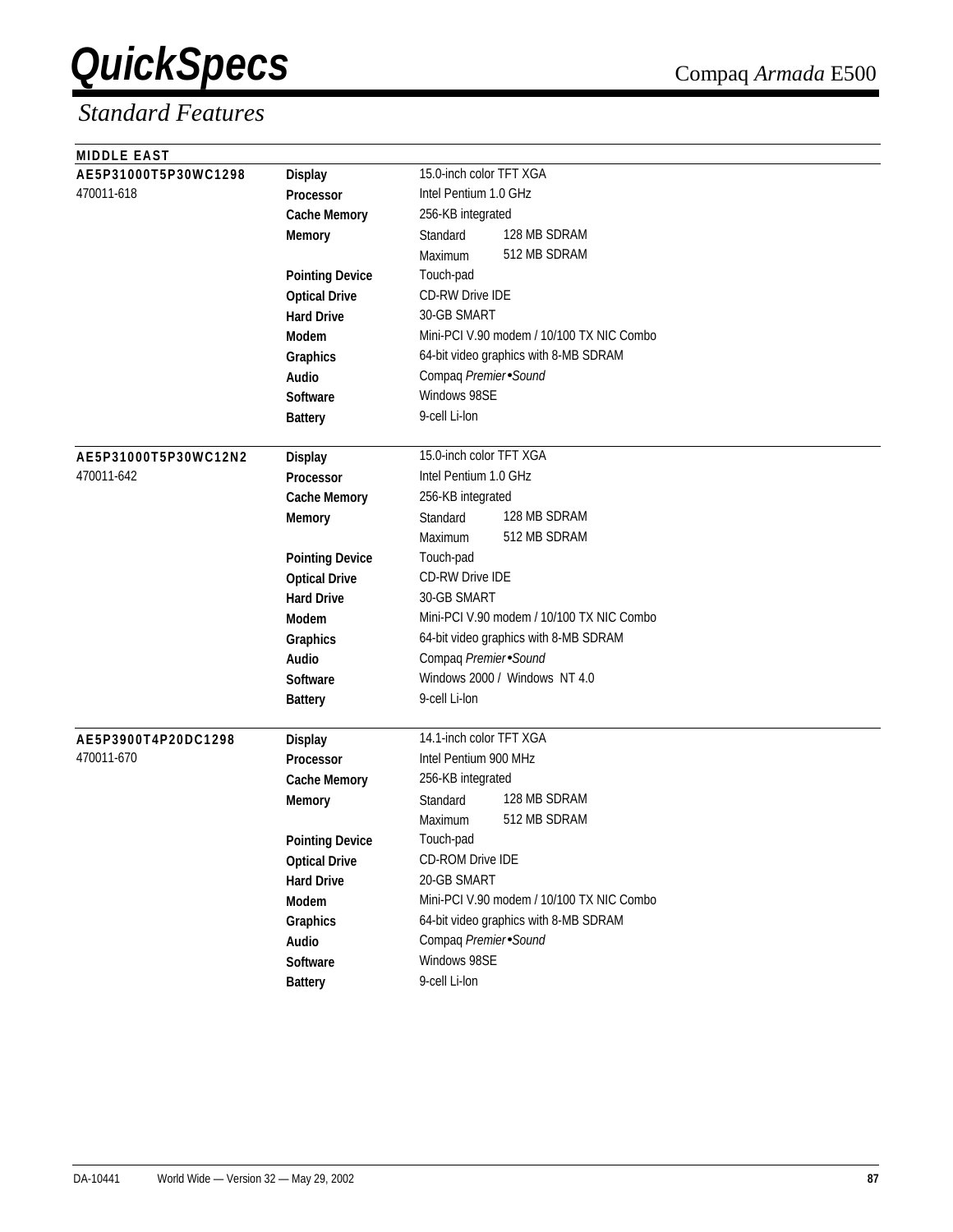| <b>MIDDLE EAST</b> (continued) |                        |                                           |
|--------------------------------|------------------------|-------------------------------------------|
| AE5P3900T4P20DC12N2            | <b>Display</b>         | 14.1-inch color TFT XGA                   |
| 470011-700                     | Processor              | Intel Pentium 900 MHz                     |
|                                | <b>Cache Memory</b>    | 256-KB integrated                         |
|                                | <b>Memory</b>          | 128 MB SDRAM<br>Standard                  |
|                                |                        | 512 MB SDRAM<br>Maximum                   |
|                                | <b>Pointing Device</b> | Touch-pad                                 |
|                                | <b>Optical Drive</b>   | <b>CD-ROM Drive IDE</b>                   |
|                                | <b>Hard Drive</b>      | 20-GB SMART                               |
|                                | Modem                  | Mini-PCI V.90 modem / 10/100 TX NIC Combo |
|                                | Graphics               | 64-bit video graphics with 8-MB SDRAM     |
|                                | Audio                  | Compaq Premier Sound                      |
|                                | Software               | Windows 2000 / Windows NT 4.0             |
|                                | <b>Battery</b>         | 9-cell Li-lon                             |
| AE5P3800T3X10DC6498            | <b>Display</b>         | 13.3-inch color TFT XGA                   |
| 470010-816                     | <b>Processor</b>       | Intel Pentium III 800 MHz                 |
|                                | <b>Cache Memory</b>    | 256-KB integrated                         |
|                                | <b>Memory</b>          | 64 MB<br>Standard                         |
|                                |                        | 512 MB<br>Maximum                         |
|                                | <b>Pointing Device</b> | Touch-pad                                 |
|                                | <b>Optical Drive</b>   | CD-ROM Drive IDE                          |
|                                | <b>Hard Drive</b>      | 10-GB SMART                               |
|                                | Modem                  | Mini-PCI V.90 modem / 10/100 TX NIC Combo |
|                                | Graphics               | 64-bit video graphics with 8-MB SDRAM     |
|                                | Audio                  | Compaq Premier Sound                      |
|                                | Software               | Windows 98SE                              |
|                                | <b>Battery</b>         | 9-cell Li-lon                             |
| AE5P3800T3X10DC64N2            | <b>Display</b>         | 13.3-inch color TFT XGA                   |
| 470011-057                     | <b>Processor</b>       | Intel Pentium III 800 MHz                 |
|                                | <b>Cache Memory</b>    | 256-KB integrated                         |
|                                | <b>Memory</b>          | 64 MB<br>Standard                         |
|                                |                        | 512 MB<br>Maximum                         |
|                                | <b>Pointing Device</b> | Touch-pad                                 |
|                                | <b>Optical Drive</b>   | CD-ROM Drive IDE                          |
|                                | <b>Hard Drive</b>      | 10-GB SMART                               |
|                                | Modem                  | Mini-PCI V.90 modem / 10/100 TX NIC Combo |
|                                | Graphics               | 64-bit video graphics with 8-MB SDRAM     |
|                                | Audio                  | Compaq Premier Sound                      |
|                                | Software               | Windows 2000 / Windows NT 4.0             |
|                                | <b>Battery</b>         | 9-cell Li-lon                             |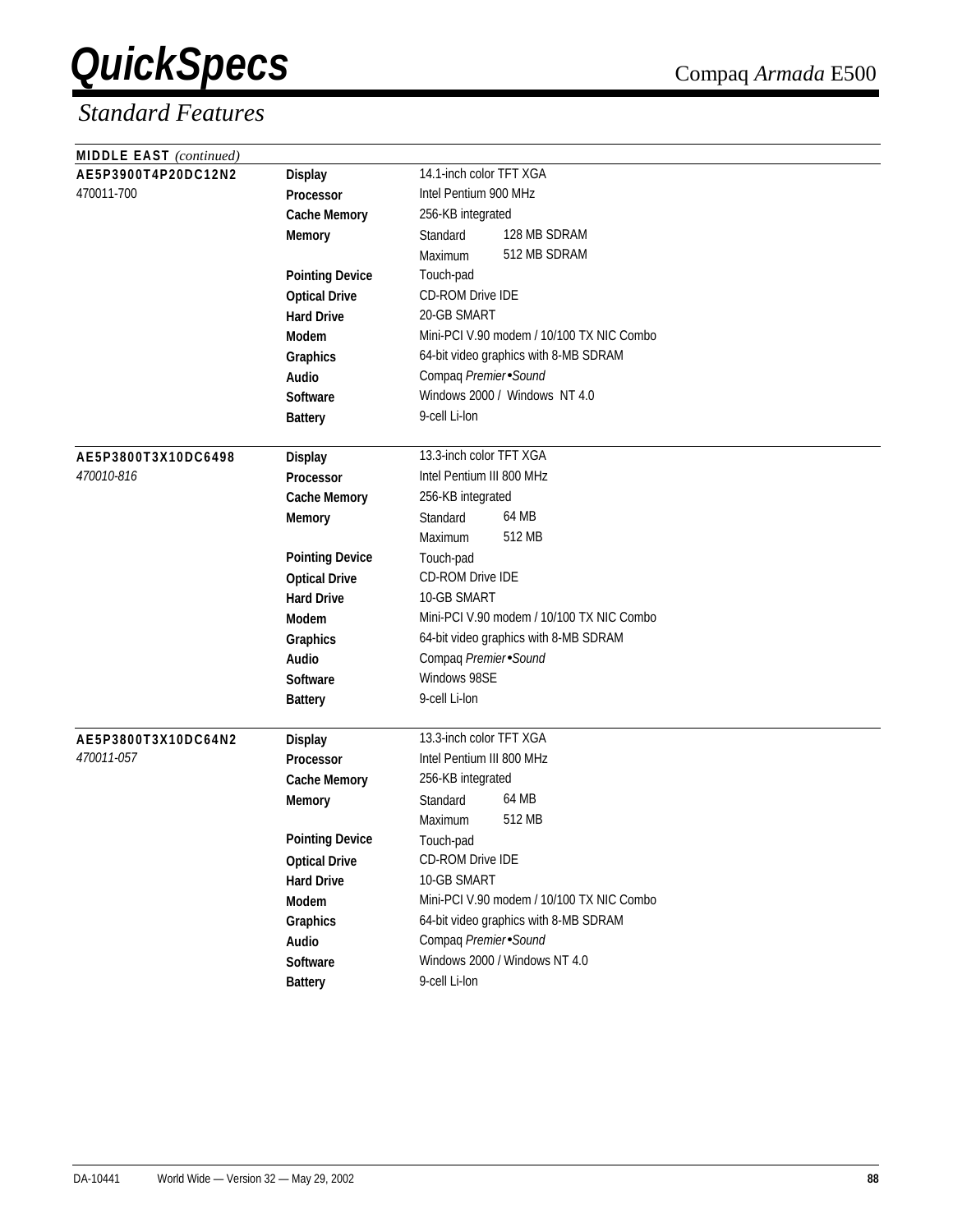| <b>MIDDLE EAST</b> (continued) |                        |                                           |
|--------------------------------|------------------------|-------------------------------------------|
| AE5C1700T4X10DC6498            | <b>Display</b>         | 14.1-inch color TFT XGA                   |
| 470010-911                     | Processor              | Intel Celeron 700 MHz                     |
|                                | <b>Cache Memory</b>    | 128-KB integrated                         |
|                                | <b>Memory</b>          | 64 MB<br>Standard                         |
|                                |                        | 512 MB<br>Maximum                         |
|                                | <b>Pointing Device</b> | Touch-pad                                 |
|                                | <b>Optical Drive</b>   | CD-ROM Drive IDE                          |
|                                | <b>Hard Drive</b>      | 10-GB SMART                               |
|                                | <b>Modem</b>           | Mini-PCI V.90 modem / 10/100 TX NIC Combo |
|                                | Graphics               | 64-bit video graphics with 8-MB SDRAM     |
|                                | Audio                  | Compaq Premier Sound                      |
|                                | <b>Software</b>        | Windows 98SE                              |
|                                | <b>Battery</b>         | 9-cell Li-lon                             |
|                                |                        |                                           |
| AE5C1700T4X10DC64N2            | <b>Display</b>         | 14.1-inch color TFT XGA                   |
| 470010-934                     | Processor              | Intel Celeron 700 MHz                     |
|                                | <b>Cache Memory</b>    | 128-KB integrated                         |
|                                | <b>Memory</b>          | 64 MB<br>Standard                         |
|                                |                        | 512 MB<br>Maximum                         |
|                                | <b>Pointing Device</b> | Touch-pad                                 |
|                                | <b>Optical Drive</b>   | CD-ROM Drive IDE                          |
|                                | <b>Hard Drive</b>      | 10-GB SMART                               |
|                                | <b>Modem</b>           | Mini-PCI V.90 modem / 10/100 TX NIC Combo |
|                                | Graphics               | 64-bit video graphics with 8-MB SDRAM     |
|                                | <b>Audio</b>           | Compaq Premier Sound                      |
|                                | Software               | Windows 2000 / Windows NT 4.0             |
|                                | <b>Battery</b>         | 9-cell Li-lon                             |
|                                |                        |                                           |
| AE5C1700T3X10DC6498            | <b>Display</b>         | 13.3-inch color TFT XGA                   |
| 470010-898                     | <b>Processor</b>       | Intel Celeron 700 MHz                     |
|                                | <b>Cache Memory</b>    | 128-KB integrated                         |
|                                | <b>Memory</b>          | 64 MB<br>Standard                         |
|                                |                        | 512 MB<br>Maximum                         |
|                                | <b>Pointing Device</b> | Touch-pad                                 |
|                                | <b>Optical Drive</b>   | CD-ROM Drive IDE                          |
|                                | <b>Hard Drive</b>      | 10-GB SMART                               |
|                                | Modem                  | Mini-PCI V.90 modem / 10/100 TX NIC Combo |
|                                | Graphics               | 64-bit video graphics with 8-MB SDRAM     |
|                                | Audio                  | Compaq Premier Sound                      |
|                                | Software               | Windows 98SE                              |
|                                | <b>Battery</b>         | 6-cell Li-lon                             |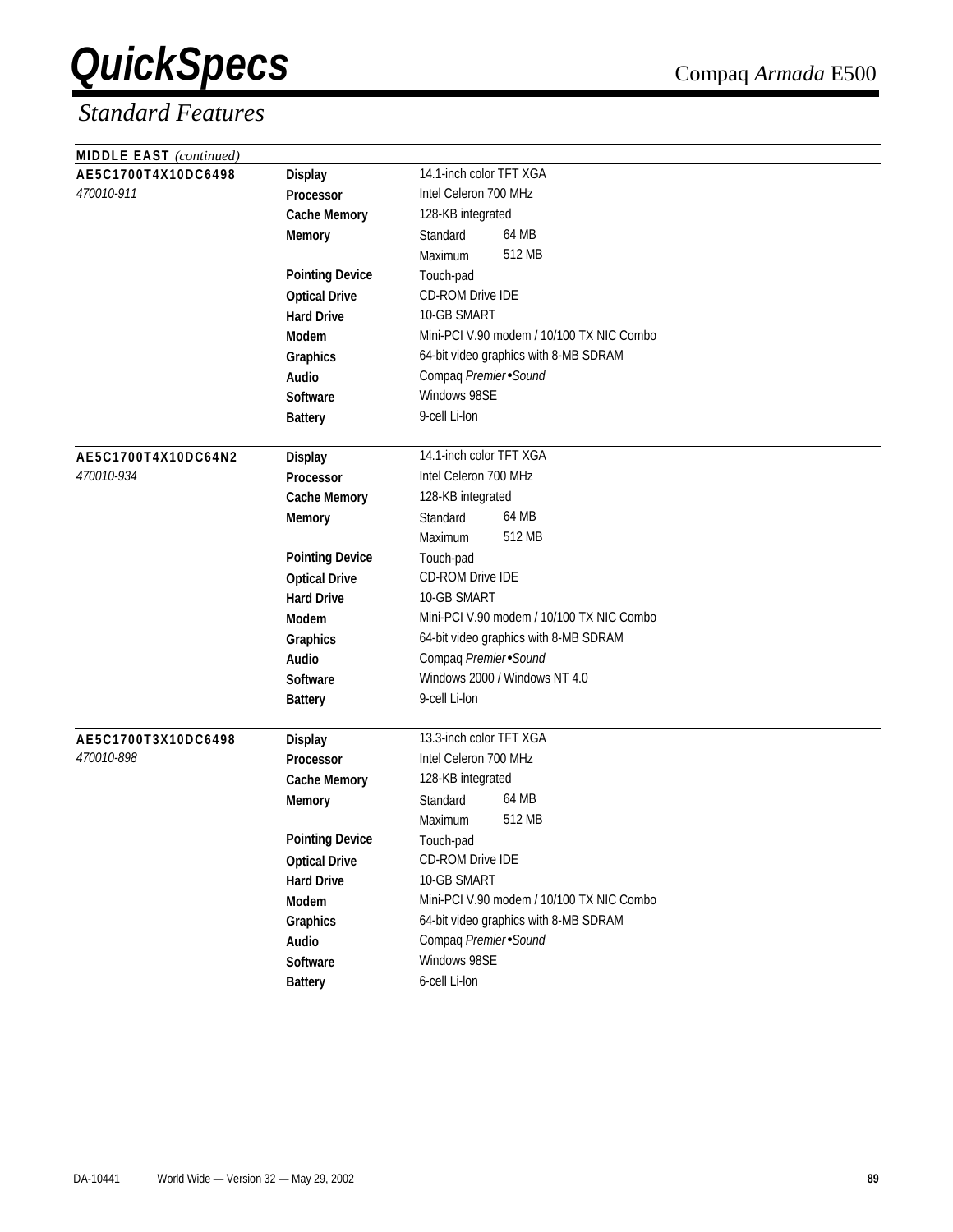| <b>MIDDLE EAST</b> (continued) |                        |                                           |
|--------------------------------|------------------------|-------------------------------------------|
| AE5C1700T3X10DC64N2            | <b>Display</b>         | 13.3-inch color TFT XGA                   |
| 470010-899                     | <b>Processor</b>       | Intel Celeron 700 MHz                     |
|                                | <b>Cache Memory</b>    | 128-KB integrated                         |
|                                | <b>Memory</b>          | 64 MB<br>Standard                         |
|                                |                        | 512 MB<br>Maximum                         |
|                                | <b>Pointing Device</b> | Touch-pad                                 |
|                                | <b>Optical Drive</b>   | <b>CD-ROM Drive IDE</b>                   |
|                                | <b>Hard Drive</b>      | 10-GB SMART                               |
|                                | Modem                  | Mini-PCI V.90 modem / 10/100 TX NIC Combo |
|                                | <b>Graphics</b>        | 64-bit video graphics with 8-MB SDRAM     |
|                                | Audio                  | Compaq Premier Sound                      |
|                                | Software               | Windows 2000 / Windows NT 4.0             |
|                                | <b>Battery</b>         | 6-cell Li-lon                             |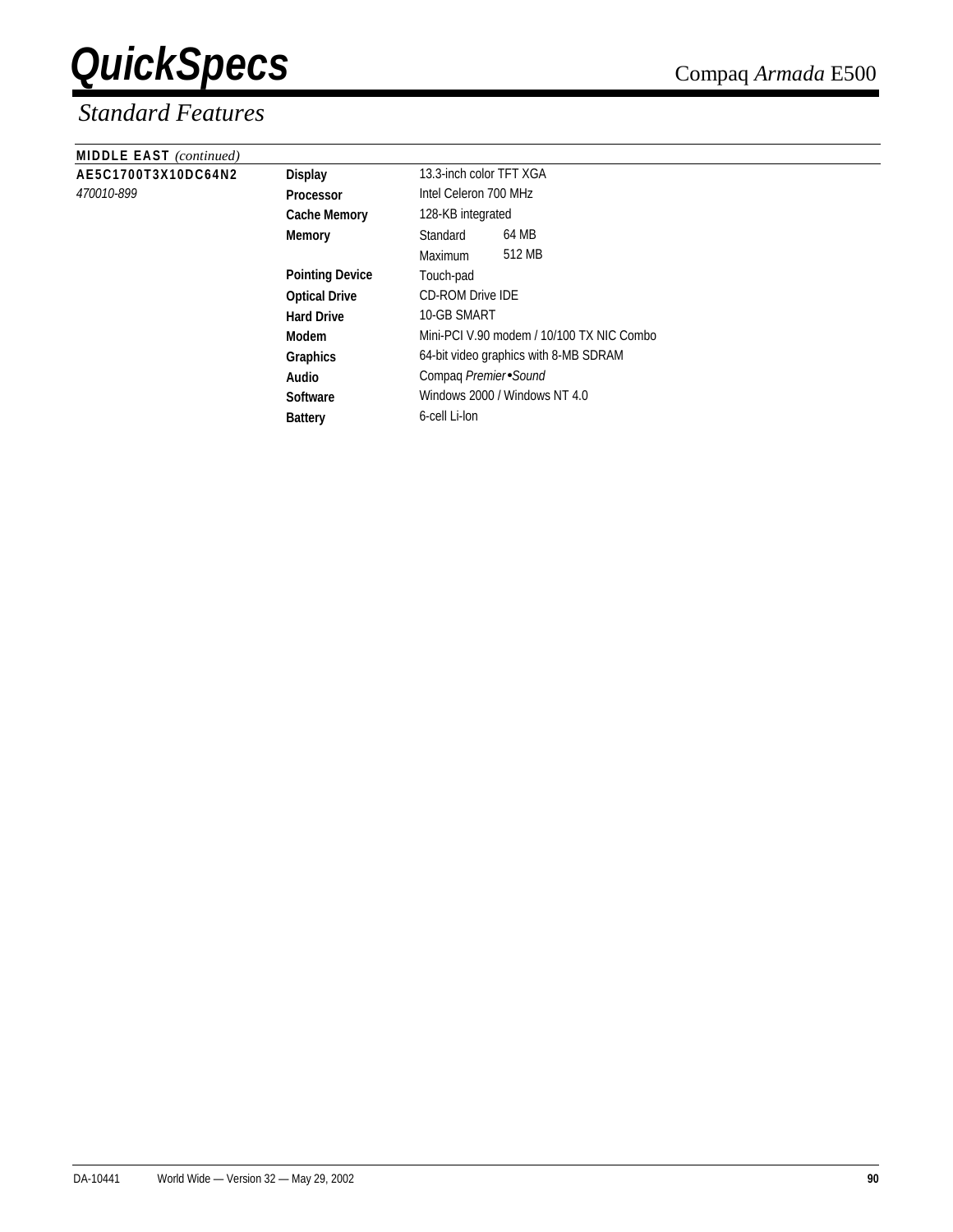| Japan- JPN          |                        |                                           |
|---------------------|------------------------|-------------------------------------------|
| AE5P3900T4P20DC1298 | <b>Display</b>         | 14.1-inch color TFT XGA                   |
| 470011-671          | Processor              | Intel Pentium 900 MHz                     |
|                     | <b>Cache Memory</b>    | 256-KB integrated                         |
|                     | <b>Memory</b>          | 128 MB SDRAM<br>Standard                  |
|                     |                        | 512 MB SDRAM<br>Maximum                   |
|                     | <b>Pointing Device</b> | Touch-pad                                 |
|                     | <b>Optical Drive</b>   | <b>CD-ROM Drive IDE</b>                   |
|                     | <b>Hard Drive</b>      | 20-GB SMART                               |
|                     | Modem                  | Mini-PCI V.90 modem / 10/100 TX NIC Combo |
|                     | Graphics               | 64-bit video graphics with 8-MB SDRAM     |
|                     | Audio                  | Compaq Premier Sound                      |
|                     | Software               | Windows 98SE                              |
|                     | <b>Battery</b>         | 9-cell Li-lon                             |
| AE5P3900T4P20DC12N2 | <b>Display</b>         | 14.1-inch color TFT XGA                   |
| 470011-701          | Processor              | Intel Pentium 900 MHz                     |
|                     | <b>Cache Memory</b>    | 256-KB integrated                         |
|                     | <b>Memory</b>          | 128 MB SDRAM<br>Standard                  |
|                     |                        | 512 MB SDRAM<br>Maximum                   |
|                     | <b>Pointing Device</b> | Touch-pad                                 |
|                     | <b>Optical Drive</b>   | <b>CD-ROM Drive IDE</b>                   |
|                     | <b>Hard Drive</b>      | 20-GB SMART                               |
|                     | Modem                  | Mini-PCI V.90 modem / 10/100 TX NIC Combo |
|                     | Graphics               | 64-bit video graphics with 8-MB SDRAM     |
|                     | Audio                  | Compaq Premier Sound                      |
|                     | <b>Software</b>        | Windows 2000 / Windows NT 4.0             |
|                     | <b>Battery</b>         | 9-cell Li-lon                             |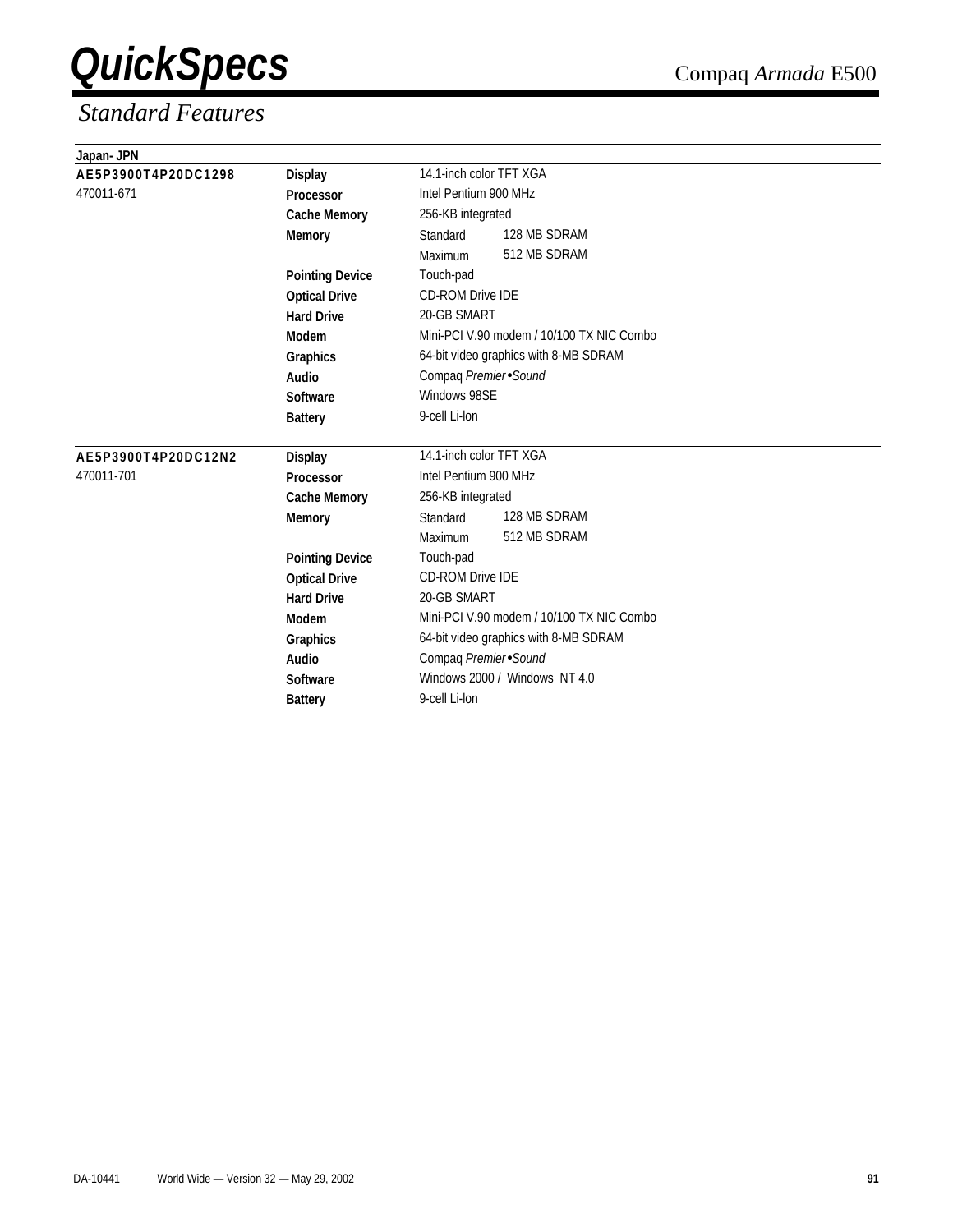| Japan-ENG           |                        |                                           |  |  |
|---------------------|------------------------|-------------------------------------------|--|--|
| AE5P3900T4P20DC1298 | <b>Display</b>         | 14.1-inch color TFT XGA                   |  |  |
| 470011-672          | <b>Processor</b>       | Intel Pentium 900 MHz                     |  |  |
|                     | <b>Cache Memory</b>    | 256-KB integrated                         |  |  |
|                     | <b>Memory</b>          | 128 MB SDRAM<br>Standard                  |  |  |
|                     |                        | 512 MB SDRAM<br>Maximum                   |  |  |
|                     | <b>Pointing Device</b> | Touch-pad                                 |  |  |
|                     | <b>Optical Drive</b>   | <b>CD-ROM Drive IDE</b>                   |  |  |
|                     | <b>Hard Drive</b>      | 20-GB SMART                               |  |  |
|                     | Modem                  | Mini-PCI V.90 modem / 10/100 TX NIC Combo |  |  |
|                     | Graphics               | 64-bit video graphics with 8-MB SDRAM     |  |  |
|                     | Audio                  | Compaq Premier Sound                      |  |  |
|                     | Software               | Windows 98SE                              |  |  |
|                     | <b>Battery</b>         | 9-cell Li-lon                             |  |  |
| AE5P3900T4P20DC12N2 | Display                | 14.1-inch color TFT XGA                   |  |  |
| 470011-702          | <b>Processor</b>       | Intel Pentium 900 MHz                     |  |  |
|                     | <b>Cache Memory</b>    | 256-KB integrated                         |  |  |
|                     | <b>Memory</b>          | 128 MB SDRAM<br>Standard                  |  |  |
|                     |                        | 512 MB SDRAM<br>Maximum                   |  |  |
|                     | <b>Pointing Device</b> | Touch-pad                                 |  |  |
|                     | <b>Optical Drive</b>   | <b>CD-ROM Drive IDE</b>                   |  |  |
|                     | <b>Hard Drive</b>      | 20-GB SMART                               |  |  |
|                     | Modem                  | Mini-PCI V.90 modem / 10/100 TX NIC Combo |  |  |
|                     | Graphics               | 64-bit video graphics with 8-MB SDRAM     |  |  |
|                     | Audio                  | Compaq Premier Sound                      |  |  |
|                     | Software               | Windows 2000 / Windows NT 4.0             |  |  |
|                     | <b>Battery</b>         | 9-cell Li-lon                             |  |  |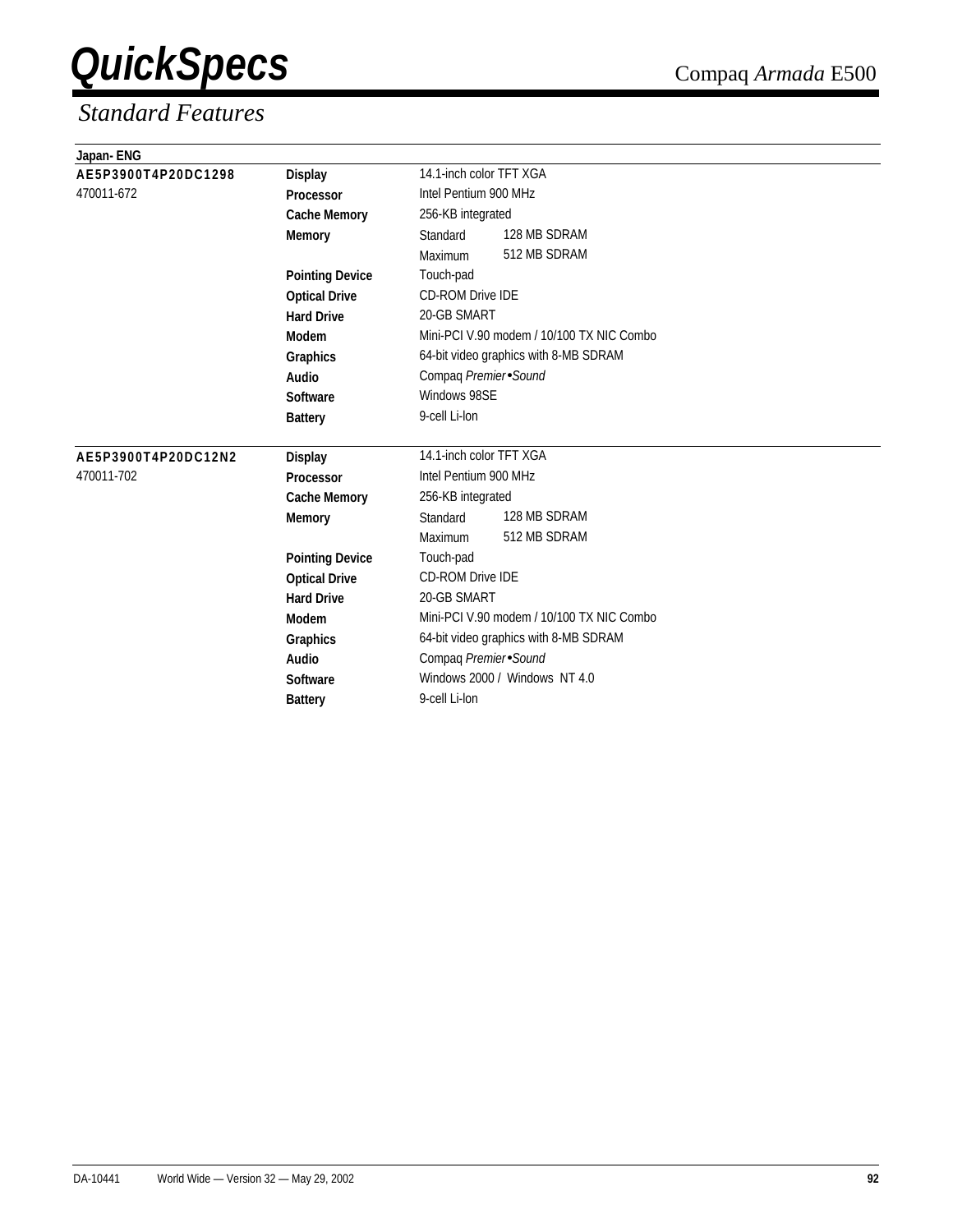| <b>LTNA</b>         |                        |                                           |
|---------------------|------------------------|-------------------------------------------|
| AE5P3900T4P20DC1298 | <b>Display</b>         | 14.1-inch color TFT XGA                   |
| 470011-673          | Processor              | Intel Pentium 900 MHz                     |
|                     | <b>Cache Memory</b>    | 256-KB integrated                         |
|                     | <b>Memory</b>          | 128 MB SDRAM<br>Standard                  |
|                     |                        | 512 MB SDRAM<br>Maximum                   |
|                     | <b>Pointing Device</b> | Touch-pad                                 |
|                     | <b>Optical Drive</b>   | <b>CD-ROM Drive IDE</b>                   |
|                     | <b>Hard Drive</b>      | 20-GB SMART                               |
|                     | Modem                  | Mini-PCI V.90 modem / 10/100 TX NIC Combo |
|                     | Graphics               | 64-bit video graphics with 8-MB SDRAM     |
|                     | <b>Audio</b>           | Compaq Premier Sound                      |
|                     | <b>Software</b>        | Windows 98SE                              |
|                     | <b>Battery</b>         | 9-cell Li-lon                             |
| AE5P3900T4P20DC12N2 | <b>Display</b>         | 14.1-inch color TFT XGA                   |
| 470011-703          | <b>Processor</b>       | Intel Pentium 900 MHz                     |
|                     | <b>Cache Memory</b>    | 256-KB integrated                         |
|                     | <b>Memory</b>          | 128 MB SDRAM<br>Standard                  |
|                     |                        | 512 MB SDRAM<br>Maximum                   |
|                     | <b>Pointing Device</b> | Touch-pad                                 |
|                     | <b>Optical Drive</b>   | CD-ROM Drive IDE                          |
|                     | <b>Hard Drive</b>      | 20-GB SMART                               |
|                     | Modem                  | Mini-PCI V.90 modem / 10/100 TX NIC Combo |
|                     | Graphics               | 64-bit video graphics with 8-MB SDRAM     |
|                     | Audio                  | Compaq Premier Sound                      |
|                     | <b>Software</b>        | Windows 2000 / Windows NT 4.0             |
|                     | <b>Battery</b>         | 9-cell Li-lon                             |
|                     |                        |                                           |
| AE5P3900T4P20DC1298 | <b>Display</b>         | 14.1-inch color TFT XGA                   |
| 470011-713          | Processor              | Intel Pentium 900 MHz                     |
| <b>GEM/NAFTA</b>    | <b>Cache Memory</b>    | 256-KB integrated                         |
|                     | <b>Memory</b>          | 128 MB SDRAM<br>Standard                  |
|                     |                        | 512 MB SDRAM<br>Maximum                   |
|                     | <b>Pointing Device</b> | Touch-pad                                 |
|                     | <b>Optical Drive</b>   | <b>CD-ROM Drive IDE</b>                   |
|                     | <b>Hard Drive</b>      | 20-GB SMART                               |
|                     | Modem                  | Mini-PCI V.90 modem / 10/100 TX NIC Combo |
|                     | Graphics               | 64-bit video graphics with 8-MB SDRAM     |
|                     | Audio                  | Compaq Premier Sound                      |
|                     | Software               | Windows 98SE                              |
|                     | <b>Battery</b>         | 9-cell Li-lon                             |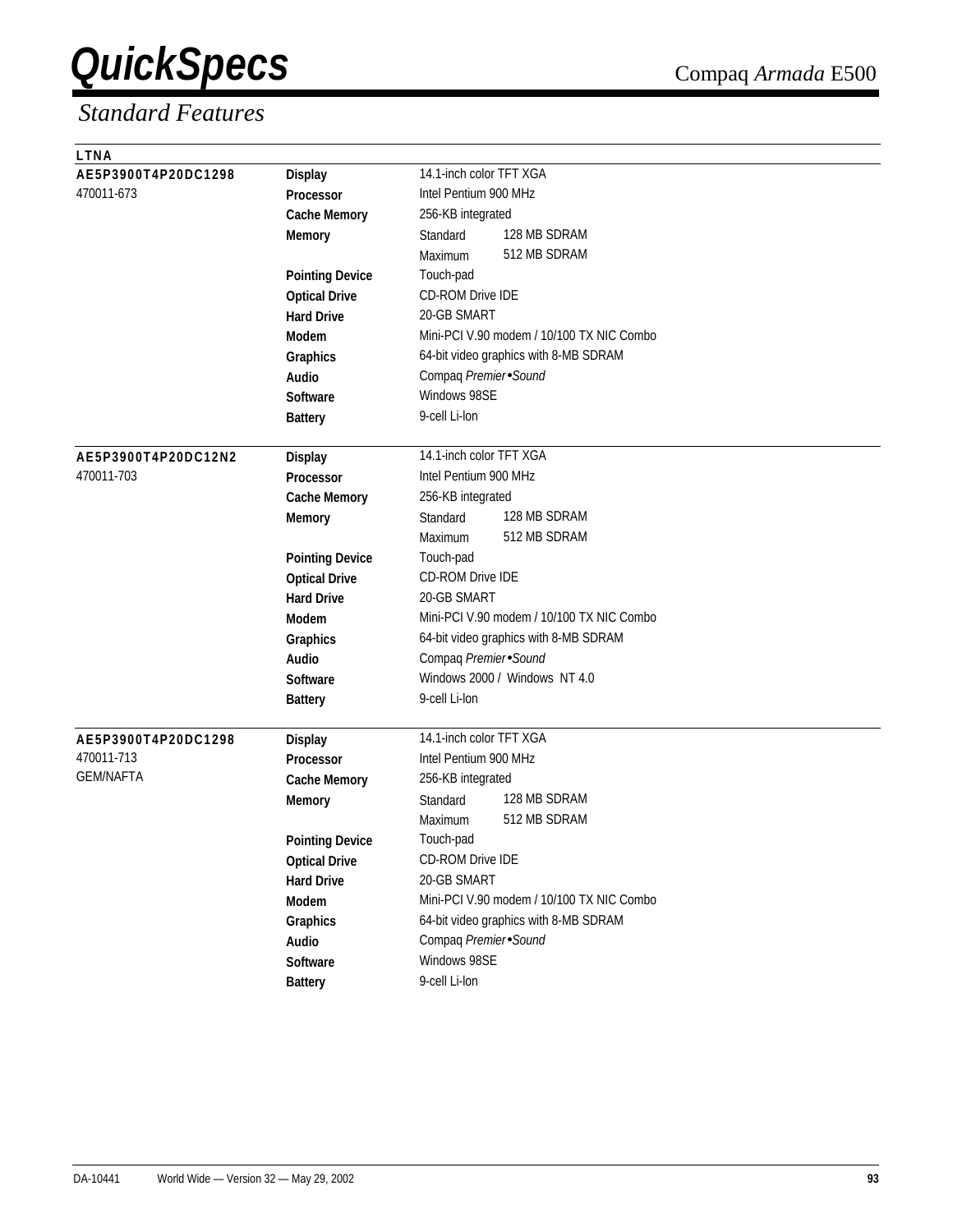| <b>LTNA</b> (continued) |                        |                                           |
|-------------------------|------------------------|-------------------------------------------|
| AE5P3900T4P20DC12N2     | <b>Display</b>         | 14.1-inch color TFT XGA                   |
| 470011-714              | Processor              | Intel Pentium 900 MHz                     |
| <b>GEM/NAFTA</b>        | <b>Cache Memory</b>    | 256-KB integrated                         |
|                         | <b>Memory</b>          | 128 MB SDRAM<br>Standard                  |
|                         |                        | 512 MB SDRAM<br>Maximum                   |
|                         | <b>Pointing Device</b> | Touch-pad                                 |
|                         | <b>Optical Drive</b>   | <b>CD-ROM Drive IDE</b>                   |
|                         | <b>Hard Drive</b>      | 20-GB SMART                               |
|                         | <b>Modem</b>           | Mini-PCI V.90 modem / 10/100 TX NIC Combo |
|                         | Graphics               | 64-bit video graphics with 8-MB SDRAM     |
|                         | Audio                  | Compaq Premier Sound                      |
|                         | <b>Software</b>        | Windows 2000 / Windows NT 4.0             |
|                         | <b>Battery</b>         | 9-cell Li-lon                             |
|                         |                        |                                           |
| AE5P3800T4X20DC6498     | <b>Display</b>         | 14.1-inch color TFT XGA                   |
| 470011-047              | Processor              | Intel Pentium III 800 MHz                 |
|                         | <b>Cache Memory</b>    | 256-KB integrated                         |
|                         | <b>Memory</b>          | 64 MB<br>Standard                         |
|                         |                        | 512 MB<br>Maximum                         |
|                         | <b>Pointing Device</b> | Touch-pad                                 |
|                         | <b>Optical Drive</b>   | <b>CD-ROM Drive IDE</b>                   |
|                         | <b>Hard Drive</b>      | 20-GB SMART                               |
|                         | <b>Modem</b>           | Mini-PCI V.90 modem / 10/100 TX NIC Combo |
|                         | Graphics               | 64-bit video graphics with 8-MB SDRAM     |
|                         | Audio                  | Compaq Premier Sound                      |
|                         | <b>Software</b>        | Windows 98SE                              |
|                         | <b>Battery</b>         | 9-cell Li-lon                             |
|                         |                        |                                           |
| AE5P3800T4X20DC64N2     | <b>Display</b>         | 14.1-inch color TFT XGA                   |
| 470011-048              | <b>Processor</b>       | Intel Pentium III 800 MHz                 |
|                         | <b>Cache Memory</b>    | 256-KB integrated                         |
|                         | <b>Memory</b>          | 64 MB<br>Standard                         |
|                         |                        | 512 MB<br>Maximum                         |
|                         | <b>Pointing Device</b> | Touch-pad                                 |
|                         | <b>Optical Drive</b>   | CD-ROM Drive IDE                          |
|                         | <b>Hard Drive</b>      | 20-GB SMART                               |
|                         | Modem                  | Mini-PCI V.90 modem / 10/100 TX NIC Combo |
|                         | Graphics               | 64-bit video graphics with 8-MB SDRAM     |
|                         | Audio                  | Compaq Premier Sound                      |
|                         | Software               | Windows 2000 / Windows NT 4.0             |
|                         | <b>Battery</b>         | 9-cell Li-lon                             |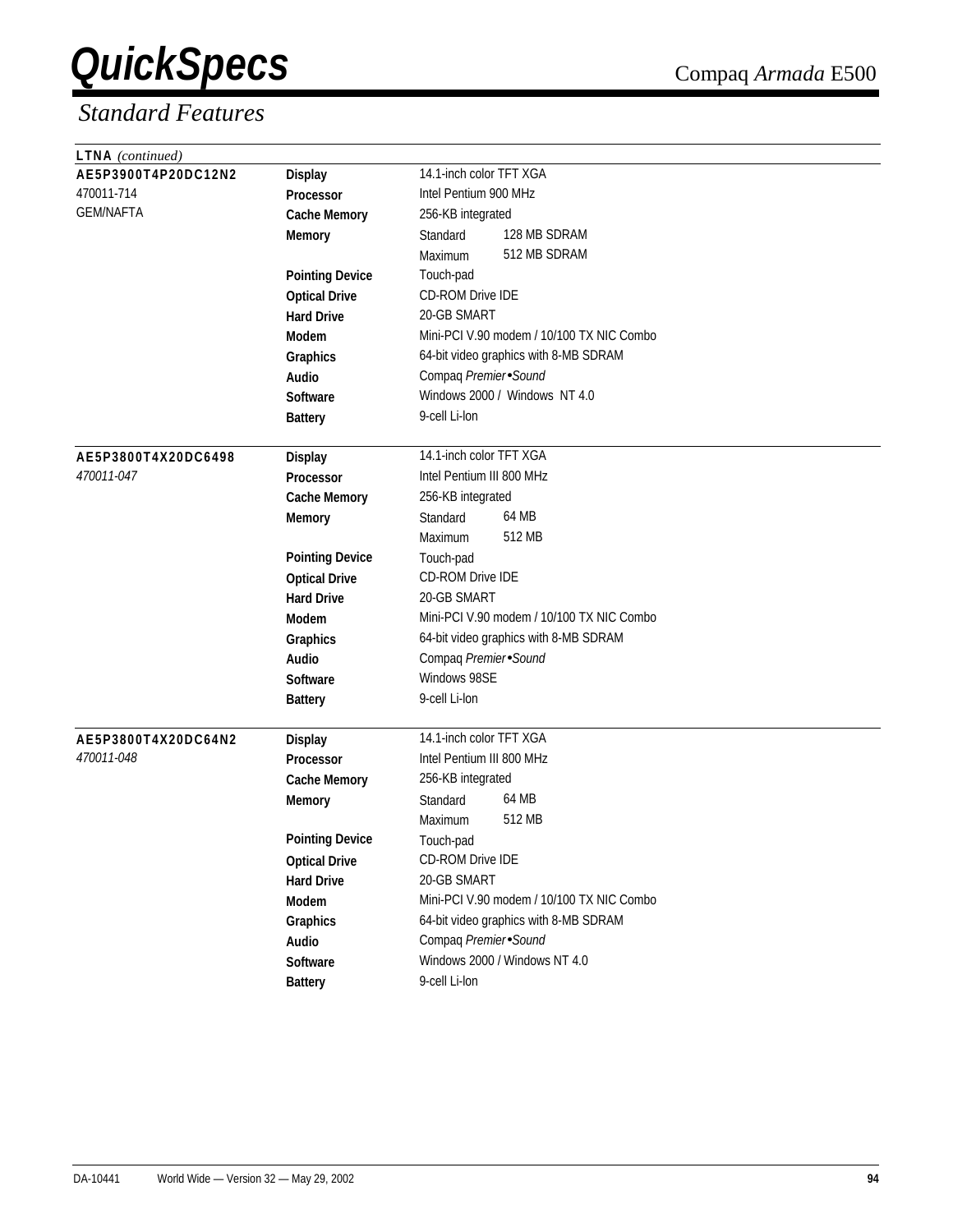| <b>LTNA</b> (continued) |                        |                                           |
|-------------------------|------------------------|-------------------------------------------|
| AE5P3800T4X20DC6498     | <b>Display</b>         | 14.1-inch color TFT XGA                   |
| 470010-757              | <b>Processor</b>       | Intel Pentium III 800 MHz                 |
| <b>GEM/NAFTA</b>        | <b>Cache Memory</b>    | 256-KB integrated                         |
|                         | <b>Memory</b>          | 64 MB<br>Standard                         |
|                         |                        | 512 MB<br>Maximum                         |
|                         | <b>Pointing Device</b> | Touch-pad                                 |
|                         | <b>Optical Drive</b>   | <b>CD-ROM Drive IDE</b>                   |
|                         | <b>Hard Drive</b>      | 20-GB SMART                               |
|                         | <b>Modem</b>           | Mini-PCI V.90 modem / 10/100 TX NIC Combo |
|                         | Graphics               | 64-bit video graphics with 8-MB SDRAM     |
|                         | Audio                  | Compaq Premier Sound                      |
|                         | Software               | Windows 98SE                              |
|                         | <b>Battery</b>         | 9-cell Li-lon                             |
|                         |                        |                                           |
| AE5P3800T4X20DC64N2     | <b>Display</b>         | 14.1-inch color TFT XGA                   |
| 470010-758              | Processor              | Intel Pentium III 800 MHz                 |
| <b>GEM/NAFTA</b>        | <b>Cache Memory</b>    | 256-KB integrated                         |
|                         | <b>Memory</b>          | 64 MB<br>Standard                         |
|                         |                        | 512 MB<br>Maximum                         |
|                         | <b>Pointing Device</b> | Touch-pad                                 |
|                         | <b>Optical Drive</b>   | CD-ROM Drive IDE                          |
|                         | <b>Hard Drive</b>      | 20-GB SMART                               |
|                         | <b>Modem</b>           | Mini-PCI V.90 modem / 10/100 TX NIC Combo |
|                         | Graphics               | 64-bit video graphics with 8-MB SDRAM     |
|                         | Audio                  | Compaq Premier Sound                      |
|                         | <b>Software</b>        | Windows 2000 / Windows NT 4.0             |
|                         | <b>Battery</b>         | 9-cell Li-lon                             |
|                         |                        |                                           |
| AE5P3700T2S10DC6498     | <b>Display</b>         | 12.1-inch color TFT SVGA                  |
| 470010-750              | <b>Processor</b>       | Intel Pentium III 700 MHz                 |
|                         | <b>Cache Memory</b>    | 256-KB integrated                         |
|                         | <b>Memory</b>          | 64 MB<br>Standard                         |
|                         |                        | 512 MB<br>Maximum                         |
|                         | <b>Pointing Device</b> | Touch-pad                                 |
|                         | <b>Optical Drive</b>   | CD-ROM Drive IDE                          |
|                         | <b>Hard Drive</b>      | 10-GB SMART                               |
|                         | Modem                  | Mini-PCI V.90 modem / 10/100 TX NIC Combo |
|                         | <b>Graphics</b>        | 64-bit video graphics with 8-MB SDRAM     |
|                         | Audio                  | Compaq Premier Sound                      |
|                         | Software               | Windows 98SE                              |
|                         | <b>Battery</b>         | 9-cell Li-lon                             |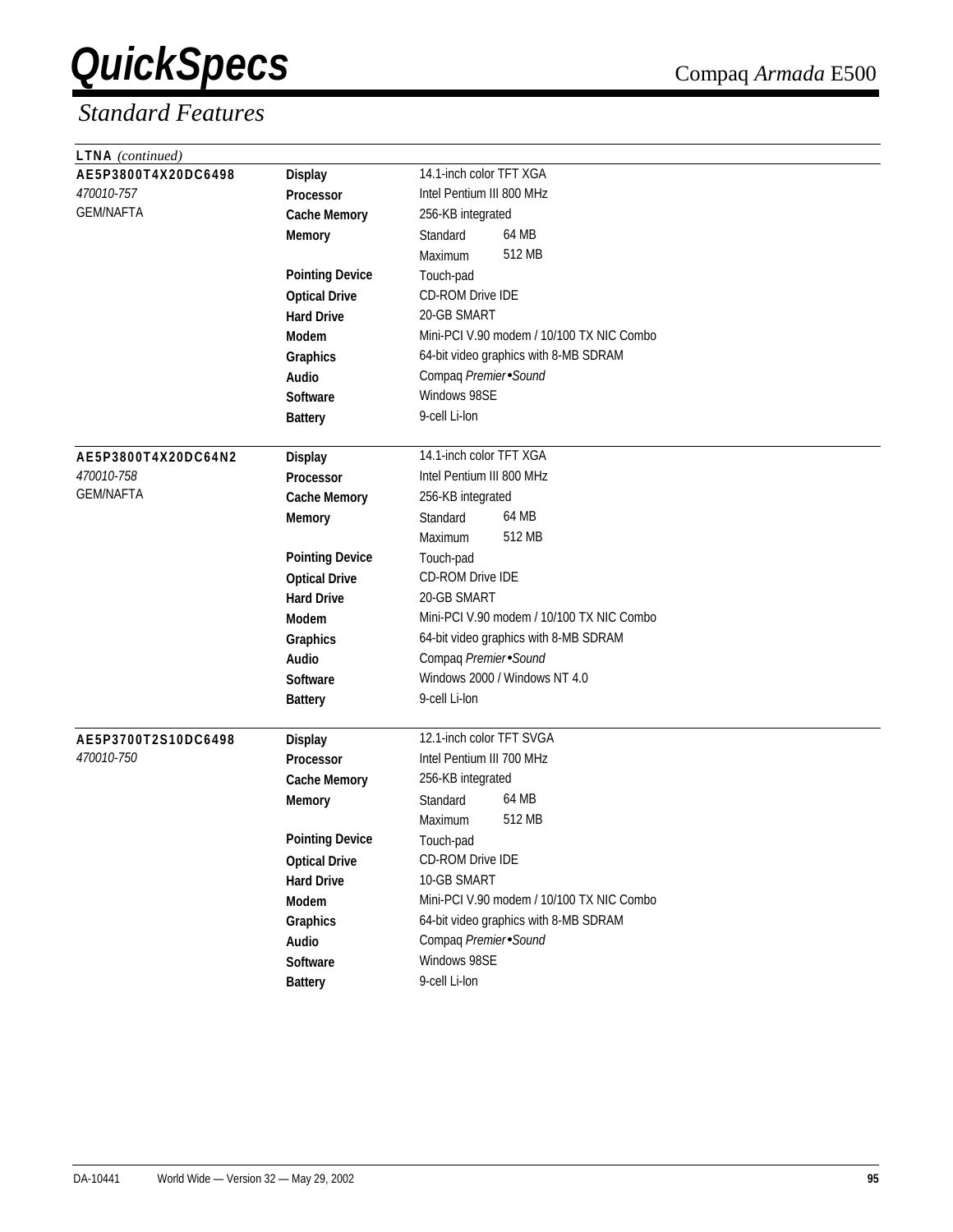| <b>LTNA</b> (continued) |                        |                                           |
|-------------------------|------------------------|-------------------------------------------|
| AE5P3700T2S10DC64N2     | <b>Display</b>         | 12.1-inch color TFT SVGA                  |
| 470010-752              | Processor              | Intel Pentium III 700 MHz                 |
|                         | <b>Cache Memory</b>    | 256-KB integrated                         |
|                         | <b>Memory</b>          | 64 MB<br>Standard                         |
|                         |                        | 512 MB<br>Maximum                         |
|                         | <b>Pointing Device</b> | Touch-pad                                 |
|                         | <b>Optical Drive</b>   | CD-ROM Drive IDE                          |
|                         | <b>Hard Drive</b>      | 10-GB SMART                               |
|                         | <b>Modem</b>           | Mini-PCI V.90 modem / 10/100 TX NIC Combo |
|                         | Graphics               | 64-bit video graphics with 8-MB SDRAM     |
|                         | Audio                  | Compaq Premier Sound                      |
|                         | <b>Software</b>        | Windows 2000 / Windows NT 4.0             |
|                         | <b>Battery</b>         | 9-cell Li-lon                             |
|                         |                        |                                           |
| AE5P3700T2S10DC6498     | <b>Display</b>         | 12.1-inch color TFT SVGA                  |
| 470010-754              | Processor              | Intel Pentium III 700 MHz                 |
| <b>GEM/NAFTA</b>        | <b>Cache Memory</b>    | 256-KB integrated                         |
|                         | <b>Memory</b>          | 64 MB<br>Standard                         |
|                         |                        | 512 MB<br>Maximum                         |
|                         | <b>Pointing Device</b> | Touch-pad                                 |
|                         | <b>Optical Drive</b>   | CD-ROM Drive IDE                          |
|                         | <b>Hard Drive</b>      | 10-GB SMART                               |
|                         | <b>Modem</b>           | Mini-PCI V.90 modem / 10/100 TX NIC Combo |
|                         | Graphics               | 64-bit video graphics with 8-MB SDRAM     |
|                         | <b>Audio</b>           | Compaq Premier Sound                      |
|                         | Software               | Windows 98SE                              |
|                         | <b>Battery</b>         | 9-cell Li-lon                             |
|                         |                        |                                           |
| AE5P3700T2S10DC64N2     | <b>Display</b>         | 12.1-inch color TFT SVGA                  |
| 470010-756              | <b>Processor</b>       | Intel Pentium III 700 MHz                 |
| <b>GEM/NAFTA</b>        | <b>Cache Memory</b>    | 256-KB integrated                         |
|                         | <b>Memory</b>          | 64 MB<br>Standard                         |
|                         |                        | 512 MB<br>Maximum                         |
|                         | <b>Pointing Device</b> | Touch-pad                                 |
|                         | <b>Optical Drive</b>   | CD-ROM Drive IDE                          |
|                         | <b>Hard Drive</b>      | 10-GB SMART                               |
|                         | Modem                  | Mini-PCI V.90 modem / 10/100 TX NIC Combo |
|                         | Graphics               | 64-bit video graphics with 8-MB SDRAM     |
|                         | Audio                  | Compaq Premier Sound                      |
|                         | Software               | Windows 2000 / Windows NT 4.0             |
|                         | <b>Battery</b>         | 9-cell Li-lon                             |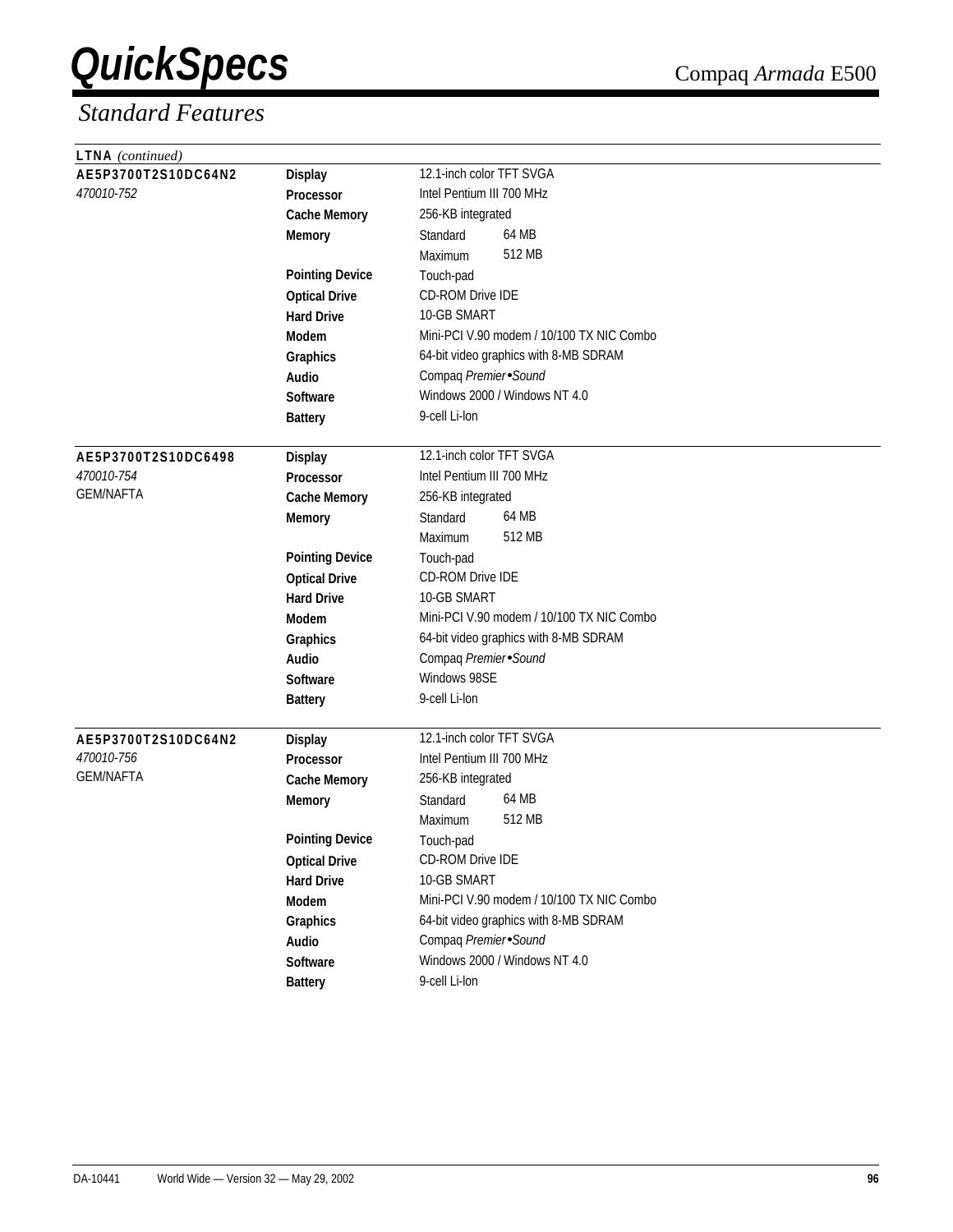| <b>BRAZIL</b>       |                        |                                           |
|---------------------|------------------------|-------------------------------------------|
| AE5P3900T4P20DC1298 | <b>Display</b>         | 14.1-inch color TFT XGA                   |
|                     | Processor              | Intel Pentium 900 MHz                     |
|                     | <b>Cache Memory</b>    | 256-KB integrated                         |
|                     | <b>Memory</b>          | 128 MB SDRAM<br>Standard                  |
|                     |                        | 512 MB SDRAM<br>Maximum                   |
|                     | <b>Pointing Device</b> | Touch-pad                                 |
|                     | <b>Optical Drive</b>   | <b>CD-ROM Drive IDE</b>                   |
|                     | <b>Hard Drive</b>      | 20-GB SMART                               |
|                     | <b>Modem</b>           | Mini-PCI V.90 modem / 10/100 TX NIC Combo |
|                     | Graphics               | 64-bit video graphics with 8-MB SDRAM     |
|                     | Audio                  | Compaq Premier Sound                      |
|                     | <b>Software</b>        | Windows 98SE                              |
|                     | <b>Battery</b>         | 9-cell Li-lon                             |
| AE5P3900T4P20DC12N2 | <b>Display</b>         | 14.1-inch color TFT XGA                   |
|                     | Processor              | Intel Pentium 900 MHz                     |
|                     | <b>Cache Memory</b>    | 256-KB integrated                         |
|                     | <b>Memory</b>          | 128 MB SDRAM<br>Standard                  |
|                     |                        | 512 MB SDRAM<br>Maximum                   |
|                     | <b>Pointing Device</b> | Touch-pad                                 |
|                     | <b>Optical Drive</b>   | <b>CD-ROM Drive IDE</b>                   |
|                     | <b>Hard Drive</b>      | 20-GB SMART                               |
|                     | <b>Modem</b>           | Mini-PCI V.90 modem / 10/100 TX NIC Combo |
|                     | Graphics               | 64-bit video graphics with 8-MB SDRAM     |
|                     | <b>Audio</b>           | Compaq Premier Sound                      |
|                     | <b>Software</b>        | Windows 2000 / Windows NT 4.0             |
|                     | <b>Battery</b>         | 9-cell Li-lon                             |
| AE5P3800T4X20DC6498 | <b>Display</b>         | 14.1-inch color TFT XGA                   |
|                     | <b>Processor</b>       | Intel Pentium III 800 MHz                 |
|                     | <b>Cache Memory</b>    | 256-KB integrated                         |
|                     | <b>Memory</b>          | 64 MB<br>Standard                         |
|                     |                        | 512 MB<br>Maximum                         |
|                     | <b>Pointing Device</b> | Touch-pad                                 |
|                     | <b>Optical Drive</b>   | <b>CD-ROM Drive IDE</b>                   |
|                     | <b>Hard Drive</b>      | 20-GB SMART                               |
|                     | Modem                  | Mini-PCI V.90 modem / 10/100 TX NIC Combo |
|                     | Graphics               | 64-bit video graphics with 8-MB SDRAM     |
|                     | Audio                  | Compaq Premier Sound                      |
|                     | Software               | Windows 98SE                              |
|                     | <b>Battery</b>         | 9-cell Li-lon                             |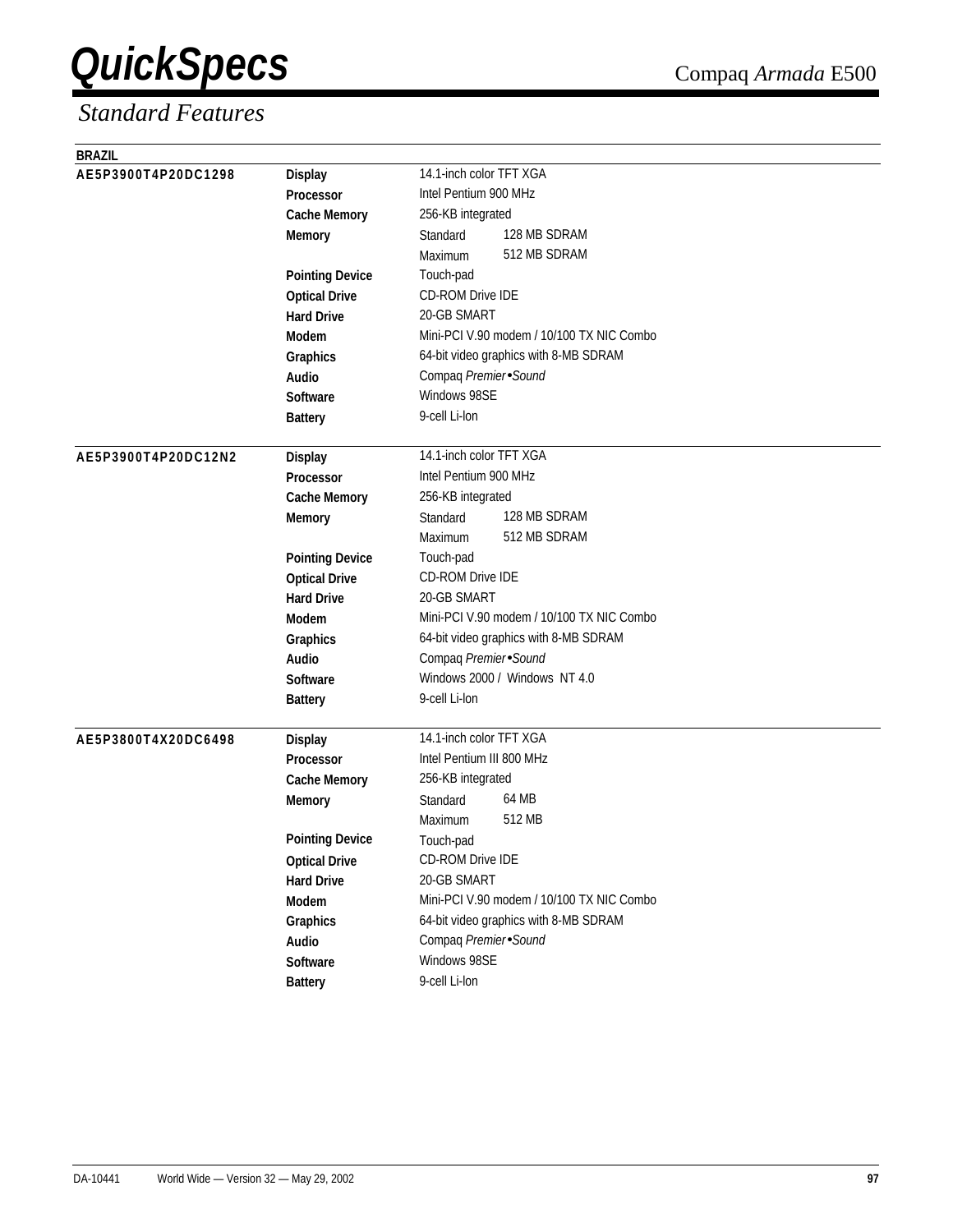| <b>BRAZIL</b> (continued) |                        |                                           |
|---------------------------|------------------------|-------------------------------------------|
| AE5P3800T4X20DC64N2       | <b>Display</b>         | 14.1-inch color TFT XGA                   |
|                           | Processor              | Intel Pentium III 800 MHz                 |
|                           | <b>Cache Memory</b>    | 256-KB integrated                         |
|                           | <b>Memory</b>          | 64 MB<br>Standard                         |
|                           |                        | 512 MB<br>Maximum                         |
|                           | <b>Pointing Device</b> | Touch-pad                                 |
|                           | <b>Optical Drive</b>   | <b>CD-ROM Drive IDE</b>                   |
|                           | <b>Hard Drive</b>      | 20-GB SMART                               |
|                           | Modem                  | Mini-PCI V.90 modem / 10/100 TX NIC Combo |
|                           | Graphics               | 64-bit video graphics with 8-MB SDRAM     |
|                           | Audio                  | Compaq Premier Sound                      |
|                           | <b>Software</b>        | Windows 2000 / Windows NT 4.0             |
|                           | <b>Battery</b>         | 9-cell Li-lon                             |
| AE5P3700T2S10DC6498       | <b>Display</b>         | 12.1-inch color TFT SVGA                  |
|                           | Processor              | Intel Pentium III 700 MHz                 |
|                           | <b>Cache Memory</b>    | 256-KB integrated                         |
|                           | <b>Memory</b>          | 64 MB<br>Standard                         |
|                           |                        | 512 MB<br>Maximum                         |
|                           | <b>Pointing Device</b> | Touch-pad                                 |
|                           | <b>Optical Drive</b>   | CD-ROM Drive IDE                          |
|                           | <b>Hard Drive</b>      | 10-GB SMART                               |
|                           | Modem                  | Mini-PCI V.90 modem / 10/100 TX NIC Combo |
|                           | Graphics               | 64-bit video graphics with 8-MB SDRAM     |
|                           | Audio                  | Compaq Premier Sound                      |
|                           | <b>Software</b>        | Windows 98SE                              |
|                           | <b>Battery</b>         | 9-cell Li-lon                             |
| AE5P3700T2S10DC64N2       | <b>Display</b>         | 12.1-inch color TFT SVGA                  |
|                           | Processor              | Intel Pentium III 700 MHz                 |
|                           | <b>Cache Memory</b>    | 256-KB integrated                         |
|                           | <b>Memory</b>          | 64 MB<br>Standard                         |
|                           |                        | 512 MB<br>Maximum                         |
|                           | <b>Pointing Device</b> | Touch-pad                                 |
|                           | <b>Optical Drive</b>   | CD-ROM Drive IDE                          |
|                           | <b>Hard Drive</b>      | 10-GB SMART                               |
|                           | Modem                  | Mini-PCI V.90 modem / 10/100 TX NIC Combo |
|                           | Graphics               | 64-bit video graphics with 8-MB SDRAM     |
|                           | Audio                  | Compaq Premier Sound                      |
|                           | Software               | Windows 2000 / Windows NT 4.0             |
|                           | <b>Battery</b>         | 9-cell Li-lon                             |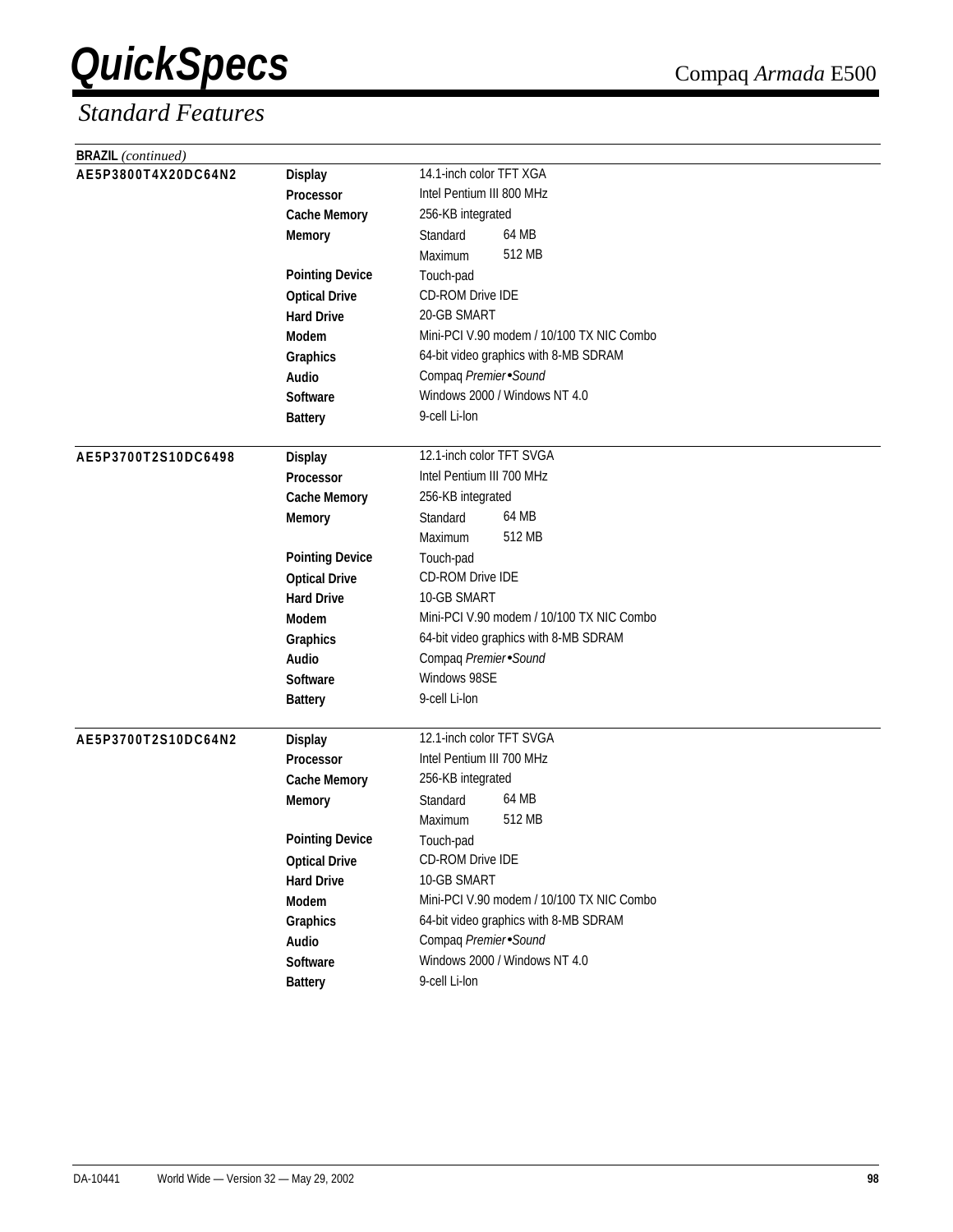| <b>APD</b>                        |                                         |                                           |
|-----------------------------------|-----------------------------------------|-------------------------------------------|
| AE5P31000T5P30WC1298              | <b>Display</b>                          | 15.0-inch color TFT XGA                   |
| 470011-619                        | Processor                               | Intel Pentium 1.0 GHz                     |
|                                   | <b>Cache Memory</b>                     | 256-KB integrated                         |
|                                   | <b>Memory</b>                           | 128 MB SDRAM<br>Standard                  |
|                                   |                                         | 512 MB SDRAM<br>Maximum                   |
|                                   | <b>Pointing Device</b>                  | Touch-pad                                 |
|                                   | <b>Optical Drive</b>                    | CD-RW Drive IDE                           |
|                                   | <b>Hard Drive</b>                       | 30-GB SMART                               |
|                                   | <b>Modem</b>                            | Mini-PCI V.90 modem / 10/100 TX NIC Combo |
|                                   | <b>Graphics</b>                         | 64-bit video graphics with 8-MB SDRAM     |
|                                   | Audio                                   | Compaq Premier Sound                      |
|                                   | Software                                | Windows 98SE                              |
|                                   | <b>Battery</b>                          | 9-cell Li-lon                             |
|                                   |                                         |                                           |
| AE5P31000T5P30WC12N2              | <b>Display</b>                          | 15.0-inch color TFT XGA                   |
| 470011-643                        | Processor                               | Intel Pentium 1.0 GHz                     |
|                                   | <b>Cache Memory</b>                     | 256-KB integrated                         |
|                                   | <b>Memory</b>                           | 128 MB SDRAM<br>Standard                  |
|                                   |                                         | 512 MB SDRAM<br>Maximum                   |
|                                   | <b>Pointing Device</b>                  | Touch-pad                                 |
|                                   | <b>Optical Drive</b>                    | <b>CD-RW Drive IDE</b>                    |
|                                   | <b>Hard Drive</b>                       | 30-GB SMART                               |
|                                   | <b>Modem</b>                            | Mini-PCI V.90 modem / 10/100 TX NIC Combo |
|                                   | Graphics                                | 64-bit video graphics with 8-MB SDRAM     |
|                                   | Audio                                   | Compaq Premier Sound                      |
|                                   | Software                                | Windows 2000 / Windows NT 4.0             |
|                                   | <b>Battery</b>                          | 9-cell Li-lon                             |
|                                   |                                         | 14.1-inch color TFT XGA                   |
| AE5P3900T4P20DC1298<br>470011-674 | <b>Display</b>                          | Intel Pentium 900 MHz                     |
|                                   | <b>Processor</b><br><b>Cache Memory</b> | 256-KB integrated                         |
|                                   |                                         | 128 MB SDRAM<br>Standard                  |
|                                   | <b>Memory</b>                           | 512 MB SDRAM<br>Maximum                   |
|                                   | <b>Pointing Device</b>                  | Touch-pad                                 |
|                                   | <b>Optical Drive</b>                    | <b>CD-ROM Drive IDE</b>                   |
|                                   | <b>Hard Drive</b>                       | 20-GB SMART                               |
|                                   | Modem                                   | Mini-PCI V.90 modem / 10/100 TX NIC Combo |
|                                   | Graphics                                | 64-bit video graphics with 8-MB SDRAM     |
|                                   | Audio                                   | Compaq Premier Sound                      |
|                                   | Software                                | Windows 98SE                              |
|                                   | <b>Battery</b>                          | 9-cell Li-lon                             |
|                                   |                                         |                                           |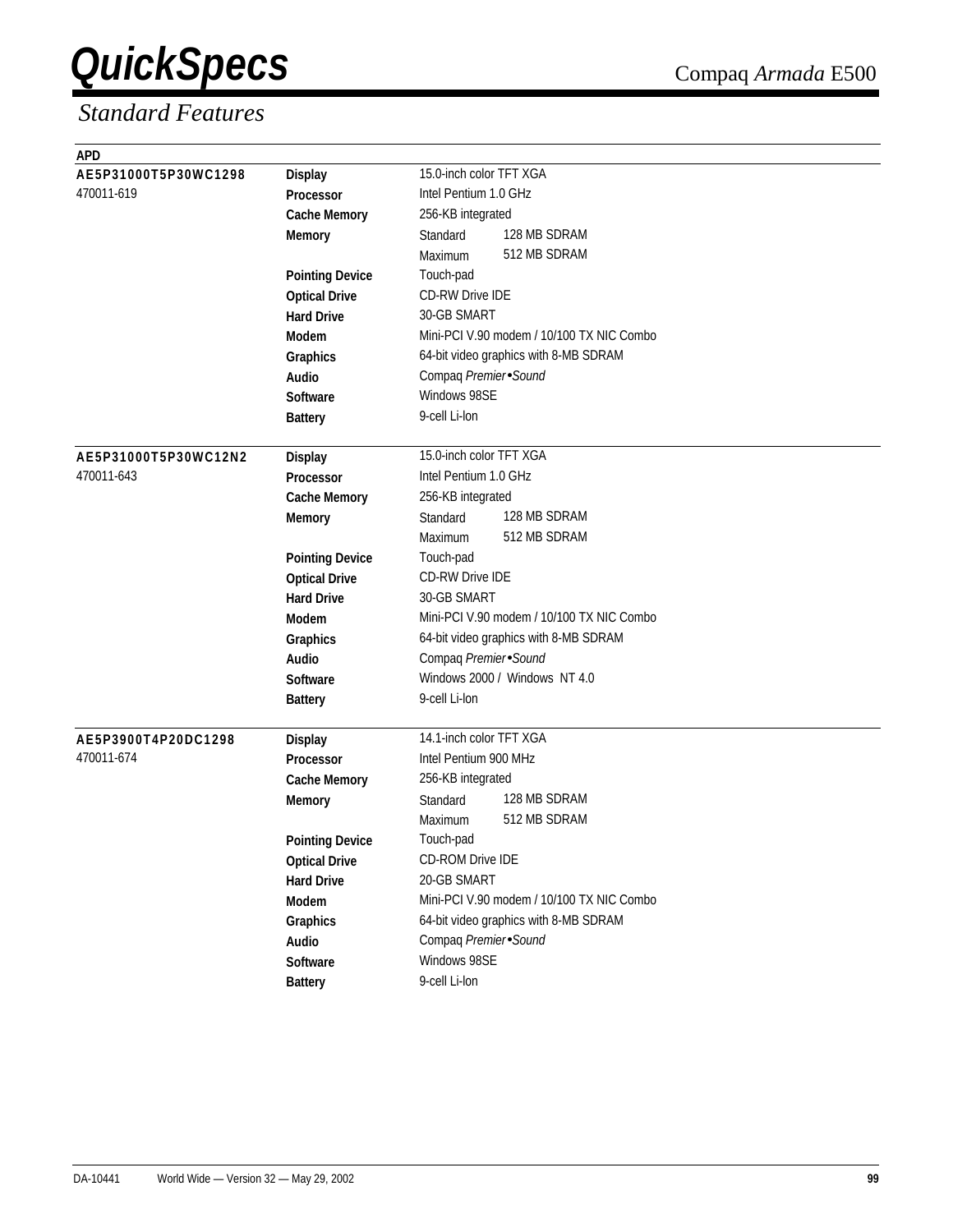| APD (continued)     |                        |                                           |
|---------------------|------------------------|-------------------------------------------|
| AE5P3900T4P20DC12N2 | <b>Display</b>         | 14.1-inch color TFT XGA                   |
| 470011-704          | Processor              | Intel Pentium 900 MHz                     |
|                     | <b>Cache Memory</b>    | 256-KB integrated                         |
|                     | <b>Memory</b>          | 128 MB SDRAM<br>Standard                  |
|                     |                        | 512 MB SDRAM<br>Maximum                   |
|                     | <b>Pointing Device</b> | Touch-pad                                 |
|                     | <b>Optical Drive</b>   | <b>CD-ROM Drive IDE</b>                   |
|                     | <b>Hard Drive</b>      | 20-GB SMART                               |
|                     | Modem                  | Mini-PCI V.90 modem / 10/100 TX NIC Combo |
|                     | Graphics               | 64-bit video graphics with 8-MB SDRAM     |
|                     | Audio                  | Compaq Premier Sound                      |
|                     | <b>Software</b>        | Windows 2000 / Windows NT 4.0             |
|                     | <b>Battery</b>         | 9-cell Li-lon                             |
|                     |                        |                                           |
| AE5P3700T3X10VC6498 | <b>Display</b>         | 13.3-inch color TFT XGA                   |
| 470011-049          | Processor              | Intel Pentium III 700 MHz                 |
|                     | <b>Cache Memory</b>    | 128-KB integrated                         |
|                     | <b>Memory</b>          | 64 MB<br>Standard                         |
|                     |                        | 512 MB<br>Maximum                         |
|                     | <b>Pointing Device</b> | Touch-pad                                 |
|                     | <b>Optical Drive</b>   | DVD-ROM                                   |
|                     | <b>Hard Drive</b>      | 10-GB SMART                               |
|                     | <b>Modem</b>           | Mini-PCI V.90 modem / 10/100 TX NIC Combo |
|                     | Graphics               | 64-bit video graphics with 8-MB SDRAM     |
|                     | <b>Audio</b>           | Compaq Premier Sound                      |
|                     | Software               | Windows 98SE                              |
|                     | <b>Battery</b>         | 9-cell Li-lon                             |
| AE5P3700T3X10VC64N2 | <b>Display</b>         | 13.3-inch color TFT XGA                   |
| 470011-050          | <b>Processor</b>       | Intel Pentium III 700 MHz                 |
|                     | <b>Cache Memory</b>    | 128-KB integrated                         |
|                     | <b>Memory</b>          | 64 MB<br>Standard                         |
|                     |                        | 512 MB<br>Maximum                         |
|                     | <b>Pointing Device</b> |                                           |
|                     | <b>Optical Drive</b>   | Touch-pad<br>DVD-ROM                      |
|                     | <b>Hard Drive</b>      | 10-GB SMART                               |
|                     |                        | Mini-PCI V.90 modem / 10/100 TX NIC Combo |
|                     | Modem                  | 64-bit video graphics with 8-MB SDRAM     |
|                     | Graphics               | Compaq Premier Sound                      |
|                     | Audio                  | Windows 2000 / Windows NT 4.0             |
|                     | Software               |                                           |
|                     | <b>Battery</b>         | 9-cell Li-lon                             |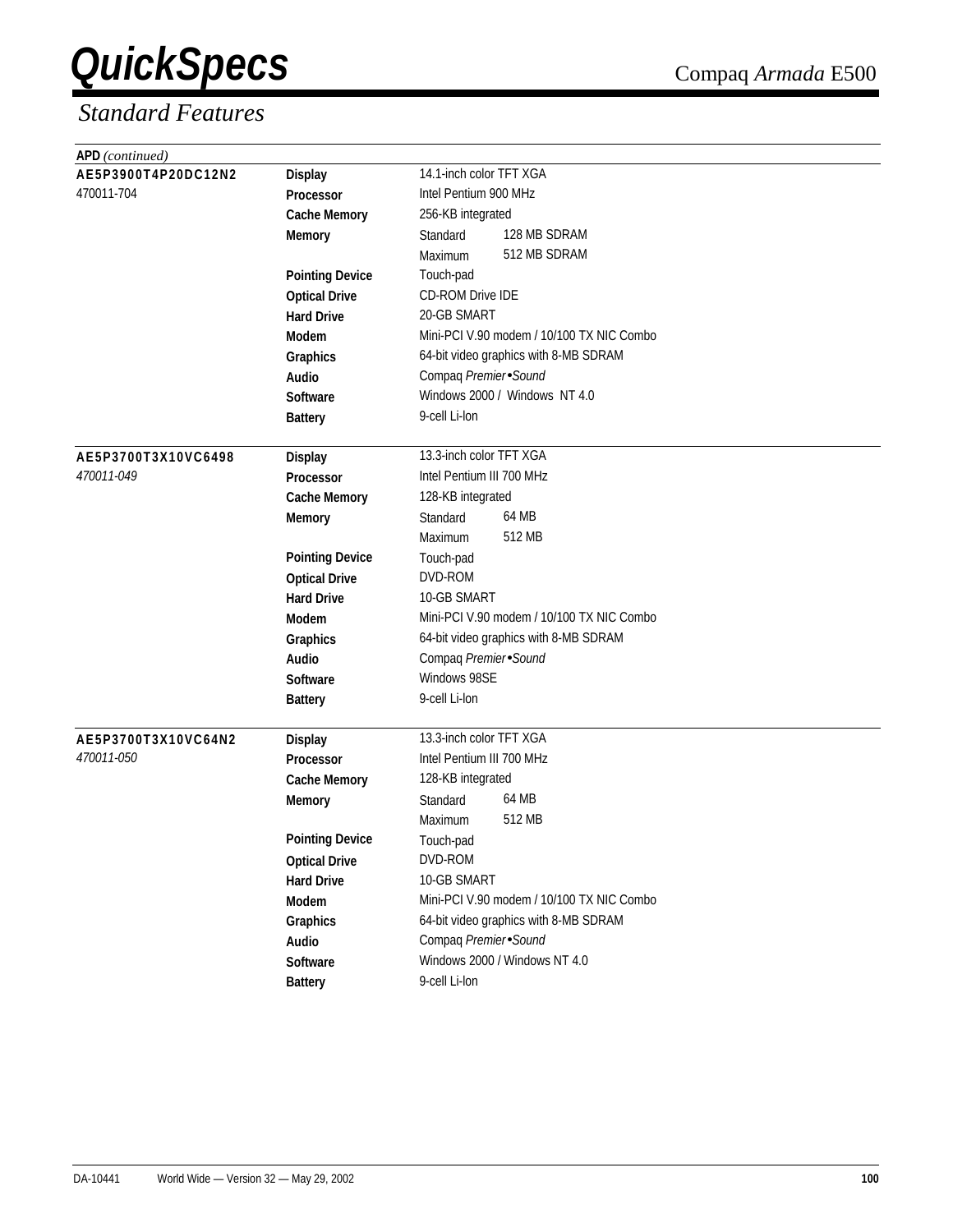| APD (continued)     |                        |                                           |
|---------------------|------------------------|-------------------------------------------|
| AE5C1700T3X10DC6498 | <b>Display</b>         | 13.3-inch color TFT XGA                   |
| 470012-575          | Processor              | Intel Celeron 700 MHz                     |
|                     | <b>Cache Memory</b>    | 128-KB integrated                         |
|                     | <b>Memory</b>          | 64 MB<br>Standard                         |
|                     |                        | 512 MB<br>Maximum                         |
|                     | <b>Pointing Device</b> | Touch-pad                                 |
|                     | <b>Optical Drive</b>   | <b>CD-ROM Drive IDE</b>                   |
|                     | <b>Hard Drive</b>      | 10-GB SMART                               |
|                     | Modem                  | Mini-PCI V.90 modem / 10/100 TX NIC Combo |
|                     | Graphics               | 64-bit video graphics with 8-MB SDRAM     |
|                     | Audio                  | Compaq Premier Sound                      |
|                     | Software               | Windows 98SE                              |
|                     | <b>Battery</b>         | 6-cell Li-lon                             |
| AE5C1700T3X10DC64N2 | <b>Display</b>         | 13.3-inch color TFT XGA                   |
| 470012-576          | Processor              | Intel Celeron 700 MHz                     |
|                     | <b>Cache Memory</b>    | 128-KB integrated                         |
|                     | <b>Memory</b>          | 64 MB<br>Standard                         |
|                     |                        | 512 MB<br><b>Maximum</b>                  |
|                     | <b>Pointing Device</b> | Touch-pad                                 |
|                     | <b>Optical Drive</b>   | <b>CD-ROM Drive IDE</b>                   |
|                     | <b>Hard Drive</b>      | 10-GB SMART                               |
|                     | <b>Modem</b>           | Mini-PCI V.90 modem / 10/100 TX NIC Combo |
|                     | Graphics               | 64-bit video graphics with 8-MB SDRAM     |
|                     | Audio                  | Compaq Premier Sound                      |
|                     | Software               | Windows 2000 / Windows NT 4.0             |
|                     | <b>Battery</b>         | 6-cell Li-lon                             |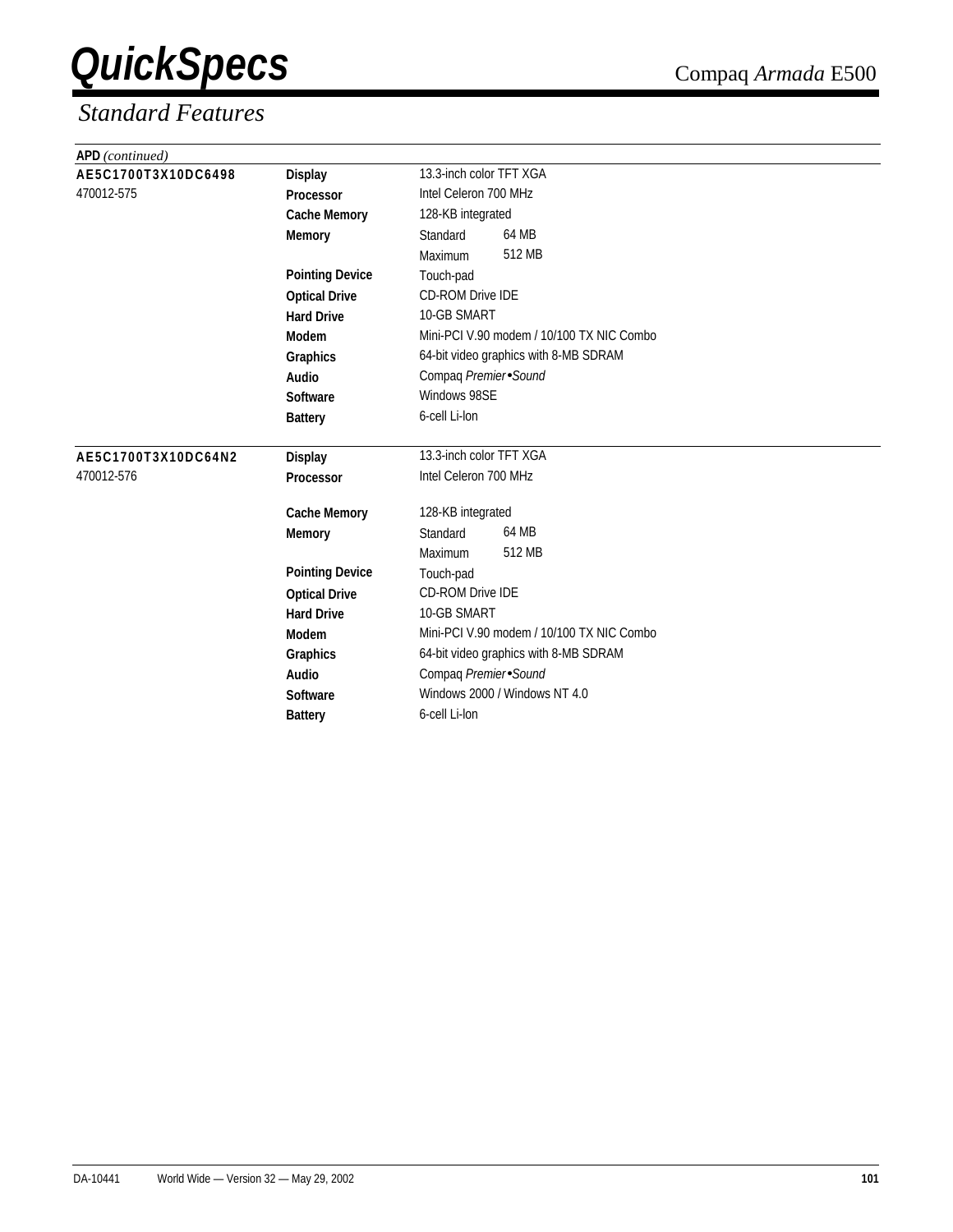| <b>AUSTRALIA</b>     |                        |                                           |
|----------------------|------------------------|-------------------------------------------|
| AE5P31000T5P30WC1298 | <b>Display</b>         | 15.0-inch color TFT XGA                   |
| 470011-620           | Processor              | Intel Pentium 1.0 GHz                     |
|                      | <b>Cache Memory</b>    | 256-KB integrated                         |
|                      | <b>Memory</b>          | 128 MB SDRAM<br>Standard                  |
|                      |                        | 512 MB SDRAM<br>Maximum                   |
|                      | <b>Pointing Device</b> | Touch-pad                                 |
|                      | <b>Optical Drive</b>   | <b>CD-RW Drive IDE</b>                    |
|                      | <b>Hard Drive</b>      | 30-GB SMART                               |
|                      | Modem                  | Mini-PCI V.90 modem / 10/100 TX NIC Combo |
|                      | Graphics               | 64-bit video graphics with 8-MB SDRAM     |
|                      | Audio                  | Compaq Premier Sound                      |
|                      | <b>Software</b>        | Windows 98SE                              |
|                      | <b>Battery</b>         | 9-cell Li-lon                             |
|                      |                        |                                           |
| AE5P31000T5P30WC12N2 | <b>Display</b>         | 15.0-inch color TFT XGA                   |
| 470011-644           | Processor              | Intel Pentium 1.0 GHz                     |
|                      | <b>Cache Memory</b>    | 256-KB integrated                         |
|                      | <b>Memory</b>          | 128 MB SDRAM<br>Standard                  |
|                      |                        | 512 MB SDRAM<br>Maximum                   |
|                      | <b>Pointing Device</b> | Touch-pad                                 |
|                      | <b>Optical Drive</b>   | <b>CD-RW Drive IDE</b>                    |
|                      | <b>Hard Drive</b>      | 30-GB SMART                               |
|                      | <b>Modem</b>           | Mini-PCI V.90 modem / 10/100 TX NIC Combo |
|                      | Graphics               | 64-bit video graphics with 8-MB SDRAM     |
|                      | Audio                  | Compaq Premier Sound                      |
|                      | Software               | Windows 2000 / Windows NT 4.0             |
|                      | <b>Battery</b>         | 9-cell Li-lon                             |
|                      |                        |                                           |
| AE5P3900T4P20DC1298  | <b>Display</b>         | 14.1-inch color TFT XGA                   |
| 470011-675           | <b>Processor</b>       | Intel Pentium 900 MHz                     |
|                      | <b>Cache Memory</b>    | 256-KB integrated                         |
|                      | <b>Memory</b>          | 128 MB SDRAM<br>Standard                  |
|                      |                        | 512 MB SDRAM<br>Maximum                   |
|                      | <b>Pointing Device</b> | Touch-pad                                 |
|                      | <b>Optical Drive</b>   | CD-ROM Drive IDE                          |
|                      | <b>Hard Drive</b>      | 20-GB SMART                               |
|                      | Modem                  | Mini-PCI V.90 modem / 10/100 TX NIC Combo |
|                      | Graphics               | 64-bit video graphics with 8-MB SDRAM     |
|                      | Audio                  | Compaq Premier Sound                      |
|                      | Software               | Windows 98SE                              |
|                      | <b>Battery</b>         | 9-cell Li-lon                             |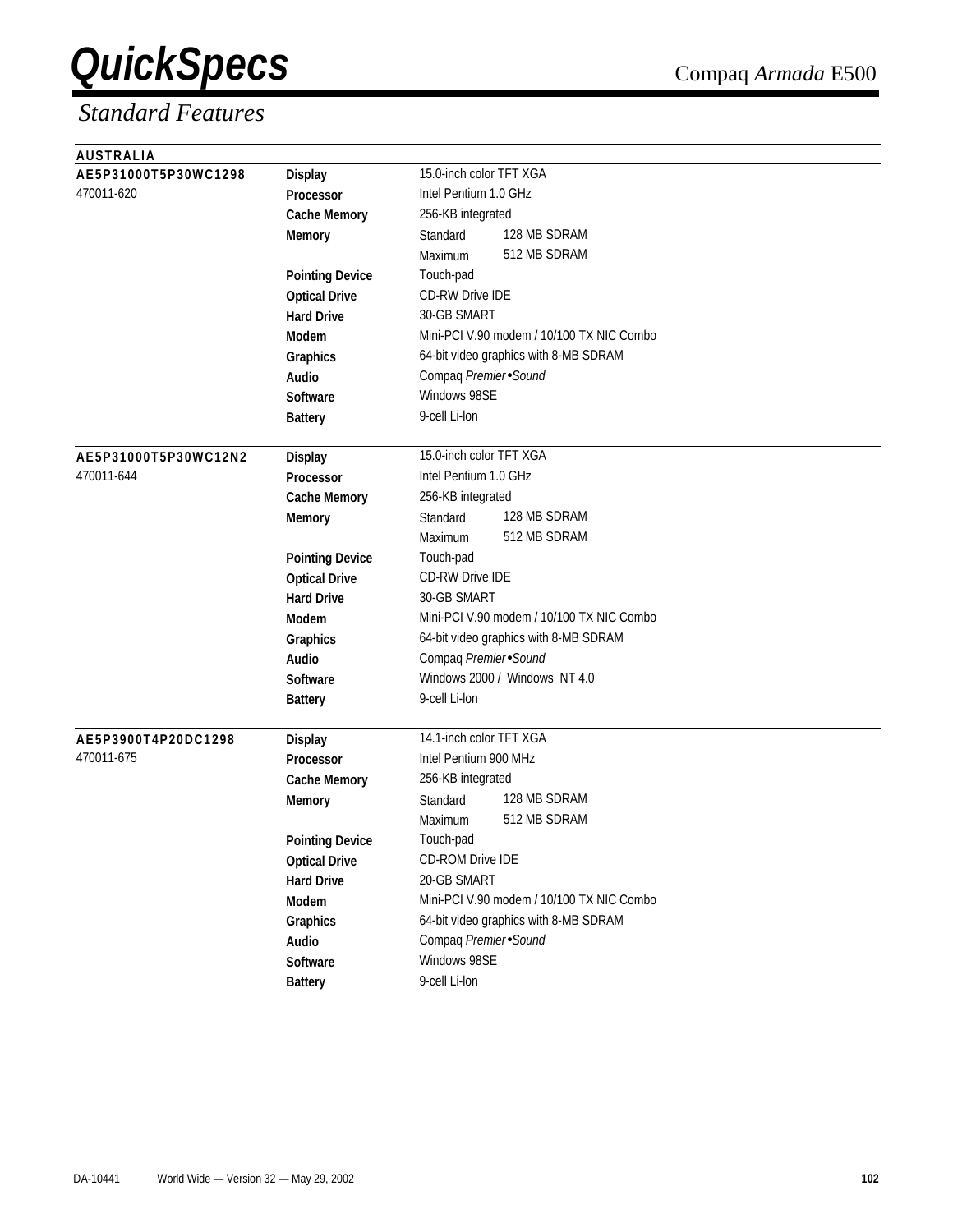| <b>AUSTRALIA</b> (continued) |                        |                                           |
|------------------------------|------------------------|-------------------------------------------|
| AE5P3900T4P20DC12N2          | <b>Display</b>         | 14.1-inch color TFT XGA                   |
| 470011-705                   | Processor              | Intel Pentium 900 MHz                     |
|                              | <b>Cache Memory</b>    | 256-KB integrated                         |
|                              | <b>Memory</b>          | 128 MB SDRAM<br>Standard                  |
|                              |                        | 512 MB SDRAM<br>Maximum                   |
|                              | <b>Pointing Device</b> | Touch-pad                                 |
|                              | <b>Optical Drive</b>   | <b>CD-ROM Drive IDE</b>                   |
|                              | <b>Hard Drive</b>      | 20-GB SMART                               |
|                              | Modem                  | Mini-PCI V.90 modem / 10/100 TX NIC Combo |
|                              | Graphics               | 64-bit video graphics with 8-MB SDRAM     |
|                              | Audio                  | Compaq Premier Sound                      |
|                              | <b>Software</b>        | Windows 2000 / Windows NT 4.0             |
|                              | <b>Battery</b>         | 9-cell Li-lon                             |
|                              |                        |                                           |
| AE5P3700T3X10VC6498          | <b>Display</b>         | 13.3-inch color TFT XGA                   |
| 470011-051                   | Processor              | Intel Pentium III 700 MHz                 |
|                              | <b>Cache Memory</b>    | 128-KB integrated                         |
|                              | <b>Memory</b>          | 64 MB<br>Standard                         |
|                              |                        | 512 MB<br>Maximum                         |
|                              | <b>Pointing Device</b> | Touch-pad                                 |
|                              | <b>Optical Drive</b>   | DVD-ROM                                   |
|                              | <b>Hard Drive</b>      | 10-GB SMART                               |
|                              | <b>Modem</b>           | Mini-PCI V.90 modem / 10/100 TX NIC Combo |
|                              | Graphics               | 64-bit video graphics with 8-MB SDRAM     |
|                              | <b>Audio</b>           | Compaq Premier Sound                      |
|                              | Software               | Windows 98SE                              |
|                              | <b>Battery</b>         | 9-cell Li-lon                             |
| AE5P3700T3X10VC64N2          | <b>Display</b>         | 13.3-inch color TFT XGA                   |
| 470011-052                   | <b>Processor</b>       | Intel Pentium III 700 MHz                 |
|                              | <b>Cache Memory</b>    | 128-KB integrated                         |
|                              | <b>Memory</b>          | 64 MB<br>Standard                         |
|                              |                        | 512 MB<br>Maximum                         |
|                              | <b>Pointing Device</b> |                                           |
|                              | <b>Optical Drive</b>   | Touch-pad<br>DVD-ROM                      |
|                              | <b>Hard Drive</b>      | 10-GB SMART                               |
|                              | Modem                  | Mini-PCI V.90 modem / 10/100 TX NIC Combo |
|                              |                        | 64-bit video graphics with 8-MB SDRAM     |
|                              | Graphics               | Compaq Premier Sound                      |
|                              | Audio                  | Windows 2000 / Windows NT 4.0             |
|                              | Software               |                                           |
|                              | <b>Battery</b>         | 9-cell Li-lon                             |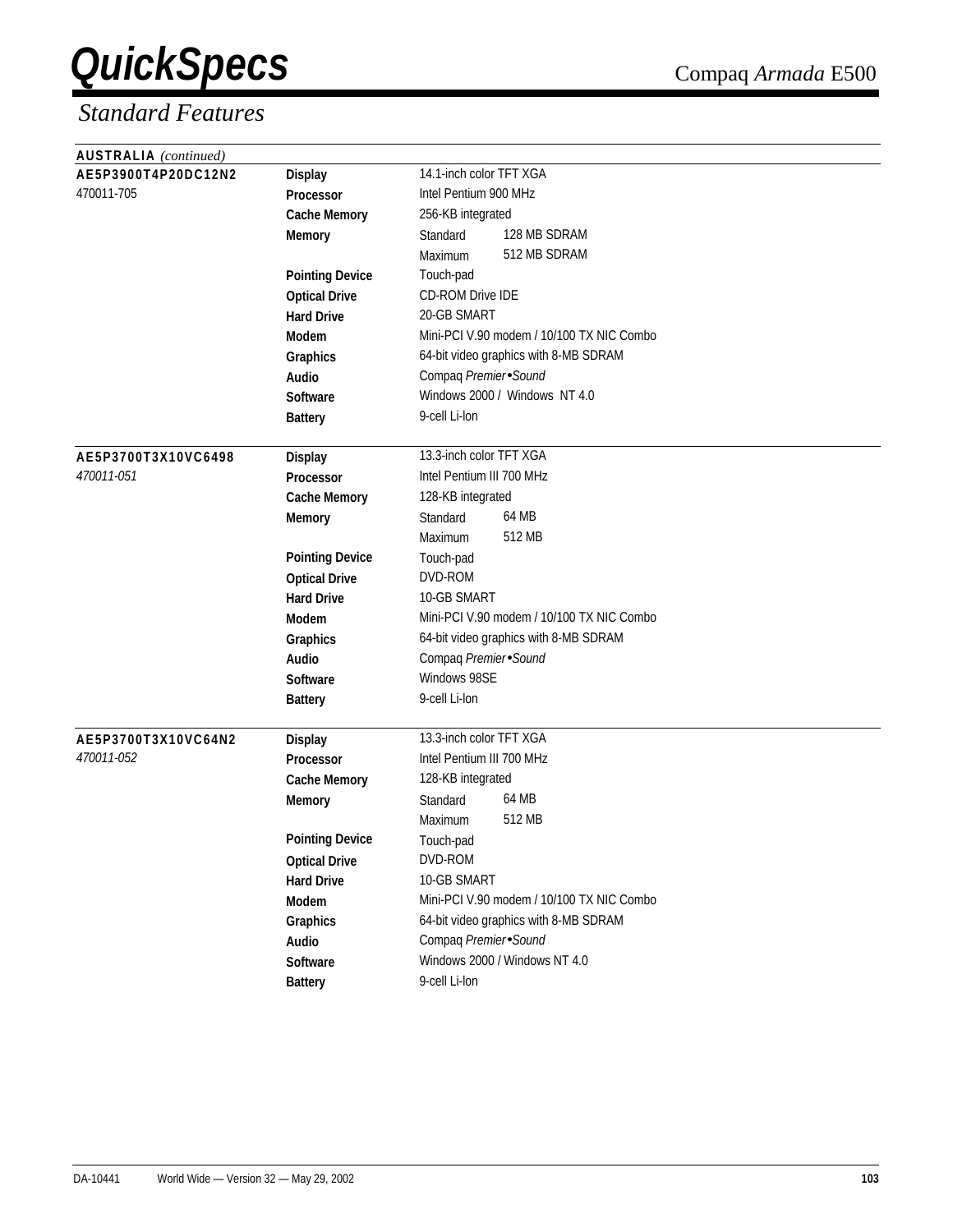| <b>AUSTRALIA</b> (continued) |                        |                                           |
|------------------------------|------------------------|-------------------------------------------|
| AE5C1700T3X10DC6498          | <b>Display</b>         | 13.3-inch color TFT XGA                   |
| 470010-906                   | Processor              | Intel Celeron 700 MHz                     |
|                              | <b>Cache Memory</b>    | 128-KB integrated                         |
|                              | <b>Memory</b>          | 64 MB<br>Standard                         |
|                              |                        | 512 MB<br>Maximum                         |
|                              | <b>Pointing Device</b> | Touch-pad                                 |
|                              | <b>Optical Drive</b>   | <b>CD-ROM Drive IDE</b>                   |
|                              | <b>Hard Drive</b>      | 10-GB SMART                               |
|                              | Modem                  | Mini-PCI V.90 modem / 10/100 TX NIC Combo |
|                              | Graphics               | 64-bit video graphics with 8-MB SDRAM     |
|                              | Audio                  | Compaq Premier Sound                      |
|                              | Software               | Windows 98SE                              |
|                              | <b>Battery</b>         | 6-cell Li-lon                             |
| AE5C1700T3X10DC64N2          | <b>Display</b>         | 13.3-inch color TFT XGA                   |
| 470010-907                   | <b>Processor</b>       | Intel Celeron 700 MHz                     |
|                              | <b>Cache Memory</b>    | 128-KB integrated                         |
|                              | <b>Memory</b>          | 64 MB<br>Standard                         |
|                              |                        | 512 MB<br>Maximum                         |
|                              | <b>Pointing Device</b> | Touch-pad                                 |
|                              | <b>Optical Drive</b>   | <b>CD-ROM Drive IDE</b>                   |
|                              | <b>Hard Drive</b>      | 10-GB SMART                               |
|                              | Modem                  | Mini-PCI V.90 modem / 10/100 TX NIC Combo |
|                              | Graphics               | 64-bit video graphics with 8-MB SDRAM     |
|                              | Audio                  | Compaq Premier Sound                      |
|                              | <b>Software</b>        | Windows 2000 / Windows NT 4.0             |
|                              | <b>Battery</b>         | 6-cell Li-lon                             |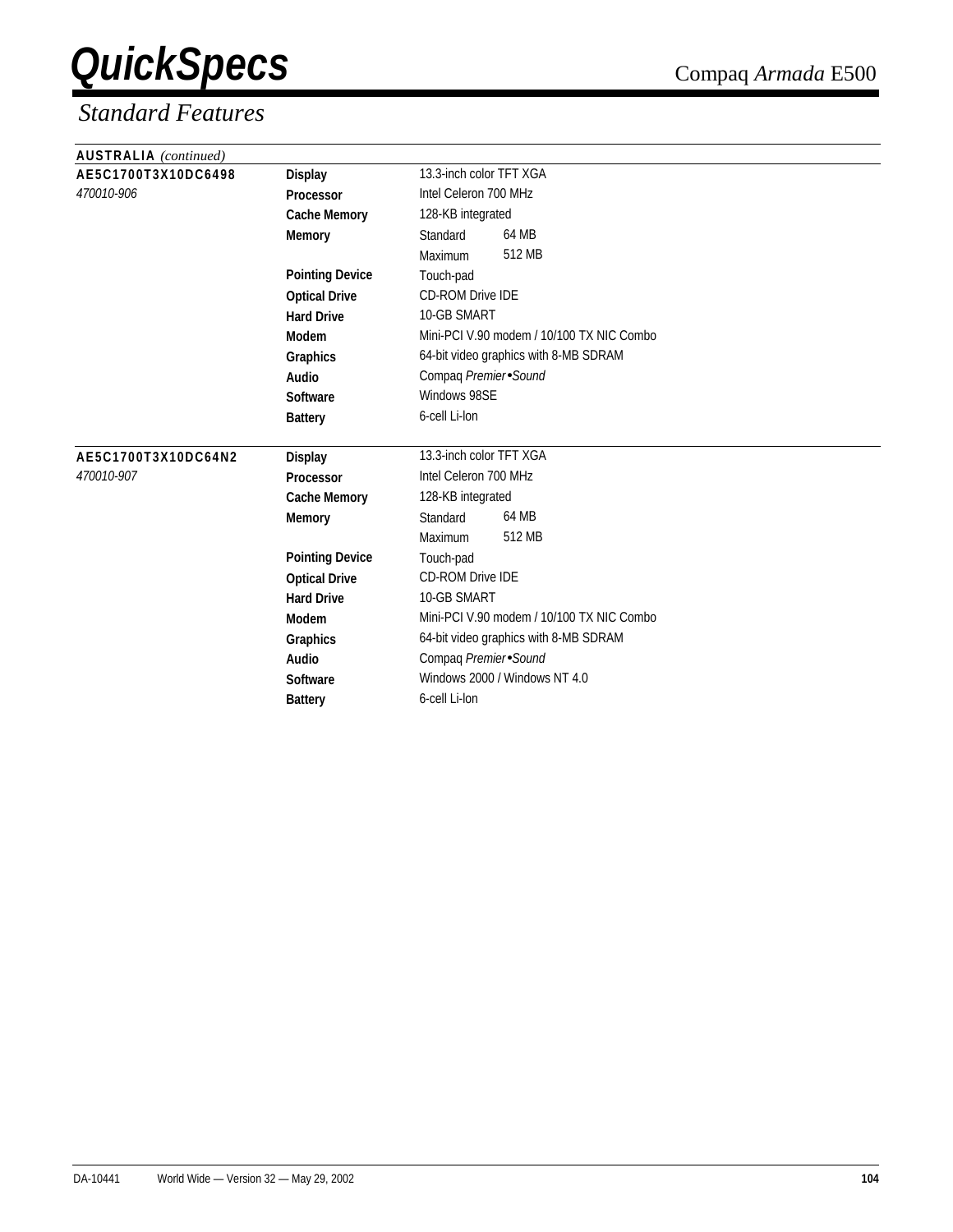| <b>KOREA</b>         |                        |                                           |
|----------------------|------------------------|-------------------------------------------|
| AE5P31000T5P30WC1298 | <b>Display</b>         | 15.0-inch color TFT XGA                   |
| 470011-621           | Processor              | Intel Pentium 1.0 GHz                     |
|                      | <b>Cache Memory</b>    | 256-KB integrated                         |
|                      | <b>Memory</b>          | 128 MB SDRAM<br>Standard                  |
|                      |                        | 512 MB SDRAM<br>Maximum                   |
|                      | <b>Pointing Device</b> | Touch-pad                                 |
|                      | <b>Optical Drive</b>   | <b>CD-RW Drive IDE</b>                    |
|                      | <b>Hard Drive</b>      | 30-GB SMART                               |
|                      | Modem                  | Mini-PCI V.90 modem / 10/100 TX NIC Combo |
|                      | Graphics               | 64-bit video graphics with 8-MB SDRAM     |
|                      | Audio                  | Compaq Premier Sound                      |
|                      | <b>Software</b>        | Windows 98SE                              |
|                      | <b>Battery</b>         | 9-cell Li-lon                             |
|                      |                        |                                           |
| AE5P31000T5P30WC12N2 | <b>Display</b>         | 15.0-inch color TFT XGA                   |
| 470011-645           | Processor              | Intel Pentium 1.0 GHz                     |
|                      | <b>Cache Memory</b>    | 256-KB integrated                         |
|                      | <b>Memory</b>          | 128 MB SDRAM<br>Standard                  |
|                      |                        | 512 MB SDRAM<br>Maximum                   |
|                      | <b>Pointing Device</b> | Touch-pad                                 |
|                      | <b>Optical Drive</b>   | <b>CD-RW Drive IDE</b>                    |
|                      | <b>Hard Drive</b>      | 30-GB SMART                               |
|                      | Modem                  | Mini-PCI V.90 modem / 10/100 TX NIC Combo |
|                      | Graphics               | 64-bit video graphics with 8-MB SDRAM     |
|                      | Audio                  | Compaq Premier Sound                      |
|                      | <b>Software</b>        | Windows 2000 / Windows NT 4.0             |
|                      | <b>Battery</b>         | 9-cell Li-lon                             |
|                      |                        |                                           |
| AE5P3900T4P20DC1298  | <b>Display</b>         | 14.1-inch color TFT XGA                   |
| 470011-676           | Processor              | Intel Pentium 900 MHz                     |
|                      | <b>Cache Memory</b>    | 256-KB integrated                         |
|                      | <b>Memory</b>          | 128 MB SDRAM<br>Standard                  |
|                      |                        | 512 MB SDRAM<br>Maximum                   |
|                      | <b>Pointing Device</b> | Touch-pad                                 |
|                      | <b>Optical Drive</b>   | CD-ROM Drive IDE                          |
|                      | <b>Hard Drive</b>      | 20-GB SMART                               |
|                      | Modem                  | Mini-PCI V.90 modem / 10/100 TX NIC Combo |
|                      | Graphics               | 64-bit video graphics with 8-MB SDRAM     |
|                      | Audio                  | Compaq Premier Sound                      |
|                      | Software               | Windows 98SE                              |
|                      | <b>Battery</b>         | 9-cell Li-lon                             |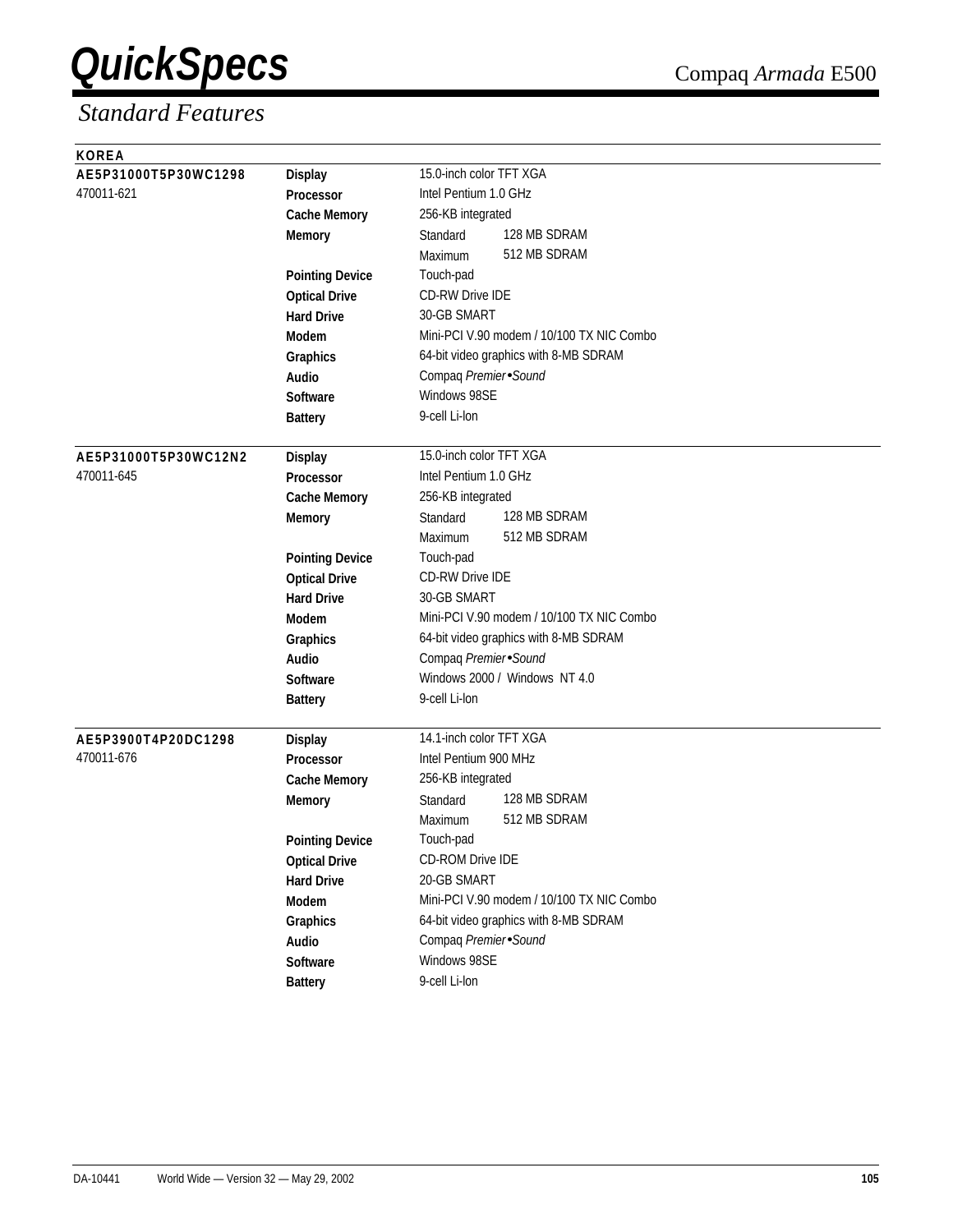| <b>KOREA</b> (continued) |                        |                                           |
|--------------------------|------------------------|-------------------------------------------|
| AE5P3900T4P20DC12N2      | <b>Display</b>         | 14.1-inch color TFT XGA                   |
| 470011-706               | Processor              | Intel Pentium 900 MHz                     |
|                          | <b>Cache Memory</b>    | 256-KB integrated                         |
|                          | <b>Memory</b>          | 128 MB SDRAM<br>Standard                  |
|                          |                        | 512 MB SDRAM<br>Maximum                   |
|                          | <b>Pointing Device</b> | Touch-pad                                 |
|                          | <b>Optical Drive</b>   | <b>CD-ROM Drive IDE</b>                   |
|                          | <b>Hard Drive</b>      | 20-GB SMART                               |
|                          | Modem                  | Mini-PCI V.90 modem / 10/100 TX NIC Combo |
|                          | Graphics               | 64-bit video graphics with 8-MB SDRAM     |
|                          | Audio                  | Compaq Premier Sound                      |
|                          | <b>Software</b>        | Windows 2000 / Windows NT 4.0             |
|                          | <b>Battery</b>         | 9-cell Li-lon                             |
|                          |                        |                                           |
| AE5P3700T3X10VC6498      | <b>Display</b>         | 13.3-inch color TFT XGA                   |
| 470011-053               | <b>Processor</b>       | Intel Pentium III 700 MHz                 |
|                          | <b>Cache Memory</b>    | 128-KB integrated                         |
|                          | <b>Memory</b>          | 64 MB<br>Standard                         |
|                          |                        | 512 MB<br>Maximum                         |
|                          | <b>Pointing Device</b> | Touch-pad                                 |
|                          | <b>Optical Drive</b>   | DVD-ROM                                   |
|                          | <b>Hard Drive</b>      | 10-GB SMART                               |
|                          | Modem                  | Mini-PCI V.90 modem / 10/100 TX NIC Combo |
|                          | Graphics               | 64-bit video graphics with 8-MB SDRAM     |
|                          | Audio                  | Compaq Premier Sound                      |
|                          | <b>Software</b>        | Windows 98SE                              |
|                          | <b>Battery</b>         | 9-cell Li-lon                             |
| AE5P3700T3X10VC64N2      | <b>Display</b>         | 13.3-inch color TFT XGA                   |
| 470011-054               | <b>Processor</b>       | Intel Pentium III 700 MHz                 |
|                          | <b>Cache Memory</b>    | 128-KB integrated                         |
|                          | <b>Memory</b>          | 64 MB<br>Standard                         |
|                          |                        | 512 MB<br>Maximum                         |
|                          | <b>Pointing Device</b> | Touch-pad                                 |
|                          | <b>Optical Drive</b>   | DVD-ROM                                   |
|                          | <b>Hard Drive</b>      | 10-GB SMART                               |
|                          | Modem                  | Mini-PCI V.90 modem / 10/100 TX NIC Combo |
|                          | Graphics               | 64-bit video graphics with 8-MB SDRAM     |
|                          | Audio                  | Compaq Premier Sound                      |
|                          | Software               | Windows 2000 / Windows NT 4.0             |
|                          | <b>Battery</b>         | 9-cell Li-lon                             |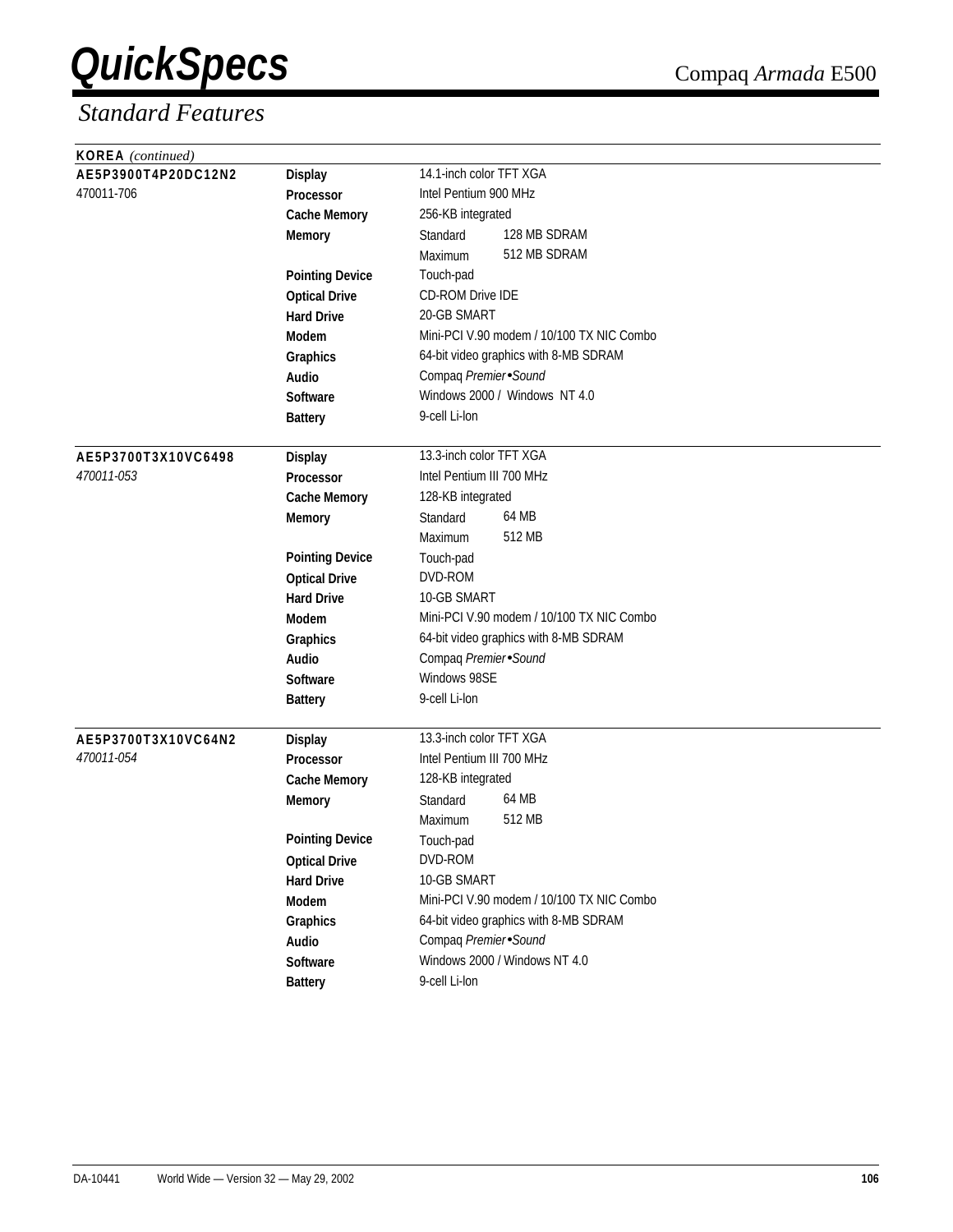| <b>KOREA</b> (continued) |                        |                                           |
|--------------------------|------------------------|-------------------------------------------|
| AE5C1700T3X10DC6498      | <b>Display</b>         | 13.3-inch color TFT XGA                   |
| 470010-909               | Processor              | Intel Celeron 700 MHz                     |
|                          | <b>Cache Memory</b>    | 128-KB integrated                         |
|                          | <b>Memory</b>          | 64 MB<br>Standard                         |
|                          |                        | 512 MB<br>Maximum                         |
|                          | <b>Pointing Device</b> | Touch-pad                                 |
|                          | <b>Optical Drive</b>   | <b>CD-ROM Drive IDE</b>                   |
|                          | <b>Hard Drive</b>      | 10-GB SMART                               |
|                          | Modem                  | Mini-PCI V.90 modem / 10/100 TX NIC Combo |
|                          | Graphics               | 64-bit video graphics with 8-MB SDRAM     |
|                          | Audio                  | Compaq Premier Sound                      |
|                          | Software               | Windows 98SE                              |
|                          | <b>Battery</b>         | 6-cell Li-lon                             |
|                          |                        |                                           |
| AE5C1700T3X10DC64N2      | <b>Display</b>         | 13.3-inch color TFT XGA                   |
| 470010-910               | Processor              | Intel Celeron 700 MHz                     |
|                          | <b>Cache Memory</b>    | 128-KB integrated                         |
|                          | <b>Memory</b>          | 64 MB<br>Standard                         |
|                          |                        | 512 MB<br>Maximum                         |
|                          | <b>Pointing Device</b> | Touch-pad                                 |
|                          | <b>Optical Drive</b>   | <b>CD-ROM Drive IDE</b>                   |
|                          | <b>Hard Drive</b>      | 10-GB SMART                               |
|                          | Modem                  | Mini-PCI V.90 modem / 10/100 TX NIC Combo |
|                          | Graphics               | 64-bit video graphics with 8-MB SDRAM     |
|                          | Audio                  | Compaq Premier Sound                      |
|                          | <b>Software</b>        | Windows 2000 / Windows NT 4.0             |
|                          | <b>Battery</b>         | 6-cell Li-lon                             |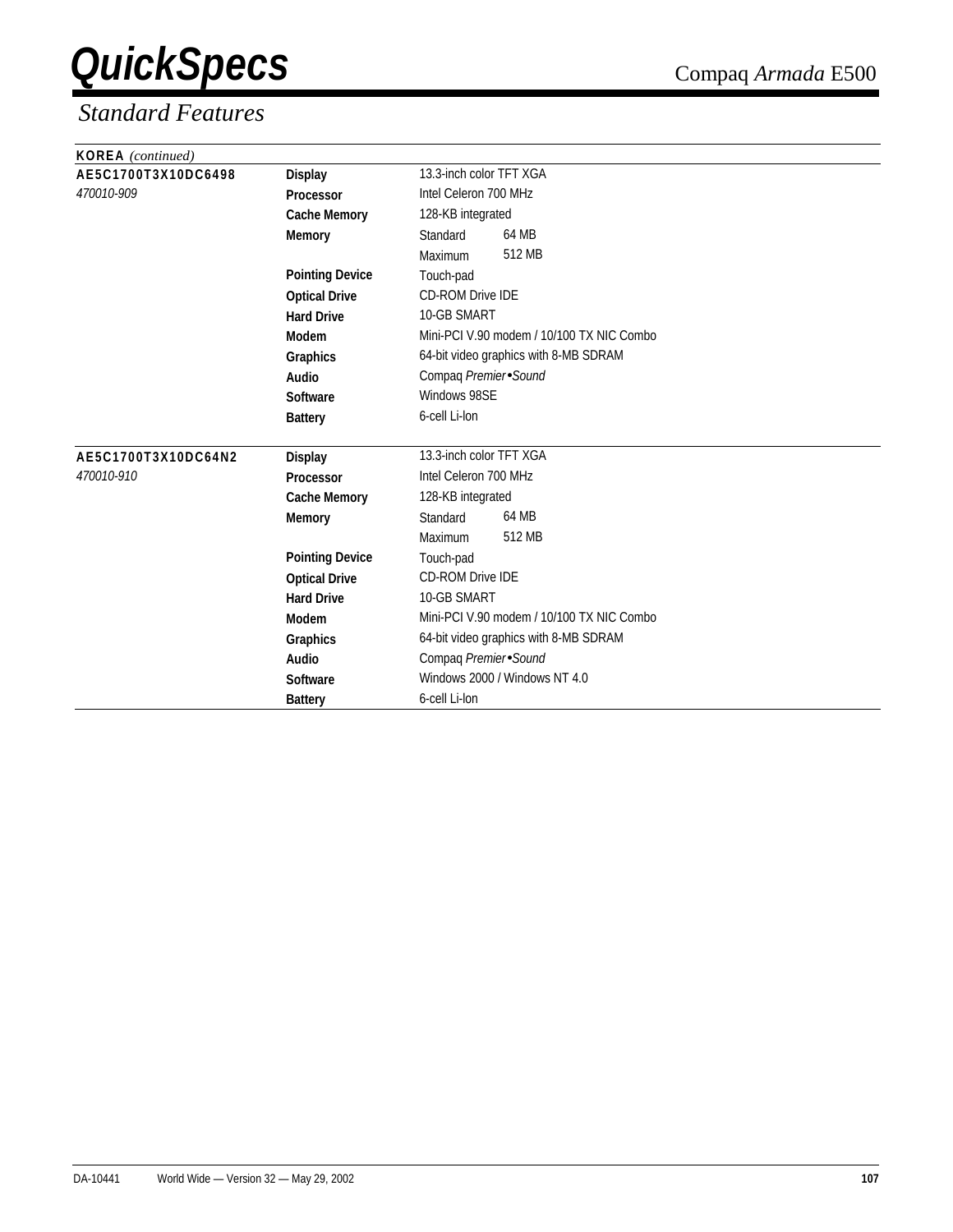| <b>PRC</b>          |                        |                                           |
|---------------------|------------------------|-------------------------------------------|
| AE5P3900T4P20DC1298 | <b>Display</b>         | 14.1-inch color TFT XGA                   |
| 470011-677          | Processor              | Intel Pentium 900 MHz                     |
|                     | <b>Cache Memory</b>    | 256-KB integrated                         |
|                     | <b>Memory</b>          | 128 MB SDRAM<br>Standard                  |
|                     |                        | 512 MB SDRAM<br>Maximum                   |
|                     | <b>Pointing Device</b> | Touch-pad                                 |
|                     | <b>Optical Drive</b>   | <b>CD-ROM Drive IDE</b>                   |
|                     | <b>Hard Drive</b>      | 20-GB SMART                               |
|                     | Modem                  | Mini-PCI V.90 modem / 10/100 TX NIC Combo |
|                     | Graphics               | 64-bit video graphics with 8-MB SDRAM     |
|                     | Audio                  | Compaq Premier Sound                      |
|                     | <b>Software</b>        | Windows 98SE                              |
|                     | <b>Battery</b>         | 9-cell Li-lon                             |
| AE5P3900T4P20DC12N2 | <b>Display</b>         | 14.1-inch color TFT XGA                   |
| 470011-708          | Processor              | Intel Pentium 900 MHz                     |
|                     | <b>Cache Memory</b>    | 256-KB integrated                         |
|                     | <b>Memory</b>          | 128 MB SDRAM<br>Standard                  |
|                     |                        | 512 MB SDRAM<br>Maximum                   |
|                     | <b>Pointing Device</b> | Touch-pad                                 |
|                     | <b>Optical Drive</b>   | CD-ROM Drive IDE                          |
|                     | <b>Hard Drive</b>      | 20-GB SMART                               |
|                     | Modem                  | Mini-PCI V.90 modem / 10/100 TX NIC Combo |
|                     | Graphics               | 64-bit video graphics with 8-MB SDRAM     |
|                     | Audio                  | Compaq Premier Sound                      |
|                     | <b>Software</b>        | Windows 2000 / Windows NT 4.0             |
|                     | <b>Battery</b>         | 9-cell Li-lon                             |
| AE5P3800T3X20DC6498 | <b>Display</b>         | 13.3-inch color TFT XGA                   |
| 470010-883          | <b>Processor</b>       | Intel Pentium III 800 MHz                 |
|                     | <b>Cache Memory</b>    | 256-KB integrated                         |
|                     | <b>Memory</b>          | 64 MB<br>Standard                         |
|                     |                        | 512 MB<br>Maximum                         |
|                     | <b>Pointing Device</b> | Touch-pad                                 |
|                     | <b>Optical Drive</b>   | <b>CD-ROM Drive IDE</b>                   |
|                     | <b>Hard Drive</b>      | 20-GB SMART                               |
|                     | Modem                  | Mini-PCI V.90 modem / 10/100 TX NIC Combo |
|                     | Graphics               | 64-bit video graphics with 8-MB SDRAM     |
|                     | Audio                  | Compaq Premier Sound                      |
|                     | Software               | Windows 98SE                              |
|                     | <b>Battery</b>         | 9-cell Li-lon                             |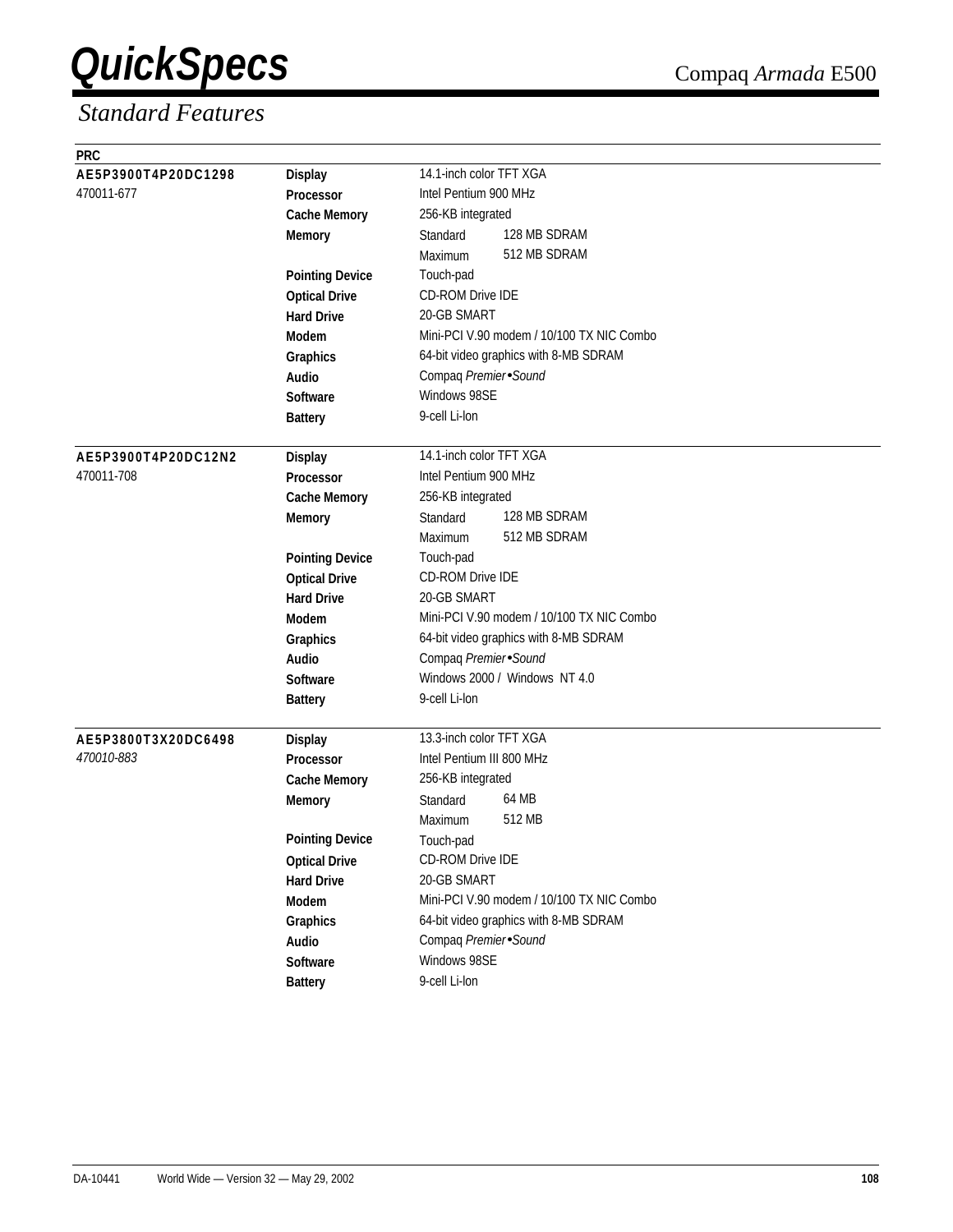| <b>PRC</b> (continued) |                        |                                           |
|------------------------|------------------------|-------------------------------------------|
| AE5P3800T3X20DC64N2    | <b>Display</b>         | 13.3-inch color TFT XGA                   |
| 470010-888             | Processor              | Intel Pentium III 800 MHz                 |
|                        | <b>Cache Memory</b>    | 256-KB integrated                         |
|                        | <b>Memory</b>          | 64 MB<br>Standard                         |
|                        |                        | 512 MB<br>Maximum                         |
|                        | <b>Pointing Device</b> | Touch-pad                                 |
|                        | <b>Optical Drive</b>   | <b>CD-ROM Drive IDE</b>                   |
|                        | <b>Hard Drive</b>      | 20-GB SMART                               |
|                        | <b>Modem</b>           | Mini-PCI V.90 modem / 10/100 TX NIC Combo |
|                        | Graphics               | 64-bit video graphics with 8-MB SDRAM     |
|                        | Audio                  | Compaq Premier Sound                      |
|                        | Software               | Windows 2000 / Windows NT 4.0             |
|                        | <b>Battery</b>         | 9-cell Li-lon                             |
| AE5C1700T3X10DC6498    | <b>Display</b>         | 13.3-inch color TFT XGA                   |
| 470010-912             | Processor              | Intel Celeron 700 MHz                     |
|                        | <b>Cache Memory</b>    | 128-KB integrated                         |
|                        | <b>Memory</b>          | 64 MB<br>Standard                         |
|                        |                        | 512 MB<br>Maximum                         |
|                        | <b>Pointing Device</b> | Touch-pad                                 |
|                        | <b>Optical Drive</b>   | <b>CD-ROM Drive IDE</b>                   |
|                        | <b>Hard Drive</b>      | 10-GB SMART                               |
|                        | <b>Modem</b>           | Mini-PCI V.90 modem / 10/100 TX NIC Combo |
|                        | Graphics               | 64-bit video graphics with 8-MB SDRAM     |
|                        | Audio                  | Compaq Premier Sound                      |
|                        | Software               | Windows 98SE                              |
|                        | <b>Battery</b>         | 6-cell Li-lon                             |
|                        |                        |                                           |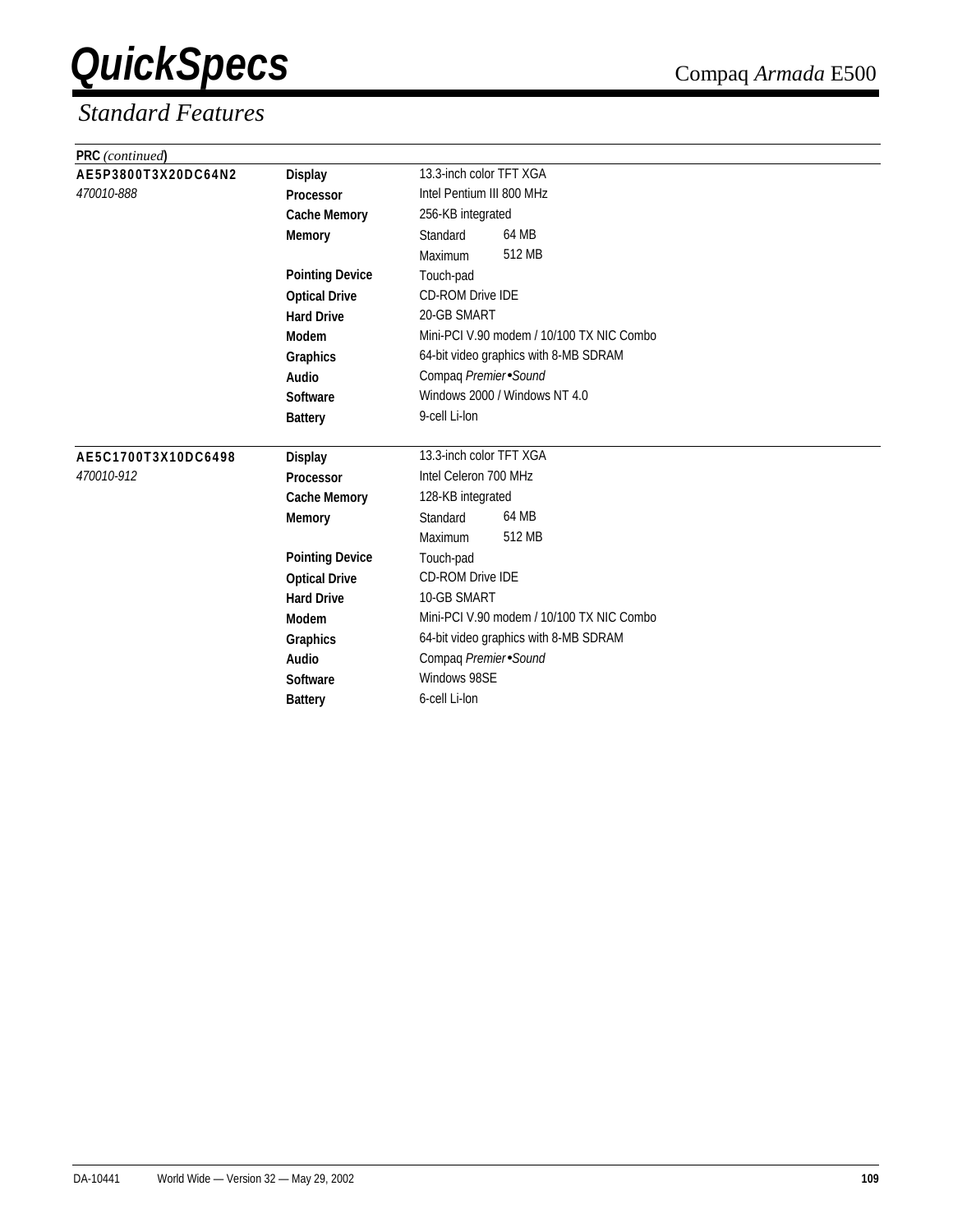| <b>TAIWAN</b>       |                        |                                           |
|---------------------|------------------------|-------------------------------------------|
| AE5P3900T4P20DC1298 | <b>Display</b>         | 14.1-inch color TFT XGA                   |
| 470011-678          | Processor              | Intel Pentium 900 MHz                     |
|                     | <b>Cache Memory</b>    | 256-KB integrated                         |
|                     | <b>Memory</b>          | 128 MB SDRAM<br>Standard                  |
|                     |                        | 512 MB SDRAM<br>Maximum                   |
|                     | <b>Pointing Device</b> | Touch-pad                                 |
|                     | <b>Optical Drive</b>   | CD-ROM Drive IDE                          |
|                     | <b>Hard Drive</b>      | 20-GB SMART                               |
|                     | <b>Modem</b>           | Mini-PCI V.90 modem / 10/100 TX NIC Combo |
|                     | Graphics               | 64-bit video graphics with 8-MB SDRAM     |
|                     | Audio                  | Compaq Premier Sound                      |
|                     | <b>Software</b>        | Windows 98SE                              |
|                     | <b>Battery</b>         | 9-cell Li-lon                             |
| AE5P3900T4P20DC12N2 | <b>Display</b>         | 14.1-inch color TFT XGA                   |
| 470011-709          | <b>Processor</b>       | Intel Pentium 900 MHz                     |
|                     | <b>Cache Memory</b>    | 256-KB integrated                         |
|                     | <b>Memory</b>          | 128 MB SDRAM<br>Standard                  |
|                     |                        | 512 MB SDRAM<br>Maximum                   |
|                     | <b>Pointing Device</b> | Touch-pad                                 |
|                     | <b>Optical Drive</b>   | CD-ROM Drive IDE                          |
|                     | <b>Hard Drive</b>      | 20-GB SMART                               |
|                     | <b>Modem</b>           | Mini-PCI V.90 modem / 10/100 TX NIC Combo |
|                     | Graphics               | 64-bit video graphics with 8-MB SDRAM     |
|                     | Audio                  | Compaq Premier Sound                      |
|                     | <b>Software</b>        | Windows 2000 / Windows NT 4.0             |
|                     | <b>Battery</b>         | 9-cell Li-lon                             |
|                     |                        |                                           |
| AE5P3800T3X20DC6498 | <b>Display</b>         | 13.3-inch color TFT XGA                   |
| 470010-884          | Processor              | Intel Pentium III 800 MHz                 |
|                     | <b>Cache Memory</b>    | 256-KB integrated                         |
|                     | <b>Memory</b>          | 64 MB<br>Standard                         |
|                     |                        | 512 MB<br>Maximum                         |
|                     | <b>Pointing Device</b> | Touch-pad                                 |
|                     | <b>Optical Drive</b>   | <b>CD-ROM Drive IDE</b>                   |
|                     | <b>Hard Drive</b>      | 20-GB SMART                               |
|                     | Modem                  | Mini-PCI V.90 modem / 10/100 TX NIC Combo |
|                     | Graphics               | 64-bit video graphics with 8-MB SDRAM     |
|                     | Audio                  | Compaq Premier Sound                      |
|                     | Software               | Windows 98SE                              |
|                     | <b>Battery</b>         | 9-cell Li-lon                             |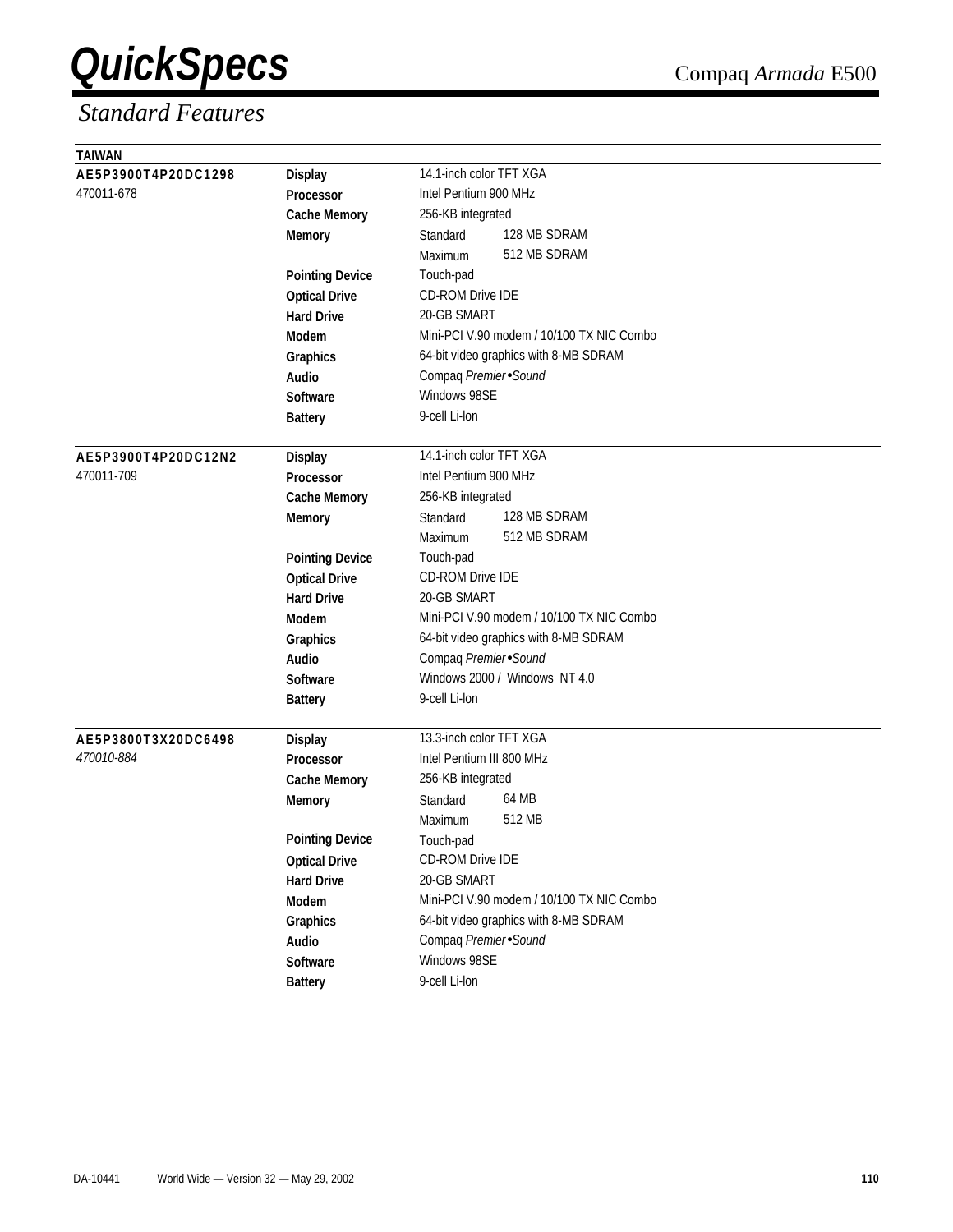| TAIWAN (continued)  |                        |                                           |
|---------------------|------------------------|-------------------------------------------|
| AE5P3800T3X20DC64N2 | <b>Display</b>         | 13.3-inch color TFT XGA                   |
| 470010-891          | Processor              | Intel Pentium III 800 MHz                 |
|                     | <b>Cache Memory</b>    | 256-KB integrated                         |
|                     | <b>Memory</b>          | 64 MB<br>Standard                         |
|                     |                        | 512 MB<br>Maximum                         |
|                     | <b>Pointing Device</b> | Touch-pad                                 |
|                     | <b>Optical Drive</b>   | CD-ROM Drive IDE                          |
|                     | <b>Hard Drive</b>      | 20-GB SMART                               |
|                     | Modem                  | Mini-PCI V.90 modem / 10/100 TX NIC Combo |
|                     | Graphics               | 64-bit video graphics with 8-MB SDRAM     |
|                     | Audio                  | Compaq Premier Sound                      |
|                     | Software               | Windows 2000 / Windows NT 4.0             |
|                     | <b>Battery</b>         | 9-cell Li-lon                             |
| AE5C1700T3X10DC6498 | <b>Display</b>         | 13.3-inch color TFT XGA                   |
| 470010-913          | Processor              | Intel Celeron 700 MHz                     |
|                     | <b>Cache Memory</b>    | 128-KB integrated                         |
|                     | <b>Memory</b>          | 64 MB<br>Standard                         |
|                     |                        | 512 MB<br>Maximum                         |
|                     | <b>Pointing Device</b> | Touch-pad                                 |
|                     | <b>Optical Drive</b>   | <b>CD-ROM Drive IDE</b>                   |
|                     | <b>Hard Drive</b>      | 10-GB SMART                               |
|                     | Modem                  | Mini-PCI V.90 modem / 10/100 TX NIC Combo |
|                     | Graphics               | 64-bit video graphics with 8-MB SDRAM     |
|                     | Audio                  | Compaq Premier Sound                      |
|                     | <b>Software</b>        | Windows 98SE                              |
|                     | <b>Battery</b>         | 6-cell Li-lon                             |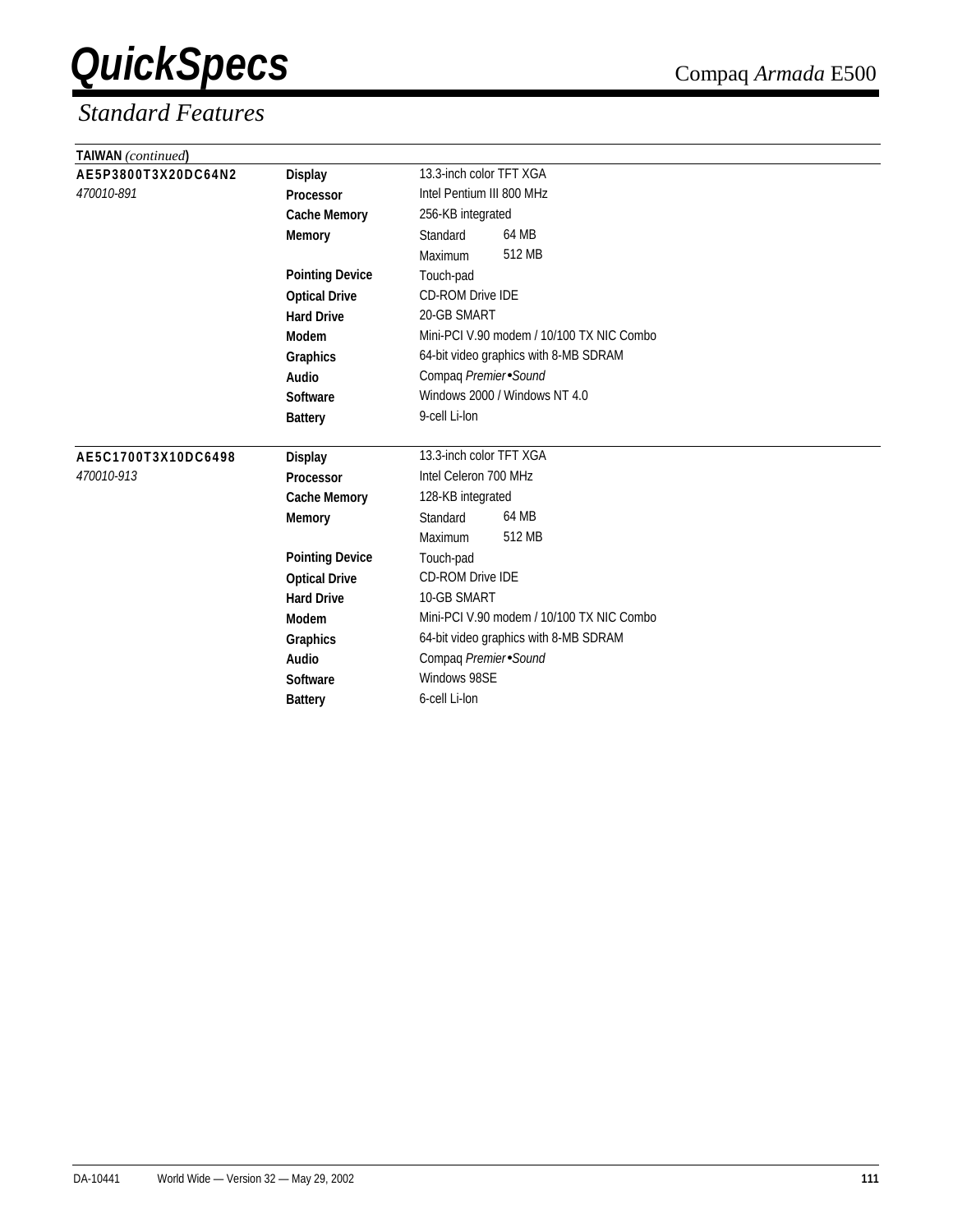| <b>HONG KONG</b>    |                        |                                           |
|---------------------|------------------------|-------------------------------------------|
| AE5P3900T4P20DC1298 | <b>Display</b>         | 14.1-inch color TFT XGA                   |
| 470011-679          | Processor              | Intel Pentium 900 MHz                     |
|                     | <b>Cache Memory</b>    | 256-KB integrated                         |
|                     | <b>Memory</b>          | 128 MB SDRAM<br>Standard                  |
|                     |                        | 512 MB SDRAM<br>Maximum                   |
|                     | <b>Pointing Device</b> | Touch-pad                                 |
|                     | <b>Optical Drive</b>   | <b>CD-ROM Drive IDE</b>                   |
|                     | <b>Hard Drive</b>      | 20-GB SMART                               |
|                     | Modem                  | Mini-PCI V.90 modem / 10/100 TX NIC Combo |
|                     | Graphics               | 64-bit video graphics with 8-MB SDRAM     |
|                     | Audio                  | Compaq Premier Sound                      |
|                     | <b>Software</b>        | Windows 98SE                              |
|                     | <b>Battery</b>         | 9-cell Li-lon                             |
|                     |                        |                                           |
| AE5P3900T4P20DC12N2 | <b>Display</b>         | 14.1-inch color TFT XGA                   |
| 470011-710          | Processor              | Intel Pentium 900 MHz                     |
|                     | <b>Cache Memory</b>    | 256-KB integrated                         |
|                     | <b>Memory</b>          | 128 MB SDRAM<br>Standard                  |
|                     |                        | 512 MB SDRAM<br>Maximum                   |
|                     | <b>Pointing Device</b> | Touch-pad                                 |
|                     | <b>Optical Drive</b>   | CD-ROM Drive IDE                          |
|                     | <b>Hard Drive</b>      | 20-GB SMART                               |
|                     | <b>Modem</b>           | Mini-PCI V.90 modem / 10/100 TX NIC Combo |
|                     | Graphics               | 64-bit video graphics with 8-MB SDRAM     |
|                     | Audio                  | Compaq Premier Sound                      |
|                     | Software               | Windows 2000 / Windows NT 4.0             |
|                     | <b>Battery</b>         | 9-cell Li-lon                             |
| AE5P3800T3X20DC6498 | <b>Display</b>         | 13.3-inch color TFT XGA                   |
| 470010-887          | <b>Processor</b>       | Intel Pentium III 800 MHz                 |
|                     | <b>Cache Memory</b>    | 256-KB integrated                         |
|                     | <b>Memory</b>          | 64 MB<br>Standard                         |
|                     |                        | 512 MB<br>Maximum                         |
|                     | <b>Pointing Device</b> | Touch-pad                                 |
|                     | <b>Optical Drive</b>   | <b>CD-ROM Drive IDE</b>                   |
|                     | <b>Hard Drive</b>      | 20-GB SMART                               |
|                     | Modem                  | Mini-PCI V.90 modem / 10/100 TX NIC Combo |
|                     | Graphics               | 64-bit video graphics with 8-MB SDRAM     |
|                     | Audio                  | Compaq Premier Sound                      |
|                     | Software               | Windows 98SE                              |
|                     | <b>Battery</b>         | 9-cell Li-lon                             |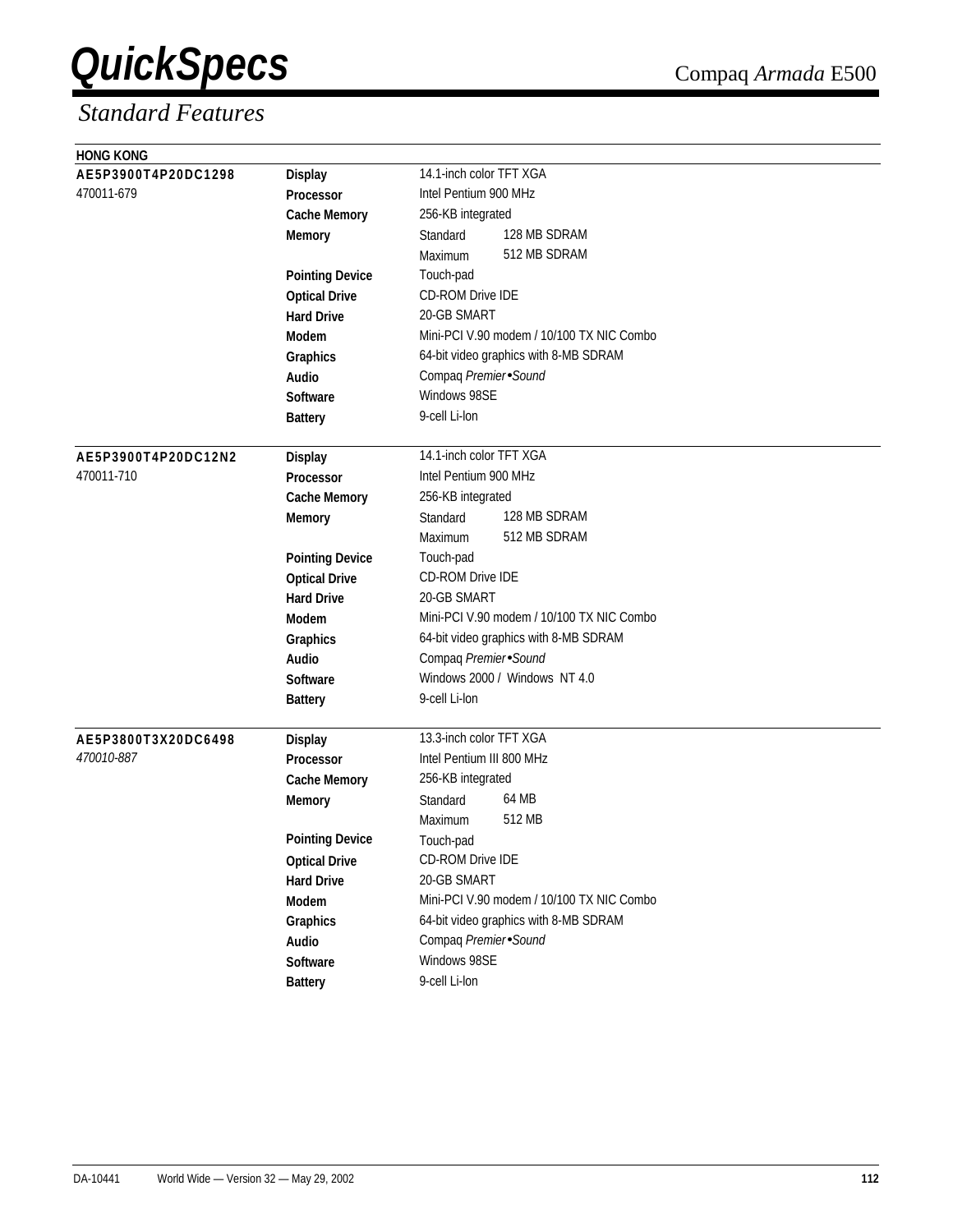| <b>HONG KONG</b> (continued) |                        |                                           |
|------------------------------|------------------------|-------------------------------------------|
| AE5P3800T3X20DC64N2          | <b>Display</b>         | 13.3-inch color TFT XGA                   |
| 470010-896                   | Processor              | Intel Pentium III 800 MHz                 |
|                              | <b>Cache Memory</b>    | 256-KB integrated                         |
|                              | <b>Memory</b>          | 64 MB<br>Standard                         |
|                              |                        | 512 MB<br>Maximum                         |
|                              | <b>Pointing Device</b> | Touch-pad                                 |
|                              | <b>Optical Drive</b>   | CD-ROM Drive IDE                          |
|                              | <b>Hard Drive</b>      | 20-GB SMART                               |
|                              | Modem                  | Mini-PCI V.90 modem / 10/100 TX NIC Combo |
|                              | Graphics               | 64-bit video graphics with 8-MB SDRAM     |
|                              | Audio                  | Compaq Premier Sound                      |
|                              | Software               | Windows 2000 / Windows NT 4.0             |
|                              | <b>Battery</b>         | 9-cell Li-lon                             |
| AE5C1700T3X10DC6498          | <b>Display</b>         | 13.3-inch color TFT XGA                   |
| 470010-915                   | <b>Processor</b>       | Intel Celeron 700 MHz                     |
|                              | <b>Cache Memory</b>    | 128-KB integrated                         |
|                              | <b>Memory</b>          | 64 MB<br>Standard                         |
|                              |                        | 512 MB<br>Maximum                         |
|                              | <b>Pointing Device</b> | Touch-pad                                 |
|                              | <b>Optical Drive</b>   | <b>CD-ROM Drive IDE</b>                   |
|                              | <b>Hard Drive</b>      | 10-GB SMART                               |
|                              | Modem                  | Mini-PCI V.90 modem / 10/100 TX NIC Combo |
|                              | Graphics               | 64-bit video graphics with 8-MB SDRAM     |
|                              | Audio                  | Compaq Premier Sound                      |
|                              | <b>Software</b>        | Windows 98SE                              |
|                              | <b>Battery</b>         | 6-cell Li-lon                             |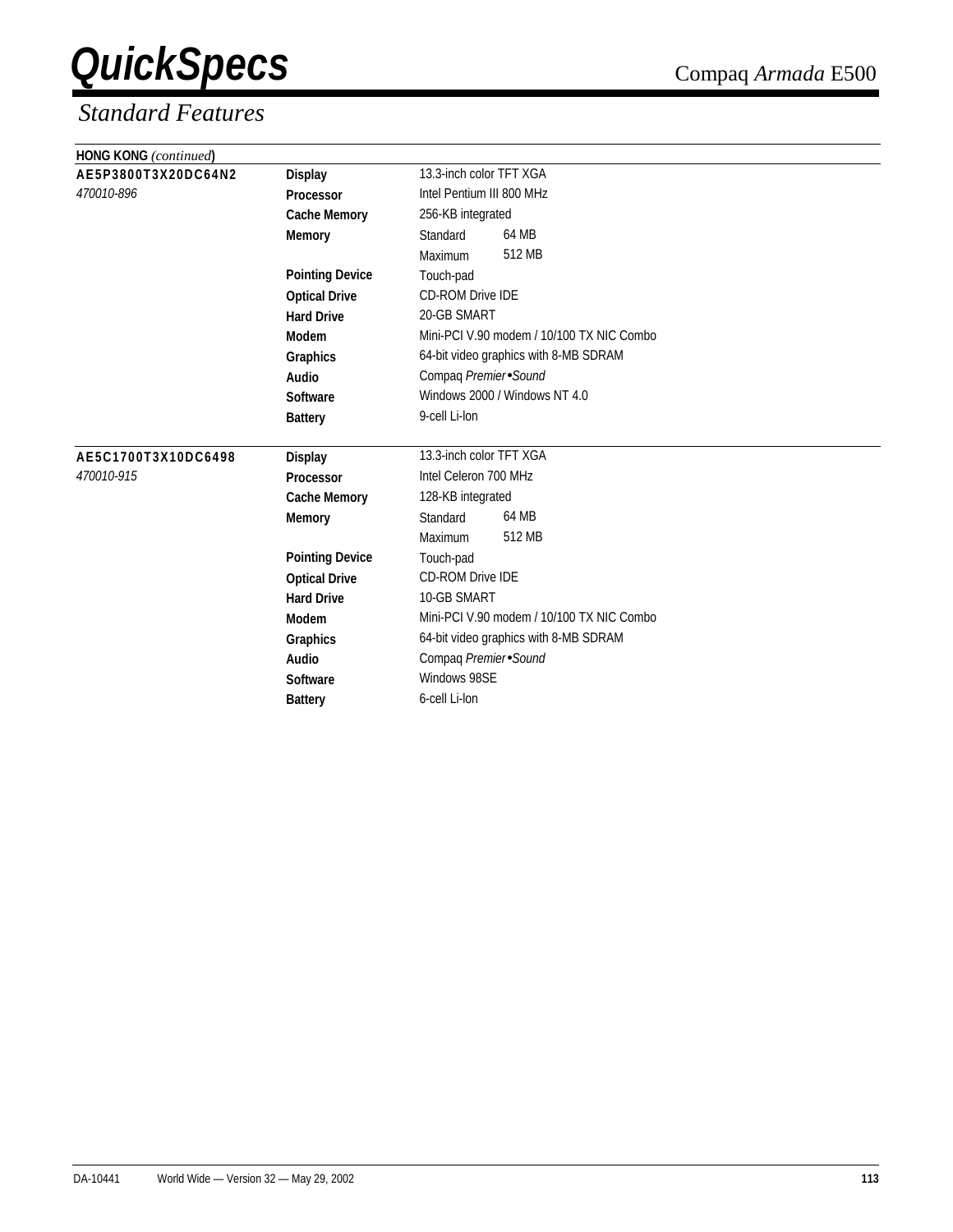| COUNTRIFICATION CODES NEEDED FOR THE FOLLOWING PART NUMBERS |                        |                                           |
|-------------------------------------------------------------|------------------------|-------------------------------------------|
| AE5 P3850T5P20V12898                                        | <b>Display</b>         | 15-inch color TFT SXGA+                   |
| 179856-XX1                                                  | Processor              | Intel Pentium III 850 MHz                 |
|                                                             | <b>Cache Memory</b>    | 256-KB integrated                         |
|                                                             | <b>Memory</b>          | 64 MB<br>Standard                         |
|                                                             |                        | 512 MB<br>Maximum                         |
|                                                             | <b>Pointing Device</b> | Touch-pad                                 |
|                                                             | <b>Optical Drive</b>   | 8X DVD-ROM Drive IDE                      |
|                                                             | <b>Hard Drive</b>      | 20-GB SMART                               |
|                                                             | <b>Modem</b>           | None                                      |
|                                                             | Graphics               | 64-bit video graphics with 8-MB SDRAM     |
|                                                             | Audio                  | Compaq Premier Sound                      |
|                                                             | Software               | Windows 98SE                              |
|                                                             | <b>Battery</b>         | 9-cell Li-lon                             |
|                                                             |                        |                                           |
| AE5 P3850T5P20VC12898                                       | <b>Display</b>         | 15-inch color TFT SXGA+                   |
| 179858-XX1                                                  | Processor              | Intel Pentium III 850 MHz                 |
|                                                             | <b>Cache Memory</b>    | 256-KB integrated                         |
|                                                             | <b>Memory</b>          | 64 MB<br>Standard                         |
|                                                             |                        | 512 MB<br>Maximum                         |
|                                                             | <b>Pointing Device</b> | Touch-pad                                 |
|                                                             | <b>Optical Drive</b>   | 8X DVD-ROM Drive IDE                      |
|                                                             | <b>Hard Drive</b>      | 20-GB SMART                               |
|                                                             | <b>Modem</b>           | Mini-PCI V.90 modem / 10/100 TX NIC Combo |
|                                                             | Graphics               | 64-bit video graphics with 8-MB SDRAM     |
|                                                             | Audio                  | Compaq Premier Sound                      |
|                                                             | Software               | Windows 98SE                              |
|                                                             | <b>Battery</b>         | 9-cell Li-lon                             |
| AE5 P3850T5P20V128N2                                        | <b>Display</b>         | 15-inch color TFT SXGA+                   |
| 179856-XX8                                                  | <b>Processor</b>       | Intel Pentium III 850 MHz                 |
|                                                             | <b>Cache Memory</b>    | 256-KB integrated                         |
|                                                             | <b>Memory</b>          | 64 MB<br>Standard                         |
|                                                             |                        | 512 MB<br>Maximum                         |
|                                                             | <b>Pointing Device</b> | Touch-pad                                 |
|                                                             | <b>Optical Drive</b>   | 8X DVD-ROM Drive IDE                      |
|                                                             | <b>Hard Drive</b>      | 20-GB SMART                               |
|                                                             | Modem                  | None                                      |
|                                                             | Graphics               | 64-bit video graphics with 8-MB SDRAM     |
|                                                             | Audio                  | Compaq Premier Sound                      |
|                                                             | Software               | Windows 2000/Windows NT4.0 (Dual Install) |
|                                                             | <b>Battery</b>         | 9-cell Li-lon                             |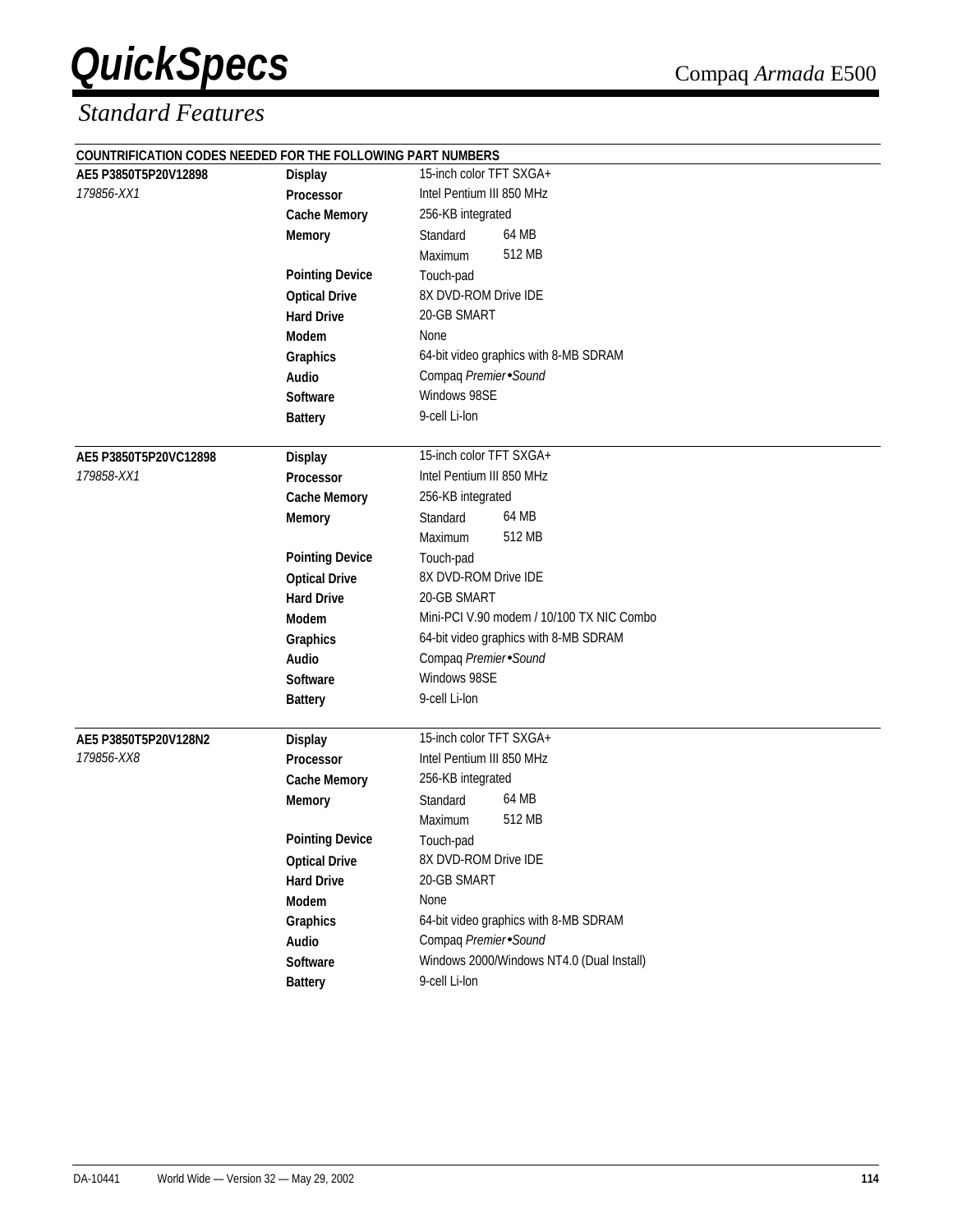|                       |                        | <b>COUNTRIFICATION CODES NEEDED FOR THE FOLLOWING PART NUMBERS</b> (continued) |  |
|-----------------------|------------------------|--------------------------------------------------------------------------------|--|
| AE5 P3850T5P20VC128N2 | <b>Display</b>         | 15-inch color TFT SXGA+                                                        |  |
| 179858-XX8            | Processor              | Intel Pentium III 850 MHz                                                      |  |
|                       | <b>Cache Memory</b>    | 256-KB integrated                                                              |  |
|                       | <b>Memory</b>          | 64 MB<br>Standard                                                              |  |
|                       |                        | 512 MB<br>Maximum                                                              |  |
|                       | <b>Pointing Device</b> | Touch-pad                                                                      |  |
|                       | <b>Optical Drive</b>   | 8X DVD-ROM Drive IDE                                                           |  |
|                       | <b>Hard Drive</b>      | 20-GB SMART                                                                    |  |
|                       | Modem                  | Mini-PCI V.90 modem / 10/100 TX NIC Combo                                      |  |
|                       | Graphics               | 64-bit video graphics with 8-MB SDRAM                                          |  |
|                       | Audio                  | Compaq Premier Sound                                                           |  |
|                       | Software               | Windows 2000/ Windows NT4.0 (Dual Install)                                     |  |
|                       | <b>Battery</b>         | 9-cell Li-lon                                                                  |  |
| AE5 P3800T4X10D6498   | <b>Display</b>         | 14.1-inch color TFT XGA                                                        |  |
| 179853-xx1            | <b>Processor</b>       | Intel Pentium III 800 MHz                                                      |  |
|                       | <b>Cache Memory</b>    | 256-KB integrated                                                              |  |
|                       | <b>Memory</b>          | 64 MB<br>Standard                                                              |  |
|                       |                        | 512 MB<br>Maximum                                                              |  |
|                       | <b>Pointing Device</b> | Touch-pad                                                                      |  |
|                       | <b>Optical Drive</b>   | 24X CD-ROM Drive IDE                                                           |  |
|                       | <b>Hard Drive</b>      | 10-GB SMART                                                                    |  |
|                       | Modem                  | None                                                                           |  |
|                       | Graphics               | 64-bit video graphics with 8-MB SDRAM                                          |  |
|                       | <b>Audio</b>           | Compaq Premier Sound                                                           |  |
|                       | Software               | Windows 98SE                                                                   |  |
|                       | <b>Battery</b>         | 9-cell Li-lon                                                                  |  |
| AE5 P3800T4X10DC6498  | <b>Display</b>         | 14.1-inch color TFT XGA                                                        |  |
| 179855-XX1            | Processor              | Intel Pentium III 800 MHz                                                      |  |
|                       | <b>Cache Memory</b>    | 256-KB integrated                                                              |  |
|                       | <b>Memory</b>          | 64 MB<br>Standard                                                              |  |
|                       |                        | 512 MB<br>Maximum                                                              |  |
|                       | <b>Pointing Device</b> | Touch-pad                                                                      |  |
|                       | <b>Optical Drive</b>   | 24X CD-ROM Drive IDE                                                           |  |
|                       | <b>Hard Drive</b>      | 10-GB SMART                                                                    |  |
|                       | Modem                  | Mini-PCI V.90 modem / 10/100 TX NIC Combo                                      |  |
|                       | Graphics               | 64-bit video graphics with 8-MB SDRAM                                          |  |
|                       | Audio                  | Compaq Premier Sound                                                           |  |
|                       | Software               | Windows 98SE                                                                   |  |
|                       | <b>Battery</b>         | 9-cell Li-lon                                                                  |  |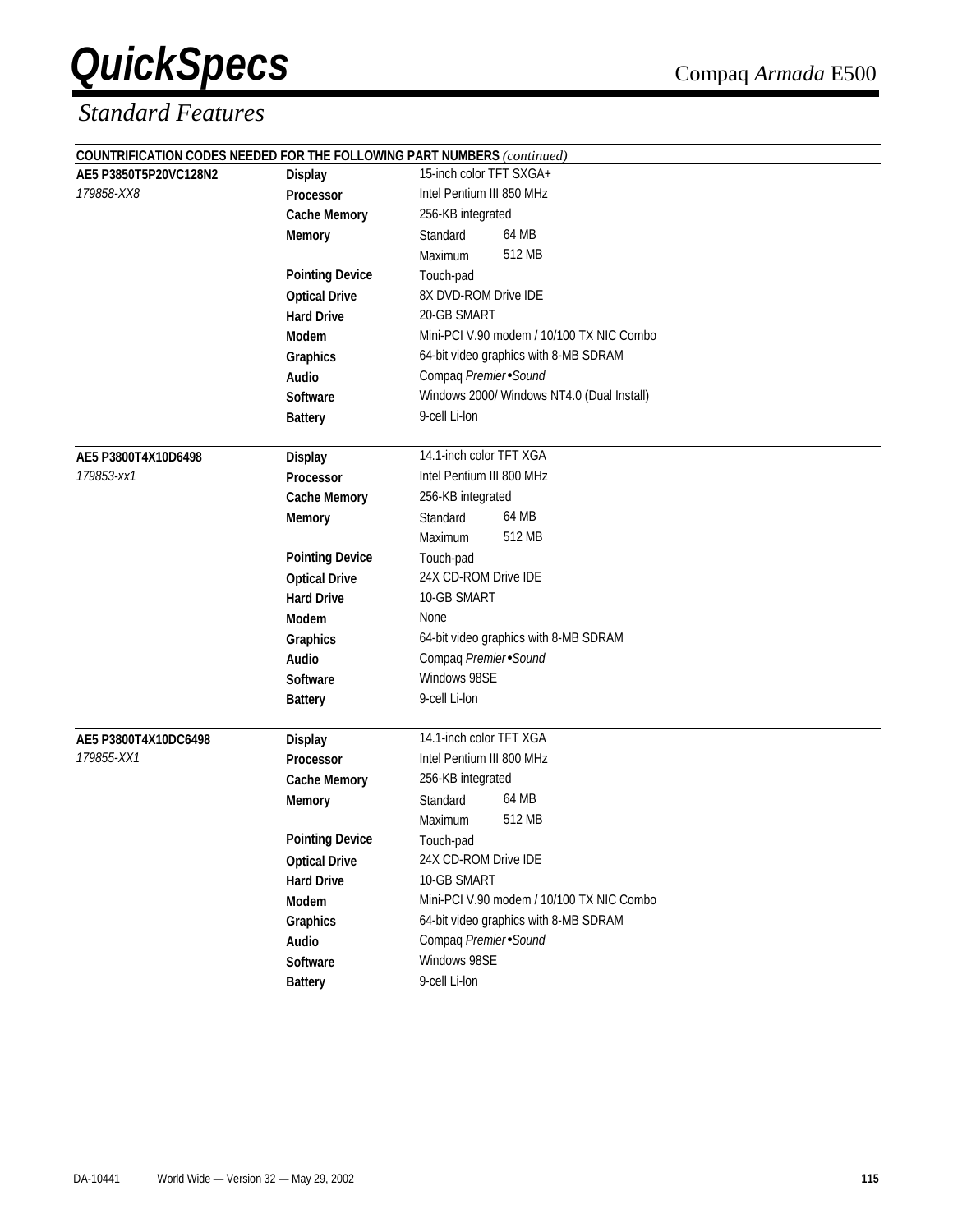|                                   |                                    | COUNTRIFICATION CODES NEEDED FOR THE FOLLOWING PART NUMBERS (continued) |  |
|-----------------------------------|------------------------------------|-------------------------------------------------------------------------|--|
| AE5 P3800T4X10D64N2<br>179853-XX8 | <b>Display</b><br><b>Processor</b> | 14.1-inch color TFT XGA                                                 |  |
|                                   |                                    | Intel Pentium III 800 MHz                                               |  |
|                                   | <b>Cache Memory</b>                | 256-KB integrated                                                       |  |
|                                   | <b>Memory</b>                      | 64 MB<br>Standard                                                       |  |
|                                   |                                    | 512 MB<br>Maximum                                                       |  |
|                                   | <b>Pointing Device</b>             | Touch-pad                                                               |  |
|                                   | <b>Optical Drive</b>               | 24X CD-ROM Drive IDE                                                    |  |
|                                   | <b>Hard Drive</b>                  | 10-GB SMART                                                             |  |
|                                   | Modem                              | None                                                                    |  |
|                                   | Graphics                           | 64-bit video graphics with 8-MB SDRAM                                   |  |
|                                   | Audio                              | Compaq Premier Sound                                                    |  |
|                                   | <b>Software</b>                    | Windows 2000/ Windows NT4.0 (Dual Install)                              |  |
|                                   | <b>Battery</b>                     | 9-cell Li-lon                                                           |  |
|                                   |                                    |                                                                         |  |
| AE5 P3800T4X10DC64N2              | <b>Display</b>                     | 14.1-inch color TFT XGA                                                 |  |
| 179855-XX8                        | <b>Processor</b>                   | Intel Pentium III 800 MHz                                               |  |
|                                   | <b>Cache Memory</b>                | 256-KB integrated                                                       |  |
|                                   | <b>Memory</b>                      | 64 MB<br>Standard                                                       |  |
|                                   |                                    | 512 MB<br>Maximum                                                       |  |
|                                   | <b>Pointing Device</b>             | Touch-pad                                                               |  |
|                                   | <b>Optical Drive</b>               | 24X CD-ROM Drive IDE                                                    |  |
|                                   | <b>Hard Drive</b>                  | 10-GB SMART                                                             |  |
|                                   | <b>Modem</b>                       | Mini-PCI V.90 modem / 10/100 TX NIC Combo                               |  |
|                                   | Graphics                           | 64-bit video graphics with 8-MB SDRAM                                   |  |
|                                   | <b>Audio</b>                       | Compaq Premier Sound                                                    |  |
|                                   | <b>Software</b>                    | Windows 2000/ Windows NT4.0 (Dual Install)                              |  |
|                                   | <b>Battery</b>                     | 9-cell Li-lon                                                           |  |
|                                   |                                    |                                                                         |  |
| AE5 P3700T4X12DC64N2              | <b>Display</b>                     | 14.1-inch color TFT XGA                                                 |  |
| 179849-xx8                        | Processor                          | Intel Pentium III 700 MHz                                               |  |
|                                   | <b>Cache Memory</b>                | 256-KB integrated                                                       |  |
|                                   | <b>Memory</b>                      | 64 MB<br>Standard                                                       |  |
|                                   |                                    | 512 MB<br>Maximum                                                       |  |
|                                   | <b>Pointing Device</b>             | Touch-pad                                                               |  |
|                                   | <b>Optical Drive</b>               | 24X CD-ROM Drive IDE                                                    |  |
|                                   | <b>Hard Drive</b>                  | 12-GB SMART                                                             |  |
|                                   | Modem                              | Mini-PCI V.90 modem / 10/100 TX NIC Combo                               |  |
|                                   | Graphics                           | 64-bit video graphics with 8-MB SDRAM                                   |  |
|                                   | Audio                              | Compaq Premier Sound                                                    |  |
|                                   | Software                           | Windows 2000/Windows NT 4.0 (Dual Install)                              |  |
|                                   | <b>Battery</b>                     | 9-cell Li-lon                                                           |  |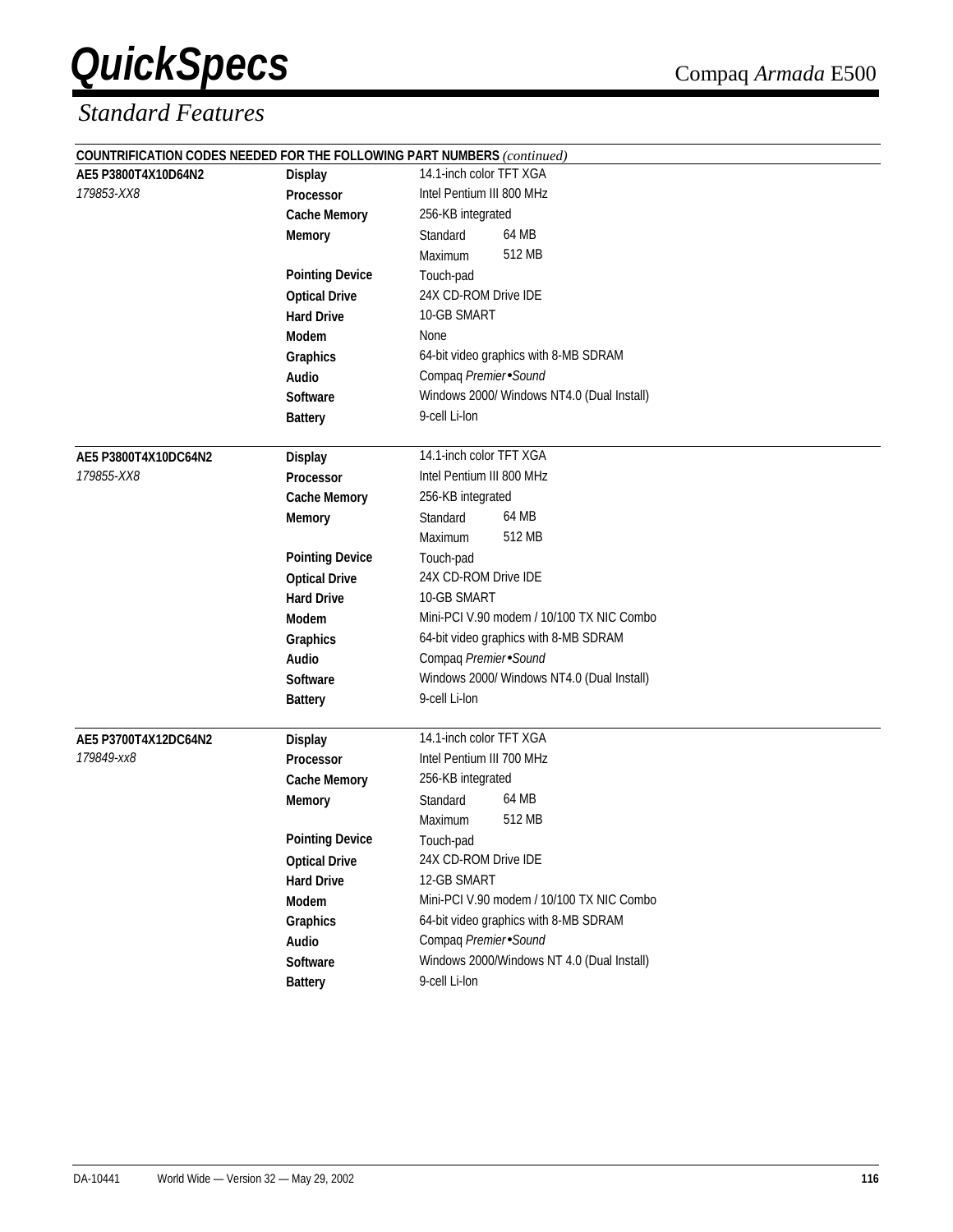|                      |                        | <b>COUNTRIFICATION CODES NEEDED FOR THE FOLLOWING PART NUMBERS</b> (continued) |
|----------------------|------------------------|--------------------------------------------------------------------------------|
| AE5 P3700T4X12D6498  | <b>Display</b>         | 14.1-inch color TFT XGA                                                        |
| 179847-xx1           | Processor              | Intel Pentium III 700 MHz                                                      |
|                      | <b>Cache Memory</b>    | 256-KB integrated                                                              |
|                      | <b>Memory</b>          | 64 MB<br>Standard                                                              |
|                      |                        | 512 MB<br>Maximum                                                              |
|                      | <b>Pointing Device</b> | Touch-pad                                                                      |
|                      | <b>Optical Drive</b>   | 24X CD-ROM Drive IDE                                                           |
|                      | <b>Hard Drive</b>      | 12-GB SMART                                                                    |
|                      | Modem                  | None                                                                           |
|                      | Graphics               | 64-bit video graphics with 8-MB SDRAM                                          |
|                      | Audio                  | Compaq Premier Sound                                                           |
|                      | <b>Software</b>        | Windows 98SE                                                                   |
|                      | <b>Battery</b>         | 9-cell Li-lon                                                                  |
|                      |                        |                                                                                |
| AE5 P3700T4X12D64N2  | <b>Display</b>         | 14.1-inch color TFT XGA                                                        |
| 179847-xx8           | <b>Processor</b>       | Intel Pentium III 700 MHz                                                      |
|                      | <b>Cache Memory</b>    | 256-KB integrated                                                              |
|                      | <b>Memory</b>          | 64 MB<br>Standard                                                              |
|                      |                        | 512 MB<br>Maximum                                                              |
|                      | <b>Pointing Device</b> | Touch-pad                                                                      |
|                      | <b>Optical Drive</b>   | 24X CD-ROM Drive IDE                                                           |
|                      | <b>Hard Drive</b>      | 12-GB SMART                                                                    |
|                      | Modem                  | None                                                                           |
|                      | Graphics               | 64-bit video graphics with 8-MB SDRAM                                          |
|                      | <b>Audio</b>           | Compaq Premier Sound                                                           |
|                      | Software               | Windows 2000/Windows NT 4.0 (Dual Install)                                     |
|                      | <b>Battery</b>         | 9-cell Li-lon                                                                  |
| AE5 P3700T4X12DC6498 | <b>Display</b>         | 14.1-inch color TFT XGA                                                        |
| 179849-xx1           | Processor              | Intel Pentium III 700 MHz                                                      |
|                      | <b>Cache Memory</b>    | 256-KB integrated                                                              |
|                      | <b>Memory</b>          | 64 MB<br>Standard                                                              |
|                      |                        | 512 MB<br>Maximum                                                              |
|                      | <b>Pointing Device</b> | Touch-pad                                                                      |
|                      | <b>Optical Drive</b>   | 24X CD-ROM Drive IDE                                                           |
|                      | <b>Hard Drive</b>      | 12-GB SMART                                                                    |
|                      | Modem                  | Mini-PCI V.90 modem / 10/100 TX NIC Combo                                      |
|                      | Graphics               | 64-bit video graphics with 8-MB SDRAM                                          |
|                      | Audio                  | Compaq Premier Sound                                                           |
|                      | Software               | Windows 98SE                                                                   |
|                      | <b>Battery</b>         | 9-cell Li-lon                                                                  |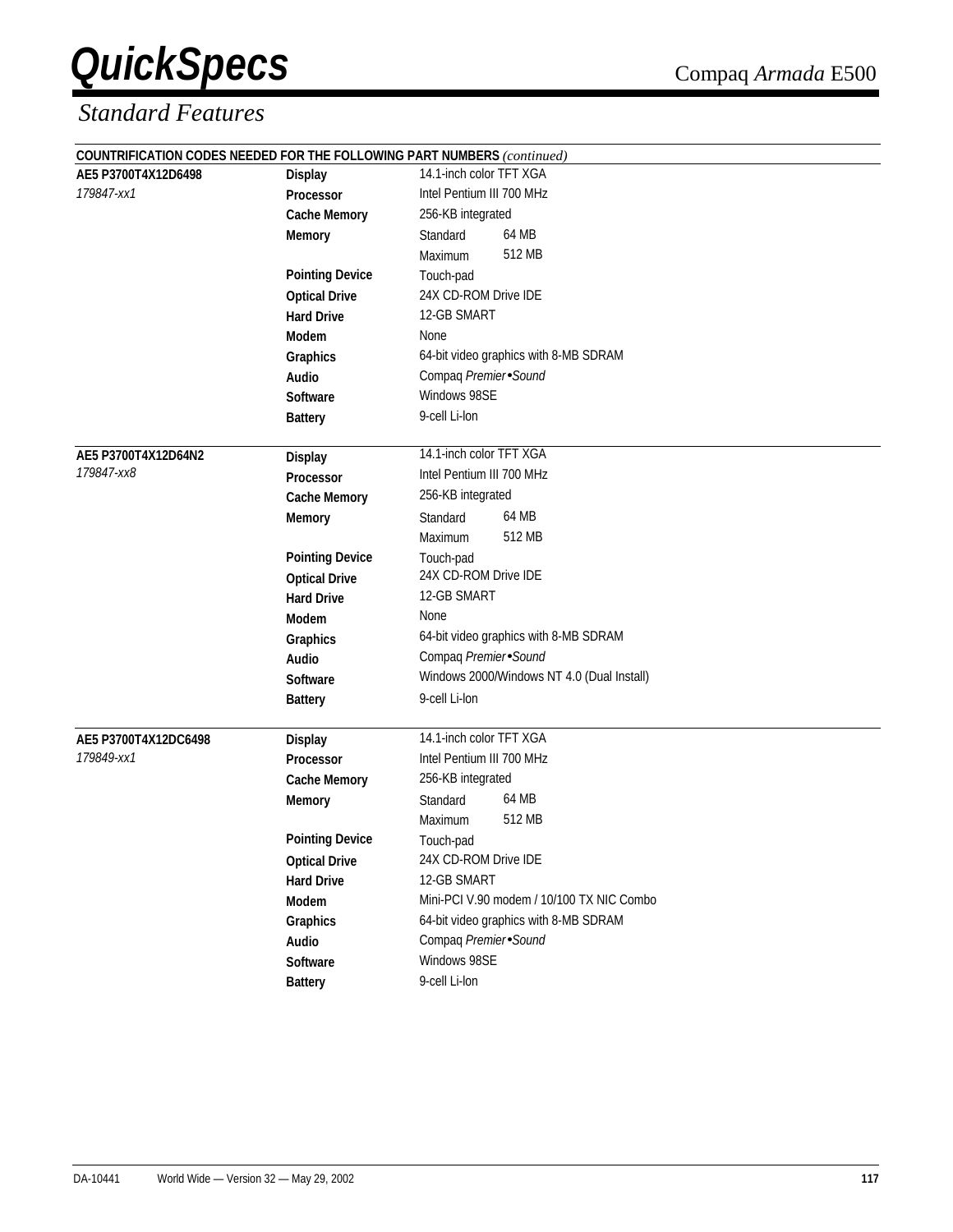|                     |                             | <b>COUNTRIFICATION CODES NEEDED FOR THE FOLLOWING PART NUMBERS</b> (continued) |
|---------------------|-----------------------------|--------------------------------------------------------------------------------|
| AE5 P3700T3X5D6498  | <b>Display</b><br>Processor | 13.3-inch color TFT XGA                                                        |
| 212327-XX1          |                             | Intel Pentium III 700 MHz                                                      |
|                     | <b>Cache Memory</b>         | 256-KB integrated                                                              |
|                     | <b>Memory</b>               | 64 MB<br>Standard                                                              |
|                     |                             | 512 MB<br>Maximum                                                              |
|                     | <b>Pointing Device</b>      | Touch-pad                                                                      |
|                     | <b>Optical Drive</b>        | 24X CD-ROM Drive IDE                                                           |
|                     | <b>Hard Drive</b>           | 5-GB SMART                                                                     |
|                     | <b>Modem</b>                | None                                                                           |
|                     | Graphics                    | 64-bit video graphics with 8-MB SDRAM                                          |
|                     | Audio                       | Compaq Premier Sound                                                           |
|                     | Software                    | Windows 98SE                                                                   |
|                     | <b>Battery</b>              | 9-cell Li-lon                                                                  |
| AE5 P3700T3X5D64N2  | <b>Display</b>              | 13.3-inch color TFT XGA                                                        |
| 212327-XX8          | <b>Processor</b>            | Intel Pentium III 700 MHz                                                      |
|                     | <b>Cache Memory</b>         | 256-KB integrated                                                              |
|                     | <b>Memory</b>               | 64 MB<br>Standard                                                              |
|                     |                             | 512 MB<br>Maximum                                                              |
|                     | <b>Pointing Device</b>      | Touch-pad                                                                      |
|                     | <b>Optical Drive</b>        | 24X CD-ROM Drive IDE                                                           |
|                     | <b>Hard Drive</b>           | 5-GB SMART                                                                     |
|                     | <b>Modem</b>                | None                                                                           |
|                     | Graphics                    | 64-bit video graphics with 8-MB SDRAM                                          |
|                     | Audio                       | Compaq Premier Sound                                                           |
|                     | Software                    | Windows 2000/ Windows NT4.0 (Dual Install)                                     |
|                     | <b>Battery</b>              | 9-cell Li-lon                                                                  |
| AE5 P3700T3X5DM6498 | <b>Display</b>              | 13.3-inch color TFT XGA                                                        |
| 212281-XX1          | Processor                   | Intel Pentium III 700 MHz                                                      |
|                     | <b>Cache Memory</b>         | 256-KB integrated                                                              |
|                     | <b>Memory</b>               | 64 MB<br>Standard                                                              |
|                     |                             | 512 MB<br>Maximum                                                              |
|                     | <b>Pointing Device</b>      | Touch-pad                                                                      |
|                     | <b>Optical Drive</b>        | 24X CD-ROM Drive IDE                                                           |
|                     | <b>Hard Drive</b>           | 5-GB SMART                                                                     |
|                     | Modem                       | Mini-PCI V.90 Modem                                                            |
|                     | Graphics                    | 64-bit video graphics with 8-MB SDRAM                                          |
|                     | Audio                       | Compaq Premier Sound                                                           |
|                     | Software                    | Windows 98SE                                                                   |
|                     | <b>Battery</b>              | 9-cell Li-lon                                                                  |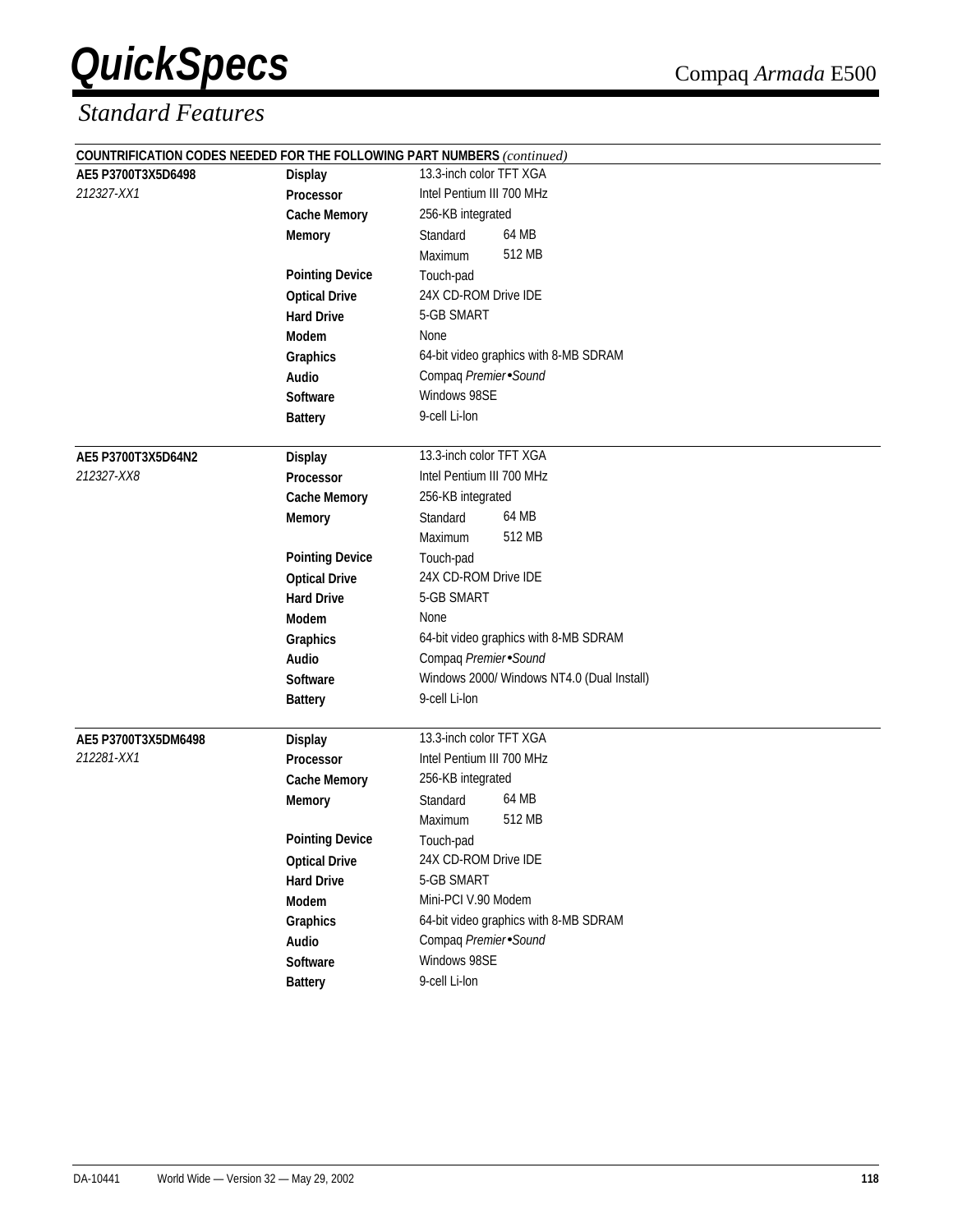|                     |                        | COUNTRIFICATION CODES NEEDED FOR THE FOLLOWING PART NUMBERS (continued) |  |
|---------------------|------------------------|-------------------------------------------------------------------------|--|
| AE5 P3700T3X5DM64N2 | <b>Display</b>         | 13.3-inch color TFT XGA                                                 |  |
| 212281-XX8          | <b>Processor</b>       | Intel Pentium III 700 MHz                                               |  |
|                     | <b>Cache Memory</b>    | 256-KB integrated                                                       |  |
|                     | <b>Memory</b>          | 64 MB<br>Standard                                                       |  |
|                     |                        | 512 MB<br>Maximum                                                       |  |
|                     | <b>Pointing Device</b> | Touch-pad                                                               |  |
|                     | <b>Optical Drive</b>   | 24X CD-ROM Drive IDE                                                    |  |
|                     | <b>Hard Drive</b>      | 5-GB SMART                                                              |  |
|                     | Modem                  | Mini-PCI V.90 Modem                                                     |  |
|                     | Graphics               | 64-bit video graphics with 8-MB SDRAM                                   |  |
|                     | Audio                  | Compaq Premier Sound                                                    |  |
|                     | <b>Software</b>        | Windows 2000/ Windows NT4.0 (Dual Install)                              |  |
|                     | <b>Battery</b>         | 9-cell Li-lon                                                           |  |
| AE5 P3700T3X5DM6498 | <b>Display</b>         | 13.3-inch color TFT XGA                                                 |  |
| 212281-XX3 (NAFTA)  | <b>Processor</b>       | Intel Pentium III 700 MHz                                               |  |
|                     | <b>Cache Memory</b>    | 256-KB integrated                                                       |  |
|                     | <b>Memory</b>          | 64 MB<br>Standard                                                       |  |
|                     |                        | 512 MB<br>Maximum                                                       |  |
|                     | <b>Pointing Device</b> | Touch-pad                                                               |  |
|                     | <b>Optical Drive</b>   | 24X CD-ROM Drive IDE                                                    |  |
|                     | <b>Hard Drive</b>      | 5-GB SMART                                                              |  |
|                     | Modem                  | Mini-PCI V.90 Modem                                                     |  |
|                     | Graphics               | 64-bit video graphics with 8-MB SDRAM                                   |  |
|                     | Audio                  | Compaq Premier Sound                                                    |  |
|                     | Software               | Windows 98SE                                                            |  |
|                     | <b>Battery</b>         | 9-cell Li-lon                                                           |  |
| AE5 P3700T3X5DM64N2 | <b>Display</b>         | 13.3-inch color TFT XGA                                                 |  |
| 212281-XX9 (NAFTA)  | Processor              | Intel Pentium III 700 MHz                                               |  |
|                     | <b>Cache Memory</b>    | 256-KB integrated                                                       |  |
|                     | <b>Memory</b>          | 64 MB<br>Standard                                                       |  |
|                     |                        | 512 MB<br>Maximum                                                       |  |
|                     | <b>Pointing Device</b> | Touch-pad                                                               |  |
|                     | <b>Optical Drive</b>   | 24X CD-ROM Drive IDE                                                    |  |
|                     | <b>Hard Drive</b>      | 5-GB SMART                                                              |  |
|                     | Modem                  | Mini-PCI V.90 Modem                                                     |  |
|                     | Graphics               | 64-bit video graphics with 8-MB SDRAM                                   |  |
|                     | Audio                  | Compaq Premier Sound                                                    |  |
|                     | Software               | Windows 2000/ Windows NT4.0 (Dual Install)                              |  |
|                     | <b>Battery</b>         | 9-cell Li-lon                                                           |  |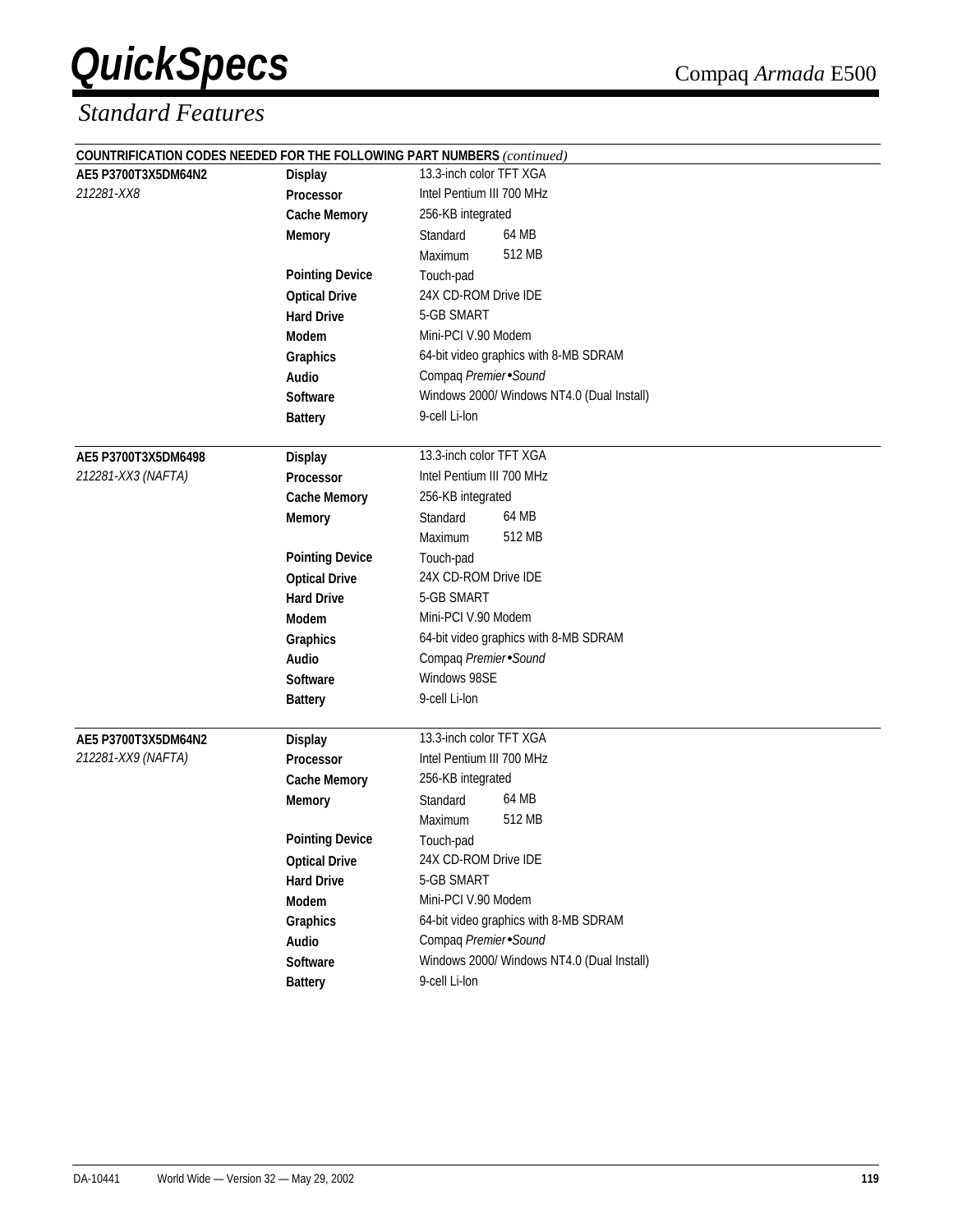|                     |                        | COUNTRIFICATION CODES NEEDED FOR THE FOLLOWING PART NUMBERS (continued) |
|---------------------|------------------------|-------------------------------------------------------------------------|
| AE5 P3700T3X5DC6498 | <b>Display</b>         | 13.3-inch color TFT XGA                                                 |
| 212282-XX1          | Processor              | Intel Pentium III 700 MHz                                               |
|                     | <b>Cache Memory</b>    | 256-KB integrated                                                       |
|                     | <b>Memory</b>          | 64 MB<br>Standard                                                       |
|                     |                        | 512 MB<br>Maximum                                                       |
|                     | <b>Pointing Device</b> | Touch-pad                                                               |
|                     | <b>Optical Drive</b>   | 24X CD-ROM Drive IDE                                                    |
|                     | <b>Hard Drive</b>      | 5-GB SMART                                                              |
|                     | <b>Modem</b>           | Mini-PCI V.90 modem / 10/100 TX NIC Combo                               |
|                     | Graphics               | 64-bit video graphics with 8-MB SDRAM                                   |
|                     | Audio                  | Compaq Premier Sound                                                    |
|                     | Software               | Windows 98SE                                                            |
| AE5 P3700T3X5DC64N2 | <b>Display</b>         | 13.3-inch color TFT XGA                                                 |
| 212282-XX8          | <b>Processor</b>       | Intel Pentium III 700 MHz                                               |
|                     | <b>Cache Memory</b>    | 256-KB integrated                                                       |
|                     | <b>Memory</b>          | 64 MB<br>Standard                                                       |
|                     |                        | 512 MB<br>Maximum                                                       |
|                     | <b>Pointing Device</b> | Touch-pad                                                               |
|                     | <b>Optical Drive</b>   | 24X CD-ROM Drive IDE                                                    |
|                     | <b>Hard Drive</b>      | 5-GB SMART                                                              |
|                     | <b>Modem</b>           | Mini-PCI V.90 modem / 10/100 TX NIC Combo                               |
|                     | Graphics               | 64-bit video graphics with 8-MB SDRAM                                   |
|                     | Audio                  | Compaq Premier Sound                                                    |
|                     | Software               | Windows 2000/ Windows NT4.0 (Dual Install)                              |
|                     | <b>Battery</b>         | 9-cell Li-lon                                                           |
| AE5 C1600T4X5D6498  | <b>Display</b>         | 14.1-inch color TFT XGA                                                 |
| 202850-XX1          | <b>Processor</b>       | Intel Celeron 600 MHz                                                   |
|                     | <b>Cache Memory</b>    | 128-KB integrated                                                       |
|                     | <b>Memory</b>          | 64 MB<br>Standard                                                       |
|                     |                        | 512 MB<br>Maximum                                                       |
|                     | <b>Pointing Device</b> | Touch-pad                                                               |
|                     | <b>Optical Drive</b>   | 24X CD-ROM Drive IDE                                                    |
|                     | <b>Hard Drive</b>      | 5-GB SMART                                                              |
|                     | Modem                  | None                                                                    |
|                     | Graphics               | 64-bit video graphics with 8-MB SDRAM                                   |
|                     | Audio                  | Compaq Premier Sound                                                    |
|                     | Software               | Windows 98SE                                                            |
|                     | <b>Battery</b>         | 9-cell Li-lon                                                           |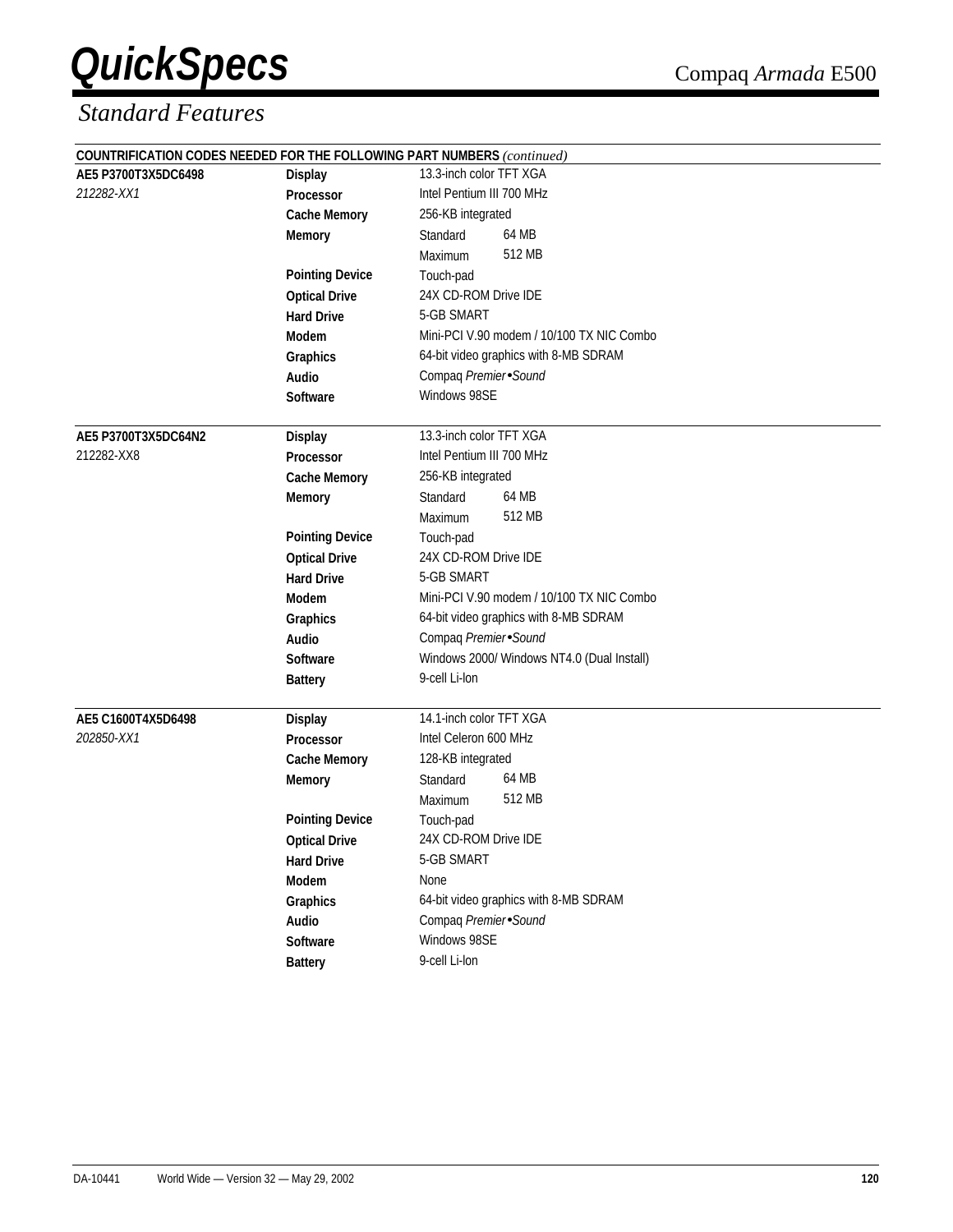|                     |                        | COUNTRIFICATION CODES NEEDED FOR THE FOLLOWING PART NUMBERS (continued) |  |  |
|---------------------|------------------------|-------------------------------------------------------------------------|--|--|
| AE5 C1600T4X5D64N2  | <b>Display</b>         | 14.1-inch color TFT XGA                                                 |  |  |
| 202850-XX8          | Processor              | Intel Celeron 600 MHz                                                   |  |  |
|                     | <b>Cache Memory</b>    | 128-KB integrated                                                       |  |  |
|                     | <b>Memory</b>          | 64 MB<br>Standard                                                       |  |  |
|                     |                        | 512 MB<br>Maximum                                                       |  |  |
|                     | <b>Pointing Device</b> | Touch-pad                                                               |  |  |
|                     | <b>Optical Drive</b>   | 24X CD-ROM Drive IDE                                                    |  |  |
|                     | <b>Hard Drive</b>      | 5-GB SMART                                                              |  |  |
|                     | Modem                  | None                                                                    |  |  |
|                     | Graphics               | 64-bit video graphics with 8-MB SDRAM                                   |  |  |
|                     | Audio                  | Compaq Premier Sound                                                    |  |  |
|                     | <b>Software</b>        | Windows 2000/ Windows NT4.0 (Dual Install)                              |  |  |
|                     | <b>Battery</b>         | 9-cell Li-lon                                                           |  |  |
| AE5 C1600T4X5DM6498 | <b>Display</b>         | 14.1-inch color TFT XGA                                                 |  |  |
| 202852-XX1          | <b>Processor</b>       | Intel Celeron 600 MHz                                                   |  |  |
|                     | <b>Cache Memory</b>    | 128-KB integrated                                                       |  |  |
|                     | <b>Memory</b>          | 64 MB<br>Standard                                                       |  |  |
|                     |                        | 512 MB<br>Maximum                                                       |  |  |
|                     | <b>Pointing Device</b> | Touch-pad                                                               |  |  |
|                     | <b>Optical Drive</b>   | 24X CD-ROM Drive IDE                                                    |  |  |
|                     | <b>Hard Drive</b>      | 5-GB SMART                                                              |  |  |
|                     | Modem                  | Mini-PCI V.90 Modem                                                     |  |  |
|                     | Graphics               | 64-bit video graphics with 8-MB SDRAM                                   |  |  |
|                     | Audio                  | Compaq Premier Sound                                                    |  |  |
|                     | Software               | Windows 98SE                                                            |  |  |
|                     | <b>Battery</b>         | 9-cell Li-lon                                                           |  |  |
| AE5 C1600T4X5DM64N2 | <b>Display</b>         | 14.1-inch color TFT XGA                                                 |  |  |
| 202852-XX8          | <b>Processor</b>       | Intel Celeron 600, MHz                                                  |  |  |
|                     | <b>Cache Memory</b>    | 128-KB integrated                                                       |  |  |
|                     | <b>Memory</b>          | 64 MB<br>Standard                                                       |  |  |
|                     |                        | 512 MB<br>Maximum                                                       |  |  |
|                     | <b>Pointing Device</b> | Touch-pad                                                               |  |  |
|                     | <b>Optical Drive</b>   | 24X CD-ROM Drive IDE                                                    |  |  |
|                     | <b>Hard Drive</b>      | 5-GB SMART                                                              |  |  |
|                     | Modem                  | Mini-PCI V.90 Modem                                                     |  |  |
|                     | Graphics               | 64-bit video graphics with 8-MB SDRAM                                   |  |  |
|                     | Audio                  | Compaq Premier Sound                                                    |  |  |
|                     | Software               | Windows 2000/ Windows NT4.0 (Dual Install)                              |  |  |
|                     | <b>Battery</b>         | 9-cell Li-lon                                                           |  |  |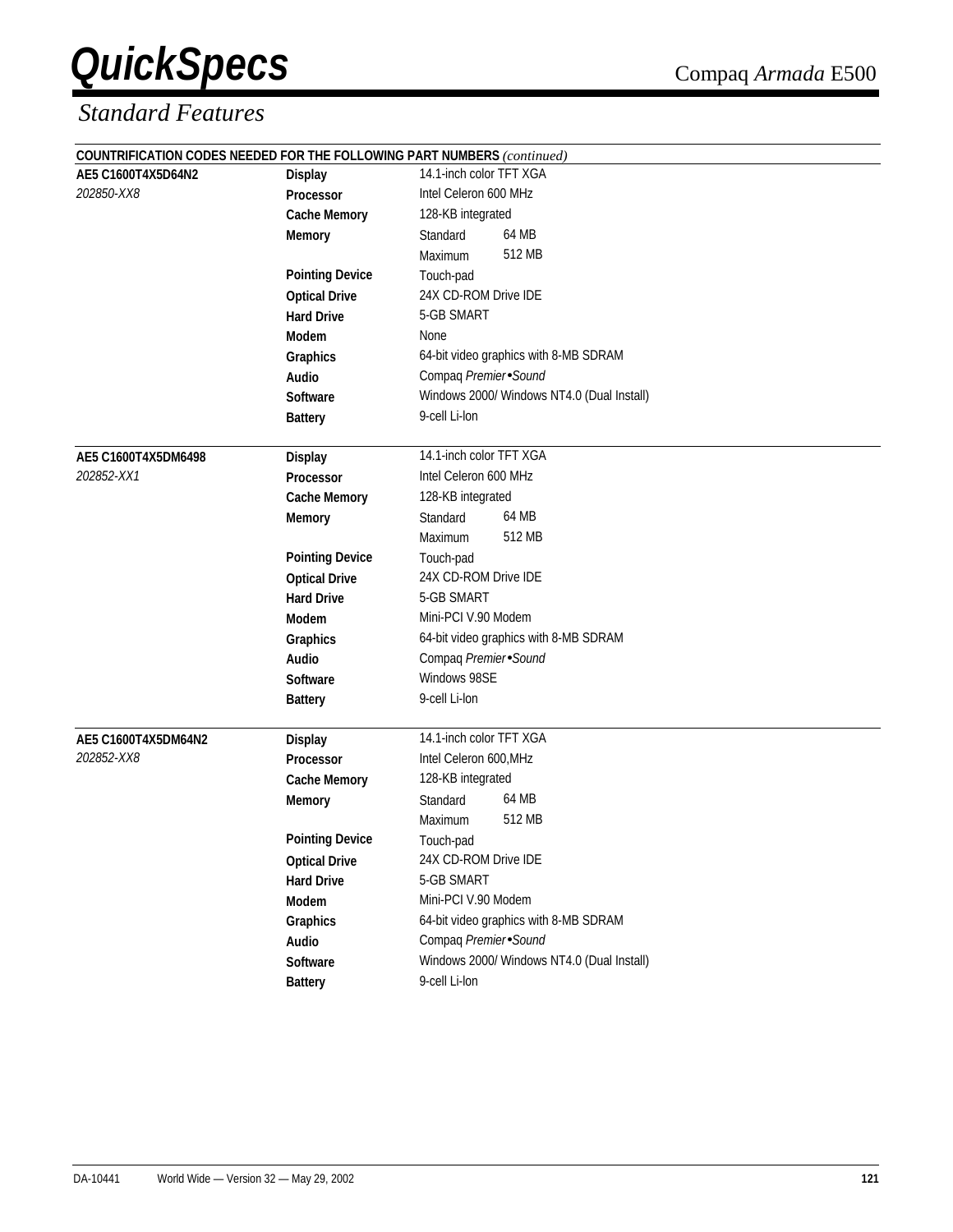|                     |                        | COUNTRIFICATION CODES NEEDED FOR THE FOLLOWING PART NUMBERS (continued) |  |  |
|---------------------|------------------------|-------------------------------------------------------------------------|--|--|
| AE5 C1600T4X5DM6498 | <b>Display</b>         | 14.1-inch color TFT XGA                                                 |  |  |
| 202852-XX3 (NAFTA)  | <b>Processor</b>       | Intel Celeron 600 MHz                                                   |  |  |
|                     | <b>Cache Memory</b>    | 128-KB integrated                                                       |  |  |
|                     | <b>Memory</b>          | 64 MB<br>Standard                                                       |  |  |
|                     |                        | 512 MB<br>Maximum                                                       |  |  |
|                     | <b>Pointing Device</b> | Touch-pad                                                               |  |  |
|                     | <b>Optical Drive</b>   | 24X CD-ROM Drive IDE                                                    |  |  |
|                     | <b>Hard Drive</b>      | 5-GB SMART                                                              |  |  |
|                     | Modem                  | Mini-PCI V.90 Modem                                                     |  |  |
|                     | Graphics               | 64-bit video graphics with 8-MB SDRAM                                   |  |  |
|                     | Audio                  | Compaq Premier Sound                                                    |  |  |
|                     | <b>Software</b>        | Windows 98SE                                                            |  |  |
|                     | <b>Battery</b>         | 9-cell Li-lon                                                           |  |  |
| AE5 C1600T4X5DM64N2 | <b>Display</b>         | 14.1-inch color TFT XGA                                                 |  |  |
| 202852-XX9 (NAFTA)  | <b>Processor</b>       | Intel Celeron 600 MHz                                                   |  |  |
|                     | <b>Cache Memory</b>    | 128-KB integrated                                                       |  |  |
|                     | <b>Memory</b>          | 64 MB<br>Standard                                                       |  |  |
|                     |                        | 512 MB<br>Maximum                                                       |  |  |
|                     | <b>Pointing Device</b> | Touch-pad                                                               |  |  |
|                     | <b>Optical Drive</b>   | 24X CD-ROM Drive IDE                                                    |  |  |
|                     | <b>Hard Drive</b>      | 5-GB SMART                                                              |  |  |
|                     | Modem                  | Mini-PCI V.90 Modem                                                     |  |  |
|                     | Graphics               | 64-bit video graphics with 8-MB SDRAM                                   |  |  |
|                     | <b>Audio</b>           | Compaq Premier Sound                                                    |  |  |
|                     | Software               | Windows 2000/ Windows NT4.0 (Dual Install)                              |  |  |
|                     | <b>Battery</b>         | 9-cell Li-lon                                                           |  |  |
| AE5 C1600T4X5DC6498 | Display                | 14.1-inch color TFT XGA                                                 |  |  |
| 202853-XX1          | Processor              | Intel Celeron 600 MHz                                                   |  |  |
|                     | <b>Cache Memory</b>    | 128-KB integrated                                                       |  |  |
|                     | <b>Memory</b>          | 64 MB<br>Standard                                                       |  |  |
|                     |                        | 512 MB<br>Maximum                                                       |  |  |
|                     | <b>Pointing Device</b> | Touch-pad                                                               |  |  |
|                     | <b>Optical Drive</b>   | 24X CD-ROM Drive IDE                                                    |  |  |
|                     | <b>Hard Drive</b>      | 5-GB SMART                                                              |  |  |
|                     | Modem                  | Mini-PCI V.90 modem / 10/100 TX NIC Combo                               |  |  |
|                     | Graphics               | 64-bit video graphics with 8-MB SDRAM                                   |  |  |
|                     | Audio                  | Compaq Premier Sound                                                    |  |  |
|                     | <b>Software</b>        | Windows 98SE                                                            |  |  |
|                     | <b>Battery</b>         | 9-cell Li-lon                                                           |  |  |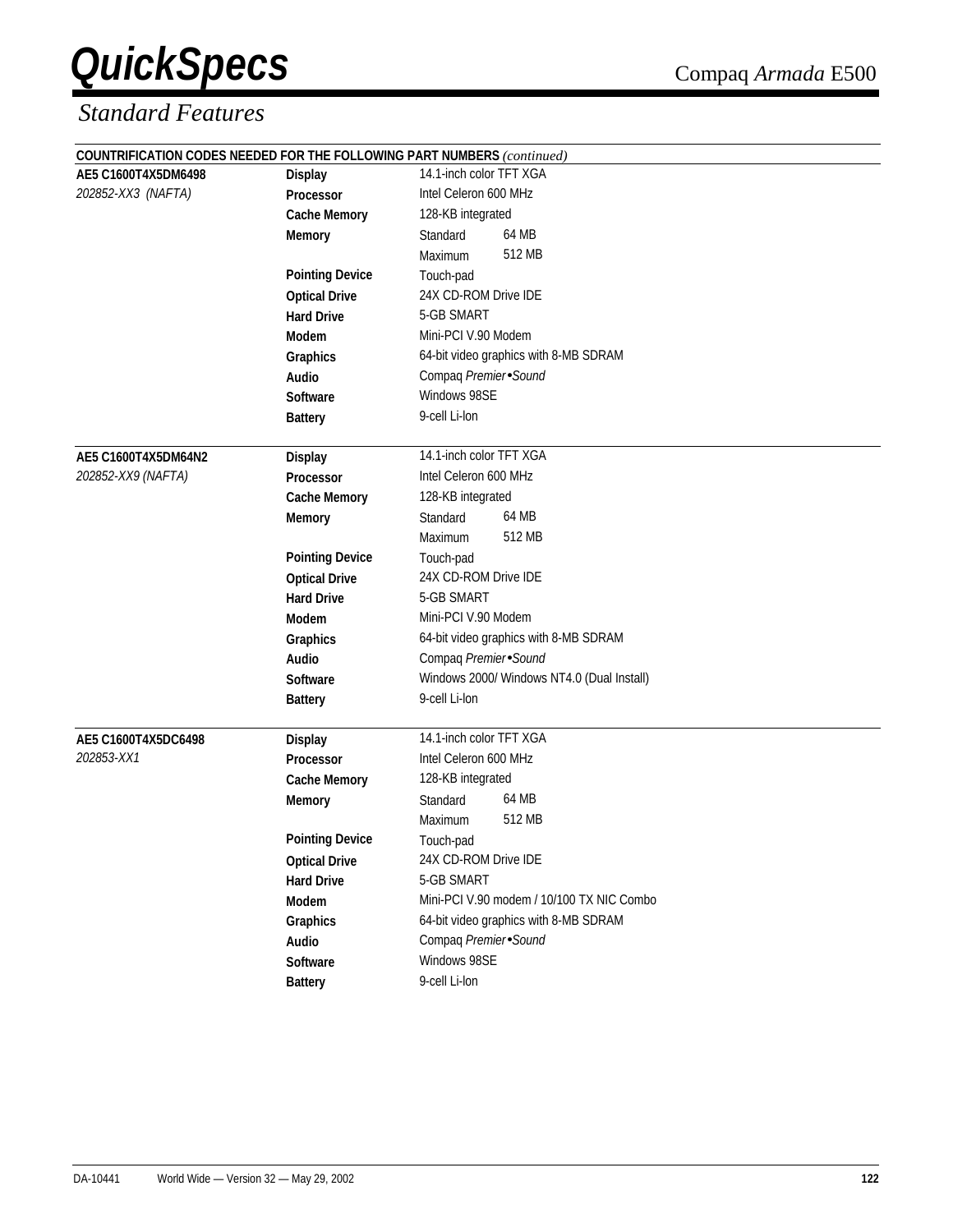|                     |                        | COUNTRIFICATION CODES NEEDED FOR THE FOLLOWING PART NUMBERS (continued) |  |  |
|---------------------|------------------------|-------------------------------------------------------------------------|--|--|
| AE5 C1600T4X5DC64N2 | <b>Display</b>         | 14.1-inch color TFT XGA                                                 |  |  |
| 202853-XX8          | Processor              | Intel Celeron 600 MHz                                                   |  |  |
|                     | <b>Cache Memory</b>    | 128-KB integrated                                                       |  |  |
|                     | <b>Memory</b>          | 64 MB<br>Standard                                                       |  |  |
|                     |                        | 512 MB<br>Maximum                                                       |  |  |
|                     | <b>Pointing Device</b> | Touch-pad                                                               |  |  |
|                     | <b>Optical Drive</b>   | 24X CD-ROM Drive IDE                                                    |  |  |
|                     | <b>Hard Drive</b>      | 5-GB SMART                                                              |  |  |
|                     | Modem                  | Mini-PCI V.90 modem / 10/100 TX NIC Combo                               |  |  |
|                     | Graphics               | 64-bit video graphics with 8-MB SDRAM                                   |  |  |
|                     | Audio                  | Compaq Premier Sound                                                    |  |  |
|                     | <b>Software</b>        | Windows 2000/ Windows NT4.0 (Dual Install)                              |  |  |
|                     | <b>Battery</b>         | 9-cell Li-lon                                                           |  |  |
| AE5 C1600T3X5D6498  | <b>Display</b>         | 13.3-inch color TFT XGA                                                 |  |  |
| 202803-XX1          | <b>Processor</b>       | Intel Celeron 600 MHz                                                   |  |  |
|                     | <b>Cache Memory</b>    | 128-KB integrated                                                       |  |  |
|                     | <b>Memory</b>          | 64 MB<br>Standard                                                       |  |  |
|                     |                        | 512 MB<br>Maximum                                                       |  |  |
|                     | <b>Pointing Device</b> | Touch-pad                                                               |  |  |
|                     | <b>Optical Drive</b>   | 24X CD-ROM Drive IDE                                                    |  |  |
|                     | <b>Hard Drive</b>      | 5-GB SMART                                                              |  |  |
|                     | Modem                  | None                                                                    |  |  |
|                     | Graphics               | 64-bit video graphics with 8-MB SDRAM                                   |  |  |
|                     | <b>Audio</b>           | Compaq Premier Sound                                                    |  |  |
|                     | <b>Software</b>        | Windows 98SE                                                            |  |  |
|                     | <b>Battery</b>         | 6-cell Li-lon                                                           |  |  |
| AE5 C1600T3X5D64N2  | <b>Display</b>         | 13.3-inch color TFT XGA                                                 |  |  |
| 202803-XX8          | Processor              | Intel Celeron 600 MHz                                                   |  |  |
|                     | <b>Cache Memory</b>    | 128-KB integrated                                                       |  |  |
|                     | <b>Memory</b>          | 64 MB<br>Standard                                                       |  |  |
|                     |                        | 512 MB<br>Maximum                                                       |  |  |
|                     | <b>Pointing Device</b> | Touch-pad                                                               |  |  |
|                     | <b>Optical Drive</b>   | 24X CD-ROM Drive IDE                                                    |  |  |
|                     | <b>Hard Drive</b>      | 5-GB SMART                                                              |  |  |
|                     | Modem                  | None                                                                    |  |  |
|                     | Graphics               | 64-bit video graphics with 8-MB SDRAM                                   |  |  |
|                     | Audio                  | Compaq Premier Sound                                                    |  |  |
|                     | Software               | Windows 2000/ Windows NT4.0 (Dual Install)                              |  |  |
|                     | <b>Battery</b>         | 6-cell Li-lon                                                           |  |  |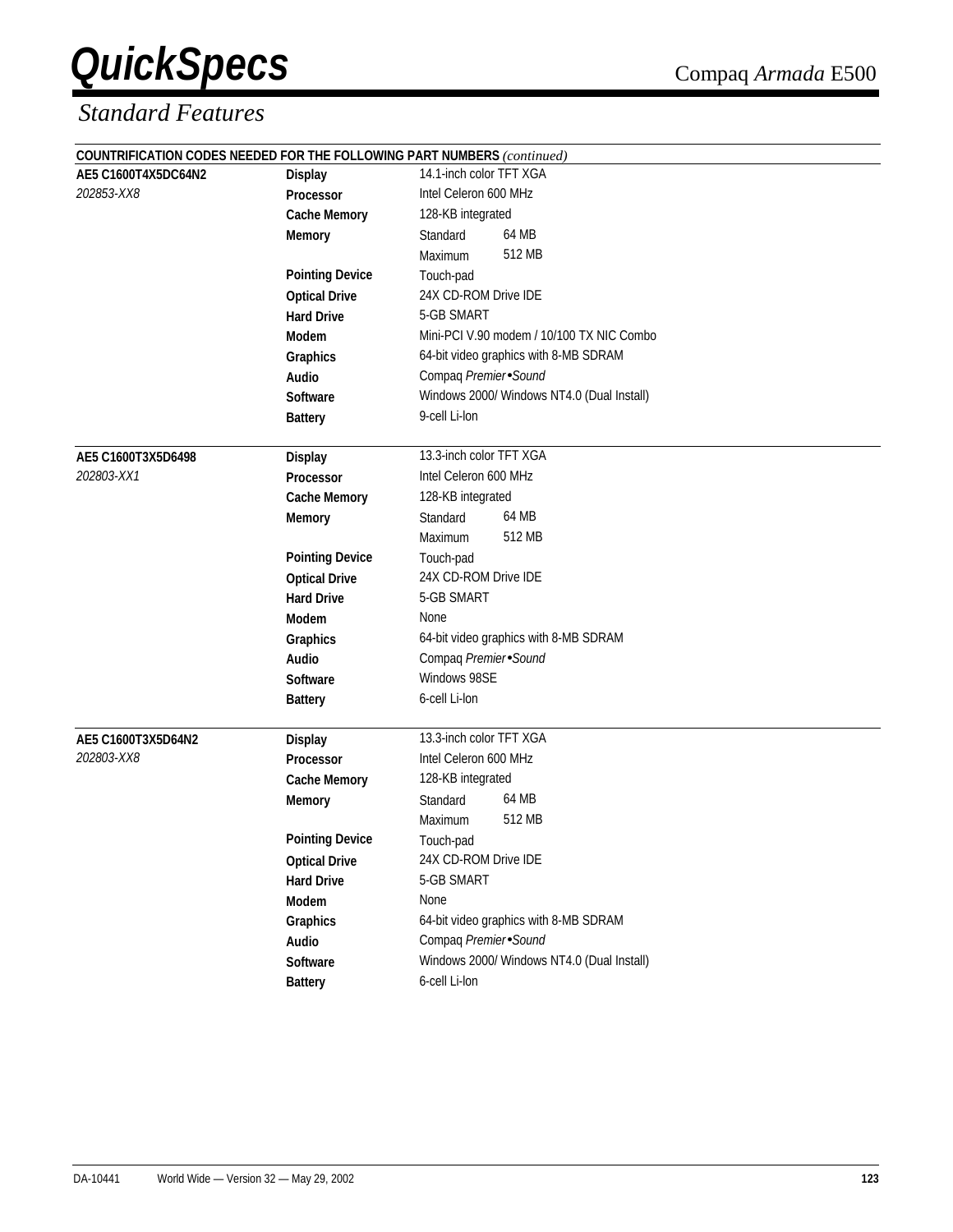|                     |                        | COUNTRIFICATION CODES NEEDED FOR THE FOLLOWING PART NUMBERS (continued) |  |  |
|---------------------|------------------------|-------------------------------------------------------------------------|--|--|
| AE5 C1600T3X5DM6498 | <b>Display</b>         | 13.3-inch color TFT XGA                                                 |  |  |
| 202802-XX1          | Processor              | Intel Celeron 600 MHz                                                   |  |  |
|                     | <b>Cache Memory</b>    | 128-KB integrated                                                       |  |  |
|                     | <b>Memory</b>          | 64 MB<br>Standard                                                       |  |  |
|                     |                        | 512 MB<br>Maximum                                                       |  |  |
|                     | <b>Pointing Device</b> | Touch-pad                                                               |  |  |
|                     | <b>Optical Drive</b>   | 24X CD-ROM Drive IDE                                                    |  |  |
|                     | <b>Hard Drive</b>      | 5-GB SMART                                                              |  |  |
|                     | Modem                  | Mini-PCI V.90 Modem                                                     |  |  |
|                     | Graphics               | 64-bit video graphics with 8-MB SDRAM                                   |  |  |
|                     | Audio                  | Compaq Premier Sound                                                    |  |  |
|                     | <b>Software</b>        | Windows 98SE                                                            |  |  |
|                     | <b>Battery</b>         | 6-cell Li-lon                                                           |  |  |
| AE5 C1600T3X5DM64N2 | <b>Display</b>         | 13.3-inch color TFT XGA                                                 |  |  |
| 202802-XX8          | <b>Processor</b>       | Intel Celeron 600 MHz                                                   |  |  |
|                     | <b>Cache Memory</b>    | 128-KB integrated                                                       |  |  |
|                     | <b>Memory</b>          | 64 MB<br>Standard                                                       |  |  |
|                     |                        | 512 MB<br>Maximum                                                       |  |  |
|                     | <b>Pointing Device</b> | Touch-pad                                                               |  |  |
|                     | <b>Optical Drive</b>   | 24X CD-ROM Drive IDE                                                    |  |  |
|                     | <b>Hard Drive</b>      | 5-GB SMART                                                              |  |  |
|                     | Modem                  | Mini-PCI V.90 Modem                                                     |  |  |
|                     | Graphics               | 64-bit video graphics with 8-MB SDRAM                                   |  |  |
|                     | Audio                  | Compaq Premier Sound                                                    |  |  |
|                     | Software               | Windows 2000/ Windows NT4.0 (Dual Install)                              |  |  |
|                     | <b>Battery</b>         | 6-cell Li-lon                                                           |  |  |
| AE5 C1600T3X5DM6498 | <b>Display</b>         | 13.3-inch color TFT XGA                                                 |  |  |
| 202802-XX3 (NAFTA)  | Processor              | Intel Celeron 600 MHz                                                   |  |  |
|                     | <b>Cache Memory</b>    | 128-KB integrated                                                       |  |  |
|                     | <b>Memory</b>          | 64 MB<br>Standard                                                       |  |  |
|                     |                        | 512 MB<br>Maximum                                                       |  |  |
|                     | <b>Pointing Device</b> | Touch-pad                                                               |  |  |
|                     | <b>Optical Drive</b>   | 24X CD-ROM Drive IDE                                                    |  |  |
|                     | <b>Hard Drive</b>      | 5-GB SMART                                                              |  |  |
|                     | Modem                  | Mini-PCI V.90 Modem                                                     |  |  |
|                     | Graphics               | 64-bit video graphics with 8-MB SDRAM                                   |  |  |
|                     | Audio                  | Compaq Premier Sound                                                    |  |  |
|                     | Software               | Windows 98SE                                                            |  |  |
|                     | <b>Battery</b>         | 6-cell Li-lon                                                           |  |  |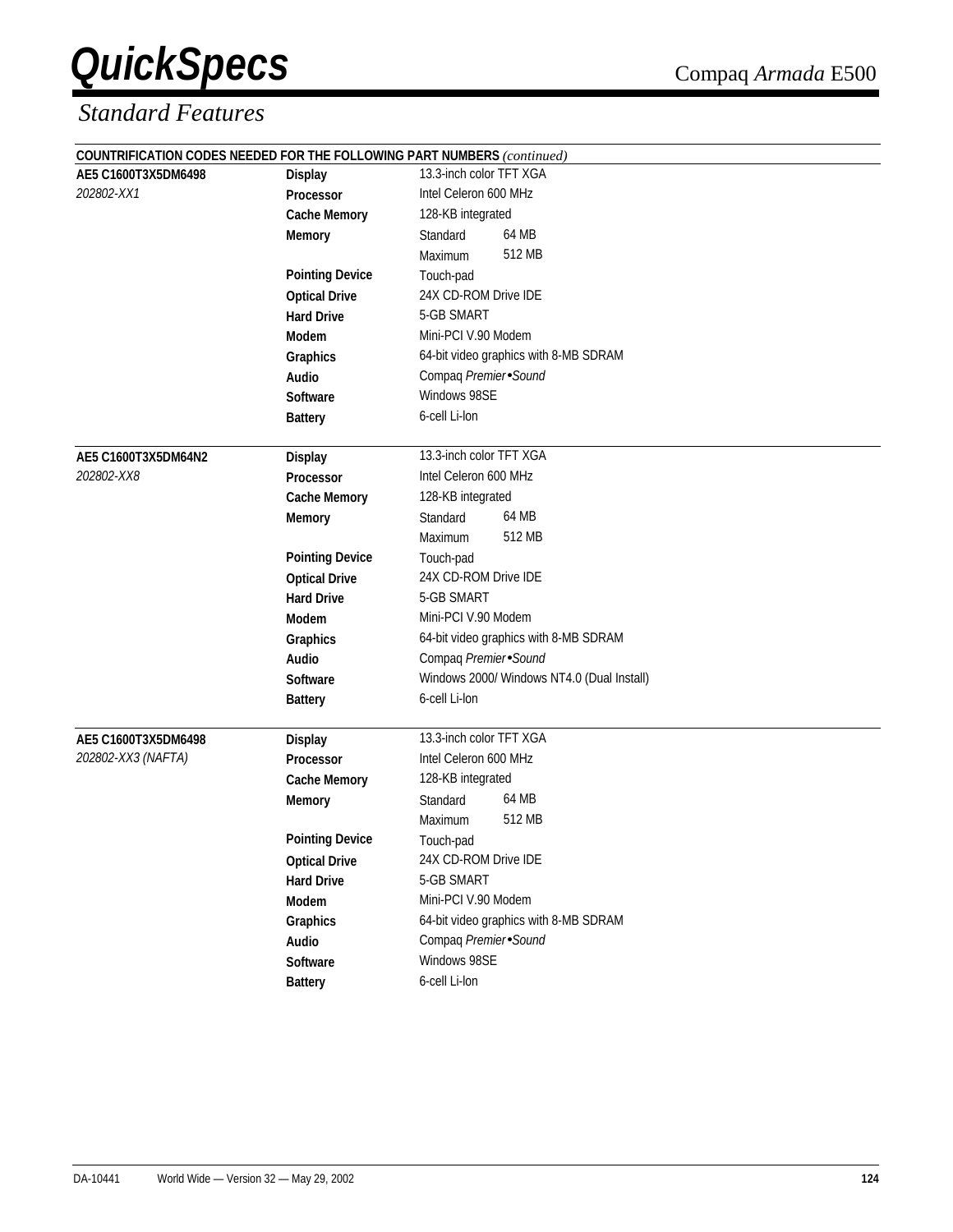| COUNTRIFICATION CODES NEEDED FOR THE FOLLOWING PART NUMBERS (continued) |                        |                                            |  |  |
|-------------------------------------------------------------------------|------------------------|--------------------------------------------|--|--|
| AE5 C1600T3X5DM64N2                                                     | <b>Display</b>         | 13.3-inch color TFT XGA                    |  |  |
| 202802-XX8 (NAFTA)                                                      | <b>Processor</b>       | Intel Celeron 600 MHz                      |  |  |
|                                                                         | <b>Cache Memory</b>    | 128-KB integrated                          |  |  |
|                                                                         | <b>Memory</b>          | 64 MB<br>Standard                          |  |  |
|                                                                         |                        | 512 MB<br>Maximum                          |  |  |
|                                                                         | <b>Pointing Device</b> | Touch-pad                                  |  |  |
|                                                                         | <b>Optical Drive</b>   | 24X CD-ROM Drive IDE                       |  |  |
|                                                                         | <b>Hard Drive</b>      | 5-GB SMART                                 |  |  |
|                                                                         | Modem                  | Mini-PCI V.90 Modem                        |  |  |
|                                                                         | Graphics               | 64-bit video graphics with 8-MB SDRAM      |  |  |
|                                                                         | Audio                  | Compaq Premier Sound                       |  |  |
|                                                                         | <b>Software</b>        | Windows 2000/ Windows NT4.0 (Dual Install) |  |  |
|                                                                         | <b>Battery</b>         | 6-cell Li-lon                              |  |  |
|                                                                         |                        |                                            |  |  |
| AE5 C1600T3X5DC6498                                                     | <b>Display</b>         | 13.3-inch color TFT XGA                    |  |  |
| 202804-XX1                                                              | Processor              | Intel Celeron 600 MHz                      |  |  |
|                                                                         | <b>Cache Memory</b>    | 128-KB integrated                          |  |  |
|                                                                         | <b>Memory</b>          | 64 MB<br>Standard                          |  |  |
|                                                                         |                        | 512 MB<br>Maximum                          |  |  |
|                                                                         | <b>Pointing Device</b> | Touch-pad                                  |  |  |
|                                                                         | <b>Optical Drive</b>   | 24X CD-ROM Drive IDE                       |  |  |
|                                                                         | <b>Hard Drive</b>      | 5-GB SMART                                 |  |  |
|                                                                         | Modem                  | Mini-PCI V.90 modem / 10/100 TX NIC Combo  |  |  |
|                                                                         | Graphics               | 64-bit video graphics with 8-MB SDRAM      |  |  |
|                                                                         | <b>Audio</b>           | Compaq Premier Sound                       |  |  |
|                                                                         | <b>Software</b>        | Windows 98SE                               |  |  |
|                                                                         | <b>Battery</b>         | 6-cell Li-lon                              |  |  |
|                                                                         |                        |                                            |  |  |
| AE5 C1600T3X5DC64N2                                                     | <b>Display</b>         | 13.3-inch color TFT XGA                    |  |  |
| 202804-XX8                                                              | Processor              | Intel Celeron 600 MHz                      |  |  |
|                                                                         | <b>Cache Memory</b>    | 128-KB integrated                          |  |  |
|                                                                         | <b>Memory</b>          | 64 MB<br>Standard                          |  |  |
|                                                                         |                        | 512 MB<br>Maximum                          |  |  |
|                                                                         | <b>Pointing Device</b> | Touch-pad                                  |  |  |
|                                                                         | <b>Optical Drive</b>   | 24X CD-ROM Drive IDE                       |  |  |
|                                                                         | <b>Hard Drive</b>      | 5-GB SMART                                 |  |  |
|                                                                         | Modem                  | Mini-PCI V.90 modem / 10/100 TX NIC Combo  |  |  |
|                                                                         | Graphics               | 64-bit video graphics with 8-MB SDRAM      |  |  |
|                                                                         | Audio                  | Compaq Premier Sound                       |  |  |
|                                                                         | Software               | Windows 2000/ Windows NT4.0 (Dual Install) |  |  |
|                                                                         | <b>Battery</b>         | 6-cell Li-lon                              |  |  |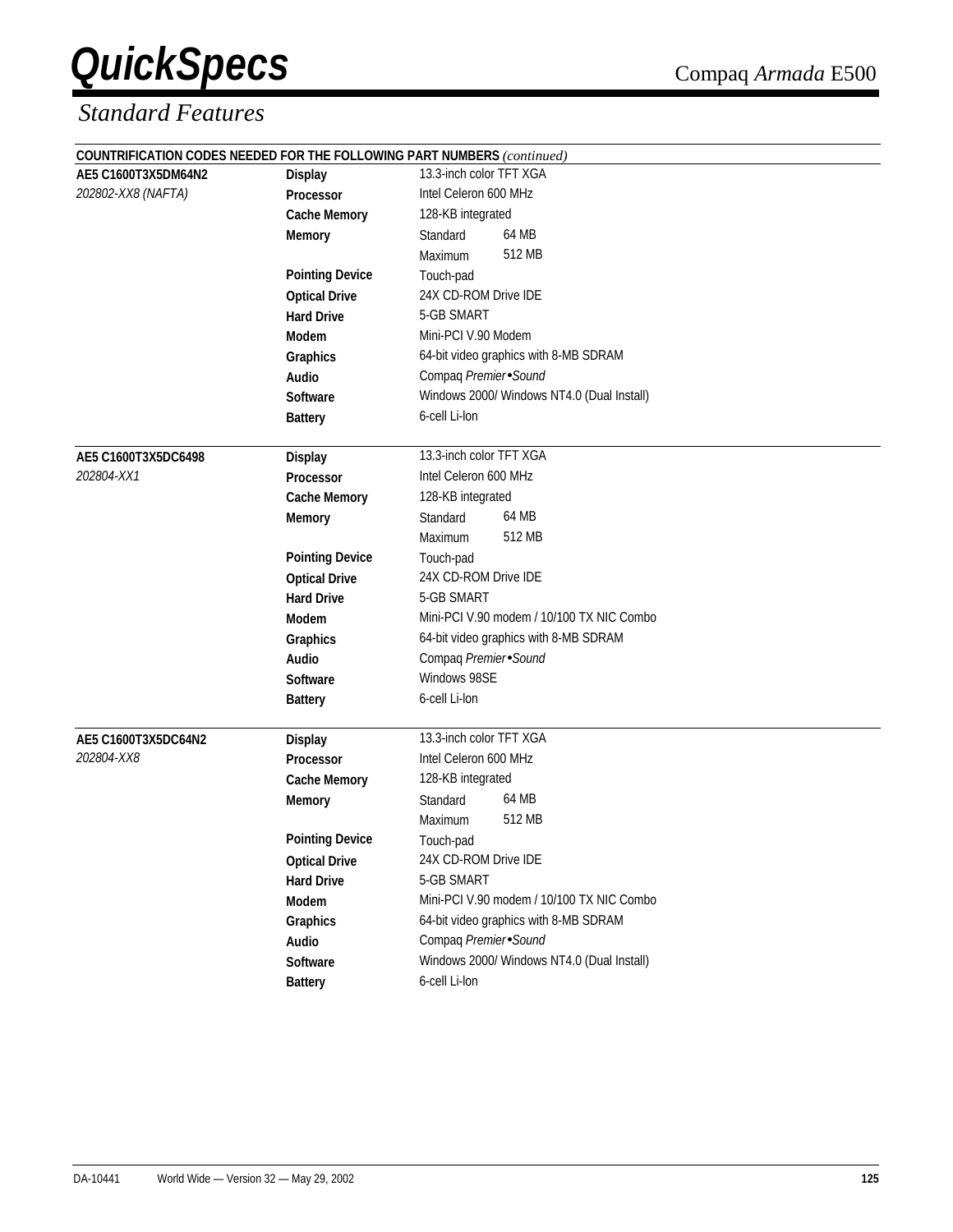|                     |                        | COUNTRIFICATION CODES NEEDED FOR THE FOLLOWING PART NUMBERS (continued) |
|---------------------|------------------------|-------------------------------------------------------------------------|
| AE5 P3600T2S5DC6498 | <b>Display</b>         | 12.1-inch color TFT XGA                                                 |
| 207063-xx1          | Processor              | Intel Pentium III 600 MHz                                               |
|                     | <b>Cache Memory</b>    | 256-KB integrated                                                       |
|                     | Memory                 | 64 MB<br>Standard                                                       |
|                     |                        | 512 MB<br>Maximum                                                       |
|                     | <b>Pointing Device</b> | Touch-pad                                                               |
|                     | <b>Optical Drive</b>   | 24X CD-ROM Drive IDE                                                    |
|                     | <b>Hard Drive</b>      | 5-GB SMART                                                              |
|                     | Modem                  | Mini-PCI V.90 modem / 10/100 TX NIC Combo                               |
|                     | Graphics               | 64-bit video graphics with 8-MB SDRAM                                   |
|                     | Audio                  | Compaq Premier Sound                                                    |
|                     | <b>Software</b>        | Windows 98                                                              |
|                     | <b>Battery</b>         | 9-cell Li-lon                                                           |
| AE5 P3600T2S5DC6498 | <b>Display</b>         | 12.1-inch color TFT XGA                                                 |
| 207063-xx3          | <b>Processor</b>       | Intel Pentium III 600 MHz                                               |
| <b>NAFTA</b>        | <b>Cache Memory</b>    | 256-KB integrated                                                       |
|                     | <b>Memory</b>          | 64 MB<br>Standard                                                       |
|                     |                        | 512 MB<br>Maximum                                                       |
|                     | <b>Pointing Device</b> | Touch-pad                                                               |
|                     | <b>Optical Drive</b>   | 24X CD-ROM Drive IDE                                                    |
|                     | <b>Hard Drive</b>      | 5-GB SMART                                                              |
|                     | Modem                  | Mini-PCI V.90 modem / 10/100 TX NIC Combo                               |
|                     | Graphics               | 64-bit video graphics with 8-MB SDRAM                                   |
|                     | <b>Audio</b>           | Compaq Premier Sound                                                    |
|                     | Software               | Windows 98                                                              |
|                     | <b>Battery</b>         | 9-cell Li-lon                                                           |
| AE5 P3600T2S5DC64N2 | <b>Display</b>         | 12.1-inch color TFT XGA                                                 |
| 207063-xx8          | Processor              | Intel Pentium III 600 MHz                                               |
|                     | <b>Cache Memory</b>    | 256-KB integrated                                                       |
|                     | <b>Memory</b>          | 64 MB<br>Standard                                                       |
|                     |                        | 512 MB<br><b>Maximum</b>                                                |
|                     | <b>Pointing Device</b> | Touch-pad                                                               |
|                     | <b>Optical Drive</b>   | 24X CD-ROM Drive IDE                                                    |
|                     | <b>Hard Drive</b>      | 5-GB SMART                                                              |
|                     | Modem                  | Mini-PCI V.90 modem / 10/100 TX NIC Combo                               |
|                     | Graphics               | 64-bit video graphics with 8-MB SDRAM                                   |
|                     | Audio                  | Compaq Premier Sound                                                    |
|                     | Software               | Windows 200 / Windows NT 4.0 (Dual install)                             |
|                     | <b>Battery</b>         | 9-cell Li-lon                                                           |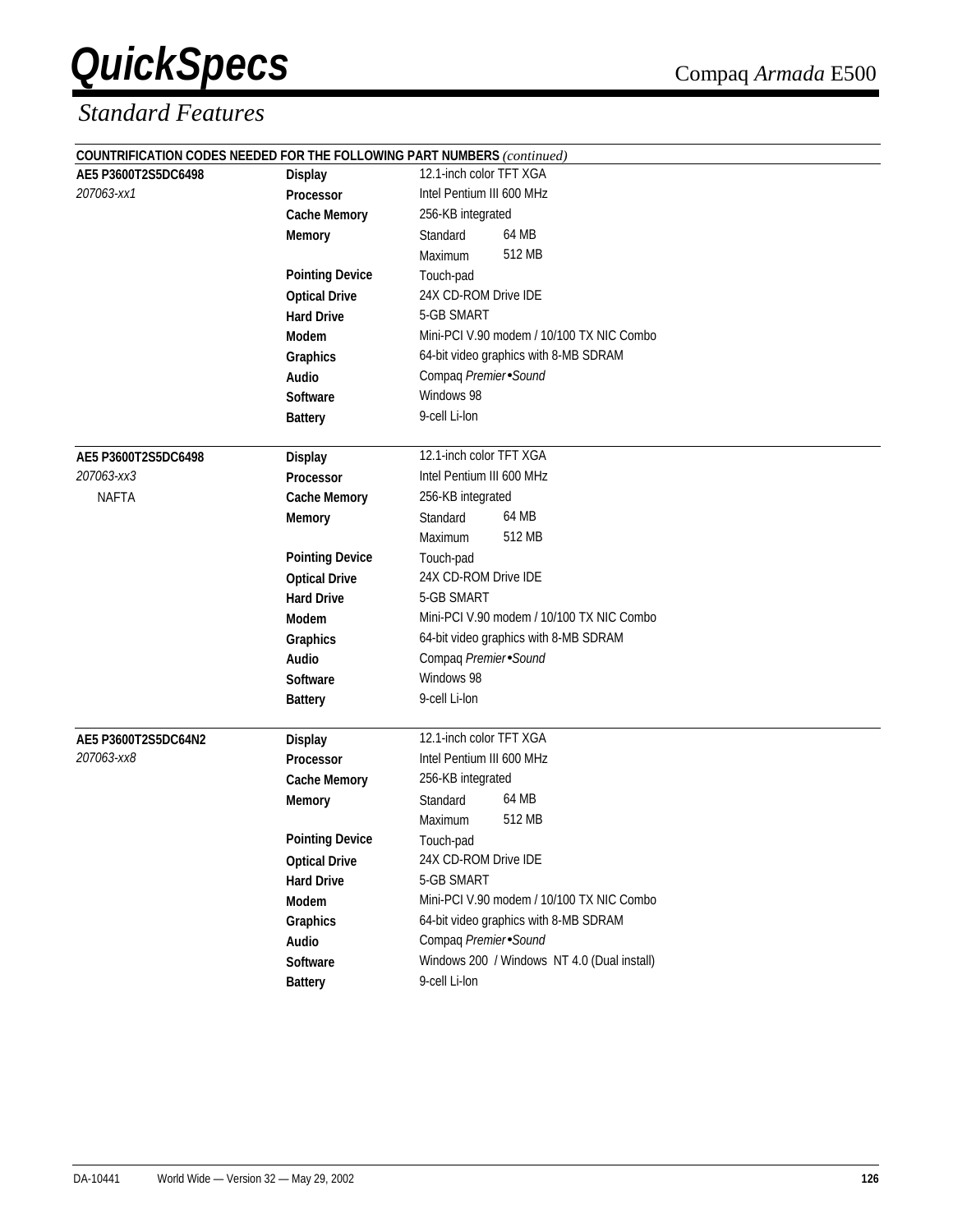### *Standard Features*

| <b>COUNTRIFICATION CODES NEEDED FOR THE FOLLOWING PART NUMBERS (continued)</b> |  |
|--------------------------------------------------------------------------------|--|
|                                                                                |  |

*207063-xx8* **Processor** Intel Pentium III 600 MHz

| AE5 P3600T2S5DC64N2 | <b>Display</b> | 12.1-inch color TFT XGA |
|---------------------|----------------|-------------------------|
|---------------------|----------------|-------------------------|

| 063-хх8 | <b>Processor</b>       | Intel Pentium III 600 MHz                   |
|---------|------------------------|---------------------------------------------|
| NAFTA   | <b>Cache Memory</b>    | 256-KB integrated                           |
|         | <b>Memory</b>          | 64 MB<br>Standard                           |
|         |                        | 512 MB<br><b>Maximum</b>                    |
|         | <b>Pointing Device</b> | Touch-pad                                   |
|         | <b>Optical Drive</b>   | 24X CD-ROM Drive IDE                        |
|         | <b>Hard Drive</b>      | 5-GB SMART                                  |
|         | Modem                  | Mini-PCI V.90 modem / 10/100 TX NIC Combo   |
|         | <b>Graphics</b>        | 64-bit video graphics with 8-MB SDRAM       |
|         | Audio                  | Compag Premier Sound                        |
|         | <b>Software</b>        | Windows 200 / Windows NT 4.0 (Dual install) |
|         | <b>Battery</b>         | 9-cell Li-lon                               |
|         |                        |                                             |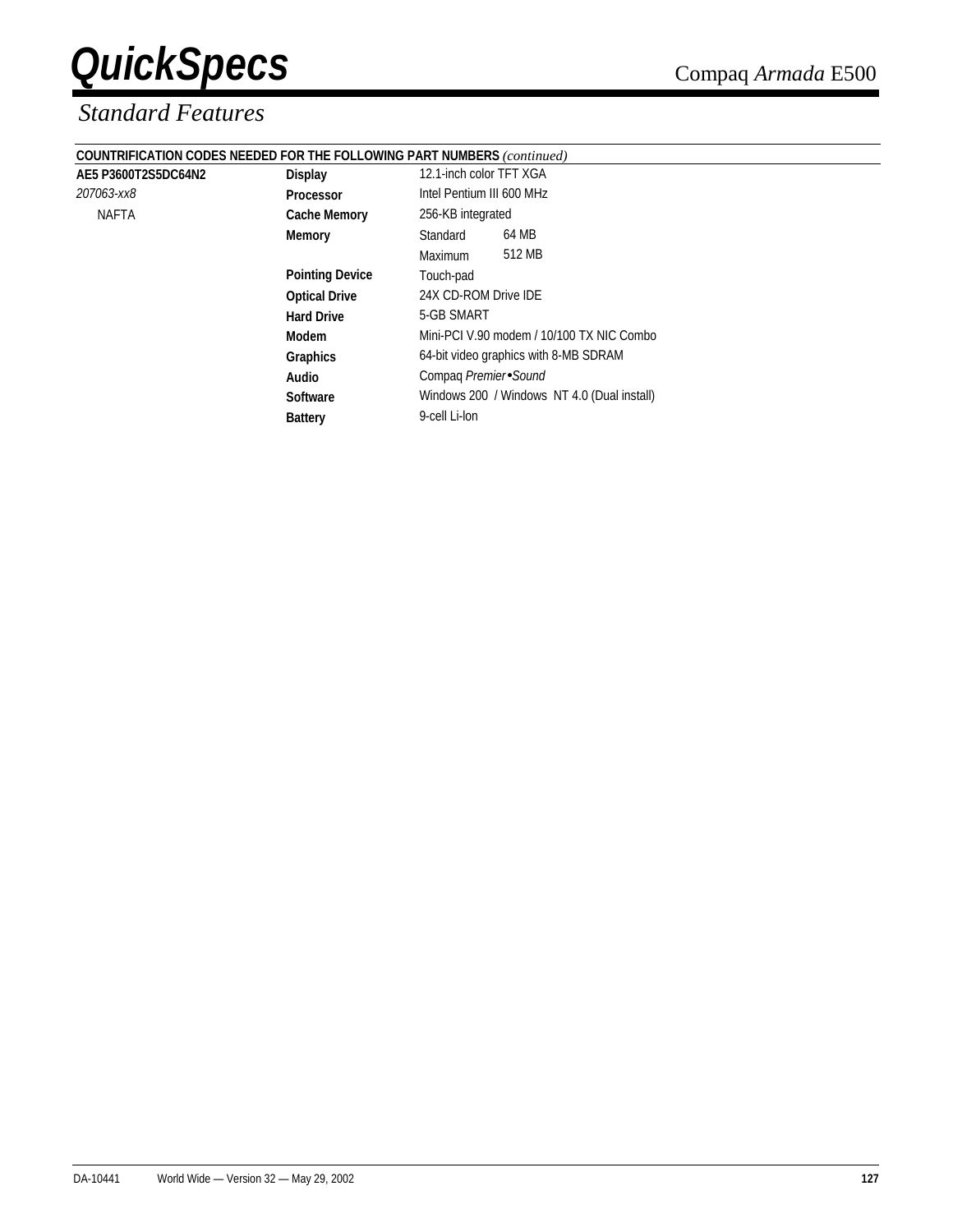## *Options*

| Memory                          | 256-MB Memory Upgrade<br>161554-B21                                                                                                                                                                       |            |  |  |
|---------------------------------|-----------------------------------------------------------------------------------------------------------------------------------------------------------------------------------------------------------|------------|--|--|
|                                 | NOTE: Due to the non-industry standard nature of some third-party 256-MB memory<br>modules, we strongly recommend using only Compag branded 256-MB<br>Memory modules to ensure compatibility.             |            |  |  |
|                                 | 128-MB Memory Upgrade                                                                                                                                                                                     | 400313-B21 |  |  |
|                                 | 64-MB Memory Upgrade                                                                                                                                                                                      | 400312-B21 |  |  |
|                                 | 32-MB Memory Upgrade                                                                                                                                                                                      | 400311-B21 |  |  |
| <b>Monitors</b>                 | TFT8020 Flat Panel Color 18-inch (Carbon)                                                                                                                                                                 | 159244-xxx |  |  |
|                                 | TFT5010 Flat Panel Color 15-inch (Carbon)                                                                                                                                                                 | 154486-xxx |  |  |
|                                 | S710 17-inch CRT (Carbon)                                                                                                                                                                                 | 154499-002 |  |  |
|                                 | S510 15-inch CRT (Carbon)                                                                                                                                                                                 | 168636-002 |  |  |
| <b>MultiBay Hard Drives</b>     | 30-GB SMART Hard Drive                                                                                                                                                                                    | 212791-B25 |  |  |
|                                 | 20-GB SMART Hard Drive                                                                                                                                                                                    | 212790-B25 |  |  |
|                                 | 10-GB SMART Hard Drive                                                                                                                                                                                    | 212789-B25 |  |  |
| <b>MultiBay Storage Devices</b> | <b>CD-RW Drive</b>                                                                                                                                                                                        | 136186-B25 |  |  |
|                                 | 8X DVD-ROM Drive                                                                                                                                                                                          | 138230-B25 |  |  |
|                                 | 24X CD-ROM Drive                                                                                                                                                                                          | 298452-B25 |  |  |
|                                 | 2X SuperDisk LS-120                                                                                                                                                                                       | 197895-B25 |  |  |
|                                 | Zip 250 Drive                                                                                                                                                                                             | 217387-B25 |  |  |
|                                 | IBM® 1-GB Microdrive                                                                                                                                                                                      | 217390-B25 |  |  |
| Connectivity                    | Compaq M420 56K Global Modem PC Card                                                                                                                                                                      | 317900-001 |  |  |
|                                 | 10/100 TX PC Card UTP Controller                                                                                                                                                                          | 335506-B21 |  |  |
|                                 | 100BaseTX Ethernet Upgrade                                                                                                                                                                                | 225435-001 |  |  |
|                                 | 1394 PC Card                                                                                                                                                                                              | 177593-B25 |  |  |
|                                 | Compaq 56K (V.90) Modem plus Intel PRO/100+ Type II Mini PCI Card (NA)                                                                                                                                    | 149373-001 |  |  |
|                                 | Compaq 56K (V.90) Modem plus Intel PRO/100+ Type II Mini PCI Card (Int'l)                                                                                                                                 | 149373-B31 |  |  |
|                                 | Compaq Global Mini PCI 56K (V.90) Modem Type II Mini PCI Card (Int'l)                                                                                                                                     | 149374-B31 |  |  |
|                                 | For additional compatible PC Cards, view the Compaq PC Card Solutions List on the Compaq Web site at:<br>http://www.compaq.com/support/techpubs/pcmcia/. NOTE: This website is available in English only. |            |  |  |
|                                 | NOTE: Designed only to allow faster downloads from V.90 compliant sources. Maximum achievable download<br>transmission rates currently do not reach 56 KB/s, and will vary with line conditions.          |            |  |  |
|                                 | NOTE: Modem availability is subject to country regulatory approval                                                                                                                                        |            |  |  |
| <b>Wireless Connectivity</b>    | Compaq WL100 11 Mb/s Wireless LAN PC Card                                                                                                                                                                 | 146927-001 |  |  |
|                                 | Compaq WL400 11 Mb/s Wireless LAN Hardware Access Point                                                                                                                                                   | 158603-001 |  |  |
|                                 | Compaq WL300 Software Access Point 11Mb/s                                                                                                                                                                 | 157209-B21 |  |  |
|                                 | NOTE: For more information on Compaq WLAN Wireless LAN solutions visit:<br>http://www.compag.com/products/wlan/wl100-specifications.html.                                                                 |            |  |  |
|                                 | NOTE: This website is available in English only.                                                                                                                                                          |            |  |  |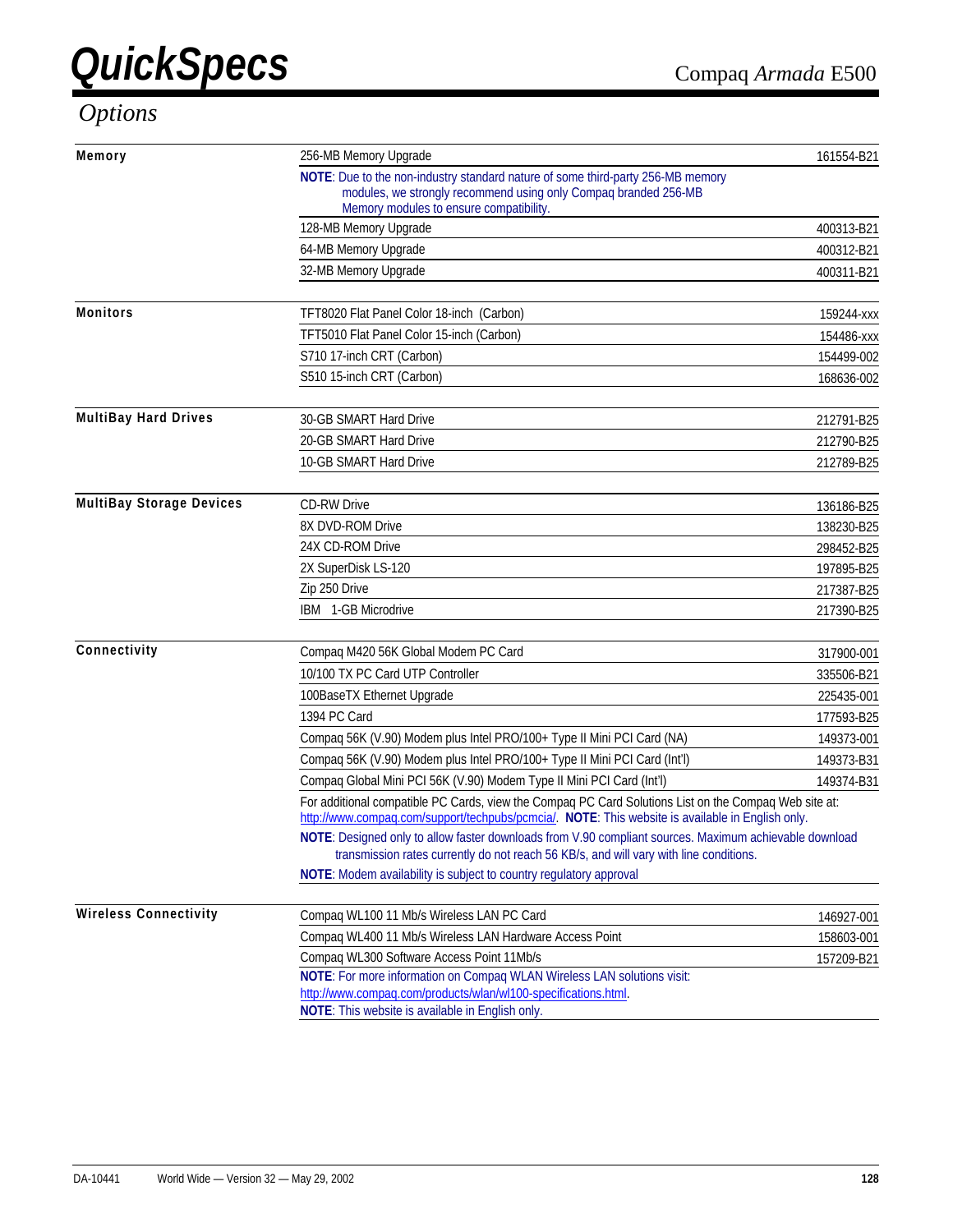### *Options*

| <b>Expansion Bases</b>    | ArmadaStation EM                                                                                    | 383500-xx1 |
|---------------------------|-----------------------------------------------------------------------------------------------------|------------|
|                           | ArmadaStation EM With Intel NIC                                                                     | 120266-xx1 |
|                           | ArmadaStation EM With 3Com NIC                                                                      | 120264-xx1 |
|                           | <b>ArmadaStation Tower Stand</b>                                                                    | 123129-B25 |
|                           | Convenience Base EM                                                                                 | 382500-xx1 |
|                           | Convenience Base EM With Intel NIC                                                                  | 120971-xx1 |
|                           | Convenience Base EM With 3Com NIC                                                                   | 120970-xx1 |
|                           | <b>Convenience Base Monitor Cover</b>                                                               | 122931-xx1 |
|                           | Port Replicator EM                                                                                  | 382300-xx1 |
|                           | PCI IBM Token Ring Card                                                                             | 133749-B21 |
|                           | PCI Cardbus Reader                                                                                  | 127397-B25 |
|                           | NOTE: ArmadaStation Tower Stand is not supported on 15-inch Panel models.                           |            |
| Power                     | Primary Battery (9-cell)                                                                            | 146252-B25 |
|                           | NOTE: For Armada E500, primary battery can also be used as a second battery in the<br>E500 DualBay. |            |
|                           | Common Armada Power Solutions - Armada E500, Armada M300 and<br>Armada M700                         |            |
|                           | MultiBay Battery (6-cell)                                                                           | 387937-B25 |
|                           | <b>External Battery Charger</b>                                                                     |            |
|                           | AC Adapter 50W                                                                                      | 120765-xxx |
|                           | Auto Power Adapter/ Charger                                                                         |            |
|                           | Aircraft Power Adapter                                                                              |            |
|                           | AC Line Cord (10-ft)                                                                                | 217932-xx2 |
| <b>Input Devices</b>      | External Enhanced III Keyboard (Carbon)                                                             | 118003-xx8 |
|                           | Compaq 2 Button Mouse (Carbon)                                                                      | 103180-B21 |
|                           | USB 2 Button Mouse (Carbon)                                                                         | 195255-B25 |
|                           | External 10-Key Numeric Keypad (carbon)                                                             | 294317-B21 |
|                           | USB Keyboard (Carbon)                                                                               | 233652-B25 |
| Security                  | <b>Biometric PC Card</b>                                                                            | 146805-B25 |
|                           | Security Cable Lock                                                                                 | 294316-B21 |
|                           | Compaq Smart Card PC Card Reader                                                                    | 135646-B25 |
| <b>Useful Accessories</b> | Compaq Armada Headset with microphone                                                               | 220460-001 |
|                           | MP1400 Microportable Projector                                                                      | 174626-xx4 |
|                           | MP1800 Microportable Projector                                                                      | 180226-xx1 |
|                           | MP2800 Microportable Projector                                                                      | 180228-xx1 |
|                           | Multimedia Adapter & Remote Kit (comes with the MP1800)                                             | 174963-001 |
|                           | MP1600 Video Adapter                                                                                | 116298-001 |
|                           | MP1600 Lamp replacement kit                                                                         | 118052-001 |
|                           | MP1800/1400 Lamp replacement kit                                                                    | 189789-001 |
|                           | MP2800 Lamp replacement kit                                                                         | 215464-001 |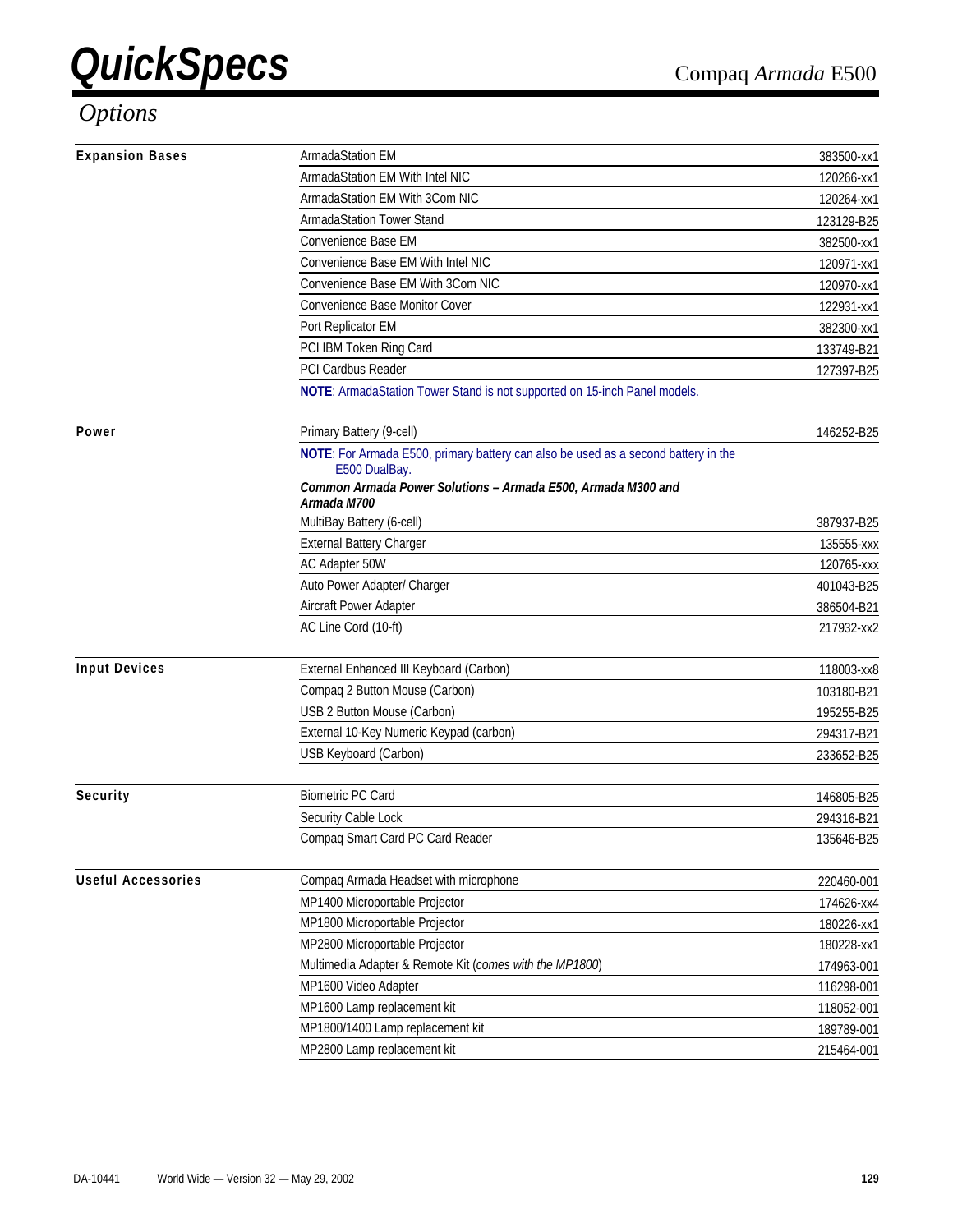### *Options*

#### **Carrying Cases**

| Compag Value Case                                                                | 294266-B21 |
|----------------------------------------------------------------------------------|------------|
| Compaq Workstation Case                                                          | 294267-B21 |
| Compaq Global Case                                                               | 294268-B21 |
| Compaq Professional Case (nylon)                                                 | 401366-B21 |
| Compaq Professional Case (leather)                                               | 401367-B21 |
| Armada M300 and Armada M700 specific                                             |            |
| Compaq M Series Portfolio Case                                                   | 167337-B21 |
| Compaq Ultralight Case                                                           | 167336-B21 |
| NOTE: For additional information visit http://www.compaq.com/products/notebooks/ |            |
|                                                                                  |            |

**NOTE**: This website is available in English only.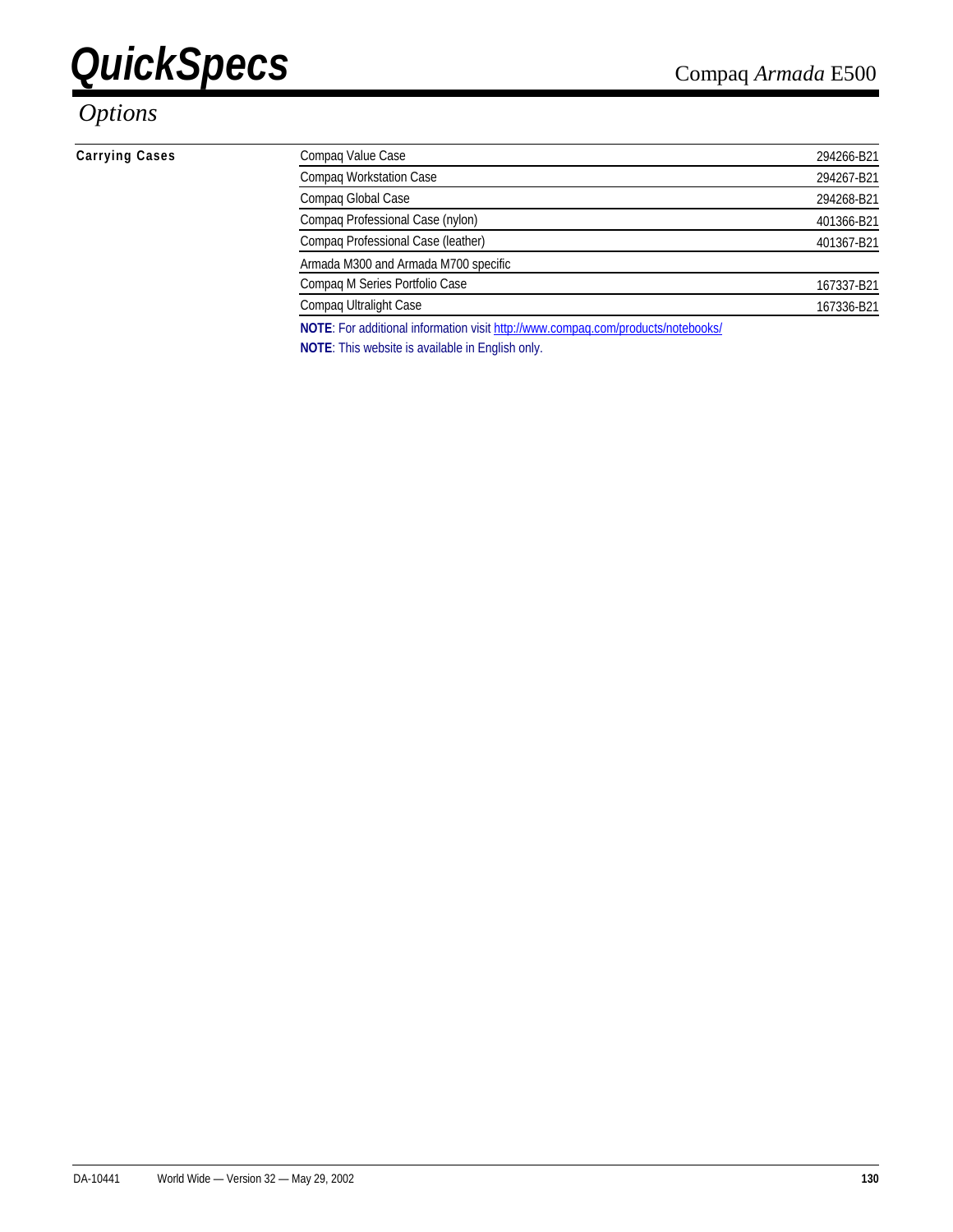

### *Memory*

#### **Compaq Armada E500**

#### **STANDARD MEMORY**

64-MB 100-MHz SDRAM installed in 1 slot

| Men<br>™∩rv     |           | Slot 1 | 0.110 |
|-----------------|-----------|--------|-------|
| <b>Standard</b> | <b>MR</b> | MR     | `mntv |

#### **STANDARD MEMORY PLUS OPTIONAL MEMORY**

Support for up to 320-MB of SDRAM is available with the installation of an optional memory upgrade.

| Memory |               | Slot 1 | Slot 2        |
|--------|---------------|--------|---------------|
| Up To  | 96 MB         | 64 MB  | 32 MB         |
|        | <b>128 MB</b> | 64 MB  | 64 MB         |
|        | 192 MB        | 64 MB  | <b>128 MB</b> |
|        | 320 MB        | 64 MB  | 256 MB        |

#### **OPTIONAL MEMORY**

Support for up to 512-MB of SDRAM memory is available with the removal of the standard 64-MB SDRAM memory Upgrade and the installation of optional SDRAM memory Kits.

| Memory |               | Slot 1        | Slot 2 |
|--------|---------------|---------------|--------|
| Up To  | <b>160 MB</b> | <b>128 MB</b> | 32 MB  |
|        | 192 MB        | <b>128 MB</b> | 64 MB  |
|        | 256 MB        | <b>128 MB</b> | 128 MB |
|        | 512 MB        | 256 MB        | 256 MB |

**NOTE**: Because one memory slot is occupied on these products, the 64-MB SDRAM memory (which ships standard) must be removed to reach the maximum memory of 512-MB. This chart does not represent all possible memory configurations.

Following are memory options available from Compaq:

- 256-MB (100-MHz) Memory Upgrade 161554-B21
- 128-MB (100-MHz) Memory Upgrade 400313-B21
- 64-MB (100-MHz) Memory Upgrade 400312-B21
- 32-MB (100-MHz) Memory Upgrade 400311-B21

**NOTE**: Due to the non-industry standard nature of some third-party 256-MB memory modules, we strongly recommend using only Compaq branded 256-MB memory modules to ensure compatibility.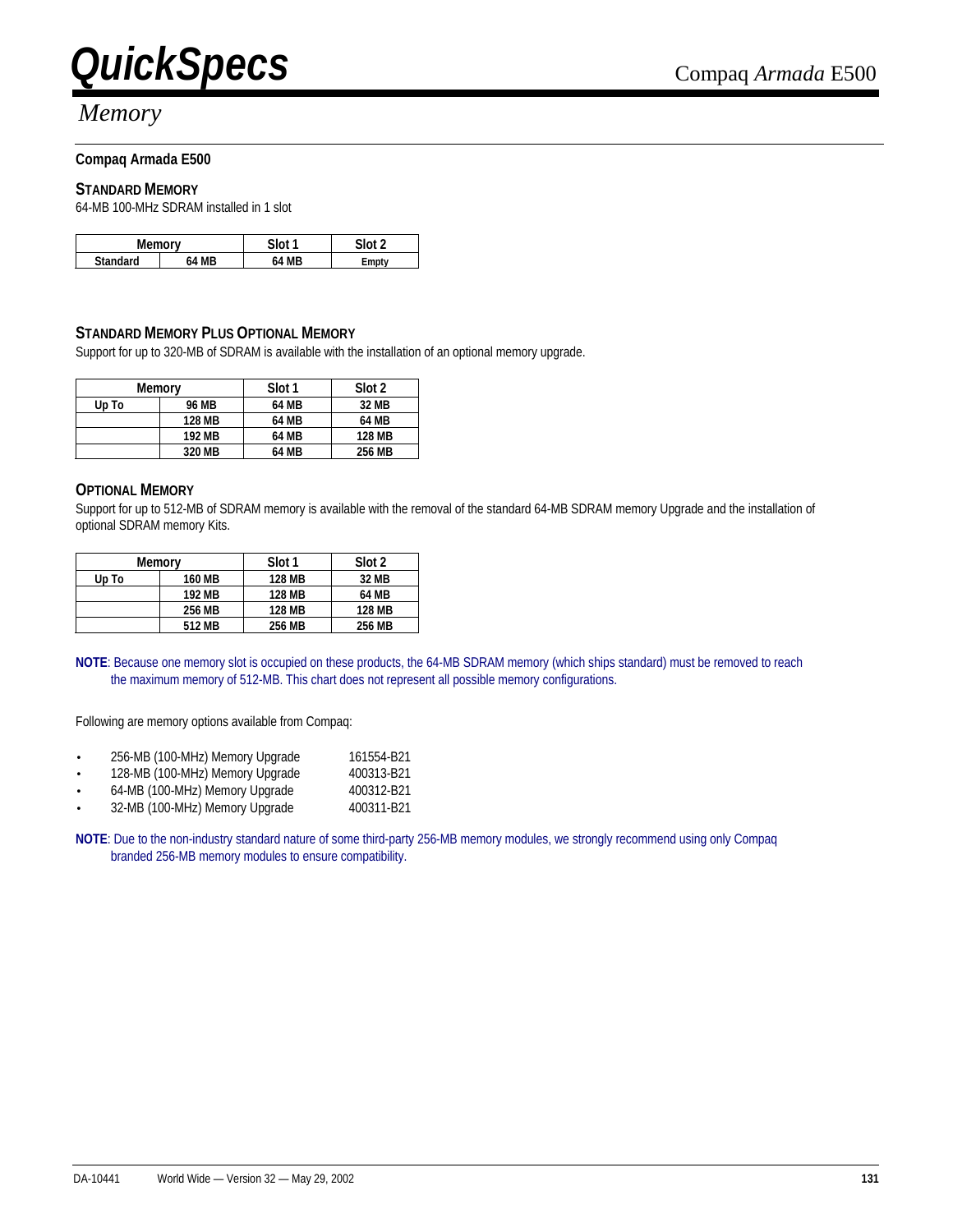

### *Storage*



- 1. MultiBay
- 2. Primary Hard Drive
- 3. Dual Bay

#### **DRIVE SUPPORT**

| <b>System Drive Support</b>  | Quantity<br>Supported | Drive Bay<br>Supported                |
|------------------------------|-----------------------|---------------------------------------|
| Removable Media              |                       |                                       |
| 1.44-MB Diskette Drive       |                       | DualBay                               |
| <b>CD-RW Drive</b>           |                       | MultiBay                              |
| 8X DVD-ROM Drive             |                       | MultiBay                              |
| 24X CD-ROM Drive             |                       | MultiBay                              |
| 2X SuperDisk LS-120          |                       | MultiBay                              |
| <b>Hard Drives</b>           |                       |                                       |
| 30-GB SMART Hard Drive       |                       | Dedicated hard drive bay and MultiBay |
| 20-GB SMART Hard Drive       | h                     | Dedicated hard drive bay and MultiBay |
| 18-GB SMART Hard Drive       | h                     | Dedicated hard drive bay and MultiBay |
| 12-GB SMART Hard Drive       |                       | Dedicated hard drive bay and MultiBay |
| 10-GB SMART Hard Drive       |                       | Dedicated hard drive bay and MultiBay |
| <b>6-GB SMART Hard Drive</b> | 2                     | Dedicated hard drive bay and MultiBay |
| 5-GB SMART Hard Drive        |                       | Dedicated hard drive bay and MultiBay |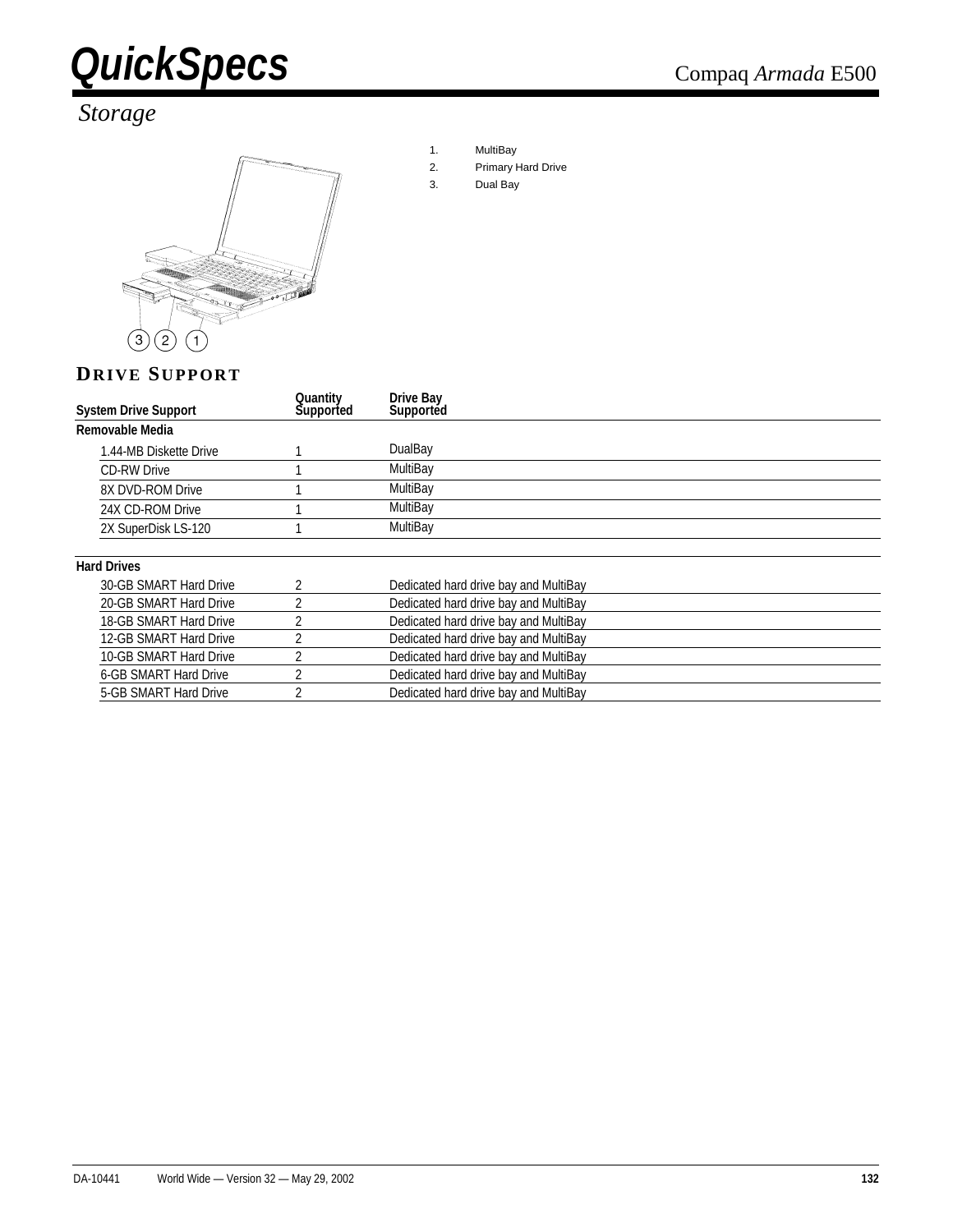| 12.4 x 9.99 x 1.6 in/31.5 x 25.3 x 4.1 cm<br>14.1-inch TFT and lower panel<br>display models<br>Weight<br>6 to 7.2 lbs/2.73 to 3.27kg<br>15-inch TFT panel display and<br>modem models<br>14.1-inch TFT panel display and 5.9 to 7.0 lbs/2.68 to 3.18 kg.<br>modem models<br>13.3-inch TFT panel display and 5.7 to 6.8 lbs/2.59 to 3.08 kg.<br>modem models<br>12.1-inch TFT panel display and 5.65 to 6.75 lbs/2.56 to 3.06 kg.<br>modem models<br><b>Stand-Alone Power</b><br>10.8 V<br>Nominal Operating Voltage<br><b>Requirements</b><br>(Li-Ion)<br><b>Average Operating Power</b><br>15W average<br>Peak Operating Power<br>30W peak<br>90 to 264 VAC (auto-switching)<br><b>Power Supply</b><br>Rated Input Voltage<br>Rated Input Current<br><60W<br>Rated Frequency<br>47 to 63 Hz<br>50° to 95°F/10° to 35°C<br>Temperature<br>Operating<br>-4° to 140°F /-20° to 60°C<br>Non-operating<br><b>Relative Humidity</b><br>10% to 90% relative humidity, non-condensing<br>Operating<br>5% to 95% relative humidity, 101.6°F/38.7°C<br>Non-operating<br>Maximum wetbulb temperature<br><b>Shock</b><br>10 G, 11 ms, half-sine<br>Operating<br>Non-operating<br>60 G, 11 ms, half-sine<br>Vibration<br>Operating<br>0.5 G zero-to-peak, 10 to 500 Hz, 0.25 oct/min<br>sweep rate<br>Non-operating<br>1 G, zero-to-peak, 10 to 500 Hz, 0.5 oct/min<br>sweep rate<br><b>Maximum Altitude</b><br>Operating<br>0 to 10,000 ft/0 to 3,048 m<br>(unpressurized)<br>Non-operating<br>0 to 30,000 ft/0 to 9,144 m | System Unit | Dimensions $(H \times W \times D)$ | 15 -inch TFT panel display<br>models | 12.5 X 10.1 X 1.7 in/31.7 x 25.7 x 4.3 cm |
|------------------------------------------------------------------------------------------------------------------------------------------------------------------------------------------------------------------------------------------------------------------------------------------------------------------------------------------------------------------------------------------------------------------------------------------------------------------------------------------------------------------------------------------------------------------------------------------------------------------------------------------------------------------------------------------------------------------------------------------------------------------------------------------------------------------------------------------------------------------------------------------------------------------------------------------------------------------------------------------------------------------------------------------------------------------------------------------------------------------------------------------------------------------------------------------------------------------------------------------------------------------------------------------------------------------------------------------------------------------------------------------------------------------------------------------------------------------------------------------------------------------|-------------|------------------------------------|--------------------------------------|-------------------------------------------|
|                                                                                                                                                                                                                                                                                                                                                                                                                                                                                                                                                                                                                                                                                                                                                                                                                                                                                                                                                                                                                                                                                                                                                                                                                                                                                                                                                                                                                                                                                                                  |             |                                    |                                      |                                           |
|                                                                                                                                                                                                                                                                                                                                                                                                                                                                                                                                                                                                                                                                                                                                                                                                                                                                                                                                                                                                                                                                                                                                                                                                                                                                                                                                                                                                                                                                                                                  |             |                                    |                                      |                                           |
|                                                                                                                                                                                                                                                                                                                                                                                                                                                                                                                                                                                                                                                                                                                                                                                                                                                                                                                                                                                                                                                                                                                                                                                                                                                                                                                                                                                                                                                                                                                  |             |                                    |                                      |                                           |
|                                                                                                                                                                                                                                                                                                                                                                                                                                                                                                                                                                                                                                                                                                                                                                                                                                                                                                                                                                                                                                                                                                                                                                                                                                                                                                                                                                                                                                                                                                                  |             |                                    |                                      |                                           |
|                                                                                                                                                                                                                                                                                                                                                                                                                                                                                                                                                                                                                                                                                                                                                                                                                                                                                                                                                                                                                                                                                                                                                                                                                                                                                                                                                                                                                                                                                                                  |             |                                    |                                      |                                           |
|                                                                                                                                                                                                                                                                                                                                                                                                                                                                                                                                                                                                                                                                                                                                                                                                                                                                                                                                                                                                                                                                                                                                                                                                                                                                                                                                                                                                                                                                                                                  |             |                                    |                                      |                                           |
|                                                                                                                                                                                                                                                                                                                                                                                                                                                                                                                                                                                                                                                                                                                                                                                                                                                                                                                                                                                                                                                                                                                                                                                                                                                                                                                                                                                                                                                                                                                  |             |                                    |                                      |                                           |
|                                                                                                                                                                                                                                                                                                                                                                                                                                                                                                                                                                                                                                                                                                                                                                                                                                                                                                                                                                                                                                                                                                                                                                                                                                                                                                                                                                                                                                                                                                                  |             |                                    |                                      |                                           |
|                                                                                                                                                                                                                                                                                                                                                                                                                                                                                                                                                                                                                                                                                                                                                                                                                                                                                                                                                                                                                                                                                                                                                                                                                                                                                                                                                                                                                                                                                                                  |             |                                    |                                      |                                           |
|                                                                                                                                                                                                                                                                                                                                                                                                                                                                                                                                                                                                                                                                                                                                                                                                                                                                                                                                                                                                                                                                                                                                                                                                                                                                                                                                                                                                                                                                                                                  |             |                                    |                                      |                                           |
|                                                                                                                                                                                                                                                                                                                                                                                                                                                                                                                                                                                                                                                                                                                                                                                                                                                                                                                                                                                                                                                                                                                                                                                                                                                                                                                                                                                                                                                                                                                  |             |                                    |                                      |                                           |
|                                                                                                                                                                                                                                                                                                                                                                                                                                                                                                                                                                                                                                                                                                                                                                                                                                                                                                                                                                                                                                                                                                                                                                                                                                                                                                                                                                                                                                                                                                                  |             |                                    |                                      |                                           |
|                                                                                                                                                                                                                                                                                                                                                                                                                                                                                                                                                                                                                                                                                                                                                                                                                                                                                                                                                                                                                                                                                                                                                                                                                                                                                                                                                                                                                                                                                                                  |             |                                    |                                      |                                           |
|                                                                                                                                                                                                                                                                                                                                                                                                                                                                                                                                                                                                                                                                                                                                                                                                                                                                                                                                                                                                                                                                                                                                                                                                                                                                                                                                                                                                                                                                                                                  |             |                                    |                                      |                                           |
|                                                                                                                                                                                                                                                                                                                                                                                                                                                                                                                                                                                                                                                                                                                                                                                                                                                                                                                                                                                                                                                                                                                                                                                                                                                                                                                                                                                                                                                                                                                  |             |                                    |                                      |                                           |
|                                                                                                                                                                                                                                                                                                                                                                                                                                                                                                                                                                                                                                                                                                                                                                                                                                                                                                                                                                                                                                                                                                                                                                                                                                                                                                                                                                                                                                                                                                                  |             |                                    |                                      |                                           |
|                                                                                                                                                                                                                                                                                                                                                                                                                                                                                                                                                                                                                                                                                                                                                                                                                                                                                                                                                                                                                                                                                                                                                                                                                                                                                                                                                                                                                                                                                                                  |             |                                    |                                      |                                           |
|                                                                                                                                                                                                                                                                                                                                                                                                                                                                                                                                                                                                                                                                                                                                                                                                                                                                                                                                                                                                                                                                                                                                                                                                                                                                                                                                                                                                                                                                                                                  |             |                                    |                                      |                                           |
|                                                                                                                                                                                                                                                                                                                                                                                                                                                                                                                                                                                                                                                                                                                                                                                                                                                                                                                                                                                                                                                                                                                                                                                                                                                                                                                                                                                                                                                                                                                  |             |                                    |                                      |                                           |
|                                                                                                                                                                                                                                                                                                                                                                                                                                                                                                                                                                                                                                                                                                                                                                                                                                                                                                                                                                                                                                                                                                                                                                                                                                                                                                                                                                                                                                                                                                                  |             |                                    |                                      |                                           |
|                                                                                                                                                                                                                                                                                                                                                                                                                                                                                                                                                                                                                                                                                                                                                                                                                                                                                                                                                                                                                                                                                                                                                                                                                                                                                                                                                                                                                                                                                                                  |             |                                    |                                      |                                           |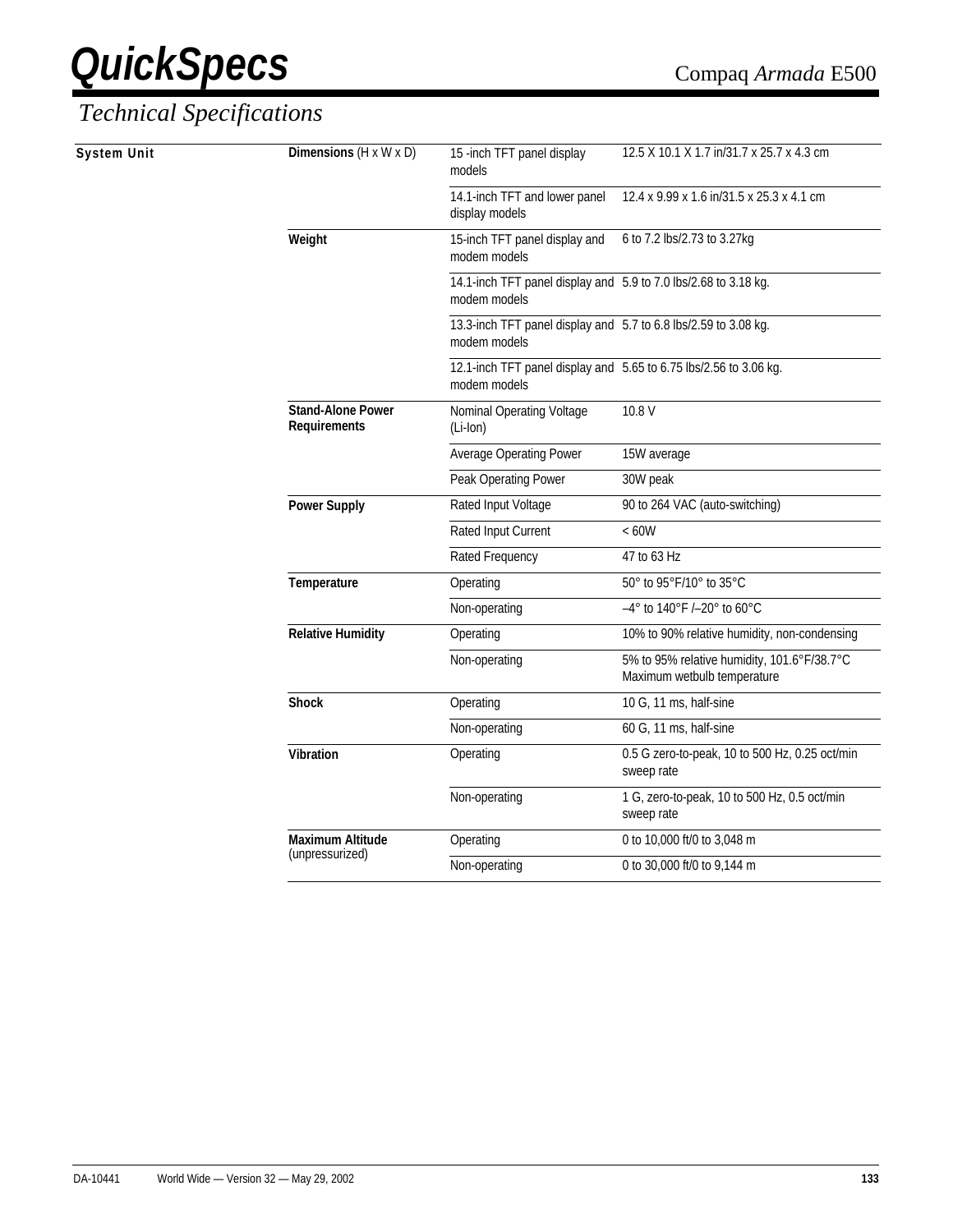| 15-Inch Color TFT SXGA+<br>Display | <b>Viewable Dimensions</b><br>$(H \times W)$ | 11.97 x 8.98 in/304.1 x 228.1 mm |                    |
|------------------------------------|----------------------------------------------|----------------------------------|--------------------|
|                                    | <b>Diagonal Size</b>                         | 15.0 in/380.1 mm                 |                    |
|                                    | Number of Colors                             | Up to 16.8M                      |                    |
|                                    | <b>Contrast Ratio</b>                        | 150:1                            |                    |
|                                    | <b>Brightness</b>                            | 100 nit min, 120 nit typ         |                    |
|                                    | <b>Pixel Resolution</b>                      |                                  |                    |
|                                    | <b>Pixel Resolution</b>                      | Pitch                            | 0.2175 x 0.2175 mm |
|                                    |                                              | Format                           | 1400 x 1050        |
|                                    |                                              | Configuration                    | RGB stripe         |
|                                    | <b>Backlight</b>                             | Edge Lit                         |                    |
|                                    | <b>Total Power Consumption</b>               | 5.25W                            |                    |
|                                    |                                              |                                  |                    |
| 14.1-Inch Color TFT XGA<br>Display | <b>Viewable Dimensions</b><br>$(H \times W)$ | 11.22 x 8.46 in/28.5 x 21.5 cm   |                    |
|                                    | <b>Diagonal Size</b>                         | 14.1 in/35.81 cm                 |                    |
|                                    | <b>Number of Colors</b>                      | Up to 16.8M                      |                    |
|                                    | <b>Contrast Ratio</b>                        | 150:1                            |                    |
|                                    | <b>Brightness</b>                            | 120nt min, 150nt typ             |                    |
|                                    | <b>Pixel Resolution</b>                      | Pitch                            | 0.264 x 0.264 mm   |
|                                    |                                              | Format                           | 1024 x 768         |
|                                    |                                              | Configuration                    | RGB stripe         |
|                                    | <b>Backlight</b>                             | Edge Lit                         |                    |
|                                    | <b>Total Power Consumption</b>               | 4.2W                             |                    |
|                                    |                                              |                                  |                    |
| 13.3-Inch Color TFT XGA<br>Display | <b>Viewable Dimensions</b><br>$(H \times W)$ | 7.9 x 10.6 in/20.1 x 26.9 cm     |                    |
|                                    | <b>Diagonal Size</b>                         | 13.3 in/33.8 cm                  |                    |
|                                    | <b>Number of Colors</b>                      | Up to 16.8M                      |                    |
|                                    | <b>Contrast Ratio</b>                        | Minimum 100:1                    |                    |
|                                    | <b>Brightness</b>                            | 120nt min, 150nt typ             |                    |
|                                    | <b>Pixel Resolution</b>                      | Pitch                            | 0.264 x 0.264 mm   |
|                                    |                                              | Format                           | 1024 x 768         |
|                                    |                                              | Configuration                    | RGB stripe         |
|                                    | <b>Backlight</b>                             | Edge Lit                         |                    |
|                                    | <b>Total Power Consumption</b>               | $\overline{4.1W}$                |                    |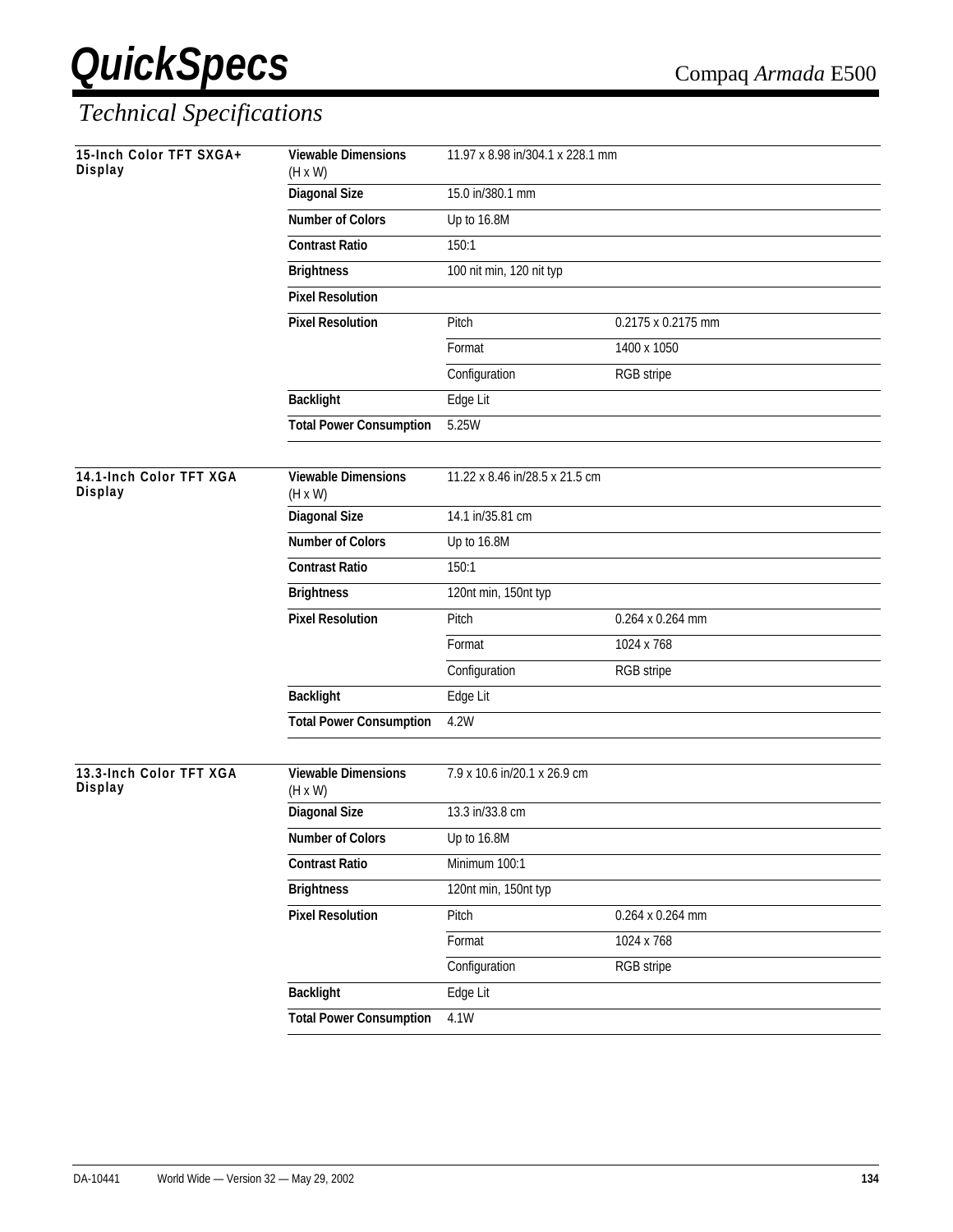## *Technical Specifications*

| 12.1-Inch Color TFT SVGA<br><b>Display</b> | Dimensions (H x W)             | 9.7 x 7.24 in/24.6 x 18.4 cm |                                                                                                        |
|--------------------------------------------|--------------------------------|------------------------------|--------------------------------------------------------------------------------------------------------|
|                                            | <b>Diagonal Size</b>           | 12.1 in/30.7 cm              |                                                                                                        |
|                                            | <b>Mounting</b>                | Internal Panel Support       |                                                                                                        |
|                                            | <b>Number of Colors</b>        | Up to 16.8M                  |                                                                                                        |
|                                            |                                |                              |                                                                                                        |
|                                            | <b>Contrast Ratio</b>          | 150:1                        |                                                                                                        |
|                                            | <b>Brightness</b>              | 120nt min, 150nt typ         |                                                                                                        |
|                                            | <b>Pixel Resolution</b>        | Pitch                        | 0.30 x 0.30 mm                                                                                         |
|                                            |                                | Format                       | 800 x 600                                                                                              |
|                                            |                                | Configuration                | <b>RGB Stripe</b>                                                                                      |
|                                            | <b>Backlight</b>               | Edge Lit                     |                                                                                                        |
|                                            | <b>Total Power Consumption</b> | 3.5W                         |                                                                                                        |
|                                            |                                |                              |                                                                                                        |
| <b>Hard Drives</b>                         |                                |                              |                                                                                                        |
| 30GB                                       | Capacity                       | 30 GB                        |                                                                                                        |
|                                            | Height                         | 0.5 in/12.7 mm               |                                                                                                        |
|                                            | Width                          | 2.75 inch/69.85 mm           |                                                                                                        |
|                                            | Interface                      | ATA-4                        |                                                                                                        |
|                                            | <b>Transfer Rate</b>           | Synchronous (Maximum DMA)    | 33.3 MB/s (Mode 2)                                                                                     |
|                                            |                                | (MaximumUDMA)                | 66.6 MB/s (Mode 4)                                                                                     |
|                                            | <b>Seek Time</b>               | Single Track                 | $2.5$ ms                                                                                               |
|                                            | (typical reads, including      | Average                      | $12 \text{ ms}$                                                                                        |
|                                            | settling)                      | Max                          | 23 ms                                                                                                  |
|                                            | <b>Rotational Speed</b>        | 4200 rpm                     |                                                                                                        |
|                                            | <b>Logical Blocks</b>          | $-58,605,120$                |                                                                                                        |
|                                            | <b>Operating Temperature</b>   | 41° to 131°F/5° to 55°C      |                                                                                                        |
|                                            | 12.7-mm MultiBay.              |                              | NOTE: Compatible with the Armada E500 primary HDD bay and all platforms and docking stations using the |

**20GB** 

| 20GB | Capacity                     | 20 GB                   |                             |
|------|------------------------------|-------------------------|-----------------------------|
|      | Height                       | 0.374 in/9.5mm          |                             |
|      | Width                        | 2.75 in/70 mm           |                             |
|      | Interface                    | ATA                     |                             |
|      | <b>Transfer Rate</b>         | Synchronous (Maximum)   | 66.6 MB/s(Drive Capability) |
|      | <b>Security</b>              | <b>ATA Security</b>     |                             |
|      | <b>Seek Time</b>             | Single Track            | 3 <sub>ms</sub>             |
|      | (typical reads, including    | Average                 | $12 \text{ ms}$             |
|      | settling)                    | Max                     | $23 \text{ ms}$             |
|      | <b>Rotational Speed</b>      | 4200 rpm                |                             |
|      | <b>Logical Blocks</b>        | $~1$ - 39,070,080       |                             |
|      | <b>Operating Temperature</b> | 41° to 131°F/5° to 55°C |                             |
|      |                              |                         |                             |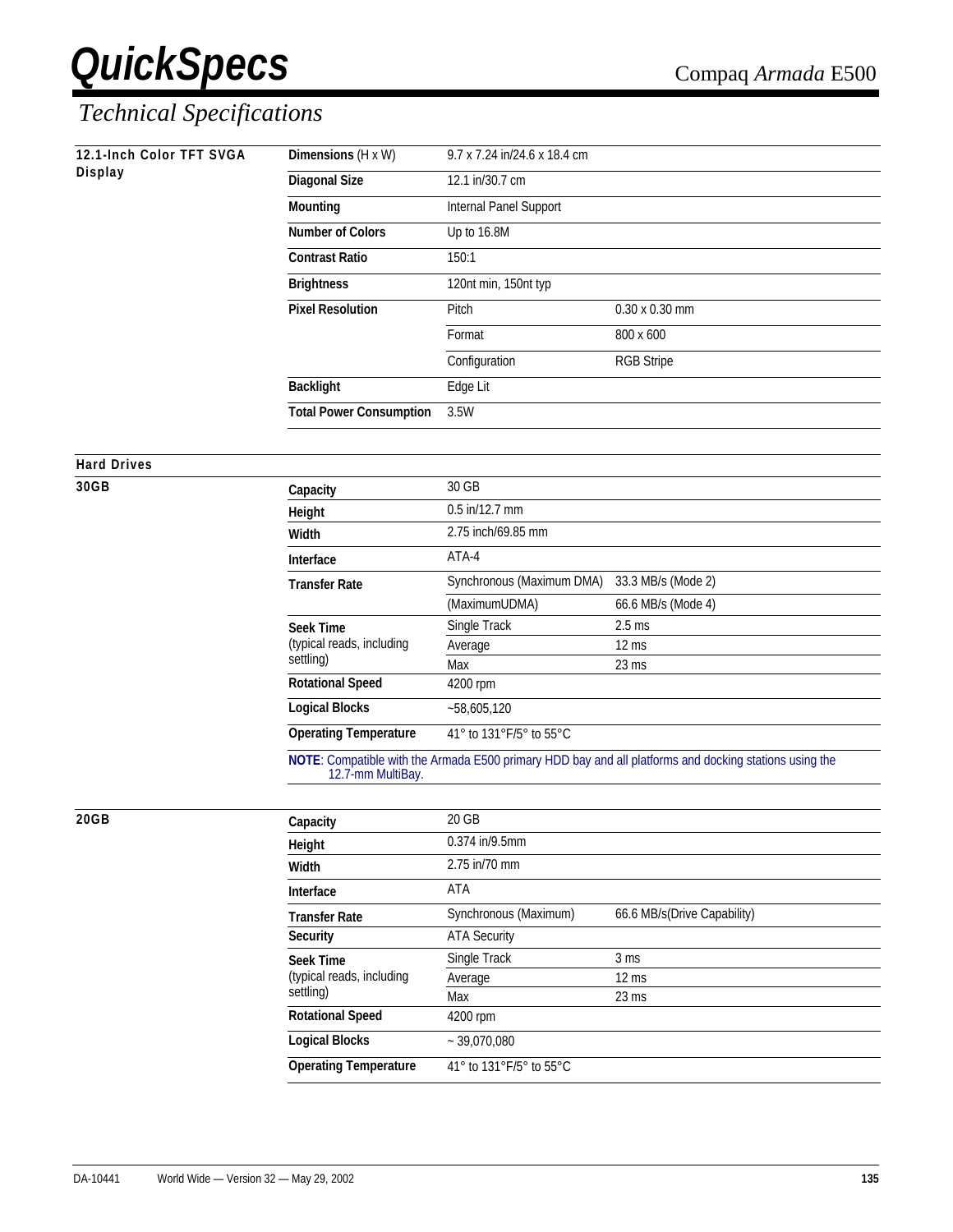| Hard Drives (continued) |  |
|-------------------------|--|
|-------------------------|--|

| Hard Drives (continued)<br><b>12GB</b> |                                        |                         |                              |  |
|----------------------------------------|----------------------------------------|-------------------------|------------------------------|--|
|                                        | Capacity                               | 12 GB                   |                              |  |
|                                        | Height                                 | 0.374 in/9.5 mm         |                              |  |
|                                        | Width                                  | 2.75 in/70 mm           |                              |  |
|                                        | Interface                              | ATA                     |                              |  |
|                                        | <b>Transfer Rate</b>                   | Synchronous (Maximum)   | 66.6 MB/s(Drive Capability)  |  |
|                                        | <b>Security</b>                        | <b>ATA Security</b>     |                              |  |
|                                        | <b>Seek Time</b>                       | Single Track            | 3 <sub>ms</sub>              |  |
|                                        | (typical reads, including<br>settling) | Average                 | 12 ms                        |  |
|                                        |                                        | Maximum                 | 23 ms                        |  |
|                                        | <b>Rotational Speed</b>                | 4200 rpm                |                              |  |
|                                        | <b>Logical Blocks</b>                  | $-23,579,136$           |                              |  |
|                                        | <b>Operating Temperature</b>           | 41° to 131°F/5° to 55°C |                              |  |
| 10GB                                   |                                        | 10 GB                   |                              |  |
|                                        | Capacity                               | 0.374 in/9.5 mm         |                              |  |
|                                        | Height                                 | 2.75 in/70 mm           |                              |  |
|                                        | Width                                  |                         |                              |  |
|                                        | Interface                              | ATA                     |                              |  |
|                                        | <b>Transfer Rate</b>                   | Synchronous (Maximum)   | 66.6 MB/s (Drive Capability) |  |
|                                        | <b>Security</b>                        | <b>ATA Security</b>     |                              |  |
|                                        | <b>Seek Time</b>                       | Single Track            | 3 <sub>ms</sub>              |  |
|                                        | (typical reads, including<br>settling) | Average                 | $12 \text{ ms}$              |  |
|                                        | <b>Rotational Speed</b>                | Maximum<br>4200 rpm     | 23 ms                        |  |
|                                        |                                        |                         |                              |  |
|                                        | <b>Logical Blocks</b>                  | $-19,792,896$           |                              |  |
|                                        | <b>Operating Temperature</b>           | 41° to 131°F/5° to 55°C |                              |  |
| 5GB                                    |                                        | 5 GB                    |                              |  |
|                                        | Capacity                               | 0.374 in/9.5 mm         |                              |  |
|                                        | Height                                 | 2.75 in/70 mm           |                              |  |
|                                        | Width                                  |                         |                              |  |
|                                        | Interface                              | ATA                     |                              |  |
|                                        | <b>Transfer Rate</b>                   | Synchronous (Maximum)   | 66.6 MB/s (Drive Capability) |  |
|                                        | <b>Security</b>                        | <b>ATA Security</b>     |                              |  |
|                                        | <b>Seek Time</b>                       | Single Track            | 4 ms                         |  |
|                                        | (typical reads, including<br>settling) | Average                 | 12 ms                        |  |
|                                        | <b>Rotational Speed</b>                | Maximum<br>4200 rpm     | 23 ms                        |  |
|                                        | <b>Logical Blocks</b>                  | $-9,767,520$            |                              |  |
|                                        |                                        |                         |                              |  |
|                                        | <b>Operating Temperature</b>           | 41° to 131°F/5° to 55°C |                              |  |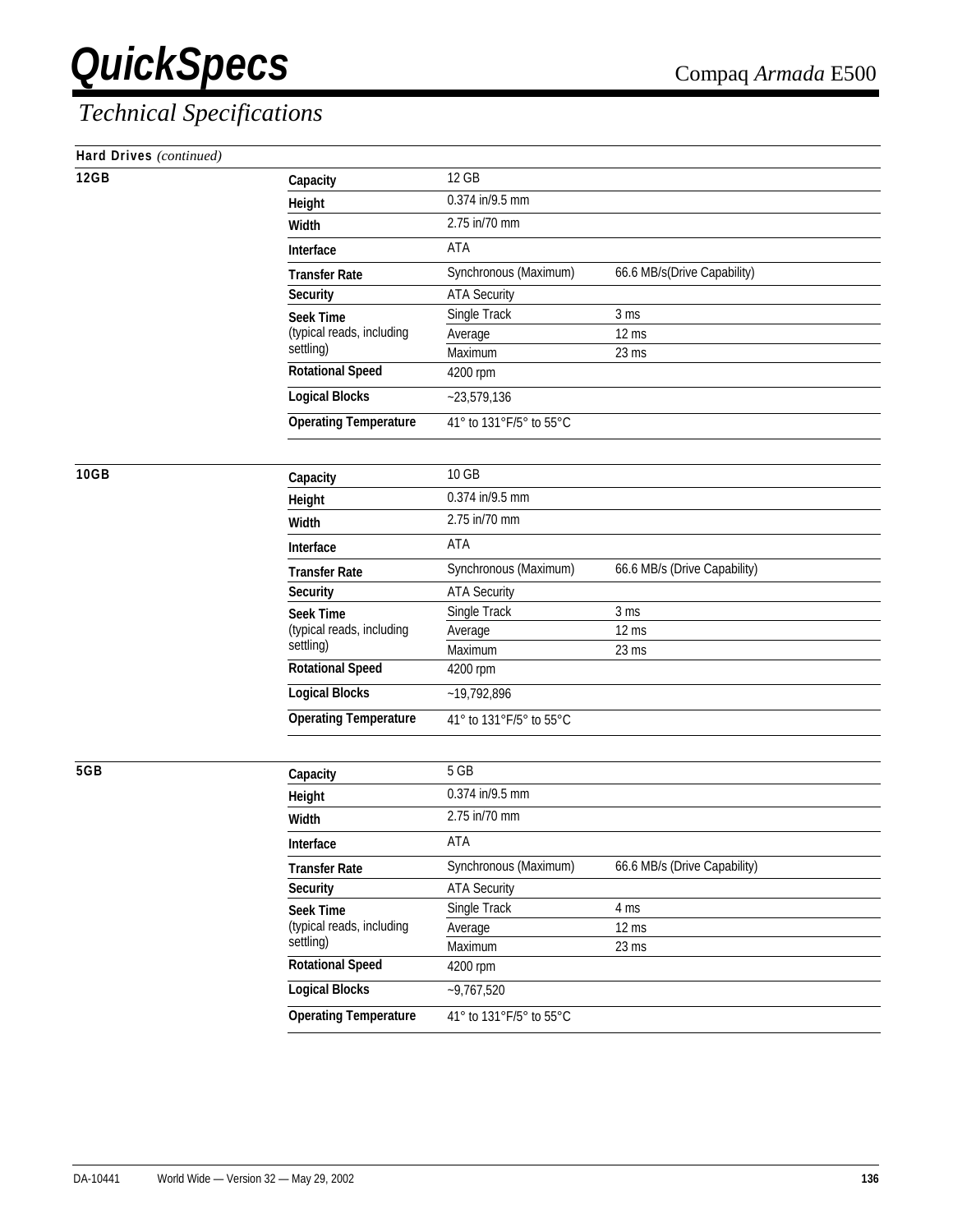| <b>Diskette Drive</b>        | <b>Diskette Size</b>               | 3.5 in                                    |                                               |
|------------------------------|------------------------------------|-------------------------------------------|-----------------------------------------------|
|                              | <b>Activity Indicator</b>          | On system                                 |                                               |
|                              | Height                             | 0.5in/12.7 mm                             |                                               |
|                              | <b>Bytes per Sector</b>            | 512                                       |                                               |
|                              | Sectors per track                  | High density                              | 18 (1.44 MB)/15 (1.2 MB)                      |
|                              |                                    | Low density                               | 9                                             |
|                              | Tracks per side                    | High density                              | 80 (1.44 MB)/80 (1.2 MB)                      |
|                              |                                    | Low density                               | 80                                            |
|                              | <b>Read/Write heads</b>            | $\overline{2}$                            |                                               |
|                              | <b>Access Times</b>                | Track-to track (high/low)                 | $3$ ms/6 ms                                   |
|                              |                                    | Average (high/low)                        | 94 ms/174 ms                                  |
|                              |                                    | Settling time                             | $15 \text{ ms}$                               |
|                              |                                    | Latency average                           | 100 ms                                        |
| <b>External AC Adapter</b>   | Dimensions (H x W x D)             | 1.10 x 3.70 x 157 in / 2.8 x 9.4 x 4.0 cm |                                               |
|                              | Weight                             | 0.43lb/ 0.2 kg                            |                                               |
|                              | Power Supply (Input)               | <b>Operating Voltage</b>                  | 90 to 264 VAC RMS                             |
|                              |                                    | <b>Operating Current</b>                  | 1.3 A RMS                                     |
|                              |                                    | <b>Operating Frequency Range</b>          | 47 to 63 Hz AC                                |
|                              |                                    | Maximum Transient                         | 15 kV                                         |
|                              |                                    |                                           |                                               |
| Li-Ion Battery Pack (9-cell) | Dimensions $(H \times W \times D)$ | 0.84 x 3.8 x 5.6 in/2.1 x 9.5 x 14.2 cm   |                                               |
|                              | Weight                             | 1 lb/0.455 kg                             |                                               |
|                              | Energy                             | Voltage                                   | 10.8 V                                        |
|                              |                                    | Amp-hour capacity                         | 4.8 Ah                                        |
|                              |                                    | Watt-hour capacity                        | 52 Wh                                         |
|                              | Temperature                        | Operating                                 | 50° to95°F/10° to 35°C                        |
|                              |                                    | Non-operating                             | -12° to 140°F/-25° to 60°C                    |
|                              | Dimensions $(H \times W \times D)$ | 0.84 x 3.8 x 5.6 in/2.1 x 9.5 x 14.2 cm   |                                               |
| Li-Ion Battery Pack (6-cell) |                                    |                                           |                                               |
|                              | Weight                             | 0.7 lb/0.303 kg                           | 10.8 V                                        |
|                              | Energy                             | Voltage                                   |                                               |
|                              |                                    | Amp-hour capacity                         | 3.2 Ah                                        |
|                              |                                    | Watt-hour capacity                        | 34 Wh                                         |
|                              | Temperature                        | Operating                                 | 50° to 95°F/10° to 35°C                       |
|                              |                                    | Non-operating                             | $-12^{\circ}$ to $140^{\circ}$ F/-25° to 60°C |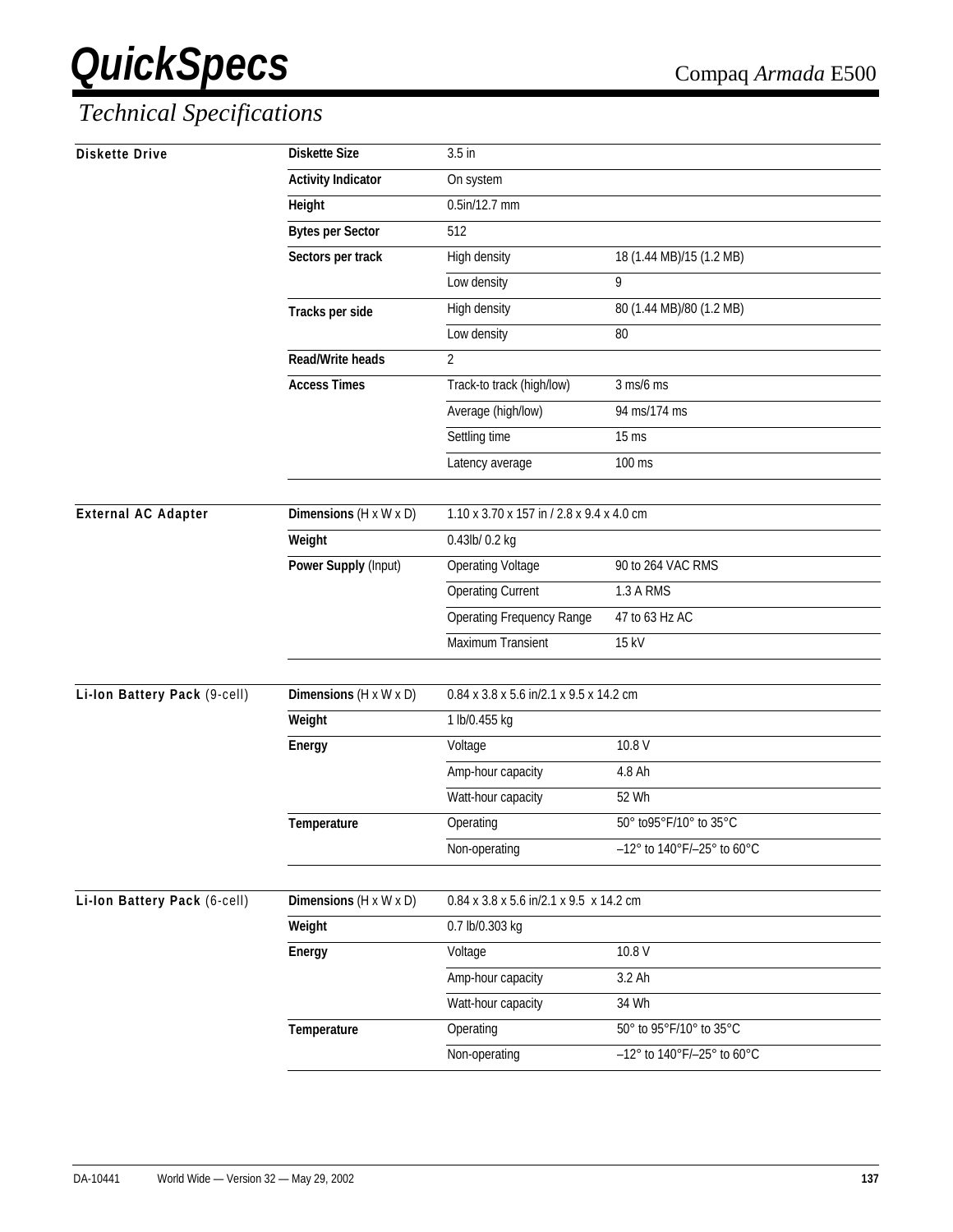| Compaq 56K(V.90) plus Intel | <b>Form Factor</b>                              | Mini-PCI Type 1B per Specification                                                                                                                                      |
|-----------------------------|-------------------------------------------------|-------------------------------------------------------------------------------------------------------------------------------------------------------------------------|
| PRO/100+ Mini PCI           | <b>OS Support</b><br>(with all released Service | Microsoft Windows 95 (OSR2.x), Windows 98 (Gold, SE)<br>Windows NT 4.0, Windows 2000, DOS Application Support under Windows                                             |
|                             | Packs)                                          |                                                                                                                                                                         |
|                             |                                                 | Power Management Support APM Revision 1.2, ACPI, Compaq Power Management Extensions for Windows NT                                                                      |
|                             | <b>Approvals/Certifications</b>                 | UL, CSA, NEMKO, CCIB, Industry Canada, FCC Part 68, CTR21, FCC Part 15 Class<br>B, Canadian ICES-003 Class B, C.I.S.P.R.22, Australian ACA, CE Mark, Other<br>Countries |
|                             | <b>Modem Device Driver Name</b>                 | Compaq 56K (V.90) Mini PCI                                                                                                                                              |
|                             | Data Mode Capabilities                          | V.90 (a-law, mu-law)                                                                                                                                                    |
|                             |                                                 | K56flex (a-law, mu-law)                                                                                                                                                 |
|                             |                                                 | V.8bis                                                                                                                                                                  |
|                             |                                                 | V.80                                                                                                                                                                    |
|                             |                                                 | V42.bis, MNP5 (Compression)<br>V.42 (LAPM, MNP2-4) (Error Correction)                                                                                                   |
|                             |                                                 | V.34 (file date: 10/96)                                                                                                                                                 |
|                             |                                                 | Optional symbol rates: 2800, 3429                                                                                                                                       |
|                             |                                                 | Asymmetric Symbol rates                                                                                                                                                 |
|                             |                                                 | Synchronous primary channel data signaling rates:<br>3600, 31200                                                                                                        |
|                             |                                                 | Automatic rate re-negotiation                                                                                                                                           |
|                             |                                                 | V.32bis                                                                                                                                                                 |
|                             |                                                 | V.32                                                                                                                                                                    |
|                             |                                                 | V.23<br>V.22bis                                                                                                                                                         |
|                             |                                                 | V.22                                                                                                                                                                    |
|                             |                                                 | V.21                                                                                                                                                                    |
|                             |                                                 | Bell 212A                                                                                                                                                               |
|                             |                                                 | Bell 103J                                                                                                                                                               |
|                             | <b>Fax Mode Capabilities</b>                    | TIA-578-S (Class 1)<br>T.30, T.4 (Group 3)                                                                                                                              |
|                             |                                                 | V.17                                                                                                                                                                    |
|                             |                                                 | V.29                                                                                                                                                                    |
|                             |                                                 | V.27ter                                                                                                                                                                 |
|                             | <b>Command Set</b>                              | V.21 Channel 2<br>V.250 (Partial)                                                                                                                                       |
|                             |                                                 | TIA-602                                                                                                                                                                 |
|                             |                                                 | Identification: +GMI, +GMM, +GMR                                                                                                                                        |
|                             |                                                 | Port control:+IPR, +ICF, +IFC, + lirr                                                                                                                                   |
|                             |                                                 | Modulation: +MS, +MR, +MA<br>Error control: +ES, +ER, +EB, +ESR, +ETBM                                                                                                  |
|                             |                                                 | Data compression: +DS, +DR                                                                                                                                              |
|                             |                                                 | V.251                                                                                                                                                                   |
|                             | <b>Ethernet Features</b>                        | 10 Mbps Ethernet: IEEE 802.3 standard 10Base T                                                                                                                          |
|                             |                                                 | 100 Mbps Ethernet: IEEE 802.3u standard 100Base TX<br>Full Duplex at 10 and 100Mbps                                                                                     |
|                             |                                                 | Auto-Negotiation                                                                                                                                                        |
|                             |                                                 | Wake on LAN from all power managed states, including soft off (S5)                                                                                                      |
|                             |                                                 | Boot on LAN from OFF                                                                                                                                                    |
|                             | Data Link Layers                                | Lower Power State on Link Loss<br><b>IEEE 802.2 LLC</b>                                                                                                                 |
|                             |                                                 | <b>SNAP</b>                                                                                                                                                             |
|                             | Software support                                | Artisoft Lantastic 7.0, 8.0, Dedicated Server 1.1                                                                                                                       |
|                             |                                                 | Banyan 7.x, 8.5x                                                                                                                                                        |
|                             |                                                 | IBM LAN Server Version 1.2, 1.3, 2.0, 4.0<br>Microsoft NT 3.51, Windows 2000, NT 4.0                                                                                    |
|                             |                                                 | Novell® Netware® 3.1x, 4.x, 5.x                                                                                                                                         |
|                             | Protocol support                                | <b>TCP/IP</b>                                                                                                                                                           |
|                             |                                                 | Novell IPX/SPX and Microsoft compatible                                                                                                                                 |
|                             |                                                 | Novel IPX ODI                                                                                                                                                           |
|                             |                                                 | Microsoft NetBEUI<br>Sun Microsystems PC-NFS                                                                                                                            |
|                             |                                                 | Banyan Vines Ethernet                                                                                                                                                   |
|                             |                                                 | <b>IBM DLC</b>                                                                                                                                                          |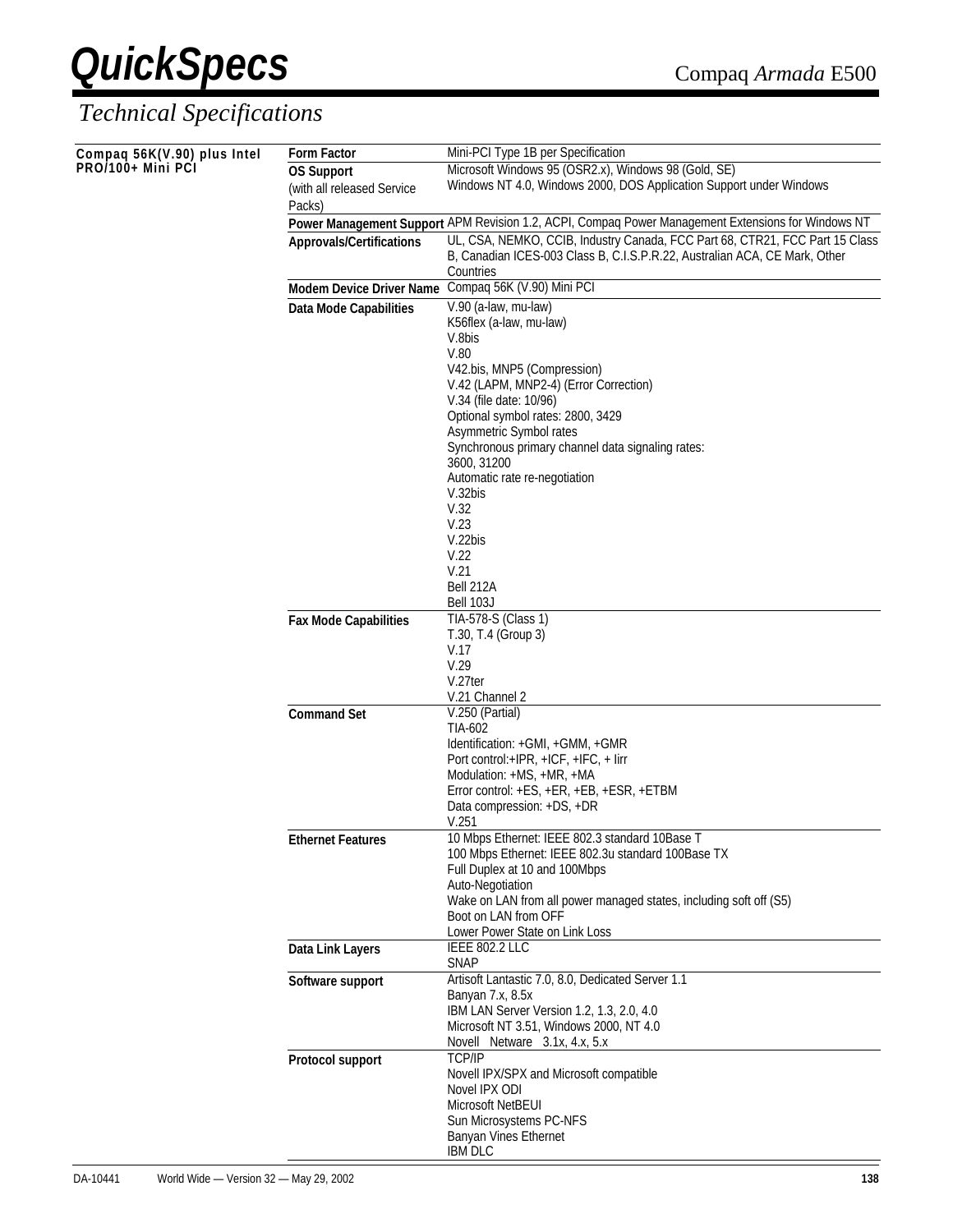| <b>CD-RW Drive</b> | <b>Center Hole Diameter</b>                                   | 0.59 in/0.39 cm                     |                                        |
|--------------------|---------------------------------------------------------------|-------------------------------------|----------------------------------------|
|                    | <b>Disk Diameter</b>                                          | 12 cm/8 cm                          |                                        |
|                    | <b>Disk Thickness</b>                                         | 0.047 in/1.2 mm                     |                                        |
|                    | <b>Track Pitch</b>                                            | $0.74 \mu m$                        |                                        |
|                    | <b>Access Times</b><br>(typical reads, including<br>settling) | Random                              | $< 150$ ms                             |
|                    |                                                               | <b>Full-Stroke</b>                  | $<$ 225 ms                             |
|                    | <b>Audio Output Level</b>                                     | Line-out                            | 0.7 Vrms                               |
|                    | <b>Cache Buffer</b>                                           | 128 KB/s (minimum)                  |                                        |
|                    | Data Transfer Rate<br>(typical, including settling)           | Sustained (16X)                     | 150 KB/s                               |
|                    |                                                               | Sustained 4X CD-RW                  | 5,520 KB/s                             |
|                    |                                                               | Normal PIO Mode 4<br>(single burst) | 16.6 MB/s                              |
|                    | Start-up Time                                                 | < 15 seconds                        |                                        |
|                    | <b>Stop Time</b>                                              | < 6 seconds                         |                                        |
|                    |                                                               |                                     |                                        |
| 8X DVD-ROM Drive   | <b>Center Hole Diameter</b>                                   | 0.59 in/0.39 cm                     |                                        |
|                    | <b>Disc Diameter</b>                                          | 12 cm/8 cm                          |                                        |
|                    | <b>Disc Thickness</b>                                         | $1.2 \text{ mm}$                    |                                        |
|                    | <b>Track Pitch</b>                                            | $0.74 \mu m$                        |                                        |
|                    | <b>Access Times</b><br>(typical reads, including<br>settling) | Random (typical)                    | < 180 ms DVD Media                     |
|                    |                                                               | Full-Stroke (typical)               | < 300 ms DVD Media                     |
|                    |                                                               | Random (typical)                    | < 120 ms CD Media                      |
|                    |                                                               | Full-Stroke (typical)               | < 200 ms CD Media                      |
|                    | <b>Cache Buffer</b>                                           | 128 KB/s (minimum)                  |                                        |
|                    | Data Transfer Rate<br>(typical, including settling)           | Max 24X CD                          | 3600 KB/s (150 KB/s at 1X CD rate)     |
|                    |                                                               | Max 8X DVD                          | 10,800 KB/s (1352 KB/s at 1X DVD rate) |
|                    |                                                               | Normal PIO Mode 4<br>(single burst) | 16.6 MB/s                              |
|                    | Start-up Time                                                 | < 15 seconds                        |                                        |
|                    | <b>Stop Time</b>                                              | < 6 seconds                         |                                        |